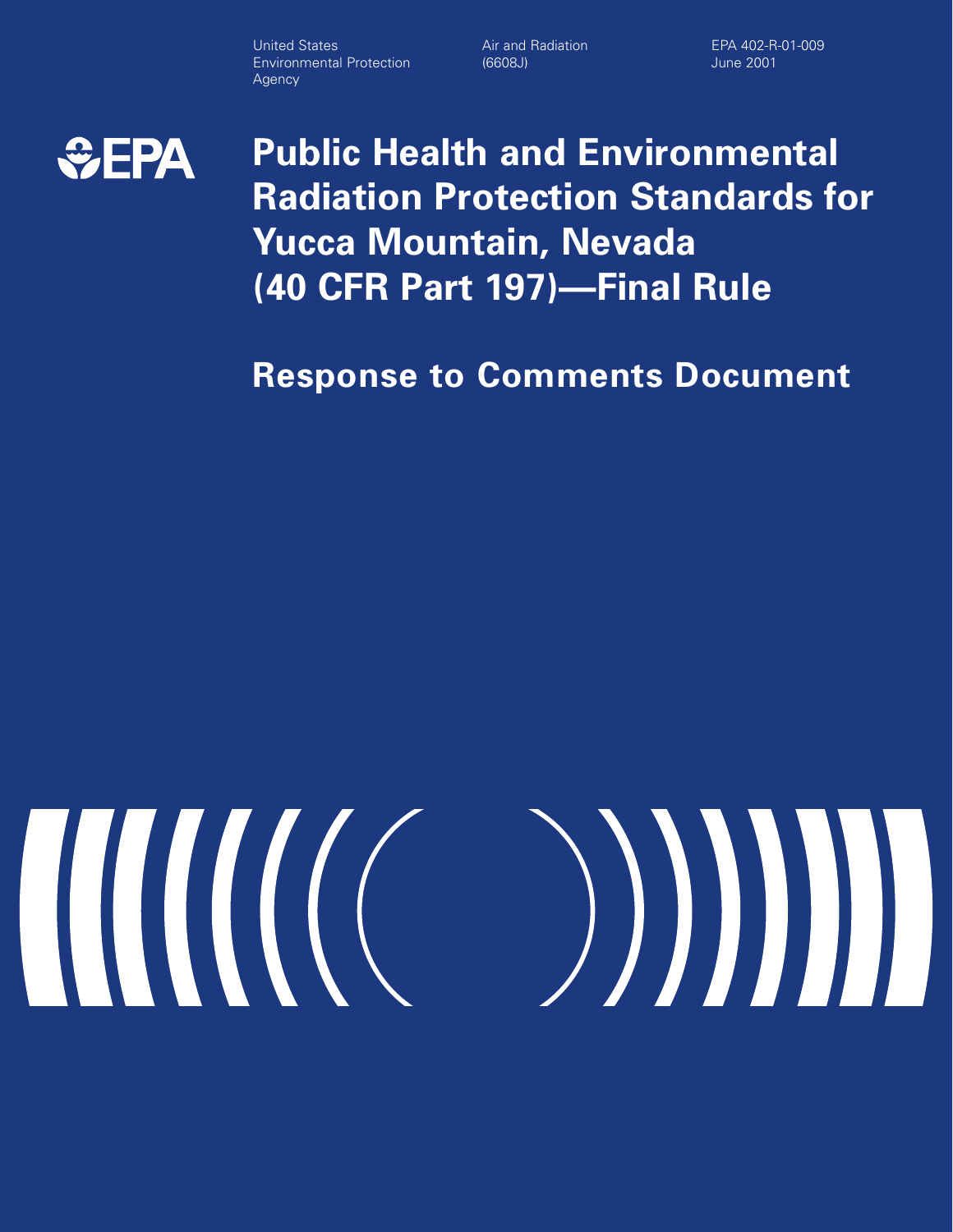**Docket No: A-95-12 V-C-1** 

# **RESPONSE TO COMMENTS**

Public Health and Environmental Radiation Protection Standards for Yucca Mountain, Nevada 40 CFR Part 197

June, 2001

Office of Radiation and Indoor Air U.S. Environmental Protection Agency Washington, D.C.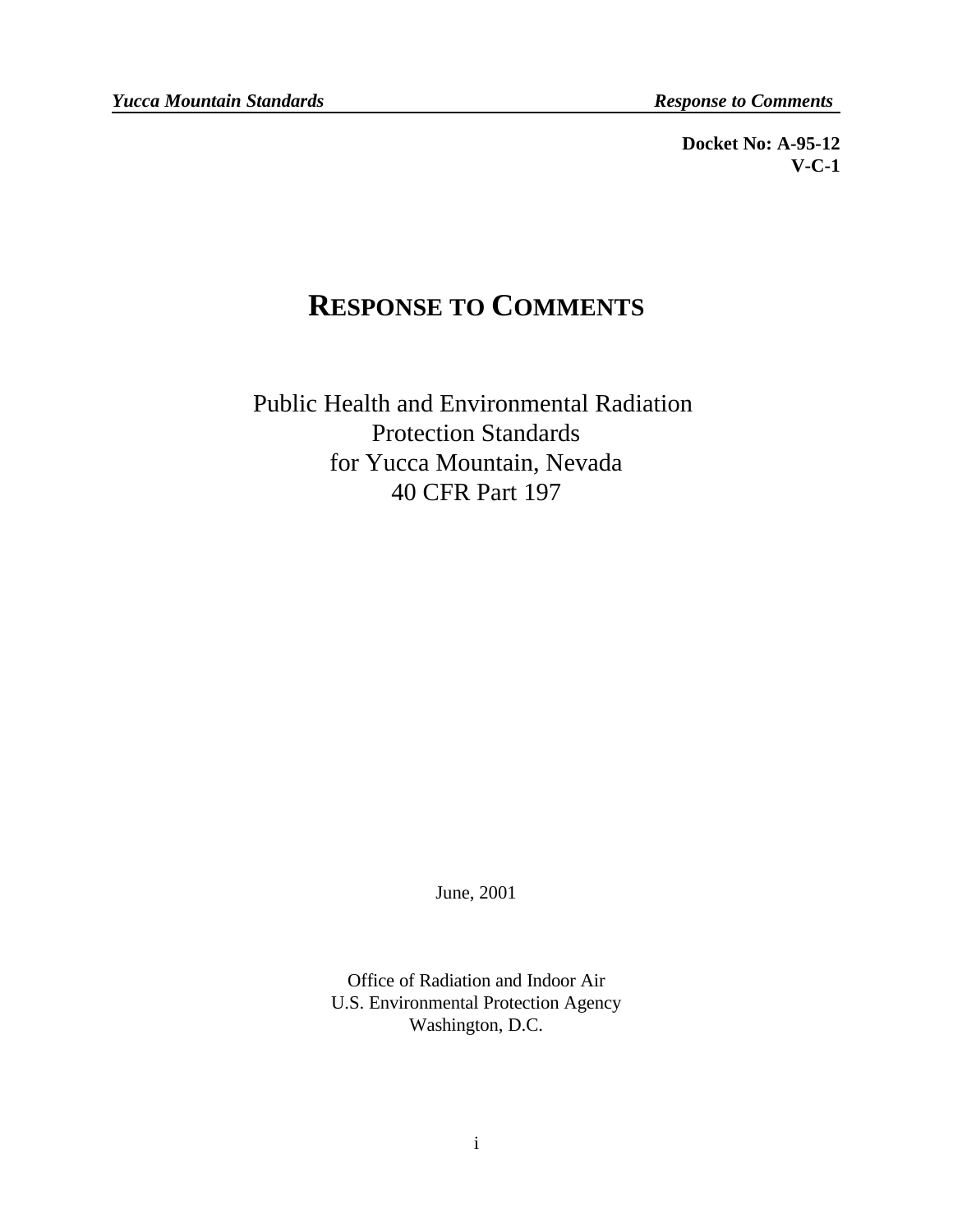This page intentionally left blank.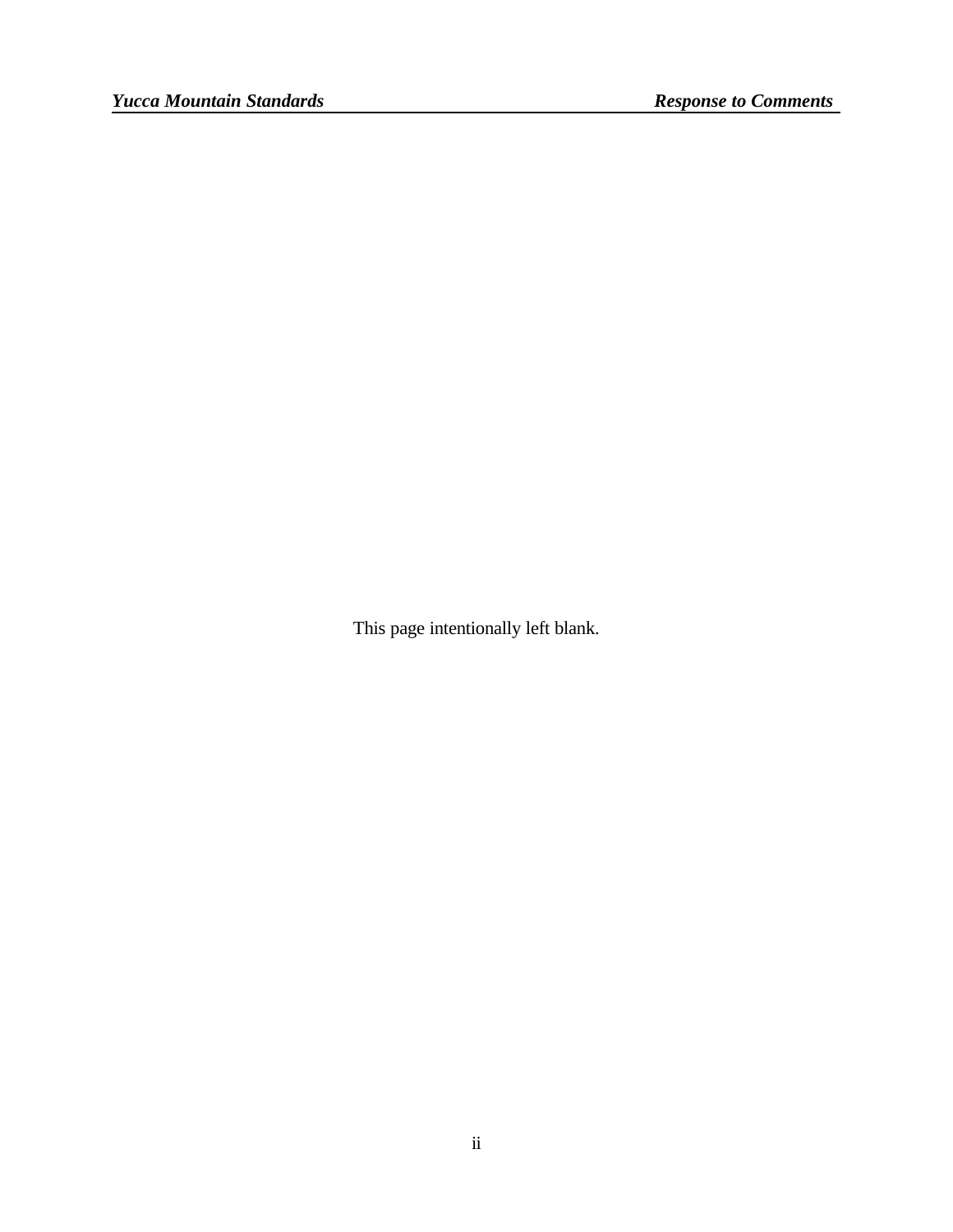# **TABLE OF CONTENTS**

| 1.                                                               |  |  |
|------------------------------------------------------------------|--|--|
| 2.                                                               |  |  |
| 3.                                                               |  |  |
| $\overline{4}$ .                                                 |  |  |
| 5.                                                               |  |  |
| 6.                                                               |  |  |
| 7.                                                               |  |  |
| Appendix A: Public Comments on Yucca Mountain Proposed Standards |  |  |

[Appendix B: List of Acronyms and Abbreviations](#page-215-0)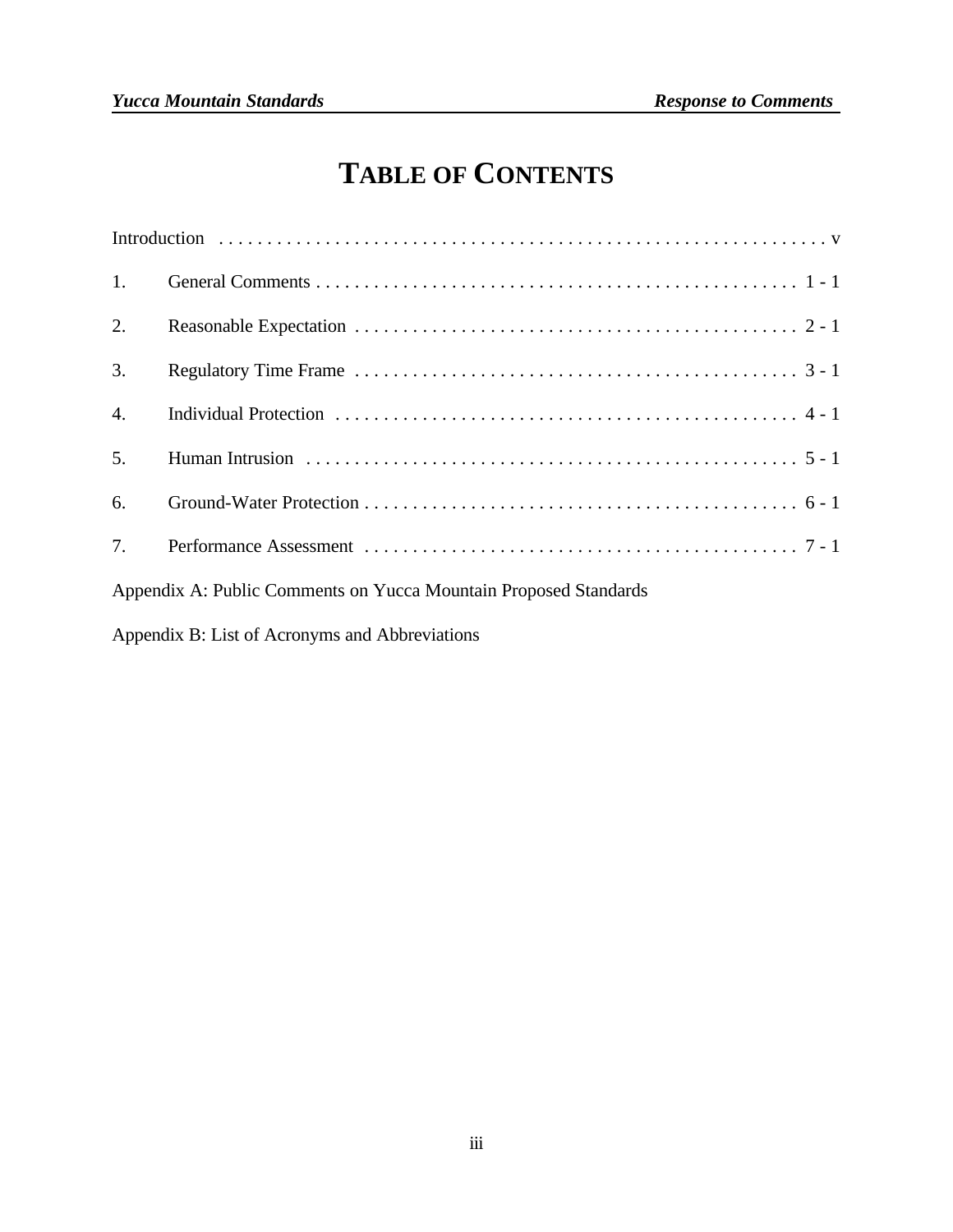This page intentionally left blank.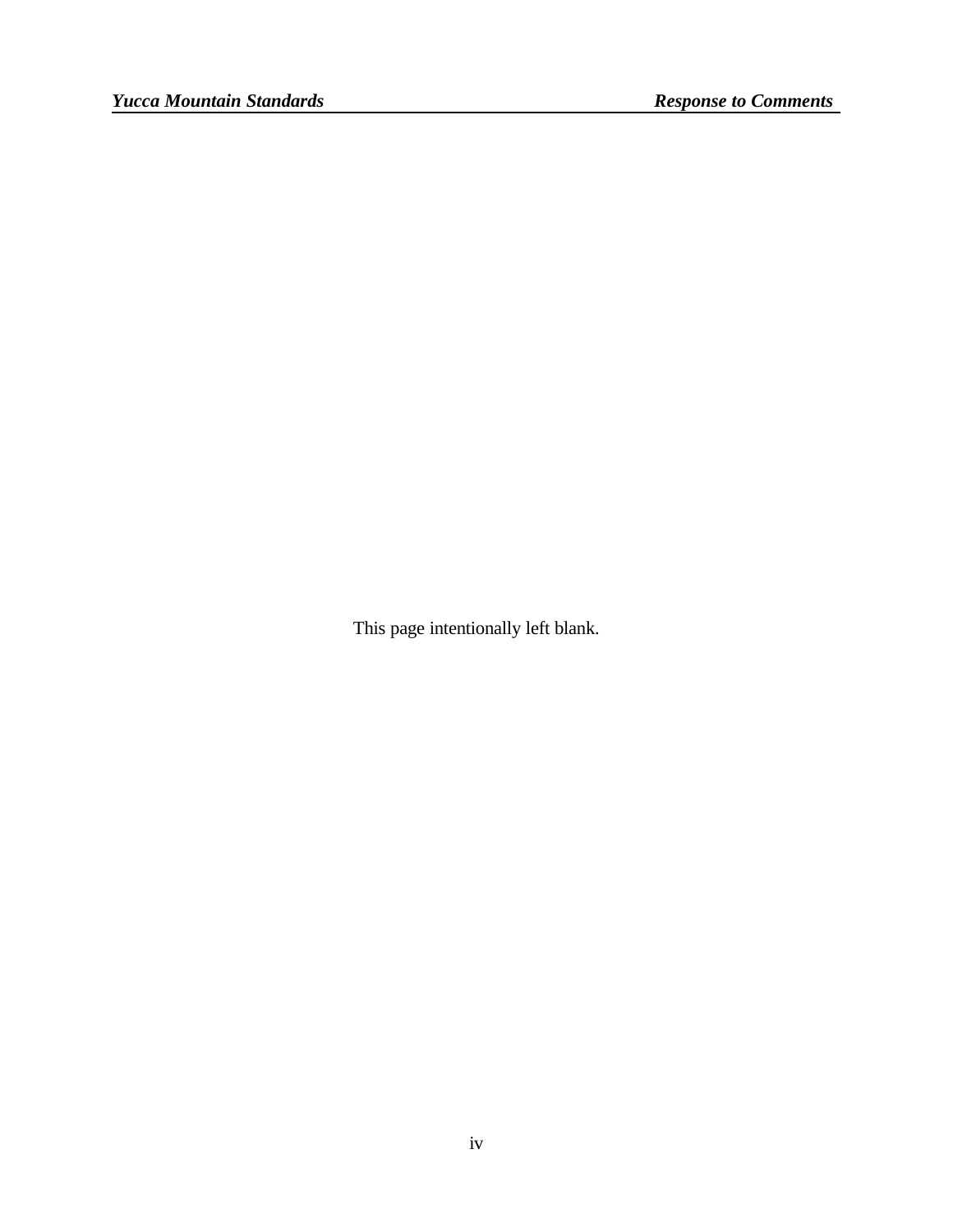#### <span id="page-5-0"></span>**Introduction**

The Environmental Protection Agency (EPA) has promulgated public health and safety standards for radioactive material stored or disposed of in the potential repository at Yucca Mountain, Nevada. Section 801 of the Energy Policy Act of 1992 [(EnPA, Pub. L. 102-486, 42 U.S.C. § 10141 n. (1994)] directed EPA to develop these standards. Section 801 of the EnPA also required EPA to contract with the National Academy of Sciences (NAS) to conduct a study to provide findings and recommendations on reasonable standards for protection of the public health and safety. The health and safety standards promulgated by EPA are "based upon and consistent with" the findings and recommendations of NAS in its 1995 report titled: "Technical Bases for Yucca Mountain Standards"(NAS Report, Docket A-95-12, Item II-A-1).

The Nuclear Regulatory Commission (NRC) will incorporate EPA's final standards into its licensing regulations. The Department of Energy (DOE) must demonstrate compliance with these standards. The NRC will use its licensing regulations to determine whether DOE has demonstrated compliance with standards prior to receiving the necessary licenses to store or dispose of radioactive material at Yucca Mountain.

#### What is Yucca Mountain?

Yucca Mountain is the site of DOE's potential geologic repository designed to dispose of spent nuclear fuel (SNF) and high-level radioactive waste (HLW). If approved, the site would be the nation's first geologic repository for disposal of this type of radioactive waste.

The potential Yucca Mountain repository is above a large, deep source of fresh water, currently used as agricultural and drinking water. This water feeds a larger ground water basin south of the site which has the potential to supply many more people in the surrounding areas.

The site is located in Nye County, Nevada, about 100 miles northwest of Las Vegas on federally owned land on the western edge of DOE's Nevada Test Site (NTS). The repository would be approximately1,000 feet below the top of the mountain and 1,000 feet above the ground water.

#### Background

The SNF and HLW have been produced since the 1940s, mainly as a result of commercial power production and defense activities. Since then, the proper disposal of these wastes has been the responsibility of the Federal Government. The Nuclear Waste Policy Act of 1982 (NWPA, Pub. L. 97-425) formalizes the current Federal program for the disposal of SNF and HLW by:

(1) making DOE responsible for siting, building, and operating an underground geologic repository for the disposal of SNF and HLW;

(2) directing EPA to set generally applicable environmental radiation protection standards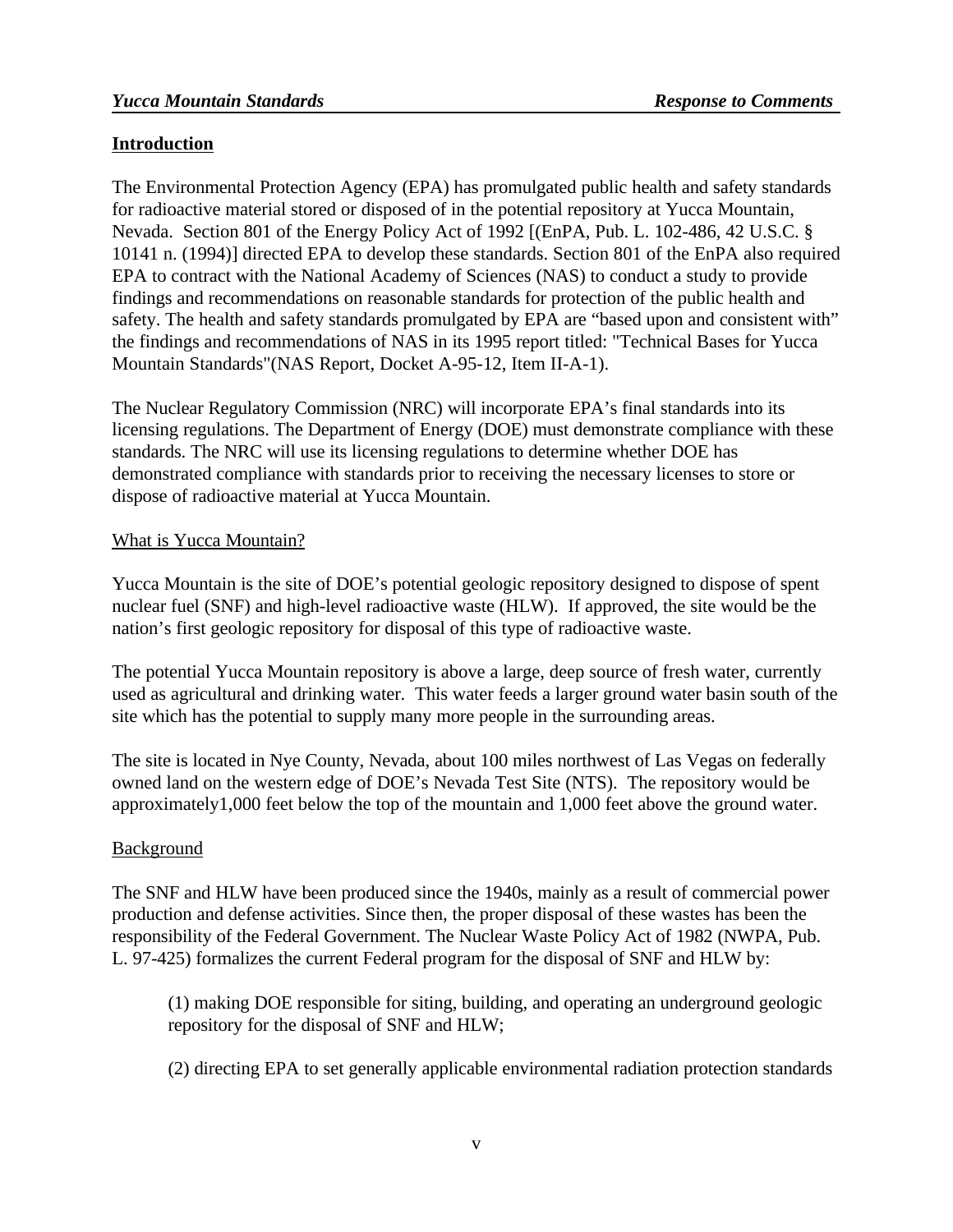based upon authority established under other laws<sup>1</sup>, and

(3) requiring the NRC to implement our standards by incorporating them into its licensing requirements for SNF and HLW repositories.

The EnPA, enacted in 1992, continues these general responsibilities. Thus, NRC will issue implementing regulations for this rule. The DOE will submit a license application to NRC. The NRC then will determine whether DOE has met the standards and whether to issue a license for Yucca Mountain. The NRC will require DOE to comply with all of the applicable provisions of 40 CFR part 197 before authorizing DOE to construct the repository and receive radioactive material on the Yucca Mountain site.

In 1985, EPA established generic standards for the management, storage, and disposal of SNF, HLW, and transuranic (TRU) radioactive waste (see 40 CFR part 191, 50 FR 38066, September 19, 1985), which apply to any facilities for the storage or disposal of these wastes, including Yucca Mountain. In 1987, the U.S. Court of Appeals for the First Circuit remanded the disposal standards in 40 CFR part 191 (*NRDC v. EPA, 824 F.2d 1258 (1st Cir. 1987)*). As discussed below, EPA later amended and reissued these standards to address issues that the court raised.

Also in 1987, the Nuclear Waste Policy Amendments Act (NWPAA, Pub. L. 100-203) amended the NWPA by, among other actions, selecting Yucca Mountain, Nevada, as the only potential site that DOE should characterize for a long-term geologic repository.

In October 1992, the Waste Isolation Pilot Plant Land Withdrawal Act (WIPP LWA, Pub. L. 102-579) and the EnPA became law. These statutes changed EPA's obligations concerning radiation standards for the Yucca Mountain candidate repository. The WIPP LWA:

(1) reinstated the 40 CFR part 191 disposal standards, except those portions that were the specific subject of the remand by the First Circuit;

(2) required us to issue standards to replace the portion of the challenged standards remanded by the court; and

(3) exempted the Yucca Mountain site from the 40 CFR part 191 disposal standards.

EPA issued the amended 40 CFR part 191 disposal standards, which addressed the judicial remand, on December 20, 1993 (58 FR 66398).

In August, 1999, we proposed public health and safety, radiation standards for Yucca Mountain, 40 CFR part 197. EPA has finalized the standards for Yucca Mountain based, in part, upon the consideration of the public comments included in this document.

<sup>&</sup>lt;sup>1</sup> These laws include the Atomic Energy Act of 1954, as amended (42 USC 2011-2296); Reorganization Plan No. 3 of 1970 (5 USC Appendix 1)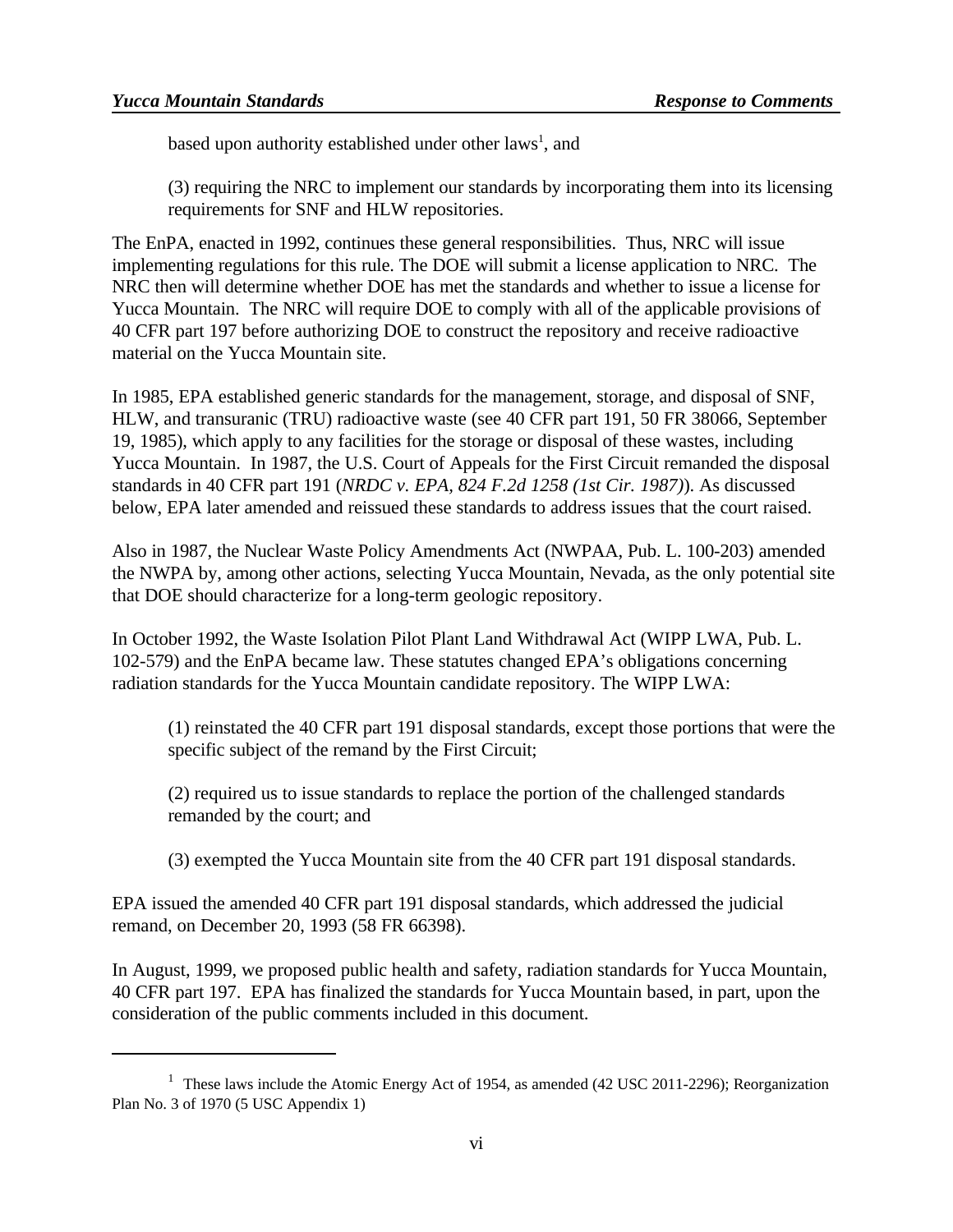#### Response to Comments

EPA held a 90-day public comment period for the proposed radiation protection standards for Yucca Mountain (August 27, 1999 through November 26, 1999). Sixty-nine (69) sets of written comments were submitted to EPA's Air Docket regarding the proposed standards, although some commenters submitted more than one set of written comments. In addition, the Agency received oral testimony on the proposed standards from 28 speakers during public hearings that were held in Washington, DC; Las Vegas, NV; Amargosa Valley, NV; and Kansas City, MO. Comments received on the proposal were categorized according to topics, which correspond generally to sections in the final rule. A list of the issues addressed in each section can be found at the beginning of each section. While EPA has cross-referenced related topics where possible, it has not done so in every instance. The entire document should be considered as a whole, for it collectively reflects EPA's consideration of public comments. In some cases, EPA has combined or paraphrased comments.

This document addresses comments received on the proposed radiation protection standards for Yucca Mountain by summarizing the views expressed by cementers and presenting EPA's response to the comments. All comments received during the public comment period and the public hearings have been fully considered. Some comments were received after the close of the public comment period on November 26, 1999. These comments were identified as late and placed in the docket. We reviewed these comments and have addressed any significant new issues that were raised in the late comments. We have addressed all significant comments, both written and oral. Responding to comments was difficult in some cases because certain comments did not articulate specific concerns, did not suggest concrete alternatives, or did not substantiate the position advocated.

Each comment is identified by a unique number in parentheses that follows the comment. Appendix A of this document correlates these identification numbers to the docket numbers and name(s) of the cementer. Appendix A also identifies the people who testified at the public hearings and the corresponding comment numbers. Copies of all comments submitted to EPA regarding the proposed certification decision can be found in Air Docket Number A-95-12 Categories IV-D and IV-F. A list of acronyms and the terms they represent are in Appendix B. To locate references used in response to comments or references that are cited in other EPA support documentation, see Docket: A-95-12, Item V-B-1.

The official docket, A-95-12, is located in Room 1500 (first floor in Waterside Mall near the Washington Information Center), U.S. Environmental Protection Agency, 401 M Street, S.W., Washington, D.C. 20460 (open from 8:00 a.m. to 4:00 p.m. on weekdays). As provided in 40 CFR Part 2, a reasonable fee may be charged for photocopying docket materials. We also have placed an informational docket in the Lied Library at the University of Nevada-Las Vegas, Research and Information Desk, Government Publications Section (702-895-2200). Hours vary based upon the academic calendar, so we suggest that you call ahead to be certain that the library will be open at the time you wish to visit (for a recorded message, call 702-895-2255).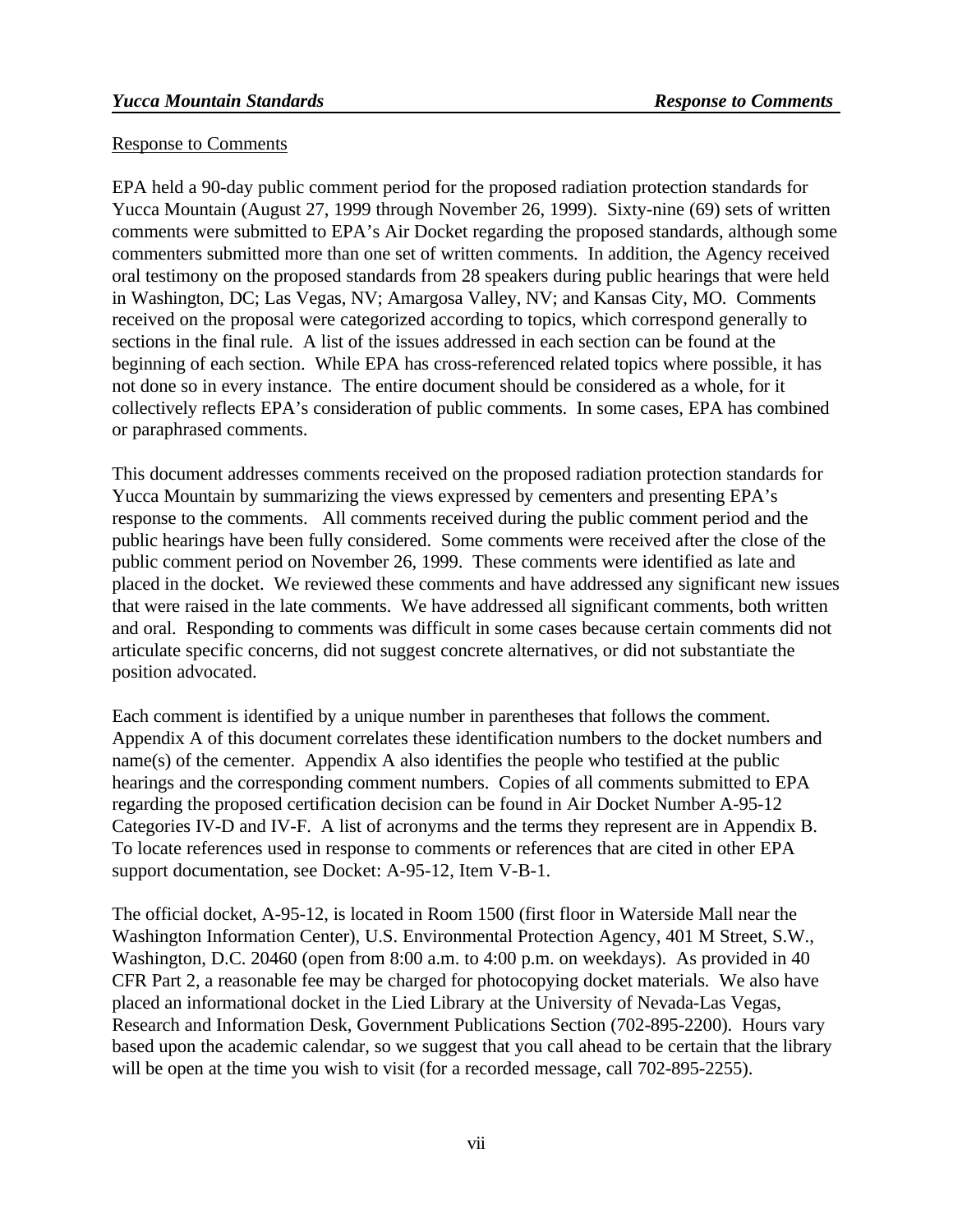You may also inspect the informational docket at the Public Library in Amargosa Valley, Nevada (phone 775-372-5340). As of this date, the hours are Tuesday through Thursday (10 a.m.-7 p.m.); Friday (10 a.m.-5 p.m.); and Saturday (10 a.m.-2 p.m.). The library is closed daily from 12:30 p.m.-1 p.m. It also is closed Sundays and Mondays.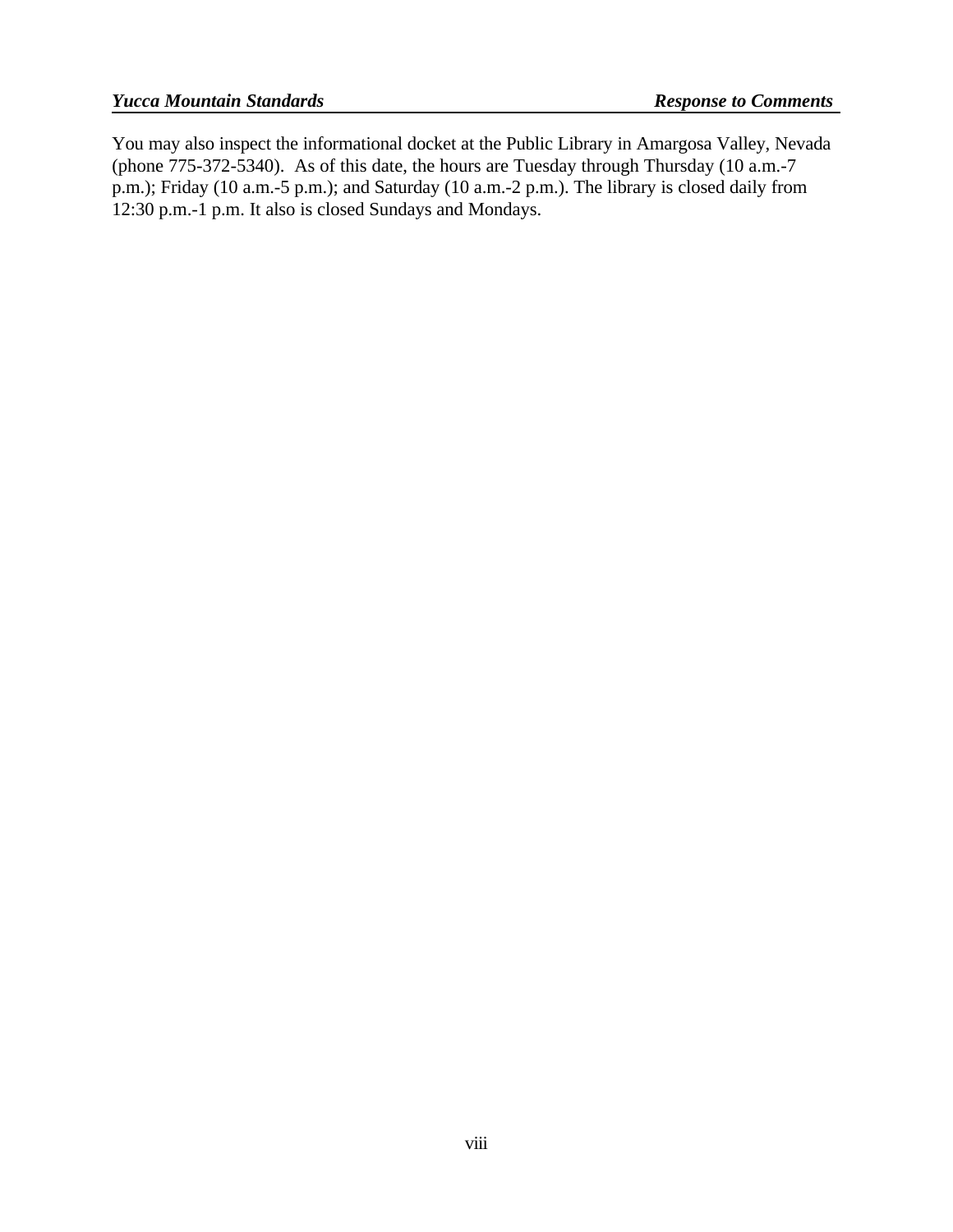# <span id="page-9-0"></span>**Section 1 General Comments**<sup>1</sup>

# Comment Issues Page #

| C.<br>D.<br>Ε.<br>EPA's standard will hinder implementation without increasing protection. $\dots \dots \dots 1 - 6$<br>F.<br>EPA is compromising its mission with lax standards to make Yucca Mountain<br>G.<br>EPA is the appropriate agency to set the radiation protection standards. 1 - 8<br>H.<br>$I_{\cdot}$<br>J.<br>EPA is not protecting Nevadans at the same level as WIPP or other radiation<br>K.<br>EPA's standard should consider the cumulative/additive impact of NTS and<br>L.<br>M.<br>Yucca Mountain is not a safe site/cannot be made safe/cannot be corrected. 1 - 15<br>N.<br>Consider other alternatives to waste disposal/current proposed technologies. 1 - 16<br>O.<br>EPA must implement the recommendations of the NAS into the standard.  1 - 18<br>P.<br>EPA is not bound to implement the recommendations of the NAS into the<br>Q.<br>R.<br>S.<br>The Yucca Mountain site should not be used for SNF/HLW disposal.  1 - 20<br>No release of radioactivity is acceptable - EPA's standard must reflect this. 1 - 21<br>T.<br>U.<br>Geologic disposal of SNF and HLW is underground injection. $\ldots \ldots \ldots \ldots \ldots 1$ - 22<br>V.<br>Geologic disposal of SNF and HLW is not underground injection. $\dots \dots \dots \dots \dots \dots$ 1 - 22<br>SNF must be moved from its present locations as soon as possible. 1 - 22<br>W.<br>X.<br>Y.<br>Z.<br>The Yucca Mountain repository will contain hazardous waste in violation<br>AA.<br>BB.<br>There has been enough study - Yucca should be opened now. $\dots \dots \dots \dots \dots \dots \dots \dots \dots \dots \dots$<br>CC.<br>EPA has insufficient information on the waste to issue a standard. 1 - 25<br>The Yucca Mountain repository will violate Environmental Justice<br>DD.<br>EE. | A.<br><b>B.</b> | EPA should be commended for its independence and strength of standard 1 - 5 |
|-----------------------------------------------------------------------------------------------------------------------------------------------------------------------------------------------------------------------------------------------------------------------------------------------------------------------------------------------------------------------------------------------------------------------------------------------------------------------------------------------------------------------------------------------------------------------------------------------------------------------------------------------------------------------------------------------------------------------------------------------------------------------------------------------------------------------------------------------------------------------------------------------------------------------------------------------------------------------------------------------------------------------------------------------------------------------------------------------------------------------------------------------------------------------------------------------------------------------------------------------------------------------------------------------------------------------------------------------------------------------------------------------------------------------------------------------------------------------------------------------------------------------------------------------------------------------------------------------------------------------------------------------------------------------------------------------------------------------------------------------------------------------------------------------------|-----------------|-----------------------------------------------------------------------------|
|                                                                                                                                                                                                                                                                                                                                                                                                                                                                                                                                                                                                                                                                                                                                                                                                                                                                                                                                                                                                                                                                                                                                                                                                                                                                                                                                                                                                                                                                                                                                                                                                                                                                                                                                                                                                     |                 |                                                                             |
|                                                                                                                                                                                                                                                                                                                                                                                                                                                                                                                                                                                                                                                                                                                                                                                                                                                                                                                                                                                                                                                                                                                                                                                                                                                                                                                                                                                                                                                                                                                                                                                                                                                                                                                                                                                                     |                 |                                                                             |
|                                                                                                                                                                                                                                                                                                                                                                                                                                                                                                                                                                                                                                                                                                                                                                                                                                                                                                                                                                                                                                                                                                                                                                                                                                                                                                                                                                                                                                                                                                                                                                                                                                                                                                                                                                                                     |                 |                                                                             |
|                                                                                                                                                                                                                                                                                                                                                                                                                                                                                                                                                                                                                                                                                                                                                                                                                                                                                                                                                                                                                                                                                                                                                                                                                                                                                                                                                                                                                                                                                                                                                                                                                                                                                                                                                                                                     |                 |                                                                             |
|                                                                                                                                                                                                                                                                                                                                                                                                                                                                                                                                                                                                                                                                                                                                                                                                                                                                                                                                                                                                                                                                                                                                                                                                                                                                                                                                                                                                                                                                                                                                                                                                                                                                                                                                                                                                     |                 |                                                                             |
|                                                                                                                                                                                                                                                                                                                                                                                                                                                                                                                                                                                                                                                                                                                                                                                                                                                                                                                                                                                                                                                                                                                                                                                                                                                                                                                                                                                                                                                                                                                                                                                                                                                                                                                                                                                                     |                 |                                                                             |
|                                                                                                                                                                                                                                                                                                                                                                                                                                                                                                                                                                                                                                                                                                                                                                                                                                                                                                                                                                                                                                                                                                                                                                                                                                                                                                                                                                                                                                                                                                                                                                                                                                                                                                                                                                                                     |                 |                                                                             |
|                                                                                                                                                                                                                                                                                                                                                                                                                                                                                                                                                                                                                                                                                                                                                                                                                                                                                                                                                                                                                                                                                                                                                                                                                                                                                                                                                                                                                                                                                                                                                                                                                                                                                                                                                                                                     |                 |                                                                             |
|                                                                                                                                                                                                                                                                                                                                                                                                                                                                                                                                                                                                                                                                                                                                                                                                                                                                                                                                                                                                                                                                                                                                                                                                                                                                                                                                                                                                                                                                                                                                                                                                                                                                                                                                                                                                     |                 |                                                                             |
|                                                                                                                                                                                                                                                                                                                                                                                                                                                                                                                                                                                                                                                                                                                                                                                                                                                                                                                                                                                                                                                                                                                                                                                                                                                                                                                                                                                                                                                                                                                                                                                                                                                                                                                                                                                                     |                 |                                                                             |
|                                                                                                                                                                                                                                                                                                                                                                                                                                                                                                                                                                                                                                                                                                                                                                                                                                                                                                                                                                                                                                                                                                                                                                                                                                                                                                                                                                                                                                                                                                                                                                                                                                                                                                                                                                                                     |                 |                                                                             |
|                                                                                                                                                                                                                                                                                                                                                                                                                                                                                                                                                                                                                                                                                                                                                                                                                                                                                                                                                                                                                                                                                                                                                                                                                                                                                                                                                                                                                                                                                                                                                                                                                                                                                                                                                                                                     |                 |                                                                             |
|                                                                                                                                                                                                                                                                                                                                                                                                                                                                                                                                                                                                                                                                                                                                                                                                                                                                                                                                                                                                                                                                                                                                                                                                                                                                                                                                                                                                                                                                                                                                                                                                                                                                                                                                                                                                     |                 |                                                                             |
|                                                                                                                                                                                                                                                                                                                                                                                                                                                                                                                                                                                                                                                                                                                                                                                                                                                                                                                                                                                                                                                                                                                                                                                                                                                                                                                                                                                                                                                                                                                                                                                                                                                                                                                                                                                                     |                 |                                                                             |
|                                                                                                                                                                                                                                                                                                                                                                                                                                                                                                                                                                                                                                                                                                                                                                                                                                                                                                                                                                                                                                                                                                                                                                                                                                                                                                                                                                                                                                                                                                                                                                                                                                                                                                                                                                                                     |                 |                                                                             |
|                                                                                                                                                                                                                                                                                                                                                                                                                                                                                                                                                                                                                                                                                                                                                                                                                                                                                                                                                                                                                                                                                                                                                                                                                                                                                                                                                                                                                                                                                                                                                                                                                                                                                                                                                                                                     |                 |                                                                             |
|                                                                                                                                                                                                                                                                                                                                                                                                                                                                                                                                                                                                                                                                                                                                                                                                                                                                                                                                                                                                                                                                                                                                                                                                                                                                                                                                                                                                                                                                                                                                                                                                                                                                                                                                                                                                     |                 |                                                                             |
|                                                                                                                                                                                                                                                                                                                                                                                                                                                                                                                                                                                                                                                                                                                                                                                                                                                                                                                                                                                                                                                                                                                                                                                                                                                                                                                                                                                                                                                                                                                                                                                                                                                                                                                                                                                                     |                 |                                                                             |
|                                                                                                                                                                                                                                                                                                                                                                                                                                                                                                                                                                                                                                                                                                                                                                                                                                                                                                                                                                                                                                                                                                                                                                                                                                                                                                                                                                                                                                                                                                                                                                                                                                                                                                                                                                                                     |                 |                                                                             |
|                                                                                                                                                                                                                                                                                                                                                                                                                                                                                                                                                                                                                                                                                                                                                                                                                                                                                                                                                                                                                                                                                                                                                                                                                                                                                                                                                                                                                                                                                                                                                                                                                                                                                                                                                                                                     |                 |                                                                             |
|                                                                                                                                                                                                                                                                                                                                                                                                                                                                                                                                                                                                                                                                                                                                                                                                                                                                                                                                                                                                                                                                                                                                                                                                                                                                                                                                                                                                                                                                                                                                                                                                                                                                                                                                                                                                     |                 |                                                                             |
|                                                                                                                                                                                                                                                                                                                                                                                                                                                                                                                                                                                                                                                                                                                                                                                                                                                                                                                                                                                                                                                                                                                                                                                                                                                                                                                                                                                                                                                                                                                                                                                                                                                                                                                                                                                                     |                 |                                                                             |
|                                                                                                                                                                                                                                                                                                                                                                                                                                                                                                                                                                                                                                                                                                                                                                                                                                                                                                                                                                                                                                                                                                                                                                                                                                                                                                                                                                                                                                                                                                                                                                                                                                                                                                                                                                                                     |                 |                                                                             |
|                                                                                                                                                                                                                                                                                                                                                                                                                                                                                                                                                                                                                                                                                                                                                                                                                                                                                                                                                                                                                                                                                                                                                                                                                                                                                                                                                                                                                                                                                                                                                                                                                                                                                                                                                                                                     |                 |                                                                             |
|                                                                                                                                                                                                                                                                                                                                                                                                                                                                                                                                                                                                                                                                                                                                                                                                                                                                                                                                                                                                                                                                                                                                                                                                                                                                                                                                                                                                                                                                                                                                                                                                                                                                                                                                                                                                     |                 |                                                                             |
|                                                                                                                                                                                                                                                                                                                                                                                                                                                                                                                                                                                                                                                                                                                                                                                                                                                                                                                                                                                                                                                                                                                                                                                                                                                                                                                                                                                                                                                                                                                                                                                                                                                                                                                                                                                                     |                 |                                                                             |
|                                                                                                                                                                                                                                                                                                                                                                                                                                                                                                                                                                                                                                                                                                                                                                                                                                                                                                                                                                                                                                                                                                                                                                                                                                                                                                                                                                                                                                                                                                                                                                                                                                                                                                                                                                                                     |                 |                                                                             |
|                                                                                                                                                                                                                                                                                                                                                                                                                                                                                                                                                                                                                                                                                                                                                                                                                                                                                                                                                                                                                                                                                                                                                                                                                                                                                                                                                                                                                                                                                                                                                                                                                                                                                                                                                                                                     |                 |                                                                             |
|                                                                                                                                                                                                                                                                                                                                                                                                                                                                                                                                                                                                                                                                                                                                                                                                                                                                                                                                                                                                                                                                                                                                                                                                                                                                                                                                                                                                                                                                                                                                                                                                                                                                                                                                                                                                     |                 |                                                                             |
|                                                                                                                                                                                                                                                                                                                                                                                                                                                                                                                                                                                                                                                                                                                                                                                                                                                                                                                                                                                                                                                                                                                                                                                                                                                                                                                                                                                                                                                                                                                                                                                                                                                                                                                                                                                                     |                 |                                                                             |
|                                                                                                                                                                                                                                                                                                                                                                                                                                                                                                                                                                                                                                                                                                                                                                                                                                                                                                                                                                                                                                                                                                                                                                                                                                                                                                                                                                                                                                                                                                                                                                                                                                                                                                                                                                                                     |                 |                                                                             |
|                                                                                                                                                                                                                                                                                                                                                                                                                                                                                                                                                                                                                                                                                                                                                                                                                                                                                                                                                                                                                                                                                                                                                                                                                                                                                                                                                                                                                                                                                                                                                                                                                                                                                                                                                                                                     |                 |                                                                             |
|                                                                                                                                                                                                                                                                                                                                                                                                                                                                                                                                                                                                                                                                                                                                                                                                                                                                                                                                                                                                                                                                                                                                                                                                                                                                                                                                                                                                                                                                                                                                                                                                                                                                                                                                                                                                     |                 |                                                                             |
|                                                                                                                                                                                                                                                                                                                                                                                                                                                                                                                                                                                                                                                                                                                                                                                                                                                                                                                                                                                                                                                                                                                                                                                                                                                                                                                                                                                                                                                                                                                                                                                                                                                                                                                                                                                                     |                 |                                                                             |

<sup>1</sup> All acronyms are defined in Appendix B.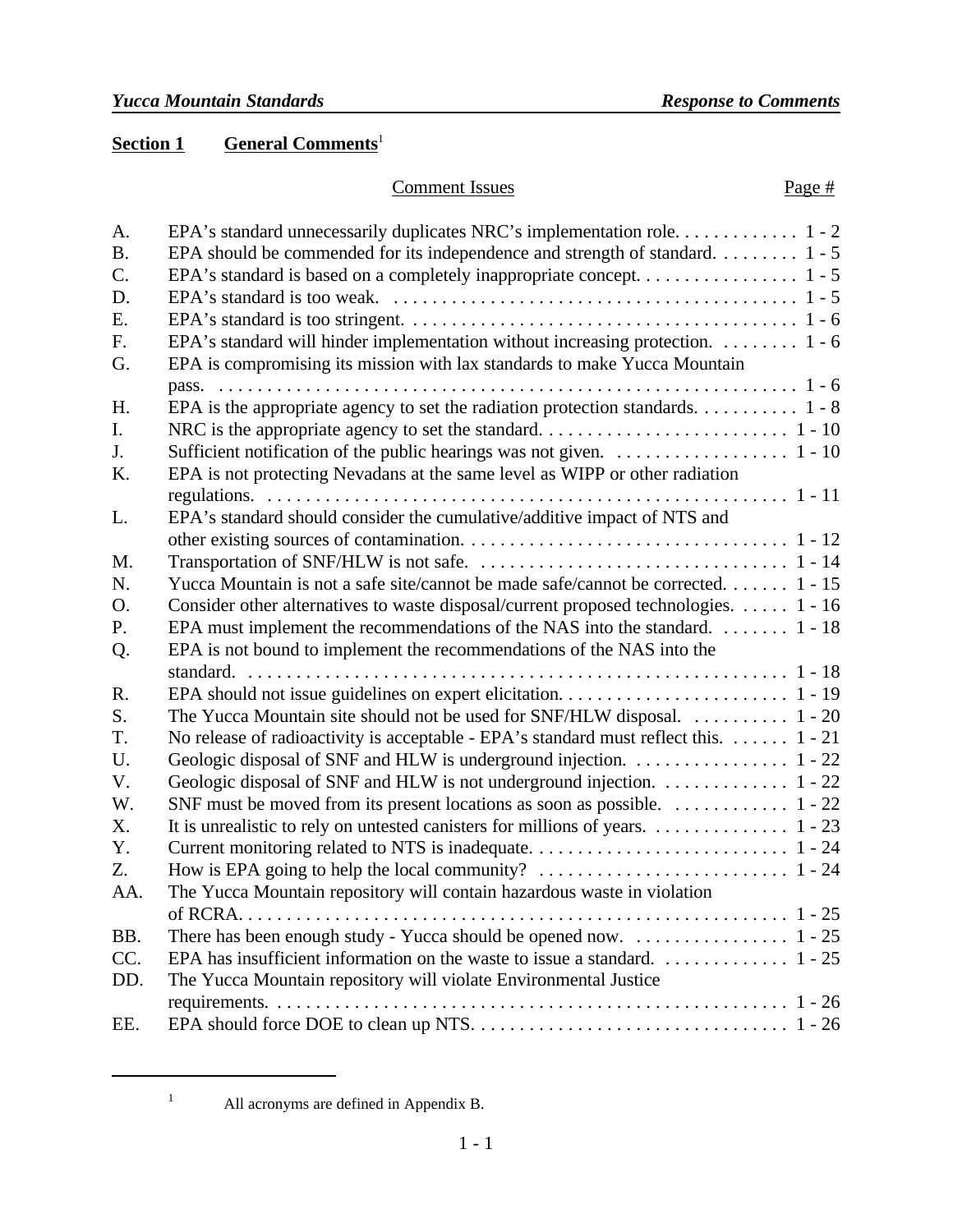<span id="page-10-0"></span>

| FF.        | EPA should apply 40 CFR 191 subpart A to above ground storage. $\dots \dots \dots \dots 1 - 27$ |
|------------|-------------------------------------------------------------------------------------------------|
| GG.        | EPA should issue a new standard for above ground storage at Yucca Mountain. 1 - 27              |
| HH.        | NRC's proposed standard is appropriate for the operating period of the                          |
|            |                                                                                                 |
| Π.         | The Yucca Mountain repository should remain open so that waste can                              |
|            |                                                                                                 |
| JJ.        | EPA's standard should not be used for design or licensing of the repository. $1 - 29$           |
| KK.        |                                                                                                 |
| LL.<br>MM. |                                                                                                 |
|            |                                                                                                 |
| NN.        | EPA needs to improve the quality of the supporting documentation for the                        |
|            | Communication about the proposed standard and the comment process was                           |
| OO.        |                                                                                                 |
| PP.        |                                                                                                 |
|            | The goal of the repository should not be the delay of radionuclide releases,                    |
| QQ.        |                                                                                                 |
| RR.        | Eliminate "sealing" and/or "backfilling" from the definition of "disposal." 1 - 36              |
| SS.        | The definition of "aquifer" specifically should exclude perched water bodies. $\dots$ 1 - 37    |
| TT.        | In the definition of "barrier," use "site" rather than "repository," because if                 |
|            | EPA uses "repository," then DOE cannot claim some geological features as                        |
|            |                                                                                                 |
| UU.        | DOE agrees with NAS's recommendations regarding ALARA, and supports                             |
|            | EPA's proposal not to incorporate ALARA into its standards. 1 - 37                              |
| VV.        | EPA should consult with Indian Tribes about their traditional and customary                     |
|            | uses of lands in the Yucca Mountain area, and the RMEI characteristics should                   |
|            |                                                                                                 |
| WW.        | EPA should lower the proposed standard to 5 millirems. This standard more                       |
|            | accurately takes into consideration the affected Tribes' traditional and cultural               |
|            |                                                                                                 |
| XX.        | The effects of radiation on plant and animal life that are used by Tribal people                |
|            |                                                                                                 |
| YY.        |                                                                                                 |
| ZZ.        | The Treaty of Ruby Valley takes precedence over United States law. 1 - 41                       |
| AAA.       | EPA has a duty to protect the heath, welfare, and the environment of the Western                |
|            | $1 - 41$                                                                                        |
| BBB.       | EPA should investigate U.S. Government trespassing and Environmental Justice                    |
|            |                                                                                                 |
|            |                                                                                                 |

# **Issue A: EPA's standard unnecessarily duplicates NRC's implementation role**.

1. [T]he duplication of the NRC role that EPA proposes in the implementation criteria in the draft standard is unnecessary and counter-productive. NRC can do a much better job of implementing any standard EPA prepares and promulgates if they are left to their own devices in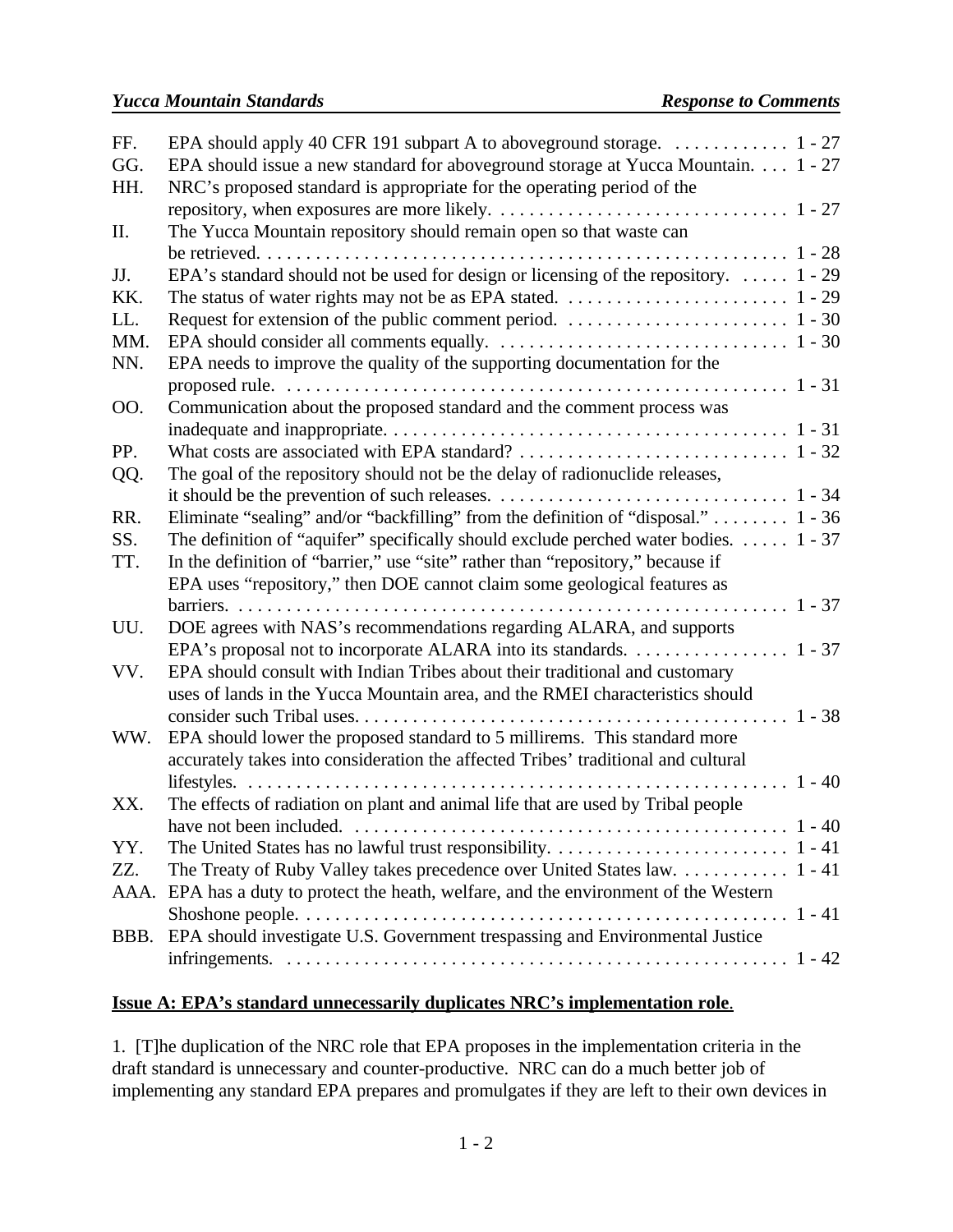determining how to implement. (1)

2. Implementation of the standard is an NRC responsibility under the Nuclear Waste Policy Act. Provisions, such as those specifying the detailed parameters and conditions to be used in determining whether the standards are met and those specifying guidelines concerning the use of opinion in the licensing process, should be deleted. (219)

3. EPA should bear in mind that in setting its radiation standards, that the NRC will need some flexibility in implementing them as the Commission considers the license application that will be submitted by the DOE. (257)

4. TVA is concerned that the proposed rulemaking could result in having two federal agencies involved in determining compliance with radiation protection regulations and standards which could cause confusion for licensees and be potentially counterproductive to the interests of the general public. (299)

5. EPA should delete provisions that duplicate and conflict with the statutory authority of the Nuclear Regulatory Commission. (449)

6. It is not within the EPA's authority to specify whether or not the proposed repository meets applicable standards. This authority has been solely granted to the U.S. Nuclear Regulatory Commission. Examples of where the EPA standard attempts to impose methods for determining compliance include:

(1) the use of the term "reasonable expectation" versus the U.S. NRC term "reasonable assurance;"

(2) the requirement to apply the dose limit to the "reasonably maximally exposed individual" (RMEI), versus "average member of the critical group;" and

(3) specifying details of how the repository must meet the standard in the area of human intrusion. (403)

7. Comments such as EPA expects the engineered barrier system to be "backfill in the spaces between the waste packages and adjacent rock" is better left for the NRC and others to contemplate. (346)

8. We do not support the establishment of qualitative requirements in this proposed rule. We consider such requirements to be duplicative of EPA's intent to promulgate radiation standards that are fully protective of public health and safety. An appropriate level of confidence in the Department of Energy's (DOE's) compliance can be achieved through NRC's implementation of a site radiation standard. (769)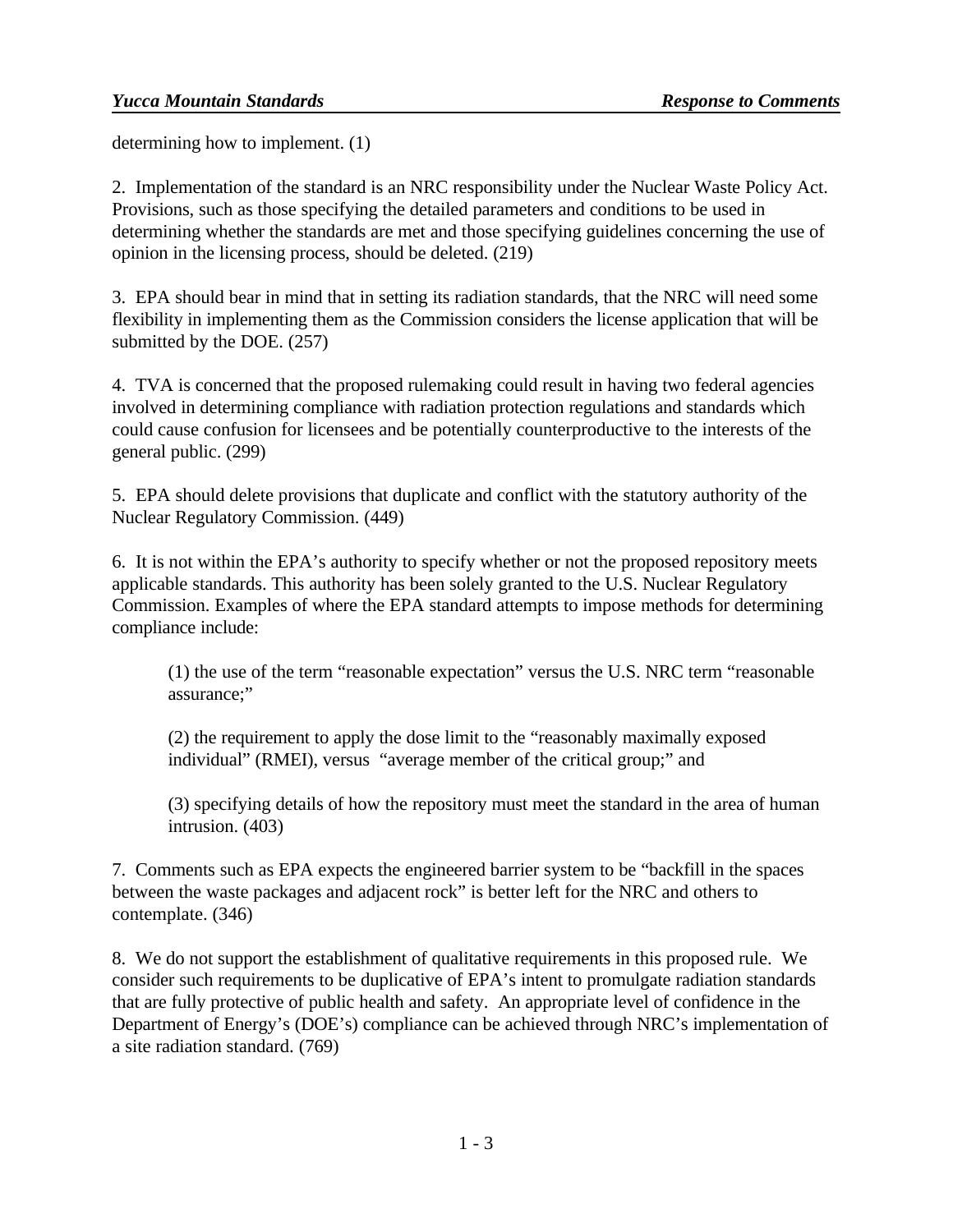#### Response to Issue A:

EPA believes that the provisions of the proposal are clearly within its authority and are central to the concept of a public health and safety protection standard. It is reasonable and appropriate for a public health and safety protection standard not only to set the level to which the public must be protected but also to define who the standard should be assessed against and at what location. Moreover, it would be unreasonable for EPA to establish a purported public health and safety standard that did not include such vital parameters as who the standard should be assessed against and where it should apply. Such parameters are common features of radiological protection standards. For example, IAEA Safety Series No. 99 provides that for releases from a repository due to gradual processes the dose upper bound should be less than an annual average dose value of 1 mSv/yr for prolonged exposures for individuals in a critical group. Similarly, disposal standards issued by countries such as Sweden, France, and the United Kingdom specify a dose limit and a general statement of to whom the limit applies (note that other countries are generally much less prescriptive in these regulations than is the United States). These disposal standards are analogous to EPA's generic 40 CFR part 191 in the sense that they could apply to a number of possible locations, so they are written in broader terms. It is not inappropriate for a site-specific standard to include site-specific details. By defining such parameters as who the standard should be assessed against, at what location compliance is to be determined, and what is the minimum level of expectation applicable to EPA's standard, EPA has not usurped any responsibilities properly belonging to NRC. NRC will be the sole agency to determine compliance with the EPA standard and its own licensing criteria. The EPA standard leaves NRC with sufficient flexibility to adapt to changing conditions at the Yucca Mountain repository (e.g., gathering of site characterization data, improved monitoring capabilities, improved performance assessment models, or development of new materials for constructing engineered barriers), or to apply more stringent criteria in licensing the repository. The EPA proposal requires DOE to demonstrate a "reasonable expectation" that the repository will meet the relevant standard(s). As described in the preamble, and as set forth in great detail in responses to specific comments on the reasonable expectation approach (Section 2 of this document), EPA believes that "reasonable expectation" is a more realistic measure to apply over very long time periods than "reasonable assurance", which NRC prefers; however, because EPA does not require that NRC use reasonable expectation in its licensing determination, but, rather, recommends that reasonable expectation be the minimum level of proof used, EPA does not intrude inappropriately into the NRC's implementation responsibilities for decision-making. There is nothing to prevent NRC from applying the "reasonable assurance" concept in its licensing process, as doing so should satisfy "reasonable expectation" as well. In the case of human intrusion, EPA adopted the recommendation on framing the scenario from the NAS Report. In instances where EPA did not directly adopt an NAS recommendation, the proposal discusses the reasons for the deviation. There were no compelling technical or policy reasons to justify excluding or significantly altering the human intrusion scenario.

On the subject of backfill, DOE's most recent statements indicate that it is reconsidering the need or desirability of backfilling the emplacement drifts. Given these statements, and other comments on the subject, EPA is modifying the definition of "disposal" in subpart B of the rule to eliminate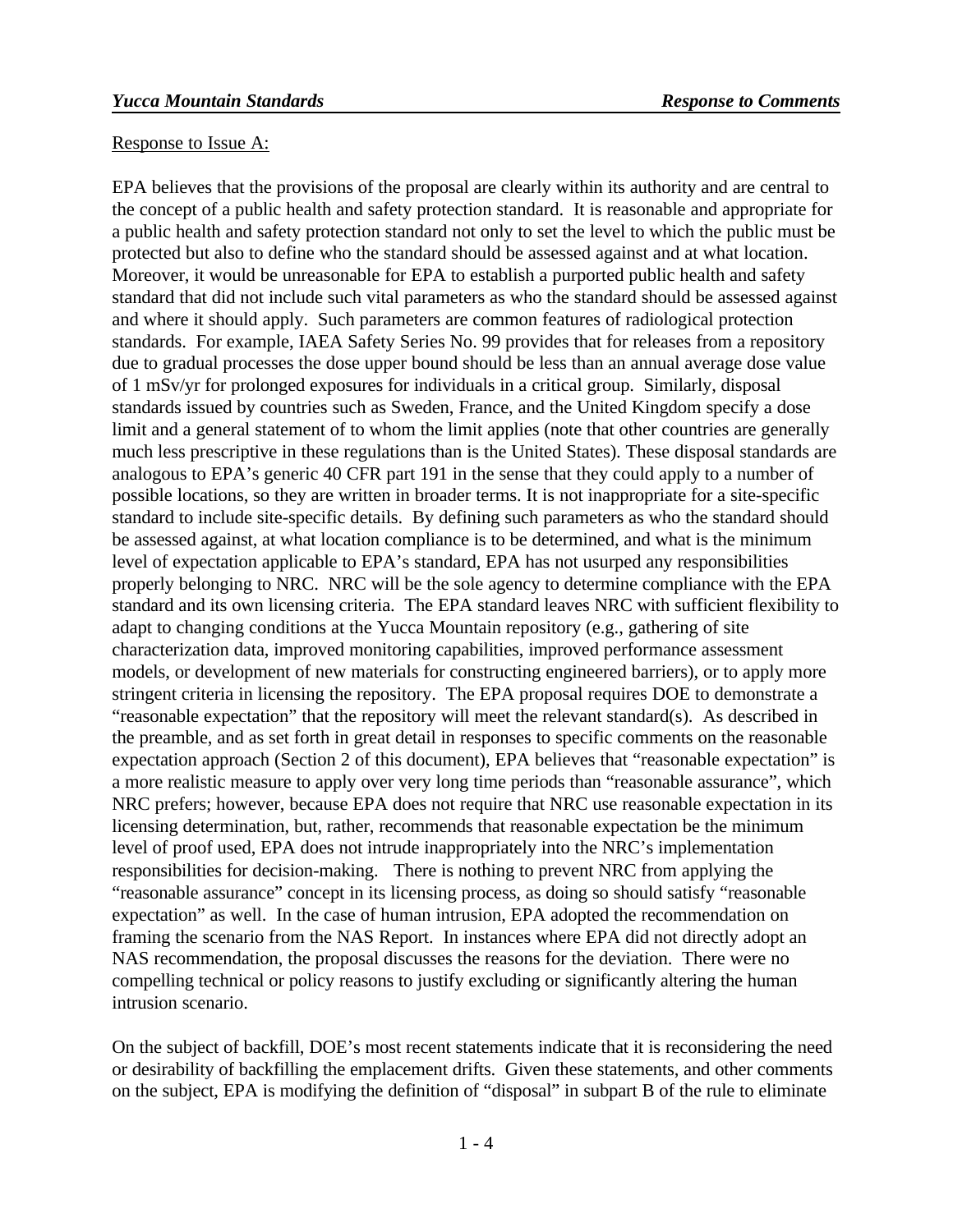<span id="page-13-0"></span>the reference to backfill (see Issue RR). Regarding the description of EPA's "expectation" for the engineered barrier system in the preamble to the proposal, this was simply a generic statement describing the most recent thinking on repository systems in general and DOE's plans for the Yucca Mountain repository in particular, and echoed statements in the NAS Report (p. 27).

#### **Issue B: EPA should be commended for its independence and strength of standard**.

1. I want to compliment you folks for making your standard as stringent as it was. (62)

2. I would like the record to show that we truly appreciate the independence that the EPA has shown. As rules have changed on this project so many times, EPA is the one agency out of three when you count DOE, the Nuclear Regulatory Commission and the EPA, that did not choose to change its rules, and in fact, tried not to make it a different rule for Yucca Mountain but was ordered to do so. We appreciate the fact that you've stayed very independent.(104)

3. I must say I am pleasantly surprised that this standard has been put out in its present form, and it includes a ground-water standard, and that the EPA's managed to stick to its guns under the extreme political pressure that I know it's been under these past several years. (134)

4. [I]t is of concern to us that EPA's authority to set radiation exposure limits for ground water and other exposure pathways could be undermined by legislative dictate of a health standard. (491)

#### **Issue C: EPA's standard is based on a completely inappropriate concept**.

1. Emission limits in the form of radiation dose limits to individuals and to populations are appropriate for manufacturing facilities because emissions of radionuclides are expected and are to be regulated. The Yucca Mountain Repository is not such a facility and it is a gross error to treat it as such. (413)

2. As there will be no emissions from the repository under expected conditions for the next 10,000 years, this fact should be reflected in proposed standards for normal operations of the YMR. EPA should not propose standards based on hypothetical, very low probability accident conditions - such a course has no precedent and is not a credible regulatory procedure. In summary, EPA is proposing standards appropriate only for accident conditions, which it should not do, but has failed to propose standards for routine operational conditions, which it is required to do. (417)

#### **Issue D: EPA's standard is too weak**.

1. The EPA has proposed stronger standards than the NRC, but even these standards are too weak. The EPA should strengthen its standards! (453)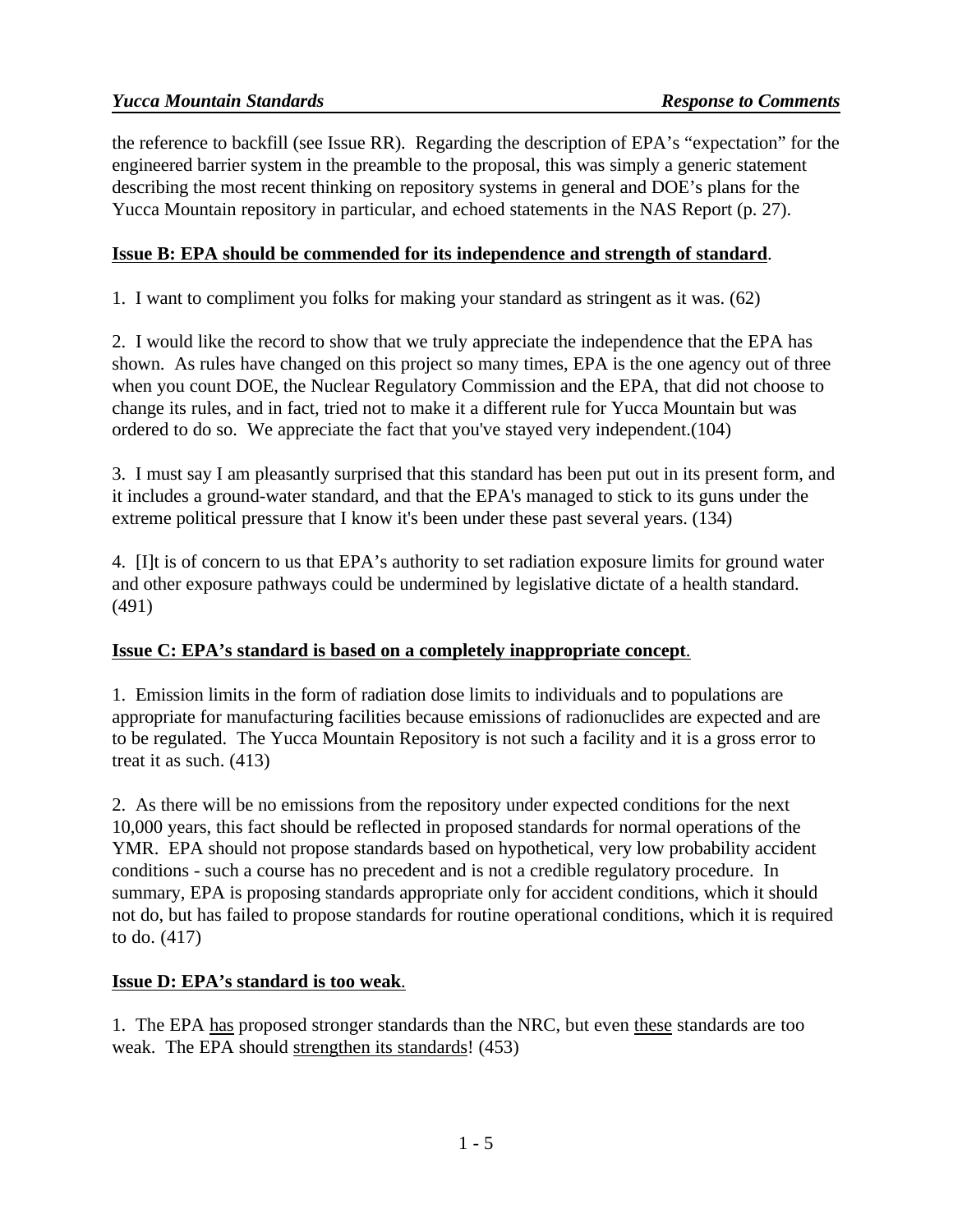<span id="page-14-0"></span>2. EPA radiation experts were not sufficiently knowledgeable about the traditional and customary Tribal uses to properly incorporate them into the formula upon which the draft standards are based. The result is that the standards may not be based upon accurate assumptions. (791)

# **Issue E: EPA's standard is too stringent**.

1. We are concerned that the radiation standards in the proposed rule may make siting a permanent repository at Yucca Mountain (or elsewhere) more difficult, if not impossible. Until a permanent repository or centralized interim storage facility is sited, utilities will be forced to store the waste at plant sites which were never intended for storing waste indefinitely.(492)

# **Issue F: EPA's standard will hinder implementation without increasing protection**.

1. EPA's proposed radiation standard would cause unnecessary expense, delay, and inefficiencies in the construction, licensing, and operation and maintenance of the repository at Yucca Mountain without any comparable increase in the protection of public health and safety and/or the environment.(273)

# **Issue G: EPA is compromising its mission with lax standards to make Yucca Mountain pass.**

1. We feel that the standard should be legitimate and if that were the case, that Yucca Mountain would be eliminated from consideration for the national repository. (9)

2. The proposed rule places the focus for the release standard on the estimated capability of the proposed repository, rather than on an acceptable amount of risk for humans and the environment. Instead of starting from a baseline of what would be safe for the environment and the public, the Proposed Rule's standard is based on what the repository can accomplish. (176)

3. EPA's job is to protect the environment and public health, not to lower standards so that an unsuitable site like Yucca Mountain might still qualify. (350)

4. To lower standards due to political and economic pressures so that a unsuitable site would still qualify would set a terrible precedent within EPA, across the nation, and even internationally. (427)

5. It now appears that the constraints of the Yucca Mountain site are the determining factor in EPA's standards, which are largely being negotiated through closed-door interagency meetings before being issued publicly. (436)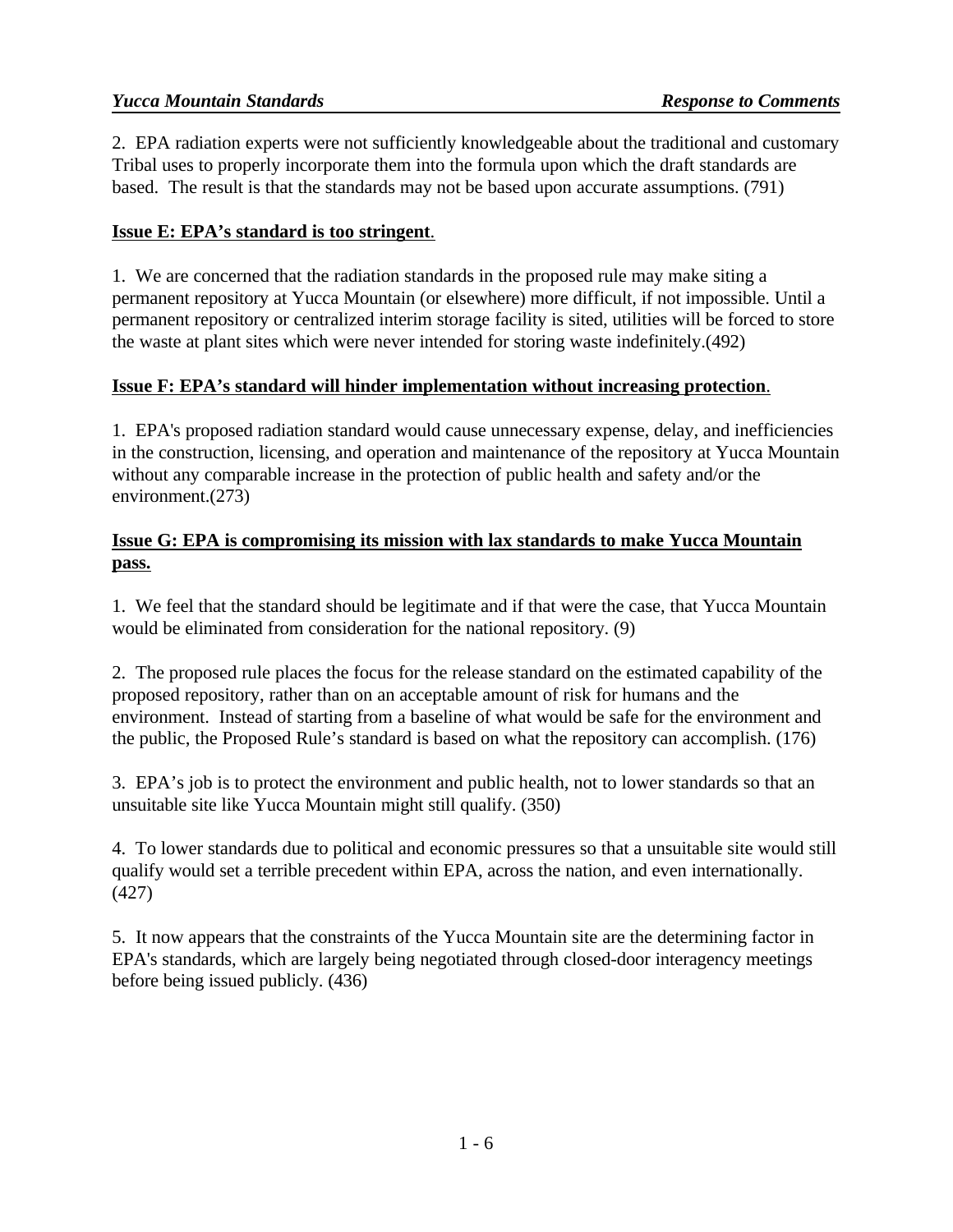#### Response to Issues B through G:

The EnPA mandates that EPA promulgate public health and safety standards that apply specifically to the Yucca Mountain site. Developing such standards required EPA to assess existing population patterns, land and water usage, and the geologic and hydrogeologic characteristics of the Yucca Mountain region. It was also necessary to make some reasonable assumptions about how those factors might change in the near future, and how any releases of radioactivity from the Yucca Mountain repository might reach the exposed population. EPA believes that its assumptions in these areas are prudent and defensible. Regarding the traditional and customary Tribal uses of the area, EPA considers that its assumptions used to describe the RMEI are appropriate, as the traditional and customary uses do not lead to the continuing, yearround exposures assumed for the RMEI (although some of these uses may take place at locations closer to the repository).

EPA's standard represents the level of performance the Yucca Mountain repository would have to meet for the specified compliance period. EPA's promulgation of the standard does not mean that a final decision has been made as to the suitability of the site, nor is it a determination as to whether the repository could meet the standard under any circumstances. The final decision as to suitability has yet to be made through the NRC licensing process.

EPA disagrees with the comment that its analyses are inappropriate for the expected conditions at Yucca Mountain. While it is true that DOE's design is intended to fulfill the purpose of the repository by containing and isolating the waste, the long time periods involved in projecting facility performance introduce significant uncertainties that cannot be ignored. EPA cannot justify categorizing continuing natural processes that might reasonably be expected to affect repository performance as "accident conditions" (unlike less probable, more catastrophic events, the effects of which would typically be evaluated during the licensing process). However, for the purposes of the management standards in subpart A, Yucca Mountain is indeed an operating system, just as are other present-day facilities handling radioactive materials. Relative to the disposal standards in subpart B, the Yucca Mountain disposal system is a passive system and has not been confused with an operating system. For exactly this reason, EPA recommends that "reasonable" expectation" be the minimum level of proof used, which allows the NRC to take into account the inherently large uncertainties that will accompany the performance assessments for Yucca Mountain. (The commenter should note that the subpart A standards are not written using "reasonable expectation", but as a standard for a typical currently active operating facility.) EPA's standard takes into account the known natural characteristics of the Yucca Mountain region that can be predicted to endure, possibly with some boundable variation. In addition, the dose standard represents a level that EPA believes is protective for lifetime exposures to the RMEI, and is consistent with its other actions related to radioactive waste management, including those covering more "routine" operations (such as air emissions under radionuclide NESHAPs). See the discussion of comments on the level of protection in Section 4 of this document.

The coordination process conducted by the OMB in accordance with Executive Order 12866 permits the President to monitor and ensure the consistency of agency actions throughout the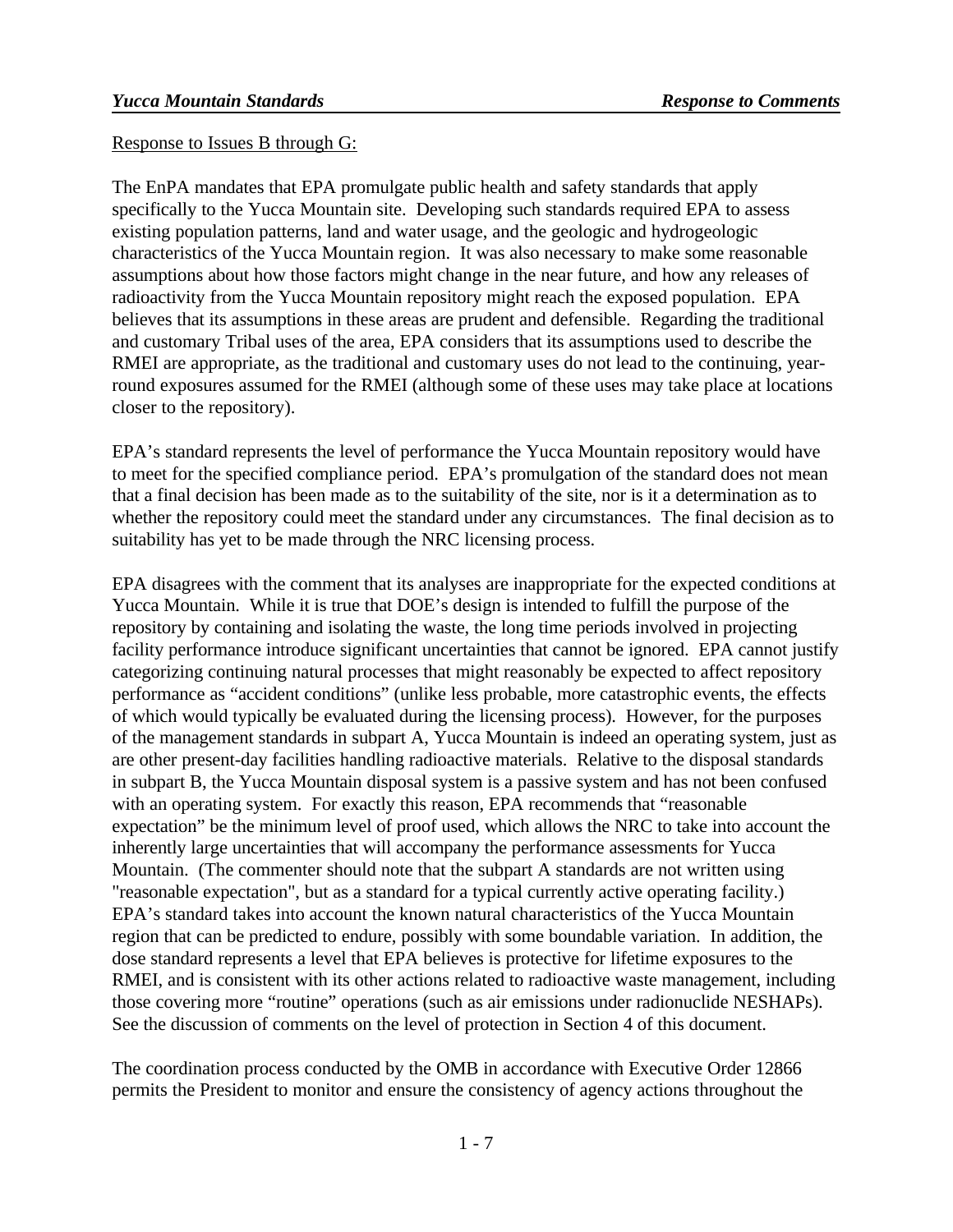<span id="page-16-0"></span>Executive Branch. This process has been recognized as necessary and vital to the administration of the Federal government, and has been upheld by numerous court decisions [see, e.g., *Sierra Club v. Costle*, 657 F.2d 298, 405-06 (D.C. Cir. 1981); *State of New Mexico v. EPA*, 114 F.3d 290, 295 (D.C. Cir. 1997)]. With respect to the Yucca Mountain public health and safety standard, records summarizing all meetings throughout the OMB review process, and any substantive changes to either the draft proposed or draft final rules, have been placed in the rulemaking docket, as required by Executive Order 12866.

# **Issue H: EPA is the appropriate Agency to set the radiation protection standards.**

1. We feel that EPA is much better able to protect the public's health and the environment than the NRC.  $(3)$ 

2. I want to offer a strong support to EPA in all of its standards settings endeavors. We really feel that this is the only organization that takes quite seriously its responsibility for protection not only of public health but also of the environment. (28)

3. Although there have been some debate of utilizing the NRC to set protection standards, we maintain that this will compromise the integrity of the process. This is EPA's responsibility, and they should continue to serve this function. (68)

4. I am very happy to have this group, protective of the public and environmental sense, sort of act as a salutary force on what some gung ho scientists may be projecting, including some of the professors who have advanced in academia to a point where they're out of touch, actually, with their students. (95)

5. It's my opinion that the EPA is the natural agency to establish exposure standards for the public, and that agency, through its vast experience and real time data, is the best organization to establish this important standard for this program. (96)

6. The EPA has the regulatory responsibility we feel to develop, implement and monitor environmental protection standards. Utilizing the NRC to set protection standards we feel would compromise the integrity of this process. This is the EPA's responsibility, and they should continue to serve this function. (116)

7. We do however support EPA's authority to set standards for Yucca Mountain and the requirement of a ground-water specific standard for use in designing and licensing the Yucca Mountain repository. (131)

8. It seems to me the impression is the Nuclear Regulatory Commission is looking for cost saving ways from the Department of Energy when we're going to have this massive material that's going to be radioactive for 100,000 years, and it's not a time to be in my opinion, or at least speaking on behalf of my elected officials, to be cutting corners on the standard. (140)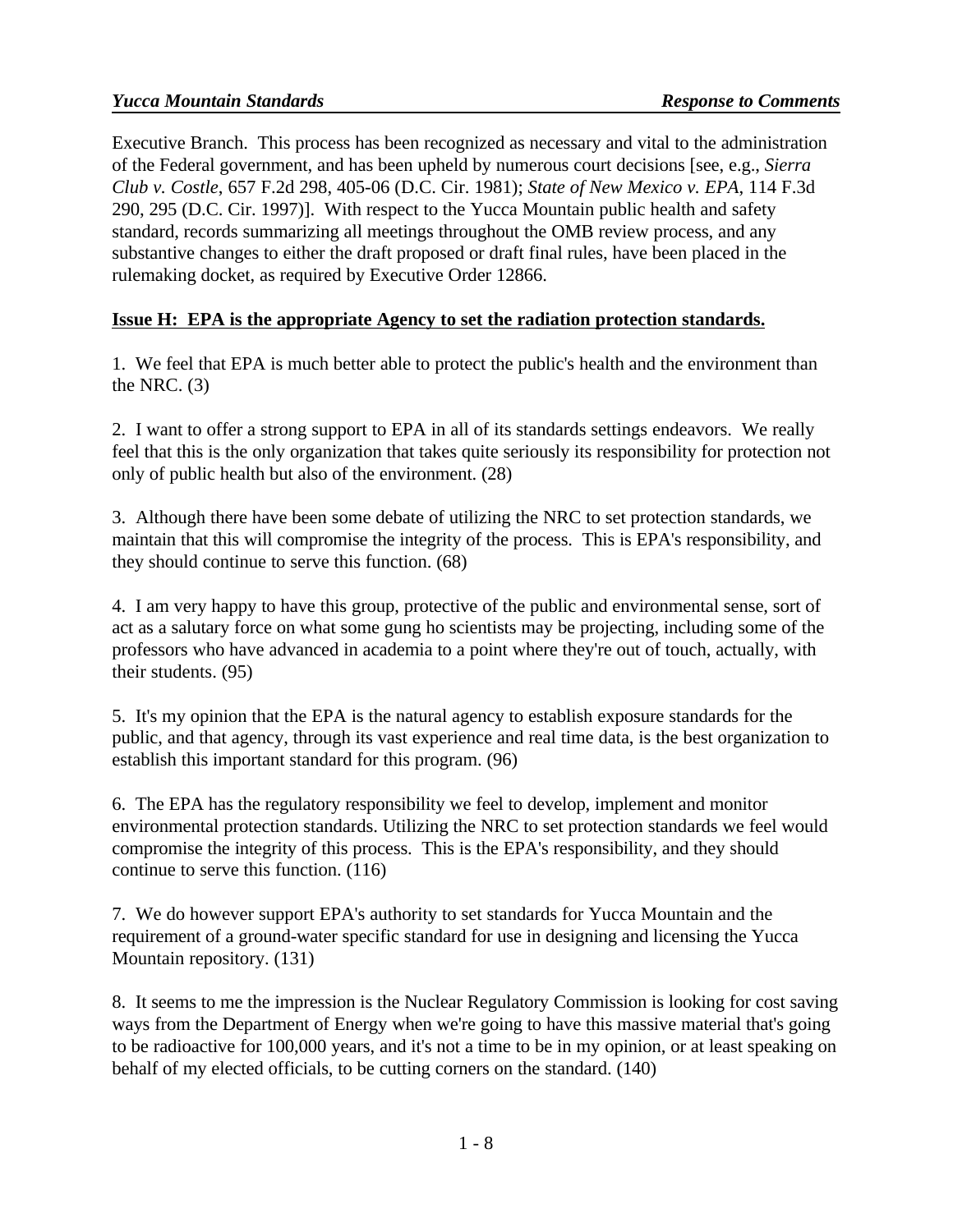9. I support EPA as the standard setter for the proposed Yucca Mountain nuclear waste dump, as opposed to replacing EPA with the Nuclear Regulatory Commission (NRC). (185)

10. The EPA should set the standards for Yucca Mountain because it would better protect the health and safety of the public and the environment. (192)

11. The Mayor and the City Council of Las Vegas understand EPA's responsibility in establishing these standards and disagree strongly with the Congressional attempt to have the Nuclear Regulatory Commission establish a lesser standard which is inappropriate and will not provide the level of public health and safety that would be established under the EPA rule. (204)

12. In all the options offered, the proposed standards are very conservatively protective of public health and safety. (458)

13. EPA has probably made a reasonable compromise, given all the existing pressures. While the end result may still be standards that are excessively stringent, they are an improvement over some of the NAS proposals. (475)

14. This comment is to support the U.S. Environmental Protection Agency (EPA) as the standard setter for Yucca Mountain. (404)

15. We want the EPA to set standards for Yucca Mountain or for any nuclear waste repository. (408)

16. We much prefer EPA as the standard setter for Yucca Mountain than the U.S. Nuclear Regulatory Commission (NRC). (426)

17. We support EPA's proposed rule because the radiation standards are consistent with those already adopted and approved by EPA for other repositories, including the Waste Isolation Pilot Project in New Mexico. (528)

18. We agree with consistency in rulemaking and urge EPA to move forward with amending 40 CFR 190 and 191 to reference CEDE methodology. (761)

19. We support EPA's choice of a risk-based individual dose standard expressed as an annual CEDE limit. . . However, we do not agree with all aspects of EPA's specific implementation of the standard. (762)

20. We commend the EPA for stepping forward and proposing environmental radiation protection standards for Yucca Mountain and for directly soliciting input of affected Indian Tribes. (789)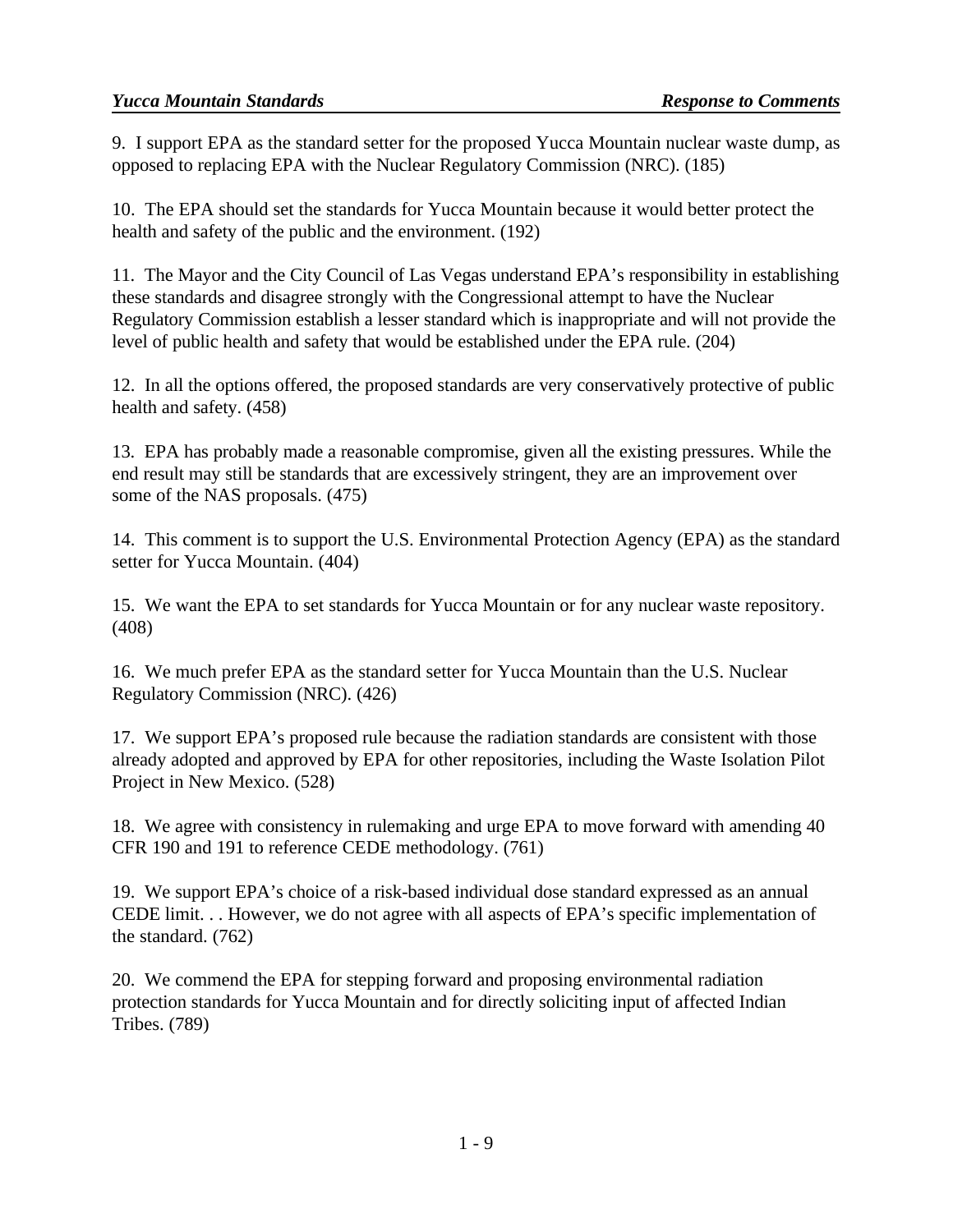#### <span id="page-18-0"></span>**Issue I: NRC is the appropriate agency to set the standard**.

1. EPA has seen the comments on the proposed rule provided by the NRC and support the positions taken by the NRC. We have trust that the NRC has the expertise, experience, and charter to properly license a repository facility that will protect public health and safety and the environment. (253)

2. As the federal agency principally and historically responsible for radiation protection, we believe the NRC is qualified to determine adequate radiation standards for the repository. (493)

#### Response to Issues H through I:

Pursuant to Section 801 of the EnPA, EPA must promulgate public health and safety standards for protection of the public from releases from radioactive materials stored or disposed of in the repository at Yucca Mountain. The NRC must utilize the EPA standards in its licensing action for the Yucca Mountain repository.

#### **Issue J: Sufficient notification of the public hearings was not given.**

1. I'm saddened or a little disappointed, perhaps, that the notice of the extension of this session into this evening was, perhaps, not as widely disseminated as was possible. (76)

2. First, I would like to say that there's a real problem with people getting to the hearings. You may have noticed that. We have hearings going all over the country and all over the State of Nevada. . . There are county officials and representatives of other citizen groups who just had to make the choice and could not make it here, and they are being encouraged to submit written comments. (103)

#### Response to Issue J:

Because of the importance of public involvement in this issue, EPA makes every effort to inform the public of opportunities to obtain information or provide comment, and to provide adequate notice of upcoming events. EPA compiled an extensive mailing list of interested parties and provided up-to-date information through the EPA Web page and a telephone hotline. EPA requested that members of the public who wished to speak at the hearings register in advance, and very few people did so. There may be occasions in which a decision is made on short notice to extend a hearing, and it may not be possible to ensure that every interested person is informed. It's unfortunate that the schedule is inconvenient for some people, but EPA is required to announce hearing dates well in advance.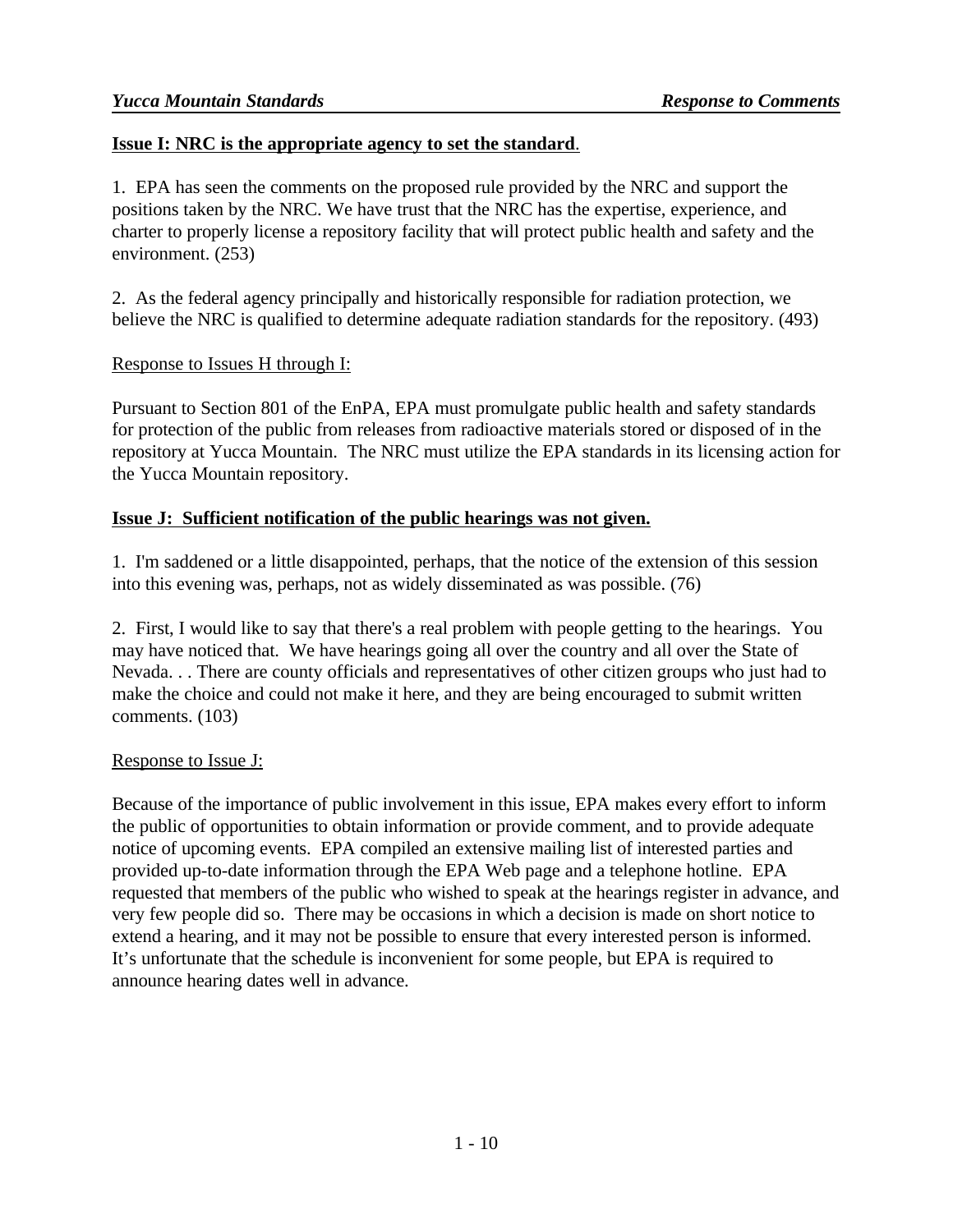# <span id="page-19-0"></span>**Issue K: EPA is not protecting Nevadans at the same level as WIPP/Other Radiation Regulations.** (430)

1. How can, or why would, Nevadans be less deserving than the New Mexicans for protection, and so why would there be a difference between the point of compliance between Yucca Mountain and WIPP? (12)

2. In many respects the alternative presented in the proposed rule would be less protective of human health and the environment than those applied to WIPP, and appear to be responsive to the uncertainties associated with the capabilities of the Yucca Mountain site to safely isolate highlevel radioactive waste. (456)

3. I am even more perplexed as to why the EPA would want to lower some of its radiation standards in the case of Yucca Mountain, considering the controversy and risk now associated with natural geological disposal. Due to the potentially enormous gravity of a high level radioactive waste leak, it would seem to be the EPA's obligation to hold the Yucca Mountain repository to at least, if not more, stringent standards than it has used in the past to regulate radiation. (210)

4. Recognizing that this performance goal is probably unattainable at Yucca Mountain, it becomes even more important that the safety standards for this site be at a minimum as stringent as and consistent with, other applicable radiation protection standards. That would mean that the, standard for Yucca Mountain must be the same as that for the WIPP repository including a 15 mrem annual individual dose exposure from all sources. The standard should include a groundwater protection standard equivalent to the four mrem annual individual dose set by the Safe Drinking Water Act. The boundary for the controlled area applied under the WIPP standard should be no farther than five kilometers which would provide adequate protection to residents living in the Amargosa Valley, within 20 miles of Yucca Mountain. (424)

5. The standards for protection of the public and the environment otherwise required by DOE, NRC, and U.S. EPA are not being applied to Yucca Mountain. (760)

# Response to Issue K:

The EnPA explicitly requires that EPA promulgate public health and safety standards that apply specifically to the Yucca Mountain repository. In doing so, EPA evaluated information describing local population patterns, land and water usage, and the geologic and hydrogeologic characteristics in the Yucca Mountain region. EPA's standard incorporates reasonable assumptions regarding the future development and behavior of Yucca Mountain. Based on these reasonable assumptions, EPA concluded that there are unlikely to be significant permanent populations or extensive water demand much closer to the repository than at present because of the difficult terrain and the fact that, as one moves closer to the repository, the ground water becomes much less accessible (see Chapters 7 and 8 and Appendix VI of the BID). EPA's proposed dose standard represents a level that it believes is protective for lifetime exposures to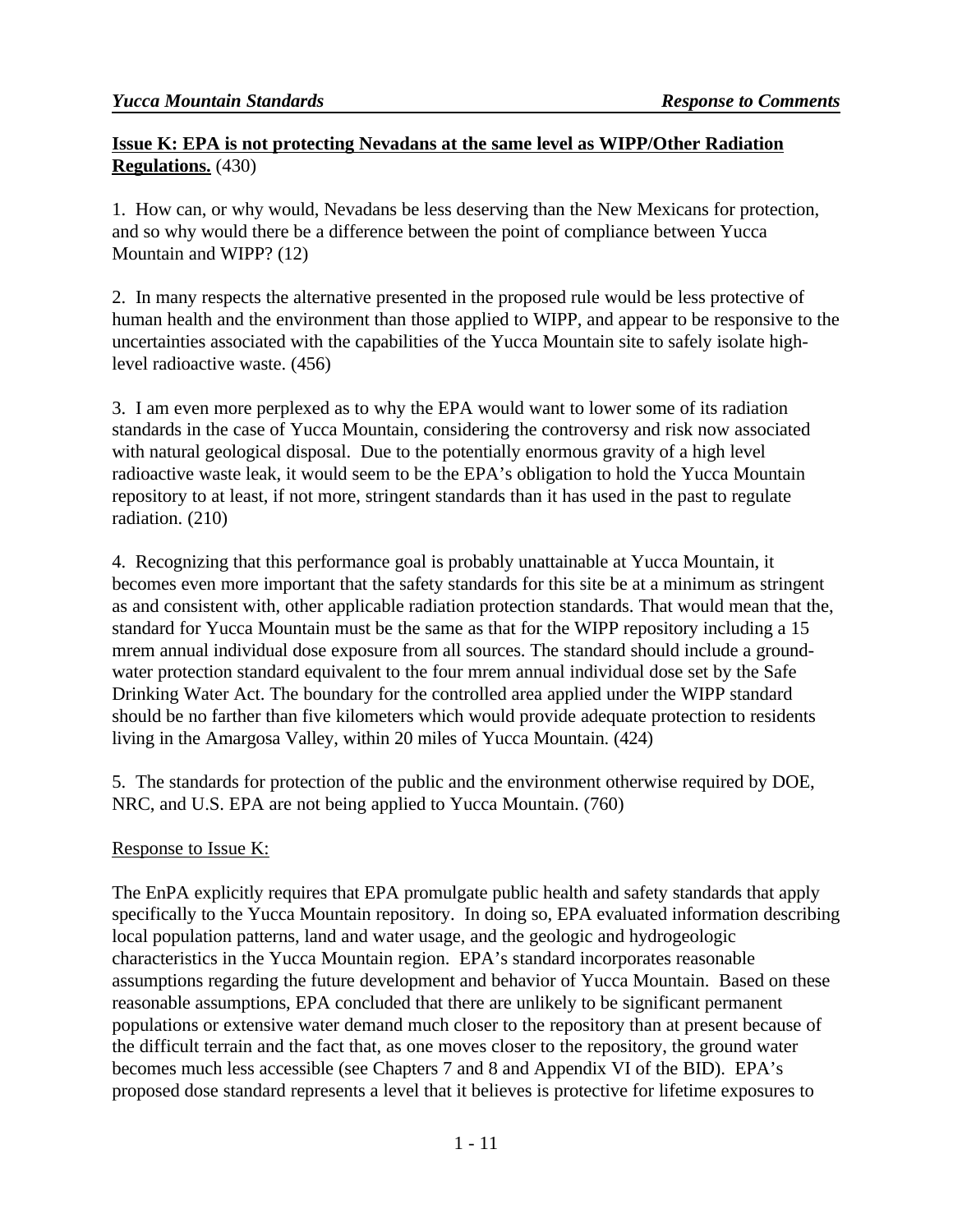<span id="page-20-0"></span>members of the public and is consistent with its other actions related to radioactive waste management.

The WIPP, however, must comply with EPA's generally applicable standards in 40 CFR part 191. These standards are not site-specific and potentially apply to sites with a range of characteristics throughout the United States (see 40 C.F.R. §§ 191.01, 191.11, 191.21). The provisions of these standards (e.g., definition of controlled area, assurance requirements, release limits) are intended to protect future populations that might be able to locate fairly close to the repository, while ensuring, to the extent possible, that the site will perform adequately. These specific provisions may not be necessary at Yucca Mountain (e.g., the release limits in 40 CFR part 191 were included to protect populations, while the conditions at Yucca Mountain are such that the individual protection and ground-water standards are sufficient). Note that the WIPP site would be much more accessible for future settlements than Yucca Mountain (and, in fact, there are currently permanent residents at the boundary of the WIPP controlled area). The individual dose standard proposed for Yucca Mountain is identical to that applied to WIPP (15 mrem annual committed effective dose equivalent from "all potential pathways from the disposal system"), as are the ground-water standards.

# **Issue L: EPA's standard should consider the cumulative/additive impact of NTS and other existing sources of contamination.** (564)

1. Yucca Mountain does not exist in a vacuum out there. The Nevada Test Site is right there. The low-level nuclear dump is right there. . . All of these multiple exposures should be considered in a connected way, and not in isolation from each other. (14)

2. [T]here is a concern about overall population dose that does not seem to have been given due consideration. The produce of the Amargosa Valley already ends up in the Los Angeles markets, and again, given the potential for climate change, for alterations of land use, that could become a more significant factor, particularly when we add in the anticipated additional doses from deregulated materials that may be recycled into consumer products over time, and many other sources of ionizing radiation, and alternatively, other contaminants. (36)

3. We have a certain amount of background exposure. It's higher than many parts of the country. And my initial question is, "Why make it worse? Why allow it to be worse?". . . It may not be statistically significant, but it's significant to us to create a certain amount of additional concern. (63)

4. Another major concern is that the Yucca Mountain program is being treated as an isolated project without considering that it should be evaluated along with other issues associated with the Nevada Test Site and contamination. (115)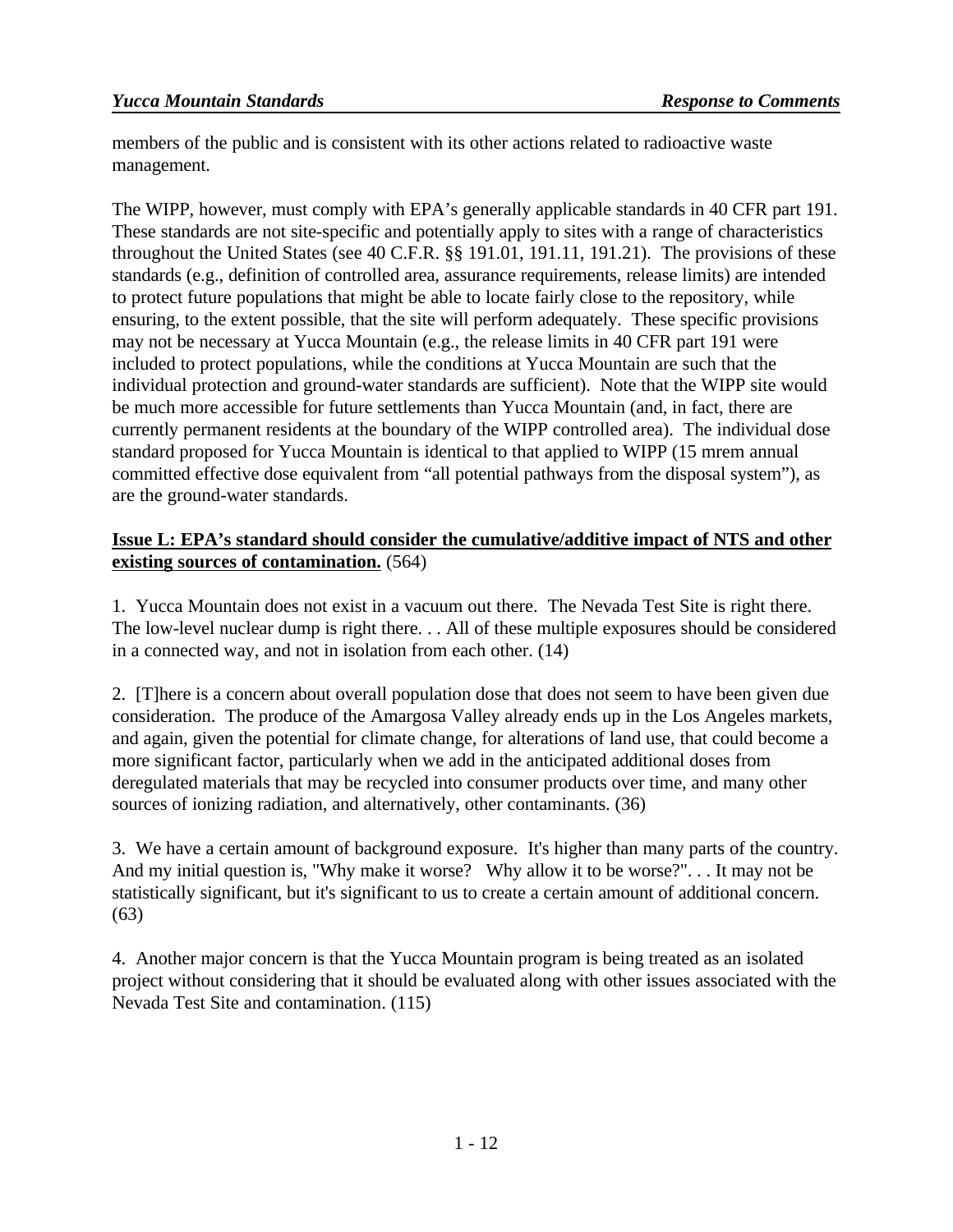5. [T]he county feels very strongly that all federal decision makers must take into account the cumulative impacts which the county and its residents have already experienced from fifty some years of weapons testing and nuclear waste disposal activities on the Nevada Test Site (NTS). . . the policy of Nye County is that no additional radiological burden should be imposed upon the public, now or in the future. (300)

6. [T]here can be no acceptable justification for the exclusion of pollutants found at the adjoining Nevada Test Site and Nellis Air Force Range from the calculations of doses relative to Yucca Mountain. (357)

7. Cumulative effects from multiple sources received over an individual lifetime of exposures must be taken into account in addition to annual doses. (359)

8. The individual protection standard can not solely consider contamination from Yucca Mountain, but, also must consider the cumulative affects of underground weapons testing. The individual protection standard should be applied to and must consider all potential contamination streams. (499)

# Response to Issue L:

EPA recognizes that there are several potential sources of radionuclide contamination in the Yucca Mountain area besides the proposed repository and the concern this may cause among residents of Southern Nevada. The NTS has been subjected to both above and belowground testing of nuclear weapons, and DOE has also disposed of significant amounts of low-level and TRU waste at the site. The now-closed Beatty commercial low-level waste disposal site is located west of Yucca Mountain. The most likely transport path of contaminants from these sites would be through ground water. The available information suggests that the same ground water could provide transport for radionuclides from Yucca Mountain and affect the same population(s) (see Chapter 7 of the BID). There may also be significant potential for exposure to radioactivity from natural sources in the area.

DOE provides an estimate of the total effect of contamination at these locations in Section 8.3.2 of its DEIS. The greatest inventory of radionuclides is present in soil at NTS as a result of nuclear weapons testing. Using several conservative assumptions (total inventory available for transport, all transport along the same flow path serving Yucca Mountain, limited dilution), DOE estimates that the maximum potential dose over 10,000 years would be approximately 0.2 mrem/year. Since other activities at NTS and Beatty represent a much smaller radionuclide inventory, exposures from those sources would be a fraction of that from weapons-related radionuclides. DOE believes that a more rigorous analysis would result in even lower estimates.

EPA's mandate is to set standards that apply to activities at the Yucca Mountain repository, not to quantify potential exposures from these other already-existing sources. Moreover, the peak doses from these sources would not necessarily correlate with those from the repository. For example, exposures from low-level waste operations would be expected to peak after a few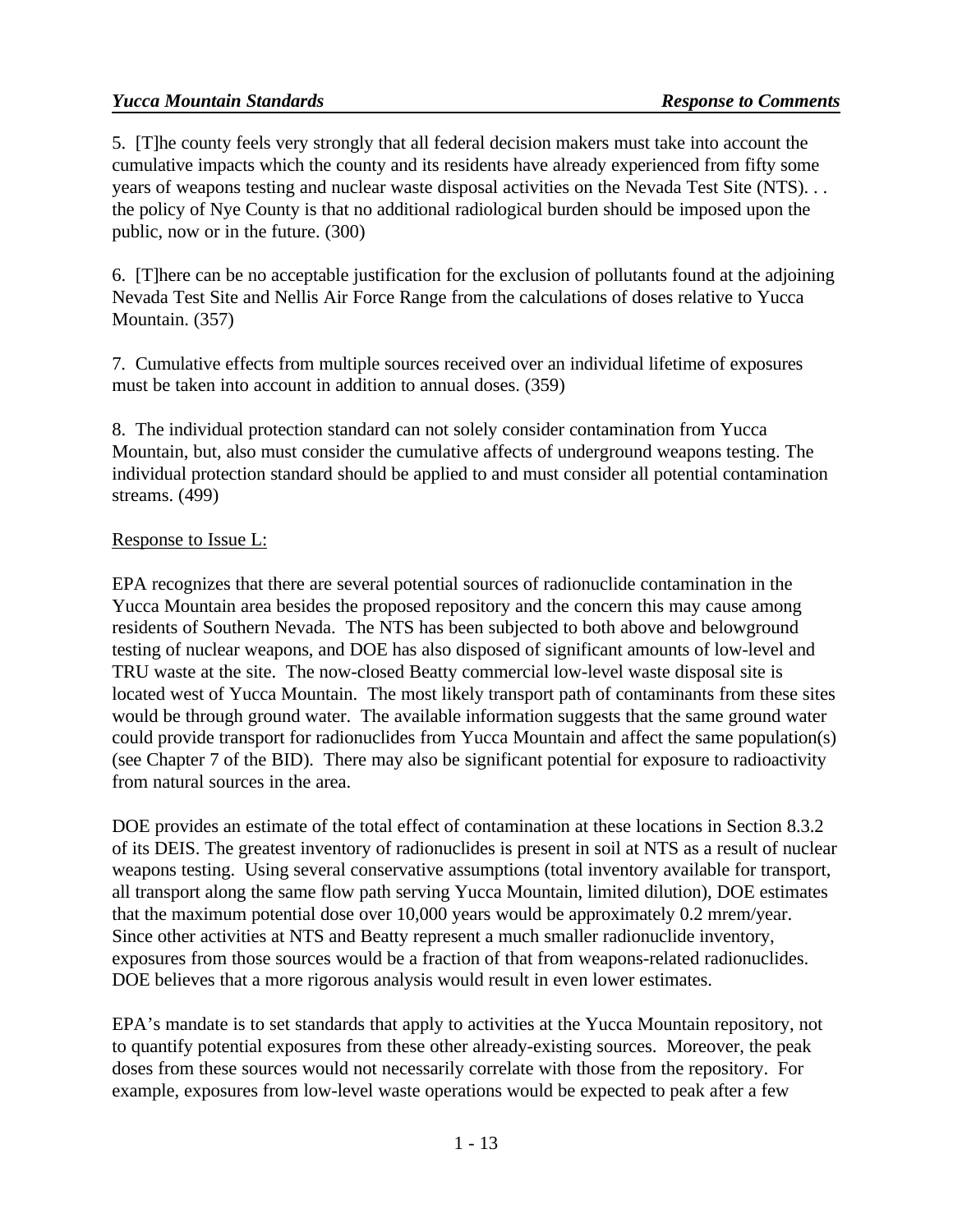<span id="page-22-0"></span>hundred years, while the expected peak doses from Yucca Mountain are expected significantly later.

In addition, EPA's standard is consistent with existing international guidelines on radiation exposure, which recommend individual limits on non-occupational exposures from non-natural sources (excluding accidents and medical procedures). These guidelines recommend allocating a fraction of the overall limit to any particular activity precisely in order to account for multiple potential sources. On the question of population doses, EPA has used reasonable assumptions regarding the future population of the Yucca Mountain region and the resultant demand on ground water in characterizing the RMEI. Any member of a more distant population exposed solely through ingestion of produce would be expected to receive doses significantly smaller than the RMEI. In addition, as stated on page 46991 of the proposal, the limited potential for dilution of ground water at Yucca Mountain is one reason it is not necessary to include the type of population-protection requirement included in 40 CFR part 191. Part 191 used a model that included an aquifer emptying into a river and eventually reaching an ocean. Such a mechanism for exposing large populations to small amounts of radiation does not exist at Yucca Mountain.

# **Issue M: Transportation of SNF/HLW is not safe/must be better regulated than current**.

1. God forbid DOT should do the transport after their horrible record with the chemical industry, two hundred and fifty thousand plant accidents and two hundred and sixty thousand on the roads from 1987 to 1996, and they are not indemnified, not even for five hundred and fifty million. So this is terrifying. (42)

2. Our nonexistent highways and railroad trains would be a hundred feet long by ten by twelve. It is absurd. The trucks -- eighty-two thousand pounds is allowed in Nevada. And these trucks are a hundred and twenty tons. The canister, from what I have seen, is a hundred and twenty-five thousand pounds. So they way exceed anything that you could possibly have. (48)

3. Now, how can you possibly have trucks going on any highways, fifteen thousand to thirty miles an hour or trains doing the same thing without an accident? And this is not talked about either. I think it's of major importance. (49)

4. When your containers are transported, your truck drivers have a little badge that says they're only allowed to be exposed to the load for a certain amount of time. That tells me you're transporting leaky containers. (64)

5. One glaring case in point, there is a map on -- I think it's page S-28. Please don't hold me to the particular page. There's a nice little transport route from Jean to up this direction. And it looks like a great route if you don't know the area. If you do know the area, you know that Pahrump is significantly missing from that map, and the route goes right through Pahrump. (66)

6. The risk from the transport of waste for the immediate future offers a greater potential risk for Nevada citizens. (72)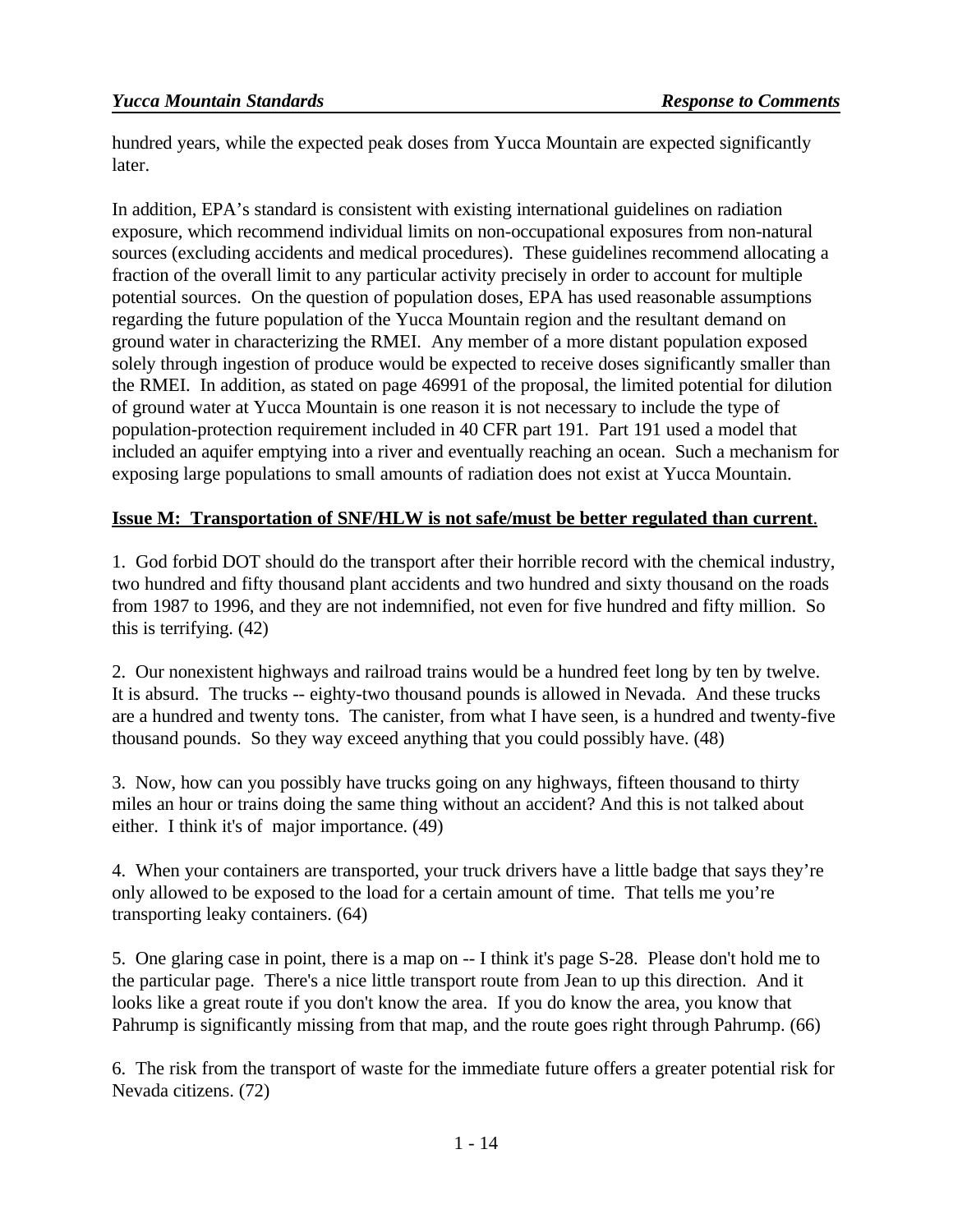<span id="page-23-0"></span>7. EPA and the NRC as regulatory agencies need to ensure that the public is protected from the potential large number of shipments of nuclear waste that will be transported throughout the nation should Yucca Mountain open as a repository. (123)

8. So as a Kansas Citizen, as a citizen, in general, of the country, I would be very concerned about that going on and I would have to support Ms. Drey in her suggestion that none of this stuff should be moved, especially through our cities and through populated areas along our interstate highways. (156)

9. Mineral County would like to have a separate standard for transporting the radioactive nuclear waste. (199)

10. I just sent to Senator Reid a proposition for emergency medicine for Nye County. . .We have no help here any which way, really, no facilities. (43)

11. There is no way anyone would feel comfortable living under the constant threat of getting cancer from extra radiation given off by the train or accidents. (505)

12. [T]he Shoshone-Paiute Tribes hereby demand that nuclear waste destined for the proposed Yucca Mountain Repository, not be transported through the Duck Valley Indian Reservation on Nevada State Highway 225 and Idaho State Highway 51. (781)

# Response to Issue M:

The EnPA mandates that EPA promulgate public health and safety standards for protection of the public from releases of radioactive materials stored or disposed of in Yucca Mountain. The EnPA does not separately provide EPA with authority to regulate transportation of SNF and HLW outside the Yucca Mountain site. Transportation of radioactive materials is generally regulated by NRC, DOE, and/or the DOT. DOE has prepared a DEIS that includes information related to transportation of SNF and HLW to Yucca Mountain.

# **Issue N: Yucca Mountain is not a safe site/cannot be made safe/cannot be corrected**.

1. If you look at the Yucca Mountain project as it's described today in the Environmental Impact Statement and other documents, it becomes clear that it is designed to leak. The only question is when will the leaks begin? Another question is how fast will the leaks occur? Another question is how fast or how soon people in this valley begin to become exposed? That's not the people's conception of safety. (51)

2. If Yucca Mountain isn't safe, this is one problem we can't correct. If our water is polluted, we can't grow our crops and we can't raise our children and we don't have a future. And all of us here have worked hard for that future, and we want to make sure that everything is done properly and it's done safely.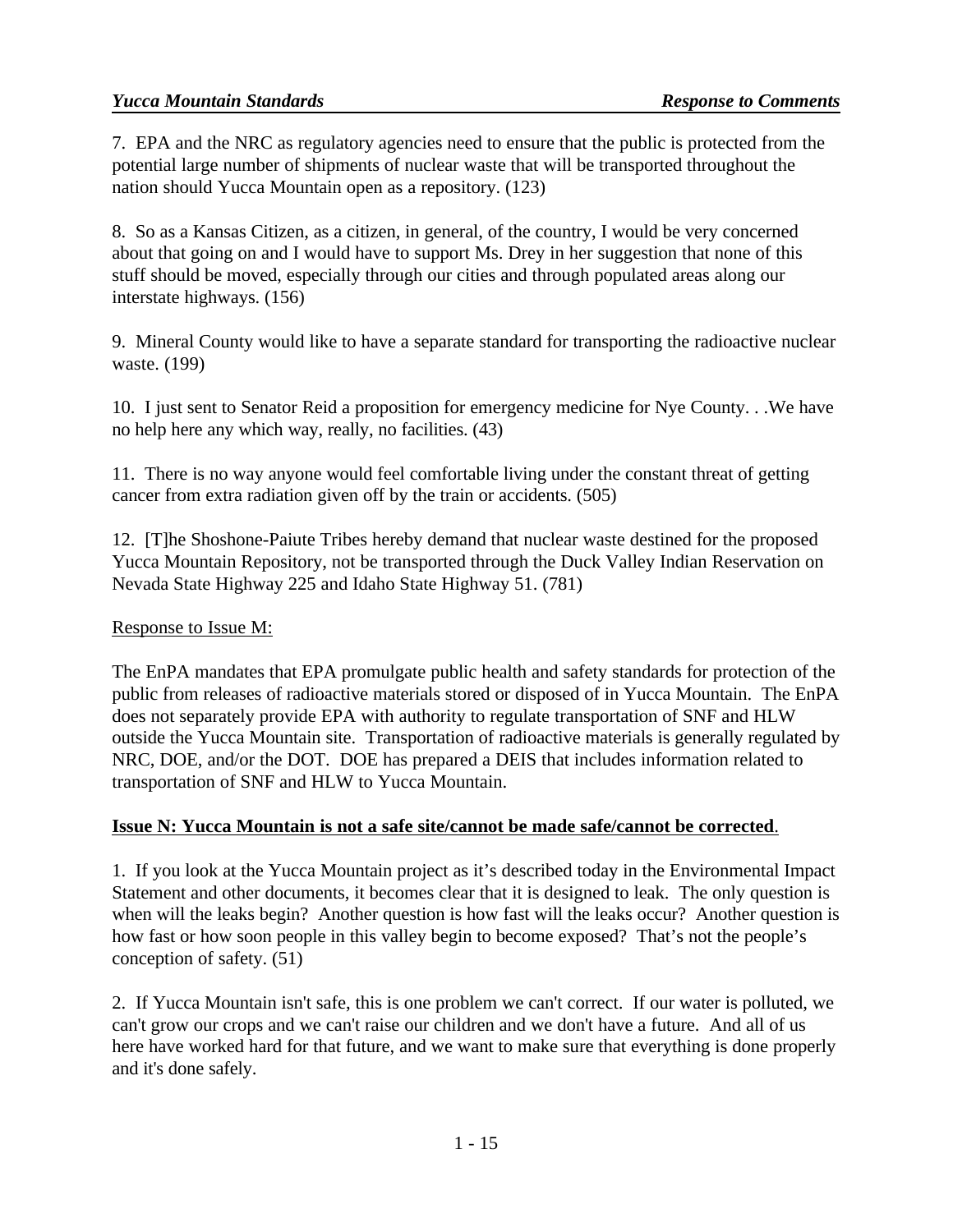<span id="page-24-0"></span>And if there are minor problems which, in the future, might cause problems to our generations down the line, however minor they may be, I don't want to see the Yucca Mountain come in. (60)

3. [O]nce the project gets started, if there were found to be leaks that impacted this area, then, aside from having state limits, what would happen? (75)

4. I am opposed to shipping the irradiated fuel rods from over 100 nuclear reactors on the highways and railways of the United States out to one location, especially to a seismically-active site where in the past 20 years there have been over 600 earthquakes of greater magnitude 2.5 within a 50 mile radius. (147)

5. How can we keep 300 generations of our descendants away from these lethal wastes? (154)

6. [I]t is unlikely that the Yucca Mountain site will provide a safe repository for geologic nuclear waste isolation as required by the guidelines of the Nuclear Waste Policy Act. (423)

7. The selection of Yucca Mountain as a dumpsite for high-level radioactive waste is an egregious error that will threaten the coming generations for with impure air and water poisoned by radioactive waste. (450)

#### Response to Issue N:

The purpose of the EPA standard is to ensure that any potential releases from the Yucca Mountain repository do not result in unacceptably high exposures to affected populations. EPA's standard makes no judgment regarding the suitability of the Yucca Mountain site. The final decision on the suitability of the site has yet to be made.

Regarding the presumed safety of the site, it is standard practice in radioactive waste disposal to conduct a *performance assessment*. A performance assessment is an analysis intended to indicate how the disposal facility will perform over hundreds or thousands of years, the time that is necessary to isolate long-lived radionuclides. Parameters can be varied to see how the results change or how the facility would perform over a range of conditions. Facility designers use this information to predict whether the facility can meet the applicable environmental standards or whether some part of the facility needs to be improved. Given the long time frames involved, there can be areas of significant uncertainty, so performance assessments generally select parameters that are somewhat conservative (but not the absolute "worst case"). This includes assuming some release of radioactivity, so that the most probable routes of transport through the surrounding environment can be examined.

#### **Issue O: Consider other alternatives to waste disposal/current proposed technologies**.

1. The equipment is available to clean up these things. This whole thing can be stopped, and it can be reprocessed and transmuted. (44)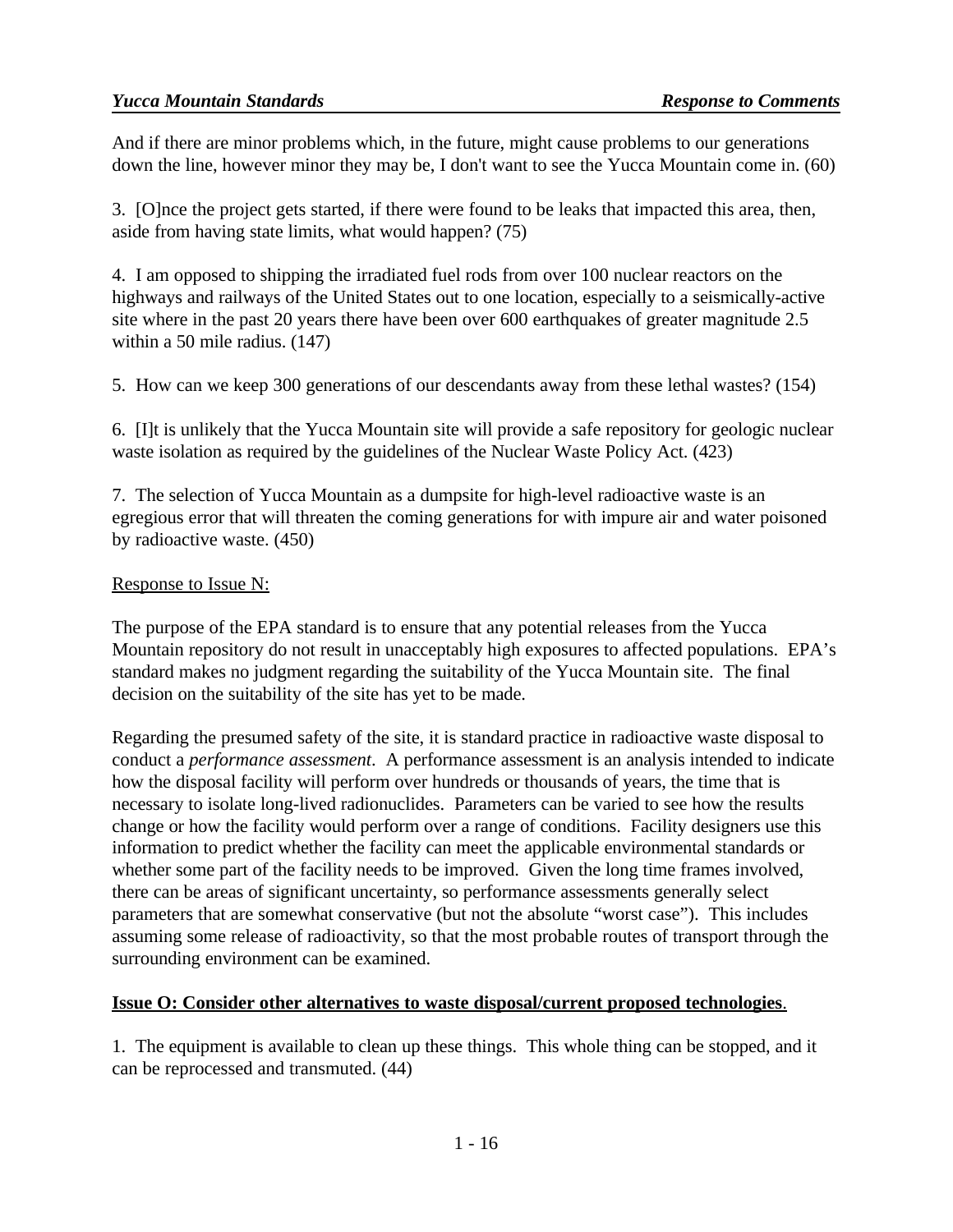2. The other thing that the EPA, I think, needs to get into, is [that] this so-called waste is a really valuable resource if properly handled by standard technology. It'll generate seventy-two billion dollars worth of power at a very nominal cost. (91)

3. I believe this high level, lethally high level radioactive waste should be kept on site at the nuclear power plant at which it was generated until a safe technology has been developed to neutralize it, to make it not radioactive. (148)

4. I hope the EPA will have the opportunity to question the effectiveness of borosilicate glass; that is, the Nuclear Regulatory Commission's reliance on vitrification as a technology to solidify high level radioactive waste sludges and liquids. (152)

5. Consider sending nuclear waste into space! (454)

6. How can EPA get your organization to show the trillionaires who own the nuclear power plants how to make money? By helping this powerful group can EPA convince them that Y.M. 1 & 2 are not acceptable analogs? How can you assure this group that transmutation, recycling etc. will ensure their continued prosperity?  $(485)$ 

7. All states should share the burden equally for storing nuclear waste because it will keep people tuned into the serious problems that the nuclear industries create. Only when people's personal lives are close to this deadly waste will the less toxic energy options be developed even though we are told they aren't economical. (506)

8. Keep this waste above ground in the state where each was created. Then each state should guard, monitor, and re-cask the waste forever. (540)

9. [W]e feel that an assessment of the risks of opening a Yucca Mountain repository always should be considered in the context of risks associated with other choices for disposal or storage of the waste. (553)

# Response to Issue O:

Pursuant to the EnPA, EPA is authorized to promulgate public health and safety standards for protection of the public from releases of radioactive materials stored or disposed of in Yucca Mountain. The EnPA does not authorize EPA to consider how the risks from the Yucca Mountain repository compare to other management options (or to pass judgment on the specific technologies employed at the repository). There may in fact be alternatives that are now or will in the future be generally preferred over disposal in a geologic repository, either because of technological advances or as a result of future public policy choices.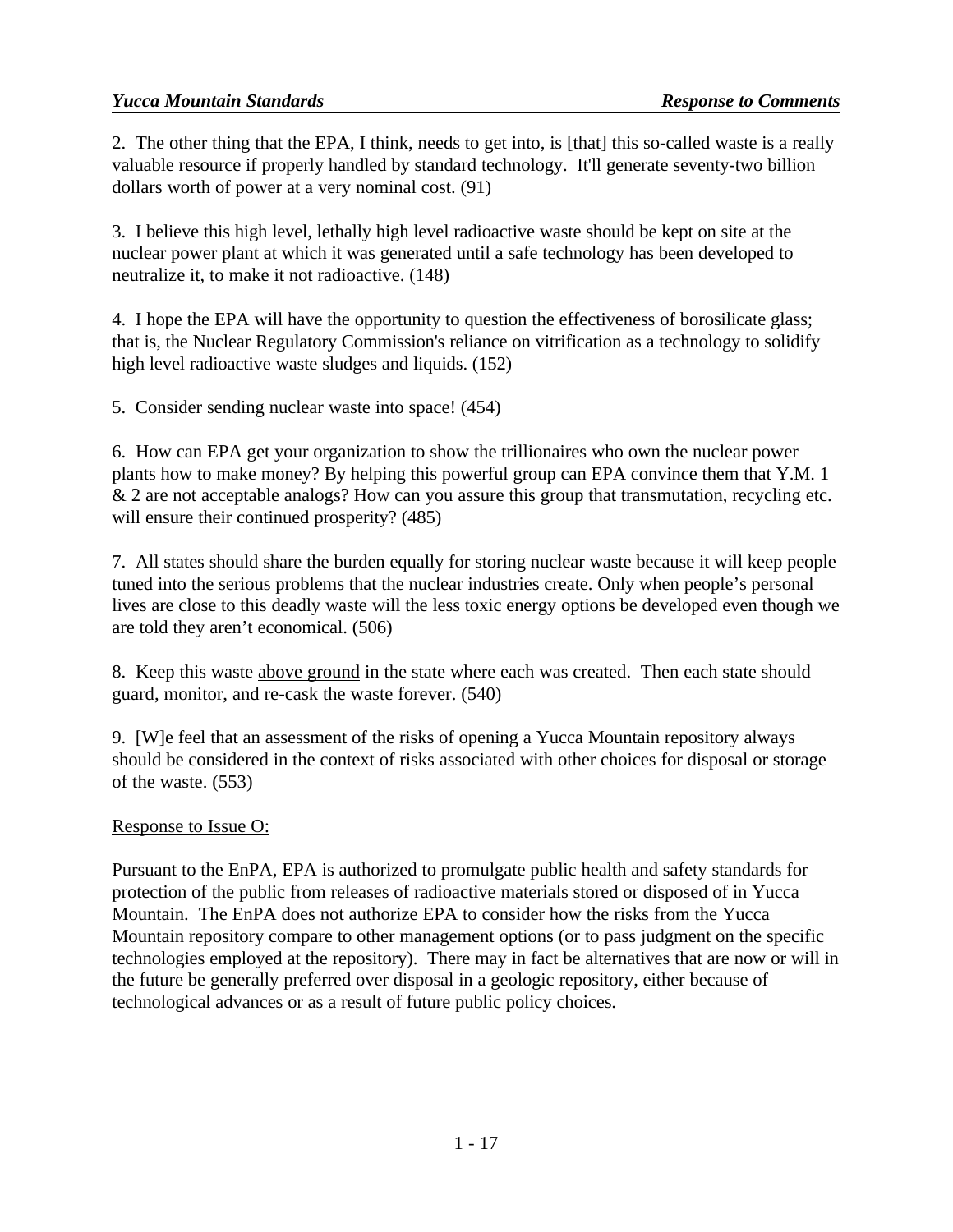#### <span id="page-26-0"></span>**Issue P: EPA must implement the recommendations of the NAS into the standard.**

1. Wherever NAS has made a definitive determination regarding the technical basis for the standard, EPA is bound to apply that decision in its rulemaking.

It is, however, apparent that there were a number of areas (such as the time of compliance) where NAS conceded that there might be policy reasons for not following its technical recommendations and, hence, was not definitive. It is therefore appropriate that, in such instances, EPA can deviate from the NAS recommendations provided there is a public health and safety policy reason for doing so. (239)

2. EPA's argument is strictly one of policy and exaggerates the impact of the NAS Report on its rulemaking authority and its duty to protect the public health and safety. Applying the NAS findings and recommendations, as required by statute, would not diminish or infringe upon the Agency's authority to promulgate rules governing radiation protection at Yucca Mountain, nor would it preclude meaningful public comment thereon. Contrary to the suggestion made by the EPA in the SOC for the proposed rule, the NAS has not attempted to assume the EPA's standard-setting responsibility, but rather has provided, as directed by Congress, the scientific basis that should bound that effort. Therefore, applying the dictates of the APA, the EPA's proposed rulemaking is arbitrary, capricious, an abuse of discretion, or otherwise not in accordance with law; exceeds the EPA's statutory jurisdiction, authority, or limitations; and is unsupported by reasoned decision making. (275)

3. IEER believes that the EPA must treat the TBYMS report as authoritative unless:

(1) there was an internal disagreement on the panel, in which case the EPA must exercise its own well-considered scientific judgement;

(2) there are clear scientific, environmental or health protection grounds to reject the TBYMS report's analysis or recommendations and adopt a different approach;

(3) or the TBYMS report did not take into account certain health or environmental factors, thereby leaving open the door for the EPA to use its own scientific judgement. (280)

4. EPA's proposed standard is not consistent with the National Academy of Sciences' (NAS) findings and recommendations in this report, and the proposed separate ground-water standard is specifically not recommended by the NAS. (494)

# **Issue Q: EPA is not bound to implement the recommendations of the NAS into the standard**.

1. EPA remains the agency that was directed by the Congress to promulgate these dose limits, and the limits must first and foremost be protective of public health and the environment,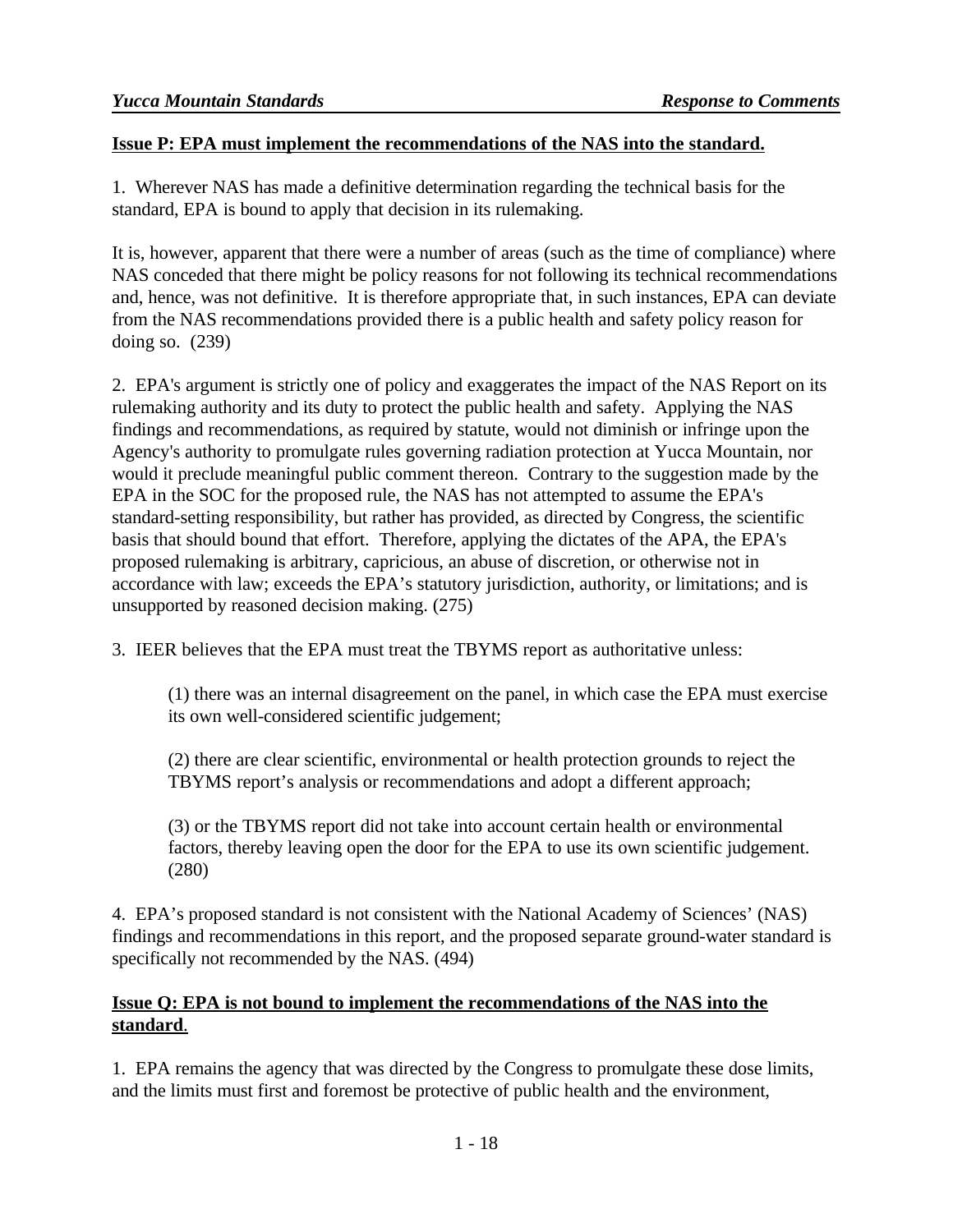<span id="page-27-0"></span>consonant with but not overridden by findings and recommendations in the Congressionally mandated report of the National Academy of Sciences. (352)

2. [We] agree with the EPA's position that the NAS recommendations cannot be binding on the Agency's independent rulemaking authority. (455)

3. I think it is good that EPA is not letting NAS dictate outcomes, but is using their views as advisory. (542)

4. We endorse EPA's departure from NAS' findings and recommendations on the compliance period. (766)

#### Response to Issues P through Q:

As set forth in the preamble to the proposed rule, it is clear that the intent of the EnPA is that the NAS assume a special role in advising EPA on technical matters in this rulemaking (64 *FR* 46981 46983). Pursuant to that statutory mandate, EPA has given the NAS Report special weight in developing its standard; however, there is no basis for the conclusion that the EnPA intended to require that EPA adopt the NAS' findings or recommendations directly into the standard without question or consideration. In addition, another factor to consider is that more than four years elapsed between publication of the NAS Report and the proposed rule. A tremendous amount of data has been collected in that time, resulting in greater understanding of the site's characteristics and the capabilities of the disposal technology and computer models. Whether the NAS' broad conclusions would change is not clear; however, it does seem clear that there is additional information to incorporate into specific aspects of the standard.

#### **Issue R: EPA should not issue guidelines on expert elicitation.**

1. We generally agree with EPA's views on expert elicitation expressed on Page 46997. However, setting guidelines in this area is an implementation issue that should be left up to the NRC. (247)

2. Expert elicitation should not be used to estimate parameters using Delphi surveys or similar techniques. This restriction should be specified in the EPA standard because Delphi type of techniques can create more problems than they solve and, moreover, exclude the public from vital areas of debate. (290)

3. Any guidelines for the use of expert opinion should be set by the NRC, the only agency responsible for the conduct of the licensing process itself. (312)

4. Use of expert elicitation by NRC or DOE will be subject to the public process used in the licensing proceeding. A separate EPA guideline would be inappropriate. (329)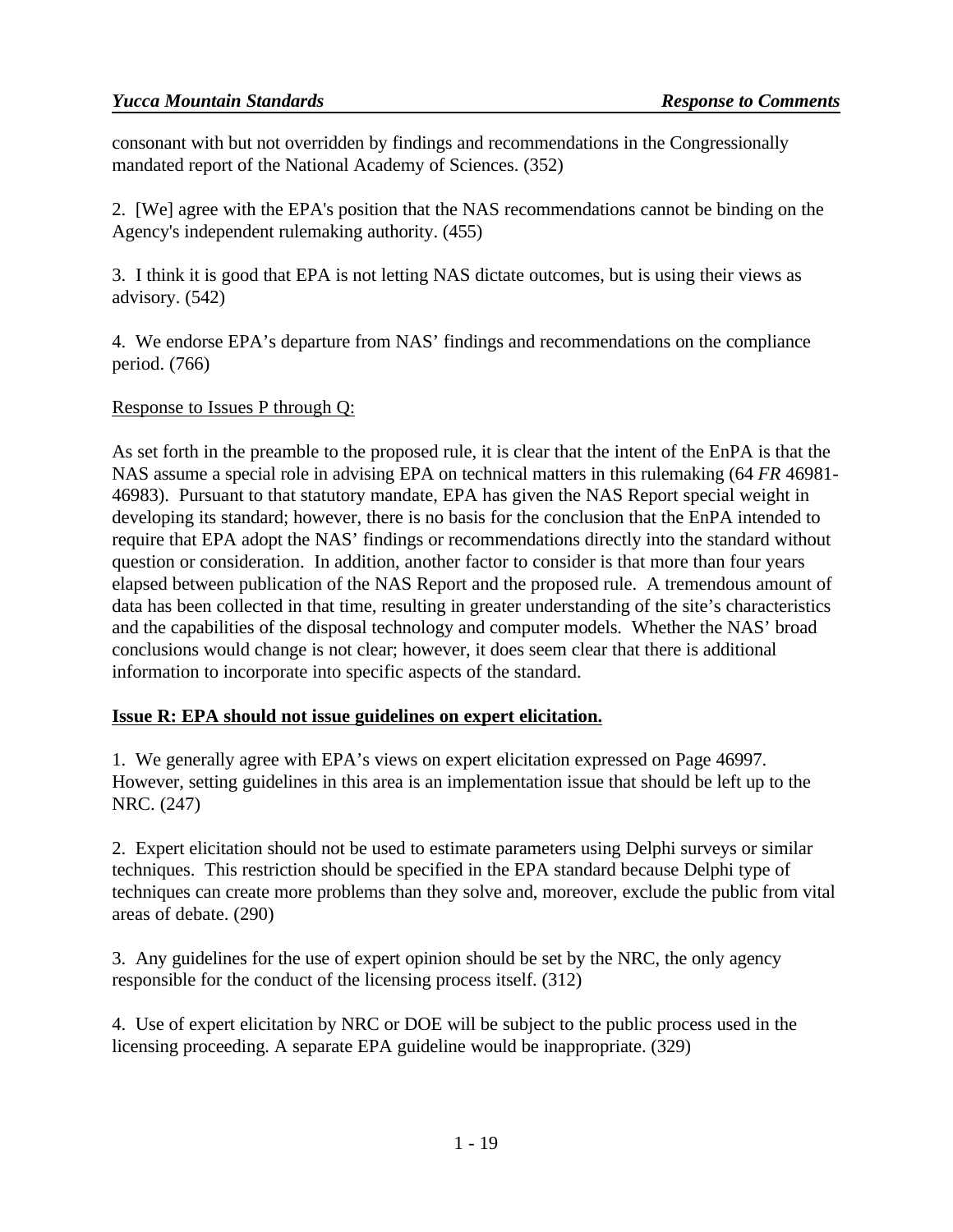<span id="page-28-0"></span>5. It is not appropriate for the EPA to set guidelines for use of expert elicitation in the licensing process. (347)

6. The NRC's NUREG-15G3, "Branch Technical Position on the Use of Expert Elicitation in the High-Level Radioactive waste Program," provides an acceptable functional guide, if applied as intended. It would not be productive to reopen this issue for consideration when the basic principles and methods have already been explored and the existing guidance is seen as reasonable. (376)

7. It is unnecessary for EPA to set such guidelines in this standard, because of the fact that NRC has had such guidelines in place since 1996 (NUREG 1563) and the fact that DOE has used NRC's guidelines since that time to conduct several elicitations of expert opinion. (575)

8. It is unnecessary for the EPA to set guidelines for the use of expert opinion in its standards for Yucca Mountain. The NRC's licensing requirements and licensing process will govern the DOE's use of expert opinion in the development of its licensing case for a repository at Yucca Mountain. (606)

9. EPA should not include specific requirements for expert elicitation. (651)

10. We do not consider it appropriate for EPA to set guidelines for the use of expert opinion in this standard. We consider that the NRC will appropriately establish the use of expert opinion during the licensing process. (768)

# Response to Issue R:

The comments EPA received were uniformly opposed to EPA's setting requirements to address expert opinion. There was general agreement among commenters that it would be more appropriate for NRC to use the licensing process to address any requirements relating to expert elicitation. Some commenters referred to NRC's existing NUREG-1563 ("Branch Technical Position on the Use of Expert Elicitation in the High-Level Radioactive Waste Program"), and to the fact that DOE has used it on several occasions. These comments reinforced our opinion that issuing requirements would be an implementation function better left to NRC.

# **Issue S: The Yucca Mountain site should not be used for SNF/HLW disposal**.

1. [T]he Ely Shoshone Tribe hereby establishes and records its disfavor for the proposed Yucca Mountain Repository facilities for reasons as indicated in this resolution. The Tribe also believes that the overall negative environmental impacts must be minimized to the greatest extent possible. (315)

2. [T]he Elko Band Council recognized that our Tribal membership will be affected in all aspects of the Yucca Mountain Repository and strongly opposes the Yucca Mountain Repository for Spent Nuclear Fuel and High-Level Radioactive Waste at Yucca Mountain, Nye County, Nevada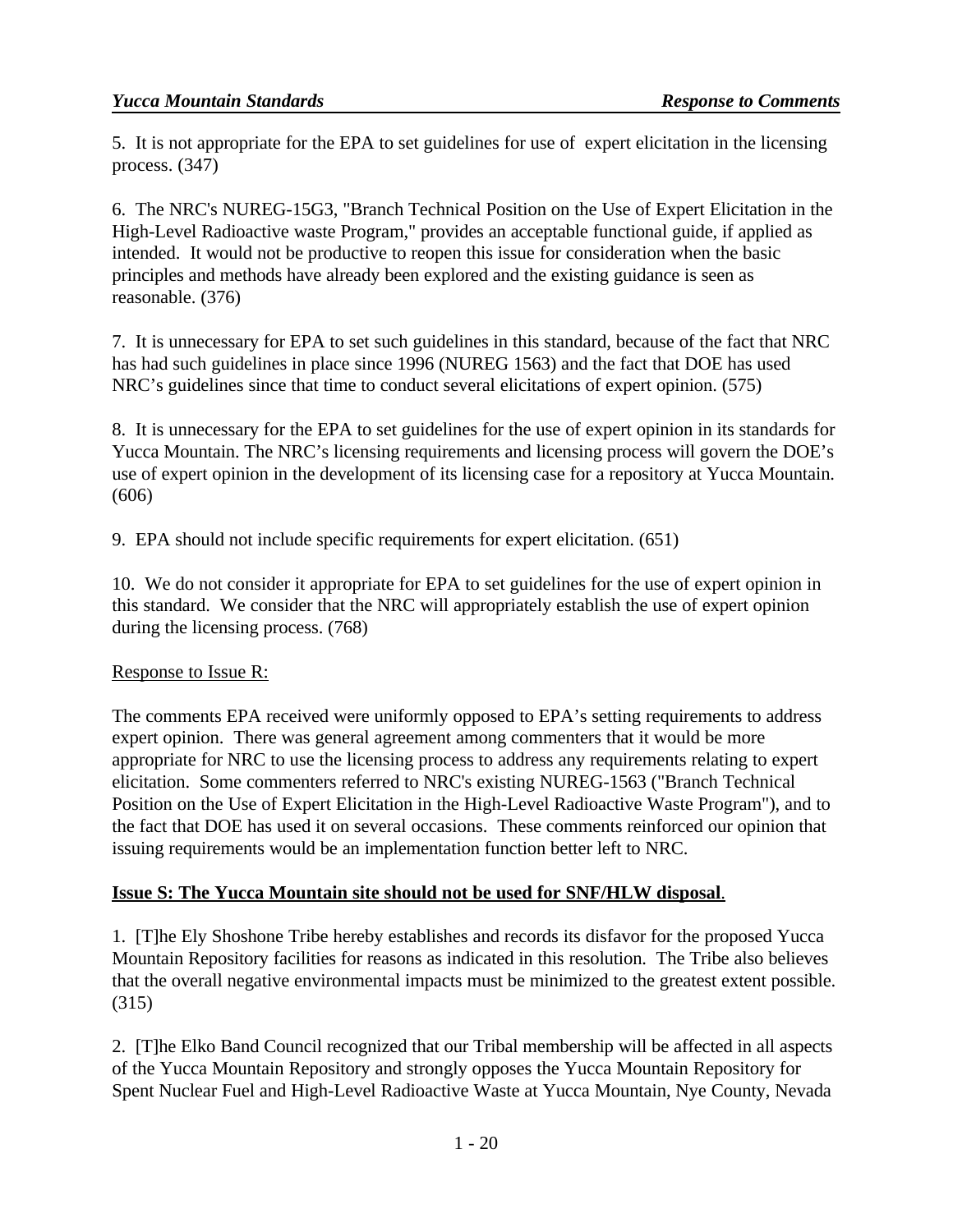<span id="page-29-0"></span>and is against any and all nuclear waste that may be transported through the Elko Indian Colonies in Elko, Nevada. (754)

3. [T]he Elko Band Council hereby establishes and records its disfavor for the Yucca Mountain facilities for reasons indicated in this resolution. This Council believes that the overall negative environmental impacts must be minimized to the greatest extent possible. (756)

4. [T]he Shoshone-Paiute Tribes hereby establish and record its disfavor for the Yucca Mountain facilities. The Tribes also believe that the overall negative environmental impacts must be minimized to the greatest extent possible. (782)

5. The fact the Washoe Tribe is submitting comments should in no way be construed to mean that the Washoe Tribe supports the placement of a nuclear waste repository at Yucca Mountain. (787)

# Response to Issue S:

The EnPA mandates that EPA promulgate public health and safety standards for protection of the public from releases of radioactive materials stored or disposed of in Yucca Mountain. EPA does not have authority to regulate transportation of SNF and HLW outside the Yucca Mountain site or evaluate the impacts of alternative management, nor will it make the final decision on the suitability of the Yucca Mountain site. The final decision has not yet been made, and will be made by other agencies.

# **Issue T: No release of radioactivity is acceptable - EPA's standard must reflect this.**

1. The whole idea of a repository is to ISOLATE radionuclides from the environment for the required period of time. Simply DELAYING the off-site migration of radionuclides for an arbitrary period of time that is 90,000 to 1,000,000 YEARS too short smacks of the same dementia that is infecting Murkowski and the nuclear thugs at NRC. (406)

2. To preserve our own collective integrity during our time now on Earth and to be responsible to our children and posterity for untold thousands of generations, repository standards must require natural barriers to allow zero release of radioactivity. (407)

3. What we strongly urge is that you work toward total isolation of the nuclear waste from the environment for the totality of its hazardous radioactive life with NO release of radioactivity! (411)

4. Application – for purposes of repository design – of the EPA standard, or any standard that allows the repository to release *any* radioactive material from the facility, constitutes Federal and affected-agency acquiescence to the construction of a "leaky" repository. (487)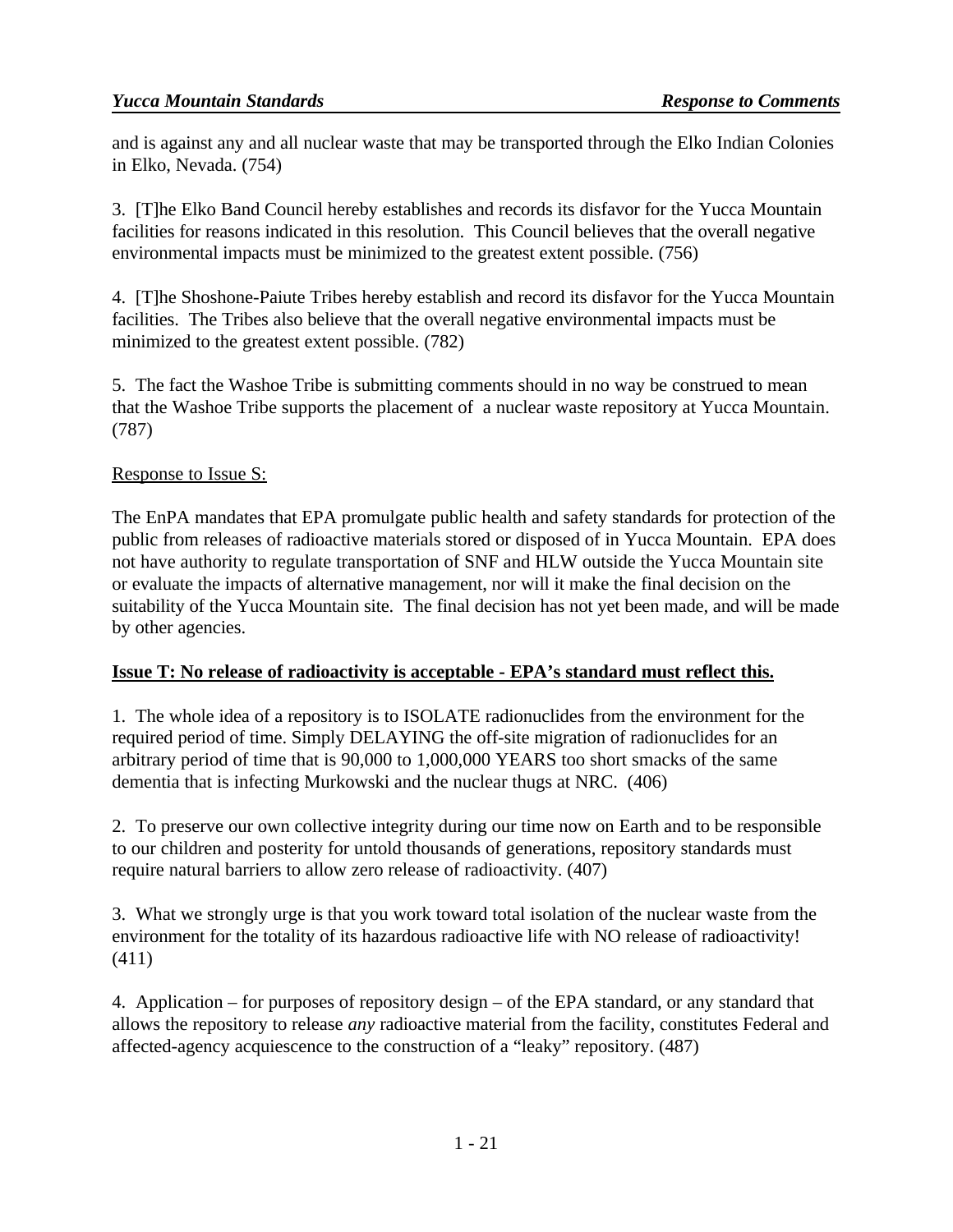#### <span id="page-30-0"></span>Response to Issue T:

EPA's dose standard represents a level that it believes is protective for members of the public, and is consistent with its other actions related to radioactive waste management. The standard is based on an appropriate level of public health protection in the Yucca Mountain region, not on the contents of the repository. EPA also has a responsibility to set a standard that can be implemented, and with which it can be determined if the facility complies. While an absolute certainty of zero release is an ideal goal, it is likely to be extraordinarily costly to meet, impossible to demonstrate with reasonable expectation, and may preclude society from addressing more threatening health conditions. Regarding the use of natural barriers, they do influence the suitability of a site. However, natural barriers are subject to the same long-term stresses as engineered barriers. Their effectiveness can be compromised by weathering, seismic activity, volcanic activity, or climatic changes.

# **Issue U: Geologic disposal of SNF and HLW is underground injection**.

1. EPA's argument that geologic disposal of high-level radioactive wastes is not a form of underground injection is contrary to established case law. (443)

#### **Issue V: Geologic disposal of SNF and HLW is not underground injection**.

1. [E]mplacement of HLW and SNF in a geologic repository would not constitute "underground injection" and the UIC Class-IV ban does not apply to underground repositories. (639)

#### Response to Issues U through V:

EPA described at some length its reasoning in not classifying geologic disposal as underground injection (pp. 47004-47007 of the proposal). Without reproducing this extensive discussion, EPA's position is that disposal of SNF and HLW in the Yucca Mountain repository is not underground injection because: (1) the extensive series of engineered cavities at Yucca Mountain is not a "well;" (2) mechanical transport and ordered emplacement of waste packages within those cavities is not "injection;" and (3) containerized radioactive waste is not a "fluid" that "flows or moves." The commentor offers no compelling reason for EPA to change that interpretation. The case law referred to is *NRDC v. EPA*, 824 F.2d, in which the commentor states "the Court resolved this very issue [underground injection]." EPA disagrees that the issue was resolved (see p. 47004, col. 1 of the proposal).

#### **Issue W: Spent nuclear fuel must be moved from its present locations as soon as possible**.

1. We want the repository built in a safe, economic and expedient manner as required by the Nuclear Waste Policy Act, and whatever other laws and regulations will apply. We want the waste moved from its present locations as soon as possible. (17)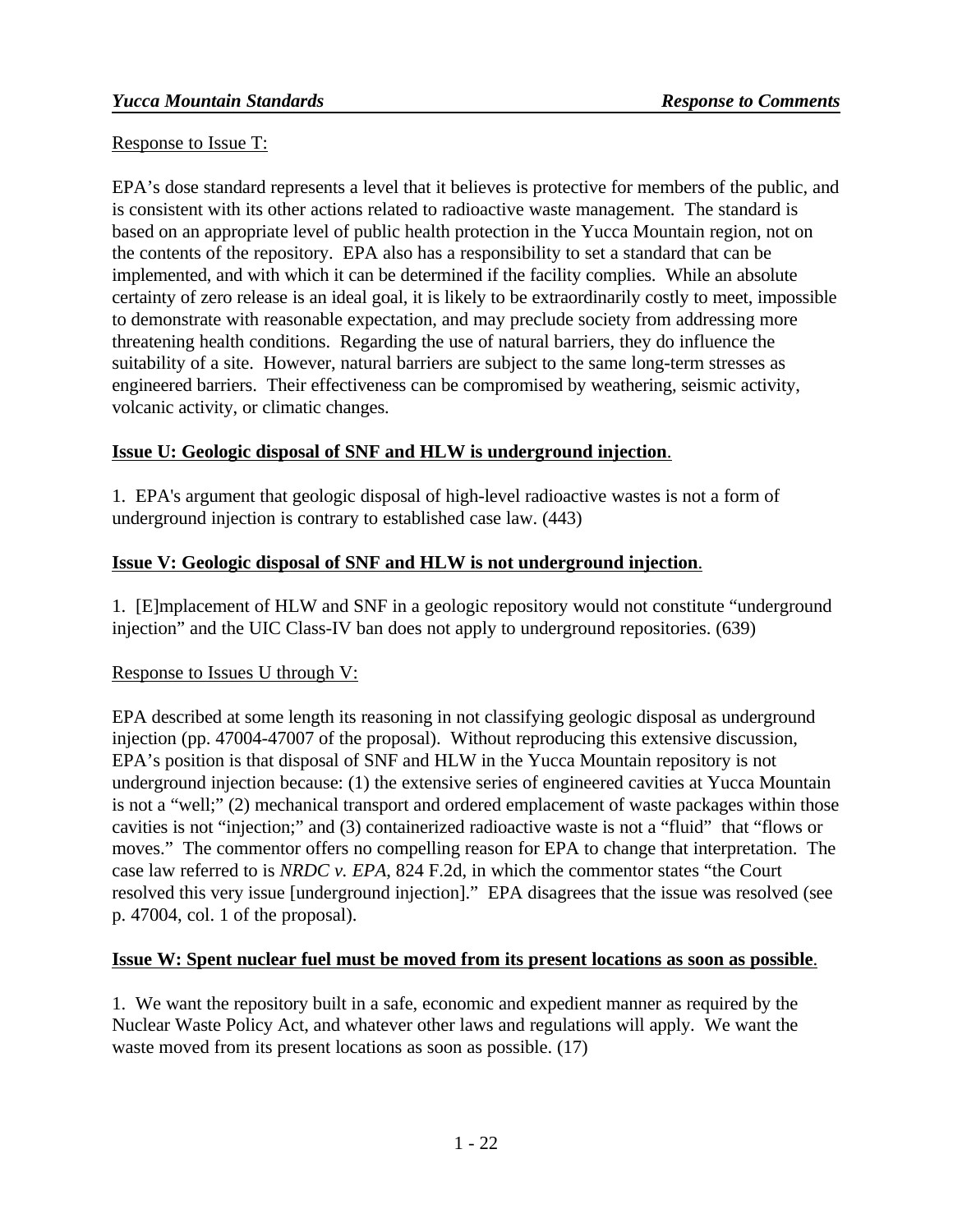<span id="page-31-0"></span>2. I distrust the Federal government to handle really important issues affecting my life. I distrust the motivations of the EPA in their management of this country's environmental issues. I distrust EVEN MORE motivated individuals and groups who could gain access to SNF and HLW from its current repositories around the country. These individuals and groups may use SNF and HLW to contaminate the world in which I and my family live. (158)

3. The NTS is already a "nuclear wasteland" which needs mitigation and security. The NTS is a better site for SNF and HLW than the populated and "wetter" regions of the east and south where these are currently "temporarily" stored. (159)

4. Our message is simple: the repository must be built in a safe, economic and expedient manner as required by the Nuclear Waste Policy Act and whatever other laws and regulations that apply. The waste must be moved from its present locations – which were never intended to store the material indefinitely – as soon as possible.  $(254)$ 

5. Numerous stakeholders have proposed that allowing indefinite storage of spent nuclear fuel at operating and decommissioned facilities is an option. However, the HPS believes that such an option avoids, rather than offers a solution to the HLW disposal issue. In addition, it ignores the legal obligation of the federal government to take possession of, and provide for safely disposing of spent nuclear fuel, not only from nuclear power reactors, but also from our national defense program. (419)

6. Or should it [the base case against which Yucca health impacts would be assessed] be a case in which the waste is held in indefinite surface storage at many sites? Each of these waste-storage sites is much closer to a large population center and more vulnerable to human intrusion than any acceptable permanent geological repository would be. The reality is the latter, and perhaps the calculations and projections required for licensing a nuclear waste repository should reflect this reality. (474)

# Response to Issue W:

The EnPA mandates that EPA promulgate public health and safety standards for protection of the public from releases of radioactive materials stored or disposed of in Yucca Mountain. EPA does not have the authority, nor is it EPA's role, to resolve the significant differences of opinion regarding the appropriate location(s) for disposing spent nuclear fuel and high level radioactive wastes.

# **Issue X: It is unrealistic to rely on untested canisters for millions of years.**

1. We are not going to have one repository, but two that cost fifty billion dollars. The canister is ten, eleven to twenty to twenty-two. Canisters will be a hundred and twenty billion dollars. Because these things cost three hundred and fifty to five hundred thousand apiece. Can you afford it? (47)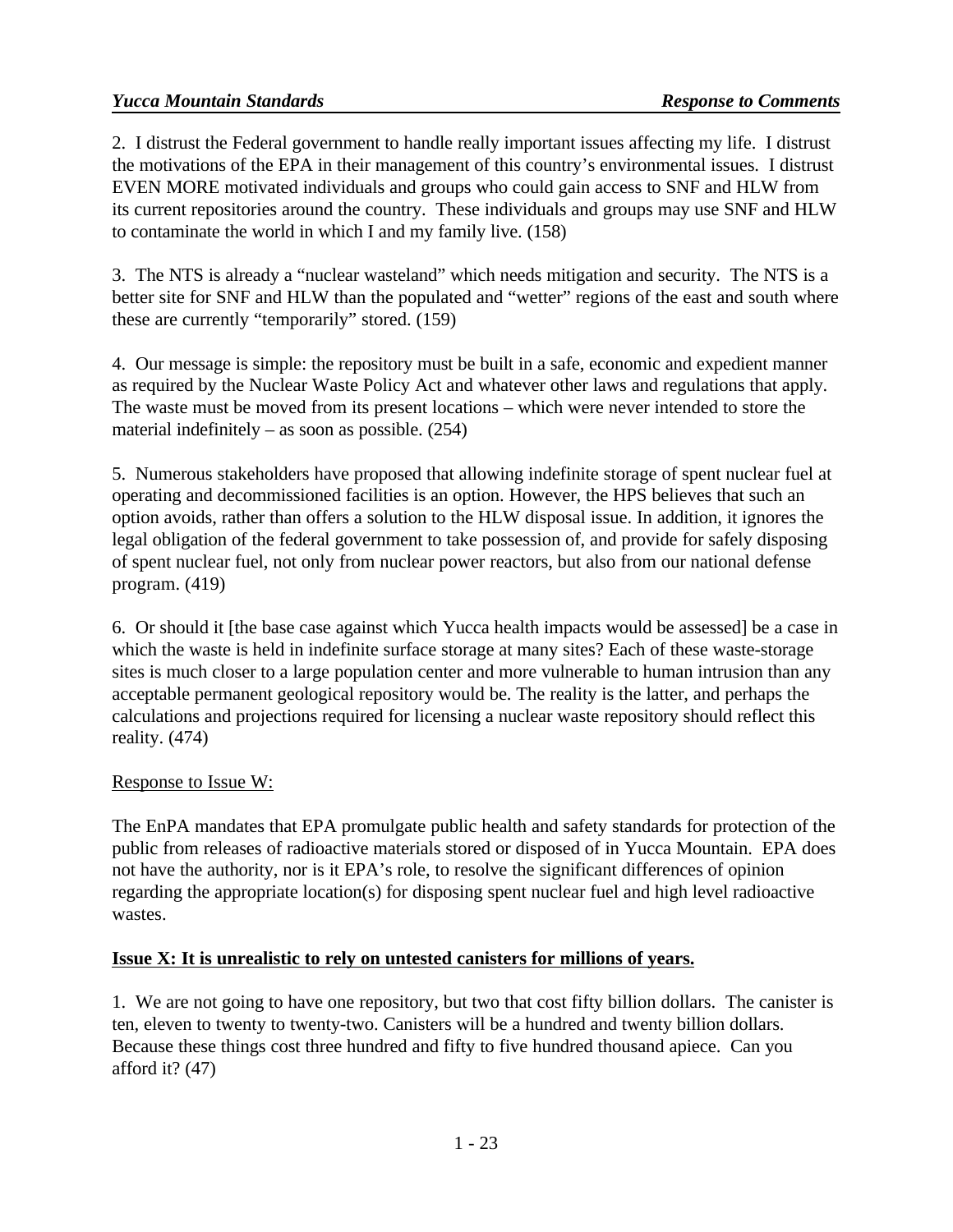<span id="page-32-0"></span>2. And in Yucca Mountain where you have waste that has a nine hundred million year half-life and we're looking at several billion years before that thing is safe to dig into or walk around and so forth, I think that having [a canister] that will split up in two to six months is probably not what we want. (87)

3. And is there a disposal container design capable of what you expect? I don't think so. Nobody knows. None has been built or tested at all, much less long-term. (537)

4. Has a drip shield ever been tested?....And what holds the casks? Will it be on a pedestal of ceramic – heavy metal? (538)

#### Response to Issue X:

The EnPA mandates that EPA promulgate public health and safety standards for protection of the public from releases of radioactive materials stored or disposed of in Yucca Mountain. EPA is not authorized to design, construct, test, or approve the waste package. The package will be one component of an overall system that will have to meet EPA's standard, among other specifications. The DOE/VA has more information about the various materials and configurations under consideration for the waste package.

#### **Issue Y: Current monitoring related to NTS is inadequate**.

1. [M]onitoring is not being done properly, and you are not getting the right numbers. (46)

2. We have in Pahrump a monitor that's right next to the community center. I was talking to the guy that runs it, and he laughed and said, "It's a waste of time. Never found any radioactivity ever". . . all of our dirt around here has at least a half a picocurie of plutonium per gram in it. And while that may not be a problem, the instrument not being able to detect it is a problem. (89)

#### Response to Issue Y:

The type, location, and frequency of monitoring during the repository's operating period and after closure has yet to be determined.

# **Issue Z: How is EPA going to help the local community?**

1. And all these things that they promised in the beginning has not resulted. . .we would like to know what kind of help you're going to give our communities to develop things. We have to lose a lot of things. . .We need roads. We need park systems. All these things, I know you guys can help develop these things. (61)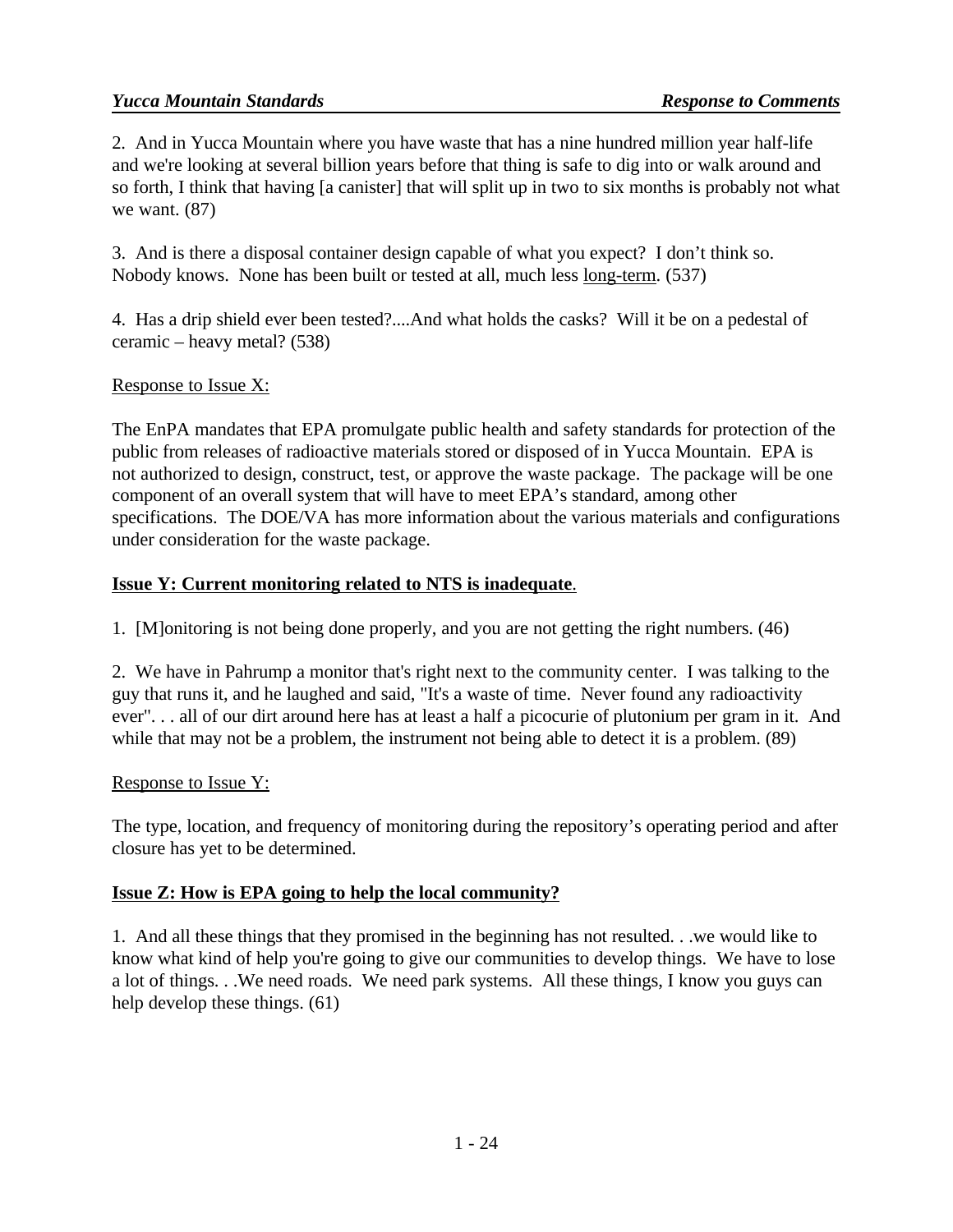#### <span id="page-33-0"></span>Response to Issue Z:

The concern over the impact the Yucca Mountain repository will have on such things as infrastructure and property values is understandable. It is also reasonable to expect that any promises made to local residents on behalf of the United States Government will be fulfilled. Unfortunately, these considerations are beyond the scope of EPA's standard-setting role. EPA is not in a position to give assurances to the communities in the Yucca Mountain region, and is not aware of assurances made by other government agencies.

# **Issue AA: The Yucca Mountain repository will contain hazardous waste in violation of RCRA**

1. I'm particularly concerned about the chromium, molybdenum, nickel. And continue, in YMP and risk assessment environmental statement, they do not comply with EPA rule and regulation such as RCRA. You cannot show me. It's a violation of the law. (101)

# Response to Issue AA:

EPA does not believe that there is any basis to conjecture that the repository at Yucca Mountain would operate in violation of the requirements applicable to RCRA hazardous wastes. Section 6001 of the Solid Waste Disposal Act requires that any Federal department or agency that is engaged in any activity that results or may result in the disposal or management of solid waste or hazardous waste is subject to, and must comply with, all Federal, State, Interstate, and Local requirements respecting the control and abatement of solid waste, or hazardous waste disposal and management [42 U.S.C. § 6961(a)]. EPA has no reason to believe that DOE will not comply with this express statutory obligation should solid or hazardous wastes be disposed of or managed in the Yucca Mountain repository.

# **Issue BB: There has been enough study - Yucca should be opened now.**

1. After 20 years of investigation and deliberation the concept such as Yucca Mountain should be implemented without further delay. (157)

# Response to Issue BB:

The final decision regarding the suitability of the Yucca Mountain site has not yet been made. The process leading up to that decision was established by Congress through the NWPA, the NWPAA, and the EnPA. Even if Yucca Mountain had received final approval, there is still significant construction work to be done on the repository and a license must be issued.

# **Issue CC: EPA has insufficient information on the waste to issue a standard**.

1. You say "non-solid waste forms would not be allowed to be stored or disposed of in Yucca." That makes no sense, for that is certainly the result long-term. (533)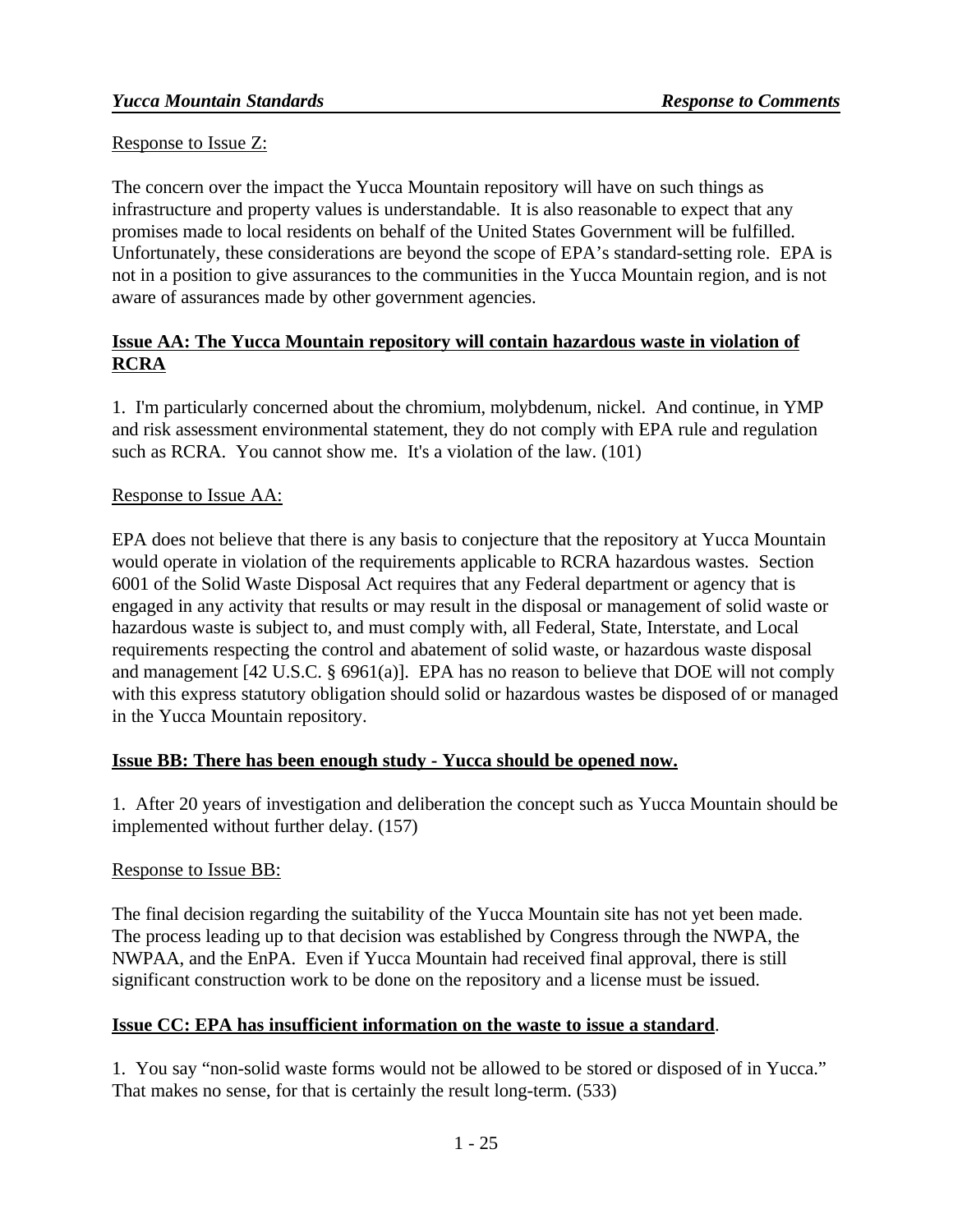<span id="page-34-0"></span>2. No low-level waste should be allowed. (534)

3. How on earth can you base any analysis for Yucca Mountain Radiation Standards when you know very little about what the radiation source will really be like when it arrives at the repository? (536)

#### Response to Issue CC:

The prohibition on liquids is one measure to reduce the stress on the waste package. If liquid waste were accepted, the liquid could come into direct contact and begin to corrode the package from the inside. Whether or not the vitrified waste can maintain its form for long periods and at high temperatures, it will delay any contact with the waste package. LLW would generally be considered to present a much lower hazard than SNF. If "Greater-than-Class C" LLW is to be accepted by the repository, appropriate packaging would have to be used (Greater-than-Class C waste is generally considered not appropriate for typical shallow land burial sites, and is generally recommended for disposal in a geologic repository such as the proposed Yucca Mountain facility). The commentor suggests that it is not wise to put LLW in the repository, as the overall volume of waste that can be disposed is limited; that decision does not rest with EPA. The proposed dose standard represents a level that EPA believes is protective for members of the public, and is consistent with its other actions related to radioactive waste management. The standard is based on an appropriate level of public health protection in the Yucca Mountain region, not on the contents of the repository. The repository system will have to be designed, constructed, and operated so that it meets the EPA standard and the requirements of the facility license.

# **Issue DD: The Yucca Mountain repository will violate Environmental Justice requirements.**

1. Environmental justice will not prevail and that's obvious. (548)

#### Response to Issue DD:

The EnPA mandates that EPA promulgate public health and safety standards for protection of the public from releases of radioactive materials stored or disposed of in Yucca Mountain. The EnPA does not authorize EPA to evaluate alternative sites, or to assess other impacts to local populations. DOE has prepared a DEIS under NEPA, which requires assessment of the cultural and archeological significance of affected sites, among other aspects. The final decision on the suitability of the Yucca Mountain site has not yet been made.

#### **Issue EE: EPA should force DOE to clean up NTS**.

1. And if the DOE is not responsible for handling that and the EPA doesn't step into it, how much trust do you think you're getting from the public that you can handle this Yucca Mountain problem, I think, is my point. (90)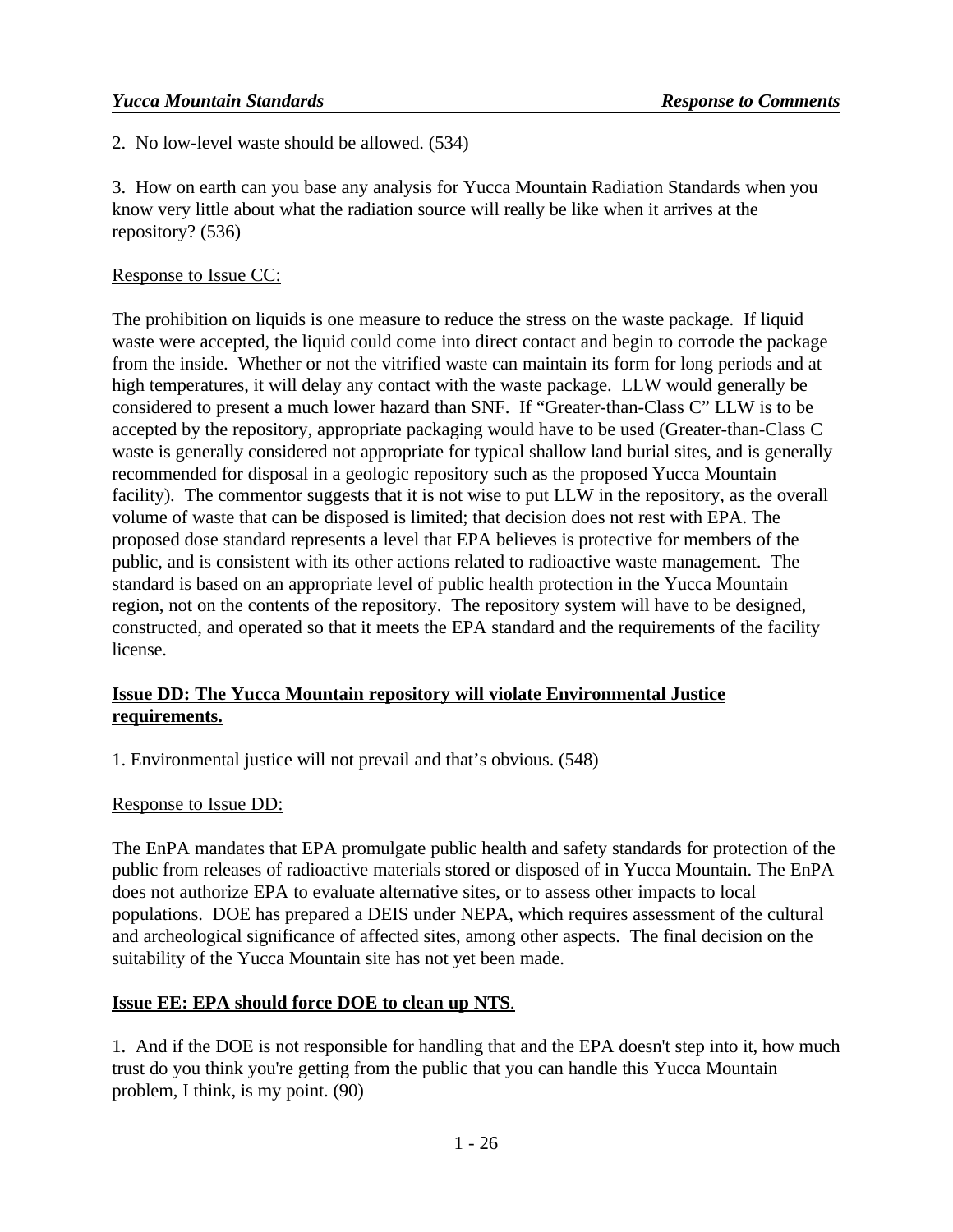#### <span id="page-35-0"></span>Response to Issue EE:

The EnPA mandates that EPA promulgate public health and safety standards for protection of the public from releases of radioactive materials stored or disposed of in Yucca Mountain. Whether DOE conducts remediation activities at the NTS is outside the scope of this rulemaking. Nonetheless, EPA notes that the DOE DEIS provides an estimate of the impact of contamination at NTS in its DEIS. Assuming that the entire inventory of radionuclides resulting from nuclear weapons testing is available for transport (excluding the short-lived tritium), that transport would follow the route analyzed for releases from Yucca Mountain, and using conservative dilution factors, DOE estimates that the maximum potential dose from NTS during the 10,000 year compliance period will be roughly 0.2 mrem per year (DEIS, Section 8.3.2). DOE further estimates that the impacts from the GCD and LLW disposal facilities at NTS would be only a fraction of the potential impact from the transport of weapons-related radionuclides.

# **Issue FF: EPA should apply 40 CFR part 191 subpart A to aboveground storage**.

1. We agree with EPA that the EnPA does not provide for the development of such standards, and that application of subpart A of 40 CFR part 191 would not be inappropriate. (240)

#### **Issue GG: EPA should issue a new standard for aboveground storage at Yucca Mountain.**

1. A revision of Subpart A of Part 197 to make it the only standard applicable to storage aboveground and in the repository is appropriate because the EnPA directs EPA to develop Yucca Mountain site-specific standards. . . DOE, believes, however, that the dose from storage aboveground should be limited to 25 mrem/year, consistent with NRC's 10 CFR Part 72 and proposed 10 CFR Part 63. Also, revising Subpart A of Part 197 to be the only applicable standard would avoid the need to utilize the older dose methodology of 40 CFR §191.03(a). (647)

# **Issue HH: NRC's proposed standard is appropriate for the operating period of the repository, when exposures are more likely.**

1. We would expect that the more likely risk of radiation exposure at Yucca Mountain is in the "pre-closure" phase of the repository performance. This period covers the 23 year period of emplacing waste packages and performance monitoring for as few as 50 years or as many as 300 years before the repository is sealed. The standards applicable to that period are to be set forth in 10 CFR Part 63 currently pending at the NRC using 25 mrem annual dose limit as the radiation standard. (255)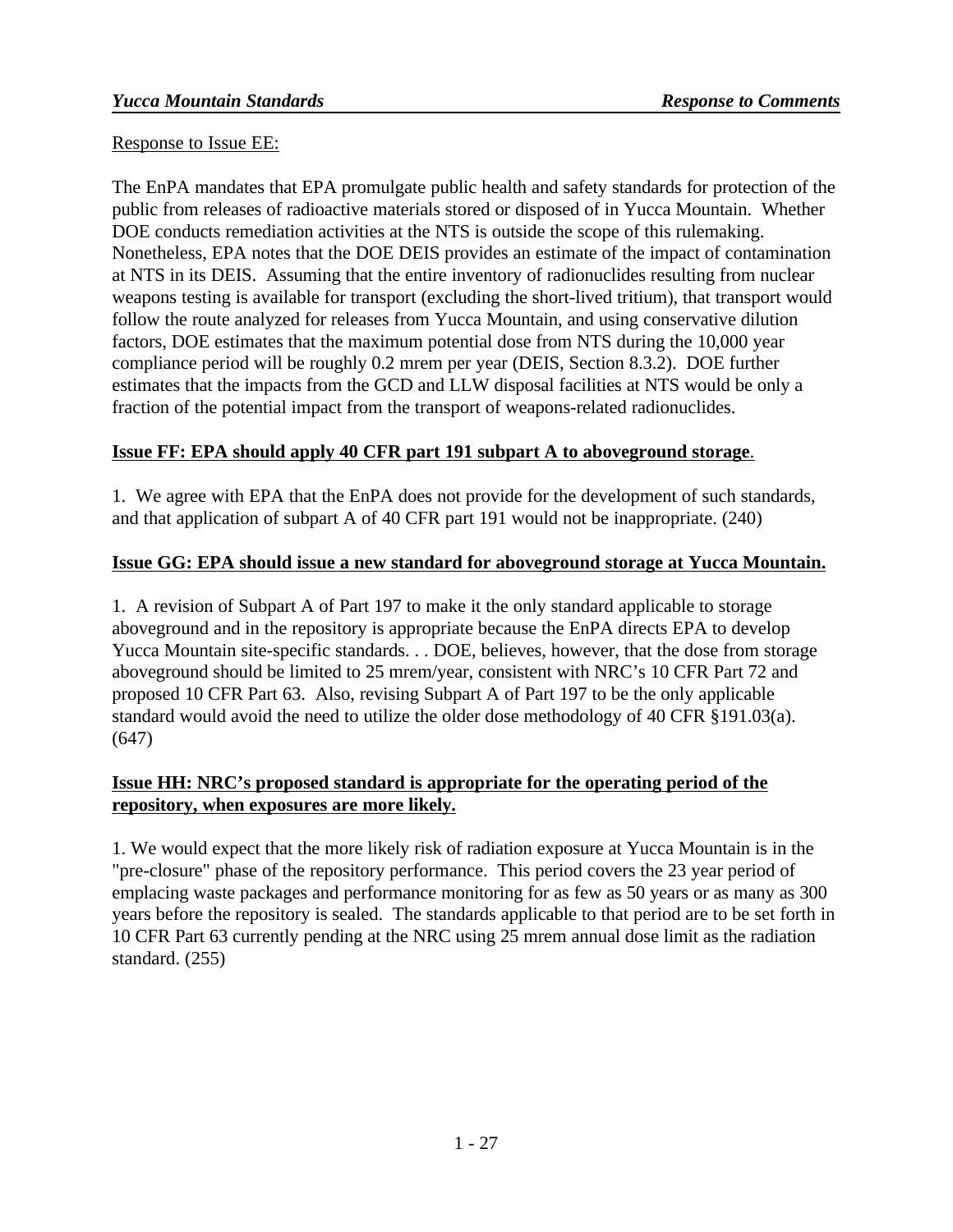Response to Issues FF through HH:

EPA considered establishing a new standard to cover the entirety of the management and storage operations at Yucca Mountain, as was suggested by one comment. This had the attractive feature of applying one standard, instead of two, to the management and storage activities in and around Yucca Mountain.

However, after considering the comments, the wording in  $\S 801(a)(1)$  of the EnPA, and the impending rulemaking to amend subpart A of 40 CFR part 191, EPA decided to cover the surface management and storage activities within the Yucca Mountain site under 40 CFR part 191 and management and storage activities in the Yucca Mountain repository under 40 CFR part 197. However, the combined doses incurred by any individual in the general environment from these activities must not exceed 150  $\mu$ Sv (15 mrem) CEDE/yr. This will require the conversion of doses from the surface activities from the older dose system (under which the 40 CFR part 191 standards were developed) into the newer system to be able to combine the doses from the two areas of operation. There are established methods to do this (e.g., in the appendix to 40 CFR part 191) but we are leaving the methodology in this case to NRC's implementation process. We are continuing to develop a rulemaking to update the dose system used in subpart A of 40 CFR part 191. When that amendment is finished, the conversion for the activities subject to subpart A of 40 CFR part 191 will be unnecessary.

Regarding the likelihood of exposure during the operating period, EPA has not studied whether the probability of an exposure of a member of the public is greater in the pre- or post-closure periods because it is irrelevant to our setting a standard. Our authority under the EnPA is to set public health and safety standards that apply to releases from radioactive material "stored or disposed of in the repository". We have done that by setting the level of protection for both the pre- and post-disposal periods, found in subparts A and B, respectively. The commenter is also correct in stating that NRC has proposed an annual dose limit of 25 mrem that would apply during the pre-closure period. However, under the EnPA, NRC must issue a final 10 CFR part 63 (or amend its final rule) that is consistent with our standards in 40 CFR part 197.

# **Issue II: The Yucca Mountain repository should remain open so that waste can be retrieved.**

1. The only way to ensure that no significant amounts of radioactive material escape the repository is to leave the facility permanently open and perpetually monitored, retaining sufficient handling and clean up facilities on site to retrieve leaking or questionable waste containers, repackage the waste and clean up spills before material can migrate to ground water. (488)

2. The ability to monitor and retrieve the waste, which offers future generations the ability to revisit the licensing decision tens of hundreds of years in the future before a final closure decision is made, is an additional measure of safety that should be taken into account. (554)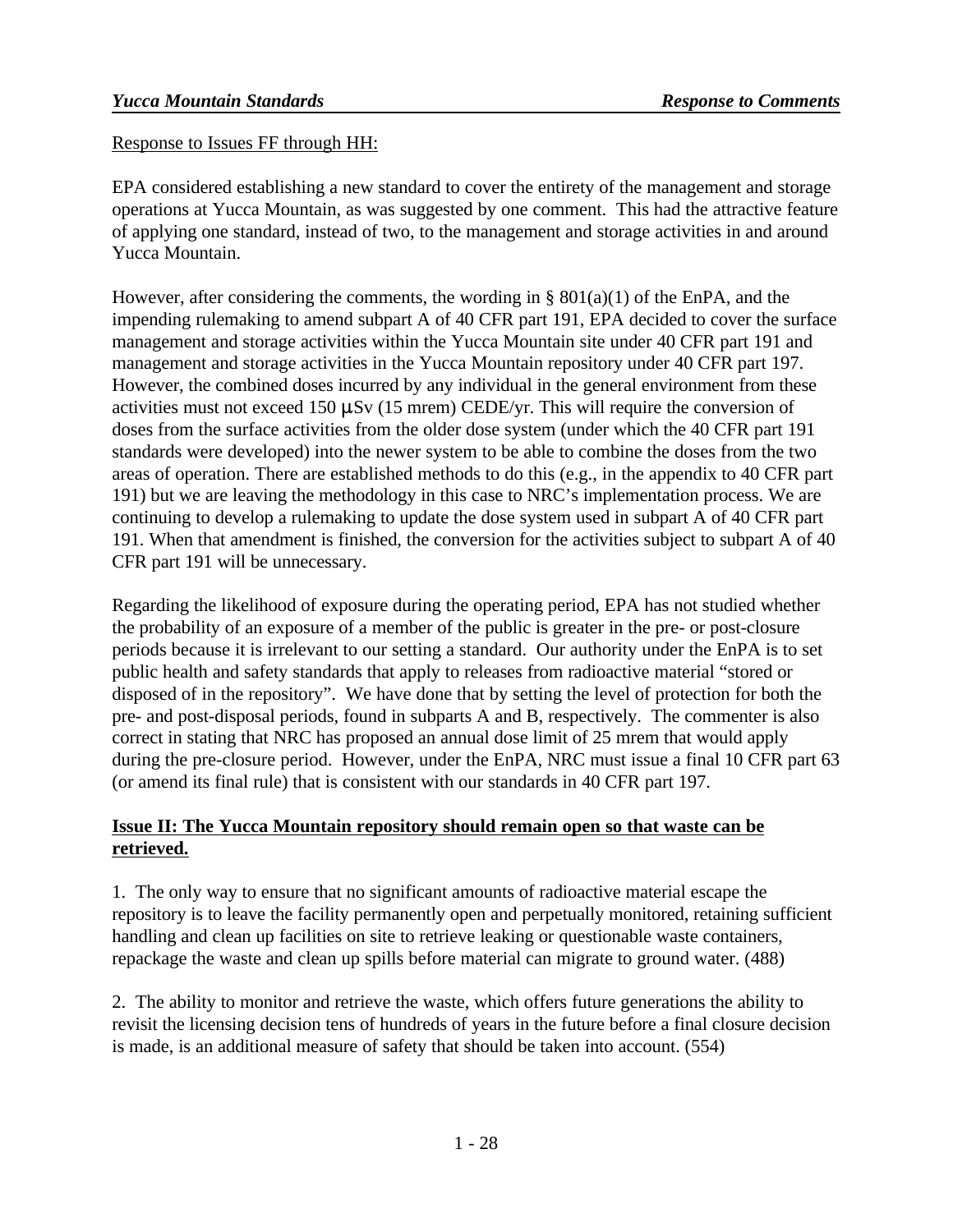# **Issue JJ: EPA's standard should not be used for design or licensing of the repository**.

1. The proposed EPA standard should be applied to the region around Yucca Mountain to provide a level of protection from radiological contaminants similar to that provided to the rest of the nation, however, the Department of Energy and Nuclear Regulatory Commission should not be allowed to utilize the proposed EPA standard for purposes of designing and licensing the repository. (489)

# Response to Issues II through JJ:

The EnPA mandates that EPA promulgate public health and safety standards for protection of the public from releases of radioactive materials stored or disposed of in Yucca Mountain. The EnPA does not authorize EPA to direct DOE's operation of the repository. As long as DOE meets the EPA standard applicable to storage of SNF and HLW (i.e., prior to final closure of the facility), there are no constraints from EPA's perspective on how long DOE may keep the repository open to allow waste retrievability. EPA also has no authority to forbid DOE and NRC from using its standard to guide design and licensing of the repository. In fact, it would be impractical to do so, as NRC must be satisfied that the repository will meet all applicable standards, including EPA's, prior to licensing.

There is, however, the consideration that leaving the repository open for long periods after all waste has been emplaced would present an undue burden on future generations. A fundamental tenet of radioactive waste management is that those responsible for generating the waste must bear the burden of managing it. Leaving it for future generations would put the onus on those who received no benefit from the processes that led to the waste being generated. This principle has been expressed by Congress ("...appropriate precautions must be taken to ensure that such waste and spent fuel do not adversely affect the public health and safety and the environment for this and future generations," NWPA, 1982) and by the IAEA ("Radioactive waste shall be managed in such a way that will not impose undue burdens on future generations," Principles of Radioactive Waste Management, IAEA Safety Series No. 111-F, 1995, Docket A-95-12, Item V-A-10).

# **Issue KK: The status of water rights may not be as EPA stated.**

1. While it is true, as stated in the first paragraph, that "the Yucca Mountain site is on several federally controlled areas of land," it is unclear that the "U.S. government is the senior appropriator," although it holds water rights. If this is true, why has the DOE had to seek and obtain water rights from the Nevada State Engineer through allocation hearings? (588)

# Response to Issue KK:

Whether or not DOE is the "senior appropriator" of water rights makes no difference to EPA's standard. Nonetheless, the situation appears less clear-cut than characterized in the proposal.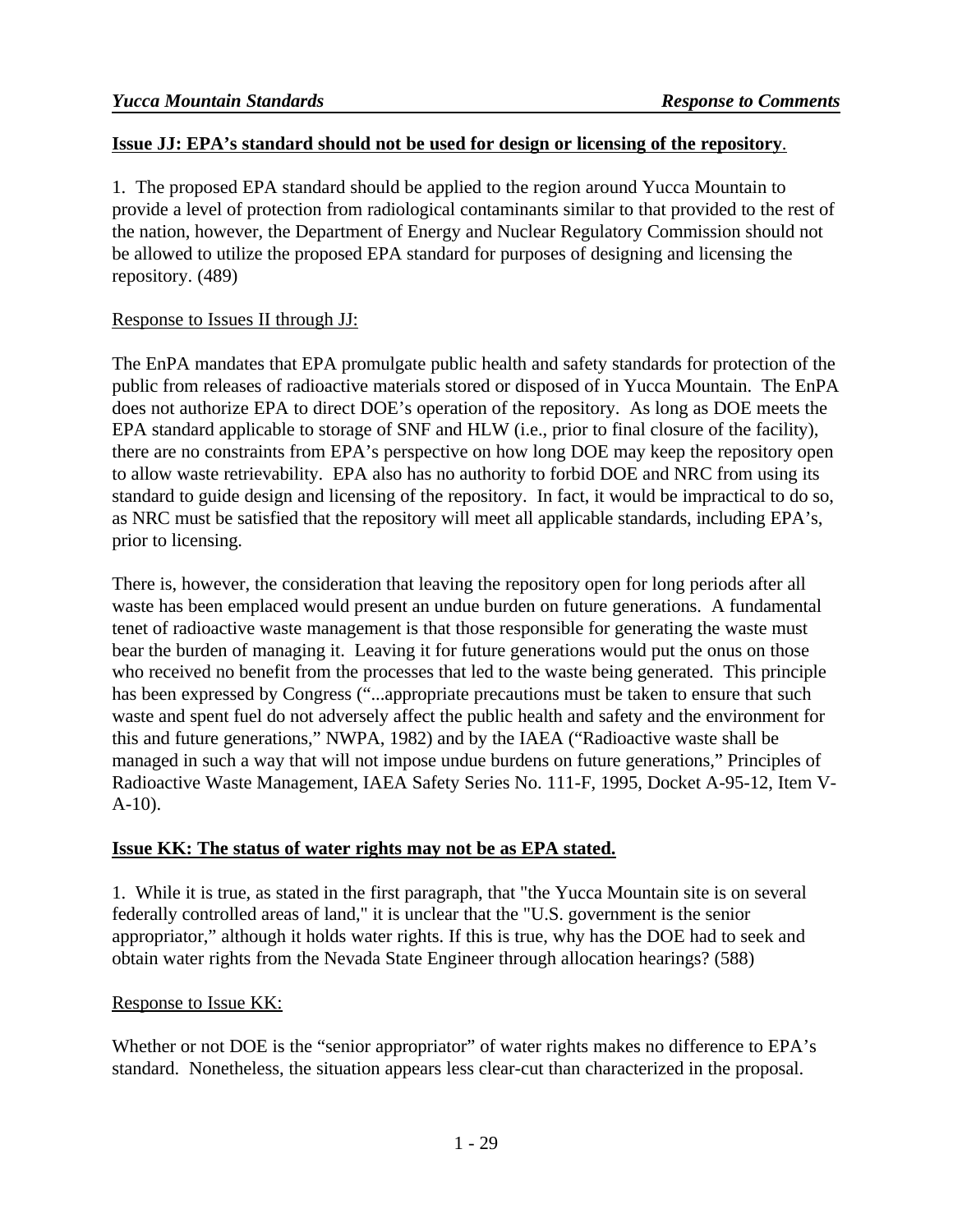## **Issue LL: Request for extension of the public comment period.**

1. [T]he Federal Register notice for this public hearing only came out on October 1st, and I know that a number of organizations who would otherwise be here are very busy right now. . .an extension of the comment period would be helpful for all of our organizations to do the best job that we can.  $(11)$ 

2. I think that most of the public has been unaware of, well, perhaps not of the issuance of the draft standard, but of your schedule for hearings and the deadline for comment, I would ask right now that EPA extend the comment period so that those throughout the nation, not just here in Washington, and Las Vegas, but also throughout the entire nation have an opportunity for comment. (27)

3. [W]e also request an extension of the time to submit comments which will ensure that the broad interests of the Western Shoshone Nation are included and considered. (112)

4. We note that submission of comments has been made more difficult due to inability to find a statement of the correct electronic mailing address in either 64 FR 46976 or 53304. We suggest that EPA should have and still should extend its deadline to account for this apparent omission of information. (351)

## Response to Issue LL:

EPA's proposed standards for Yucca Mountain were published on August 27, 1999. This began 90-days of public comment on the proposed standard. Notification of the availability of the proposed standards and the opportunity to comment was published in the Federal Register, on the EPA's Yucca Mountain Home Page and on EPA's Yucca Mountain Information Line. EPA believes that the 90-day comment period was sufficient and sufficient notification of the opportunity to comment was given. EPA has received comments on the proposed standard after the close of the comment period on November 26, 1999. These comments were identified as "late" and placed in the official Yucca Mountain docket (Docket A-95-12). In this Response to Comments document, EPA has addressed all comments that were received during the comment period and has made every effort to also respond to any "late" comments.

In response to comment #351, the proposed standard stated that two copies of comments were to be sent to EPA's Central Air Docket (64 *FR* 46976). No electronic address was given for the submission of comments.

### **Issue MM: EPA should consider all comments equally.**

1. And I hope that the public comment that you receive both in written and in oral testimony is weighed equally with any other testimony you may receive from government agencies, industry groups or OMB, NRC, whatever. I think this is a public project. It's public health and safety. It's public money. The public needs to be heard, and they need to have their concerns weighed in a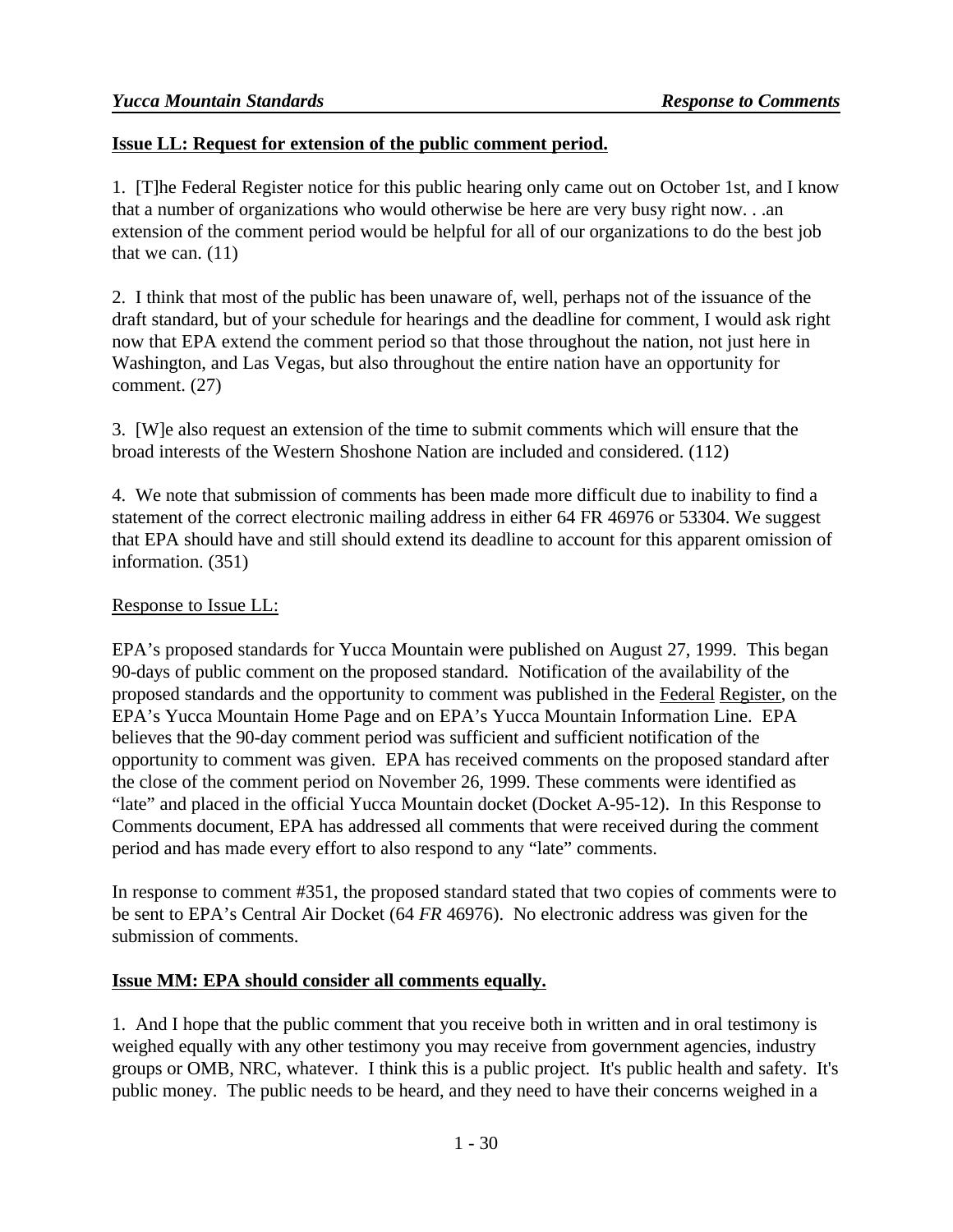way that is equal to other comments that are received. (139)

### Response to Issue MM:

EPA does consider all comments received on this proposed standard and other standards equally. All written comments and comments received during public hearings, regardless of who has said them, receive consideration. This Response to Comments document addresses all the comments that were received that are relevant to this rulemaking.

## **Issue NN: EPA needs to improve the quality of the supporting documentation for the proposed rule.**

1. We find the 36 page discourse of Supplementary Information published with the Proposed Rule to be difficult for the layperson to comprehend. It does not surprise us to learn that there was very little attendance at the public hearings.(252)

2. EPA needs to do a much better job of describing the various dimensions of this rulemaking and how they relate to one another. Full transparency demands that EPA distinguish between, for example, simplifying assumptions required because certain data are not available, limits imposed by existing models, and decisions EPA is making as a matter of general policy. (437)

### Response to Issue NN:

EPA has tried to make the materials for this standard as easy to understand to as many people as possible. For example, we have structured the standard into a question and answer format. We do realize, however, that many of the issues addressed in this standard are highly technical in nature. Any further simplification of these standards could result in unintended interpretations of the standards. For this reason, EPA has developed other documents that are aimed at providing an overview of the issues at Yucca Mountain, EPA's role and process and the role of other agencies.

EPA has also attempted to provide information on our work for Yucca Mountain through many different venues. EPA maintains a web page from which both technical and non-technical documents can be downloaded. We also maintain an information line from which the public can receive updates on the project and request additional information or assistance.

## **Issue OO: Communication about the proposed standard and the comment process was inadequate and inappropriate.**

1. We are completely locked out. We have no internet. We have no e-mail. We have no Federal Register, as you well know, and I've been telling you for years. We are deprived, but we don't have to be deprived. (45)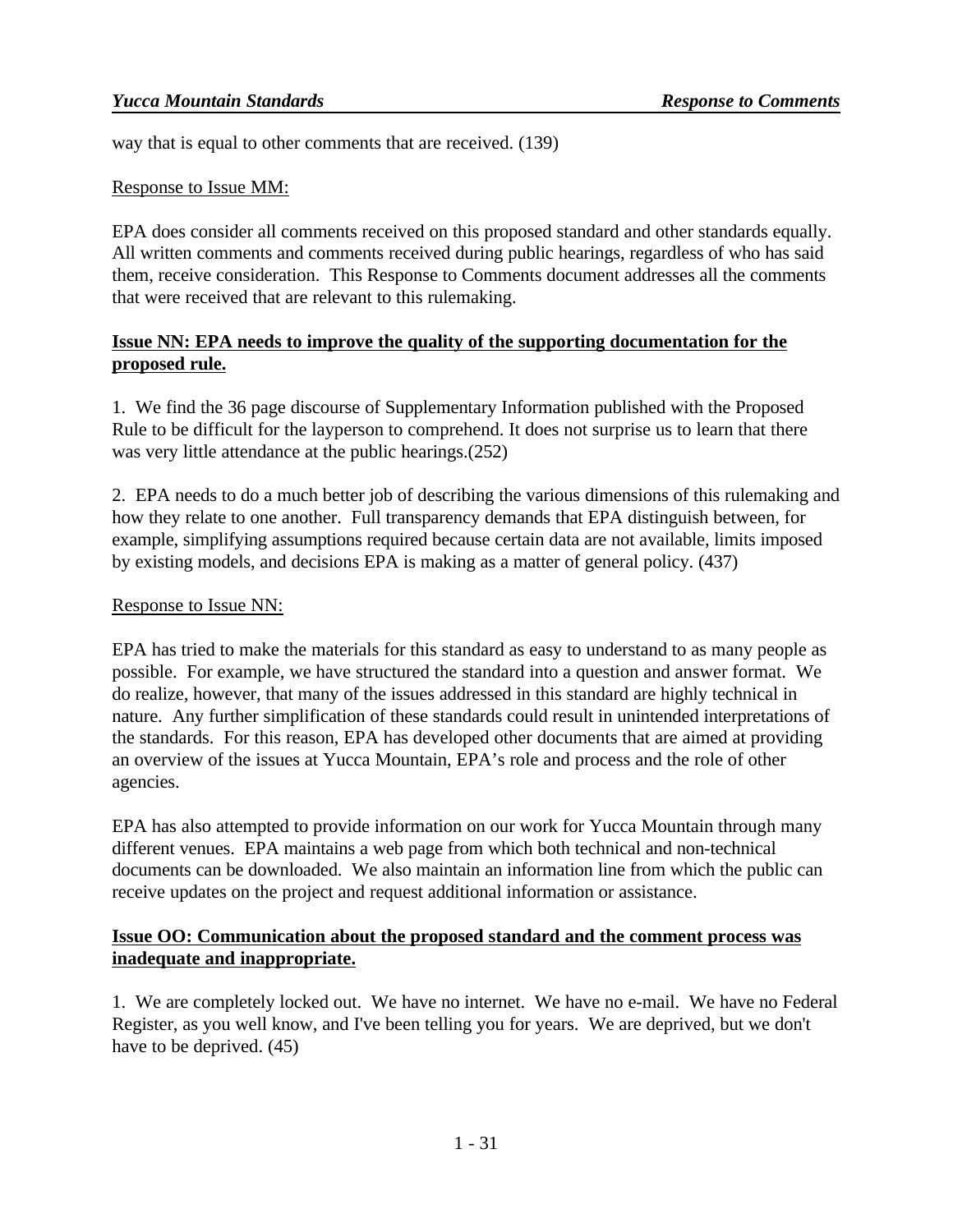2. The Newe people, Western Shoshone people, practice an ongoing oral tradition of communication. We have a sophisticated social communication process which do not respond well with US written hearing processes. This includes notification of meetings and proposed radiation standards. (107)

# Response to Issue OO:

EPA has attempted to provide alternative methods for communication on work in setting radiation protection standards for Yucca Mountain. EPA recognizes the challenges to communication that may affect the communities surrounding Yucca Mountain. For this reason, EPA has tried to offer varying forms of communication. For example, in addition to the Federal Register and EPA's web site, we have established a toll-free information line. Through this number, a caller can receive updates on our activities and can request information or assistance. For activities like public hearings, EPA advertised in local newspapers and on local television and radio stations, in addition to the Federal Register and the information line.

# **Issue PP: What costs are associated with EPA standard?**

1. Before finalizing this rule, EPA should evaluate the costs and benefits of a 15 mrem versus 25 mrem standard. Lincoln County and the City of Caliente are concerned that EPA will require a standard which carries with it extraordinary costs of compliance while affording little if any tangible public health benefits. (520)

2. Without a cost-benefit analysis this question cannot be answered. What additional public health benefit will result from a 15 mrem versus 25 mrem standard? How much will it cost to attain this incremental increase in public health protection? If the cost of compliance with a 15 mrem standard is high, could Nuclear Waste Funds be spent in other risk minimization activities resulting in greater public health benefit (i.e., reduction of transportation risk). (523)

3. The statement that, "These Agency programs have demonstrated that such protection is scientifically achievable," does not address the relevance of these programs to Yucca Mountain. What is the added level of protection [from a separate ground-water standard] and at what cost? Why would not an appropriate, single, all-pathways standard for Yucca Mountain achieve this goal? (584)

4. The August 1999 economic analysis [that accompanied the proposed rule] seems to be of limited value, because of the lack of cost information on the repository design, which is still evolving, as well as other factors that prevent EPA from providing detailed cost estimates related to the Proposed Rule. Instead, the analysis is qualitative. (796)

5. We believe there should be a clarification of the worst case impact described in page 14 [of the draft economic impact evaluation]. You indicate that if DOE is unable to meet the proposed radiation standards at Yucca Mountain that re-siting may be required and "the costs would be borne by the commercial generators of spent nuclear fuel and the Federal Government." With the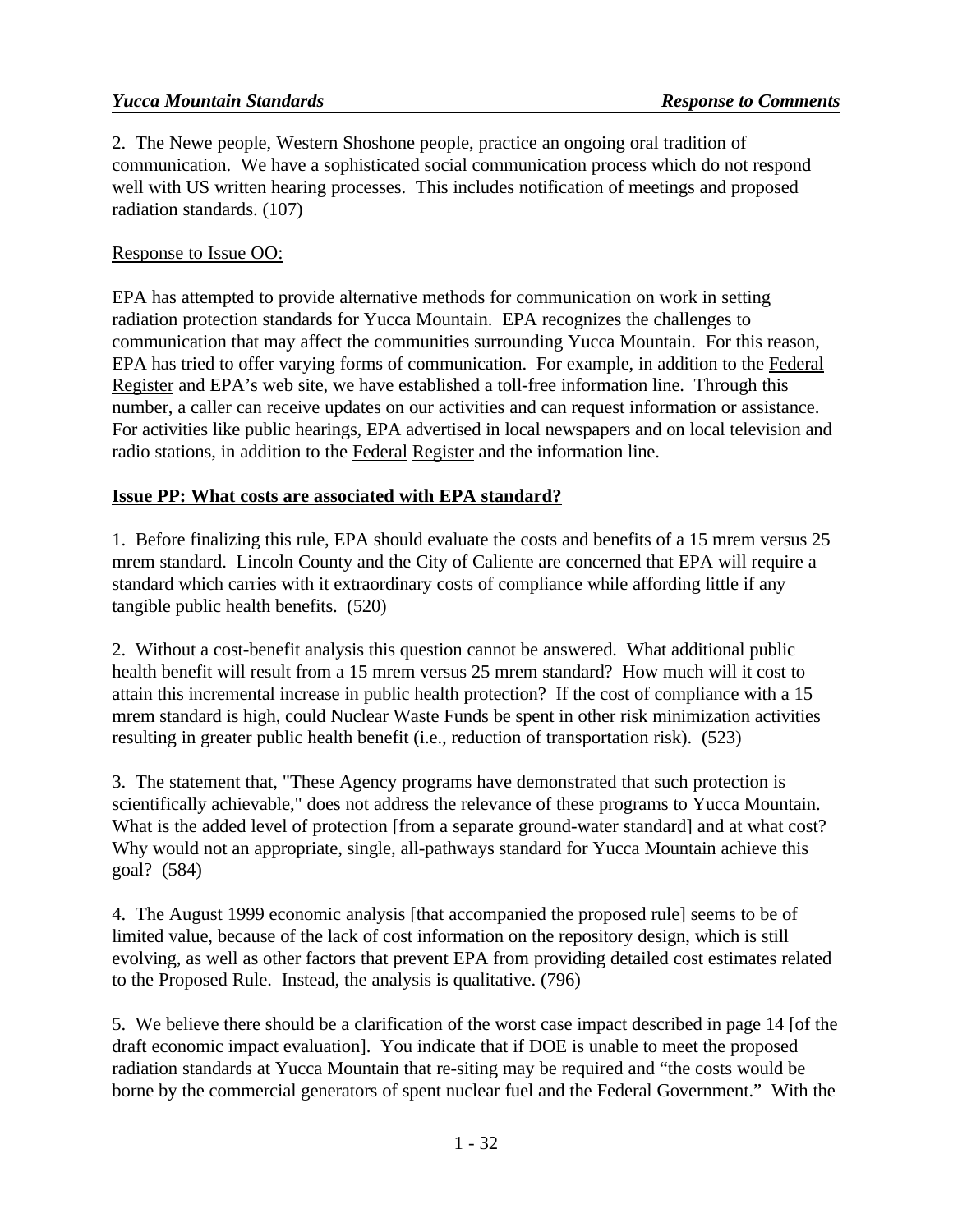profound political difficulties siting the proposed repository in the site already selected as best suited for a repository, it is hard to imagine re-siting elsewhere at less suitable sites if Yucca Mountain fails to meet the standards. We agree that re-siting is unlikely, but costs for spent nuclear fuel storage and disposal may be paid to the Federal Government by the commercial generators, but those costs are ultimately borne - over \$16 billion to date - by the Nation's electric ratepayers. The prospect of them being asked to "re-incur" over two billion dollars should a new site be required would be unfair. (797)

6. We agree that the benefit of eliminating regulatory uncertainty by issuing a standard is tangible, even if not presently measurable. The last sentence on page 13 [of the draft economic impact evaluation] recognizes that the costs of maintaining spent fuel at present reactor sites continues until a repository is built. Those costs include not just the expense of additional, unanticipated on-site storage capacity but the settlement of outstanding claims for damages by many, if not eventually all, of the commercial generators. Although no basis for the estimate of that liability was given, one of the Congressmen in the floor debate of S. 1287 estimated those damages could be \$60-80 billion. Even if the settlement costs are one-tenth of that amount, it is a large cost that could have been avoided had the Federal Government fulfilled its legal and contractual obligation in 1998. (798)

# Response to PP.1:

The incremental costs for the IPS contained within 40 CFR part 197 have been addressed by EPA as part of its EIA performed for this rulemaking. Briefly, there do not appear to be any incremental costs attributable to EPA's standard as a result of either a 15 or 25 mrem IPS. This assertion can be made on the basis of DOE\*s performance assessments of the Yucca Mountain disposal system, which show that it, as currently designed, is capable of meeting a 15-mrem level of a standard by a very large margin [see Chapters 3, 4, and 7 of the EIA for Yucca Mountain (Docket A-95-12, Item V-B-2) for a more detailed discussion of this Ano impact@ determination].

# Response to PP.2:

A 15-mrem IPS provides a marginal increase in health protection for the RMEI. The protection of the RMEI is an indirect method of providing protection to the public at large. EPA's most recent analyses, embodied in the EIA for Yucca Mountain (Docket A-95-12, Item V-B-2), show that this incremental increase is attainable at no additional cost due to the performance of the Yucca Mountain disposal system, as it is currently designed. Therefore, no additional Nuclear Waste Funds are expended in providing this level of protection.

# Response to PP.3:

As described in EPA's most recent analysis of the cost impact of 40 CFR part 197 on the Yucca Mountain disposal system, "Evaluation of Potential Economic Impacts of 40 CFR 197" (Docket A-95-12, Item V-B-2), the level of protection offered by the individual and ground-water standards does not result in an increase in the disposal system's development cost.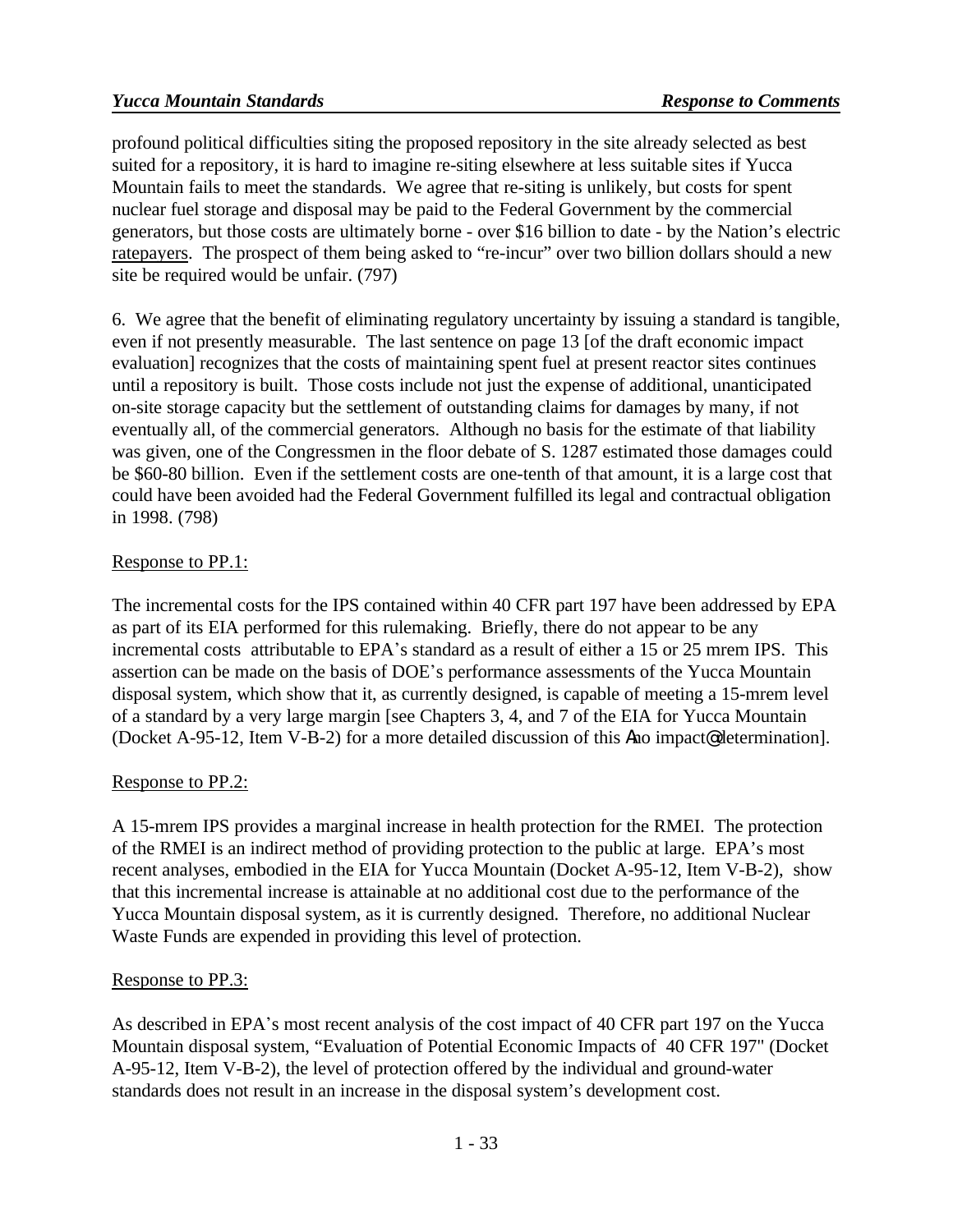## *Yucca Mountain Standards Response to Comments*

A single, all-pathways standard for Yucca Mountain does not achieve the same goal as separate individual and ground-water standards because EPA views the protection of the ground-water resource as a goal separate and apart from the protection of the individual. The protection of ground water is entwined with the issues of: (1) protection of resources for future generations; (2) pollution prevention; and (3) consistency with the SDWA. As such, protection of ground water calls for a separate standard to achieve these goals.

## Response to PP.4 through PP.6:

EPA addressed the fact that our draft economic impact evaluation was constrained in its conclusions by both the methodology and available information, by extensively revising it for the final rule. Using information from the most recently available DOE performance assessments, coupled with a review of Yucca Mountain design history, these revisions allowed the case to be made that our 40 CFR part 197 standards (1) have had no influence on the current repository design and (2) have imposed no additional costs on the Yucca Mountain Program. Implicit in this analysis is the argument that our rulemaking will neither result in a re-siting of the repository nor delay waste acceptance (see the Final EIA for 40 CFR 197, Docket A-95-12, Item V-B-2).

In addition, we note that comment 797 misconstrues the current status of the SNF/HLW repository program. The Yucca Mountain site has not been "already selected as best suited for a repository." In fact, it will never be known whether Yucca Mountain is the "best" site from a technical standpoint, simply because other candidate sites were never studied as extensively. Therefore, any conclusions regarding Yucca Mountain's suitability will be based on its ability to satisfy certain performance objectives, not on whether it is "better" than other sites. As a result, while DOE has determined that the Yucca Mountain site is a viable alternative for location of a SNF/HLW repository (Viability Assessment, Docket A-95-12, Item V-A-5), DOE has not yet determined that Yucca Mountain is well-suited, and will not make a final determination as to whether it is "best suited," as the location for such a repository. DOE is currently characterizing the Yucca Mountain site to determine if it should be recommended as the site for disposal of SNF/HLW. Such determination is expected in 2001.

# **Issue QQ: The goal of the repository should not be the delay of radionuclide releases: it should be the prevention of such releases.**

1. The definition wrongly sets the goal of the geologic repository to be a delay of release of radionuclides rather than waste isolation, which should include a controlled rate of radionuclide release and transport beginning at some time in the future. (125, 126, 504)

2. The definitions of "disposal" and "barrier" inappropriately skew the basic notion of geologic disposal through the use of multiple barriers, not just the natural geology, to accommodate Yucca Mountain's known inadequacy to isolate waste from the biosphere. This is a fundamental flaw in the proposal. (118, 124, 126, 144, 374)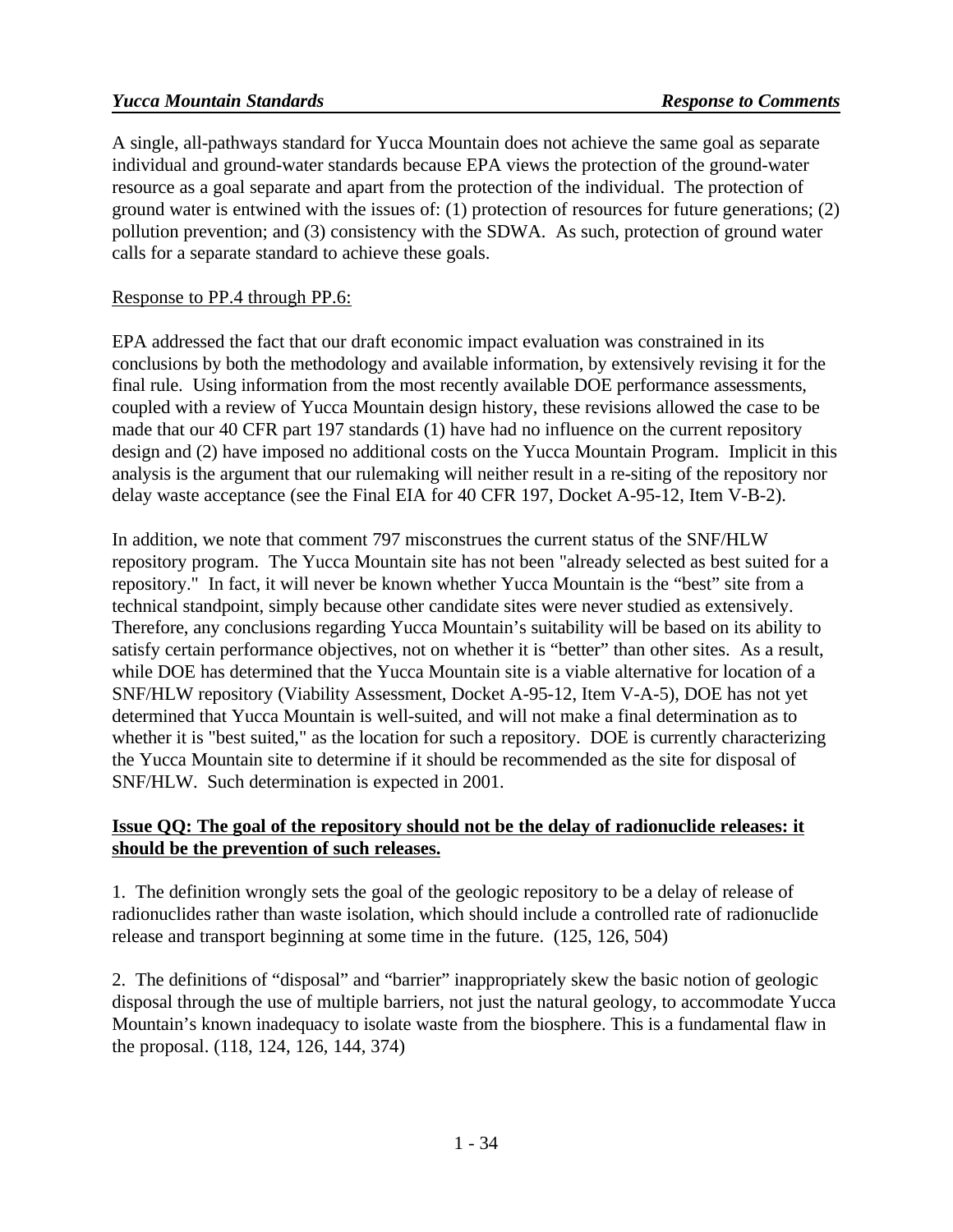3. Defining successful disposal by an arbitrary reasonableness standard is an effort to enable licensing of a dump, not a fulfillment of the goal of geologic isolation. (207)

### Response to Issue QQ 1-2:

It may be impossible to locate and design a deep geologic repository that provides an absolute guarantee of complete and permanent isolation of the disposed wastes from the environment in perpetuity, solely on the basis of the geologic features of the repository. EPA's definition recognizes this fact, and provides for the maximum protection of public health and the environment. Similarly, our generally applicable regulations at 191.14(d) require utilization of engineered barriers and do not assume that the geologic (natural) barrier at a repository site must of necessity provide total containment of radionuclides for unlimited time periods. Thus, we believe that it is appropriate, under the circumstances present at Yucca Mountain, for our standard to neither encourage nor discourage DOE from relying in its repository design on both engineered and natural barriers. Moreover, we did not develop our standard based on DOE's design for the repository, just as DOE has not based its repository design on our standard. For these reasons, we see no reason to amend our definition to preclude DOE from taking advantage of the available engineered barriers, especially because DOE expects those barriers to provide waste containment beyond that which Yucca Mountain's natural barriers alone could provide. Moreover, precluding DOE from taking advantage of available engineered barriers would have the perverse effect of diminishing the protectiveness of the repository. This would not constitute good regulatory policy. We believe that the basic notion of geologic disposal is not skewed by the incorporation of engineered barriers into the disposal system, but rather that the combination of optimized engineered and natural barriers is a prudent and technically sound approach to the permanent disposal of these wastes.

EPA's definition of barrier is substantially similar to the definition of "barrier" in our generally applicable standards (see 40 CFR § 191.12). The minor differences between the definitions in the two regulations are the result of the regulations' different roles. Part 191 is a generally applicable standard that can be used at any site where disposal of these wastes occurs. Part 197, on the other hand, is site-specific: it applies solely to the planned repository at Yucca Mountain. Thus, the definition in 40 CFR part 197 incorporates additional elements to account for the specific characteristics of the Yucca Mountain site.

### Response to Issue QQ.3

EPA disagrees that its standards that require DOE to meet a "reasonable expectation" for the repository's performance are "arbitrary." First, this standard already is present in our generally applicable standards for disposal of HLW, SNF, and TRU radioactive waste [40 CFR § 191.13(b)]. Thus, applying a "reasonable expectation" standard to Yucca Mountain maintains consistency with the standards applicable to the only other deep geologic repository in the United States for the disposal of these wastes. Second, "reasonable expectation" is a standard that is better able to account for the extreme uncertainties that exist at a facility such as Yucca Mountain. The NRC uses "reasonable assurance" in its licensing process for nuclear power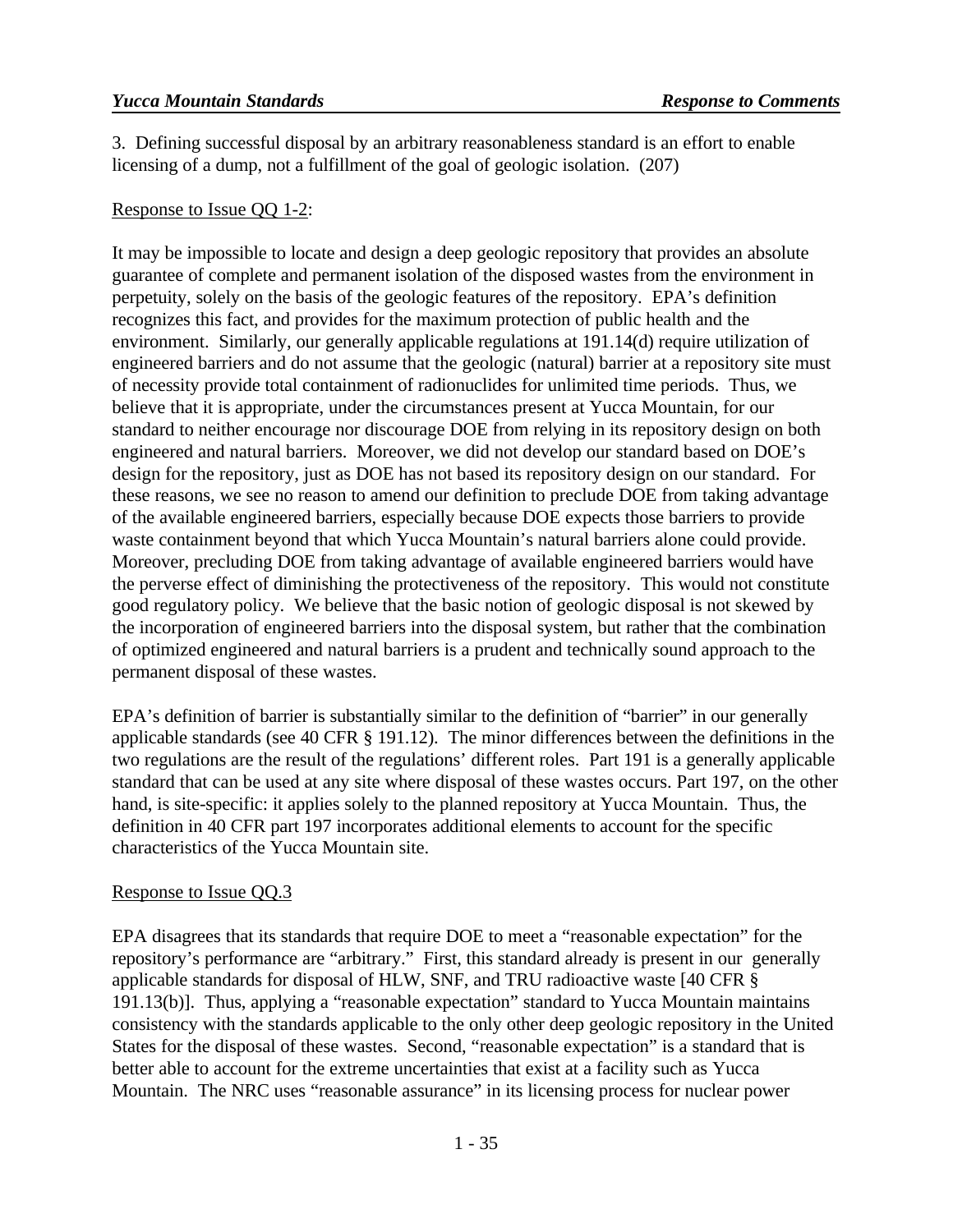plants. These licenses have a typical duration of 40 years. "Reasonable assurance" requires a much higher burden of proof than does "reasonable expectation." Because of the "reasonable assurance" standard's high burden of proof and because of the extremely long compliance time frames at issue at Yucca Mountain, we believe that it would be extraordinarily difficult, if not impossible, for the NRC to implement successfully a "reasonable assurance" standard. On the other hand, a "reasonable expectation" appropriately accounts for the great uncertainties associated with the extremely long time periods involved in regulating a facility such as Yucca Mountain. We believe that the NRC would have significantly less difficulty in implementing such a standard at Yucca Mountain. See Section 2 of this document for more extensive discussion of this issue.

# **Issue RR: Eliminate "sealing" and/or "backfilling" from the definition of "disposal."**

1. Requiring backfilling and sealing may or would actually impede, rather than enhance, the safe isolation of nuclear waste. (86, 310, 589)

2. The terminology in the definition suggests that disposal begins when the repository is sealed and backfilled. This situation may not occur entirely under different ventilated or "cool" repository designs. Use of backfill is not a certainty, but a decision to be made. (503, 585)

3. There has been no demonstration yet of the benefits (if any) of backfill in protecting public health and safety. (656)

4. Comments such as EPA expects the engineered barrier system to be "backfill in the spaces between the waste packages and adjacent rock" is better left for the NRC and others to contemplate. (346, 589)

# Response to Issue RR:

Several commenters requested that EPA remove the requirement that disposal include backfilling the excavated drifts and tunnels in the repository. In response to these comments, we amended the definition of "disposal" in the final rule to eliminate the backfilling requirement. We recognize that specifying that DOE must backfill the repository, essentially would force DOE to adopt a particular subsystem design feature. The NAS, in its report, recommended that we avoid specifying subsystem design features.

EPA believes that it is necessary and appropriate, however, for DOE to seal the repository after it reaches its maximum waste capacity; therefore, we retained this requirement in the final rule. Sealing the repository will help minimize direct releases to the air. It also will help prevent human intrusion at the repository.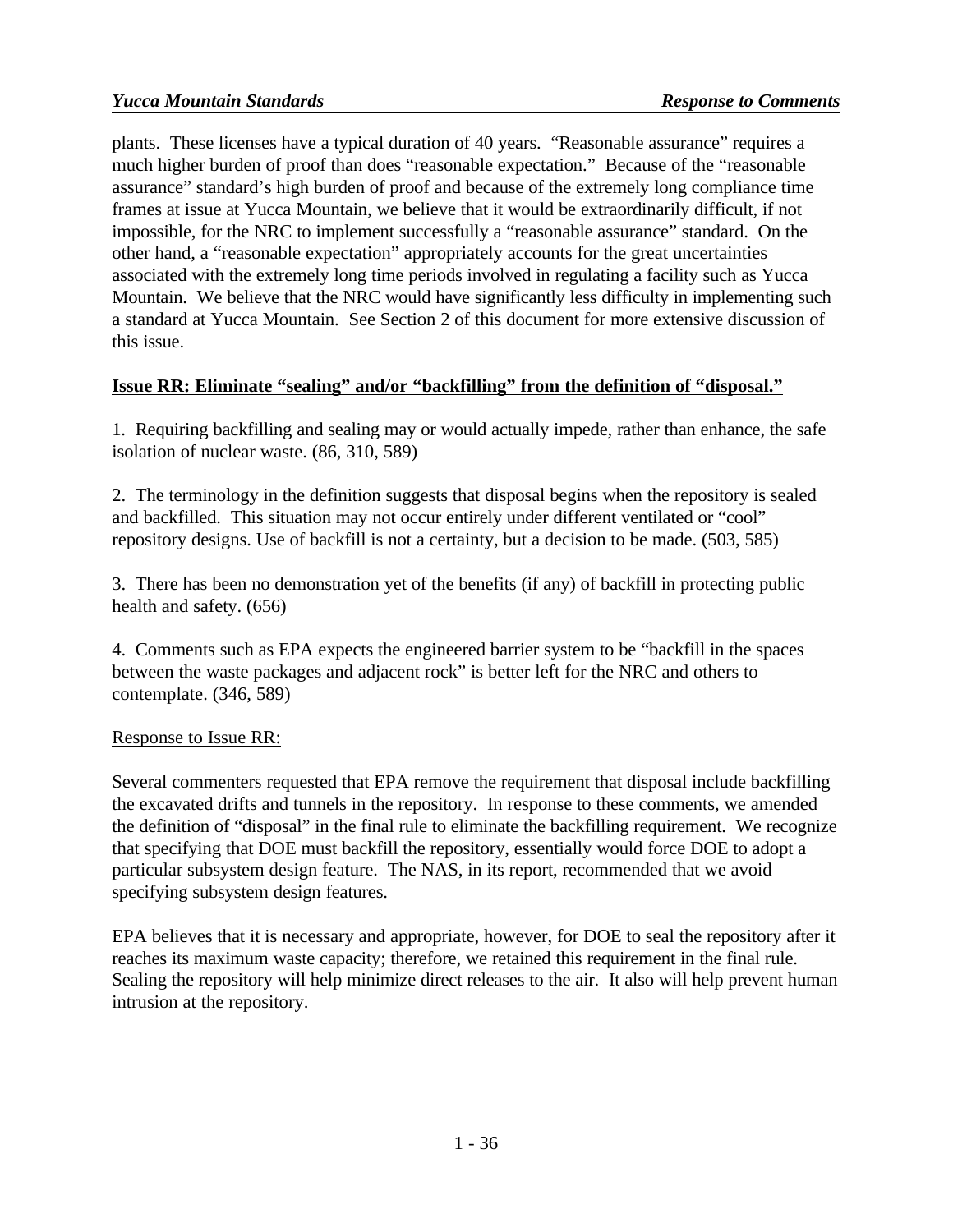# **Issue SS: The definition of "aquifer" specifically should exclude perched water bodies. Perched water will be of little value to future residents because there is little, if any, perched water in the area and there is abundant water in the saturated zone that is easier and cheaper to access.** (250)

# Response to Issue SS:

EPA does not agree that the definition of aquifer should exclude perched water bodies. Should a body of perched water, of sufficient size to allow withdrawal of the yearly representative volume, exist at Yucca Mountain, it is appropriate and logical that the rule should cover this water. On the other hand, should a body of perched water at Yucca Mountain not meet the representative volume criteria, the regulatory language of Section 197.12 would de facto exclude it from coverage under the rule's provisions. These same comments apply to the commenter's suggestions that we make similar changes to the definition of "ground water" in the same section of 40 CFR part 197.

# **Issue TT: In the definition of "barrier:" use "site" rather than "repository" because if EPA uses "repository," then DOE cannot claim some geological features as barriers.** (251)

# Response to Comment TT:

EPA developed its environmental protection standards independently of DOE's repository design. Further, we believe that it is essential to minimize, to the extent practicable, the amount of land dedicated to use as natural barriers. Extending the definition of "barrier" to encompass the entire Yucca Mountain site goes beyond our understanding of geologic disposal; namely, that the repository itself, and the immediately surrounding area where necessary, should serve as the primary natural barrier(s). Again, we wish to minimize the area contaminated by releases from the repository. Limiting the use of natural barriers to the features of the repository itself, and not the surrounding site, will help accomplish this goal. DOE's current design for the repository envisions using both natural and engineered barriers to limit or prevent releases of radioactive material from the Yucca Mountain repository. We do not believe that it is appropriate for us to link this (or any) aspect of our standard to DOE's planned design for the repository. Thus, while we sympathize with and understand the commenter's concerns, we see no need to amend the definition as requested.

# **Issue UU: DOE supports NAS's recommendations regarding ALARA, and supports EPA's proposal not to incorporate ALARA into its standards.** (653)

# Response to Issue UU:

EPA's final position is not to include ALARA provisions in its final standards.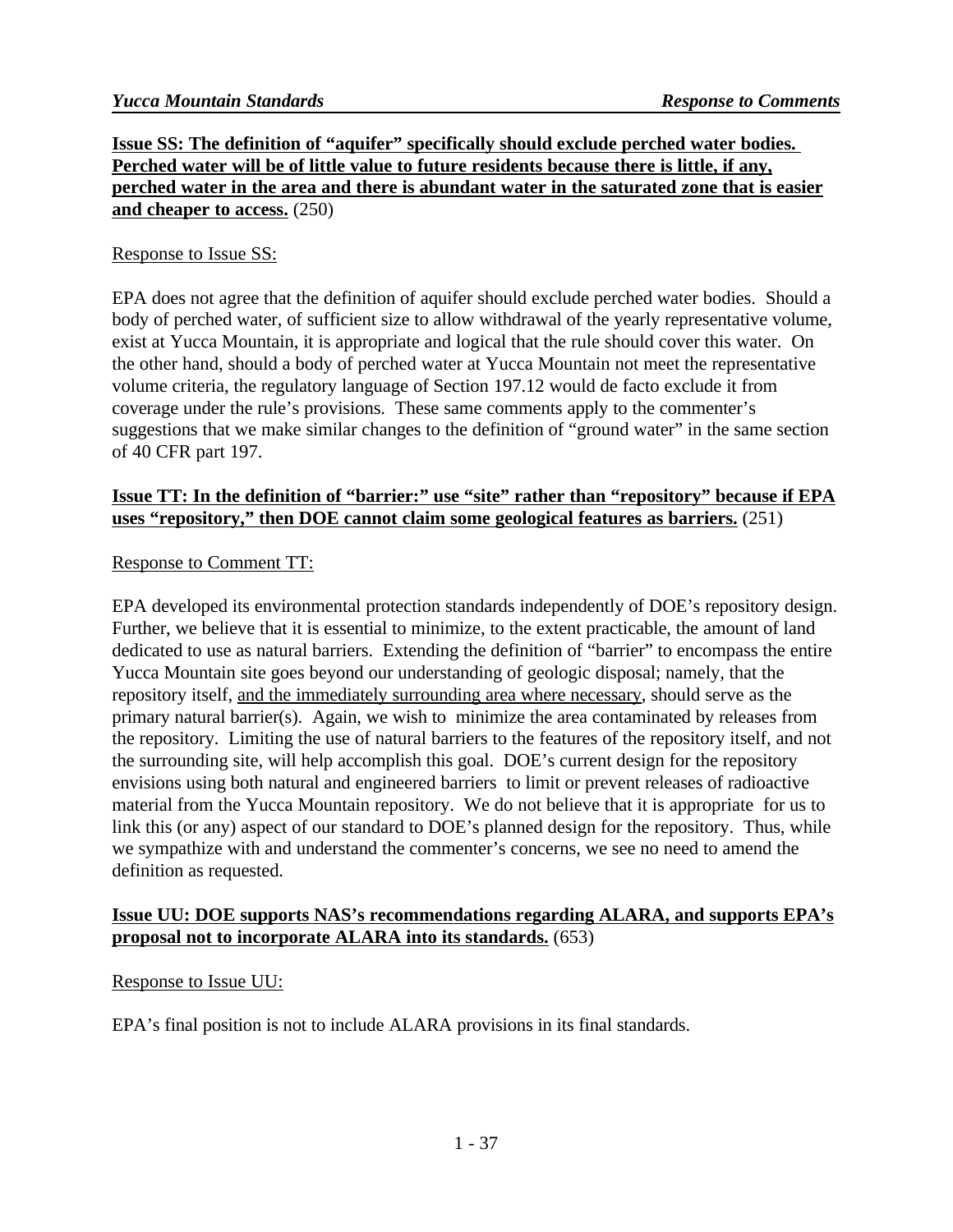# **Issue VV: EPA should consult with Indian Tribes about their traditional and customary uses of lands in the Yucca Mountain area, and the RMEI characteristics should consider such Tribal uses.**

1. Although the EPA has indicated that there are no Indian reservations located within the Yucca Mountain area or its immediate vicinity, the Paiute and Shoshone Tribes use the area for traditional and customary purposes including traditional gathering. It is the Tribes' contention that these traditional and customary Tribal uses need to be researched in cooperation with the Tribes and incorporated into the formula upon which the draft standards are based. For example, the location and the qualities of EPA's current RMEI, as discussed in the proposed rule, do not consider traditional and customary Tribal uses in the area. There may be traditional and customary uses of natural springs, wildlife, and vegetation, in certain locations, which would significantly impact the RMEI calculations. Additionally, in light of the potential for groundwater contamination and the movement of that ground water, the location of the RMEI may need to be expanded. (790)

2. EPA's radiation experts were not sufficiently knowledgeable about the traditional and customary Tribal uses of the areas resources to properly incorporate them into the formula upon which the draft standards are based. Thus, the proposed standards may not be based upon accurate assumptions. Certain Tribes contend that their lifestyle, including the types of plants and animals they consume, doesn't provide as much shielding and protection and has different exposure pathways than the models used by DOE in its offsite radiation exposure project studies leading to increased risk. Depending on the traditional and customary Tribal uses and the locations of those uses, the assumptions related to the RMEI may need to be totally revised. (791)

3. EPA has a duty to consult with those Tribes whose aboriginal homelands will be potentially impacted by the proposed Yucca Mountain repository when developing its risk assessment model, and identifying potential exposure pathways. (790)

4. The Tribes need to be provided an opportunity to play a direct role in preparing the risk assessment and identifying the exposure pathways. (794)

5. EPA should engage the potentially-affected Tribes directly to develop a Tribally-specific risk assessment model that can be compared directly with the current RMEI model in order to check its accuracy. (795)

6. Full government-to-government consultation between the Timbisha Shoshone Tribe and the U.S. EPA did not occur. (784)

# Response to Issue VV:

Consistent with the Federal government's trust responsibility to Federally-recognized Indian Tribes, it is EPA's policy to operate within a government-to-government relationship with such Tribes and to consult with them regarding EPA actions that affect their interests. EPA agrees,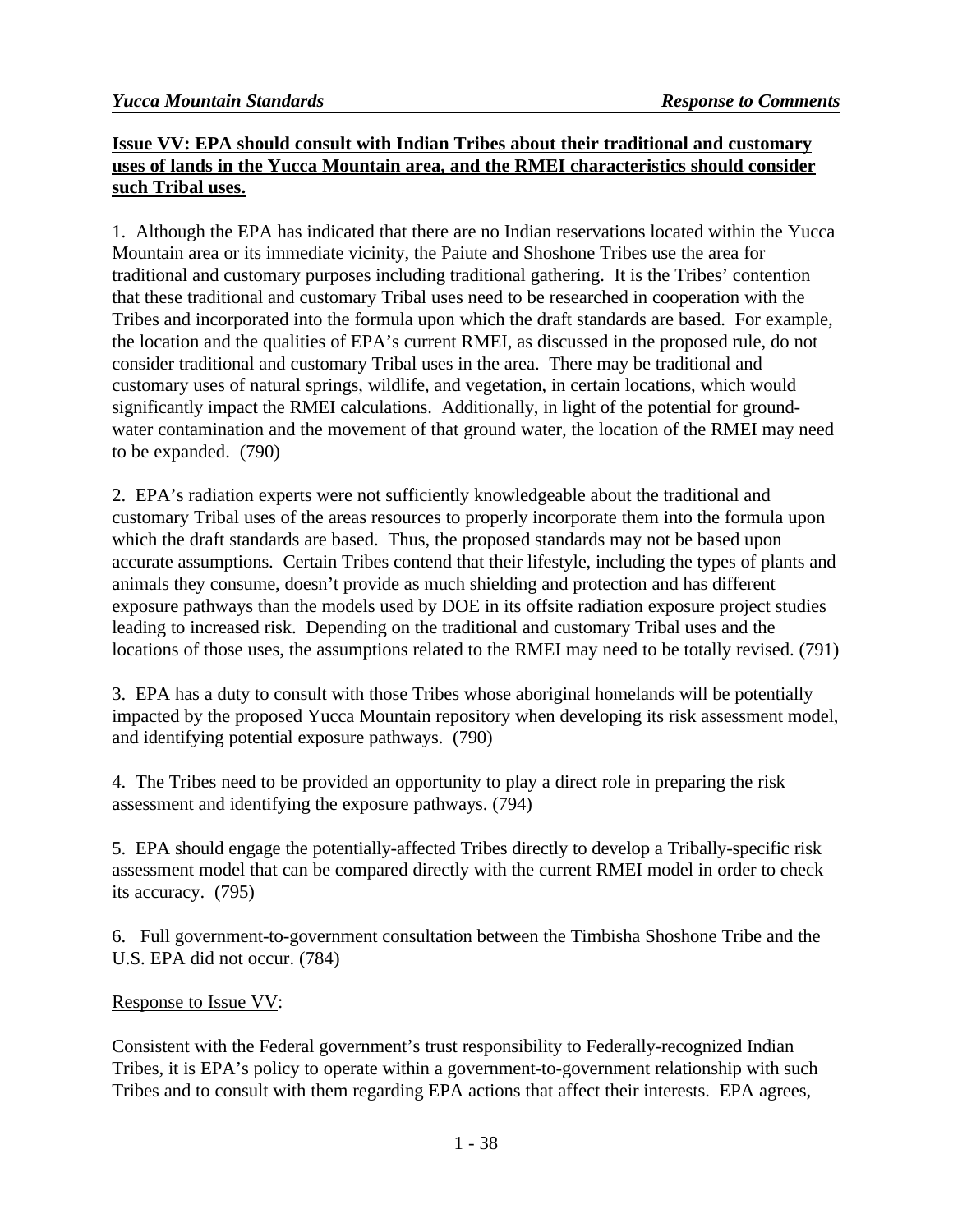#### *Yucca Mountain Standards Response to Comments*

therefore, that it was appropriate for the Agency to consult with those Federally-recognized Tribes whose interests, including their traditional and customary uses of their aboriginal homelands, may be affected by EPA's development of its risk assessment model and identification of potential exposure pathways in establishing radiation protection standards for the proposed Yucca Mountain repository. Consistent with EPA's Indian policy, in 1999, following publication of the proposed rule, EPA began its process of consultation and outreach with potentially affected Tribes.

In mid-October 1999, EPA staff hosted a conference call with representatives of several Tribes located in and around Nevada. Two weeks later, on October 29, 1999, EPA met with the Nevada Indian Tribes in San Francisco. During this meeting EPA representatives led a discussion about EPA's role in the process, requested comments from the participants, and answered questions. Finally, EPA staff held a workshop at the Inter-Tribal Council of Nevada Annual Conference on November 22, 1999. EPA staff gave a detailed presentation on the Yucca Mountain Project and EPA's role in the process. Additional comments from the Tribes were requested at this time. Many potentially affected Tribes have submitted comments to the Agency, and some have passed resolutions in response to the proposed rule. The culmination of these activities has provided EPA with valuable information regarding the Tribes' perspective on the proposed radiation protection standard for Yucca Mountain. EPA has considered the Tribal comments provided to the Agency in the final rule and responses to comments from Tribes are contained in this preamble and in the Response to Comment document.

After considering the description of Tribal land uses in the area of Yucca Mountain, EPA has concluded that the rural-residential RMEI is fully protective of Tribal members and the resources they use for four reasons. First, the Tribal use of natural springs is apparently occurring in the vicinity of Ash Meadows. EPA is aware of no other area downgradient from Yucca Mountain where water discharges in natural springs, with the possible exception of springs in the more distant Death Valley. These natural springs are likely fed by the "carbonate" aquifer, which is beneath the "alluvial" aquifer being used in the town of Amargosa Valley (including at Lathrop Wells) now, and which will likely be used in the future. The question of whether the carbonate aquifer would be contaminated by releases from the Yucca Mountain disposal system has not been resolved by DOE. The available data indicate that although it is likely that the alluvial aquifer would be contaminated by releases from the potential Yucca Mountain repository, flow is generally upward from the carbonate aquifer into the overlying aquifers, suggesting that there is no potential for radionuclides to move downward into the carbonate system. If downward movement were to occur, however, radionuclide concentrations would be significantly diluted in the larger carbonate flow system. As a result, springs fed from the carbonate aquifer would have lower contamination levels than would wells at the Lathrop Wells location, which tap aquifers closer to, and more directly affected by, the source of potential contamination. Thus, Tribal users of natural springs fed by the carbonate aquifer would experience lower contamination levels than users of the alluvial aquifer at Lathrop Wells upon whom the RMEI was based. A more extensive discussion of the aquifer systems and geology in the Yucca Mountain area may be found in Chapters 7 and 8 of the BID.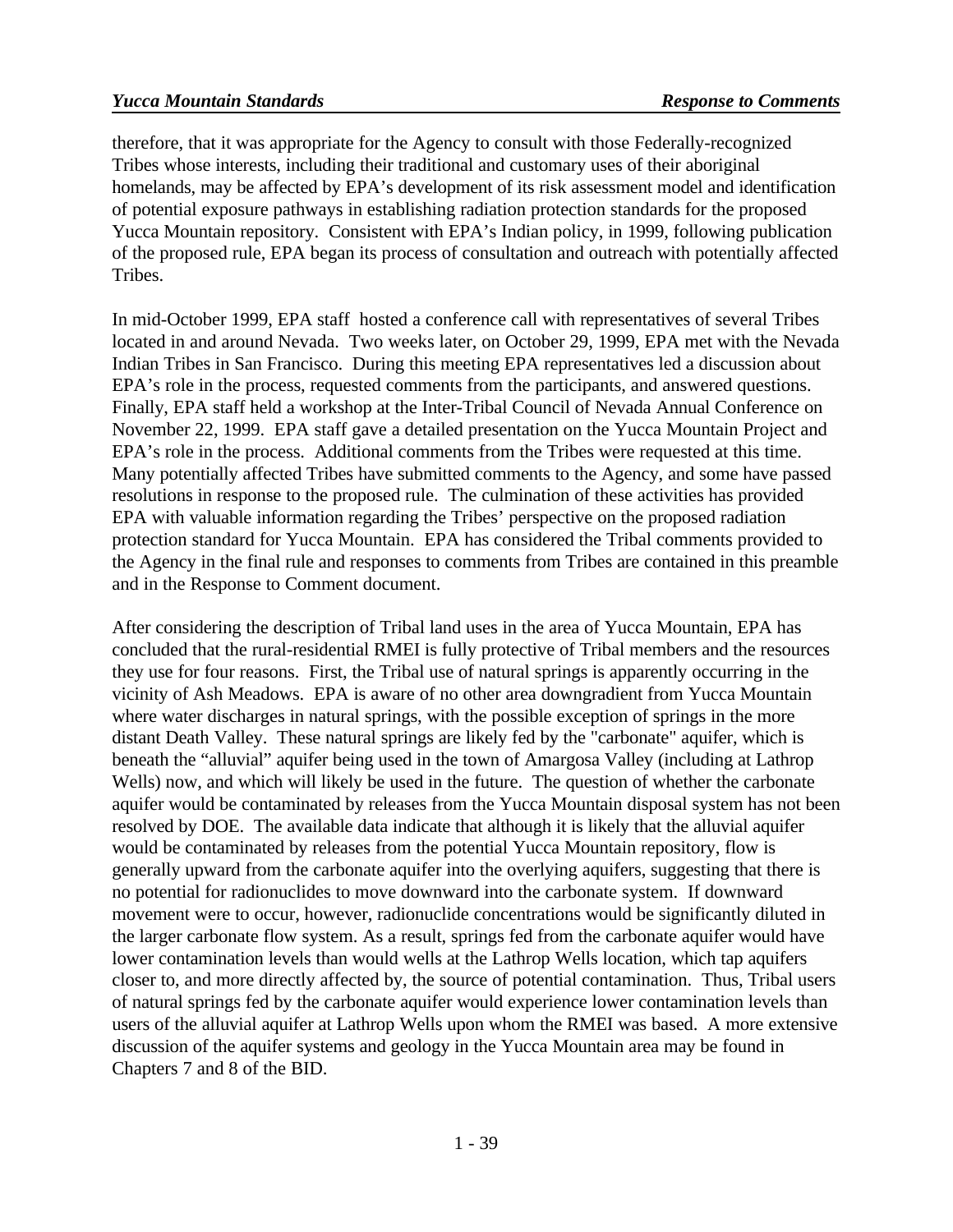Second, the Tribal use of wildlife and non-irrigated vegetation should not contribute significantly to total individual dose estimates. Gaseous releases from the repository are not a significant contributor to individual doses (NAS Report, p. 59) through inhalation or rainfall, and should contribute less to contamination of wildlife and non-irrigated vegetation than the use of contaminated well water for raising crops and animals for food consumption. We believe our requirement that DOE and NRC base food ingestion patterns on current patterns for the agricultural area directly downgradient from the repository is a more conservative requirement.

Third, the dose incurred by the RMEI is calculated at a location closer to the disposal system than the Ash Meadows area (approximately 18 km versus 30 km). The RMEI would receive a higher dose from ground-water consumption than would an individual at Ash Meadows, even if the carbonate aquifer could be contaminated by repository releases, for the reasons mentioned above.

Fourth, the RMEI is assumed to be a full-time resident continually exposed to radiation coming from the disposal system. It appears that the Tribal uses are intermittent and involve resources which are less likely to be contaminated, resulting in lower doses than those to the RMEI.

# **Issue WW: EPA should lower the proposed standard to 5 millirems. This standard more accurately takes into consideration the affected Tribes' traditional and cultural lifestyles.**  (316, 757, 783)

# Response to Issue WW:

EPA has discussed extensively in the preamble to the final rule and in Section 4 of this Response to Comments document its basis for adopting the standard of 15 millirems. As discussed in the response to comments above, this standard is protective of Tribal members, taking into consideration their traditional and cultural lifestyles and uses of lands in the Yucca Mountain area.

# **Issue XX: The effects of radiation on plant and animal life that are used by Tribal people have not been included.**

1. Members of the Elko Band have in the past gathered and hunted, and presently gather and hunt, in areas directly affected by the proposed repository. The affects of radiation on this plant and animal life have not been included in the studies EPA relied upon in setting the proposed standard. (755)

# Response to Issue XX:

As discussed above in response to separate comments, the Tribal use of wildlife and non-irrigated vegetation should not contribute significantly to total individual dose estimates. Gaseous releases from the repository are not a significant contributor to individual doses (NAS Report, p. 59) through inhalation or rainfall, and should contribute less to contamination of wildlife and nonirrigated vegetation than the use of contaminated well water for raising crops and animals for food consumption. We believe our requirement that DOE and NRC base food ingestion patterns on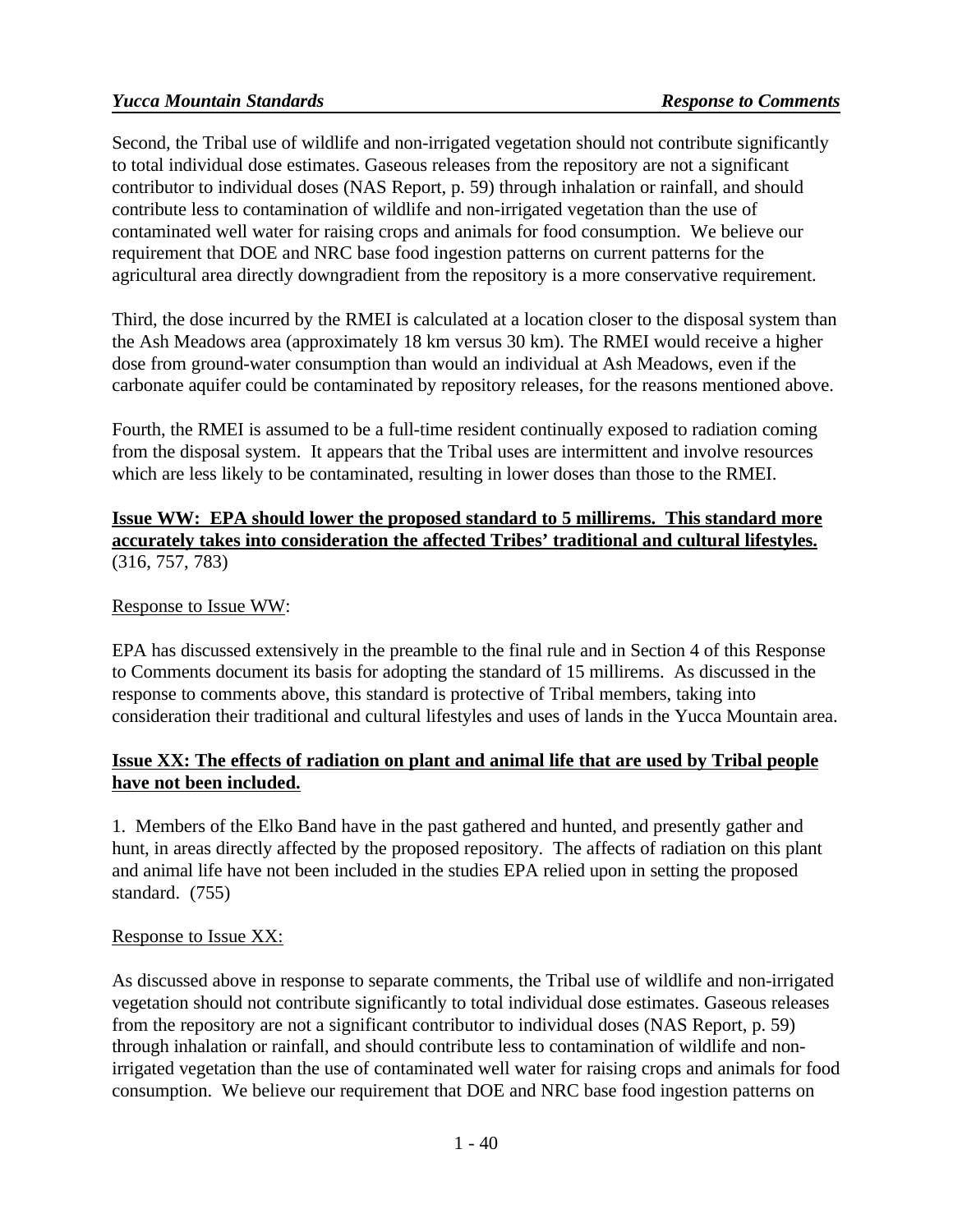## *Yucca Mountain Standards Response to Comments*

current patterns for the agricultural area directly downgradient from the repository is a more conservative requirement.

## **Issue YY: The United States has no lawful trust responsibility.**

1. There is no lawful authority for the United States to exercise a so-called trust responsibility on behalf of the Western Shoshone government. That role is reserved under the inherent sovereign authority of the Western Shoshone National Council. (108)

### Response to Issue YY:

The Federal government has a trust responsibility to Federally-recognized Indian Tribes that arises from Indian treaties, statutes, executive orders, and the historical relations between the United States and Indian Tribes. Like other Federal agencies, EPA must act in accordance with the trust responsibility when taking actions that affect Tribes. EPA's actions in accordance with the trust responsibility in this matter do not deprive any Tribe of any inherent sovereign authority.

## **Issue ZZ: The Treaty of Ruby Valley takes precedence over United States law.**

1. The Treaty of Ruby Valley, the Northwest Territorial Ordinance of 1787, the United States Constitution, Article VI, Paragraph II, the Treaty of Guadeloupe Hidalgo of 1848, and the Act of Congress Organizing the Territory of Nevada in 1861 provide certain protections for the Western Shoshone people which preempts the application of United States law regulating nuclear material transportation, use, storage, or disposal except as authorized under the Treaty of Ruby Valley. (110)

### Response to Issue ZZ:

EPA believes that we have the authority to regulate radiation protection standards for Yucca Mountain, NV. Congress specifically authorized and directed EPA to develop such site-specific standards for Yucca Mountain in the EnPA. EPA respects the Tribes traditional interests in the area. However, EPA does not believe that the Tribes have regulatory authority to set radiation protection standards in the Yucca Mountain area.

## **Issue AAA: EPA has a duty to protect the heath, welfare, and the environment of the Western Shoshone people.** (113)

### Response to Issue AAA:

To the extent that this comment is referring to EPA's statutory obligation to protect the health, welfare, and the environment of the Western Shoshone people, EPA agrees. In addition, as discussed elsewhere, EPA must act in accordance with the Federal government's trust responsibility to Federally-recognized Indian Tribes and consult with such Tribes and consider their views regarding EPA actions that affect their interests. EPA's site-specific radiation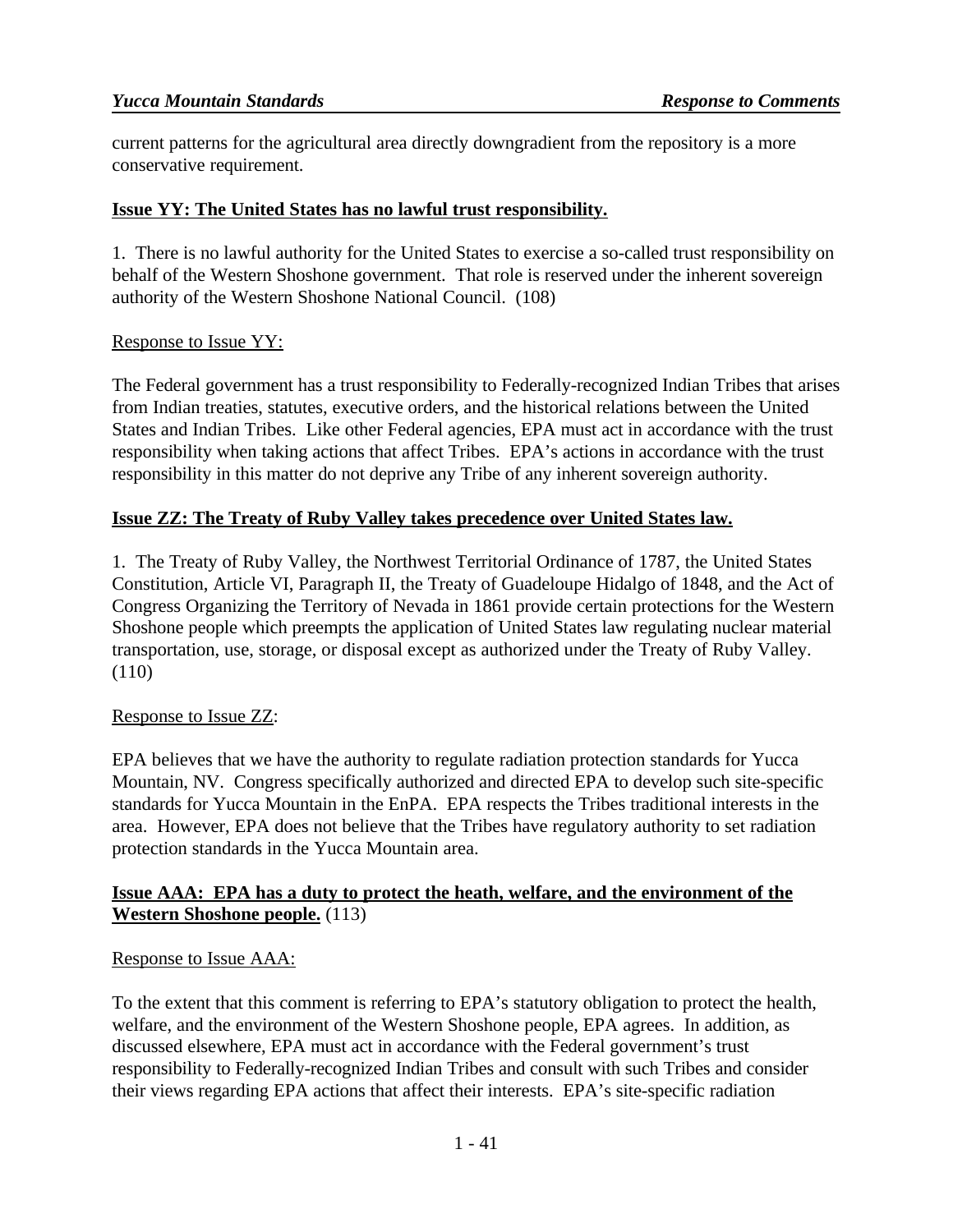protection standards for Yucca Mountain protect public health and the environment from harmful exposure to the radioactive waste that would be stored and disposed in the proposed underground geologic repository. To ensure this protection, EPA's standards address all environmental pathways: air, ground water, food, and soil. The standards are protective of the closest residents to the repository to 15 millirem per year, or a risk of no greater than a 3 in 10,000 chance of contracting a fatal cancer. This level is within the Agency's acceptable risk range for environmental pollutants. The closest residents to the repository in the path of any potential releases are at Lathrop Wells, NV, which is 20 kilometers (about 12 miles) from the site. EPA's final standards require DOE to calculate doses incurred by the RMEI at a distance no farther than about 18 km from the repository. The potential risk for those at greater distances would be even less.

# **Issue BBB: EPA should investigate U.S. government trespassing and environmental justice infringements.**

1. Racial discrimination is believed to play an important role in selecting Newe Sogobia for the proposed nuclear waste repository site from the nine originally proposed sites. The Tribe expects the U.S. EPA to investigate the processes by which the site selection and standards are proposed to uncover institutional racism which the Western Shoshone Nation Council believes results in trespassing by the DOE, the BLM, the U.S. Air Force, and the State of Nevada, and other foreigners who seek to impair, usurp or otherwise destroy the rights and authority of the Western Shoshone Nation. (111)

# Response to Issue BBB:

The EPA was not involved in, and has no authority to oversee or investigate, the process to identify a potential repository site for SNF and other HLW. EPA's only regulatory authority for Yucca Mountain comes from the Energy Policy Act of 1992, which directs EPA to set radiation protection standards for Yucca Mountain. EPA has set these standards to protect human health and the environment, including members of the Western Shoshone Nation.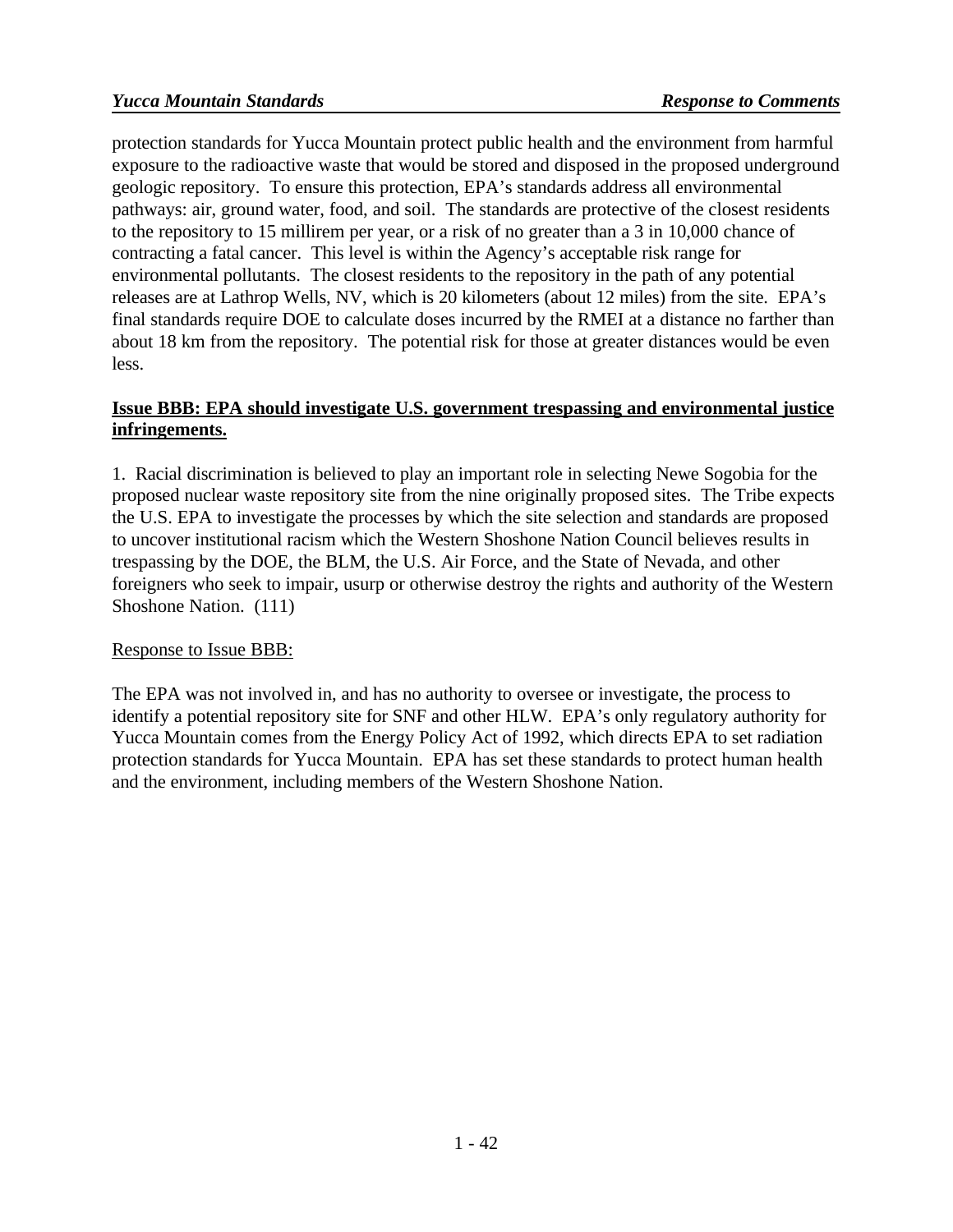# **<u>Section 2</u>** Reasonable Expectation<sup>1</sup>

|    | <b>Comment Issues</b>                                               | <u>Page #</u> |
|----|---------------------------------------------------------------------|---------------|
| А. | Which approach to compliance demonstrations is more appropriate:    |               |
|    | "Reasonable Expectation" as proposed by the Agency, or "Reasonable" |               |
|    |                                                                     |               |

## **Issue A: Which approach to compliance demonstrations is more appropriate: "Reasonable Expectation" as proposed by the Agency, or "Reasonable Assurance" as used by the Nuclear Regulatory Commission?**

1. A reasonable expectation standard is a very appropriate approach. (480) RE is the better choice for the high uncertainty areas of geologic disposal provided that the term is defined as the median value of the spectrum of probabilities estimated. Another alternative would be to use neither term and simply address the use of median values in remaining unquantified areas in the calculation of the expected annual dose. (326)

2. No other engineering project has had to meet such difficult long-term total system performance standards or such challenging "burden-of-proof"as the NRC license review process is likely to require. DOE has conducted studies and analyses of future dose levels which provide a basis for NRC to apply whatever licensing criteria are appropriate to ensuring a safe repository. (256)

3. The level of confidence adopted in the final standards must take into account the inherent uncertainties in assessing compliance for a long-term repository. DOE agrees with EPA that the appropriate level of confidence needed for compliance is less than absolute proof because absolute proof is impossible to obtain due to the uncertainty of projecting long-term performance. Whether the standard is reasonable expectation or reasonable assurance, it should reflect inherent uncertainties. (655)

4. NRC's reasonable assurance is more tested in traditional licensing experience (judicially approved since 1961) and understood by all parties to a licensing proceeding, whereas reasonable expectation is a "new", "unfamiliar" term of "dubious legal authority", and may be less conservative in that it may require a lesser level of "proof" (as EPA states it is "less stringent") and would therefore have no place in these or any other standards. NRC has congressional authority to use the reasonable assurance standard and it is well understood and judicially approved. (309) Reasonable assurance is presently being used (a "tried and true" approach) whereas reasonable expectation may be subject to debate. (348) Introduction of a new untried standard of judgement for a repository... is not necessary or appropriate...it may imply that the determination requires less rigorous "proof" than that associated with the NRC's "reasonable

<sup>&</sup>lt;sup>1</sup> All acronyms are defined in Appendix B.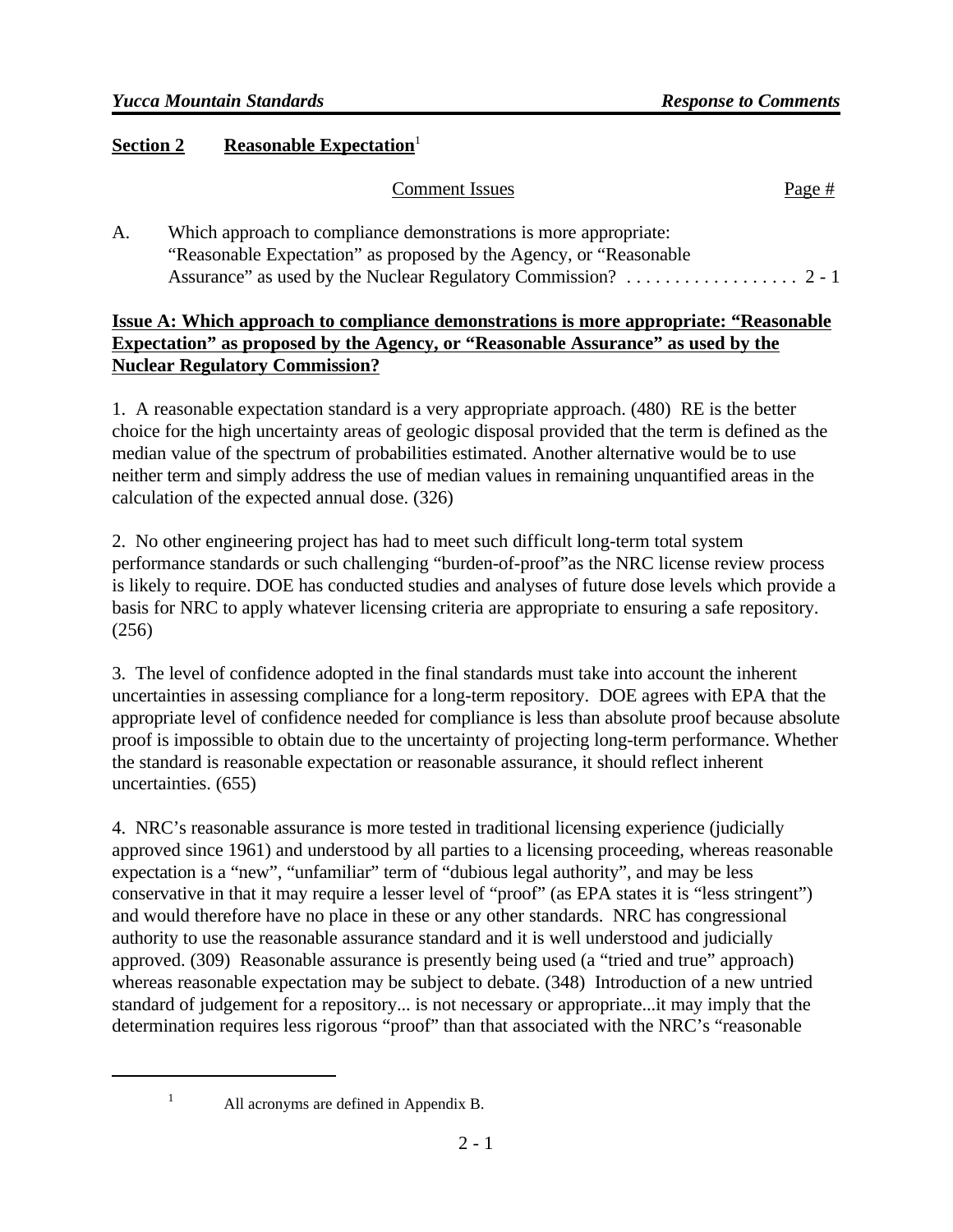assurance" approach, which has a long history of implementation.(375)

5. Reasonable expectation introduces an untried and untested standard of judgement which is based on expected outcomes rather than assurances that the repository will perform to the regulatory standard. Expectation implies that some degree of uncertainty is inherent...any standard which uses expectations must be capable of quantifying uncertainty into a range of expected outcomes similar to a confidence interval. The current individual protection standard does not do that. Based upon Section 197.14(b) the reasonable expectation standard is less stringent than the reasonable assurance concept that NRC uses to license nuclear power plants... to suggest a less stringent standard for a facility which has a greater degree of uncertainty in terms of construction and operation (performance) appears to fly in the face of common sense. (501)

6. It is NRC's responsibility to judge the adequacy of compliance arguments by DOE and NRC objects to EPA's establishing "minimum requirements for implementation" and intruding into implementation. Reasonable expectation is a new term, whereas NRC has used reasonable assurance in a number of licensing activities and it is derived from NRC's AEA responsibility and approved by the Supreme Court. Reasonable assurance allows necessary flexibility to judge quantitative data with large uncertainties and has been incorporated into 10 CFR Part 63. NRC believes that EPA has no authority for implementation and licensing decisions which are the sole responsibility of the NRC. (600)

7. The EPA wrongly asserts that use of "reasonable assurance" as a basis for judging compliance would force the NRC to focus on extreme values (i.e., "tails of distributions") for representing the performance of a Yucca Mountain repository. . . The NRC has made it clear in its policy statement on probabilistic risk assessment, its proposed implementing regulation for Yucca Mountain, and its draft technical position on performance assessment for low-level waste disposal, that it does not focus on extreme values but rather is evaluating expected doses. The EPA should remove language that incorrectly portrays the NRC's use of reasonable assurance. (603)

### Response to Issue A:

In the proposal, EPA described its preferred approach to implementation relative to the expectations for "proof" of repository performance considered possible for deep geologic disposal. We provided descriptions of our "reasonable expectation" approach to provide a necessary context for understanding the intent of the standard so that the actual implementation through the NRC licensing process could be developed with our intention clearly in mind. In licensing the disposal facility, NRC may choose to adopt another approach. The term "reasonable expectation" conveys EPA's position that unequivocal numerical proof of compliance is neither necessary nor likely to be obtainable in the context of long-term deep geologic disposal of radioactive wastes. EPA believes that for very long-term projections, involving the interaction of natural systems with the engineered system and the uncertainties associated with the long time periods involved, reasonable expectation is the appropriate standard of proof to be met during the licensing process. Discussion of the broad concept of reasonable expectation is given here and in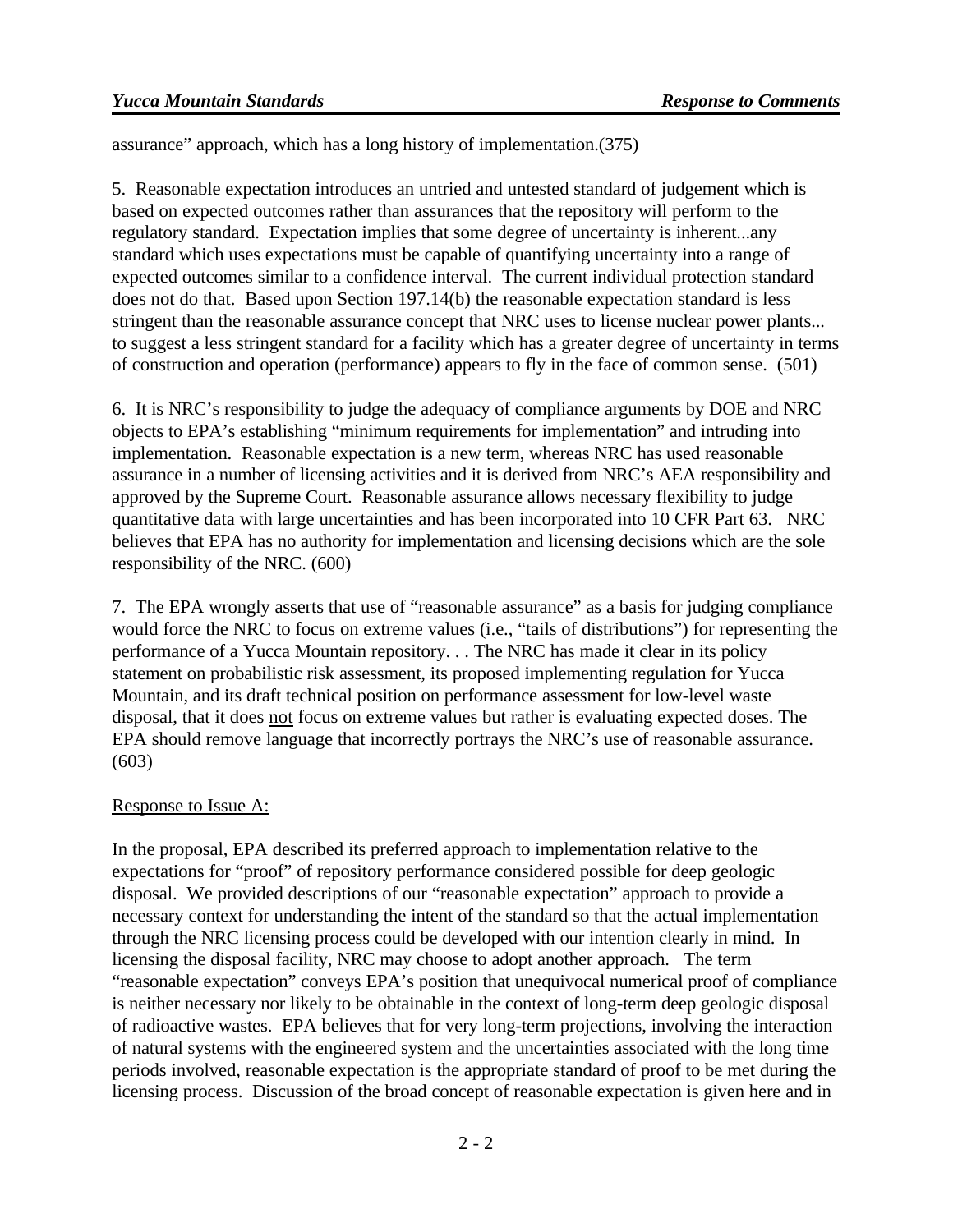the preamble to the standards.

The NRC has used a similar test, "reasonable assurance," for many years in its regulations. The NRC, as a matter of implementation discretion, may elect to impose a "reasonable assurance" approach in its licensing decision - rather than reasonable expectation. EPA believes, however, that reasonable expectation is appropriate to assess projections of repository performance and the regulatory decisions that make use of these assessments, and we prefer it over reasonable assurance, for the reasons described below. The standard, as established by today's rule, however, does not prevent NRC from applying the reasonable assurance approach, and we expect that doing so would also include the principles of reasonable expectation described in the standard.

Comments on the application of EPA's "reasonable expectation" approach in the standard were both for and against the concept and its application to the Yucca Mountain effort. Supporters commented that the approach is reasonable in light of the inherent uncertainties in making projections of geologic conditions and estimates of repository performance over long time frames (comments 480, 655, 326). Comments opposed to the reasonable expectation concept stated repeatedly that the "reasonable assurance" approach, which is transferred from nuclear power reactor licensing experience, is more well-established and tested within a regulatory framework. These comments referred to the reasonable expectation concept in terms such as "new", "unfamiliar", and "of dubious legal authority", essentially claiming that the concept is something new being introduced into the repository effort, and an approach that in some ways would encourage less defensible or rigorous science to be used in characterizing the repository system or projecting its performance (comments 309, 348, 375). Some comments also expressed concern that the reasonable expectation approach required a lesser level of "proof" than the reasonable assurance approach and, therefore, is not appropriate for the repository situation where uncertainties can be significant (501), and that NRC does not focus on extreme values in applying the reasonable assurance approach (comments 600, 603). Two consistent themes in the comments that favor the use of reasonable assurance over reasonable expectation are that the reasonable expectation approach is untried in the licensing process and that it in some way encourages a less rigorous application of science to the repository effort.

With respect to the legal authority and use of the reasonable expectation concept in the regulatory process (comments 309, 348, 375), EPA believes that the reasonable expectation concept is well established in both the regulatory language in standards, as well as in actual application to deep geologic disposal of radioactive wastes, and has been judicially tested. We developed the "reasonable expectation" approach in the context of developing 40 CFR part 191, the generic standard for any geologic repository, and the concept has been applied successfully in the EPA certification of the WIPP, a deep geologic repository for TRU radioactive wastes [EPA 520/1-85 024-1, Response to Comments for the Final Rule (40 CFR part 191); Environmental Standards for the Management and Disposal of Spent Nuclear Fuel, High-Level and Transuranic Radioactive Wastes, 52 *FR* 38066, 38071 (Sept. 19, 1985); EPA 402-R-96-002, BID for 40 CFR part 194, Docket A-95-12, Item V-A-23]. The WIPP repository is, to date, the only deep geologic repository for radioactive wastes in the United States that has been approved for operation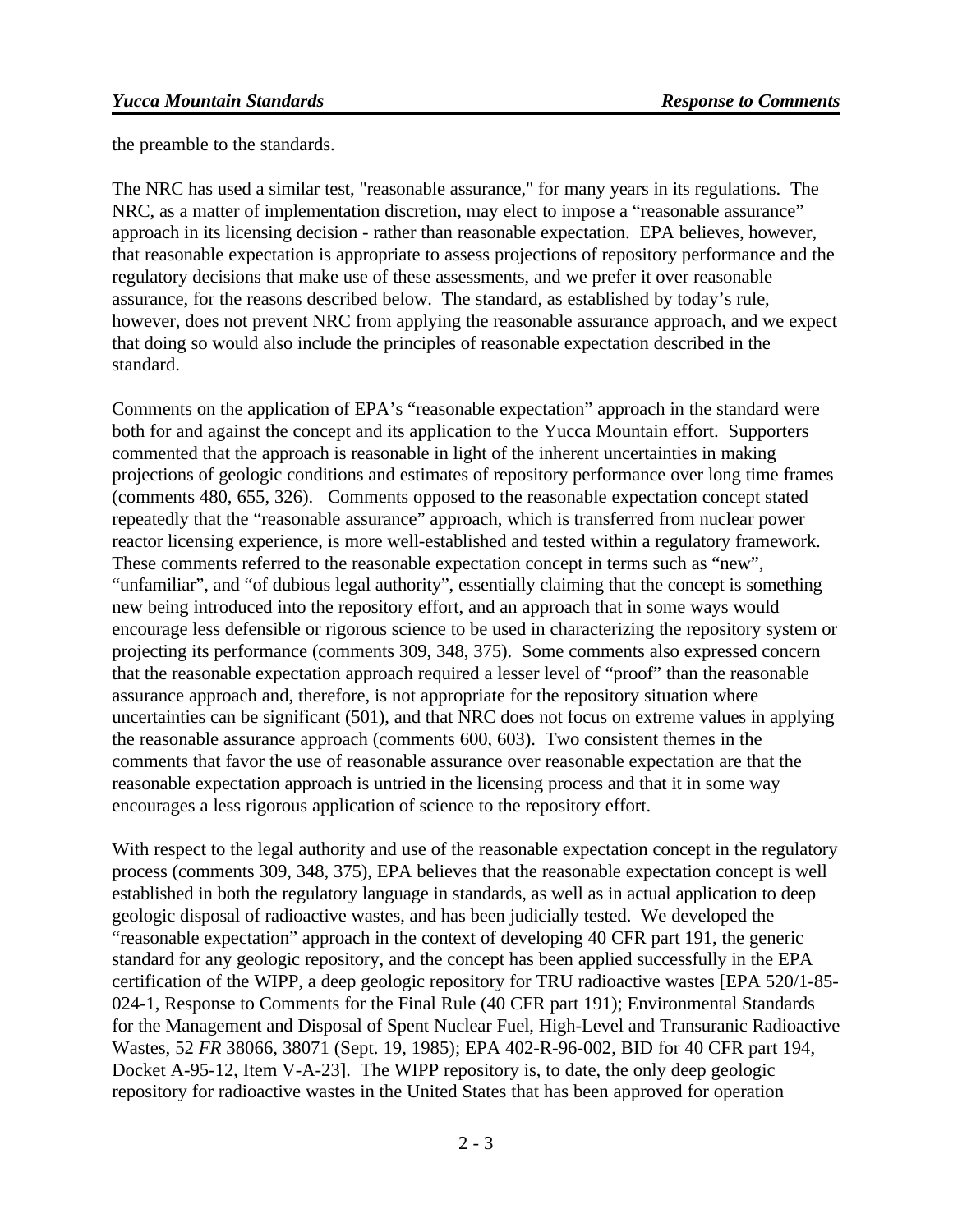through a regulatory approval process. In fact, the use of reasonable expectation for the application to geologic disposal has been upheld in court [Natural Resources Defense Council, vs. U.S. E.P.A., 824 F.2d 1258, 1293 ( $1<sup>st</sup>$  Cir. 1987)]. Therefore, we believe that the reasonable expectation concept is neither "new" nor "untried", nor of "dubious legal authority", in the geologic repository regulatory experience. The question of dealing with the uncertainties of projecting repository performance over time frames in the thousands to tens of thousands of years is a concern for any deep geologic repository and not a concern that can be neglected for any specific repository setting. Uncertainties in predicting site characteristics over long time periods and consequent implications for performance projections are very real for the Yucca Mountain site (Chapter 7 of the BID) and should be a fundamental consideration in decision making.

In contrast, the reasonable assurance concept was developed and applied many times in the context of reactor licensing - not in the context of deep geologic disposal efforts - and has not been used in a regulatory review and approval process for a deep geologic repository. The judicial decisions cited in one comment (comment 309) refer to the use of reasonable assurance in the context of reactor licensing, not in the context of deep geologic disposal. EPA acknowledges NRC's statements that it will apply reasonable assurance appropriately at Yucca Mountain; however, the fact remains that, while the reasonable assurance concept has an established record of successful application and judicial approval in reactor licensing, it is in fact largely untried in the arena of geologic disposal. For these reasons, we disagree with comments that contend that the reasonable expectation concept is new, untried, or of dubious legal authority (comments 309, 348, 375) in the area of deep geologic disposal. We believe the reasonable assurance approach is the more untried approach in application to geologic disposal.

NRC points out in its comment (603) about the reasonable expectation concept that its reactorbased reasonable assurance approach is being re-examined to adapt the approach to the unique aspects of repository performance, noting particularly the preference in its technical position statements for probabilistic risk assessment techniques in projecting performance. EPA has reviewed these NRC documents and agrees that the assessment approaches are useful for assessing expected repository performance and welcomes their use. Except in the case of the IPS, for which we require performance assessment that incorporates probabilistic considerations, we have made no statements mandating the use of probabilistic or deterministic methods in making performance projections, since we believe both mathematical approaches have a place in the effort to establish technical consensus on repository performance. Nor have we made any requirements for the relative weighting of analyses produced by these approaches because we feel that question is firmly in the realm of implementation that should be handled by NRC in the context of the actual licensing process. Our statements on reasonable expectation are focused on broad concepts to be applied in making performance projections, as described in more detail below, rather than the specifics of particular calculation methods that are strictly implementation decisions. While NRC is making an effort to adapt the reactor based approach of reasonable assurance to deep geologic disposal, the application is still in fact new and untried in the regulatory arena for this application.

There was some comment that suggests that EPA's approach would allow the use of less rigorous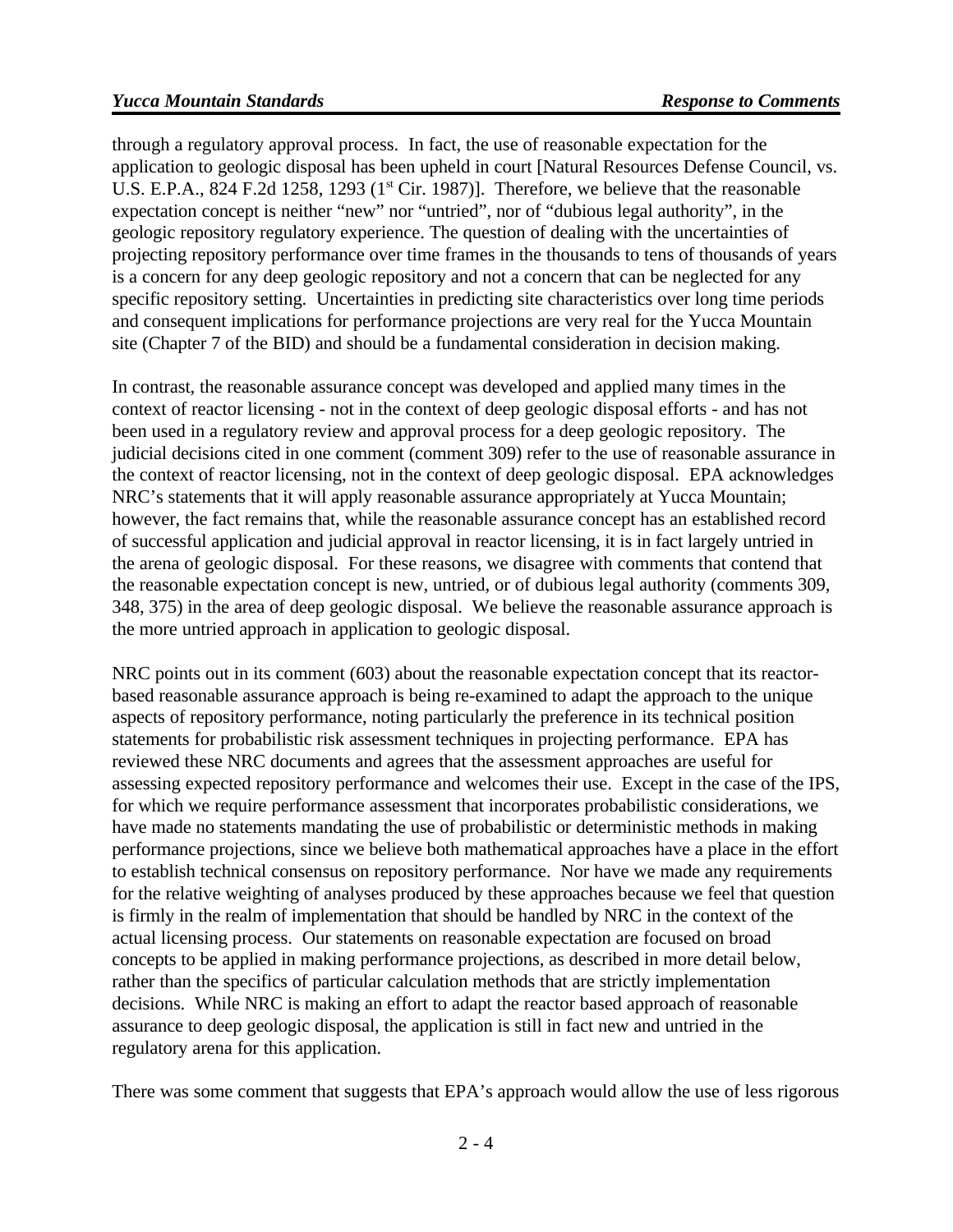science for the assessment of repository performance in licensing (comments 375, 309, 501). This perception may have arisen from our choice of wording in the proposal where we stated that NRC may elect to use a more "stringent" approach. Such an interpretation was not our intent. The full text of our statement in the proposal is that NRC may impose requirements that are "more stringent" than the "minimum requirements for implementation" that our rule establishes; in addition, we clearly state that reasonable expectation "is less stringent than the reasonable assurance concept that NRC uses *to license nuclear power plants*" [proposed § 197.14(b), emphasis added]. However, we will clarify our meaning here and in the final rule and preamble. Performance projections for deep geologic disposal require the extrapolation of parameter values (site characteristics related to performance) and performance calculations (projections of radionuclide releases and transport from the repository) over unprecedented time frames that make these projections fundamentally not confirmable, in contrast to the situation of reactor licensing where projections of performance are only made for a period of decades and confirmation of these projections is possible through continuing observation. In this sense, a reasonable expectation approach to repository licensing would be necessarily "less stringent" (predictions not subject to confirmation) than an approach to reactor licensing (where predictions are possible to confirm with later observation). In fact, we expect that an appropriate application of reasonable assurance to repository licensing would also be "less stringent" than it is for reactor licensing. We encourage NRC's efforts to address the significant differences between repositories and reactors in its Yucca Mountain licensing process, as it indicates it will. We, therefore, must disagree (as further explained below) with these comments that reasonable expectation requires less rigorous proof than NRC's reasonable assurance approach.

EPA does not believe that the reasonable expectation approach either encourages or permits the use of less than scientifically rigorous science in developing assessments of repository performance for use in regulatory decision-making. As stated in the preamble to the proposed rule, the reasonable expectation approach takes into account the inherent uncertainties involved in projecting repository performance. It requires that the uncertainties in site characteristics over long time frames and the long-term projections of expected performance for the repository are fully understood before regulatory decisions are made. For example, the use of bounding assessments is a common tool for performance projections when significant uncertainties exist in data or in understanding precisely how measurements of system performance relate to individual system components. Without an adequate understanding of the waste isolation and containment system, attempts at "bounding" assessments may not be bounding at all if the uncertainties in the system are not adequately understood. Under the reasonable expectation approach, a cautious approach to the use of bounding analyses would be encouraged and efforts would be directed toward understanding the interactions between relevant processes and events before bounding assumptions could be made about the larger scale repository system. As other examples, parameters important to performance would not be omitted from performance assessments, or assumed to be at their most unfavorable values, simply because their actual distribution of values is not easily quantified with high accuracy. Elicited values for relevant data should not be substituted for actual field and laboratory studies when they can be reasonably performed, simply to conserve resources or satisfy scheduling demands at the expense of gathering information that would allow a more credible understanding of the uncertainties in the long-term performance of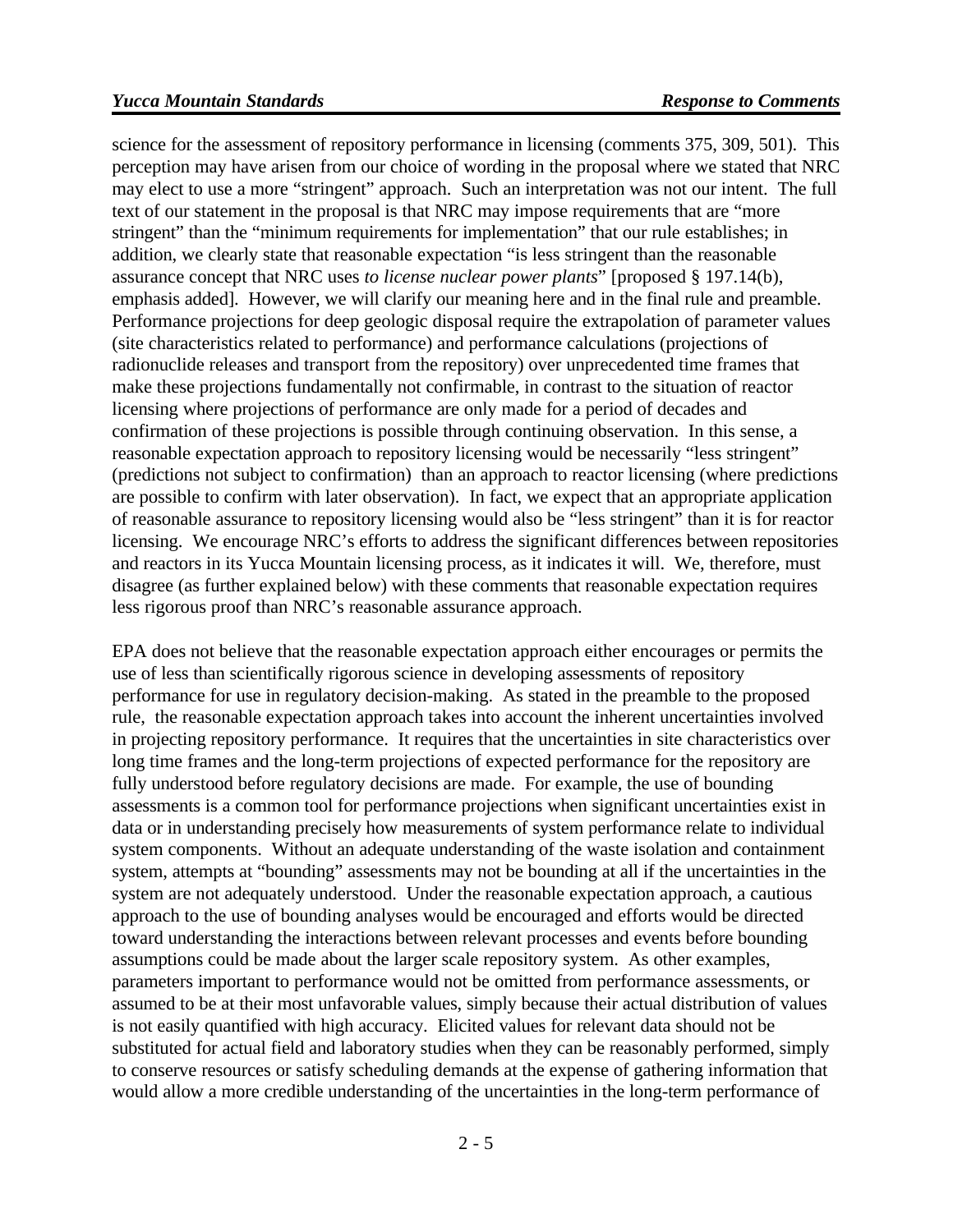the repository.

Some comment expressed the opinion that EPA's use of the reasonable expectation approach intrudes inappropriately into the area of implementation, which is the province of NRC (comments 256, 600). We do not believe that is the case because NRC is not required by this rule to implement the reasonable expectation approach in making its licensing determination. The NRC, as a matter of implementation discretion, may elect not to use the reasonable expectation approach in the licensing determination. We have included the concept of reasonable expectation in the Yucca Mountain standard to provide a necessary context for understanding the standard and as context for the implementation of the licensing process NRC will perform. Because we are establishing a numerical standard for compliance, we believe that it is an appropriate exercise of our authority to discuss the context that we believe is appropriate to understand the intent of that numerical standard. The reasonable expectation concept is recommended in the Yucca Mountain standard because we believe that unequivocal numerical proof of compliance is neither necessary nor likely to be obtainable for deep geologic disposal over the time frames involved. Projecting repository performance involves the extrapolation of physical conditions and the interaction of natural processes with the wastes for unprecedented time frames in human experience, i.e., many thousands to tens of thousands of years. In this sense, the projections of the repository's longterm performance cannot be confirmed. Not only is the projected performance of the repository system not subject to confirmation, the natural conditions in and around the repository site will vary over time and these changes are also not subject to confirmation, making their use in performance assessments equally problematical over the long-term (see Chapter 7 of the BID). In light of these fundamental limitations on assessing the repository's long-term performance, we believe that the approach used to evaluate repository performance must take into account the fundamental limitations involved (including the basic guidance given in § 197.14), and not hold out the prospect the anticipation of a greater degree of "proof" (confirmable predictions, as in the application to reactor licensing) than in reality can be obtained. We are not requiring that the "reasonable expectation" approach must be adopted to the exclusion of any other approach, in fact our descriptions of the approach are broad in nature and intended as guiding principles for the actual development of a specific implementation approach for licensing the Yucca Mountain repository.

In contrast to the unconfirmable nature of repository projections, NRC has traditionally applied reasonable assurance to the licensing of highly engineered systems, i.e., power reactors, that operate over relatively short time spans, i.e., decades. Performance projections for these systems can be tested and verified during the license period for the facility. For example, the performance of containment vessels, piping, fuel rods and other man-made materials are estimated from laboratory testing, but the in-service performance is monitored and deficiencies can be corrected during the in-service time of the facility. For the case of reactor licensing, seismic hazard evaluations are the only area where the effects of potentially adverse natural processes are extrapolated in time, but in this case the extrapolation is only for a period of decades and the projection is confirmable over the licensing period for the facility. In contrast, for the geologic disposal situation, processes that affect performance take many hundreds to many thousands of years to manifest a measurable effect on performance. Most, if not all, aspects of projecting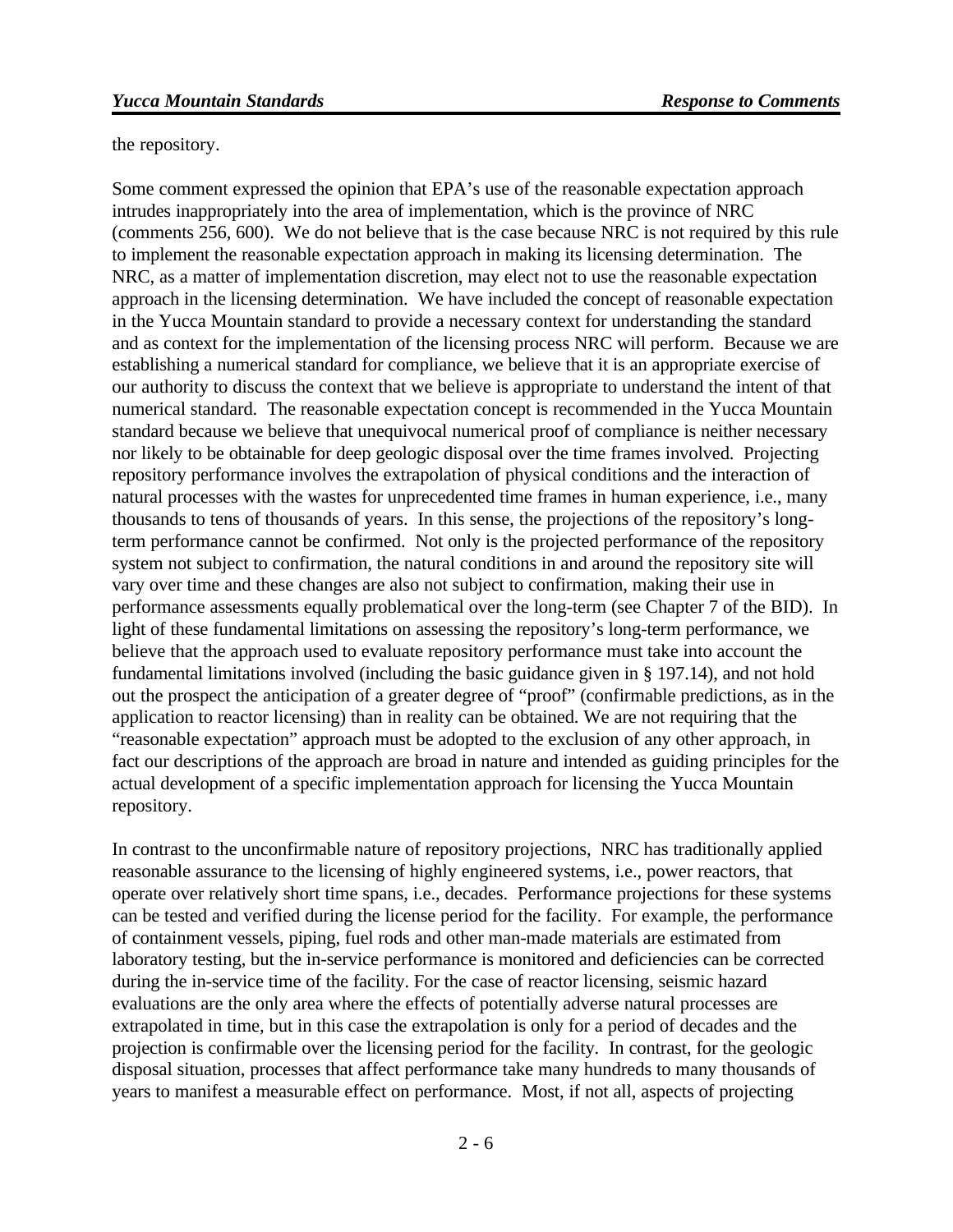#### *Yucca Mountain Standards Response to Comments*

performance of components of the repository/natural barrier system involve the extrapolation of conditions and performance over extremely long time periods, well beyond the time frames where active monitoring can be assured. Because of this dramatic difference between reactor licensing and geologic disposal, EPA believes that reasonable expectation is the more appropriate approach because it more explicitly recognizes the unconfirmable nature of repository performance projections. With that recognition, licensing decisions would, of necessity, have to explicitly recognize the uncertainties in making performance projections and the regulatory decisions based on them. We believe that compliance decisions should be made with a full understanding of the inherent uncertainties and limitations involved in projecting repository performance over long time frames, and not with an expectation that these uncertainties are lessened by applying an approach that derives from a very different situation, (i.e., the reactor licensing experience, where performance projections are much more subject to verification over the facility's operation period). In taking this position, we disagree with the comment that contends it "flies in the face of common sense" (comment 501) to apply a "less definitive" standard to a repository, which "has a greater degree of uncertainty in terms of construction and operation" than a nuclear power plant. Recognizing that a geologic repository has an inherently higher level of uncertainty in performance projections than a reactor, we believe the approach to evaluating performance should, of necessity, take these uncertainties explicitly into consideration in reaching regulatory decisions. Again, while NRC, as a matter of implementation discretion, may elect not to use the reasonable expectation approach in considering the licensing case put forth by DOE, we believe that applying the principles of reasonable expectation is a more appropriate and realistic way to assess projections of repository performance and the regulatory decisions that make use of these projections and that whatever approach NRC adopts for implementation would at least incorporate the principles described for our reasonable expectation approach. The NRC's comments (600, 603) on our proposal indicate that it recognizes the importance of avoiding "unnecessary conservatism" in probabilistic analyses, which is consistent with our principles for reasonable expectation, if not defined in detail. As explained in the text below, excess conservatism can arise from two sources, unrealistic assumptions in framing performance scenarios, and the selection of parameter values for calculations. Probabilistic approaches can effectively put parameter value selection into a proper context by providing a means to weight individual performance calculations. The more basic framing of the performance scenarios is not as easily or directly addressed by probabilistic techniques (see discussion of the example below).

Moreover, because EPA is not requiring that NRC use reasonable expectation in its licensing determination, but, rather, is recommending that reasonable expectation be the minimum level of proof used, EPA does not intrude inappropriately into NRC's implementation responsibilities for decision making. The primary task for the regulatory authority is to examine the performance case put forward by DOE to determine "how much is enough" in terms of the information and analyses presented, (i.e., how will the regulatory authority determine when the performance case has been demonstrated with an acceptable level of confidence?). We have proposed no specific measures in our standard for that judgement, as one comment suggested we must to justify our approach (comment 501). We have not specified any confidence measures for such judgements or numerical analyses, nor prescribed analytical methods that must be used for performance assessments, quality assurance measures that must be applied, statistical measures that define the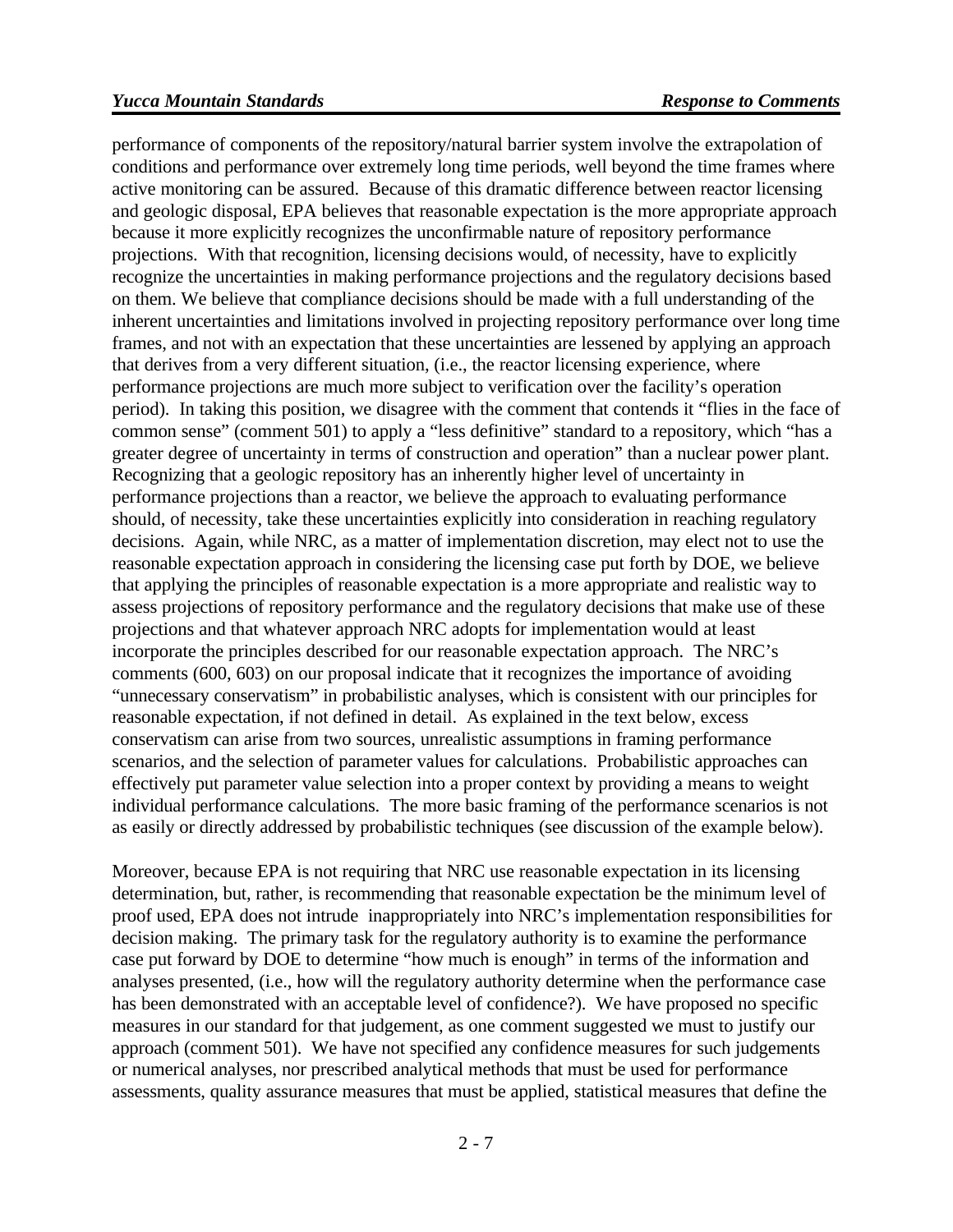number or complexity of analyses that should be performed, nor have we proposed any assurance measures in addition to the numerical limits in the standard. We have specified only that the mean of the dose assessments must meet the exposure limit, without specifying any statistical measures for the level of confidence necessary for compliance. We believe that measure is a minimal level for compliance determination consistent with the application of the individual protection requirement we applied for the WIPP certification [40 CFR 194.55(f)]. For the WIPP certification, EPA is also the implementing agency and in 40 CFR Part 194 we also included implementation requirements, including statistical confidence measures for the assessments and analytical approaches [Sections 194.55(b), (d), (f)] along with quality assurance requirements (Section 194.22), other assurance requirements (Section 194.41), requirements for modeling techniques and assumptions (Sections 194.23 and 25), use of peer review and expert judgement (Sections 194.26 and 27). We have not incorporated a similar level of detail in the Yucca Mountain standard because we believe we must specify only what is necessary to provide the context for implementation. We believe that our discussion of the reasonable expectation approach provides a necessary context for understanding the intent of the standard and for its implementation. We have provided guidance statements in the standard (Section 197.14) relative to the approach we believe appropriately addresses the inherent uncertainties in projecting the performance of deep geologic repositories. The implementing agency is responsible for developing and executing the implementation process and is free to adopt an approach it believes is appropriate to the site-specific situation at Yucca Mountain, but we believe that whatever approach is implemented should be consistent with the aspects of reasonable expectation we have described in the standard and amplified upon in these responses to comments.

Along these lines, one comment (comment 326) urged that EPA specify that the mean value of the spectrum of dose assessments weighted according to their probabilities be defined as the compliance measure. We basically agree with the thrust of the comment, that the repository dose assessments should consider the relative probabilities of expected processes and events and that biasing the performance projections by an overemphasis on low probability but high dose consequence scenarios should be avoided. We note that dose assessments for the Yucca Mountain site performed by DOE have adopted a probabilistic approach (DOE/VA, DOE/RW-0508, vol. 3, and Draft EIS, DOE/EIS-0250D, Docket A-95-12, Items V-A-5 and V-A-4). We also note that the NRC draft standard incorporates requirements that imply a probabilistic approach to the dose assessments [10 CFR 63.114(b) and (d)], and that NRC in its comment on the proposed standard noted its efforts to incorporate probabilistic risk assessment approaches into its licensing approach. We believe that the probabilistic approach is well established in the geologic disposal field and that it is not necessary for us to require a probabilistic approach to dose assessments in our standard. We believe the probabilistic approach will be implemented by DOE and NRC. We also implicitly incorporated a probabilistic approach in § 197.12 of our proposal, where we stated that performance assessments must consider the probabilities of occurrence of processes and events that might affect the Yucca Mountain disposal system. In keeping with our intention to avoid imposing unnecessary requirements that might constrain implementation flexibility, we were concerned that specifying in our standard that probabilistic approaches be used, may imply that deterministic assessments cannot play a role in the compliance case. We believe the relative role of deterministic versus probabilistic assessments in building and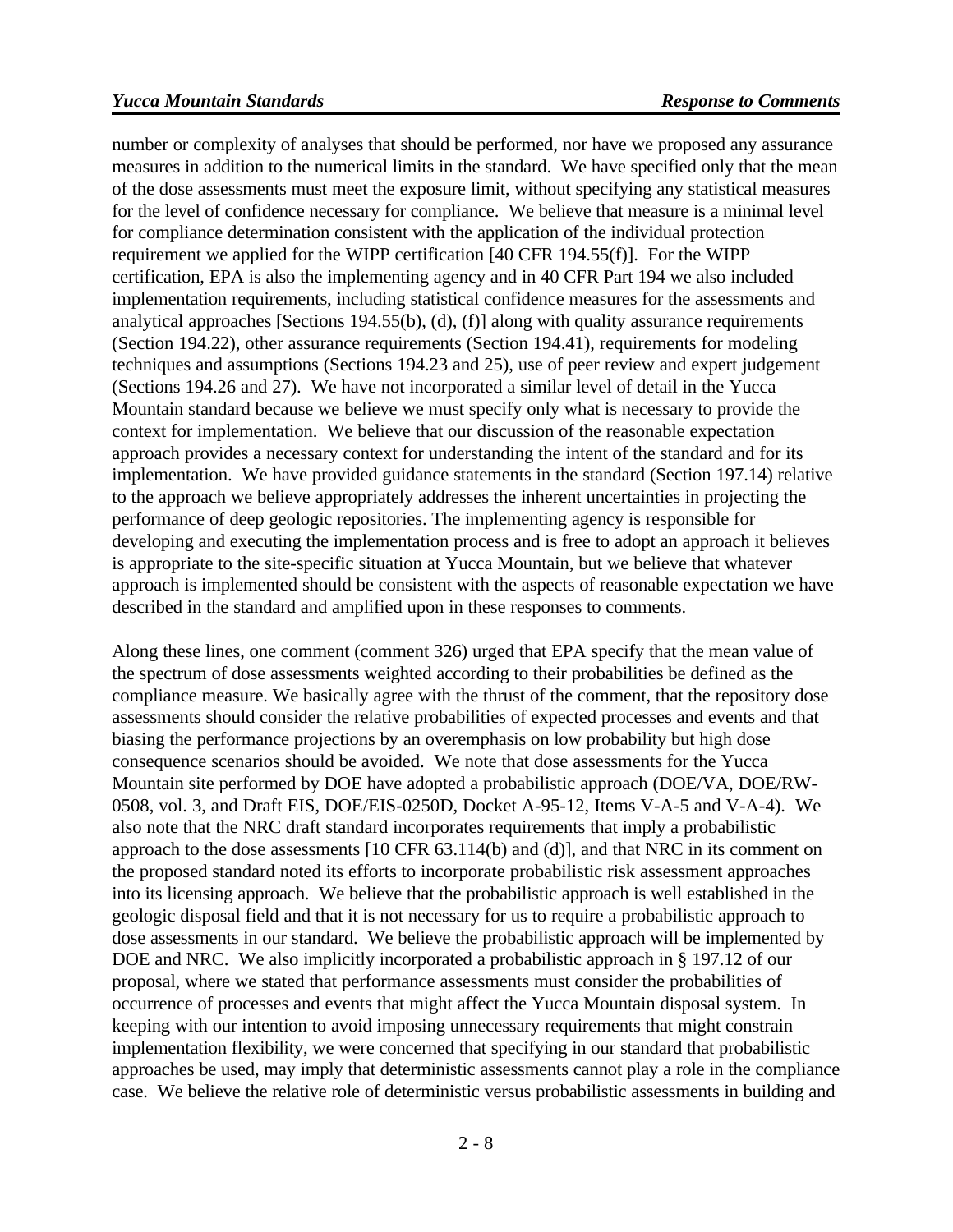evaluating the compliance case should be left to the judgement of the applicant and regulatory approval authority. However, we have adopted wording along the lines suggested by the commenter to be more explicit as to our intent. Our final rule requires that the IPS demonstrate compliance through performance assessment. The definition of performance assessment explicitly states that dose estimates are to be weighted by the probability of their occurrence. We do not require that DOE use performance assessments to demonstrate compliance with the human intrusion and ground-water standards, which leaves DOE and NRC the flexibility to consider deterministic analyses for that purpose. However, if performance assessments are used, they would incorporate probabilistic aspects similar to those used for the IPS.

One comment suggested that the Yucca Mountain performance assessment will have to quantify judgments "in far more detail than in past NRC compliance proceedings" (comment 256). This comment appears to support the use of "reasonable expectation"; however, the comment also expresses support for NRC's positions on the standard, which call for the reasonable assurance approach. EPA agrees with the comment's assertion that the time frame for the performance projections is unprecedented in engineering efforts. We believe that our reasonable expectation approach, as described previously, responds appropriately to the understanding and treatment of the inherent uncertainties involved in these long-term assessments of repository performance, and therefore, we believe our approach is consistent with the intent of this comment.

Another comment (comment 603) stated that NRC does not focus on extreme values in repository performance assessments and that EPA's description of reasonable expectation and reasonable assurance in the preamble to the proposed rule could be potentially misleading in this respect. The NRC cited several documents in its defense. Though the statements referenced by NRC are not as detailed as we would like in outlining the level of proof demanded under reasonable assurance to make a compliance determination, we recognize that NRC's assessments of repository performance will give consideration to the full range of values for relevant performance parameters. Our phrasing in the preamble for the proposed rule was not as clear as it should have been to convey the intent of our statements. In particular, we intended to warn generally against focusing on tail-ends of parameter distributions, and our statement in the standard itself does not say that reasonable assurance typically does so or that the application of reasonable assurance to the geologic repository application will or must do so; again, we are not the implementing authority and therefore we cannot assume how reasonable assurance will be applied to the Yucca Mountain site. We will take the opportunity here to explain the intent of our statements more fully to explain how excessively conservative assumptions can result in performance projections that essentially focus on the "tails" of distributions of otherwise more realistic assessments.

There are two fundamental components to be established in setting up and analyzing repository performance scenarios. First, the scenario itself and associated assumptions must be established, and second, the distribution of expected values for the parameters involved in the performance calculations must be determined. The scenario is developed from an understanding of the natural processes, the engineered barrier design, and its interactions with the repository environment. The range of expected parameter values for the analyses is based on the results of site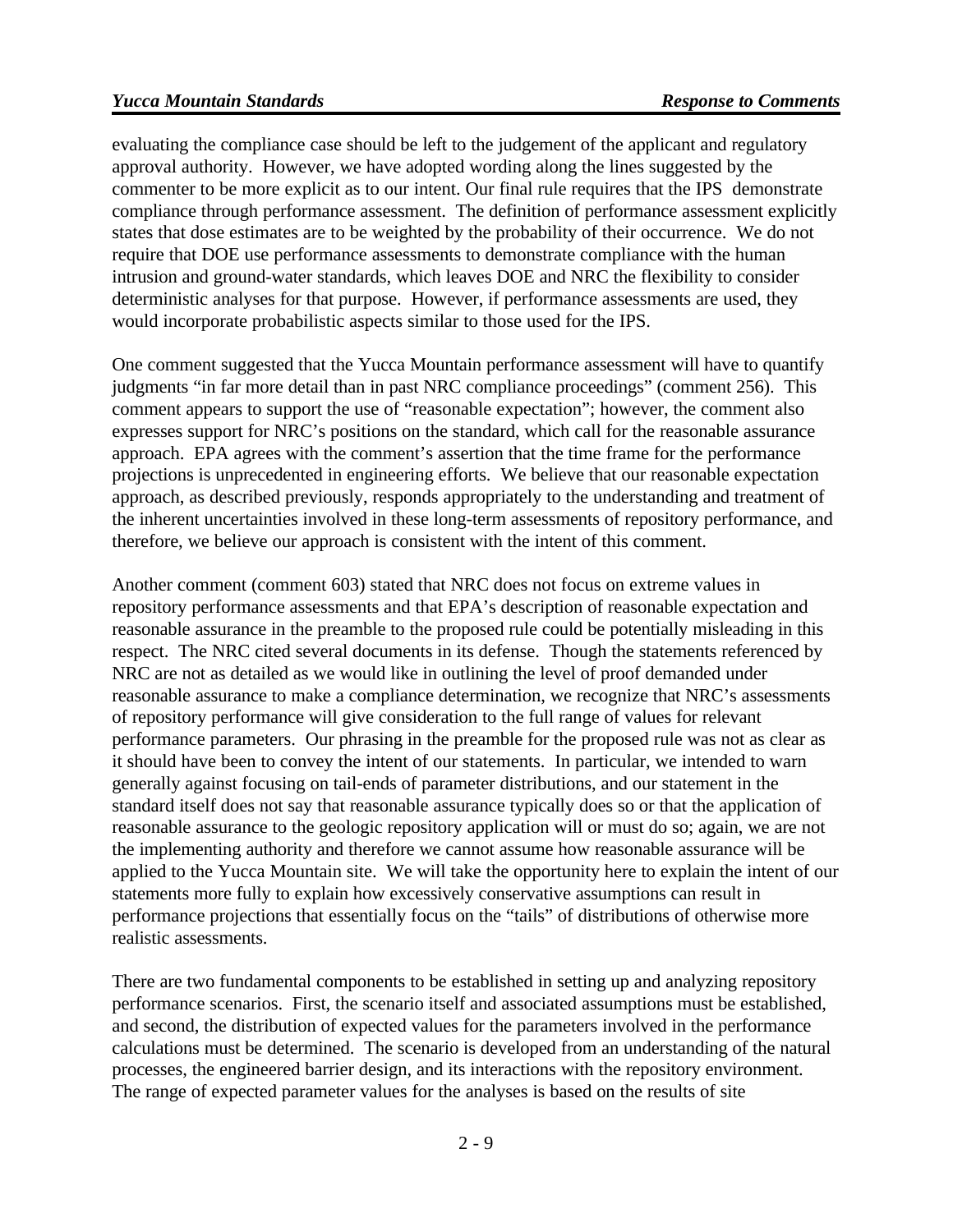characterization studies and laboratory testing. For both of these components, unrealistic and perhaps extreme choices can be made that would in effect give false expectations of repository performance, or hide important uncertainties that would in reality have important consequences on the performance projections. If extreme assumptions are made in defining the scenario, a "worst-case" scenario is developed at the outset and analyses using the expected range of site parameter values result in performance projections that are in fact extreme cases, rather than representing the full range of expected performance. Effectively, such a restrictive approach results in emphasis on what would be the extremes of the probability distributions for the dose assessments if a realistic approach were taken in defining the performance scenarios. On the other hand, if the scenario were defined more realistically and the same distribution of site parameter values used, the resultant distribution of doses would be closer to the actual expected performance and regulatory decisions could be made with confidence that the assessments represent the full range of realistic expected performance. Including multiple "worst-case" assumptions in setting up the performance scenarios, combined with selecting conservative values for site-related parameter distributions, actually corresponds to assessing very low probability scenarios which can then easily be mistaken as expected case analyses. Under the reasonable expectation approach, expected case versus conservative and worst-case assessments would be more explicitly identified and the uncertainties presented more directly so that regulatory decisions can be more easily made and defended.

As a specific example, the DOE/VA report (DOE/RW-0508) presents results of performance assessments for the repository which are in fact extreme, rather than expected, performance. In these assessments, all ground water that seeps into the waste emplacement drifts is assumed to contact the waste packages, whereas the diameter of the waste packages is in reality only onethird that of the emplacement drift. This results in an over-estimate of the water available to contact the waste packages by at least a factor of three. The range of water seepage rates is determined by the hydrologic and climate variation data for the site, but this overly conservative assumption biases all the calculations to extreme values. Overestimating the water inflow leads to earlier failure of the waste packages than would otherwise be expected, increased transport of radionuclides out of breached waste packages, and consequently higher resultant doses than would be realistically expected. While it would be impossible to quantify the exact amount of water contacting the waste package, making a worst-case assumption for the scenario at the outset generates overly conservative results. Since these assessments did not consider some other uncertainties in the performance, the dose assessments can be easily interpreted as unrealistically non-conservative - if one assumes that these additional untreated uncertainties would result in further adverse performance. Until these additional uncertainties are analyzed, it is equally possible that the excessively conservative (unrealistic) assumptions built into the basic performance scenario could easily compensate for the untreated uncertainties. By having unrealistically severe assumptions for the analyzed performance scenario, it becomes very difficult to weigh the importance of all the uncertainties and come to a defensible picture of the actual variation in the expected performance of the repository and the inherent uncertainties. To further illustrate this point, for this particular example assumptions were made about premature failures of waste packages from manufacturing defects. One premature failure was assumed during the 10,000 year period for the assessment. With the overestimate of ground water contacting the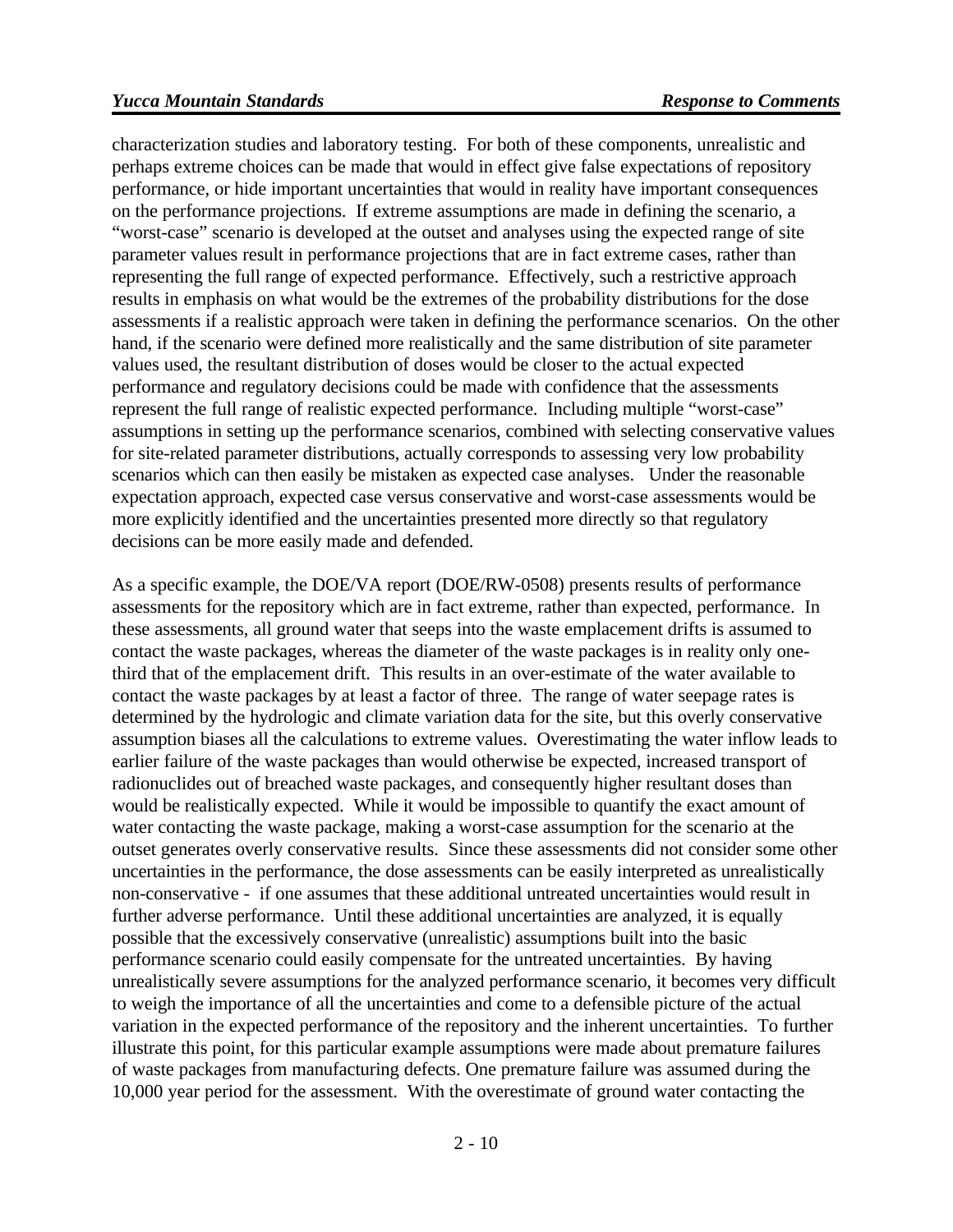waste packages, seventeen additional waste packages were breached by corrosion processes and released radionuclides. With more realistic assumptions about available water, fewer waste packages would be projected to fail by corrosion during the regulatory time period, and the relative importance of the premature package failures to repository releases becomes more apparent, thereby allowing this inherent uncertainty to be identified and addressed in design efforts, as well as more visibly in performance assessments.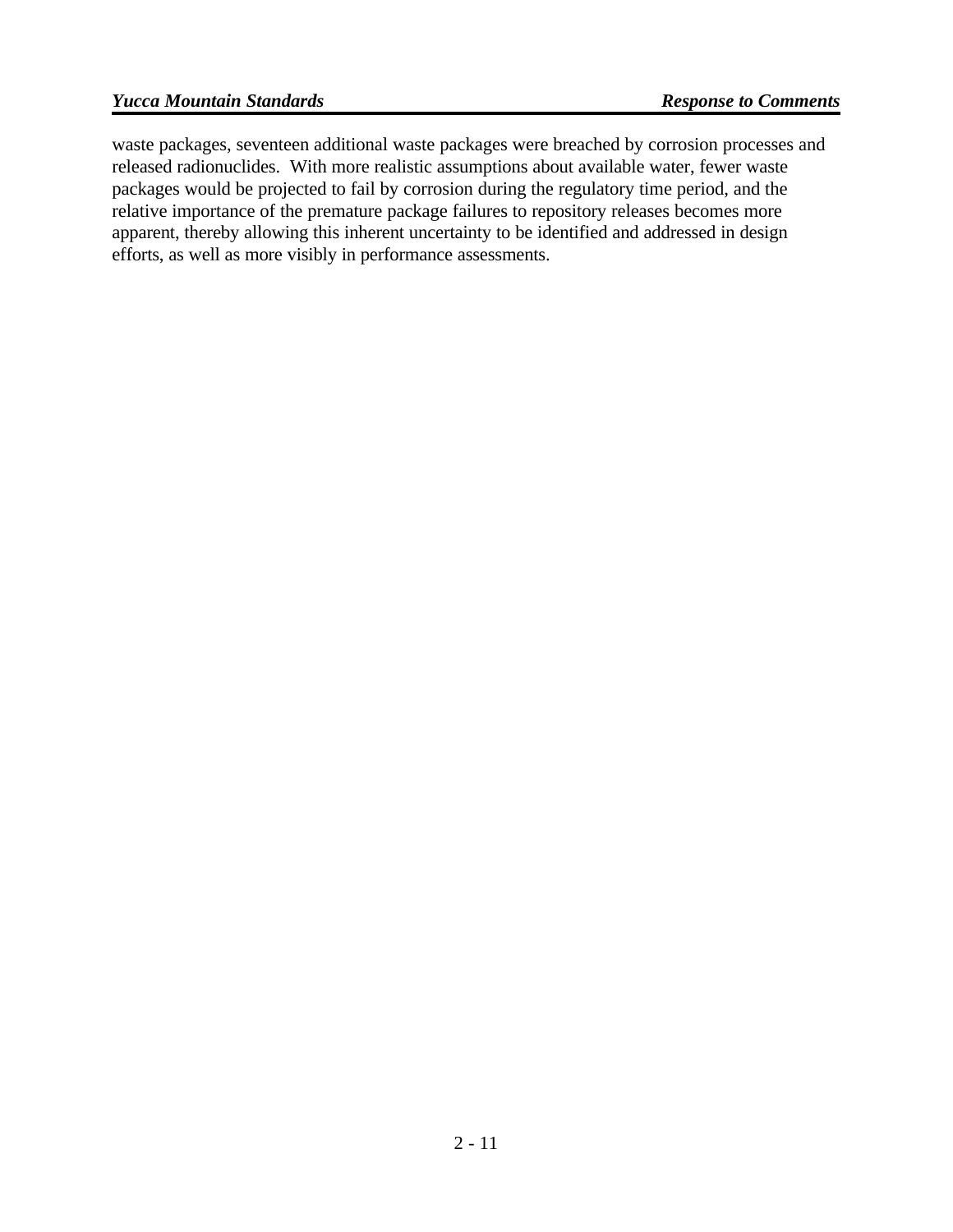This page intentionally left blank.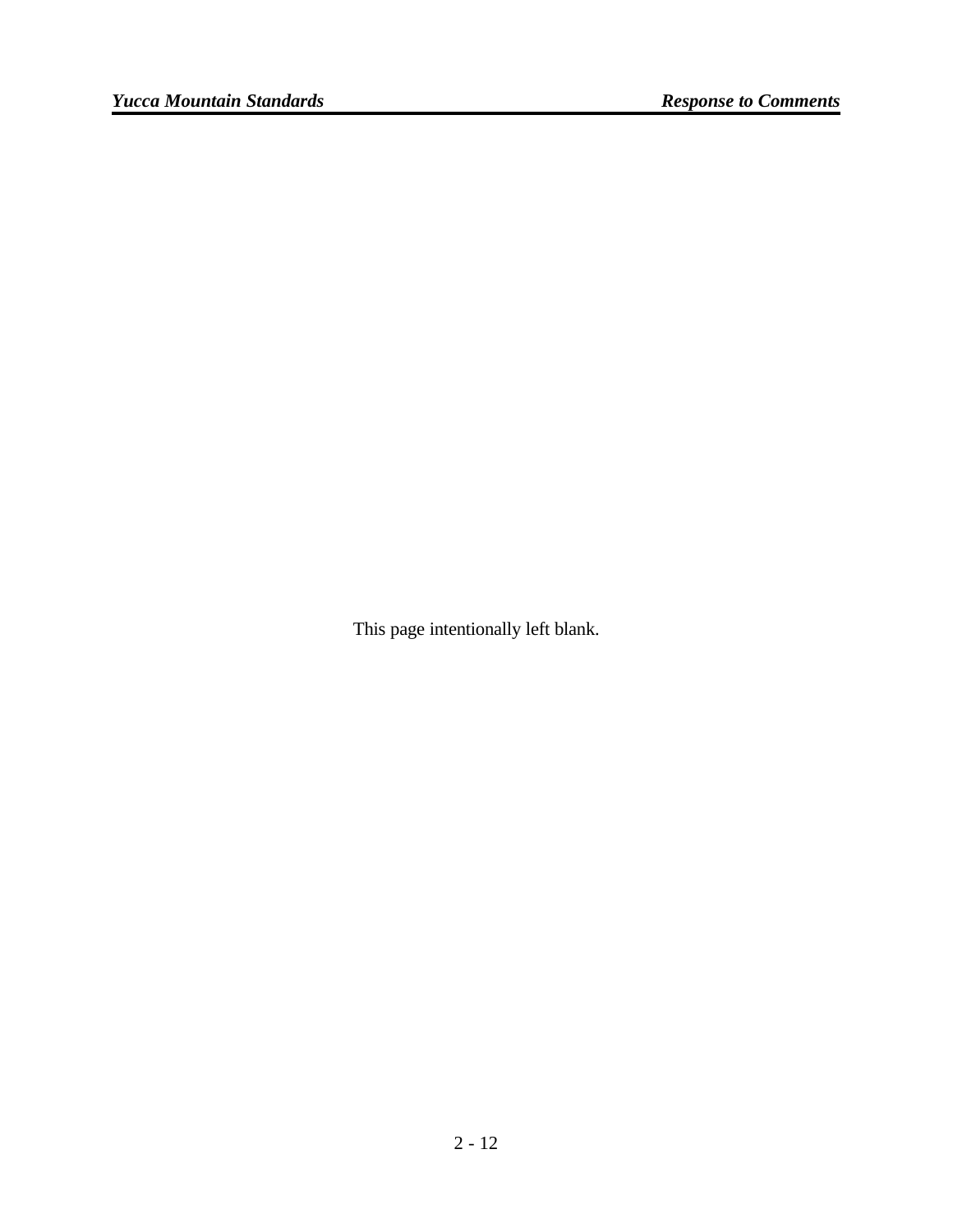## **Section 3 Regulatory Time Frame**<sup>1</sup>

|    | <b>Comment Issues</b>                                                                                                                                                                                                                         | Page # |
|----|-----------------------------------------------------------------------------------------------------------------------------------------------------------------------------------------------------------------------------------------------|--------|
| A. | EPA should establish the compliance period at an appropriate time beyond<br>10,000 years. For a variety of reasons, the proposed compliance period of                                                                                         |        |
| B. | The proposed 10,000-year compliance period, coupled with DOE's<br>calculation of peak dose after 10,000 years in the Yucca Mountain<br>environmental impact statement, is appropriate/reasonable. $\dots \dots \dots \dots \dots \dots$ 3 - 8 |        |

# **Issue A: EPA should establish the compliance period at an appropriate time beyond 10,000 years. For a variety of reasons, the proposed compliance period of 10,000 years is too short.**

1. Numerous models have shown that the peak dose will occur well after the proposed 10,000 year compliance period. The proposed 10,000 year compliance period is arbitrary and should be extended to at least the time of peak dose. (4, 23, 94, 138, 173, 180, 206, 281, 334, 353, 369, 384, 425, 438, 457, 471, 482, 500)

2. Numerous alternative specific compliance periods beyond 10,000 years were suggested to ensure that peak doses are covered, including 50,000, 100,000, 200,000, 300,000, 500,000, and one million years. A few suggested that the standard should apply for all time. (23, 177, 184, 186, 196, 353, 409, 452, 482, 759)

3. The compliance period for the standard should be comparable to the hazardous lifetime of the materials to be emplaced in the Yucca Mountain repository. The repository will contain significant amounts of radioactivity for hundreds of thousands to millions of years. (52, 119, 167, 191, 206, 341, 353)

4. The predicted radioactive content in Yucca Mountain after 10,000 years of radioactive decay will [be] greater than the total amount of radioactivity placed in WIPP before any radioactive decay happens. Thus if WIPP is to be used to justify a time limit for compliance at Yucca Mountain, the compliance time should be (defined in total Ci) as that necessary for the waste [at] Yucca Mountain to decay to the same level WIPP will reach at 10,000 years. Then and only then, will it be possible to claim that YM will be as safe as WIPP. (220)

5. DOE has projected that peak doses will occur at 100,000 years and after, and would be orders of magnitude higher than EPA's proposed standard. (186)

<sup>&</sup>lt;sup>1</sup> All acronyms are defined in Appendix B.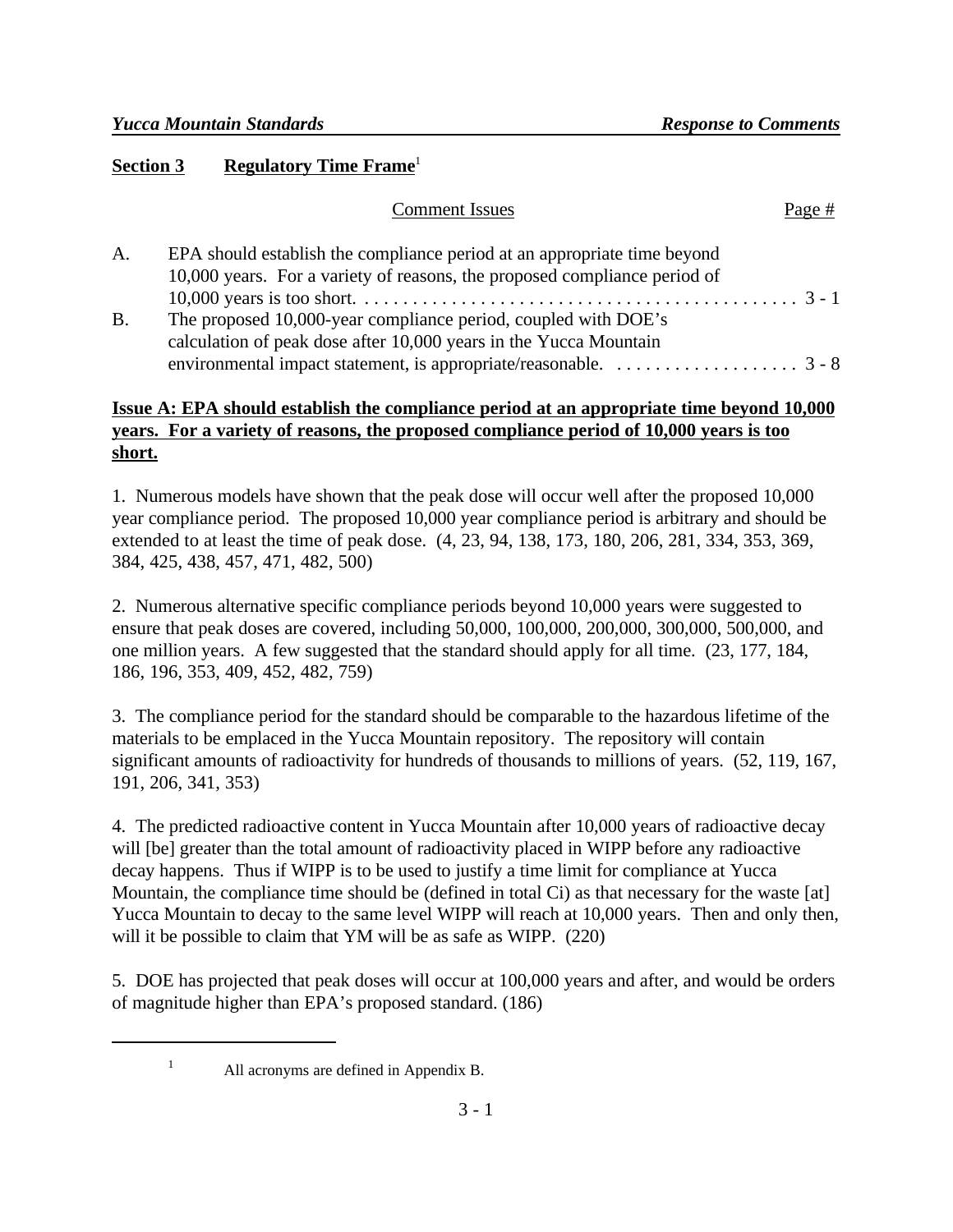6. Given that the peak dose may occur beyond 10,000 years and exceed the proposed dose limits, future generations should not be subjected to unacceptable levels of radiation. They deserve the same level of protection as that provided in the proposed 10,000 year standard. (128, 143, 409, 425, 429, 457)

7. A 10,000 year compliance period may be pragmatic but with peak risk (or dose) occurring after 10,000 years, the licensing process may become more difficult. (466)

8. The NAS Panel recommended that adequacy of health protection be assessed for the time of greatest calculated dose, rather than by applying arbitrary cutoffs at earlier times, as this proposal would do. (398)

9. The quantity of long-lived radionuclides is far greater and the specific mix of radionuclides at Yucca Mountain is different from that in the WIPP, where 40 CFR 191 is the governing rule...EPA has not provided sufficient grounds to reject the NAS report's conclusion that estimates could be made for up to one million years. Its rejection of the NAS report's recommendation regarding compliance at the time of peak dose is scientifically and environmentally inappropriate. (281)

10. The EPA suggests that rather than setting the regulatory period to extend to the time of peak dose, DOE should consider this matter of extraordinary peak dose rates in its EIS. This evasion of regulatory responsibility is unacceptable despite the EPA's argument that beyond 10,000 years uncertainties in performance assessments become overwhelming. (127)

11. With regard to the EPA's choice of a 10,000 year compliance period, this was apparently based, in part, on the assumption that generic sites could be chosen that would assure long groundwater travel times, that is, for at least the thousand years that it would take for the water to migrate. (153)

12. In response to the regulatory dilemma posed in the commentary for the Proposed Rule, if the projected peak dose, at whatever time it might occur, is accompanied by an uncertainty range of 5 orders of magnitude around the standard, there should be no compliance dilemma at all. The repository license application should be rejected. (385)

13. The period of compliance must be greater than only 10,000 years...The way to prevent DOE falling into the optimism trap or even hiding the truth during licensing, is to set a standard that gradually relaxes the dose for compliance as time increases. (412)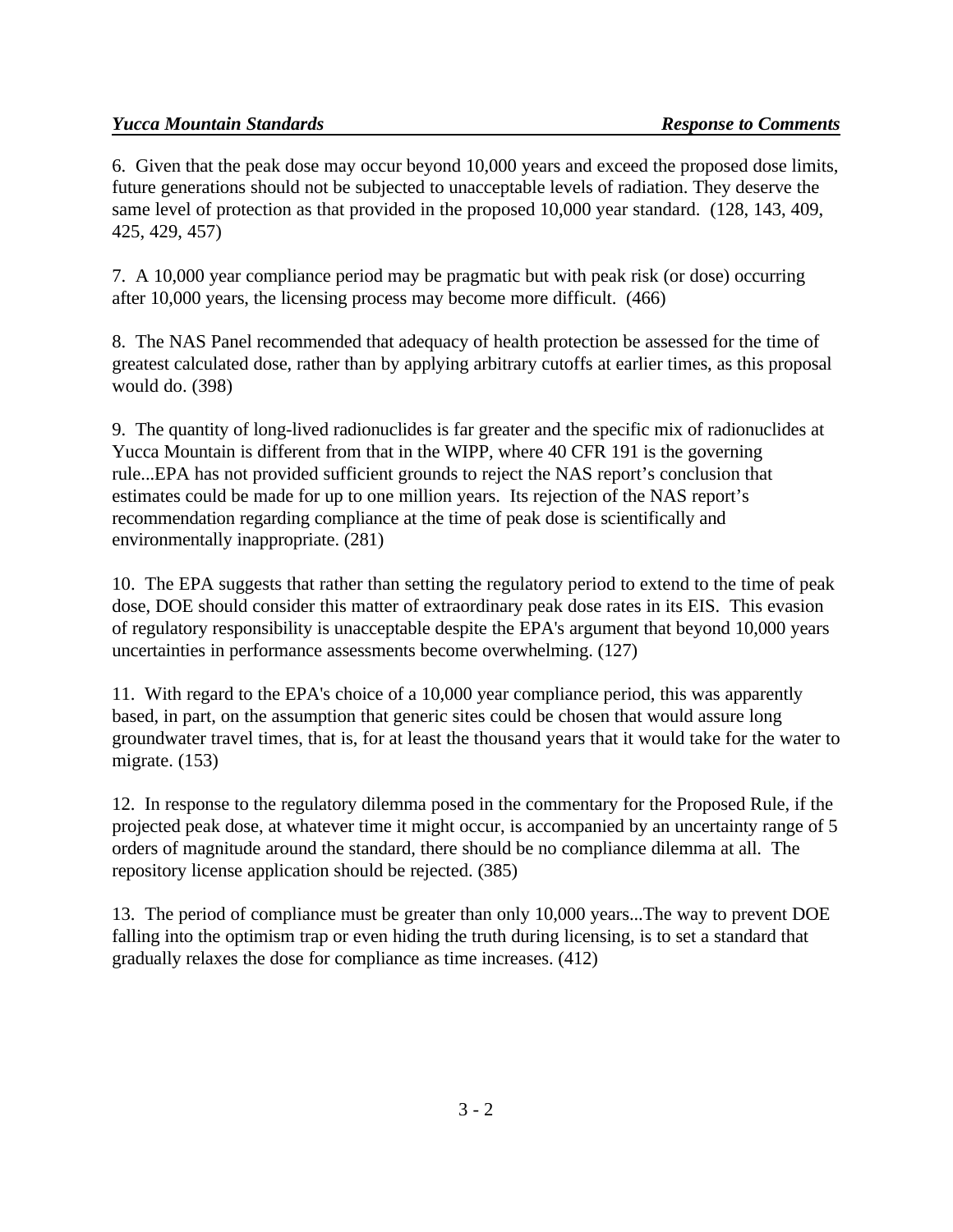#### Response To Issue A.1 through A.11:

EPA is aware that numerous estimates project that doses from the proposed Yucca Mountain repository may reach their peak sometime after the proposed 10,000 year compliance period. Further, the 1995 NAS report on Yucca Mountain ("Technical Bases for Yucca Mountain Standards,"August 1, 1995, National Academy Press, Washington, D.C., or, more simply, "the NAS Report") recommended that the compliance period should be "the time when the greatest risk occurs, within the limits imposed by long-term stability of the geologic environment." (NAS Report, p. 7). This period of long-term geologic stability could extend to one million years, according to the NAS Report (p. 6). The NAS based its recommendation upon technical, not policy considerations. Specifically in regard to the time period when the standard should apply, the NAS noted "...although the selection of a time period of applicability has scientific elements, it also has policy aspects that we have not addressed" (NAS Report, p. 56). As discussed below, the NAS Report explicitly recognized that policy considerations might also factor into the determination of the appropriate compliance period. EPA has carefully considered this issue and we conclude that the selection of the compliance period involves both technical and policy considerations. EPA's goal is to establish health and safety standards that protect the public from releases of radioactive materials from Yucca Mountain. An important consideration in this regard is whether the standard is practical to implement. Furthermore, DOE's calculation of peak dose after the period of compliance as a part of the environmental impact review process allows for public comment to contribute constructive suggestions that may impact how the repository is ultimately designed, operated, and closed. For a variety of reasons, we believe that a 10,000 year compliance period, along with the requirement for the EIS to include a calculation of peak dose beyond 10,000 years but within the period of geologic stability, is meaningful, protective, and practical to implement and, further, will encourage a robust repository that will provide long term protection of the public health and the environment.

First, while the NAS suggested a compliance period that would extend to the time of peak risk, within the period of geologic stability for Yucca Mountain (which might be up to one million years), the panel also recognized that such a decision has policy aspects not addressed by the NAS (NAS Report, p. 56). It suggested, for example, that "EPA might choose to establish consistent policies for managing risks from disposal of both long-lived hazardous nonradioactive materials and radioactive materials." With respect to the compliance period, EPA has used a 10,000 year limit in programs related to hazardous wastes. Waste subject to the land disposal restrictions requirements of the RCRA must meet a variety of requirements before land disposal is authorized (see 40 CFR part 268). Facilities may seek an exemption from these requirements by demonstrating that there will be no migration of hazardous constituents from the disposal unit for as long as the waste remains hazardous (40 CFR 268.6). With respect to the WIPP no-migration petition, 10,000 years was judged the longest practical timeframe for evaluating this petition (55 *FR* 13068, 13073, April 6, 1990). With respect to underground injection wells under the purview of the SDWA, we have specifically required a demonstration that the injected fluid will not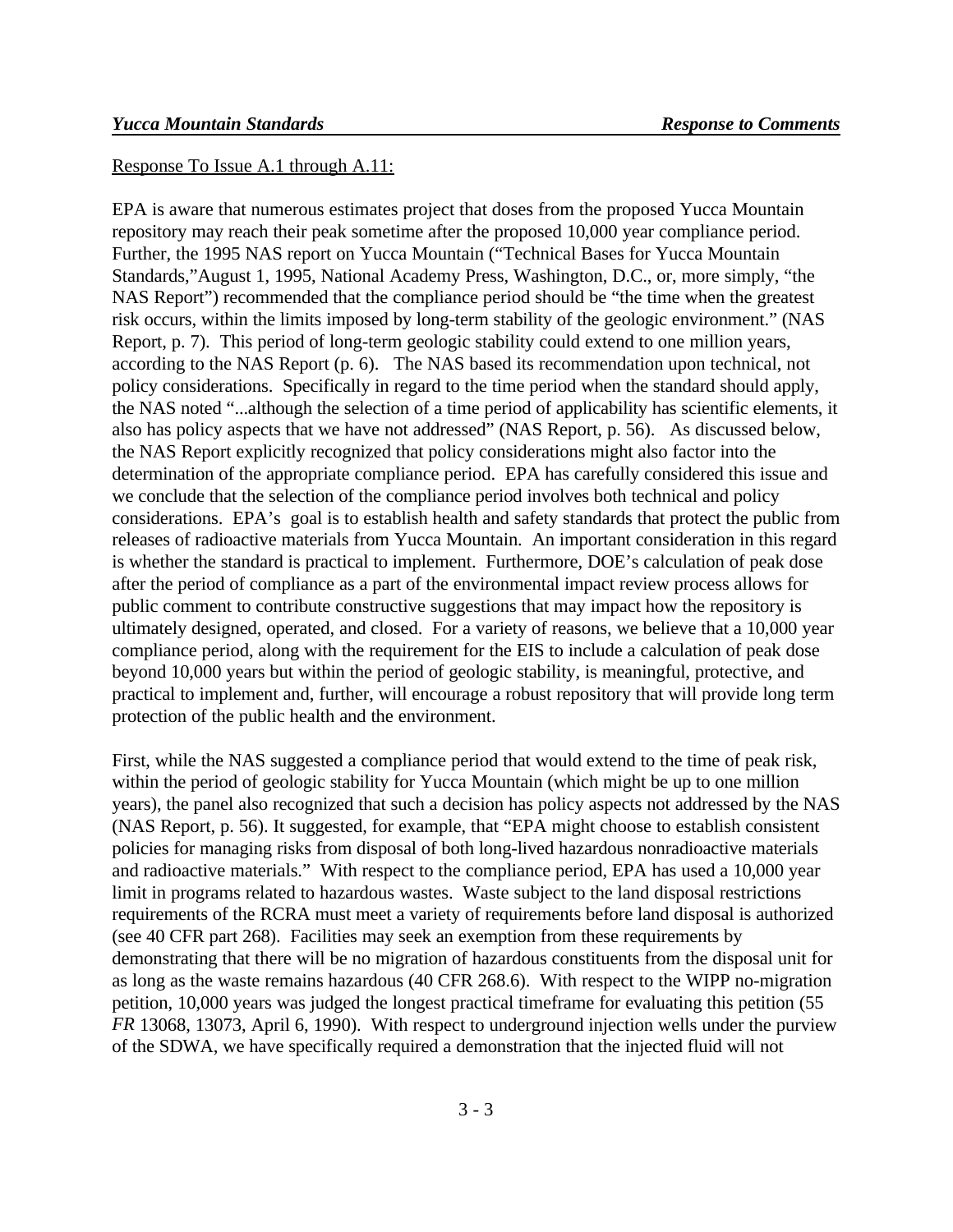migrate within 10,000 years [40 CFR 148.20(a)]. More recently, modeling conducted in support of our HWIR has been carried out for 10,000 years to assess human health and ecological impacts (64 *FR* 63381, November 19, 1999). It is apparent that a compliance period of 10,000 years is the longest timeframe that has proved practical in our regulation of a variety of hazardous wastes.

Second, EPA has concerns related to uncertainty in projecting human exposure over extremely long time periods (up to a million years), such as those advocated by the NAS report and the commenters. One commenter (281) states that we have not provided sufficient reason not to adopt the NAS recommendation to evaluate peak dose for the period of geologic stability, and that our stated reasoning is inconsistent and not sound. We disagree with this commenter. Over such long time periods, we do agree that it is possible to calculate the performance of the Yucca Mountain disposal system within certain bounds. Indeed, numerous commenters (128, 186, 143, 409, 425, 429, 457, 466) expressed concern that the peak dose beyond 10,000 years may exceed the dose limits in the final standards. Such a calculation, however, entails two aspects of uncertainty that may call into question the meaning of any projections of human health impact over such times and consequently the value of such projections in a licensing process. One aspect of uncertainty relates to the **impact of long-term natural changes**. For extremely long time periods, major changes in the global climate could occur (see, for example, Chapter 7, BID). While the climate likely will remain, in general, similar to present day conditions over the next 10,000 years, over longer time frames comparable to the NAS suggested time of geologic stability, geologic evidence suggests that the global climate regime will likely pass through several glacial-interglacial cycles, with the majority of time spent in the glacial state (NAS Report, p. 91). These longer time periods would require the specification of exposure scenarios that would not be based upon current knowledge but rather upon potentially arbitrary assumptions. The NAS indicated that it knew of no scientific basis for identifying such scenarios (NAS Report, p. 96). As noted by the IAEA, beyond 10,000 years it may be possible to make general predictions about geological conditions but the range of possible biospheric conditions and human behavior is too wide to allow "reliable modeling" (IAEA TECDOC-767, 1994, p. 19, Docket A-95-12, Item II-A-5).

The second aspect of uncertainty associated with extremely long time periods relates to the **possible biosphere conditions and human behavior**. Even for periods as "short" as 10,000 years, it is necessary to make certain assumptions. This time period is twice as long as recorded human history and represents a very long compliance period for current-day assessments. For periods on the order of one million years, even natural human evolutionary changes become a consideration, disregarding the recent advances in genetic engineering. Thus, reliable modeling of human exposure may be untenable and regulation to the time to peak dose, as suggested by the NAS Report and at least one commenter (281), is likely to become arbitrary.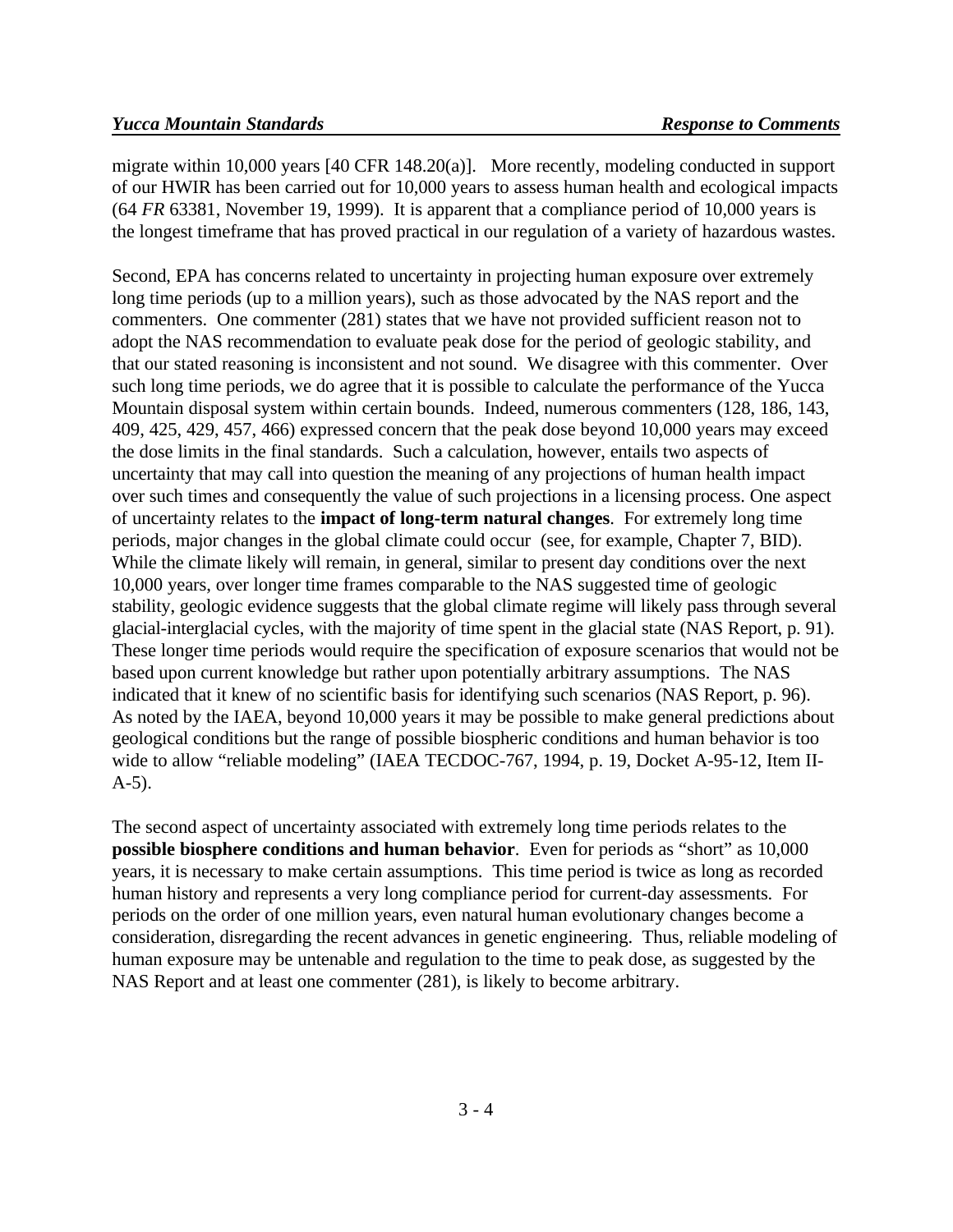Third, EPA considered this issue and comprehensively evaluated the appropriate regulatory compliance period promulgated in the generally applicable environmental standards for the land disposal of SNF, HLW, and TRU wastes at 40 CFR part 191. The individual-protection requirements and ground-water protection standards (58 *FR* 66398, 66414, 66415, December 20, 1993), as well as the containment requirements (50 *FR* 38086, September 19, 1985), in 40 CFR part 191 require a compliance period of 10,000 years. One comment (153) suggested that this compliance period was based on the assumption that generic sites would be chosen that would exhibit long ground water travel times. Rather, the 10,000-year compliance period in 40 CFR part 191 was chosen for a variety of reasons, without relying on specific assumptions about ground water travel times. It allows well-designed, well-sited repositories to be distinguished from poorly sited and/or poorly engineered repositories. At the same time, major geologic changes are unlikely and repository performance can be reasonably projected over a 10,000-year period. (50 *FR* 38070-38071, September 19, 1985) EPA is also implementing a 10,000 year regulatory time period in the application of 40 CFR part 191 to the WIPP TRU waste repository in New Mexico (63 *FR* 27354, May 18, 1998). Notably, these 40 CFR part 191 standards apply to the same types of waste and type of disposal system (deep geologic repository) as proposed for Yucca Mountain. The WIPP LWA (Public Law No. 102-579, as amended by Public Law No. 104-201), however, exempted Yucca Mountain from the 40 CFR part 191 standards and Congress established a separate standards setting process detailed in the EnPA (Public Law 102 498), the authority for this rulemaking. Adopting a 10,000 year compliance period for Yucca Mountain would provide a consistent regulatory period for the land disposal of all SNF, HLW, and TRU waste in this country.

On this point, one commenter (220) argues that EPA is inappropriately using its WIPP experience to justify a 10,000 year compliance period for the Yucca Mountain repository. The commenter correctly points out that the radioactivity of the waste at Yucca Mountain will far exceed the expected inventory at the WIPP, and suggests that the appropriate compliance period for Yucca Mountain would be the time that it takes for radioactivity at the repository to decay to the same levels expected at the WIPP after 10,000 years. We disagree with this position, and believe that the commenter has too narrowly focused on the application of the 40 CFR part 191 standards to a single facility, the WIPP. Part 191 also applies to SNF and HLW, and would have applied to the Yucca Mountain repository had Congress not directed EPA to set site-specific Yucca Mountain standards.

At the time 40 CFR part 191 was developed, the bulk of the technical analyses supporting the rulemaking were aimed at evaluating SNF disposal (see EPA's 1985 BID, EPA 520/1-85-023, Docket R-82-3). Nevertheless, the limits of 40 CFR part 191 apply to the land disposal of radionuclides whether they originate from any combination of SNF, HLW, or TRU waste. EPA focused on SNF because of the excellent quality and amount of information available regarding the characteristics and volume projections for spent fuel. SNF also represented the highest inventory of wastes to be disposed and included many of the same radionuclides found in both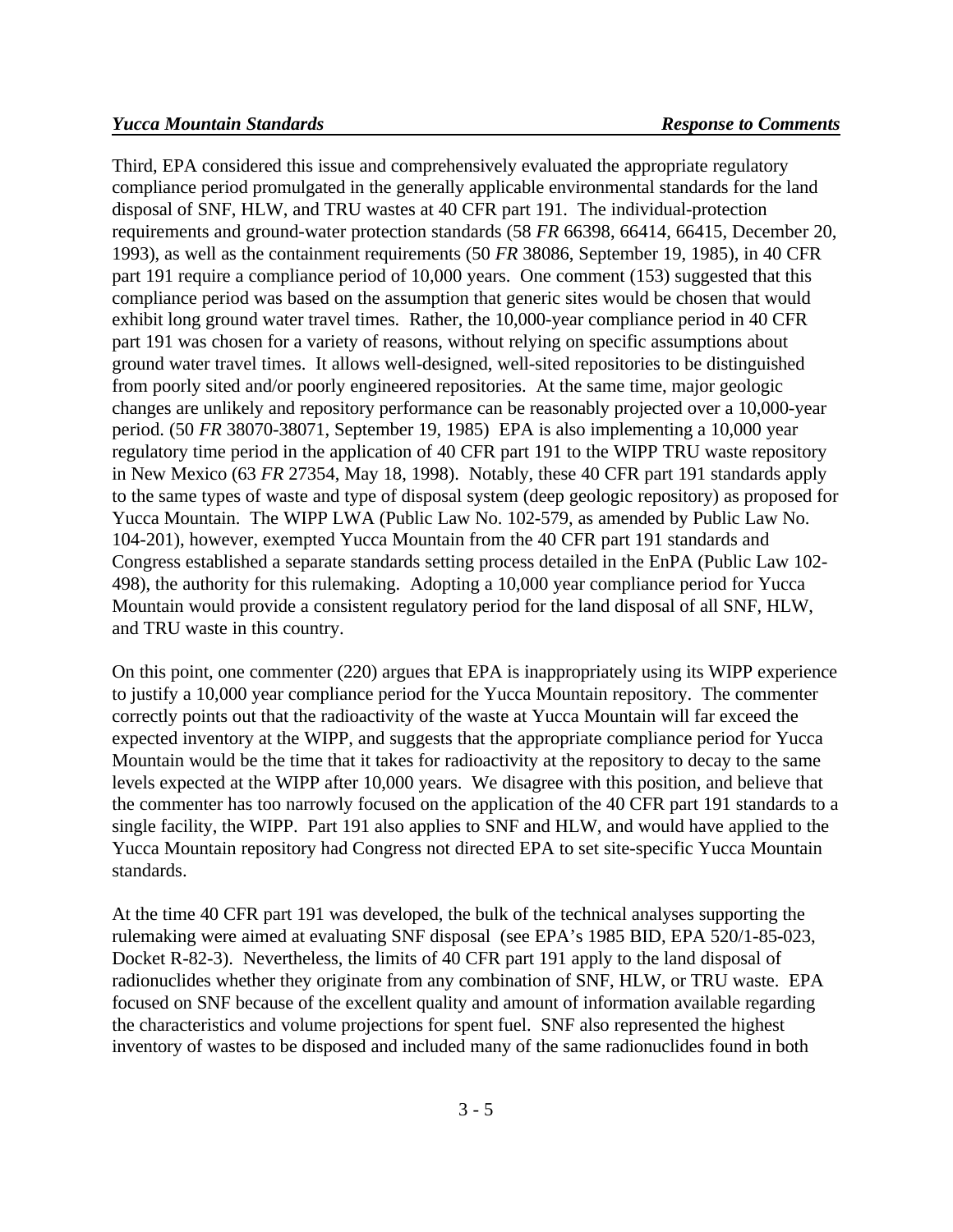HLW and TRU waste. By contrast, DOE had characterized HLW and TRU waste but this data contained considerable variability and uncertainty. As pointed out by commenters (220, 281), the inventory of radionuclides in SNF proposed for Yucca Mountain is much greater, and the radionuclide composition is different, than that in the TRU waste destined for WIPP. That being the case, there is no simple correlation between inventory and the risk to the public. The dose to an offsite individual or group is ultimately determined by a whole host of factors. In addition to inventory, the isolation capabilities of the natural geology, the engineered barriers included in the repository design, and site hydrogeology and climatology, among other factors, all may strongly affect the ability of the repository to isolate radioactive wastes for extended periods. These factors will be part of the full record presented to NRC as it makes its licensing decision. It will be important to evaluate projections of repository performance in light of the greater uncertainties associated with such long-term assessments, while not excluding important parameters from assessments simply because they are difficult to quantify.

Fourth, numerous international repository programs already invoke a 10,000 year compliance period. Canada, France, Germany, and Sweden have established 10,000 year compliance periods but have also committed to perform some kind of evaluation of the disposal system for time periods beyond 10,000 years [see NAS Report, Table 2-3, at 43, and GAO/RCED-94-172, "Nuclear Waste, Foreign Countries' Approaches to High Level Waste Storage and Disposal," August 1994 (Docket A-95-12, Item V-A-7)].

Fifth, a compliance period beyond 10,000 years would be unprecedented. Neither any of our national disposal programs nor international programs have implemented a compliance period approaching that suggested by the NAS panel (times approaching one million years). Given the unmanageable uncertainties associated with extremely long compliance periods on the order of one million years, a more complicated licensing process would undoubtedly result with no additional discernible benefits. Focusing upon a 10,000-year compliance period forces more emphasis on those factors over which our present society can exert some degree of control, such as repository design features and engineered barriers. By focusing upon an analysis of the features that society can influence or dictate at the site, it becomes more likely that the magnitude of the peak dose can be minimized even for periods beyond 10,000 years.

In a similar vein, another commenter (184) raised DOE's modeling capability as justification for EPA to set an unlimited compliance period. The commenter states that if DOE cannot demonstrate compliance with the standard in the short term (10,000 years), that will indicate either that the site is unsuitable or that knowledge is insufficient to site the repository. If DOE cannot demonstrate compliance with the standard over much longer periods, it shows that DOE has "a total lack of real understanding" of the processes at work in the repository and a "lack of justifiable predictive capability". It is noted that if DOE is unable to demonstrate compliance within the 10,000-year compliance period in the final rule, NRC would be unable to approve a license for Yucca Mountain. Over longer time periods, our rule requires calculation of peak dose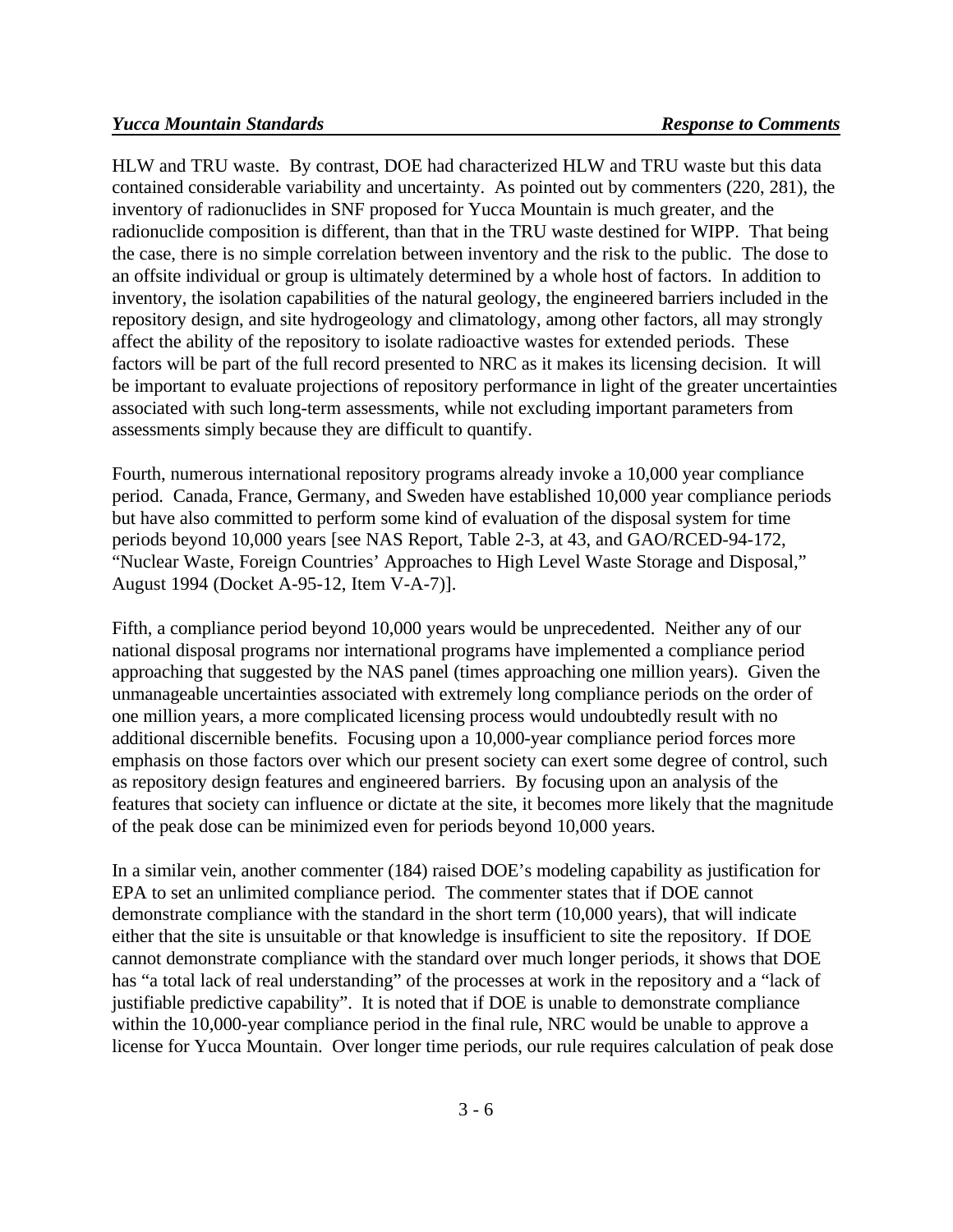but we realize the modeling supporting quantitative assessments becomes much more tenuous, as discussed previously. If the post-10,000 year modeling results exceed the limits in our standard, the commenter argues, the repository also should not be sited at Yucca Mountain. In fact, one commenter (127) accused EPA of evading its regulatory responsibility for not requiring compliance until the time of peak dose. We strongly disagree that we have evaded our regulatory reponsibility. We have established a protective final standard that applies for 10,000 years, the longest practical, meaningful, implementable time period achievable, and in light of some of the unmanageable uncertainties discussed above, we still require a calculation of peak dose beyond the 10,000-year compliance period. We believe this approach achieves a proper balance between meaningful assessments over a hard 10,000-year compliance period and less reliable assessments clouded by the considerable and different uncertainties that emerge beyond 10,000 years. We do believe, however, that a post-10,000 year assessment would make more complete information available and offer opportunities to enhance long-term (>10,000 years) performance. We refer to our above discussion of uncertainty considerations, particularly those associated with long-term (>10,000 years) projections. Uncertainty is but one of the many factors that will enter into a compliance determination by the NRC.

For the reasons cited above, EPA believes that a 10,000-year compliance period is meaningful, practical to implement, and will result in a robust repository protective for time periods beyond 10,000 years. Imposing a 10,000-year compliance period on Yucca Mountain means that the health and safety standards promulgated in this rule to protect the public from releases of radioactive materials from Yucca Mountain will have force and effect for 10,000 years. Moreover, imposing a compliance period beyond 10,000 years would introduce significant and unmanageable uncertainties in the licensing process, and would likely complicate the licensing process so as to dilute the meaning of any associated licensing determinations. Also, a compliance period beyond 10,000 years would be unprecedented both nationally and internationally. A 10,000-year compliance period for Yucca Mountain, in conjunction with the requirements of our generally applicable standard (40 CFR part 191), ensures that all SNF, HLW, and TRU wastes disposed anywhere in the United States will be held accountable to a 10,000 year compliance period. A 10,000-year compliance period also is the longest timeframe that has proved practical in our regulation of a variety of hazardous wastes. At the same time, consideration of the impacts beyond 10,000 years as a part of the environmental impact review process allows the public and decision makers to consider alternatives for enhancing long-term repository performance. We believe this is the appropriate balance that allows for meaningful consideration of the issues related to both "short" term (up to 10,000 years) and "long" term (10,000 years to one million years) aspects of repository development.

### Response to Comment A.12:

Regarding uncertainty within the regulatory period, it was suggested that the license application should be denied if modeling results showed an uncertainty range of five orders of magnitude around EPA's dose standard. What is required, however, is a "reasonable expectation" that the standard will be met. As indicated in our proposal, calculation of doses to the RMEI involves projecting doses that are within a reasonably expected range rather than projecting the most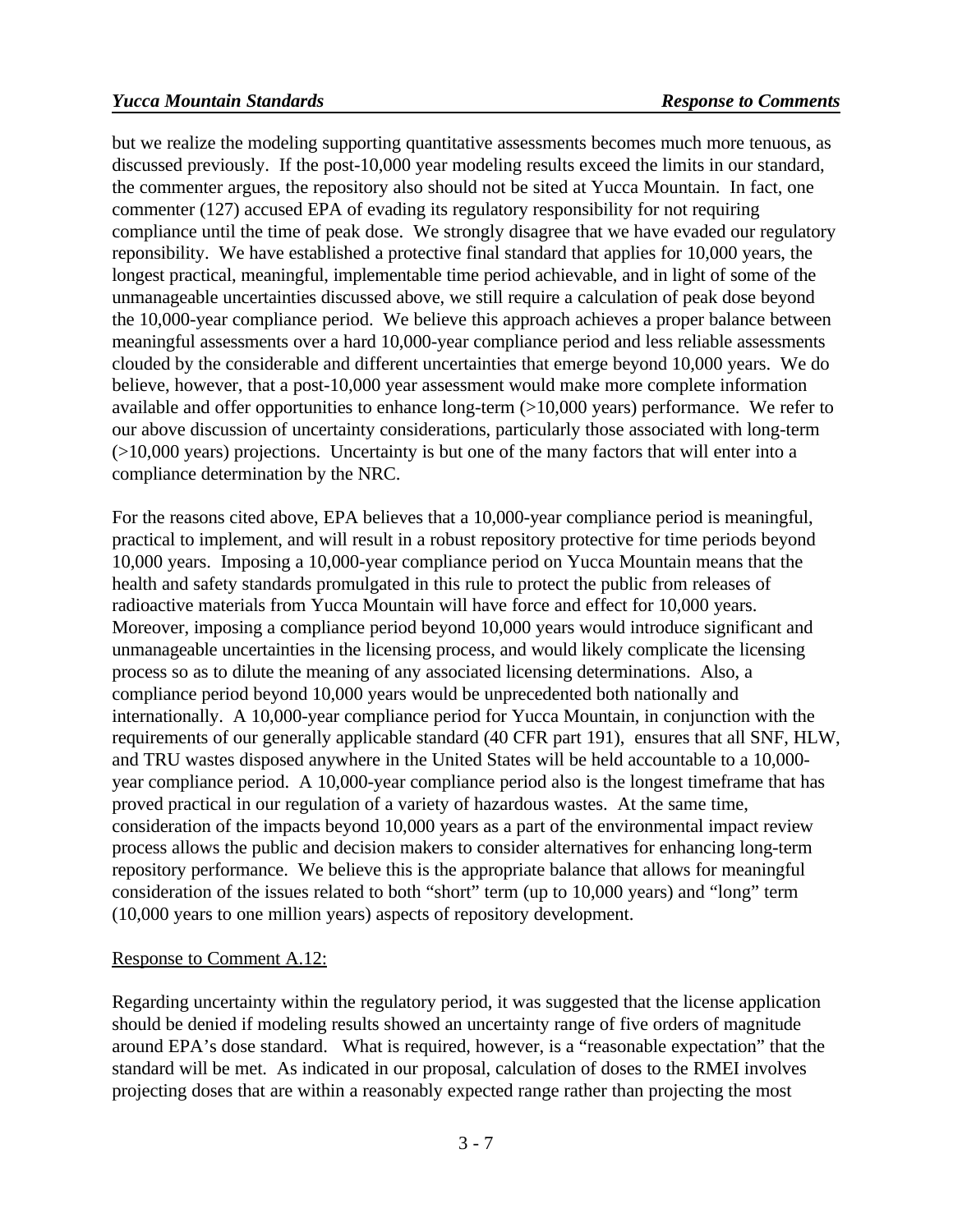<span id="page-70-0"></span>extreme case. This is in concert with the NAS recommendation to use "cautious, but reasonable" assumptions in defining who is to be protected (NAS Report, pp. 5, 6). Modeling results, and their associated uncertainties, are but a part of the full record upon which NRC will determine compliance with this rule.

# Response to Comment A.13:

This commenter suggested that it would be possible to prevent overly optimistic projections for very long time periods by gradually relaxing the standard as time progresses. This would allow DOE to demonstrate "graceful degradation" of the repository system and avoid "big surprises" created by errors in the performance assessment. Under this scenario, the standard would increase to 150 mrem from 10,000-100,000 years, and to 1.5 rem from 100,000-1,000,000 years. Curiously, the commenter offers this approach as a way to counter DOE's "horrendous track record in protecting health and safety", which shows the "political and technical credibility and competence of the DOE". EPA finds this proposal to be flawed for several reasons. First, no regulatory body that we are aware of considers doses of 150 mrem to be acceptable, much less 1.5 rem, for members of the general public. Such exposures may be experienced by radiation workers but they are not members of the public (see 10 CFR 20.1201, for example). Second, while our standard requires compliance for 10,000 years, we also require that DOE project performance beyond 10,000 years and place these projections in its final EIS. We do not require that NRC use those projections to determine compliance with our standard, nor do we preclude NRC from doing so if it believes that they provide insight into the long-term performance of the disposal system (e.g., the "big surprises" envisioned by the commenter). In any case, projections beyond 10,000 years will provide a more complete evaluation of disposal system performance. Third, we do not see why a relaxed standard such as that proposed by the commenter would provide any additional confidence in DOE's ability to assess performance for the first 10,000 years. Finally, the uncertainties involved in very long-term assessments would make it more difficult to judge compliance with any numerical standard, as discussed in the response to Issues A.1 through A.11 above. For a period of 10,000 years, it may be more effective to focus on features over which repository designers can exercise some control, which should positively influence disposal system performance beyond 10,000 years.

# **Issue B: The proposed 10,000 year compliance period, coupled with DOE's calculation of peak dose after 10,000 years in the Yucca Mountain environmental impact statement, is appropriate/reasonable.**

1. A 10,000 year compliance period is reasonable. Just because it is feasible to calculate the performance of engineered and geologic barriers, as well as radiation doses to human beings, beyond 10,000 years does not imply that such results will be meaningful or realistic. (79, 228, 234, 271, 327, 476, 514, 551, 557, 566, 615)

2. Given the greater uncertainties associated with projections of repository performance beyond 10,000 years, there is no guarantee of greater public health benefit for projections beyond 10,000 years. (228, 526)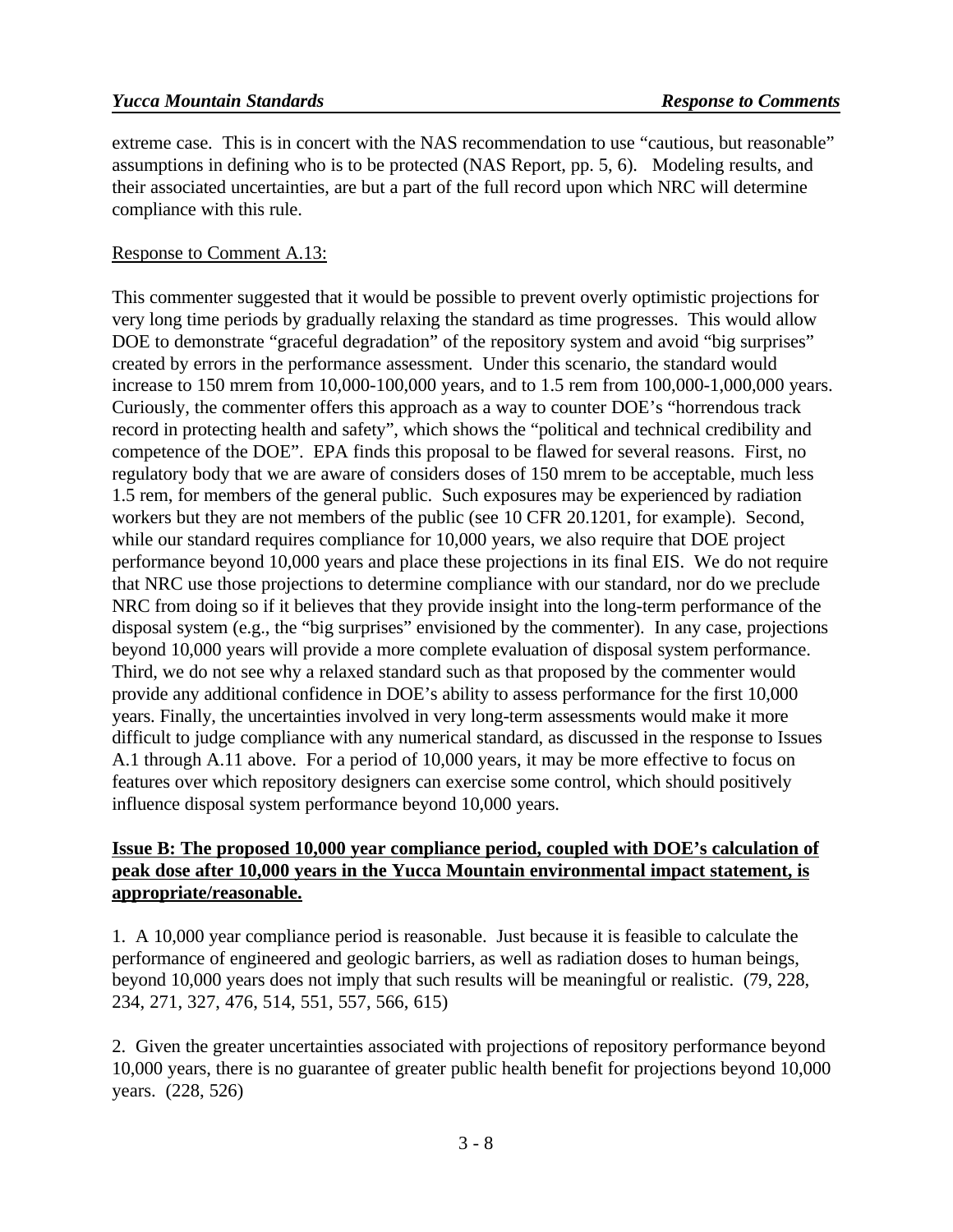## *Yucca Mountain Standards Response to Comments*

3. Requiring a compliance period beyond 10,000 years would unnecessarily complicate the licensing process because of the extreme uncertainty accompanying any such dose calculations. (216, 265, 776)

4. Requiring a compliance period longer than 10,000 years would be unprecedented. (216)

5. Given that there will likely be impacts beyond 10,000 years, DOE should calculate the peak dose, within the period of geologic stability, and display these doses in the Yucca Mountain EIS so that the public and all decision makers are fully informed. (80, 234, 303, 327, 779)

6. Given that the proposed EPA standard requires that the performance of the disposal system be examined after 10,000 years if the peak dose is calculated to occur then, there may be little practical difference between the TYMS report's recommendations and the proposed EPA standards. The major issue is that EPA provides no guidance on how analyses should be done for the period of geologic stability beyond 10,000 years and gives no indication of how the results should be use in judging acceptability. (398)

7. The time of peak dose within 10,000 years after disposal is preferable for use in determining compliance with the IPS, as opposed to use of time to peak dose beyond 10,000 years, given the large differences in uncertainty of both...Further, it is questionable that requiring DOE to include in the EIS results from calculations to peak dose beyond 10,000 years would be an "indicator of the future performance of the disposal system" ...A better approach would be to test results from performance assessment calculations periodically with better data sets and simpler more understandable analyses that would serve both reality checks and confidence builders. (557)

### Response To Issue B.1 through B.5:

For a variety of reasons, EPA agrees that a 10,000 year compliance period is meaningful, protective, practical to implement, and will encourage a robust repository that will provide longterm protection. Furthermore, DOE's calculation of peak dose after 10,000 years as a part of the environmental impact review process will make more complete information available in the public record, which we believe will have a positive effect on the Yucca Mountain repository program. We believe that the selection of a meaningful compliance period requires consideration of both technical and policy issues. We are aware that numerous estimates of projected doses from the proposed Yucca Mountain repository may reach their peak sometime after 10,000 years. We are sensitive to the recommendation of the NAS panel that, on the basis of technical considerations, the compliance period should be the time when the greatest risk occurs, within the limits of the long-term stability of the geologic environment. For Yucca Mountain, this could extend up to one million years.

While NAS suggested a compliance period that would extend to the time of peak risk, the panel also recognized that such a decision also has policy aspects not addressed by the NAS (NAS Report, p. 56). It suggested, for example, that "EPA might choose to establish consistent policies for managing risks from disposal of both long-lived hazardous nonradioactive materials and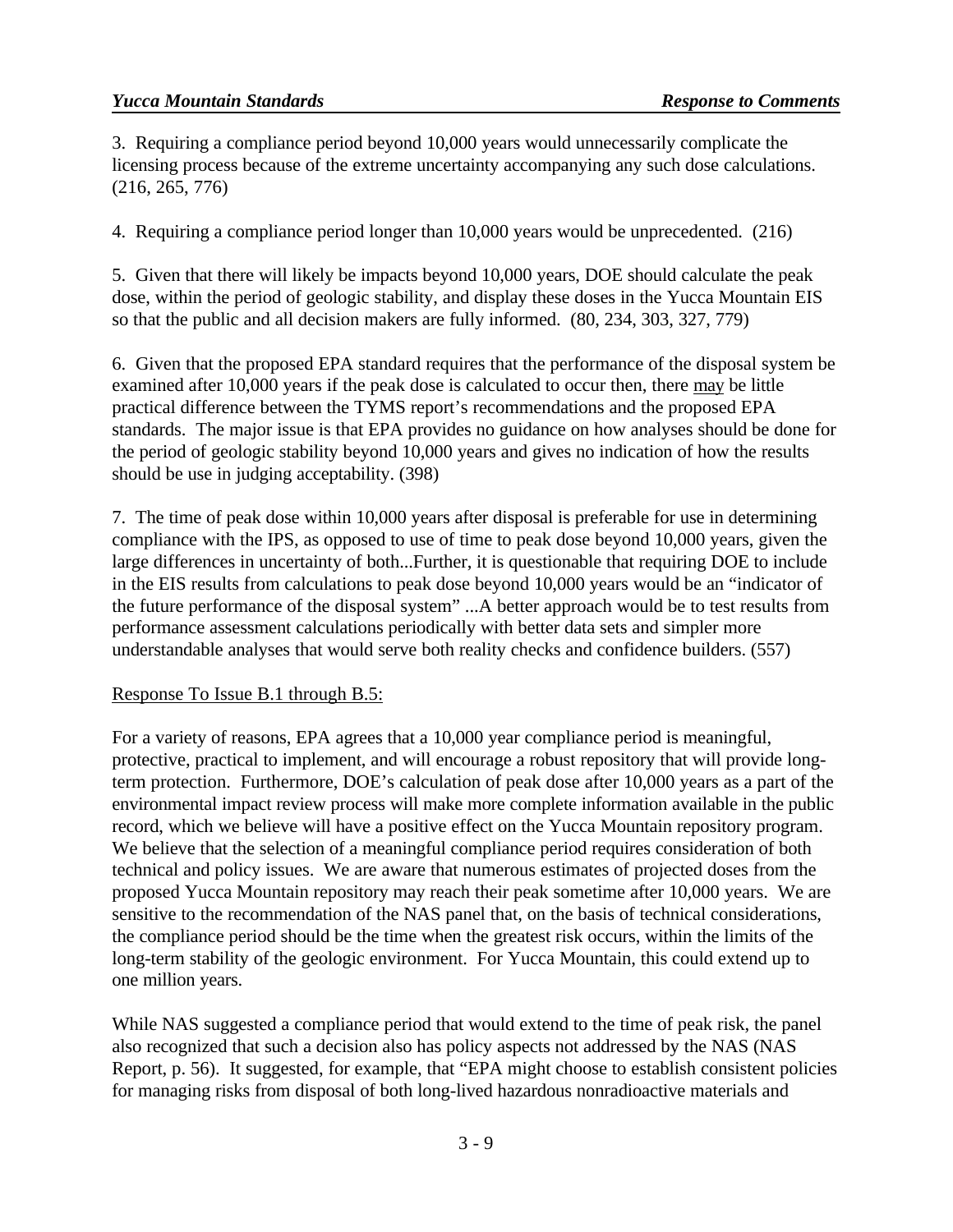radioactive materials." With respect to the compliance period, EPA has used a 10,000-year limit in programs related to hazardous wastes. Waste subject to the land disposal restrictions requirements of the RCRA must meet a variety of requirements before land disposal is authorized. Facilities may seek an exemption from these requirements by demonstrating that there will be no migration of hazardous constituents from the disposal unit for as long as the waste remains hazardous (40 CFR 268.6). With respect to underground injection wells under the purview of the SDWA, we have specifically required a demonstration that the injected fluid will not migrate within 10,000 years [40 CFR 148.20(a)]. Finally, with respect to the WIPP no-migration petition, 10,000 years was judged the longest practical timeframe for evaluating this petition (55 *FR*  13068, 13073, April 6, 1990). More recently, modeling conducted in support of our HWIR has been carried out for 10,000 years (64 *FR* 63381, November 19, 1999). It is apparent that a compliance period of 10,000 years is the longest timeframe that has proved practical in our regulation of a variety of hazardous wastes.

EPA also evaluated the compliance period promulgated in EPA's generally applicable environmental standards for the land disposal of SNF, HLW, and TRU wastes. The individualprotection and ground-water protection standards in 40 CFR part 191 (58 *FR* 66398, 66414, 66415, December 20, 1993) require a compliance period of 10,000 years. EPA is implementing this regulatory time period in the continuing certification process applicable to the WIPP in New Mexico (63 *FR* 27354, May 18, 1998). Notably, these 40 CFR part 191 standards apply to the same types of waste and type of disposal system (deep geologic repository) as proposed for Yucca Mountain. However, the WIPP LWA (Public Law 102-579) exempted Yucca Mountain from the 40 CFR part 191 standards and established a separate standards setting process detailed in the EnPA (Public Law 102-498), the authority for today's rulemaking. Adopting a 10,000 year compliance period for Yucca Mountain would provide a consistent regulatory period for the land disposal of all SNF, HLWl, and TRU waste in this country.

For extremely long time periods (up to a million years), EPA has significant concerns related to uncertainty in projecting human exposure. Over such long periods, we agree that it is possible to calculate the performance of the Yucca Mountain disposal system within certain bounds. Such a calculation, however, entails two aspects of uncertainty that may call into question the meaning of any projections of human health impact. One aspect of uncertainty relates to the **impact of longterm natural changes**. For extremely long time periods, major changes in the global climate could occur (see, for example, Chapter 7 of the BID). While the climate will remain, in general, similar to present day conditions over the next 10,000 years, over longer time frames comparable to the NAS suggested time of geologic stability, the global climate regime is virtually certain to pass through several glacial-interglacial cylces, with the majority of time spent in the glacial state (NAS Report, p. 91). These longer time periods would require the specification of exposure scenarios that would not be based upon current knowledge or cautious, but reasonable, assumptions, but rather upon potentially arbitrary assumptions. The NAS indicated that it knew of no scientific basis for identifying such scenarios (NAS Report, p. 96). As noted by the IAEA, beyond 10,000 years it may be possible to make general predictions about geological conditions but the range of possible biospheric conditions and human behavior is too wide to allow "reliable modeling" (IAEA TECDOC-767, 1994, Docket A-95-12, Item II-A-5).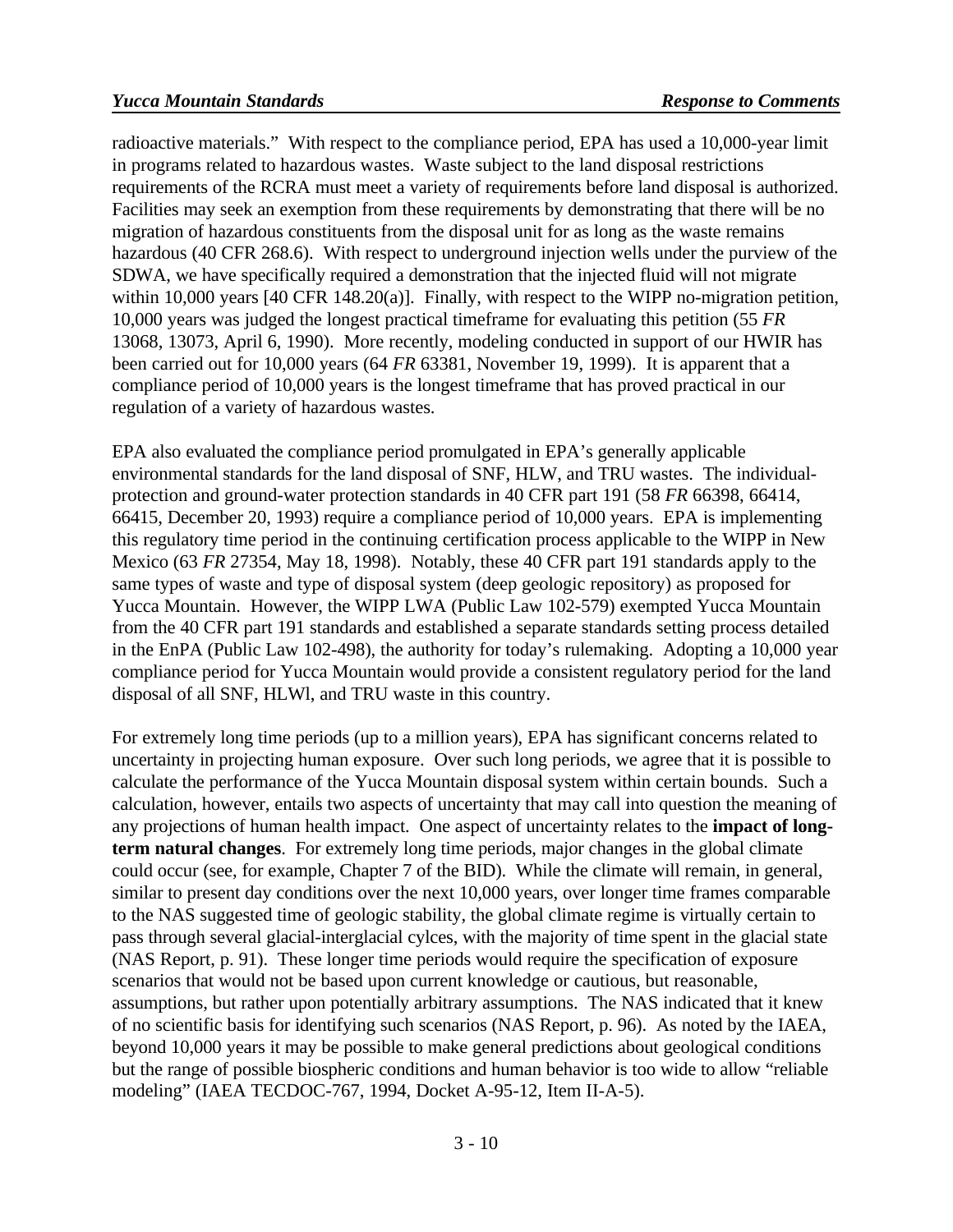#### *Yucca Mountain Standards Response to Comments*

The second aspect of uncertainty associated with extremely long time periods relates to the **possible biosphere conditions and human behavior**. Even for periods as "short" as 10,000 years, it is necessary to make certain assumptions. This time period is twice as long as recorded human history and represents a very long compliance period for current-day assessments. For periods on the order of one million years, even natural human evolutionary changes become a consideration, disregarding the recent advances in genetic engineering. Thus, reliable modeling of human exposure may be untenable and regulation to the time to peak dose, as suggested by the NAS, could become arbitrary.

For perspective, EPA looked at international repository programs. Many already invoke a 10,000 year compliance period. Canada, France, Germany, and Sweden have established 10,000 year compliance periods but have also committed to perform some kind of evaluation of the disposal system for time periods beyond 10,000 years (see the NAS Report, Table 2-3, p. 43, and GAO/RCED-94-172, "Nuclear Waste, Foreign Countries' Approaches to High Level Waste Storage and Disposal," August 1994, Docket A-95-12, Items II-A-1 and V-A-7).

Finally, a compliance period beyond 10,000 years would be unprecedented. Neither any of EPA's national disposal programs nor international programs have implemented a compliance period approaching that suggested by the NAS panel (times approaching one million years). Given the unmanageable uncertainties associated with extreme compliance periods on the order of one million years, a more complicated licensing process would result with no additional discernable benefits. Focusing upon a 10,000-year compliance period forces more emphasis on those factors over which society can exert some degree of control, such as repository design features and engineered barriers. Over longer time frames, engineered barriers are more likely to have failed and protection of the environment depends more and more on the geological retardation in the movement of radionuclides away from the repository. By focusing upon an analysis of the features that society can influence or dictate at the site, it becomes more likely that the magnitude of the peak dose can be minimized even for periods beyond 10,000 years.

For the reasons cited above, EPA believes a 10,000 year compliance period is meaningful, practical to implement, and will result in a robust repository protective for time periods beyond 10,000 years. We have regulated hazardous wastes for as long as 10,000 years. Having a 10,000-year compliance period for Yucca Mountain ensures that SNF, HLW, and TRU wastes disposed anywhere in the United States will be held accountable to a 10,000 year compliance period. Imposing a compliance period beyond 10,000 years would be unprecedented both nationally and internationally and would carry with it significant and unmanageable uncertainties. This would likely complicate the licensing process so as to dilute the meaning of any associated licensing determinations. At the same time, making more complete information available on the impacts beyond 10,000 years as a part of the environmental impact review process provides an avenue for enhancing long-term repository performance. We believe this is the appropriate balance that allows for meaningful consideration of the issues related to both short term and long term aspects of repository development.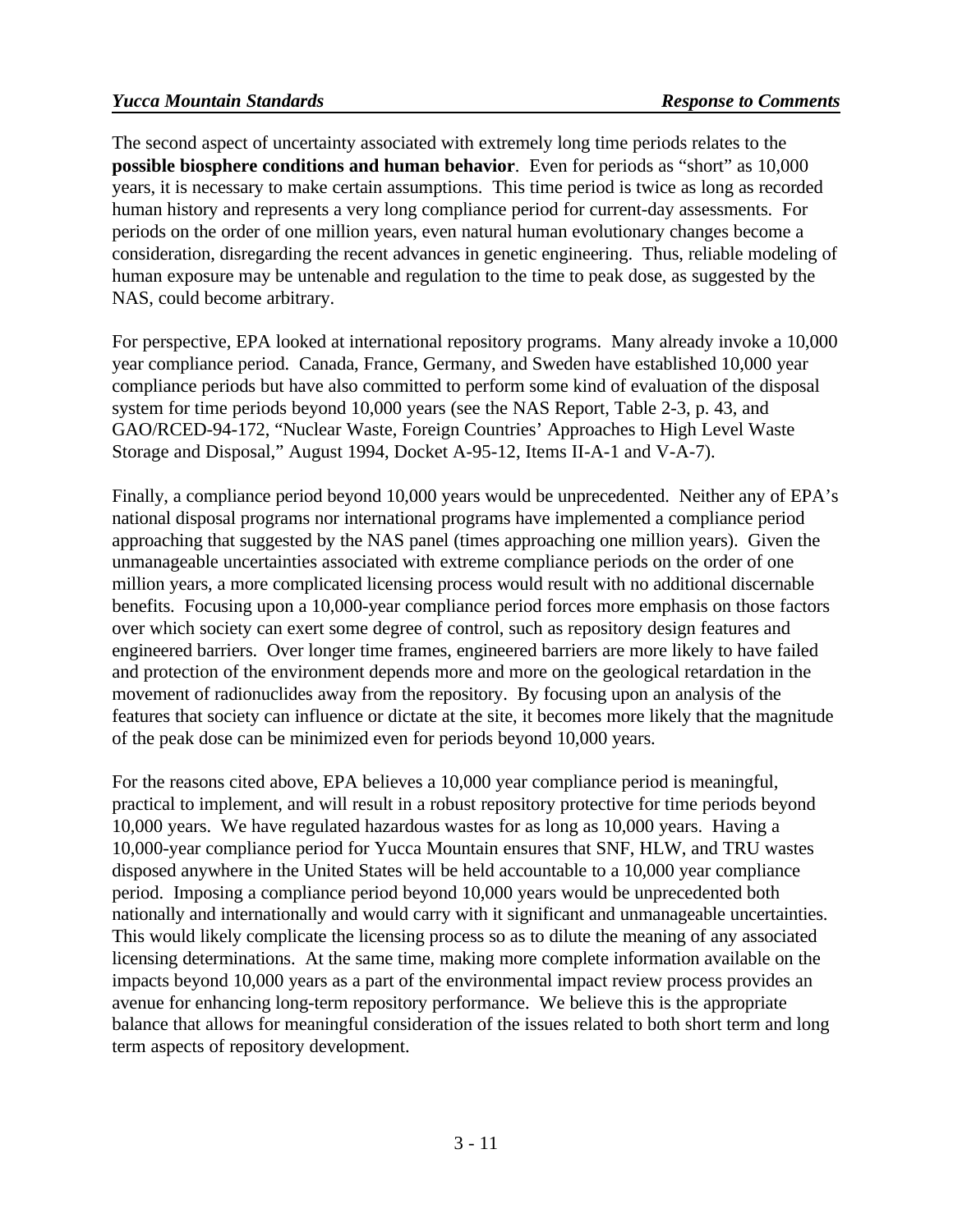### Response to Comment B.6:

The commenter is correct that EPA has not provided guidance on how the post-10,000 year modeling should be done. Although we have not specified detailed modeling approaches or modeling parameters for DOE to use, we have specified that the modeling should evaluate the peak dose to the RMEI (§ 197.35). As indicated in the DOE/VA (p. S-20, Docket A-95-12, Item V-A-5), the repository design is evolving, and will likely continue to do so during the licensing phase. We therefore thought it would be premature to specify how such modeling is to be done or how it is to be interpreted. Essentially, we expect DOE will model the same scenario it applies in assessing compliance with the IPS. The results will be published in the Yucca Mountain EIS and become part of the public record. As a result, more complete information will be available regarding the disposal system's projected performance in the post-10,000 year period. The NRC will determine how to evaluate the results of this long-term performance modeling as it relates to licensing. We do not intend NRC to use this modeling in assessing compliance with our standard; however, NRC is not prevented from doing so if it believes that modeling results beyond 10,000 years might provide insights to enhancements of the disposal system that would positively affect repository performance during or after the compliance period.

#### Response to Comment B.7:

This commenter suggests that requiring periodic updates of the performance assessment using more recent data would be more useful than modeling through the period of geologic stability, when uncertainties would render results "essentially meaningless." This approach is somewhat similar to that taken for WIPP, where the WIPP LWA requires DOE to demonstrate compliance every five years. The EnPA, however, had no such mandate. EPA also supports the idea that alternative lines of reasoning, such as simpler and more understandable analyses, may be used to support the safety case for repository licensing. Whether these analyses would suffice for the licensing process is a matter for NRC to decide. It is noted that NRC's proposed 10 CFR part 63 does require a performance confirmation program to be carried out until permanent closure [proposed 10 CFR 63.102(m)]. This program would verify the assumptions, data, and analyses that support the performance assessment used to demonstrate compliance.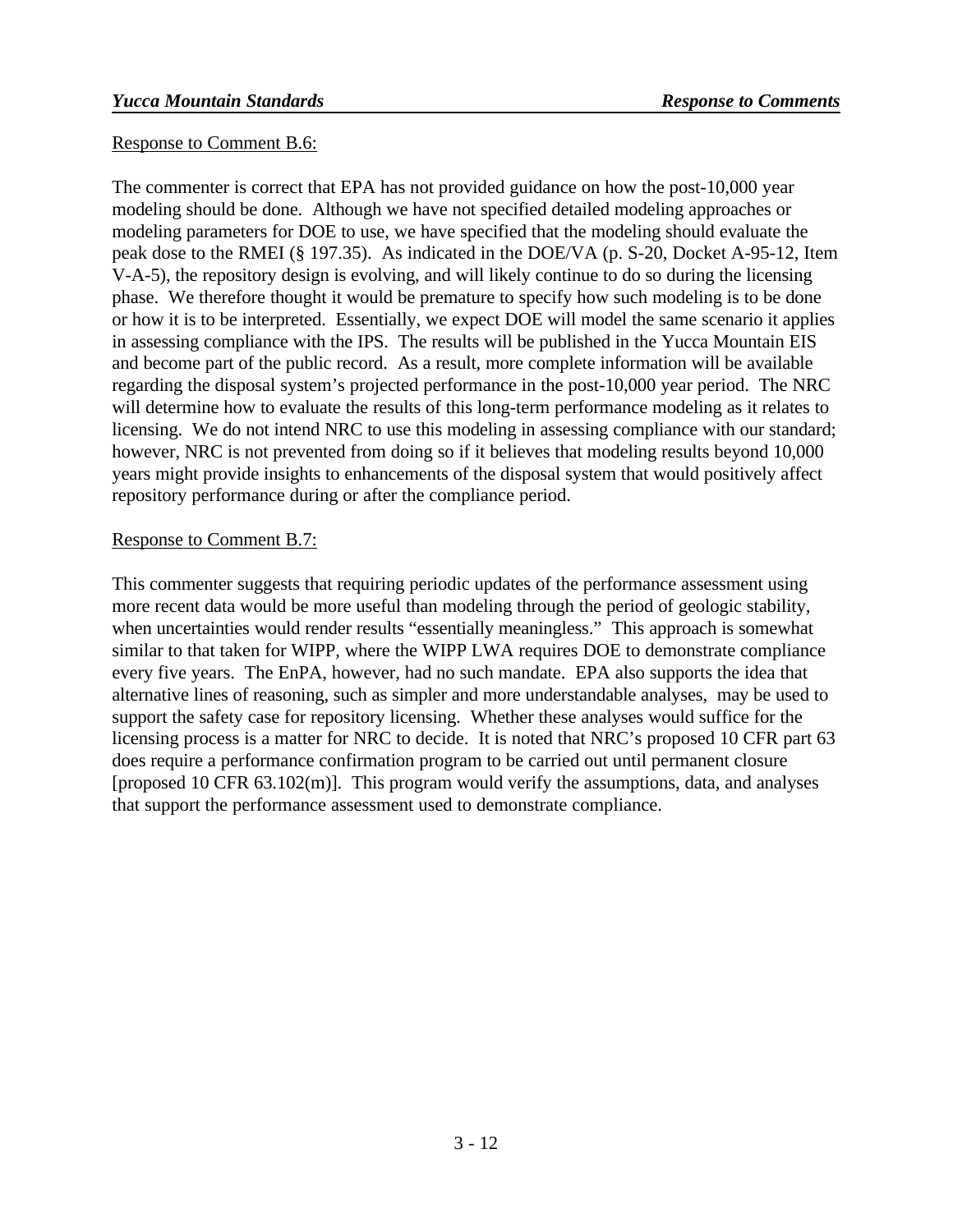# **<u>Section 4</u> Individual Protection**<sup>1</sup>

# Comment Issues

|--|--|--|

| A.        | EPA's proposed dose limit of 15 mrem Committed Effective Dose                                                  |
|-----------|----------------------------------------------------------------------------------------------------------------|
|           | Equivalent Per Year (CEDE/yr) is appropriate. $\dots\dots\dots\dots\dots\dots\dots\dots\dots\dots$ 4 - 3       |
| <b>B.</b> | The Individual-Protection Standards (IPS) dose limit of 15 mrem/yr                                             |
|           |                                                                                                                |
| C.        | The individual-protection dose limit should be higher. $\dots \dots \dots \dots \dots \dots \dots \dots$ 4 - 3 |
| D.        |                                                                                                                |
| E.        | The 25 mrem/yr level supported by NRC and DOE is definitely too high 4 - 4                                     |
| F.        | If the basis of a 15 mrem standard is one in a million risk of fatal cancer,                                   |
|           | why does DOE say that one in 10,000 is acceptable? And why does EPA                                            |
|           |                                                                                                                |
| G.        | I would hope that you would consider adding detailed charts to your proposed                                   |
|           | standards that would list the calculated, maximum contaminant levels in air,                                   |
|           | water and soil permitted for each of the predominant fission, corrosion, and                                   |
|           |                                                                                                                |
| H.        | EPA has inappropriately focused on fatal cancer as the primary indicator of                                    |
|           | health effects (as has the NAS). The standard needs to consider non-cancer                                     |
|           |                                                                                                                |
| I.        | Clarify what the scientific/risk bases of the Individual-Protection Standards                                  |
|           | . 4 - 9                                                                                                        |
| J.        | The greatest impact in different dose levels is not in radiological risk to the                                |
|           | public, which is roughly the same, but the cost of constructing the repository $4 - 9$                         |
| K.        | EPA's standards should also protect non-human parts of the ecosystem. $\dots \dots$ 4 - 10                     |
| L.        | Further clarify how 25 mrem under the "old" dose system is essentially                                         |
|           |                                                                                                                |
| M.        | What is the appropriate means of calculating compliance with the standard? $4 - 11$                            |
| N.        |                                                                                                                |
| O.        | The EPA standard should be stated as a risk limit. $\ldots \ldots \ldots \ldots \ldots \ldots \ldots$ 4 - 13   |
| P.        |                                                                                                                |
| Q.        | Should EPA's Individual-Protection Standards (IPS) be stated as Committed                                      |
|           |                                                                                                                |
| R.        |                                                                                                                |
| S.        | The general public will be protected by the Individual-Protection Standards (IPS). . 4 - 20                    |
| T.        | It is reasonable to address, but not require compliance with, collective doses. 4 - 20                         |
| U.        |                                                                                                                |

<sup>&</sup>lt;sup>1</sup> All acronyms are defined in Appendix B.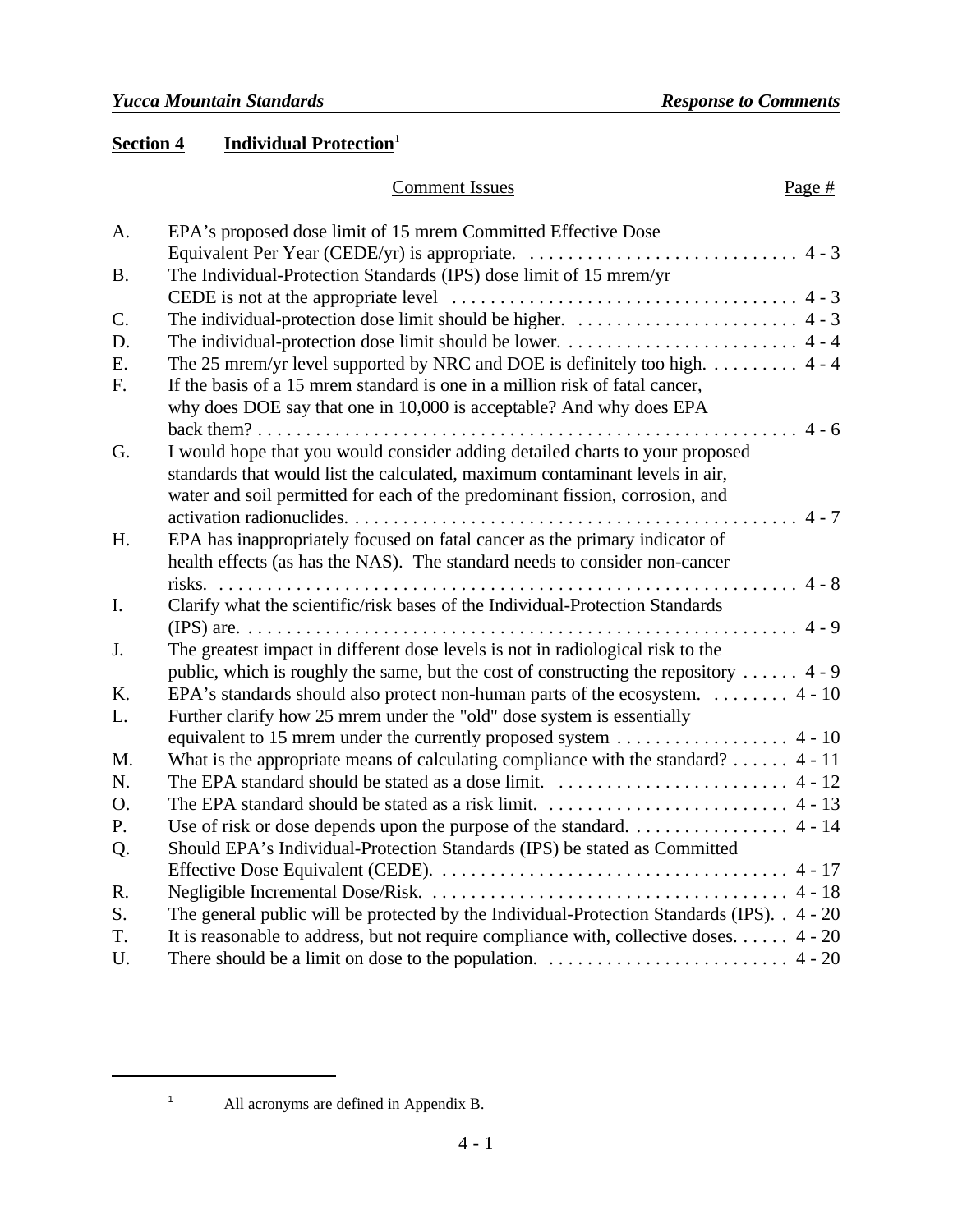# *Yucca Mountain Standards Response to Comments*

| V.  | Emission limits in the form of radiation dose limits to individuals and to                                                      |
|-----|---------------------------------------------------------------------------------------------------------------------------------|
|     | populations are appropriate for manufacturing facilities because emissions of                                                   |
|     | radionuclides are expected and are to be regulated - the YMR is not such a                                                      |
|     |                                                                                                                                 |
| W.  | EPA's collective dose requirement is inconsistent with the NAS and EPA's                                                        |
|     |                                                                                                                                 |
| Χ.  |                                                                                                                                 |
| Y.  | EPA's use of the RMEI is appropriate, but with reservations. 4 - 23                                                             |
| Z.  | Support use of EPA's RMEI approach. $\ldots \ldots \ldots \ldots \ldots \ldots \ldots \ldots \ldots \ldots \ldots \cdot 4 - 26$ |
| AA. | The RMEI should be someone other than a rural-residential individual. $\dots \dots \dots$ 4 - 26                                |
| BB. | EPA should use the CG approach, which is consistent with NAS                                                                    |
|     |                                                                                                                                 |
| CC. | The proposed location of the RMEI (the vicinity of Lathrop Wells, roughly                                                       |
|     |                                                                                                                                 |
| DD. | The 20-kilometer distance to the compliance point is not the most                                                               |
|     |                                                                                                                                 |
| EE. | The location of the RMEI needs to take into account site-specific factors. $4 - 35$                                             |
| FF. | Although EPA's assumptions appear reasonable, NRC should determine                                                              |
|     |                                                                                                                                 |
| GG. | Support use of current population characteristics and avoiding speculation                                                      |
|     |                                                                                                                                 |
| HH. | The EPA should take future changes in population, land use, climate, and                                                        |
|     |                                                                                                                                 |
| Π.  | The EPA should be more specific on the characteristics (parameters) of                                                          |
|     |                                                                                                                                 |
| JJ. | NRC should specify the parameter values of the CG or RMEI. 4 - 41                                                               |
| KK. | The RMEI approach does not appear to provide adequate protection from                                                           |
|     | . 4 - 42                                                                                                                        |
| LL. | At Superfund sites, the EPA would assess risks using lifestyle assumptions                                                      |
|     | that limit the doses to the most highly exposed individuals, but the proposed                                                   |
|     | Yucca Mountain standard allows DOE to assess the risks for the average person                                                   |
|     |                                                                                                                                 |
| MM. | [T] he proposed RMEI concept forces DOE to assume the RMEI will withdraw                                                        |
|     | water from the highest concentration plume without consideration of the                                                         |
|     | likelihood and neglects a very important site-specific aspect of the Yucca                                                      |
|     |                                                                                                                                 |
| NN. |                                                                                                                                 |
| OO. |                                                                                                                                 |
| PP. | EPA's standards for Yucca Mountain should employ the linear, no-threshold                                                       |
|     |                                                                                                                                 |
| QQ. | EPA's risk assessment did not properly consider the mixtures of radionuclides                                                   |
|     |                                                                                                                                 |
| RR. | Does EPA's risk assessment model for Yucca Mountain consider both the                                                           |
|     |                                                                                                                                 |
|     |                                                                                                                                 |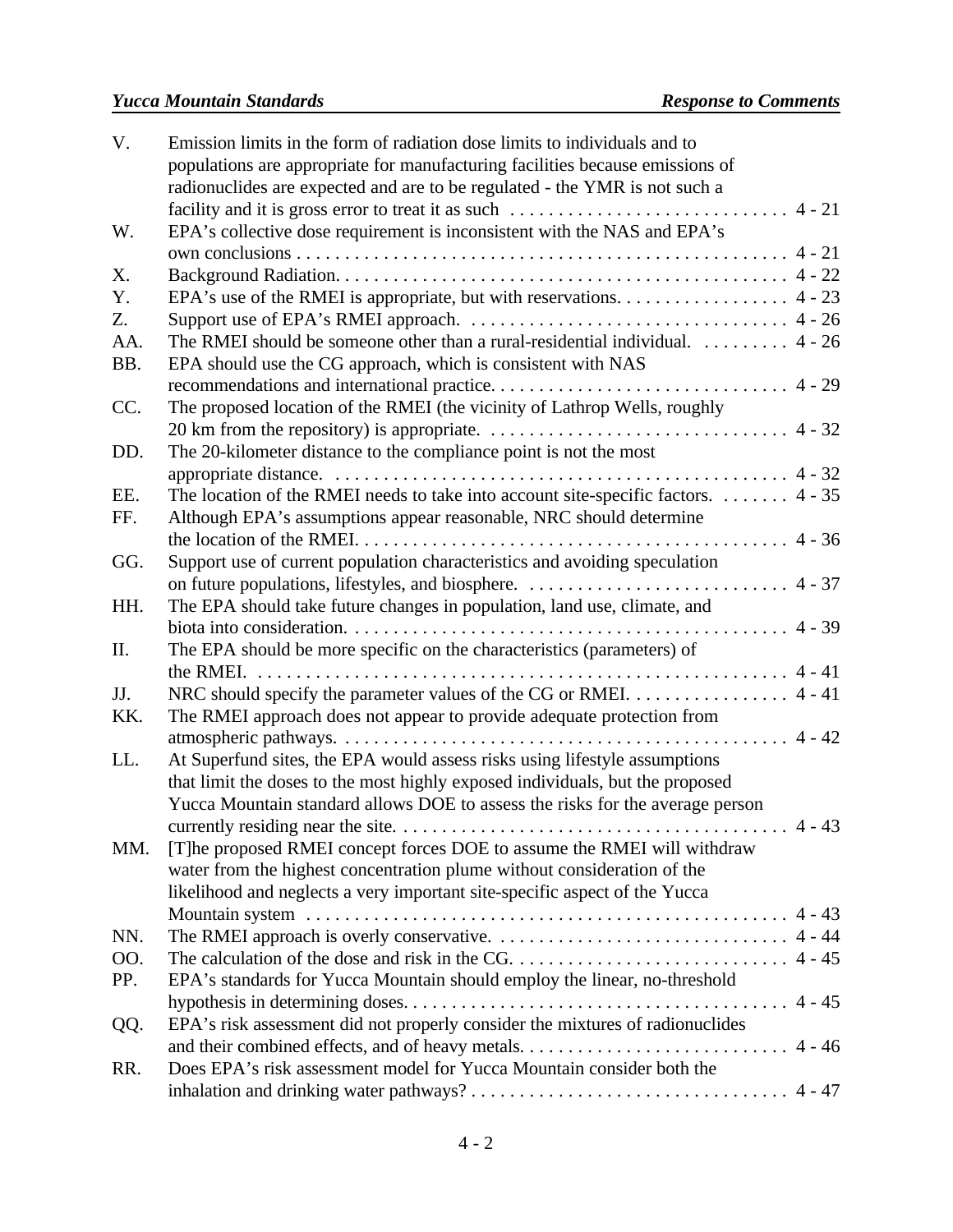<span id="page-77-0"></span>

| SS. | EPA should use the most current dose conversion factor from Part 20 of                            |
|-----|---------------------------------------------------------------------------------------------------|
|     |                                                                                                   |
| TT. |                                                                                                   |
| UU. | EPA should take a conservative approach in determining the Committed                              |
|     | Effective Dose Equivalent (CEDE) based upon current, incomplete knowledge. 4 - 48                 |
| VV. | The use of dose suggests that one or more individuals will have to be exposed                     |
|     | at levels in excess of the standard before a violation of the standard would                      |
|     |                                                                                                   |
| WW. |                                                                                                   |
| XX. | The radiotoxicity rankings of most fission and activation products are                            |
|     |                                                                                                   |
| YY. | One risk of ionizing radiation is genetic mutations in the children of exposed                    |
|     | people, therefore integrated (CEDE) doses should be calculated from birth or                      |
|     | conception to 40 years of age to correctly assess this adverse effect. $\dots \dots \dots$ 4 - 50 |

# **Issue A: EPA's proposed dose limit of 15 mrem CEDE/yr (committed effective dose equivalent per year) is appropriate.**

1. The 15 mrem/yr level is justified and consistent with other domestic radiation standards. (69, 155, 161, 193, 339, 377, 424, 496, 528)

2. A zero-release standard would be much preferable, but 15 mrem/yr is implementable and better than many alternatives. (77, 78, 117, 302)

**Issue B: The individual-protection dose limit of 15 mrem/yr CEDE is not at the appropriate level.** (20, 35, 55, 57, 105, 146, 190, 202, 213, 222, 260, 287, 301, 316, 319, 335, 361, 363, 401, 414, 415, 421, 434, 472, 490, 495, 531, 552, 555, 602, 620, 623, 757, 763, 778, 783, 786)

# **Issue C: The individual-protection dose limit should be higher.**

1. The 25 mrem/yr level proposed by NRC and DOE is adequately protective and more appropriate. (20, 190, 213, 222, 401, 472, 495, 531, 602, 623, 763, 778) (One commenter (20) stated 25 mrem would be appropriate "unless NRC finds that another standard is more appropriate")

2. A level of protection of 25 mrem/yr is sufficiently conservative and is consistent with international standards, and recommendations of scientific advisory organizations. (202, 260, 421, 552, 620)

3. Given the long time frame, limited evidence of harmful effects from small doses, and the location and importance of the project, 70 mrem/yr would be adequately protective. (319)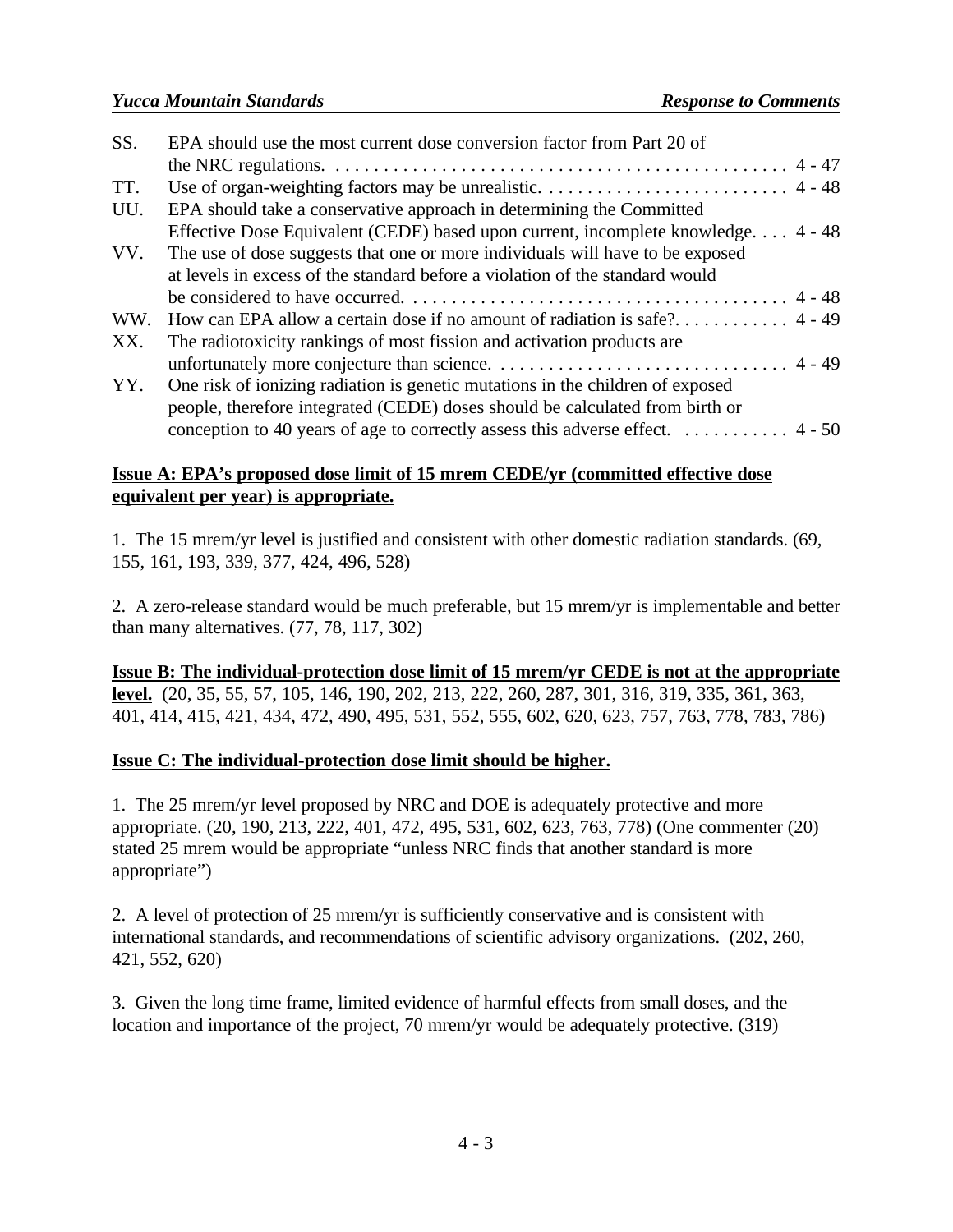### <span id="page-78-0"></span>**Issue D: The individual-protection dose limit should be lower.** (146, 287, 335, 361)

1. Release and dose limits should be zero. (35, 55, 57, 105, 301, 363, 414, 415, 490, 786)

2. A 5 mrem/yr standard would be more protective and take into account the lifestyle of Native Americans in the Yucca Mountain region. (316, 757, 783)

# **Issue E: The 25 mrem/yr level supported by NRC and DOE is definitely too high.** (174, 314, 755, 780, 785)

### Response to Issues A through E:

Pursuant to Section 801(a)(1) of the EnPA, the IPS established by this rule is to "prescribe the maximum annual effective dose equivalent to individual members of the public from releases of radioactive materials." EPA believes that the development of the IPS requires evaluation of several factors, including, the level of protection, who the standards should protect, and the applicable time period. As stated in the preamble to the NPRM, we believe that the determination of the appropriate dose level is ultimately a question of both science and public policy (64 *FR*  46984). This is consistent with the conclusion of the NAS, which stated: "The level of protection established by a standard is a statement of the level of the risk that is acceptable to society. Whether posed as 'How safe is safe enough?' or as 'What is an acceptable level?', the question is not solvable by science" (NAS Report, p. 49).

In developing the proposed IPS, EPA considered the following in its evaluation process: (1) the recommendations of the NAS; (2) established EPA standards and guidance; (3) other Federal agencies' actions for both radiation and non-radiation-related actions; (4) other countries' regulations; and (5) guidance on dose limits provided by National and International, nongovernmental, advisory groups of radiation experts.

The NAS recommended starting from a range of risk levels representing an annual risk of fatal cancers from 1 chance in 100,000 (1 x  $10^{-5}$ ) to 1 chance in 1,000,000 (1 x  $10^{-6}$ ) (NAS Report, p. 5). The range of risk levels recommended as a starting point by NAS corresponds to a range of dose levels of 20 to 2 mrem CEDE/yr. Dose limits imposed by EPA and other Federal agencies range from 4 mrem/yr for certain radionuclides in underground sources of drinking water (under the SDWA); 10 mrem CEDE/yr for radionuclides releases into ambient air (under the CAA); 15 mrem CEDE/yr for disposal of SNF, HLW, and TRU waste (under the AEA); 25 mrem/yr for management and storage of SNF, HLW, and TRU waste (under the AEA); and 25 mrem/yr for LLW and 25 mrem TEDE/yr for termination of a license by the NRC (under the AEA). The NAS cited other countries' regulations ranging from 5 to 30 mrem/yr (NAS Report, p. 41). Other guidance was cited by NAS regarding apportionment of a dose limit upon all radiation exposure except for background radiation and medical procedures (this is discussed further in Section III.B.2 in the preamble to the final rule). Based upon its consideration and evaluation of these standards, other guidelines developed by National and International groups, and the regulations of other countries, EPA proposed a dose limit of 15 mrem CEDE/yr (which corresponds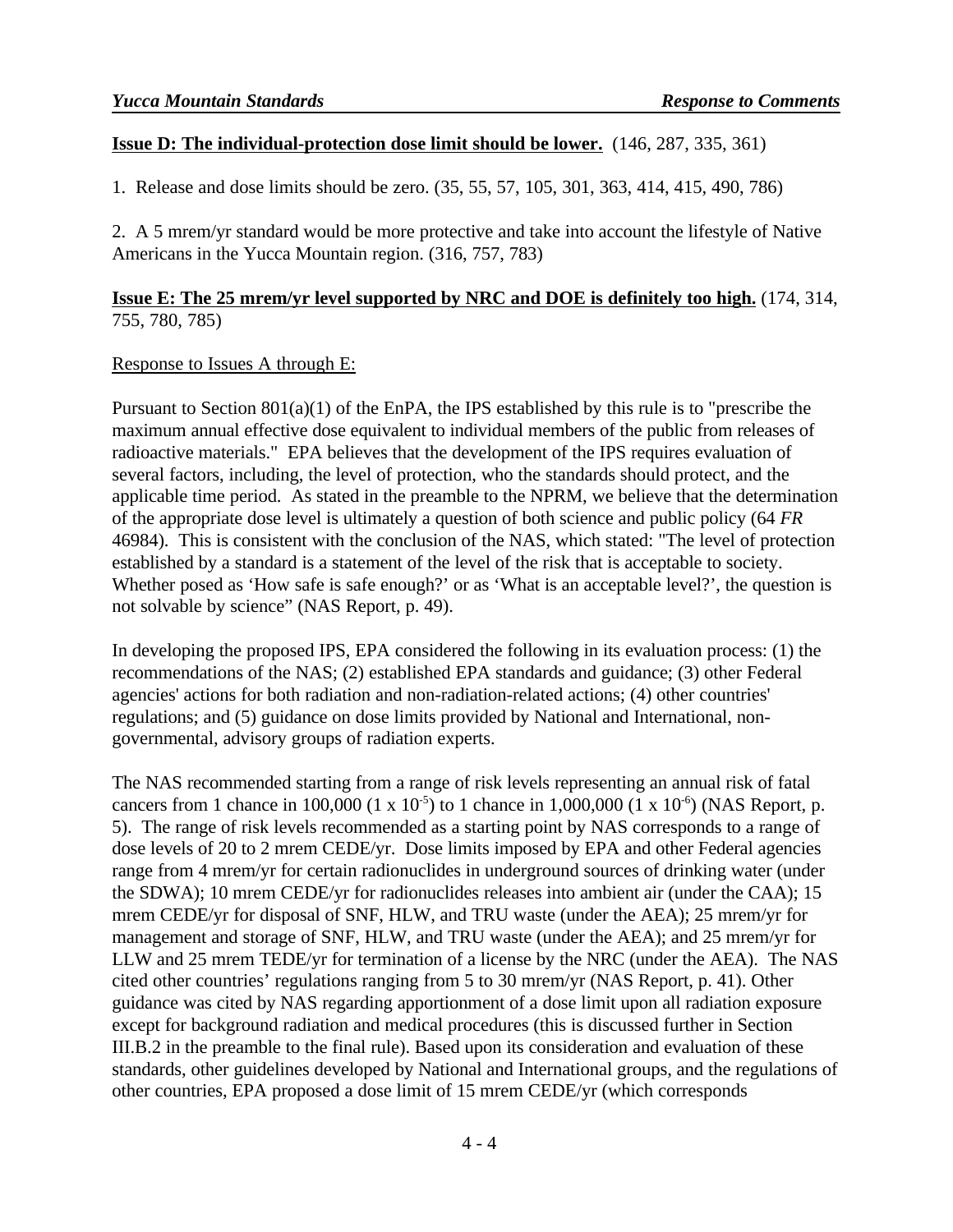approximately to an annual risk of 8.5 chances in 1,000,000 (8.5 x 10<sup>-6</sup>) using our value of 5.75 x  $10^{-2}$  fatal cancers per Sv (see Chapter 6.3 of the BID) or 5.75 x  $10^{-4}$  per rem.

EPA received numerous comments upon this issue. Many comments supported our proposed 15 mrem CEDE/yr standard. Many other comments objected that our proposed standard was not appropriate - some argued that the standard should be higher, e.g., 25 mrem; while others argued that it should be lower, e.g., 5 mrem or even 0 mrem.

After carefully evaluating and considering the numerous comments received on this issue, EPA continues to believe that 15 mrem CEDE/yr is the appropriate level for protecting the RMEI. Our determination is based upon the following: (1) the EnPA instructed us to write standards "based upon and consistent with" the findings and recommendations of the NAS. The annual risk basis of the 15 mrem limit, 8.5 x 10 $^{-6}$ , is within the range of annual risk levels which NAS suggested, i.e.,  $10^{-5}$  to 10<sup>-6</sup> (NAS Report, p. 5); (2) this level of risk is the same as we used in our generic IPS for SNF and HLW, 40 CFR part 191; (3) 15 mrem CEDE per year is within the range of most international standards, which range from 5 to 30 mrem CEDE per year; and (4) for nonradioactive waste activities, EPA generally regulates in a range of  $10^{-6}$  to  $10^{-4}$  lifetime risk – the proposed dose level falls above this level, but only slightly (i.e., it corresponds to  $3 \times 10^{-4}$  lifetime risk).

A number of commenters supported a 25 mrem CEDE/yr standard because it is consistent with other NRC, DOE, and international recommendations. EPA disagrees that the standard should be set at 25 mrem CEDE/yr. Applying the reasoning given above, we see that a 25 mrem CEDE/yr standard would be: (1) higher than that recommended by the NAS (an annual dose of 25 mrem, using the NAS dose conversion factor on p. 47 of the NAS Report, is equivalent to a probability of fatal cancer of 1.25 x  $10^{-5}$  – above the upper limit recommended by NAS, 1 x  $10^{-5}$ ); (2) inconsistent with our generic disposal standards in 40 CFR part 191 (the individual-protection limit in 40 CFR part 191 is 15 mrem CED per year); and (3) even farther outside the preferred EPA lifetime risk range. In general, the Agency does not regulate above a risk  $1 \times 10^{-4}$  chance  $$ the estimated risk, using the NAS dose-to-risk conversion factor of  $5 \times 10^{-4}$  per rem (NAS Report, p. 47), would be about 4 x  $10^4$  as compared with about 3 x  $10^4$  associated with our level. Therefore, we see no compelling reason to increase the standard.

EPA disagrees particularly strongly with the commenter who recommended a 70 mrem standard as adequately protective. The risk level associated with 70 mrem (about  $4 \times 10^{-5}$ ) is about five times as high as the risk level associated with the individual-protection limit. This is well above the NAS-recommended level and unprecedented in the current regulations of this and other nations for this activity. It also is significantly inconsistent with the individual-protection limit of 15 mrem CEDE/yr in our generic standards (40 CFR part 191). This would result in a risk level at Yucca Mountain that is significantly higher than that at any facility that falls under 40 CFR part 191, such as WIPP and future radioactive waste disposal facilities. In addition, we believe that 70 mrem from one source is too high a proportion of the annual 100 mrem recommended by NCRP and ICRP (excluding background, occupational, accidental, and medical sources). The apportionment of the total dose limit among different sources of radiation is used to ensure that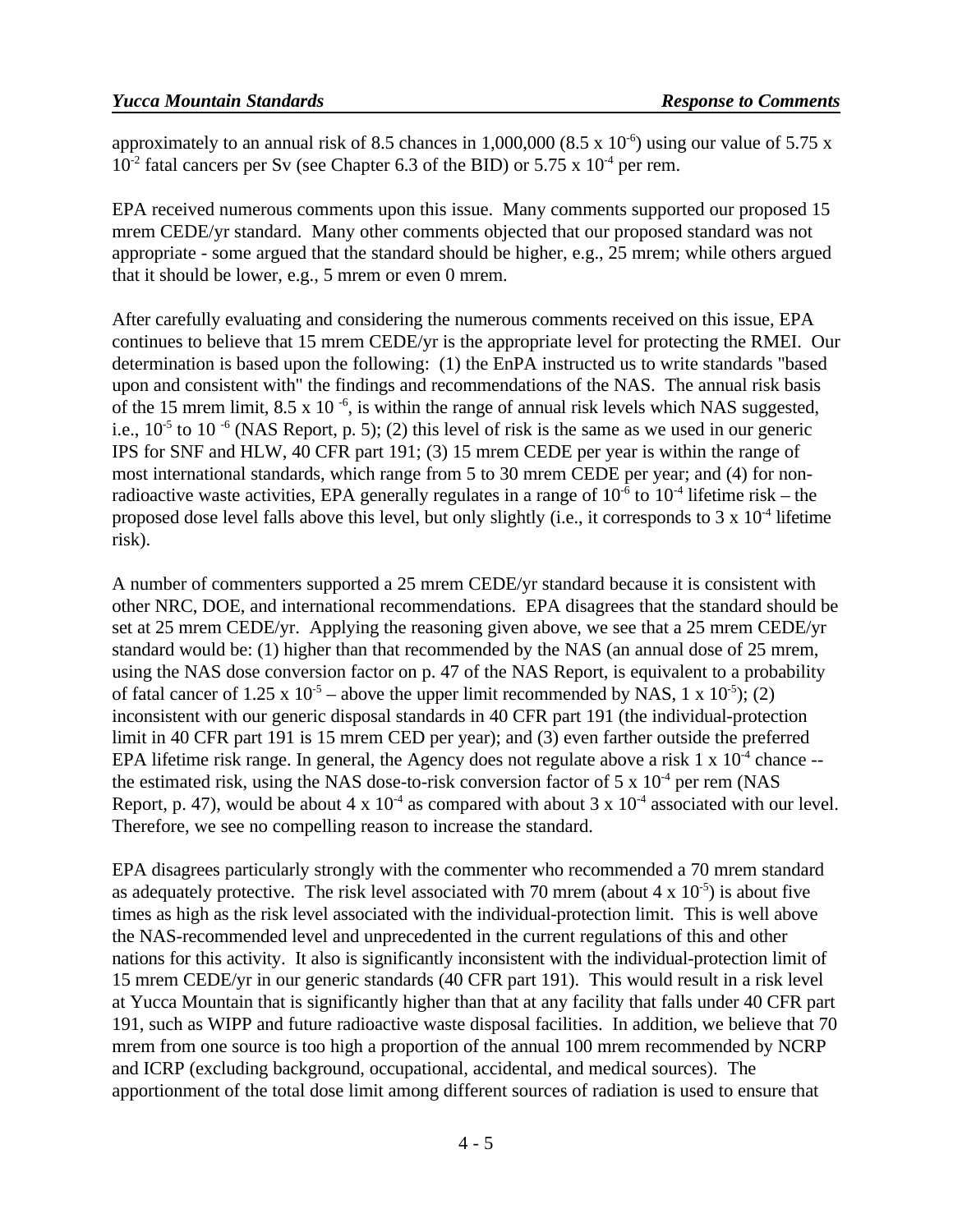### <span id="page-80-0"></span>*Yucca Mountain Standards Response to Comments*

the sum, or total, of all included exposures is less than 1 mSv (100 mrem) CED/yr. Thus, ICRP recommends that National authorities apportion or allocate a fraction of the 1 mSv (100 mrem)- CED/yr limit to establish an exposure limit for SNF and HLW disposal facilities (see the discussion in Section III.B.2 in the preamble to the final standards).

A number of commenters argued that there should be zero releases from the repository and the individual protection standard should be zero mrem/yr. Given the extremely long times involved, and using current knowledge and technology assumptions, as recommended by NAS (NAS Report, p. 122), it may not be possible to provide absolute certainty that there will be no releases from the disposal system over 10,000 years. Therefore, EPA believes that such a standard would be technically indefensible.

Another commenter encouraged EPA to set a zero dose level as a "design standard" consistent with the stated intent of the repository. The commenter argues that, since DOE is designing the repository to isolate the waste and prevent releases, the EPA standard should be based upon this goal. Using current knowledge and technology assumptions, as recommended by NAS (NAS Report, p. 122), the Agency does not believe that it can be shown, with reasonable expectation, that there will be no releases from the disposal system within 10,000 years. The state of current knowledge and technology inevitably leaves uncertainties in projecting the performance of the elements of the disposal system. The Agency agrees that zero release is the goal, however, we also recognize the current status of knowledge and technology and believe that the 15 mrem CEDE/yr limit is reasonable given the current capabilities of science and technology.

#### **Issue F: If the basis of a 15 mrem standard is one in a million risk of fatal cancer, why does DOE say that one in 10,000 is acceptable? And why does EPA back them?**

1. [A]s I understand it, . . .the 15 millirem limit. . . will only cause one latent cancer death per million people. And that, at best, it's an extrapolation. . . In other words, the one latent cancer death per million is not set in concrete. It's a wild guess. And probably the only thing we know for sure about it is that it's wrong. But even so, that's what we're using and pretty well worldwide, I think. (92)

2. Now, what I wanted to know is are the ingested radioactive standards based on the same one latent cancer death per million population? And I noticed that drinking water standards are much lower than just the exposure standards. So I don't know about the air standards. . . And if it is one latent cancer death per million people, if that's the standard that all this is based on, why is the DOE, then, proposing that Yucca Mountain, that they cause one in ten thousand latent cancer deaths? Why are they saying that's acceptable? (93)

#### Response to Issue F:

Comment 92 reflects the potential confusion in differentiating annual risks from lifetime risks. The level of protection in the IPS is based upon a fatal cancer risk factor of 5.75 x  $10^{-7}$  per mrem. This means that the *annual* chance of an individual developing a fatal cancer from a dose of 15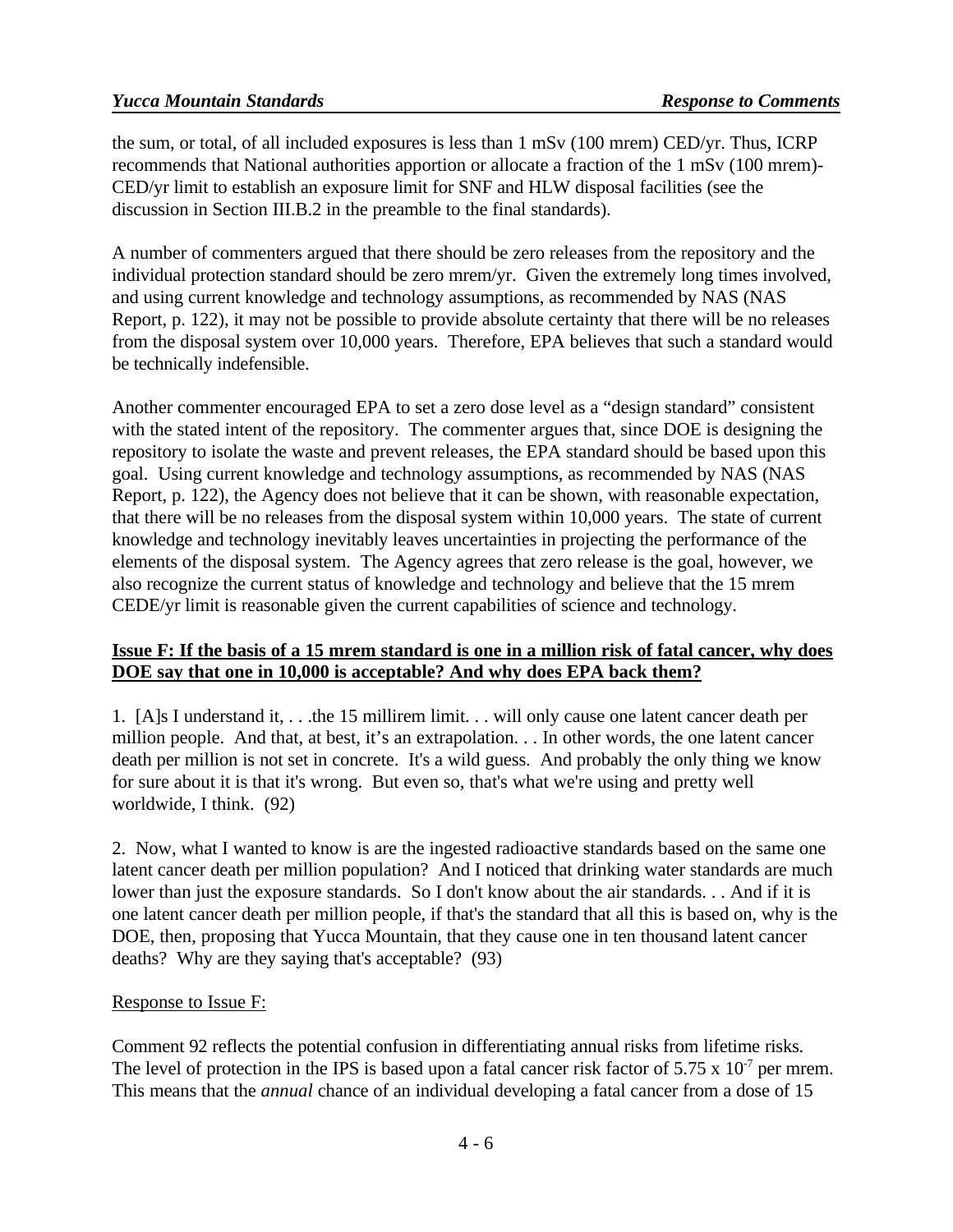<span id="page-81-0"></span>mrem is about 8.5 in a million. The lifetime risk would then be the annual risk multiplied by the number of years of exposure (EPA assumes a 30-year exposure period). Regarding the commenter's statement that DOE has said that a 1 in 10,000 chance is acceptable, NRC will use our standard in its licensing regulations and DOE will have to demonstrate with a reasonable expectation that the performance of the Yucca Mountain disposal system will meet our standard. Therefore, any other statements about acceptable risk or dose levels are irrelevant.

The commenter also expressed some skepticism about the accuracy of the risk values. They represent the best understanding that EPA has today, but EPA acknowledges that science is continually evolving to improve that understanding. It is also noted that the risk value associated with the dose is an overall average risk derived from people of all ages and both genders, and most radionuclides, i.e., it is not a radionuclide-specific risk from a specific pathway. Some radionuclides would present a greater risk and some a lower risk, which would likewise alter the estimated risk if that radionuclide were the only one to which a person was exposed during his/her lifetime. This commenter also questioned the difference between the ground-water standard (based on drinking water MCLs) and the IPS. The IPS is based on an acceptable level of risk to a person from all exposure pathways. The ground-water standard, while it may also serve indirectly to protect public health, is being applied to Yucca Mountain to ensure that the ground water resource is protected for future generations to the same level of protection that we use today for other waste disposal projects.

**Issue G: I would hope that you would consider adding detailed charts to your proposed standards that would list the calculated, maximum contaminant levels in air, water and soil permitted for each of the predominant fission, corrosion, and activation radionuclides. The charts would translate the maximum permissible dose into actual amounts in picocuries per liter or gram of each nuclide as encountered in the real world.** (149)

#### Response to Issue G:

The commenter suggests that it would help local residents to understand the relationship between radionuclide concentrations in environmental media and the dose standard. While EPA certainly agrees that such a tool would be useful, it would not be appropriate for EPA to include a chart of radionuclide concentrations corresponding to 15 mrem for air and soil. Concentrations in soil, air, or water translate into dose by applying certain assumptions about movement of radionuclides, location and lifestyle of individuals, and the potential exposure pathways. For example, the dose incurred by an individual is affected by such things as the amount of time spent outdoors, the amount and type of locally grown produce eaten, and the uses of ground water other than for drinking. While we have included some basic requirements in defining the RMEI (i.e., the location, diet, and a ground-water drinking rate of 2 liters/day), specifying conditions in more detail would essentially preclude DOE from refining its modeling and reduce NRC's flexibility in assessing compliance and licensing the site. The existing drinking water MCLs (which have already been translated into concentrations) will be applied to the aquifer at the selected point of compliance. The addition of a nuclide-specific chart of MCLs in drinking water would be duplicative of the table showing the water concentrations equivalent to 4 mrem/yr that EPA has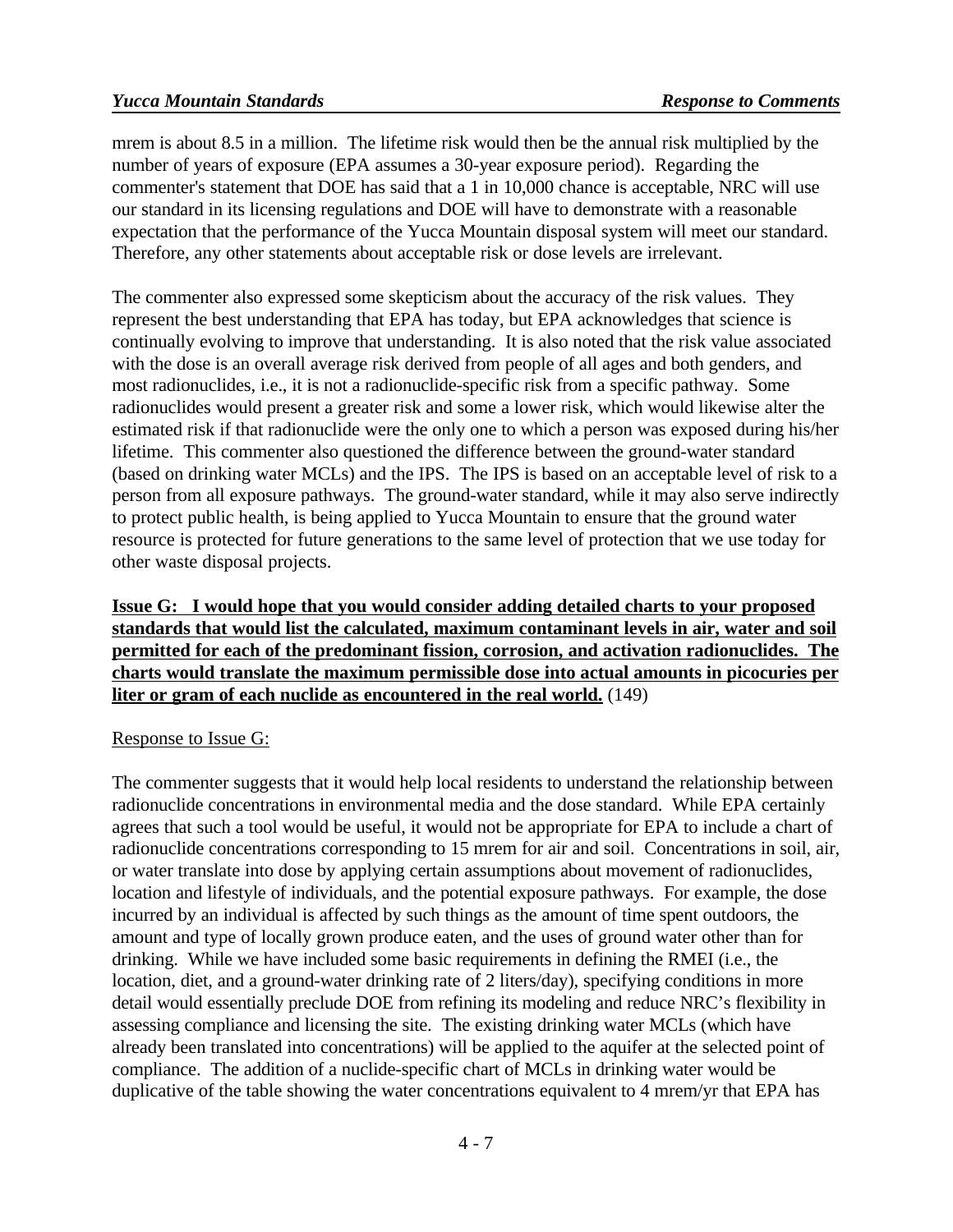### <span id="page-82-0"></span>*Yucca Mountain Standards Response to Comments*

previously published. The table, Table IV-2A, is in Appendix B of the "National Interim Primary Drinking Water Regulations" (EPA-570/9-76-003, Docket A-95-12, Item V-A-8).

### **Issue H: EPA has inappropriately focused on fatal cancer as the primary indicator of health effects (as has the NAS). The standard needs to consider non-cancer risks.** (13, 32, 151, 283, 337, 360, 418, 446)

#### Response to Issue H:

EPA has historically used fatal cancer as the measure of health risk in setting its radiation protection standards, e.g., 40 CFR parts 190 and 191 (42 *FR* 2859 and 50 *FR* 38073, respectively). Also, fatal cancer is the endpoint used in the latest Federal guidance, Federal Guidance Report No. 13 (EPA 402-R-99-001, September 1999, Docket A-95-12, Item V-A-20). In addition, in its report on Yucca Mountain, the NAS observed that there are about five cancers for every severe hereditary disorder and that of those cancers, there are more nonfatal cancers than fatal cancers. However, the NAS went on to cite a report from the ICRP (NAS Report, pp. 37-39, cited by NAS as "Radiation Protection, 1990 Recommendations of the International Commission on Radiological Protection," ICRP Publication 60), which judged that non-fatal cancers have an overall impact that was less than fatal cancers "because of their lesser severity in the affected individuals" despite that fact that nonfatal cancers occur five times more frequently than fatal cancers. As mentioned previously, this is consistent with our generic standards in 40 CFR parts 190 and 191 and, therefore, we have followed the NAS recommendation and have maintained the risk of fatal cancer as the basis of the standards. One commenter stated that the organ-weighting factors used in calculating the CEDE may be unrealistic compared to actual exposures to particularly vulnerable people (e.g., pregnant woman and fetus, elderly, or infirm). As noted in a previous response, the risk value is an overall average risk and includes all exposure pathways, both genders, and all ages. Further, we recognize that further research may reveal other effects from radiation exposure, or cause certain parameter values to be revised. This is to be expected as science and understanding evolve, but we must work with the best knowledge available today. The commenter did not offer specific criticisms or cite additional studies that would support the comment.

One commenter protests that EPA has not given appropriate consideration to non-cancer risks and failed to sufficiently consider the limitations in the 1990 NAS BEIR V (the fifth report in a series of reports on the biological effects of ionizing radiation) report. Other non-cancer outcomes are discussed in Chapter 6 of the BID accompanying this rulemaking (EPA-402-R-01 008, Docket A-95-12, Item V-B-1). The magnitudes of these effects (which are generally believed to be upper estimates) are not considered to be a dominant concern in the overall risk assessment of the possible exposures to radionuclides – including carbon-14 – from the Yucca Mountain site. Regarding the mention of EPA's failure to sufficiently consider the limitations of BEIR V, EPA notes that BEIR was not a major factor in the EPA's conclusions. It is referenced in the BID as a basis of comparison, not as a basis of the conclusions. As a result, any "limitations" (which were not specified by the commenter) would not change the conclusions reached by EPA.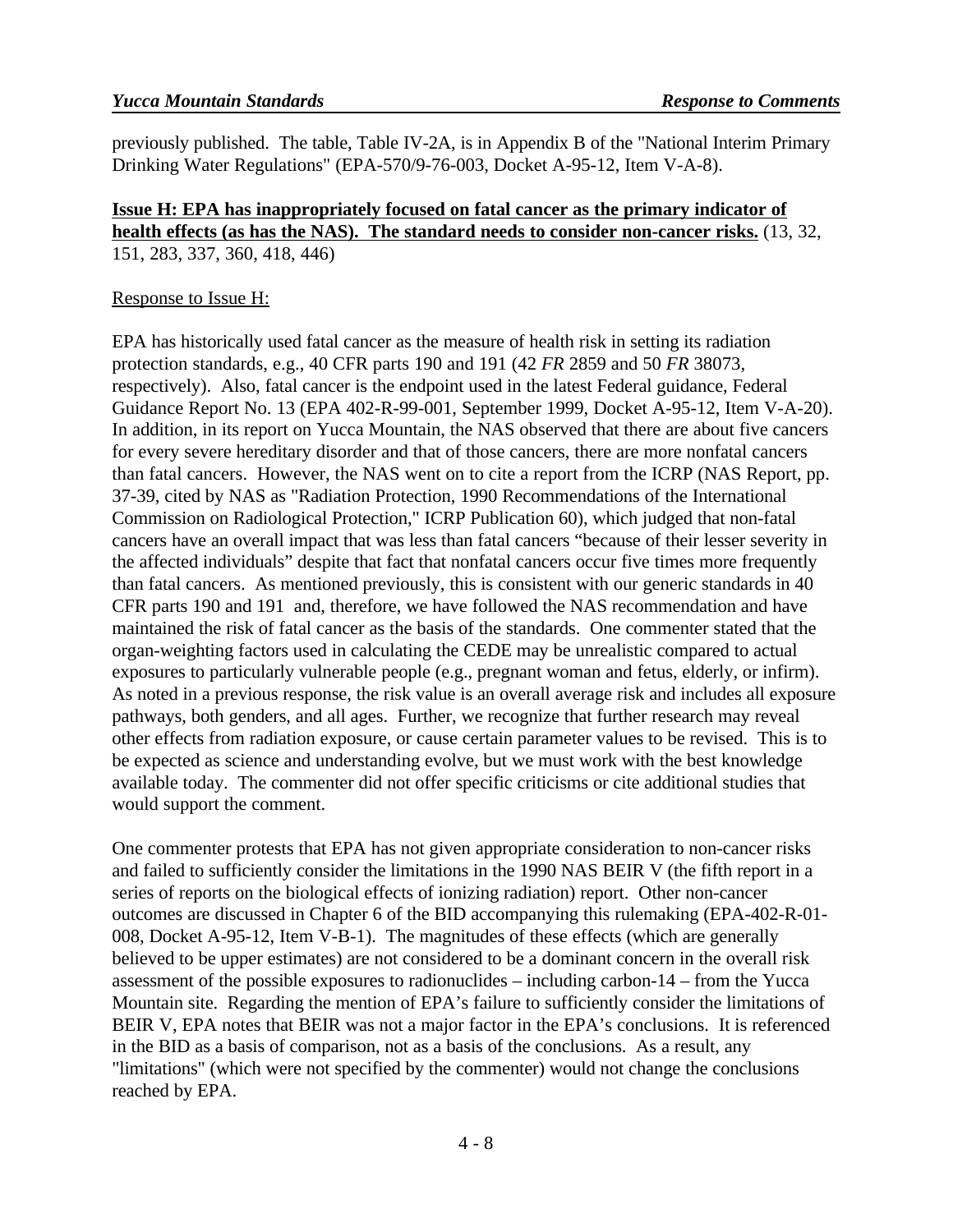## <span id="page-83-0"></span>**Issue I: Clarify what the scientific/risk bases of the individual-protection standards are.**  (394, 460)

### Response to Issue I:

The level of the IPS is, in the end, a decision influenced by both science and policy considerations. As the NAS stated in its Report: "The level of protection established by a standard is a statement of the level of the risk that is acceptable to society. Whether posed as 'How safe is safe enough?' or as 'What is an acceptable level?', the question is not solvable by science" (NAS Report, p. 49). The scientific and technical factors that EPA considered in establishing the IPS include, the NAS' findings and recommendations, previously established EPA standards and guidance for both radiation and non-radiation-related actions, other Federal agencies' actions, and other countries' regulations. In addition, we evaluated guidance on dose limits provided by National and International, non-governmental, advisory groups of radiation experts, for example, the ICRP.

The NAS recommended a range of annual risk level for the development of fatal cancer to use as a reasonable starting point for this rulemaking (NAS Report, p. 5). That range was 1 chance in 100,000 (1 x 10<sup>-5</sup>) to 1 chance in 1,000,000 (1 x 10<sup>-6</sup>) (this corresponds to a range of 20 to 2 mrem CEDE/yr). The NAS based its recommendation upon its review and evaluation of EPA's actions, other Federal actions, guidelines developed by National and International groups, and regulations of other countries. For these standards, we have established a limit of 150  $\mu$ Sv (15 mrem) CEDE/yr. This limit corresponds approximately to an annual risk of 8.5 chances in 1,000,000 (8.5 x 10<sup>-6</sup>) – within the range that NAS recommended as a starting point for consideration (based upon information in Section 6.3 of the BID accompanying this rulemaking).

For further information, see Table 1 in the preamble to the proposed rule. In that table is a list of dose limits of other current EPA and NRC regulations (adapted from NAS Report, p. 50). EPA's proposed standard of 150  $\mu$ Sv (15 mrem) CEDE/yr is within the range of these established standards. Finally, the level is consistent with the IPS at 40 CFR 191.15 in our generic disposal standards which limits the annual CEDE to 150  $\mu$ Sv (15 mrem)/yr.

### **Issue J: The greatest impact in different dose levels is not in radiological risk to the public, which is roughly the same, but the cost of constructing the repository.** (22)

# Response to Issue J:

The difference among the various potential dose levels is only the radiological risk involved. For the Yucca Mountain site, in Section 5.4 (beginning on p. 5-25), the DOE's Draft EIS (DOE/EIS-0250D, Docket A-95-12, Item V-A-4) states and shows that compliance can be achieved for both the proposed MCLs and the individual-dose level, and that the EPA standard is not driving the design of the repository. Therefore, in this case, cost is not a significant issue in choosing dose levels (although cost could be more strongly correlated with regulatory dose levels in other instances). There is more discussion of this issue in the EIA that accompanies this rulemaking (Docket A-95-12, Item V-B-2).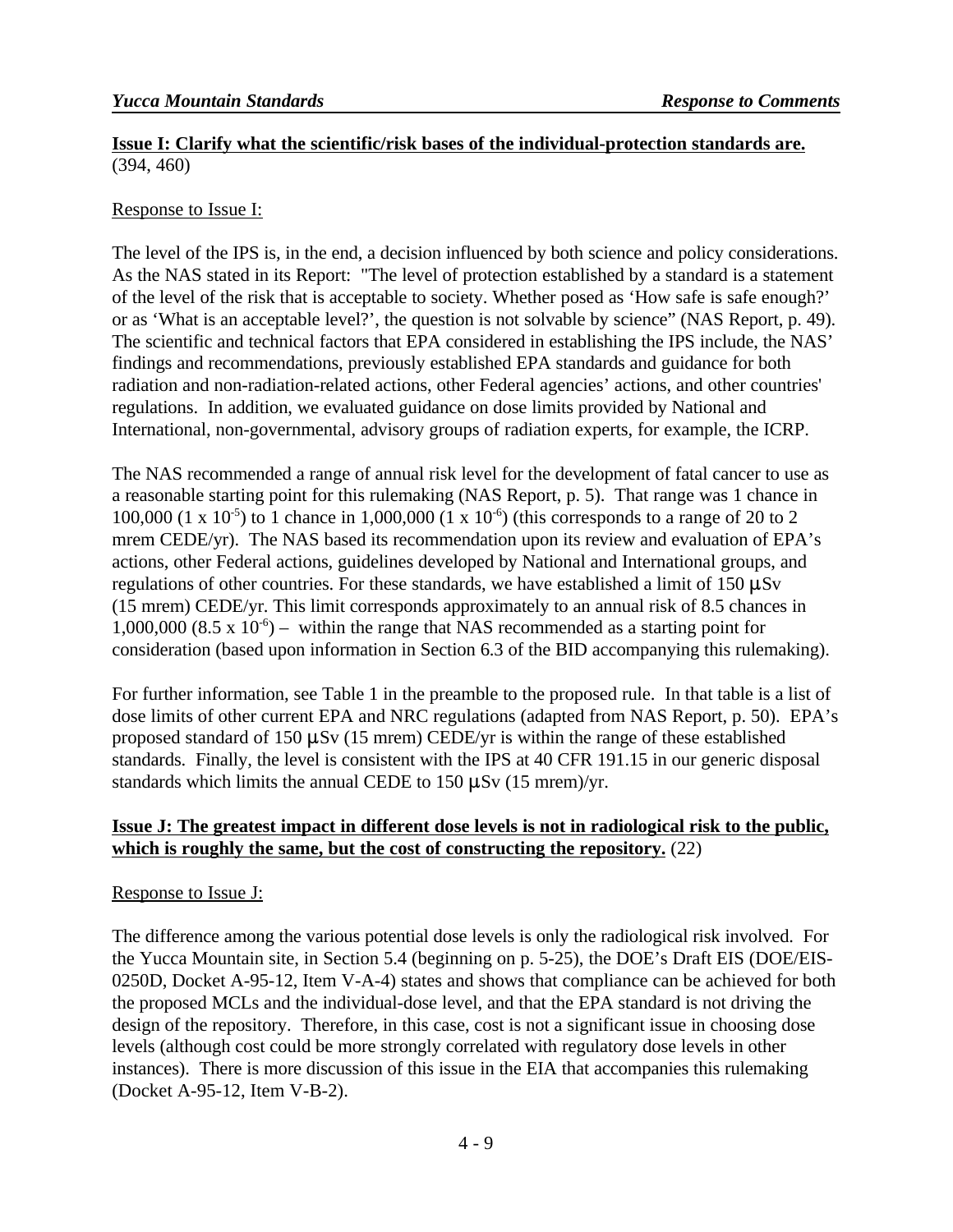# <span id="page-84-0"></span>**Issue K: EPA's standards should also protect non-human parts of the ecosystem.** (16, 33, 431)

# Response to Issue K:

Pursuant to Section 801 of the EnPA, EPA must promulgate public health and safety standards for protection of the public from releases from radioactive materials stored or disposed of in the repository at Yucca Mountain. The EnPA does not authorize EPA to establish standards to protect non-human parts of the ecosystem at Yucca Mountain. Moreover, our policy on this issue is that by protecting human beings to an acceptable level, we are protecting the rest of the biosphere (41 *FR* 28409). However, the Agency is also cognizant of ongoing research in this area, particularly in Ukraine around the area of Chernobyl. The Agency will maintain its interest in this area and, once sufficient data has been gathered, will re-examine its policy.

# **Issue L: Further clarify how 25 mrem under the "old" dose system is essentially equivalent to 15 mrem under the currently proposed system.** (19, 340)

# Response to Issue L:

The issue of dose systems and risk can be confusing, as two factors are at work here. The first factor is that the dose system, or the way of calculating the dose, has changed. Its use does not affect the particular dose levels that are being established in 40 CFR part 197. The current method merely updates the methodology that was used in 1985 in EPA's generic standard for management of SNF and HLW in 40 CFR part 191, "Environmental Standards for the Management and Disposal of SNF, High-Level and Transuranic Radioactive Wastes" to the methodology being used in the Federal government today.

The 40 CFR part 191 standards provide a good example. Currently, the standard for storage in subpart A of part 191 (issued in 1985) is expressed as 25 mrem to the whole body, 75 mrem to the thyroid, and 25 mrem to any other critical organ. By contrast, the standard for disposal in subpart B of part 191 (issued in 1993) is expressed as 15 mrem CEDE. The difference in the way the dose is expressed is clear, (i.e., dose limits for specific organs versus one overall dose limit). This is the result of the different systems. The older method attempted to control cancer risk by limiting doses to every organ. However, each organ has a different sensitivity to radiation exposure. The research supporting the older system was insufficient to support a finer distinction among those organ sensitivities. In fact, as can be seen, the only distinction was that the thyroid could receive more radiation than other organs. The newer system is supported by much more research, which allows a system in which the risk imparted by a dose received by particular organs is recognized by the relative sensitivity of those organs. This then allows the various levels of risk to be summed to arrive at the total risk level for the entire body. This dose level can then be limited through a single value as EPA has done in 40 CFR part 197 (for more information, see Chapter 6 of the BID accompanying this rulemaking).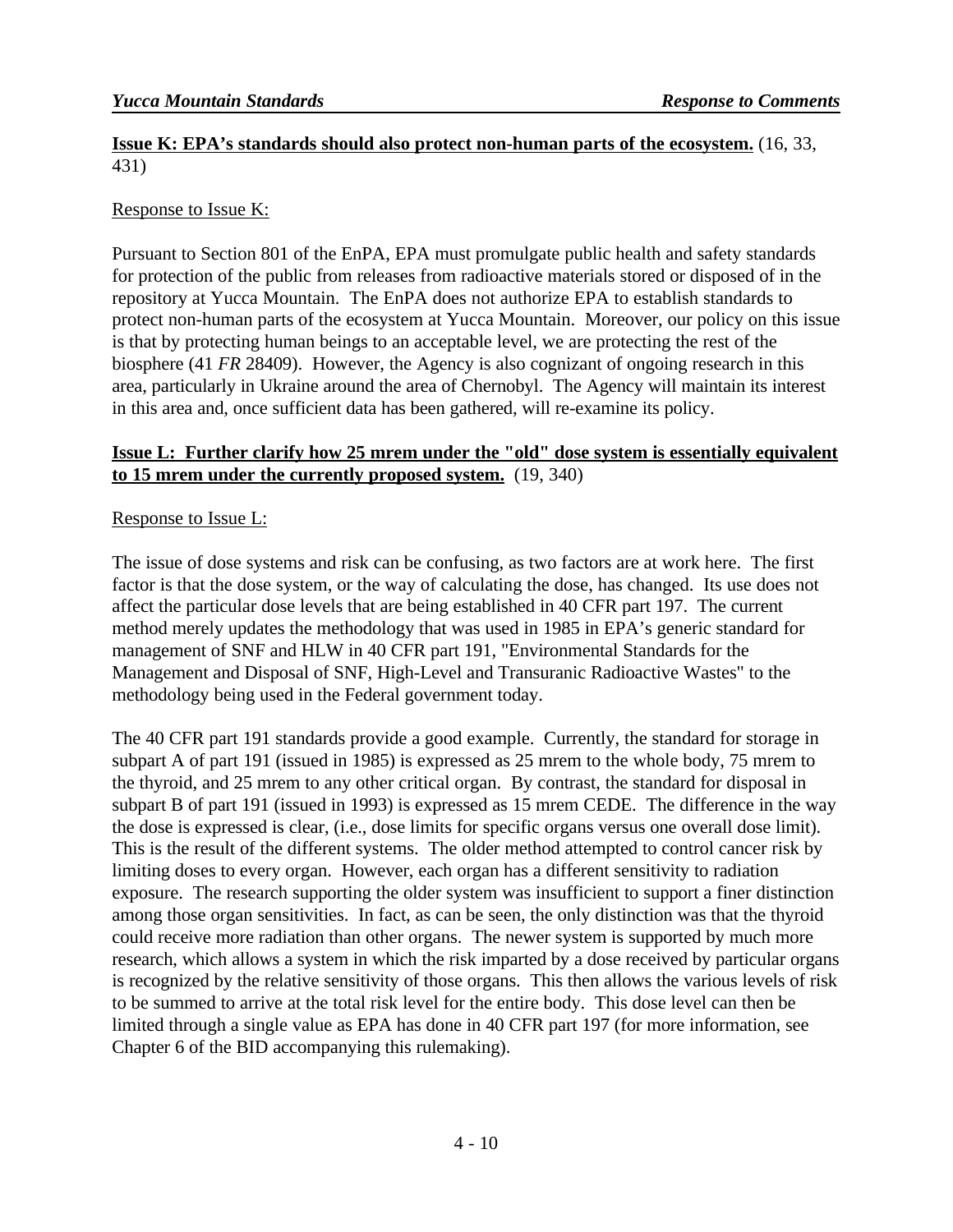<span id="page-85-0"></span>As the commenter points out, EPA maintains that the risk level for subparts A and B of 40 CFR part 191 are essentially the same. This seems to imply that the two dose levels, accounting for the difference in the calculational system, are also equivalent. Risk is the underlying basis for selecting particular dose levels. However, where the risk equivalence is concerned, it is not that the system has changed, but rather that research since 1985 has shown that it takes less radiation to result in the same level of risk than was previously believed. This is the second factor that must be considered when comparing standards issued under the two dose systems. The general risk level which we have tried to maintain from the standards in 40 CFR part 191 is about  $3 \times 10^{-4}$ lifetime (about a 30-year exposure period) risk (i.e., a chance of about 3 in 10,000 of developing a fatal cancer from a dose of radiation). In 1985, it was thought that a dose of 25 mrem/yr would result in that risk. However, EPA now believes that it takes only 15 mrem/yr to result in that risk. Therefore, to maintain the same risk level as was used in 1985, and again in 1993 when 40 CFR part 191 was amended, we are setting 15 mrem CEDE/yr as the storage and IPS (for more information, see Chapter 6 of the BID accompanying this rulemaking).

# **Issue M: What is the appropriate means of calculating compliance with the standard?**

1. How will compliance be demonstrated? (18)

2. The NRC proposal (the Expected Annual Dose - the sum of the performance assessment calculations spectrum weighted by their individual probabilities) is more appropriate than the use of the median or mean in the EPA standard (the EPA method will be skewed by high consequence-low probability events). (320)

# Response to Issue M:

Compliance will be demonstrated by comparing the results of computational models against the appropriate standard. The models will include certain assumptions regarding how well the repository barriers will keep water away from the waste packages, how long it would take the waste packages to fail, how quickly the radionuclides would then escape from the waste packages, how long it would take for the radionuclides to reach a person, and how much exposure that person could expect to receive. By varying the assumptions, a range of conditions can be modeled. Performance assessments covering very long time periods typically use assumptions that are conservative, but not the absolute worst case (we frequently refer to "cautious, but reasonable" assumptions). This increases the confidence that the system being modeled can perform to the appropriate level.

The comment on the proposed statistical measures to be used to determine if performance assessments demonstrate compliance with the IPS asserts that EPA's choice of the higher of the mean or median values of the projected dose range would overly bias the decision by emphasizing high-consequence, low probability events. Note that while we proposed using the higher of the mean or median, in our final rule we specify that the mean be used (see Section 7 of this document for a full discussion of our decision on this point). In the standard we have not specified all the details of how the estimated range of exposures calculated by various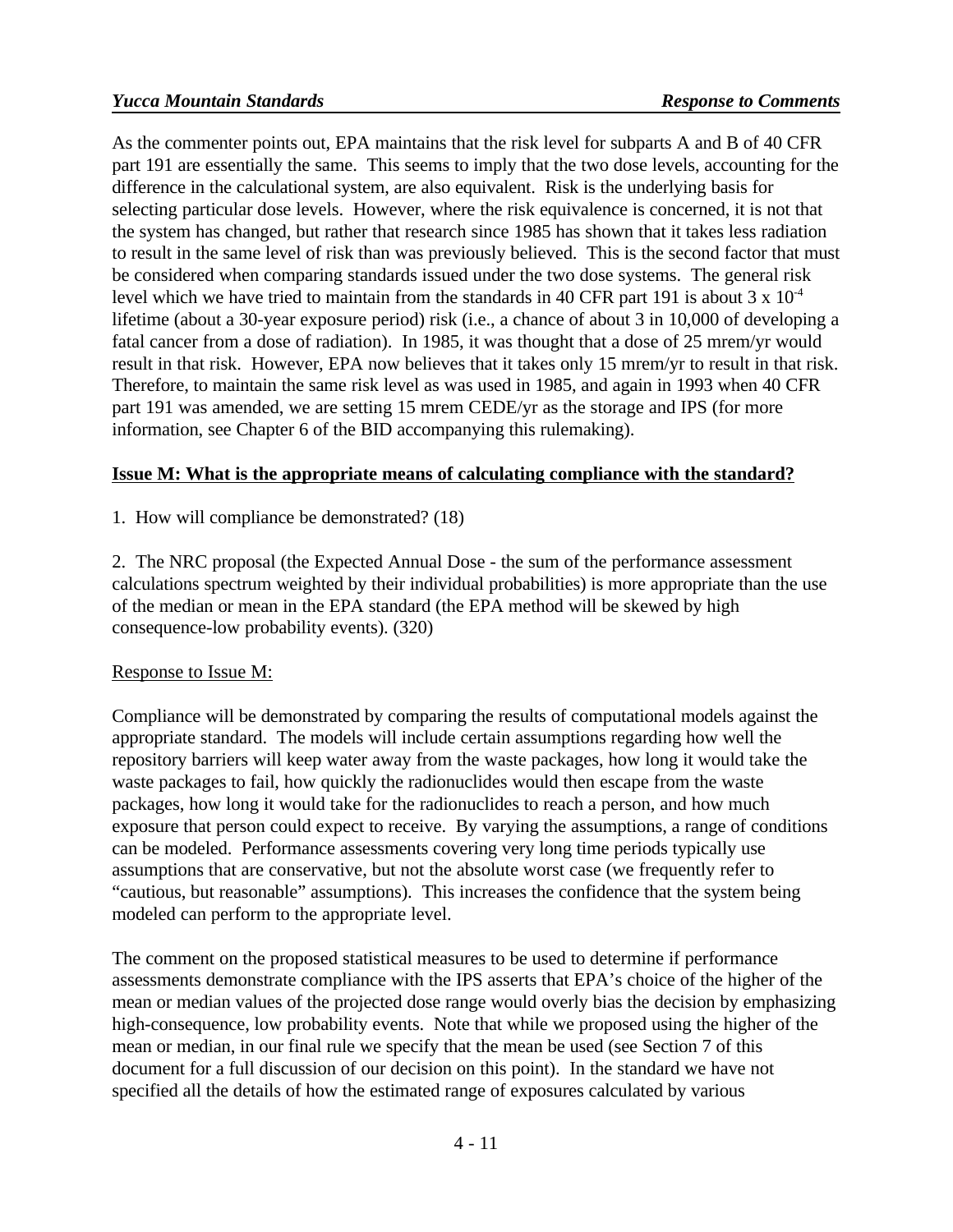<span id="page-86-0"></span>performance scenarios would be aggregated to develop the final distribution of possible doses. Rather, the standard provides substantial flexibility for implementation decisions. The standard includes sufficient specificity, however, to preclude the conclusion that the extremes of the estimated doses should be the focus of decision making. We certainly recognize that projecting repository performance involves analyzing processes and events with different probabilities and that these probabilities could vary widely. We have stated that DOE need not consider events with a probability of occurrence less than 1 in 10,000 over 10,000 years, and NRC may exclude higher-probability events if they do not significantly influence performance assessment results. Similarly, in our final rule we have specified (in the definition of "performance assessment") that dose results must be weighted by the probability of their occurrence. This concept of weighting, taking relative probability into consideration, has been historically a basic part of the assessment strategies developed for geologic repositories, and such weighting was used in the WIPP certification process. After careful consideration, we considered it appropriate to specify that such methods also be applied in the Yucca Mountain performance assessments. The NRC will make the specific decisions on how this is done. To assure that the choice of biosphere parameters used to make dose assessments results in exposures to a RMEI, we require that the RMEI has a diet and living style representative of people currently residing in the town of Amargosa Valley. To differentiate this RMEI from the MEI we have specified high-end values for two parameters  $-2$  liters/day of drinking water from the aquifer and the location of the RMEI, but let NRC use average values for other biosphere-related parameters (rather than their maximum values) except the RMEI's diet and living style. We require the diet and living style of the RMEI be determined based upon surveys of the current residents of the town of Amargosa Valley, but leave it to NRC to determine the values to be used from those surveys. The standard also contains provisions for the use of "reasonable expectation" in presenting a case for compliance. The EIA for the Yucca Mountain rule contains more detail on how this approach could be applied to the Yucca Mountain performance assessments, and the reader is directed there for more discussion (Docket A-95-12, Item V-B-2) (see also the discussion of the "reasonable expectation" approach to compliance calculations given in Section 2, and the discussion of performance assessment issues in Section 7, of this document).

# **Issue N: The EPA standard should be stated as a dose limit.**

1. I appreciate the EPA's decision to base the Yucca Mountain radiation standards on dose rather than risk. I would hope that you would consider adding detailed charts to your proposed standards that would list the calculated, maximum contaminant levels in air, water and soil permitted for each of the predominant fission, corrosion, and activation radionuclides. The charts would translate the maximum permissible dose into actual amounts in picocuries per liter or gram of each nuclide as encountered in the real world. (149)

2. People are more familiar with the "dose-calculated effect". It is tangible, measurable, one can make comparisons with it and when the projected dose has been reached, the process of transporting the nuclear waste can be stopped. A "risk-based standard" would be limited in time and uses hypothetical situations; thus, one is taking a guess at what might happen. (195)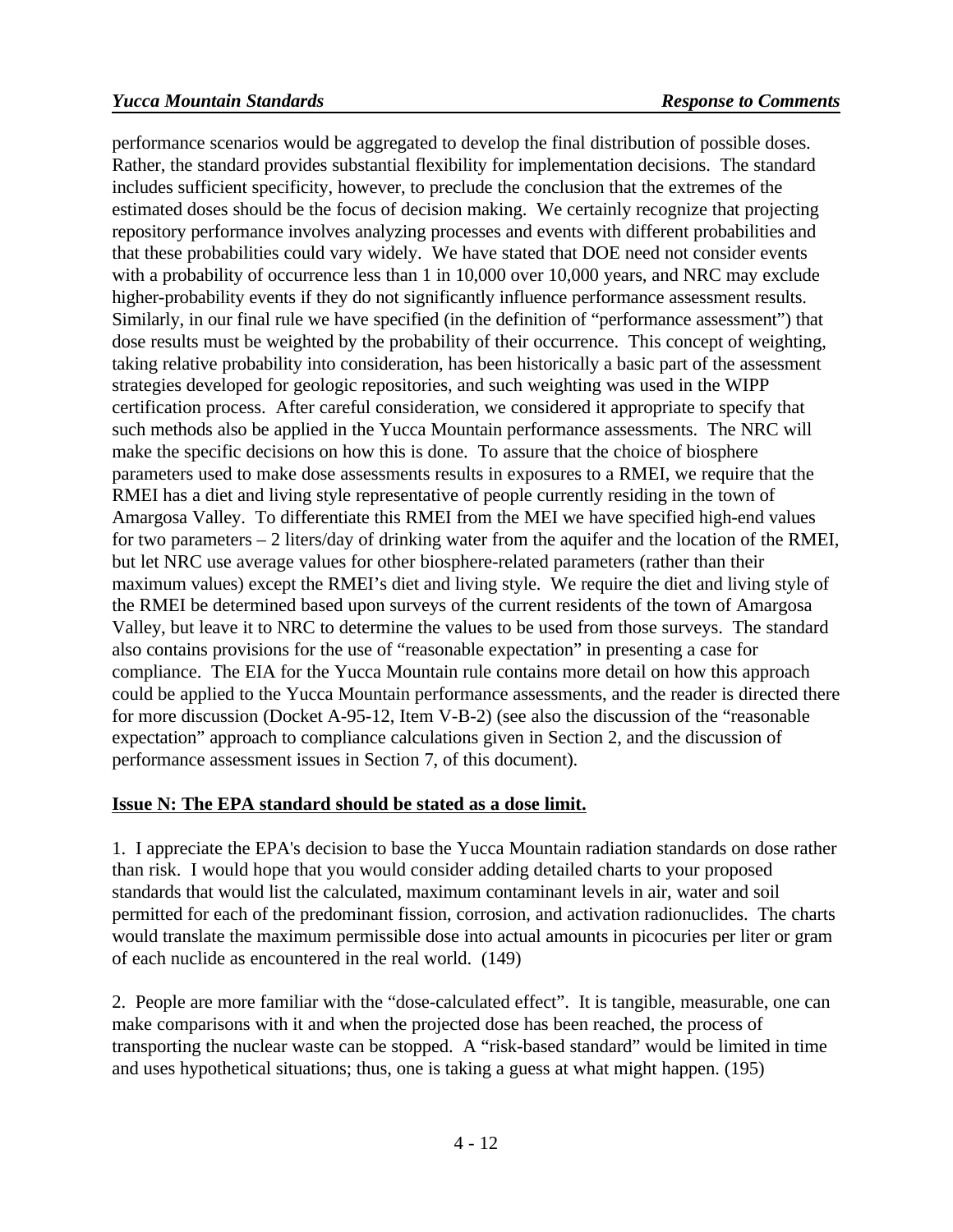<span id="page-87-0"></span>3. We agree with the NAS recommendation on basing the individual protection standard on risk and believe the NRC's approach in applying dose as a proxy for risk as explained in their proposed 10 CFR 63 rulemaking meets the NAS recommendation. (201)

4. An individual dose standard based upon risk is an appropriate implementation of the NAS recommendation that a limit on risk to individuals should be established. Although this approach stops short of expressing the limit in terms of the probability of an adverse health effect, as recommended by NAS, there exist sound and established public policy reasons for applying dose as a proxy for risk. Furthermore, NAS itself noted the currently accepted direct link between individual dose and health risk in their report to EPA. (221)

5. We support the position expressed by NRC. [That is, support for expressing the standard in terms of dose.] (259)

6. [S]etting a dose limit is a reasonable way for the EPA to incorporate cancer risk into the regulation. (283)

7. We agree with the EPA and the NRC that an individual dose limit is more easily understood by the public and easier to implement and is therefore appropriate in this case. (318)

8. Although "philosophically" a risk-based standard may be preferable to a dose-based one, it would be almost impossible to interpret today in view of the on-going (and maybe evolving) debates over the LNT [linear, no-threshold, dose response] assumption. (478)

9. [T]he EPA proposal to use a standard expressed in terms of dose seems reasonable as far as it is supplemented by some appreciation of the probability or the likelihood of occurrence of the situations giving rise to the exposure. (507)

10. A risk-based approach or a dose-based approach each have potential merits. However, given the current statutory framework for establishment of Yucca Mountain site standards, EPA should adopt an individual protection standard that prescribes a maximum annual effective dose equivalent. (622)

# **Issue O: The EPA standard should be stated as a risk limit.** (459, 518)

1. By proposing a standard dose as a proxy for risk, EPA is precluding the public from easily comparing the proposed IPSs for Yucca Mountain with standards for regulating other kinds of hazardous materials. Furthermore, the use of dose as a proxy standard also makes it difficult for the public to compare the proposed IPS, which is now expressed by EPA in units of microsieverts per year and millirems per year, directly with EPA's proposed ground-water standard, which is expressed by EPA in terms of both millirems per year and picocuries per liter. (391)

2. [T]he TYMS report's recommendation that the *form* of the IPS be based on *risk* does not preclude EPA from expressing the *numeric value* of the standard in units of risk and in derivative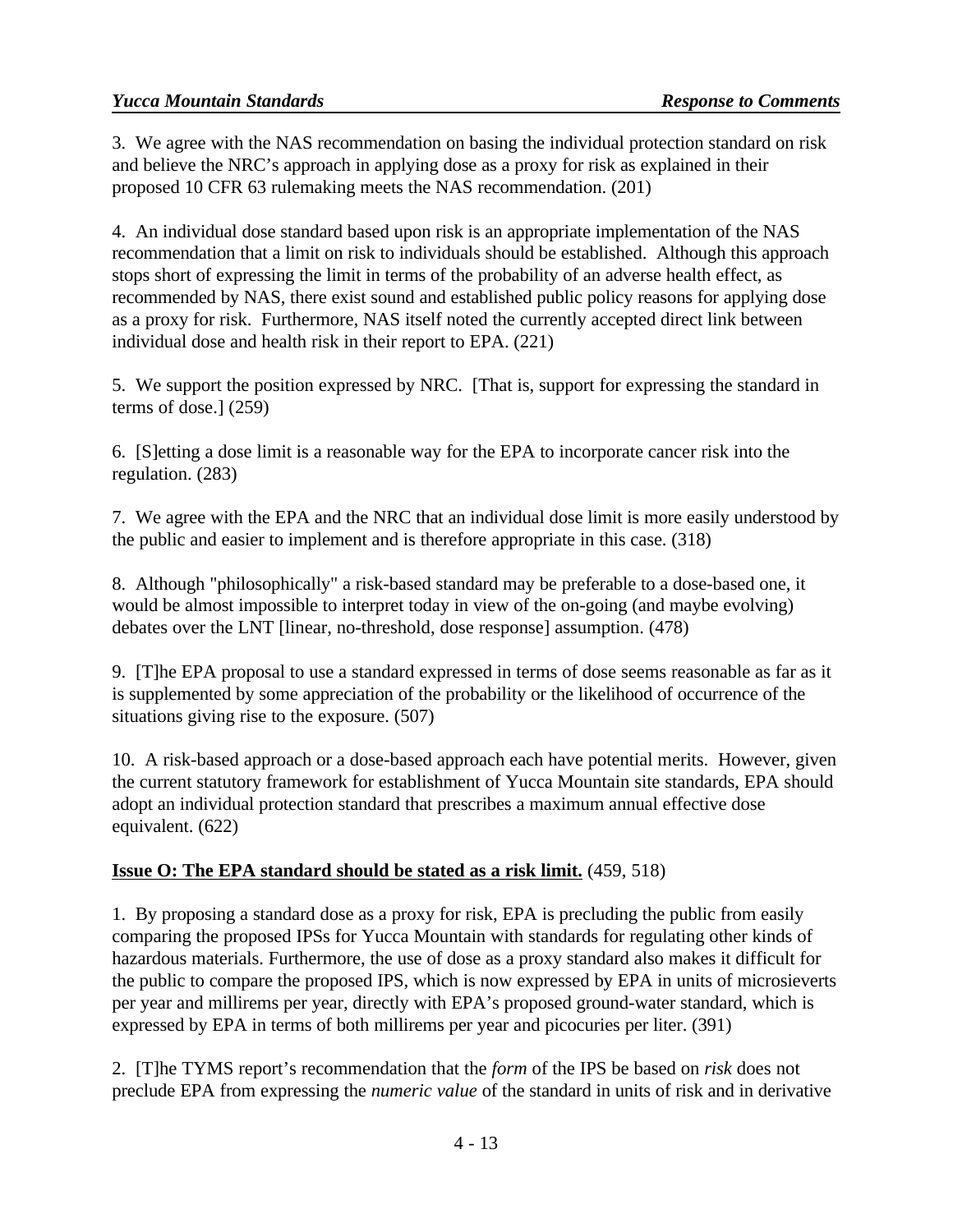<span id="page-88-0"></span>units of dose, so long as the risk value is clearly understood as the underlying basis for the proposed dose standard. (392)

# **Issue P: Use of risk or dose depends upon the purpose of the standard.**

1. Yes [dose is appropriate], if the standard is only used to evaluate a license application. No, if the standard will be applied for purposes of performance confirmation and regulatory compliance. In this latter case, the use of a dose-based standard versus a risk-based standard may result in needless exposure at levels in excess of the standard before non-compliance with the standard is known. Use of a risk-based standard would serve to minimize risk of exposure and thereby exposures themselves. (522)

# Response to Issues N through P:

Whether to issue the standard in terms of dose or risk was the only issue where EPA faced conflicting direction from Congress and a recommendation from NAS. In Section  $801(a)(1)$  of the EnPA, Congress explicitly directed that EPA's standards "shall prescribe the maximum annual effective dose equivalent to individual members of the public from releases to the accessible environment from radioactive materials stored or disposed of in the repository...." At the same time, the EnPA required EPA to issue the standards "based upon and consistent with" the findings and recommendations of NAS. Notwithstanding the statutory provisions in the EnPA, NAS explicitly recommended a standard expressed as risk rather than the dose (NAS Report, p. 3).

As discussed in the preamble to 40 CFR part 197, EPA examined the merits of both methods and decided to issue the standards expressed in dose for the following reasons.

First, both National and International radiation protection experts generally have recommended that radiation standards be established in terms of dose. Also, National and International radiation standards, including the individual-protection requirements in 40 CFR part 191, are established almost solely in terms of dose or radionuclide concentration, not risk. Therefore, a risk standard will not allow a convenient comparison with the numerous existing radiation guidelines and standards that are stated in terms of dose.

Second, EPA calculated the level of the proposed dose standard based upon the risk of developing a fatal cancer as a result of that level of exposure based upon a linear, non-threshold, dose-response relationship. We would establish a risk-based standard in the same manner. Dose and risk are closely related; one can be converted to the other simply by using the appropriate factor. Therefore, whether the standard is stated in terms of dose or risk, it is based upon scientific assumptions that could change and no matter how it is expressed, risk is the underlying basis of the standard. We were interested in public comment on whether the standard should explicitly set a dose level or a risk level for compliance. One commenter (comment 391), who favors a risk standard, states that EPA is wrong to suggest that risk and dose are equally subject to change, because selecting a risk level is a public policy decision, while selecting a dose to correlate with that risk is a matter of improving scientific understanding. While we do not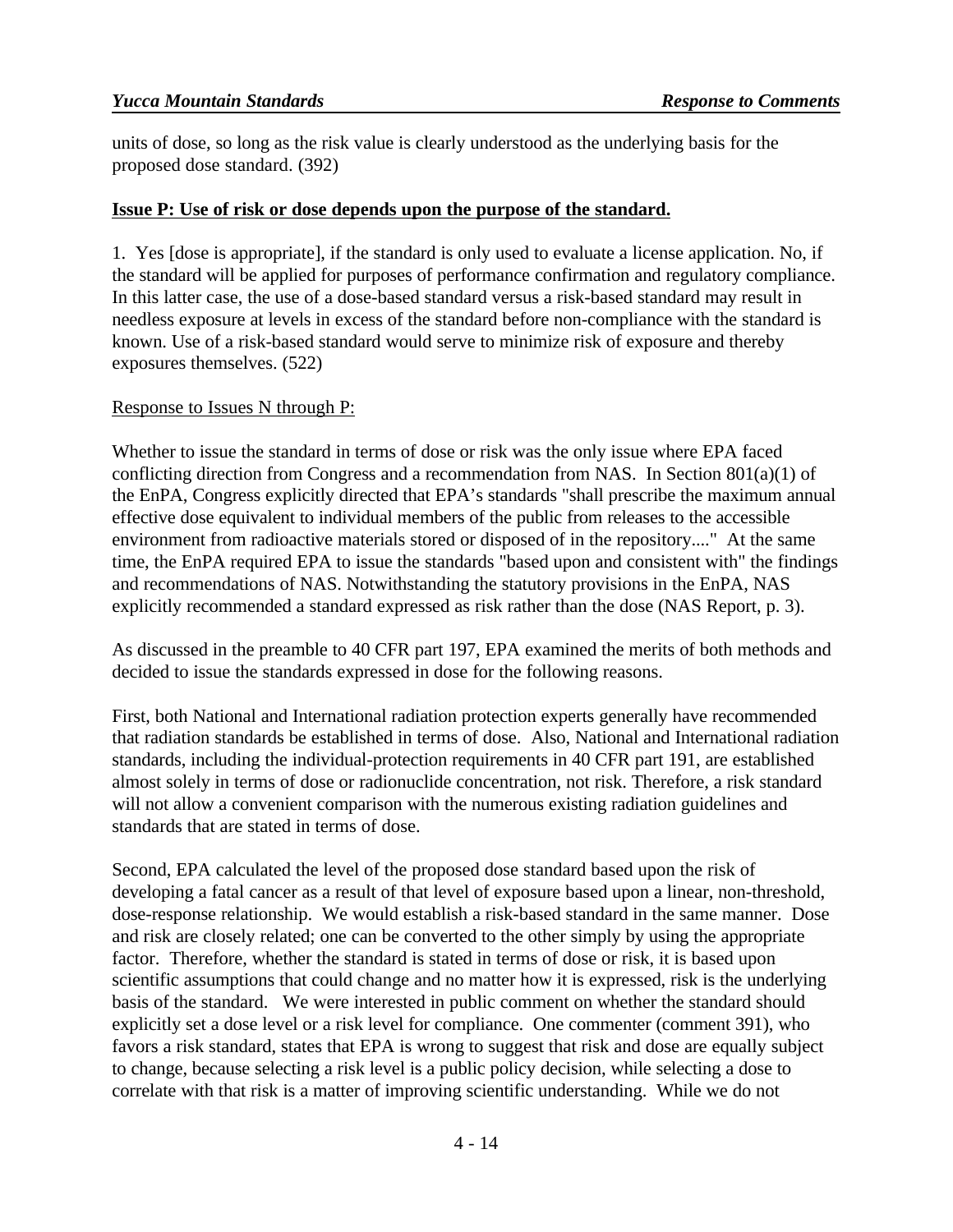disagree that public policy is an important aspect of determining the acceptable level of risks, we believe that we have been straightforward in correlating the selected level of risk with the dose level in the IPS and that this information would be readily available to members of the public, and therefore, has satisfied the intent of the NAS recommendation. The same commenter (comment 392) was concerned that the public would have difficulty in comparing the individual-dose standard expressed in units of dose with ground-water protection standards, which are expressed in units of both dose and concentration. The commenter is correct; however, the concentration limits in which the MCLs have been established were done so as a result of previous Agency actions. We have decided that to change them just for this rulemaking is inappropriate. The appropriate forum would be a public rulemaking in which those MCLs would be the main focus of the rulemaking rather than just a part of a much larger rulemaking. We have, in fact, recently completed such a rulemaking (65 *FR* 76708-76753, December 7, 2000), in which we reaffirm the existing radionuclide MCLs.

Third, as mentioned earlier, Section  $801(a)(1)$  of the EnPA specifically calls for a dose-based standard. As noted above, EPA believes that in many respects a risk standard and a dose standard are interchangeable. Nevertheless, since the statute directs us to set a dose standard, the Agency has followed that directive rather than the conflicting NAS recommendation. Nonetheless, we believe that by fully explaining the risk basis of the dose standard, we have met the intent of the NAS recommendation.

Finally, most commenters on the NAS Report asked for a standard stated in terms of dose rather than a standard stated in terms of risk.

# Response to Issue N:

EPA has chosen the IPS to be in the form of a dose. This decision was made based upon the reasons given in the general "Response to Issues N Through P" above and is in concert with the tenor of the comments in Issue N.

In response to the comment that stated that use of "dose seems reasonable as far as it is supplemented by some appreciation of the probability or likelihood of occurrence of the situations giving rise to the exposure," EPA refers to the use of performance assessment requirement in § 197.20:

# § 197.20 -- What standard must DOE meet?

The DOE must demonstrate, using **performance assessment** [emphasis added], that there is a reasonable expectation that, for 10,000 years following disposal, the reasonably maximally exposed individual receives no more than an annual committed effective dose equivalent of 150 microsieverts (15 millirems) from releases from the undisturbed Yucca Mountain disposal system.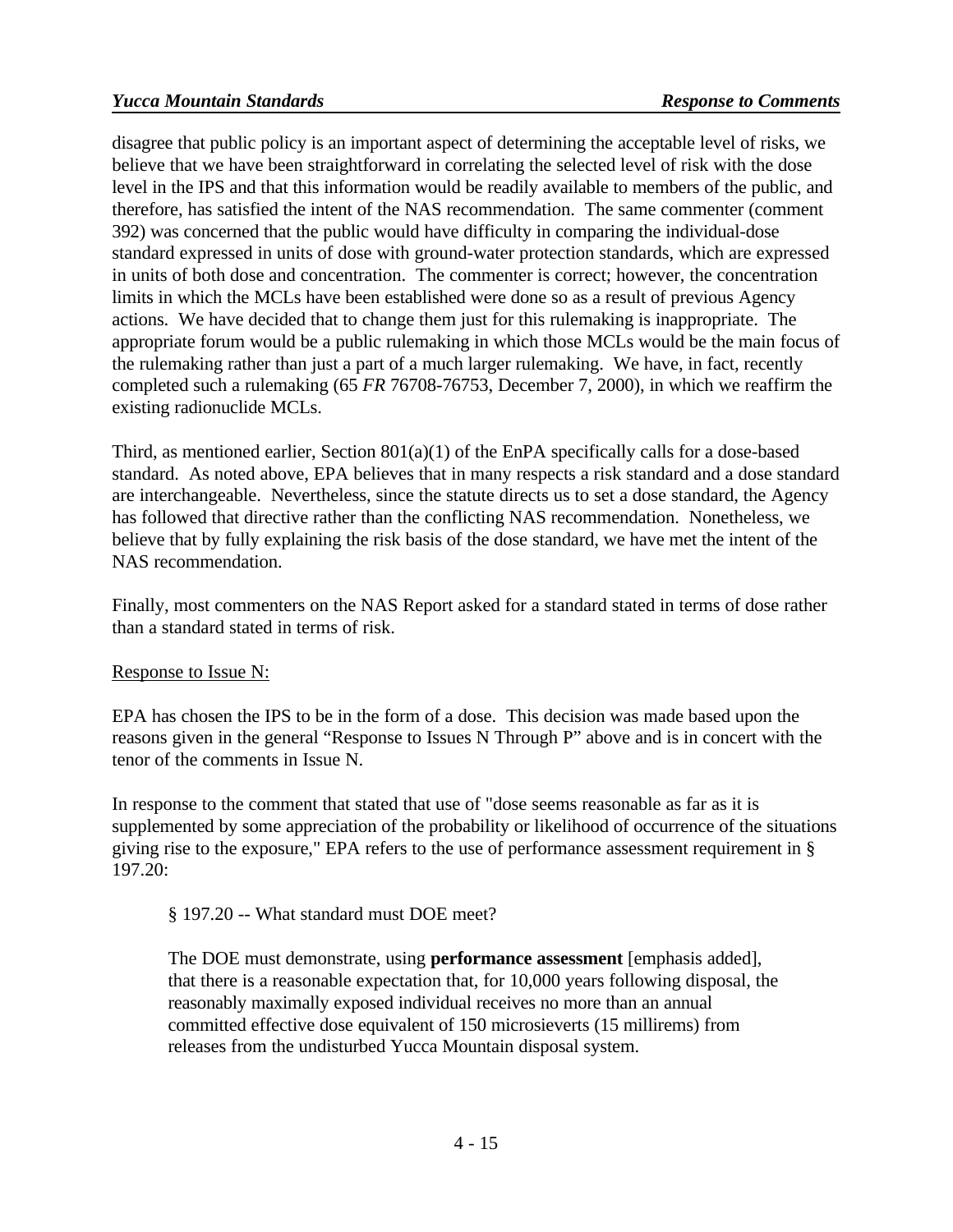The definition of "performance assessment" is found in § 197.12.

"Performance assessment" means an analysis that:

(1) Identifies the features, events, processes, (except human intrusion), and sequences of events and processes (except human intrusion) that might affect the Yucca Mountain disposal system and their probabilities of occurring during 10,000 years after disposal;

(2) Examines the effects of those features, events, processes, and sequences of events and processes upon the performance of the Yucca Mountain disposal system; and

(3) Estimates the annual committed effective dose equivalent incurred by the reasonably maximally exposed individual, including the associated uncertainties, as a result of releases caused by all significant features, events, processes, and sequences of events and processes, weighted by their probability of occurrence.

In subparagraph (1), there is the requirement that part of the performance assessment is the identification of the probabilities of the occurrence of features, events, processes, and sequences of events and processes. Similarly, subparagraph (3) refers to dose estimates as incorporating these probabilities of occurrence (language we added in our final rule). Therefore, there is a recognition in the IPS of the "probability of likelihood of occurrence of the situations giving rise to the exposure" as the commenter had requested.

#### Response to Issue O:

There are two comments in Issue O. One prefers the use of a risk limit in the IPS. The other would like to have the limit stated in terms of both dose and risk.

As explained in the general "Response to Issues N Through P" above, EPA did not agree with the commenter who supported stating the limit as a risk and have, instead, stated it as a dose. In response to the other comment, we believe that stating the standard in terms of both risk and dose could be a source of unnecessary difficulty during implementation of the standards, akin to setting two standards for the same activity. Rather, we have chosen to state the standards only in terms of dose (which also meets the statutory requirement) and accompany it with a full explanation of the risk basis of the dose limit (we estimate an annual risk of fatal cancer of about 8.5 x  $10^{-6}$ , which equates to a lifetime risk, based upon a 30-year exposure period, of  $3 \times 10^{-4}$ ). We believe that by including this full explanation of the risk basis of the dose standard, we have met the intent of the NAS recommendation.

#### Response to Issue P:

Regarding the purpose of the IPS, it will be a fundamental basis of NRC's licensing of the repository, as the license will be contingent upon DOE's demonstration that the repository will comply with it. This appears to be consistent with the comment since it will be used to "evaluate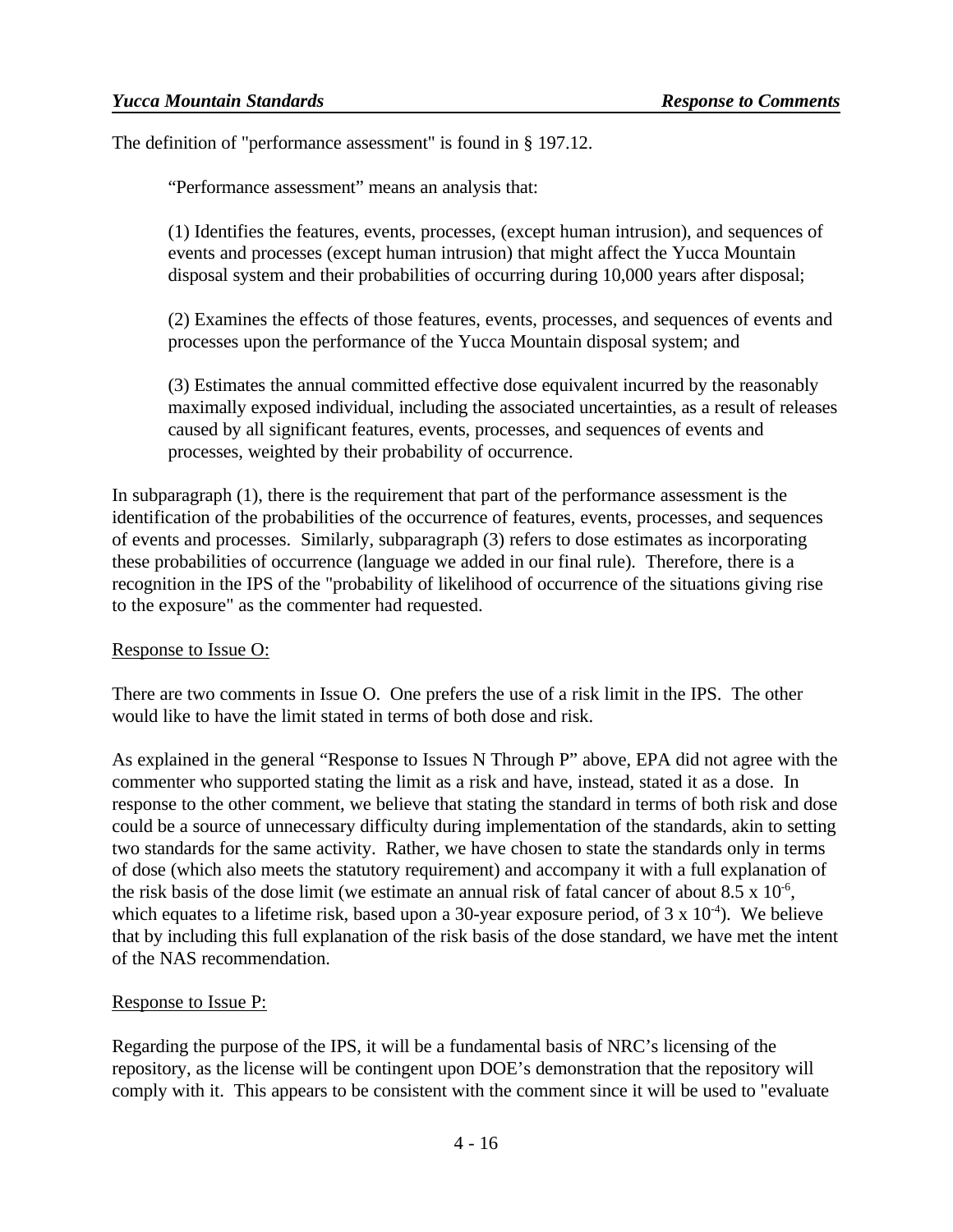<span id="page-91-0"></span>the license application." It will be NRC's prerogative as to how it enforces the IPS, based upon what it believes is necessary and appropriate. Should NRC find it necessary to enforce the standards in an operational setting, (i.e., through field measurements), that is within its authority. EPA disagrees with the commenter's suggestion that risk would be a more appropriate benchmark for performance confirmation or regulatory compliance evaluations, for two reasons. First, the term "performance confirmation" implies that there could be a situation in which exposures may exceed those allowed by the standard for a period of time before measurements are taken. We do not want to rely upon active institutional controls for determining compliance with a standard whose duration is 10,000 years; however, if the standard is used in that manner, the suggested situation is just as likely to occur with a standard expressed in terms of risk. Second, some type of physical measurements will need to be taken. Again, we do not want to rely upon active institutional controls; however, if the standard is used for an operational standard, this would be the case whether the standard is expressed in terms of dose, or risk. In addition, most of today's instrumentation is set to measure exposure or dose, not risk.

# **Issue Q: Should EPA's individual-protection standard be stated as committed effective dose equivalent (CEDE)**. (160)

1. We agree with the NAS recommendation on basing the individual protection standard on risk and believe the NRC's approach in applying dose as a proxy for risk as explained in their proposed 10 CFR 63 rulemaking meets the NAS recommendation. However, we believe that the standard should be based on 25mrem/year TEDE and not annual CEDE. (201)

2. Further, we challenge the use of dose equivalent, effective dose equivalent, and committed effective dose equivalent in the formulation of a standard for the Yucca Mountain repository. This methodology of "pencil-whipping" or "book-keeping" radiation doses is yet one more example of an attempt to progressively relax permissible radiation exposure levels. (433)

3. The IPS should be specified in terms of an annual CEDE limit. The use of an "effective" dose limit correctly accounts for the variation in risk levels associated with different organs. Not using an effective dose provides widely varying degrees of protection depending on the organ and radionuclides used in the exposure scenario. (608)

4. DOE would support the expression of dose limits in Total Effective Dose Equivalent (TEDE) instead of Committed Effective Dose Equivalent (CEDE). . . It is important for the EPA standard and the implementing NRC regulations to use similar units. (624)

# Response to Issue Q:

Comments 201, 608, and 624 raise an issue that appears to be one of terminology rather than substantive difference. EPA believes that its use of the term "CEDE" and NRC's use of the term "TEDE" are intended to accomplish the same sort of analysis of the effective dose equivalent over the committed period.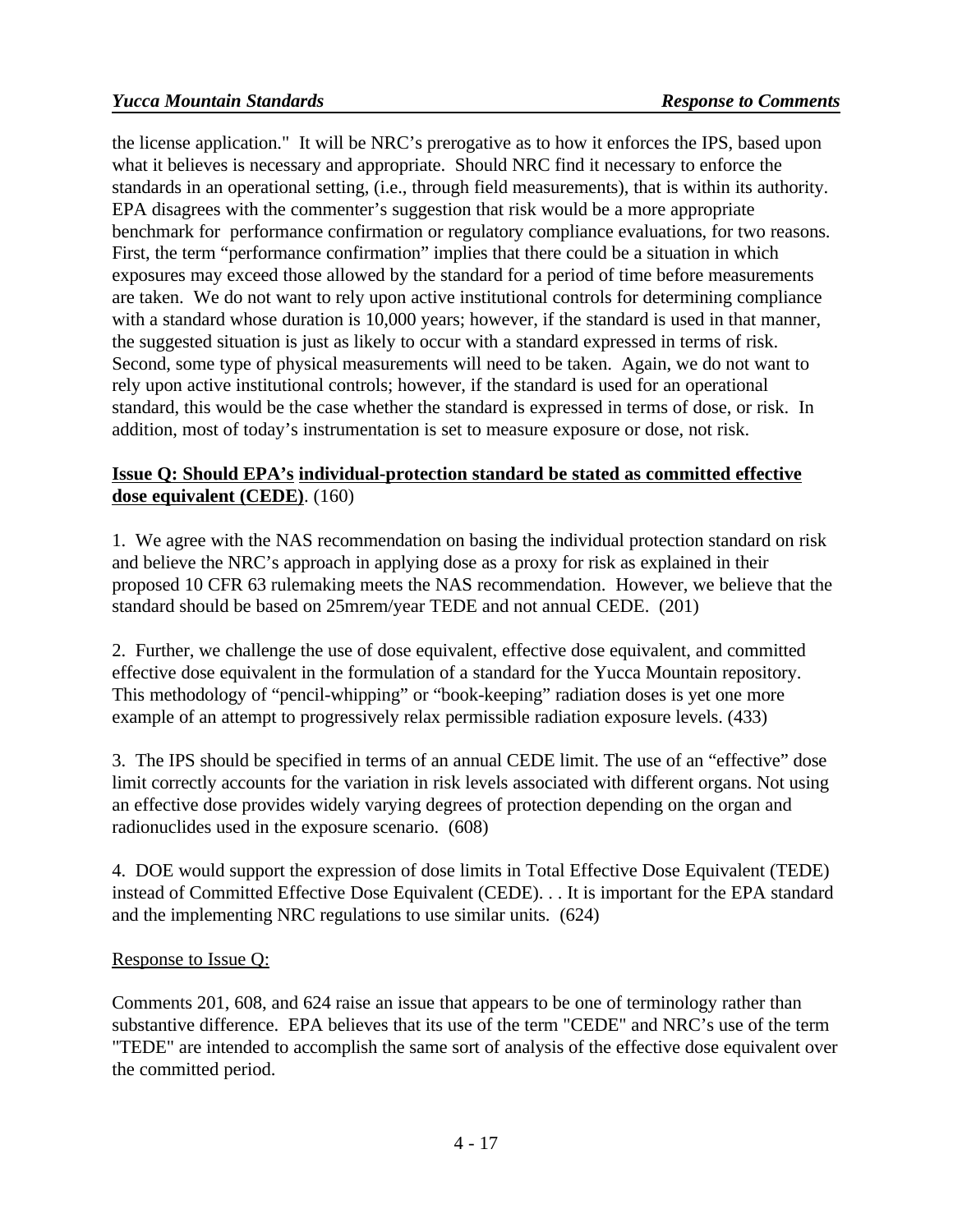<span id="page-92-0"></span>In Federal Guidance Report 11 (EPA 520/1-88-020, September 1988, Docket A-95-12, Item II-B-5) and the amendments to 40 CFR part 191 (58 *FR* 66397, December 10, 1993), EPA used the term "committed effective dose equivalent (CEDE)." The reason for using that term is to emphasize that this is a committed dose, that is, the dose received from radionuclides which stay in the body for long periods are included in the calculation. The term "annual" was added for two purposes. First, to make it clear that the CEDE was to be calculated for the intake over each year and, second, to indicate that the annual dose received from contamination in the environment was to be included in the calculation. In other words, if an individual was assumed to eat or drink contaminated food or water for 50 years, each of those 50 years would have its own value for the committed dose (the associated risk is based on the assumption that the individual receives the maximum allowable committed dose for each of the 50 years). None of those committed doses is allowed to exceed the standard.

The NRC proposed its term TEDE in its proposed rule for Yucca Mountain, 10 CFR part 63 (64 *FR* 8639, February 22, 1999). In that proposed rule, NRC refers to its definition in 10 CFR 20.1003, which states that the TEDE is equal to the sum of the dose from external exposures plus the CEDE (for internal exposures). There does not appear to be a functional difference between the terms, but EPA prefers the descriptive nature of its term and is in keeping with Federal Guidance, which was developed with the consensus of all Federal agencies for the purpose of standardizing radiation protection terms and methodologies within the Federal Government.

In response to comment 433 and its allegation that the use of terminology used to describe the magnitude of radiation doses is "an attempt to progressively relax permissible radiation exposure levels," EPA disagrees. The basis of the level of protection is the risk of developing a fatal cancer as the result of a person absorbing a specific amount of radiation. The terminology used to describe the magnitude of the dose corresponding to that risk does not change the underlying risk basis and, therefore, has no role in either tightening or relaxing permissible radiation exposure levels. See, for example, the response to Issue L above.

# **Issue R: Negligible Incremental Dose/Risk**

1. We support the NAS approach to negligible incremental dose. (264)

2. EPA should be more firm and explicit that it is rejecting the concepts of "negligible incremental dose" and "negligible incremental risk." (285)

3. It is not acceptable for EPA to ignore low-level radiation or incremental doses for either individual recipients or for total populations, nor to derive that latter from such a limited approach to the former. (368)

4. It would be better to use a collective dose standard, IF AND ONLY IF, it was coupled to a NIR [negligible incremental risk] criterion set at some reasonable level. (479)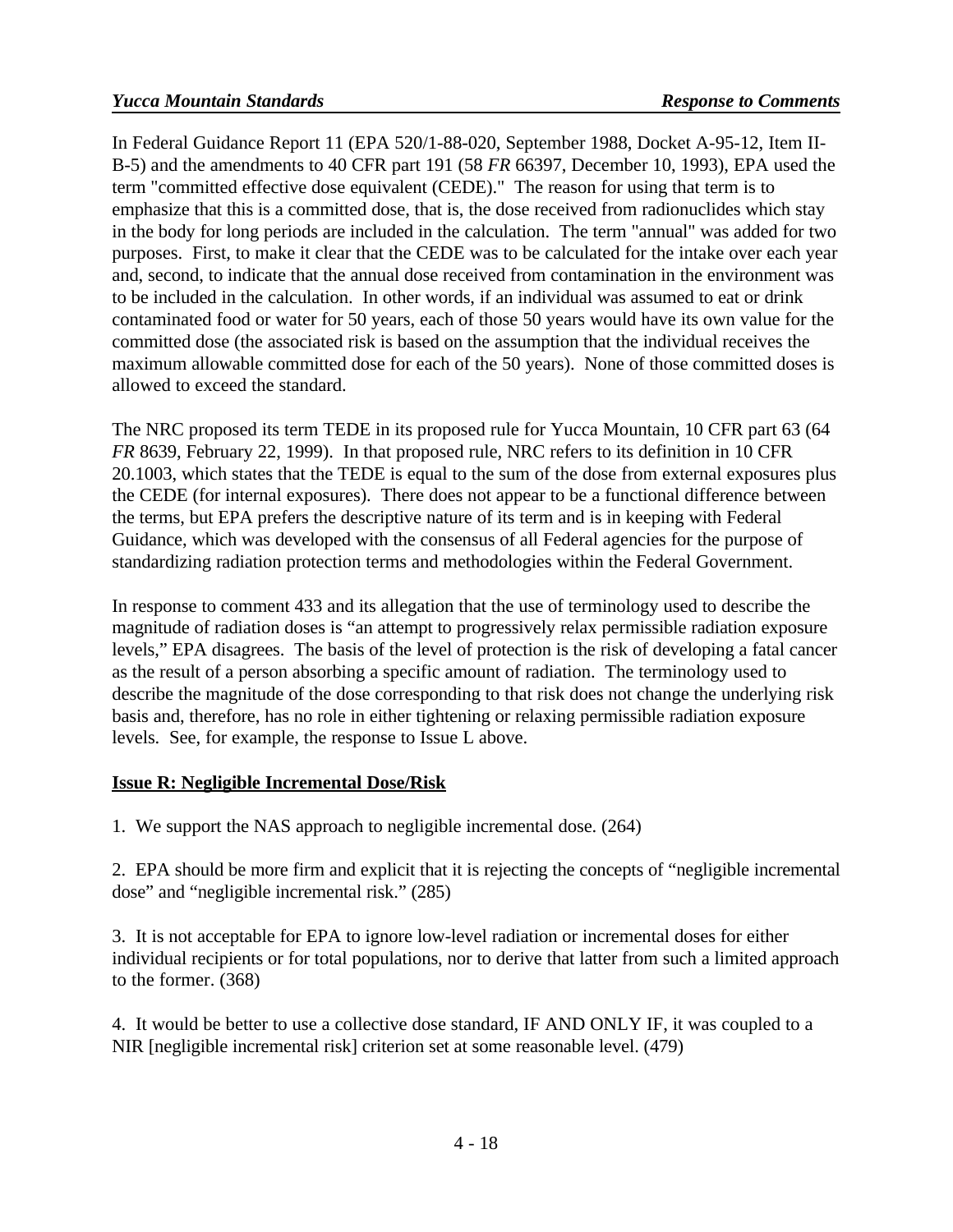5. ICRP has not introduced in its recommendations for solid waste disposal the concept of exclusion from consideration of some extremely low incremental levels of dose to individuals. It was left to the appreciation of the decision-maker to decide whether [or] not to take into account some scenarios. (513)

# Response to Issue R:

In response to comment 264, EPA has adopted neither the NID nor NIR concept. After considering those concepts, we do not believe that they should be used for Yucca Mountain for several reasons which are discussed in the preamble to the proposed rule (64 *FR* 46990-46992), and in Section III.B.1.e of the preamble to the final rule.

In addition, NAS stated (NAS Report, p. 7), "We conclude that an individual-risk standard would protect public health, given the particular characteristics of the site, provided that policy makers and the public are prepared to accept that very low radiation doses pose a negligibly small risk." We are not prepared to accept "that very low radiation doses pose a negligibly small risk." For example, one of the reasons is that we do not believe that it is appropriate to apply the NID/NIR concept to consideration of population dose. The NAS referred to NCRP Report No. 116 in discussing its concept. However, a later NCRP report, No. 121, questions the application of the NID concept to consideration of population doses: "A concept such as the NID (Negligible Incremental Dose) provides a legitimate lower limit below which action to further reduce individual dose is unwarranted, but it is not necessarily a legitimate cut-off dose level for the calculation of collective dose. Collective dose addresses societal risk while the NID and related concepts address individual risk." Based upon this, we think it would be inappropriate to use the NID/NIR concept to evaluate whether an IPS adequately protects the general population.

In response to comments 285 and 368, EPA thought its proposed position when, on p. 46991 of the preamble to the proposed rule, EPA stated, "We are not proposing to adopt either an NID or NIR level." The final position and reasoning are the same as the proposed position and reasoning, as found in the preamble sections referred to in the first paragraph of this response.

In response to comment 479, from the preceding discussion, it is clear that EPA has not adopted an NID/NIR level. As discussed elsewhere in this document and in the preamble to the final standards, neither have we adopted a collective dose standard. Therefore, the outcome is not what the commenter stated.

In response to comment 513, EPA agrees with the approach that the commenter has pointed out is used by another organization. We have not adopted an NID/NIR because we do not believe that it is appropriate to do so for regulating either an individual or a population [see the discussion in the preamble to the proposed rule (64 *FR* 46990-46992)]. We recommended in our proposal that population doses be projected and placed into the Yucca Mountain EIS for consideration by the public and decisionmakers; however, upon further consideration, we have decided not to make such a recommendation in our final action (see the preamble to the final rule for a discussion of our reasoning).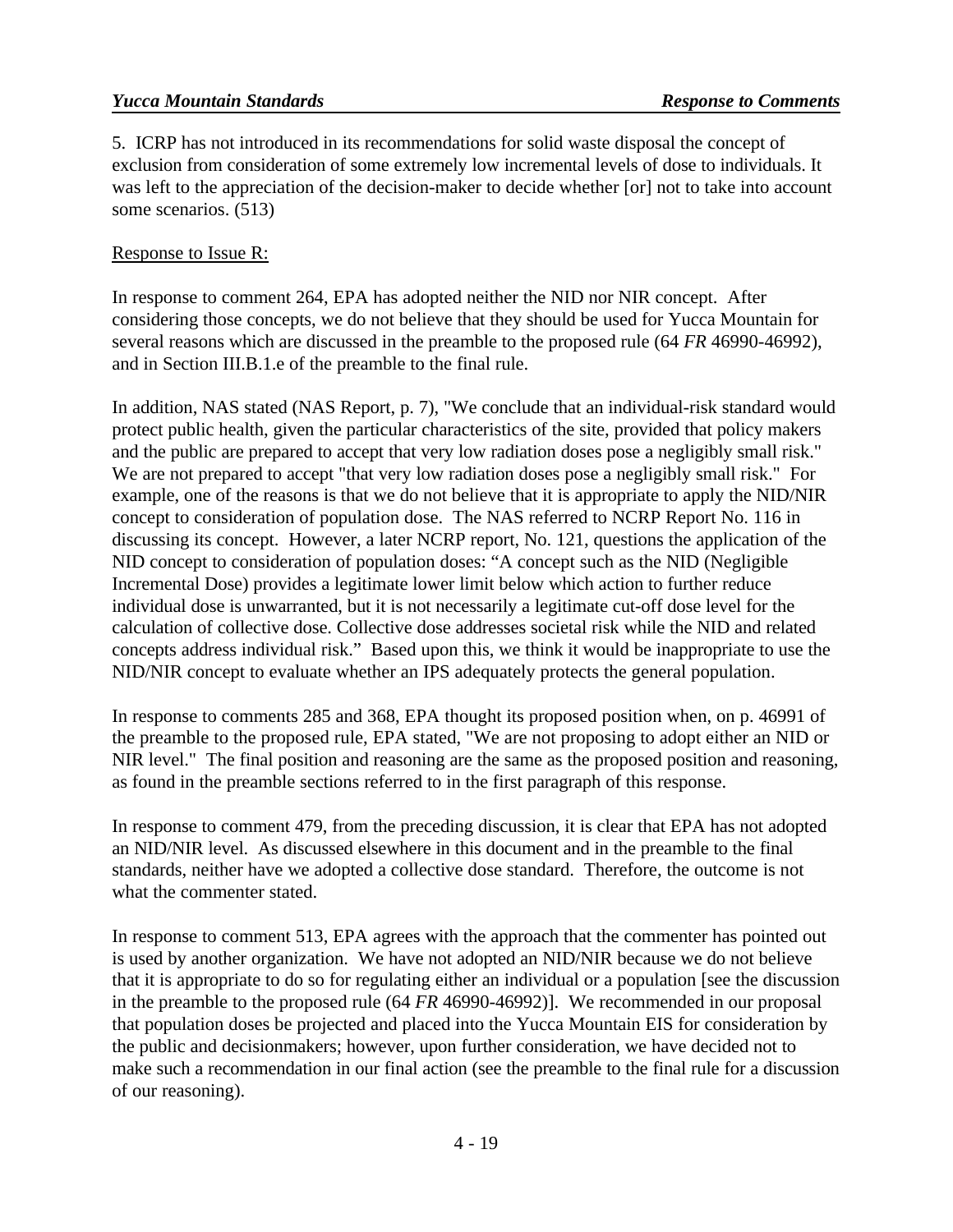# <span id="page-94-0"></span>**Issue S: The general public will be protected by the individual protection standard.** (465, 602, 609, 614, 645)

### Response to Issue S:

This is the final position taken by EPA. We believe that the unique characteristics of the area downgradient from Yucca Mountain make this approach possible. The full reasoning is found in the preamble to the proposed standards on 64 *FR* 46990-46992, but basically it is the unique sitespecific characteristics around Yucca Mountain that support this determination. When there are releases, the releases will be almost solely into the ground water, first. As we understand it, this ground water stays underground until it is pumped to the surface or it discharges into a playa where the water evaporates very quickly and, therefore, there is no surface water made up of water from the tuff (upper) aquifer in Amargosa Valley. Therefore, there is no transport mechanism, such as surface water, that would transport radioactive contamination to a large number of people. Therefore, we believe that protecting an individual (the RMEI) using cautious, but reasonable assumptions will also protect the general public.

### **Issue T: It is reasonable to address, but not require compliance with, collective doses.** (227, 775)

### Response to Issue T:

These comments are consistent with the proposed position taken by EPA. However, we have determined that it is not necessary for us to make such a recommendation in our final action, primarily because we believe that the IPS will adequately protect the general population (see the response to Issue S, above). In Section III.B.1.e of the preamble to the final rule, this is discussed in more detail (see also the preamble to the proposed rule).

# **Issue U: There should be a limit on dose to the population.**

1. There should be a limit on the dose to the population and to the individual and it should be based on prevention of exposure and minimization of risk. (591)

# Response to Issue U:

EPA chose not to adopt a separate limit on radiation releases for the purpose of protecting the general population because EPA believes that the IPS will adequately protect the general population, given the conditions at Yucca Mountain. Instead, we recommended in our proposal that DOE estimate and consider collective dose in its analyses. We proposed this based upon several factors, which are described in the preamble to the proposed rule. However, we have determined that it is unnecessary for us to make such a recommendation in our final action, primarily because we believe that the IPS will adequately protect the general population (see the response to Issue S, above).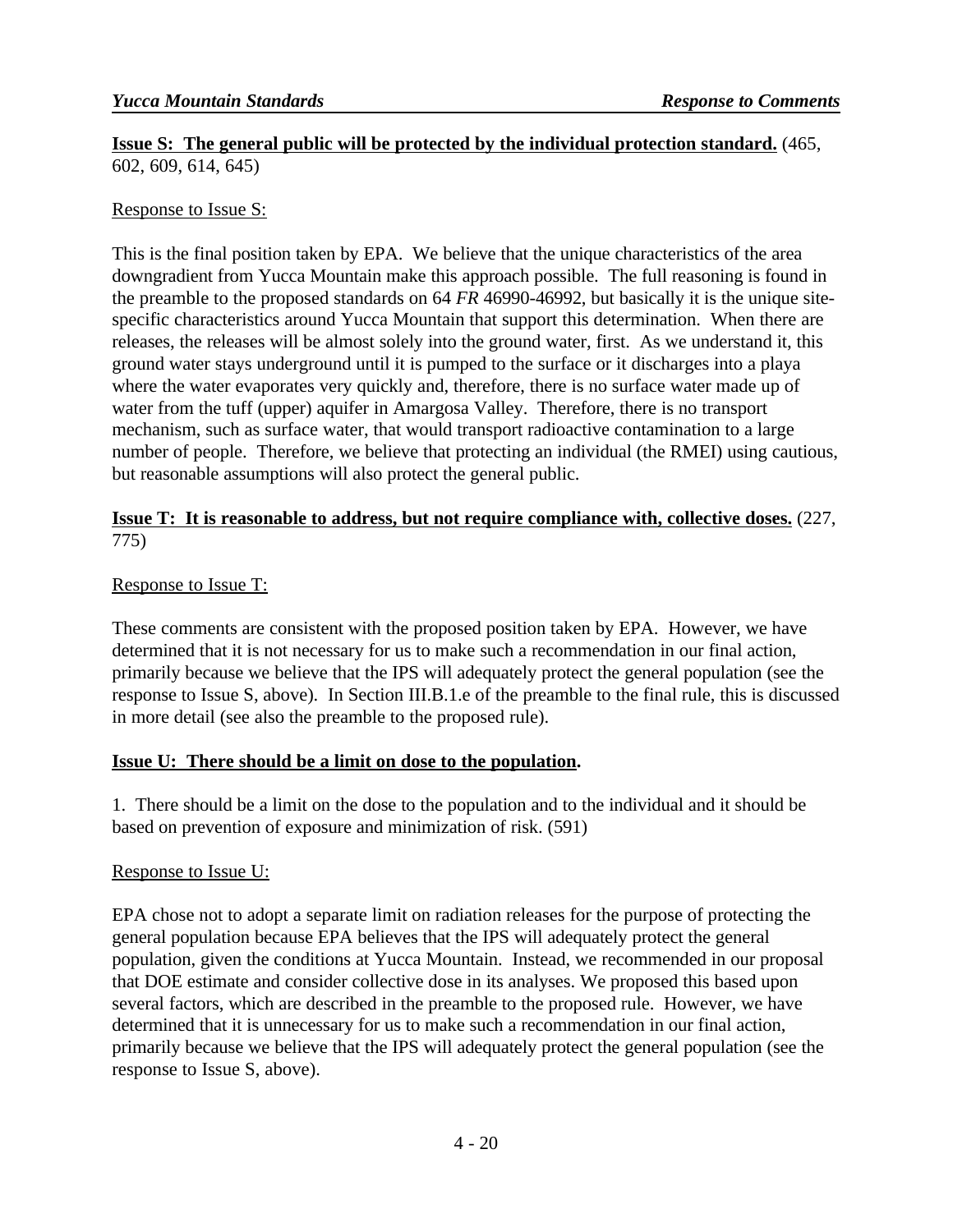<span id="page-95-0"></span>**Issue V: Emission limits in the form of radiation dose limits to individuals and to populations are appropriate for manufacturing facilities because emissions of radionuclides are expected and are to be regulated. The YMR [Yucca Mountain Repository] is not such a facility and it is gross error to treat it as such.** (413)

# Response to Issue V:

Prior to closure of the Yucca Mountain repository (during the time that subpart A applies), EPA considers the facility and its related surface facilities to be an operating system just as other present-day facilities handling radioactive materials are. Relative to the disposal standards in subpart B, NAS recommended using an annual risk limit, the Agency has chosen to use the equivalent dose limit instead. Both organizations clearly understand that the Yucca Mountain disposal system is a passive system. We have neither confused it with, nor treated as, an operating system. If the commenter is inferring that a dose limit is tantamount to an emission limit where emissions are expected, the commenter is in some respects correct since there would have to be releases to cause the exposure. However, since the commenter offers no alternative, we must conclude that the commenter is suggesting that the Agency should allow no releases.

There are several reasons that EPA does not believe that such an approach is reasonable: (1) the EnPA instructed EPA to write standards "based upon and consistent with" the findings and recommendations of NAS. As is described in the preamble to the proposed rule, the NAS recommended using a risk limit within the range of annual risk levels which NAS suggested, [i.e.,  $10^{-5}$  to 10<sup>-6</sup> (NAS Report, p. 5)] – clearly not intended to be a zero release limit; (2) there are many international standards and sets of guidance of which EPA is aware, but none of them sets a zero limit – this is recognition by the international community that a zero release limit is unreasonable; (3) given the extremely long times involved, and using current knowledge and technology assumptions, as recommended by NAS (NAS Report, p. 122), it may not be possible to provide absolute certainty that there will be no releases from the disposal system over 10,000 years. The state of current knowledge and technology inevitably leaves uncertainties in projecting the performance of the elements of the disposal system.

Overall, EPA agrees that zero release is the goal, however, EPA also recognizes the current status of knowledge and technology and believes that the 15 mrem CEDE/yr limit is a reasonable compromise between zero release and the current capabilities of science and technology.

# **Issue W: EPA's collective dose requirement is inconsistent with the NAS and EPA's own conclusions.**

1. EPA's requirement that the collective dose be "estimated and considered" is inconsistent with both the TYMS report and with the EPA's own conclusion (in the preamble to its proposed rule) that additional standards are not needed to protect the general public. Moreover, EPA has provided no guidance to either the licensee or the regulator on what they are to do with these collective dose estimates.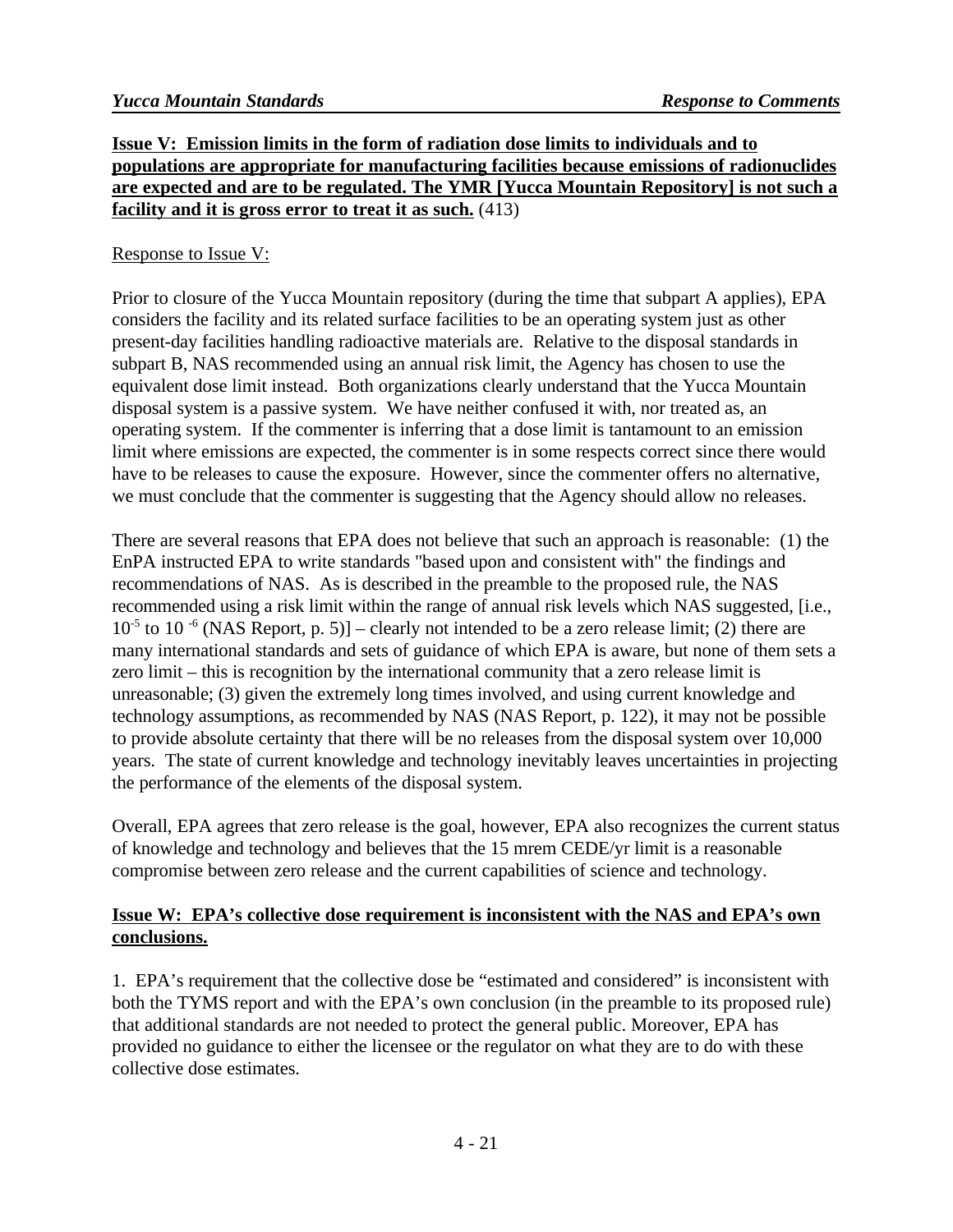# <span id="page-96-0"></span>*Yucca Mountain Standards Response to Comments*

Further, EPA's urging of DOE to seek design alternatives to reduce potential risks to the general public from carbon-14 releases, even when individual-dose limits have been satisfied, is also without a firm scientific basis and will add little, if any, additional protection to the general public. . .

EPA is making policy judgements with respect to collective dose estimation and design alternatives to reduce carbon-14 releases but has not explained clearly its reasoning for these judgements. (395)

### Response to Issue W:

In the responses to Issues R through U above, EPA explained that it has not established a requirement for collective dose. We did recommend in our proposal that DOE estimate collective dose, without truncation of any factors, because we believed that it would give decision-makers and the public more information (see the preamble to the proposed rule for more discussion of our reasoning). However, we are not including such a recommendation in our final action, primarily because we believe that the IPS will adequately protect the general population (see the response to Issue S, above).

### **Issue X: Background Radiation**

1. My only other concern is that average exposure rates may permit persons living in this area, which has a very low natural background, to receive a larger dose and still remain within the exposure limit. (97)

2. A "health assessment" should be done now of all the affected communities. This assessment would reflect what is out there now. By showing the present health situations now, a case may be made for not adding to a potential number of latent cancer fatalities. (198)

#### Response to Issue X:

EPA is unaware of any significant source of radiation exposure other than that from natural sources in the downgradient direction from Yucca Mountain. Therefore, EPA assumes that the fatal cancer rate is based upon the exposure from natural background radiation. We are aware of the general level of background radiation in that area and, therefore, no new assessments need to be done.

In addition, EPA does not generally regulate background radiation (one exception is that the ground-water protection standards do include some naturally occurring alpha-emitting radionuclides). That is also true in these Yucca Mountain standards, which are intended to limit the potential impacts of releases from the Yucca Mountain disposal system rather than the impact from all sources of radiation since that is, in general, not implementable by NRC nor is it within our authority under the EnPA.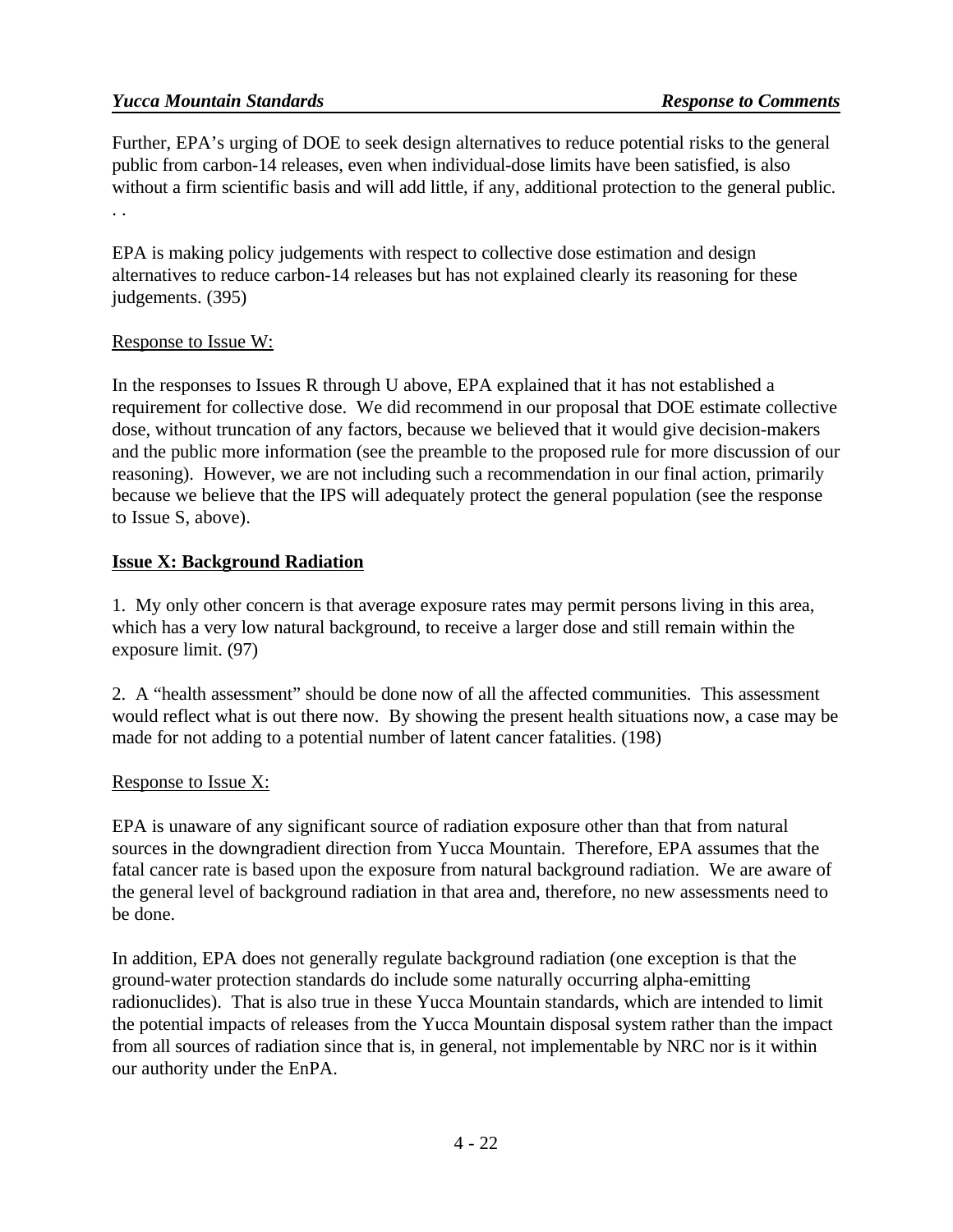# <span id="page-97-0"></span>**Issue Y: EPA's use of the RMEI is appropriate, but with reservations.**

1. The RMEI dose fails because it is not possible to model the potential concentration of contamination in the CG groundwater hosting an un-mitigated contaminant plume. BUT...RMEI is better than the more generalized CG model. (162)

2. Most of the ANS group preferred the RMEI approach rather than the CG approach for selecting the appropriate receptor population. However, we wish to make clear that our preference is not based at all on the need to use Monte Carlo sampling to identify a critical group or any other population. Unconstrained Monte Carlo and LHS (where appropriate) are the preferred methods for including uncertainty in repository performance assessment. We recommend that EPA and NRC recognize this methodological preference in any implementation guidance. (322)

3. The EPA concept of RMEI is a conservative means of assessing compliance and would be more protective of human health and safety than the critical group employed by the NCRP and the ICRP. Considering those individuals are greater risk would add a further layer of conservatism and credibility to the standard. (344)

4. I do not see how an RMEI standard and a small critical group standard will differ much in impact and an RMEI standard may be easier to define and explain. It would be better to use a collective dose standard, if and only if, it was coupled to a NIR criterion set at some reasonable level. (479)

5. DOE believes that a probabilistic critical group approach is appropriate for the Yucca Mountain site. However, DOE does not object to the use of a RMEI, provided that the RMEI scenarios, assumptions, and parameters are reasonable. (625)

# Response to Issue Y:

Since the late 1970s, EPA has been involved with the modeling of radionuclide movement from repositories through ground water. We have also reviewed and discussed such models with many agencies and organizations. As a result of these activities, we believe that reasonable projections of future contamination can be made. Therefore, we disagree that "it is not possible to model the potential concentration of contamination in the CG ground water hosting an un-mitigated contaminant plume." As a result of meetings among EPA, NRC, DOE, and the White House OSTP, it was agreed that modeling can be performed, using the specified representative volume of ground water, accurately enough to serve as a basis for decisionmaking (Memo to docket from Frank Marcinowski, EPA, Docket A-95-12, Item II-E-10).

Comment 322 expressed a recommendation that "EPA and NRC" recognize a methodological preference for unconstrained Monte Carlo and Latin Hypercube Sampling (where appropriate) for including uncertainty in repository performance assessment. The IPS, 40 CFR 197.20, specifies that a "performance assessment" be used in calculating the potential doses and that "performance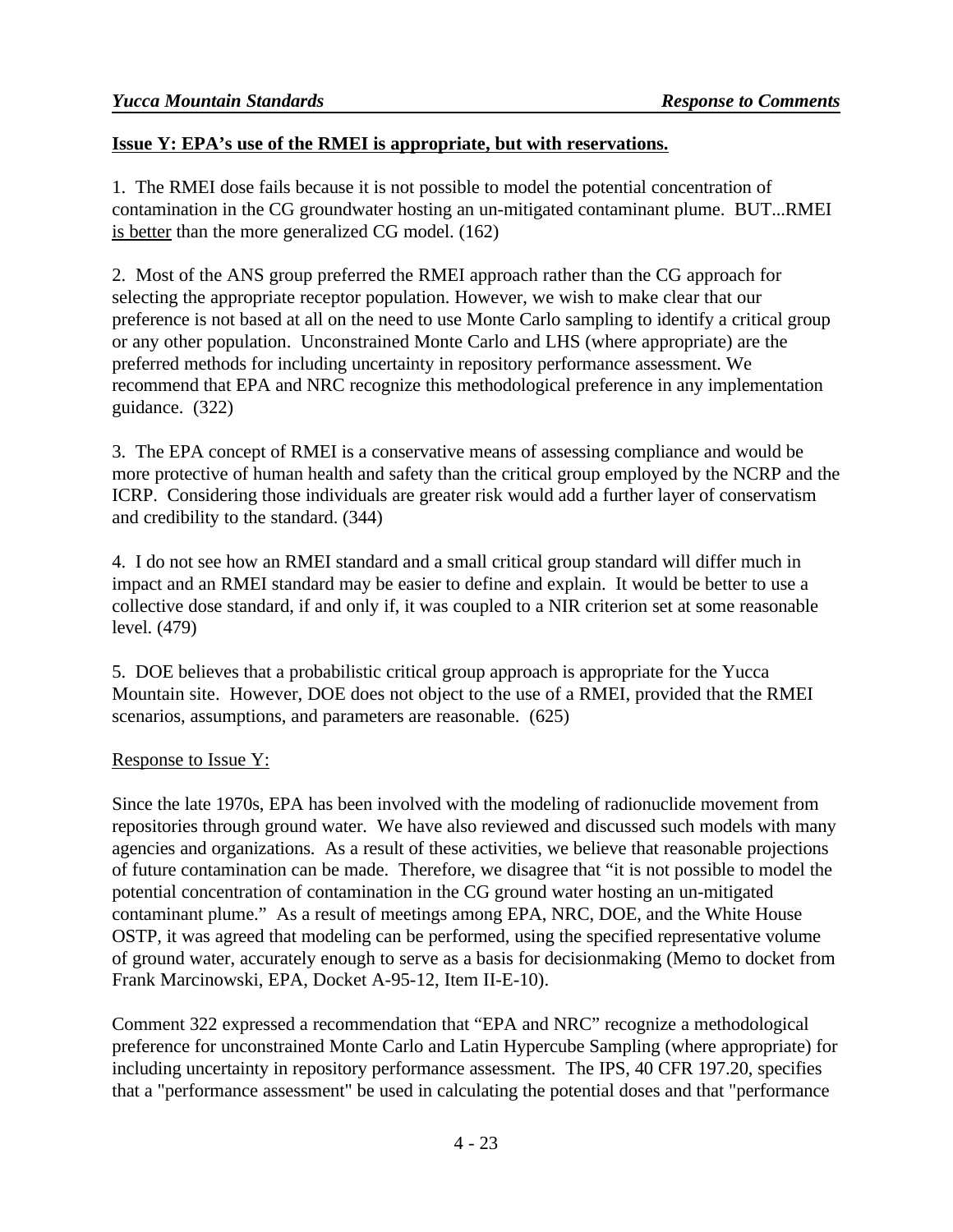assessment" is defined in the rule, in 40 CFR 197.12, so as to require the consideration of probabilities of processes and events occurring over 10,000 years. The actual implementation of the standards will be the responsibility of NRC, as the licensing authority. The NRC proposed criteria for the Yucca Mountain licensing process in 64 *FR* 8640 (Feb. 22, 1999). In proposed 10 CFR 63.113(b), NRC requires that the Yucca Mountain engineered barrier system be designed such that, in concert with natural barriers, the expected annual dose to the average member of the CG does not exceed 25 mrem TEDE at any time during the first 10,000 years after permanent closure. [Pursuant to Section 801(b)(1) of the EnPA, NRC must revise its proposed criteria to incorporate the appropriate parameters from EPA's standard, including, for example, the annual IPS of 150  $\mu$ Sv (15 mrem) CEDE for the RMEI.] Section 63.114 of NRC's proposed rule requires that DOE demonstrate compliance with Section 63.113(b) using a performance assessment, which NRC defines as a "probabilistic analysis that identifies significant features, events and processes; examines the effects of such features, events and processes, and estimates the expected annual dose to the [RMEI] as a result of releases from the repository." We believe that a probabilistic approach is the best way, although not the only way, to assess the performance, and the uncertainties therein, of the engineered barriers, the behavior of the geologic barriers, ground-water flow, and the future climate.

Comment 344 agrees that the RMEI is a conservative means of assessing compliance and (1) asserts that it would be more protective of human health and safety than the CG employed by the NCRP and the ICRP and (2) recommends that EPA consider the RMEI to be at greater risk to add a further layer of conservatism and credibility to the standard. As discussed in detail in Section III.B.1.d of the preamble to the final rule, we do not believe that the RMEI approach is necessarily more protective in all situations than the CG approach, notwithstanding that, given the averaging that could occur using a CG approach, it is possible for the RMEI to be more protective, depending upon how the particular CG approach is implemented. We do not believe, however, that it is necessary or would necessarily be useful to consider the RMEI to be at greater risk than it would be under our standard. The purpose of the RMEI approach is to determine the level of potential future doses incurred by individuals. The projected doses will be nearly the highest doses to be received by any individual downgradient, but not the highest theoretical potential dose. In other words, the projected dose is the reasonably expected highest dose.

Comment 479 suggested that it would be better to use a collective dose standard, if and only if, it was coupled to a NIR criterion set at some reasonable level. EPA has declined to set an NIR level. We agree with the NAS conclusion that "...an individual risk standard will protect the public health, given the particular characteristics of the site...." (NAS Report, p. 7). We do not, however, accept the remainder of that same statement, "...provided that policy makers and the public are prepared to accept that very low radiation doses pose a negligibly small risk." We base our decision solely upon the basis of the site-specific characteristics of Yucca Mountain and the levels of individual risk which have been used previously in the Agency. The full discussion of our reasoning is in the preamble to the proposed rule beginning on 64 *FR* 46991, and is summarized here.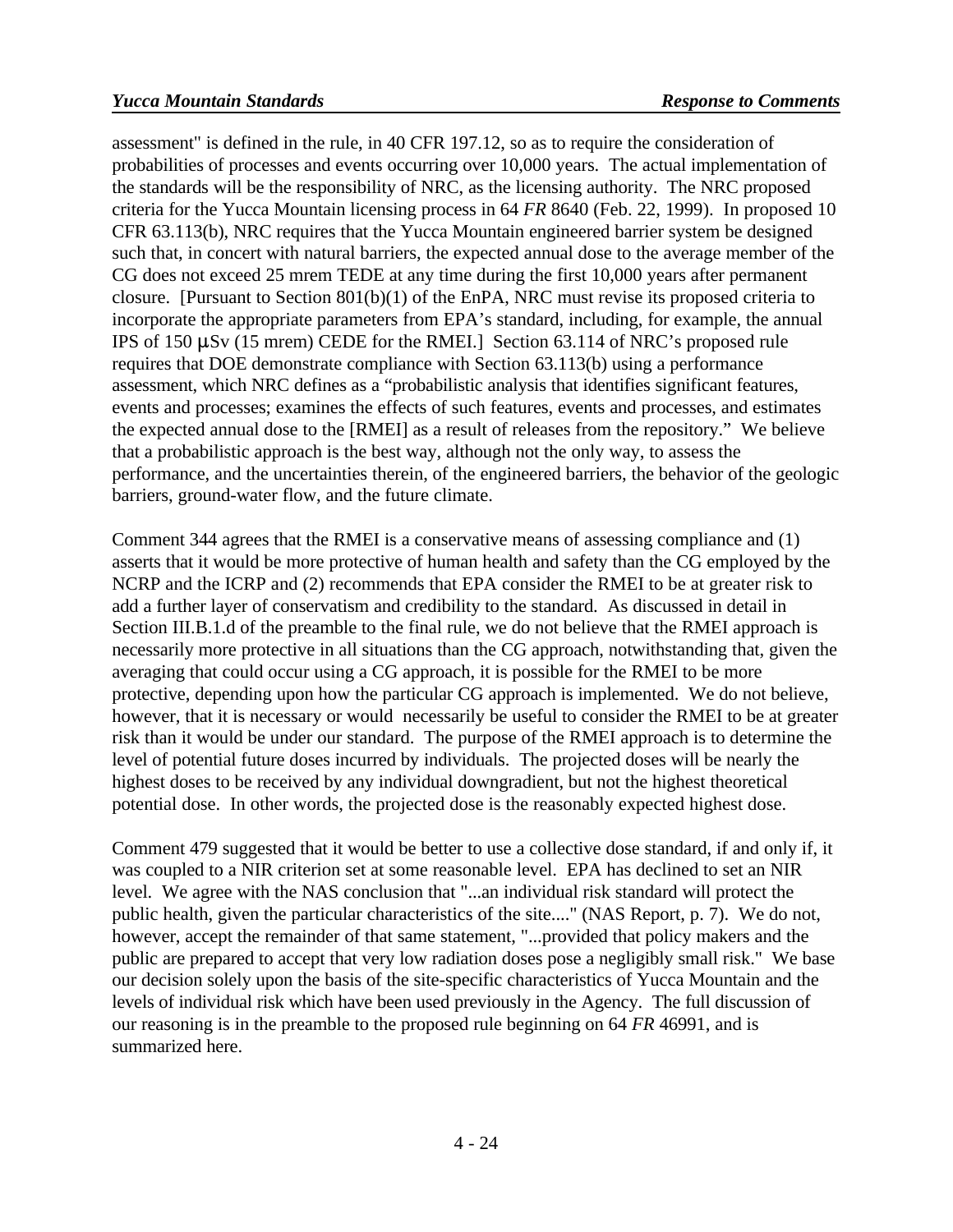The NAS based its recommendations upon guidance from the NCRP that proposed a dose level of 1 mrem/yr, below which would be considered "negligible" for any source or practice. The IAEA has made similar recommendations to define an "exempt practice." It is not clear to EPA, however, that an exemption for whole sources or practices, such as waste disposal in general, should be applied to such specific situations as gaseous releases from a particular repository. In addition, we believe that it is inappropriate to not calculate a radiation dose merely because it is small on an individual basis. And, finally, we are not sure that it is appropriate to apply the NIR concept to population doses. In its Report No. 121, NCRP stated: "A concept such as the NID provides a legitimate lower limit below which action to further reduce individual dose is unwarranted, but it is not necessarily a legitimate cut-off dose level for the calculation of collective dose. Collective dose addresses societal risk while the NID and related concepts address individual risk."

Despite our belief that it is inappropriate to set an NID level, EPA acknowledges that the extremely low levels of individual risk from the doses that NAS estimated in its report (p. 59), (i.e., 0.0003 millirem/yr, for airborne releases) are well below those that EPA has used before. In addition, we do not foresee the potential for large-scale dilution in the Yucca Mountain area. The standards in 40 CFR part 191 provided both release limits, which acted as a form of collective dose protection, and an individual limit. The release limits acted to restrict the potential of dilution being used by disposal system designers to meet the individual-protection limit. However, the potential for large-scale dilution of radionuclides, through ground water and into surface water, does not exist at Yucca Mountain.

Comment 625 states that DOE believes that a probabilistic-CG approach is appropriate for the Yucca Mountain site, but that DOE does not object to the use of a RMEI, provided that the RMEI scenarios, assumptions, and parameters are reasonable. EPA agrees that the CG approach could be used in the Yucca Mountain performance assessments. As explained in the preamble to the final rule, however, we have not chosen to use it in these site-specific standards for several reasons. We relied upon many factors in making the decision to use the RMEI concept. First, this approach is consistent with widespread practice, current and historical, of estimating dose and risk incurred by individuals even when it is impossible to specify or calculate accurately the exposure habits of future members of the population, as in this case where it is necessary to project doses for very long periods. Second, we believe that the RMEI approach is sufficiently conservative and that it is fully protective of the general population (including women and children, the very young, the elderly, and the infirm). The risk factor upon which the dose level was established is 5.75 chances in 10,000,000 per mrem for fatal cancer for any year in which the exposure occurs. The lifetime risk then is this factor multiplied by the total dose received in each year of the individual's lifetime. We believe that the risk prior to birth is very similar to this risk level; however, relative to the rest of that individual's lifetime, the difference is small. Third, we believe that it provides protection similar to the CG recommended by NAS. The RMEI model uses a series of assumptions about the lifestyle of a hypothetical individual. This belief was supported by NAS in its comments on the proposed 40 CFR part 197. The NAS agreed that EPA's RMEI approach is "broadly consistent with the TYMS report's recommendations" (Docket A-95-12, Item IV-D-31). Fourth, it is possible to build the desired degree of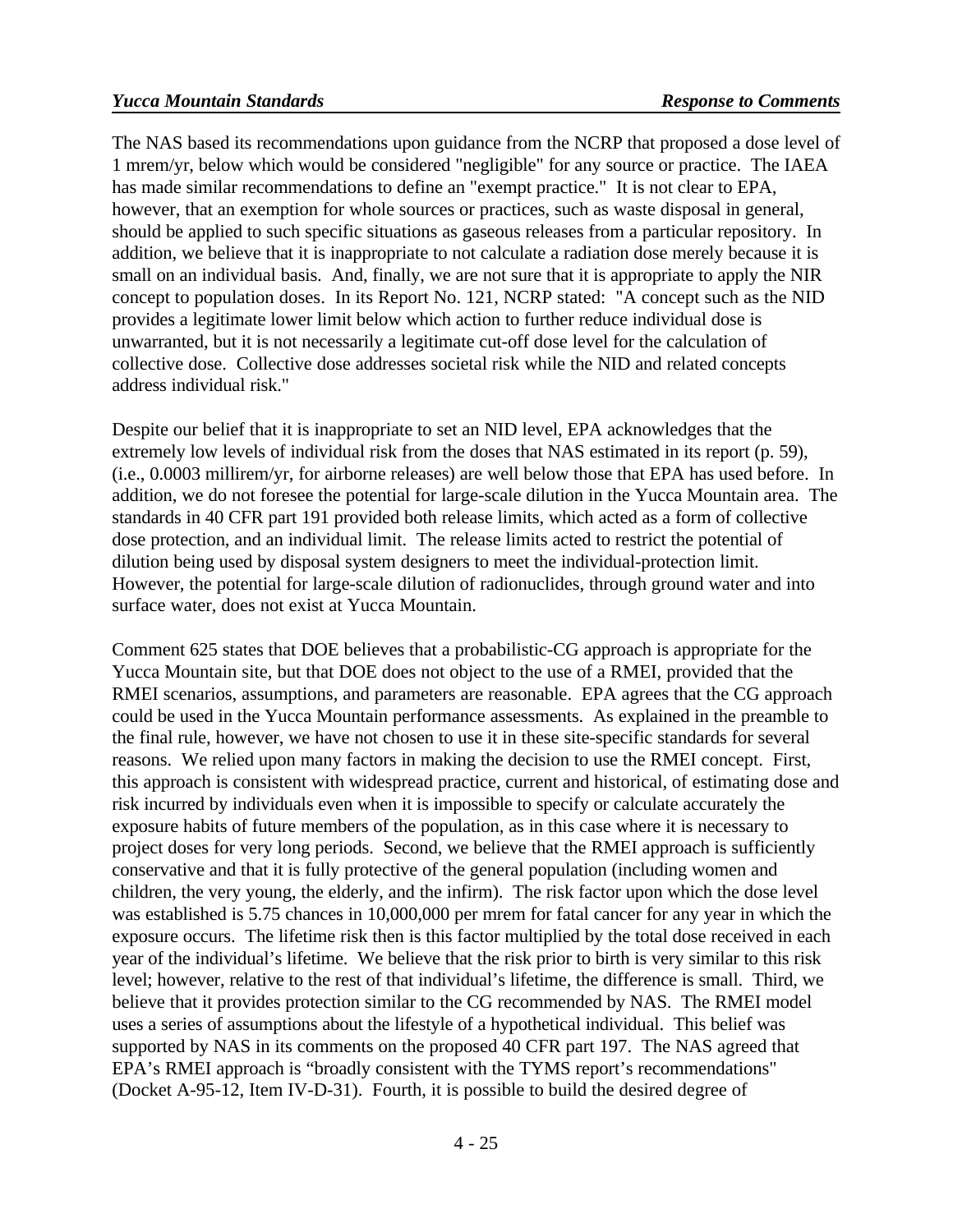<span id="page-100-0"></span>conservatism into the model through choices of assumed values of RME parameters. These values, however, would be within certain limits because we require the use of Yucca Mountainspecific characteristics in choosing those parameters and their values. In subpart B of 40 CFR part 197, we establish a framework of assumptions for NRC to incorporate into its implementing regulations. Fifth, the approach is straightforward and relatively simple to understand. And, finally, the dose incurred by the RMEI is calculated using some maximum values and some average values (similar to the NAS's concept of using "cautious, but reasonable" assumptions).

# **Issue Z: Support use of EPA's RMEI approach.**

1. We also support strongly, as you might imagine, the application of the standard to a hypothetical Reasonably Maximally Exposed Individual. (81) We also support the application of the standard to a hypothetical reasonably maximally exposed individual (RMEI). (304, 497)

# Response to Issue Z:

The commenters supported the use of the RMEI approach as opposed to the CG approach. EPA believes that RMEI is the better approach to apply to these site-specific standards, for the reasons discussed in the Response to Issue Y above.

# **Issue AA: The RMEI should be someone other than a rural-residential individual.**

1. We call on EPA to make the reasonably maximally exposed individual the fetus carried by the subsistence farmer, because this individual would be much more vulnerable to harm from radiation than would be the assumed world residential assumption in this proposed rule. (6)

2. The definition of the reasonably maximally exposed individual doesn't take us where we believe a proper policy of prudence with regard to protection would end up. And that would indeed be with protection of the embryo and fetus during the critical periods of gestation. (29, 431, 484)

3. The RMEI should be pregnant women and children. (197)

4. [W]e would hope that the individual exposed would be the one that would experience the most critical health and safety affects. This would be the young and the elderly. (121, 484)

5. The exposed individual considered for compliance purposes should be a subsistence farmer who represents a weighted age gender average person. (130, 181, 378) The exposure scenario of the weighted age/gender subsistence farmer should be specified, consistent with that of a maximally exposed individual drinking 2 liters of water per day from a well located in ground water with maximum radionuclide concentration and living and growing all his food at a location adjacent to or near the boundary of the repository, using water produced from the same well. (379)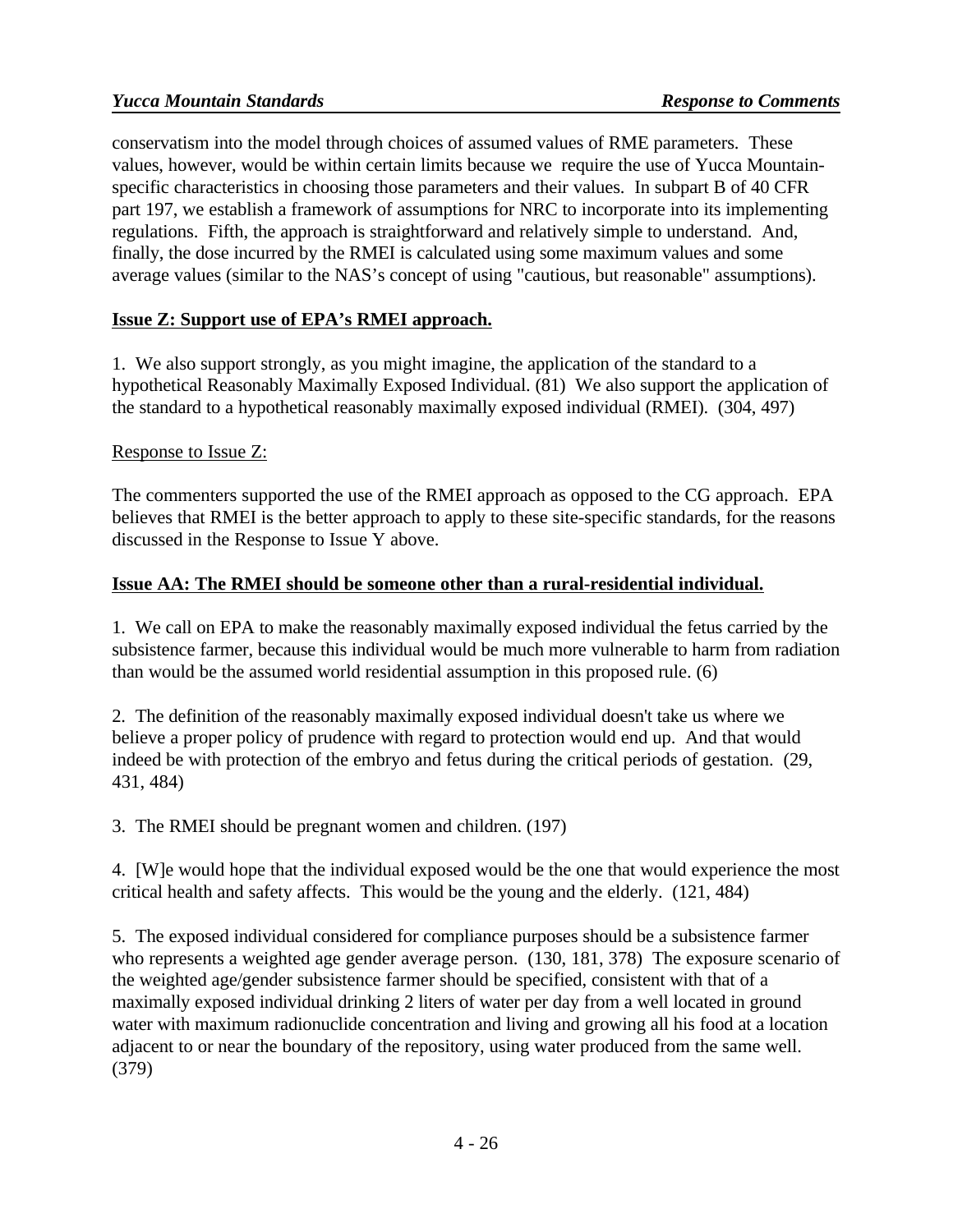6. This is a disturbing departure from the usual practice of "subsistence farmer" scenario to assess maximum exposure. To be sure, such a life-style does exist in Amargosa Valley. (145) We support an individual-protection standard that uses a subsistence farmer as the reasonably maximally exposed individual for compliance purposes. (209, 432)

7. The proposed rule should be subject to Executive Order 13045... The main pathway that EPA has identified is food/drink by RMEI. As children are growing they eat more food per unit body mass than adults. Therefore, they will be given a larger dose. (187)

8. In fact the use of RMEI allows far too high a proportion of a population to receive a dose higher than that of the RMEI reference individual. (358) "Reasonably maximally exposed" gives too much latitude and does not identify the maximally exposed person. Dose to the average member of the critical group or average dose occurring within the critical group is, if anything, even worse. (364)

9. Although the EPA has indicated that there are no Indian reservations located within the Yucca Mountain area or its immediate vicinity, the Paiute and Shoshone Tribes use the area for traditional and customary purposes including traditional gathering. It is the Tribe's contention that these traditional and customary Tribal uses need to be incorporated into the formula upon which the draft standards are based. For example, the location and the qualities of EPA's current RMEI, as discussed in the proposed rule, do not consider traditional and customary Tribal uses in the area. There may be traditional and customary uses of natural springs, wildlife, and vegetation, in certain locations, which would significantly impact the RMEI calculations. Additionally, in light of the potential for ground water contamination and the movement of that groundwater, the location of the RMEI may need to be expanded. (790)

# Response to Issue AA:

EPA believes that it is most appropriate that the RMEI in the individual-protection scenario have a rural-residential lifestyle. As discussed in detail in Section III.B.1.d of the preamble to the final 40 CFR part 197, we selected a rural-residential RMEI as the basis of our individual exposure scenario (see also Chapter 8 of the BID, beginning at 8-52). We believe this lifestyle is similar to that of most people living in Amargosa Valley today -- specifically at the location of the closest residents to the Yucca Mountain site. The RMEI specified in Section 197.21 is assumed to be exposed through the same general pathways as a subsistence farmer; however, this RMEI would not be a full-time farmer, although it might do personal gardening and earn income from other sources of work in the area. Further, we assume that the RMEI drinks two liters per day of water contaminated with radionuclides, and that some of the RMEI's food is assumed to be locally derived. The EPA believes that the RMEI assumptions regarding drinking water and food will result in dose estimations that represent "reasonable maximal exposure."

Comments 6, 29, and 484 asserted that the RMEI should be the fetus and/or embryo during the critical periods of gestation; comment 187 discusses children; comment 197 said that the RMEI should be pregnant women and children; and 121 and 484 stated it should be the young and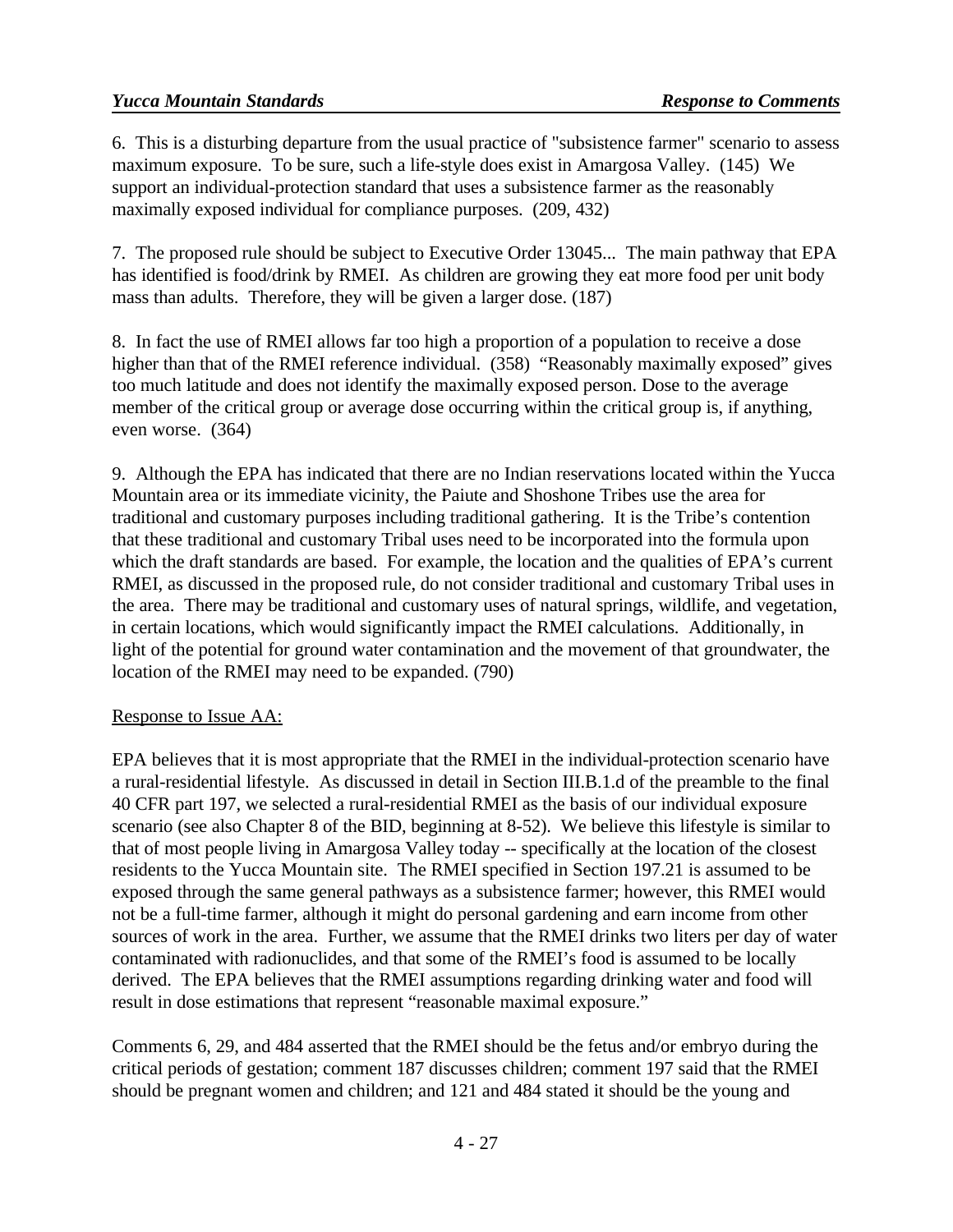elderly. As discussed in the preamble in Sections II.C and III.B.1.a, the primary risk factor considered in our risk assessment is incidence of fatal cancer. EPA has derived a risk value for the onset of fatal cancer that is an overall average risk value (see Chapter 6 of the BID for more details) that includes all people [i.e., both genders and all ages (from birth to the elderly)], and most radionuclides. But, the risk factor does not cover the fetus. It is thought that the risk of fatal cancer to the unborn is similar to that for those who have been born, but the exposure period is very short compared to the rest of the individual's average lifetime, so the risk of fatal cancer to the unborn is proportionately lower and would not have a significant impact upon the overall risk of fatal cancer incurred by an individual over a lifetime (see Chapter 6 of the BID for a discussion of the risk of fatal cancer resulting from *in utero* exposure). Also, we do not believe that the elderly are at a greater risk from potential exposures to releases from Yucca Mountain. The risk to the elderly would be less than the overall risk value since they have fewer years to live and, therefore, fewer years for a fatal cancer to develop. Overall, we believe that the annual risk which we associate with 15 mrem CEDE/yr, between 8 and 9 fatal cancers in a population of one million people, and which includes people of all ages and both genders, is protective of the RMEI and the general population. Of course, we expect the dose assessment to be carried out using the attributes of the RMEI which we have specified and the specific attributes of the RMEI which are assigned by NRC and DOE.

Comments 130, 181, 209, 378, 379, and 432 stated that the exposed individual considered for compliance purposes should be a subsistence farmer. As discussed in Section III.B.1.d of the preamble, EPA has given substantial consideration to the subsistence-farmer CG approach discussed by NAS (NAS Report, Appendix D), as well as the comments on this issue, that the RMEI be a subsistence farmer; however, we believe that it would be inappropriate to identify the RMEI as a subsistence farmer because we have not identified substantial evidence of the subsistence-farmer lifestyle at, or downgradient from, Yucca Mountain. DOE has conducted a demographic survey of Amargosa Valley in which no current resident with a lifestyle corresponding to a subsistence farmer was identified (DOE/VA, Docket A-95-12, Item V-A-5). In addition, we have examined the past use of the region around Yucca Mountain and have determined that subsistence farming has not at any time been a predominant use, and is not likely to be possible under current conditions (see Section 8.2 of the BID). Moreover, we have not received information demonstrating that such a lifestyle is common at Yucca Mountain, or its vicinity. Finally, given the lack of substantiation of the subsistence farmer lifestyle in Amargosa Valley, use of this lifestyle for the RMEI would be inconsistent with the NAS recommendation to use current technology (NAS Report, p. 122).

Comment 790 contends that EPA has not adequately considered the characteristic use of the Yucca Mountain region by Native American Tribes, and that such use would influence the exposures incurred by the RMEI. We disagree. The information available to us indicates that the rural-residential RMEI we have defined, residing year-round at Lathrop Wells, would fully account for exposures incurred by Native American Tribes during their traditional and customary use. We believe that the rural-residential RMEI location and lifestyle (including diet and use of ground water) leads to higher exposures than would an RMEI whose characteristics were based on Native American traditional and customary use (see Section 1 of this document for responses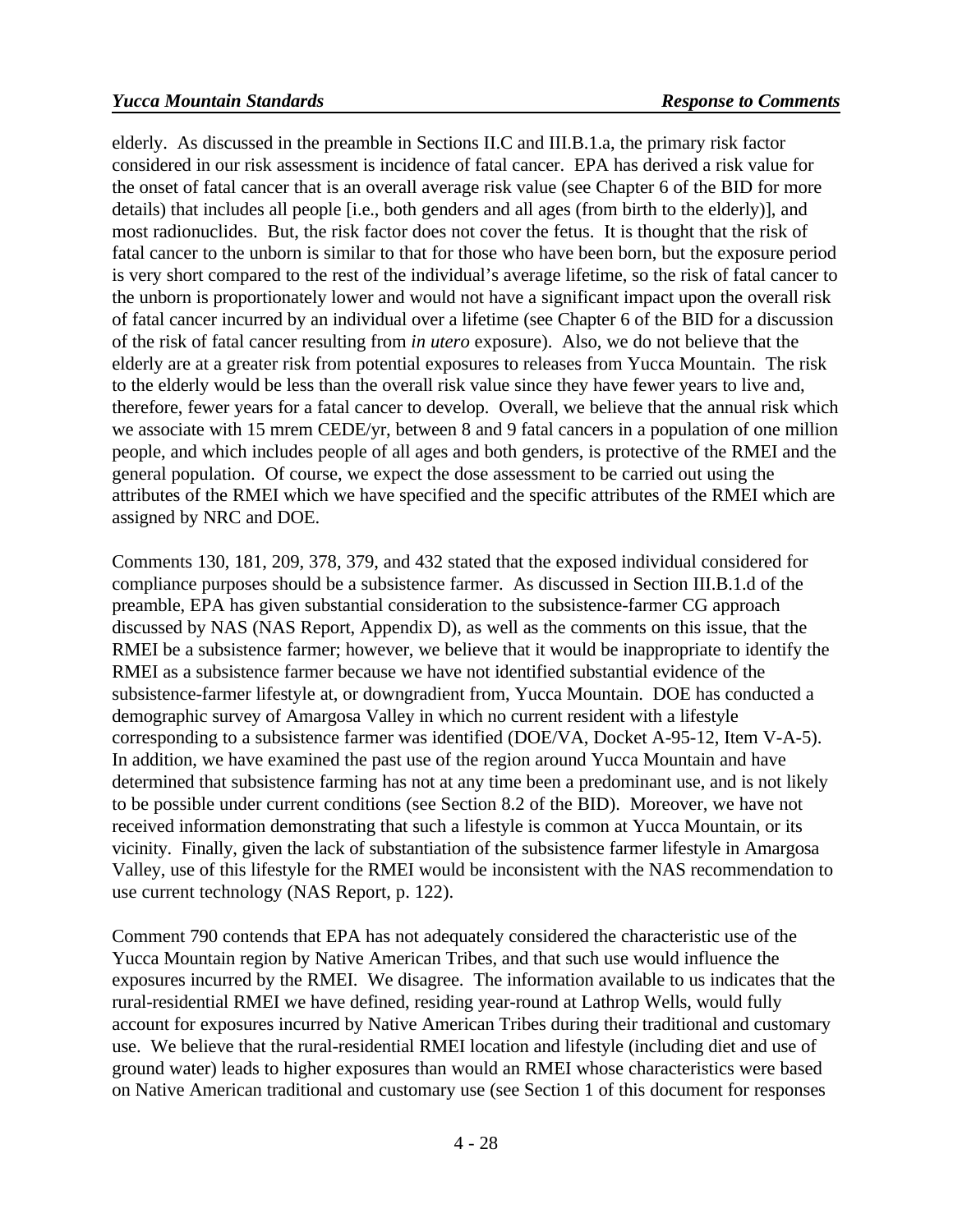<span id="page-103-0"></span>to comments on issues of importance to Native American Tribes, including more detail on the selection of the RMEI and see Section III.B.1.d of the preamble to the final rule).

Comments 358 and 364 assert that the use of RMEI allows far too high a proportion of a population to receive a dose higher than that of the RMEI reference individual, and does not identify the maximally exposed person. EPA agrees that the RMEI approach does not identify the "maximally exposed person." This was intentional, since we tried to be consistent with the NAS recommendation of "cautious, but reasonable" assumptions for Yucca Mountain-specific dose assessments (NAS Report, p. 6). While using the maximally exposed individual might be cautious, for the site-specific situation at Yucca Mountain, we do not believe that it is reasonable since we have seen no evidence of individuals living in Amargosa Valley who have all of the living style characteristics that would lead to the highest possible dose. However, we intend for the dose incurred by this person to be in the "high-end" of the potential exposure range, although, as noted in the comments, this would not be the theoretically maximally exposed individual. In practicality, given the limited population in Lathrop Wells, there could not be a large number of persons exposed above the level of the RMEI. Even with a somewhat larger population, we expect this to be true based upon the construct of the concept, namely, of the factors that are used to project doses incurred by the RMEI, one or a few of the most sensitive factors (i.e., those which have the most influence on the outcome) are set at their maximum value. The rest, which, by definition, are less influential in estimating the dose, may be set at their average values. We have specified that the location of the RMEI is in the accessible environment above the highest concentration in the plume of contamination, a distance no greater than about 18 km south of the repository footprint, and the 2 L/day of water consumed by the RMEI from the aquifer directly underlying the RMEI are two of the maximum values. The NRC is free to name additional factors that must be kept at their maximum values. We chose the RMEI approach because we believe it is less speculative to implement than the CG approach given the unique conditions present at Yucca Mountain.

# **Issue BB: EPA should use the CG approach, which is consistent with NAS recommendations and international practice.** (422)

1. The average member of the CG approach as proposed by the NRC in 10 CFR Part 63 would be more appropriate. . . The NRC proposal is also more consistent with the NAS recommendation. (223)

2. Adoption of the CG approach is much more appropriate and more consistent with the NAS Report. Regarding EPA's further request for input on the level of parameter detail that would be appropriate in specifying a CG, we endorse the CG approach proposed by the NRC in 10 CFR Part 63 as containing an appropriate level of detail. (243)

3. One of the main reasons to use the subsistence farmer critical group is that it eliminates speculation about future lifestyles. Trying to define future population characteristics introduces unacceptable elements of speculation into dose estimates, vitiating the estimates to the point that they may have little value for protecting future populations. (282) The central reason for EPA to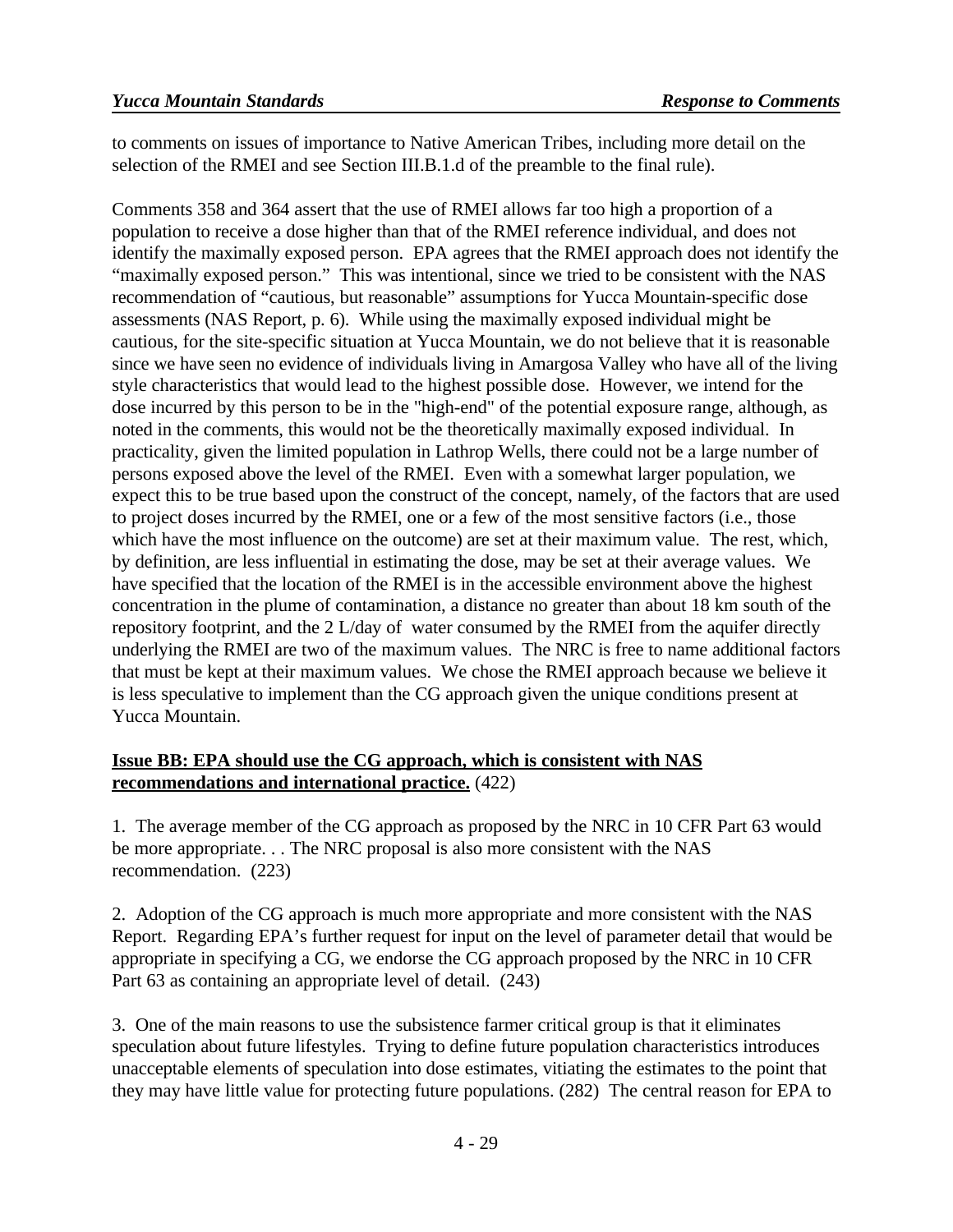use the subsistence farmer critical group is that it eliminates speculation about future lifestyles, as it provides an upper bound on the potential human exposure from contaminants leaching from Yucca Mountain. (440) EPA has abandoned the subsistence farmer as the critical group, in favor of a "reasonably maximally exposed individual." This approach is fundamentally flawed. (333)

4. CG should be rural-residential as suggested by NAS. This would be better than RMEI because exposures can be estimated with much greater confidence. (461)

5. The Commission continues to recommend that exposures should be assessed on the basis of the mean annual dose in the critical group. (509)

6. The NRC staff, consistent with the National Academy of Science (NAS) recommendations and international practice, intends to use the "average member of the critical group" approach to determine the population that should be the focus in implementation of the individual protection standard. The EPA should conform to the recommendations of the NAS and international practice by adopting the use of the "average member of the critical group." (601)

7. A single, all-pathway standard is protective of both individuals and the general public health when the standard is applied to a CG (i.e., those individuals in the population expected to receive the highest dose equivalent using cautious but reasonable assumptions). (609)

8. The NRC staff disagrees with the EPA's use of "a RMEI as the representative of the ruralresidential CG" because: 1) it unnecessarily confuses the CG concept, recommended by the NAS, by advancing a second, less widely-used, concept (i.e., RMEI); 2) the CG concept has been accepted both internationally and nationally and thus has meaning to a wider audience than the RMEI; and 3) specification of a particular group (i.e., rural-residential RMEI) is a matter of implementation to be determined in the NRC's implementing regulation. (610)

# Response to Issue BB:

EPA has conducted a close and searching examination of the CG approach that was recommended by NAS. See the discussion in the preamble at Section III.B.1.d; Chapter 8 of the BID; and one of our technical support documents, "Characterization and Comparison of Alternative Dose Receptors for Individual Radiation Protection for a Repository at Yucca Mountain" (Docket A-95-12, Item V-B-3). In addition, we examined the RMEI approach that has been used in setting other EPA regulations. In both the RMEI and CG approaches, the objective is to determine the magnitude of the potential dose using reasonable, but not extreme, assumptions to find a dose that is high within the group of highest exposed people, but is not the highest theoretical dose. Both approaches are designed to account for differences in age, size, metabolism, habits, and environment to avoid heavily skewing the results based upon personal traits that make certain people much more or less vulnerable to radiation releases than the average within the group. Considering this and the other reasons we cited in the preamble, and summarized below, we believe that the RMEI approach is more prudent at this time.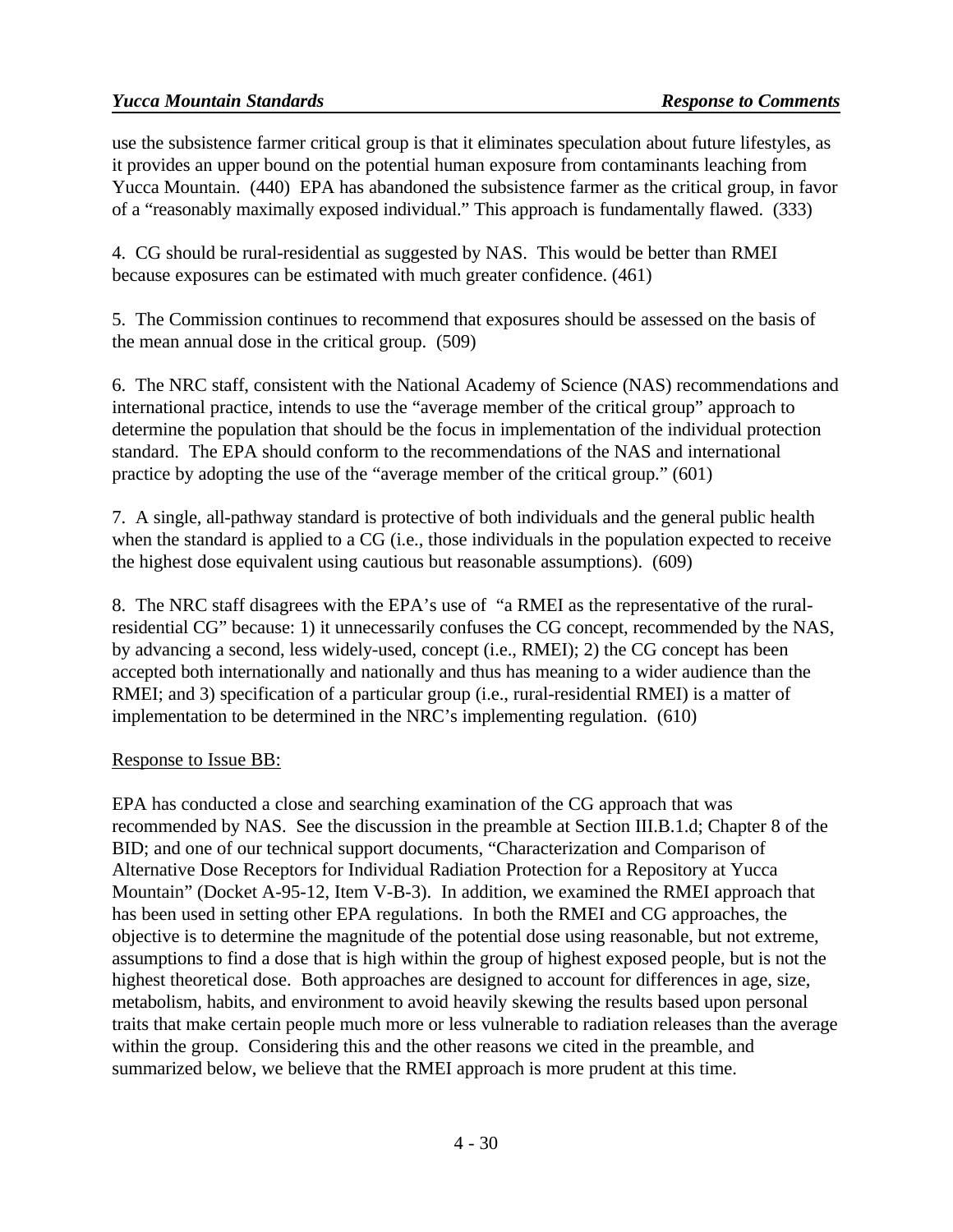EPA relied upon many factors in making the decision to use the RMEI concept. First, this approach is consistent with widespread practice, current and historical, of estimating dose and risk incurred by individuals even when it is impossible to specify or calculate accurately the exposure habits of future members of the population, as in this case where it is necessary to project doses for very long periods. Second, we believe that the RMEI approach is sufficiently conservative and that it is fully protective of the general population (including women and children, the very young, the elderly, and the infirm). The risk factor for fatal cancer upon which the dose level was established is small, 5.75 chances in 10,000,000 per mrem. The lifetime risk then is this factor multiplied by the total dose received in each year of the individual's lifetime. We believe that the risk prior to birth is very similar to this risk level; however, relative to the rest of that individual's lifetime, the difference is small. Third, we believe that it provides protection similar to the CG recommended by NAS. The RMEI model uses a series of assumptions about the lifestyle of a hypothetical individual. This belief was supported by NAS in its comments on the proposed 40 CFR part 197. The NAS agreed that EPA's RMEI approach is "broadly consistent with the TYMS Report's recommendations" (Docket A-95-12, Item IV-D-31). Fourth, it is possible to build the desired degree of conservatism into the model through choices of assumed values of RME parameters. However, these values will be within certain limits because we require the use of Yucca Mountain-specific characteristics in choosing those parameters and their values. In subpart B of 40 CFR part 197, we establish a framework of assumptions for NRC to incorporate into its implementing regulations. Fifth, we believe that the RMEI approach is more straightforward in its application than the CG approach (particularly the probabilistic CG approach). The RMEI can reasonably be assumed to be living above the direct path of the plume of contamination. By locating the RMEI above the plume's direct path, high-end dose estimates will result. A probabilistic CG implies some, or even many, locations of the members across a broader geographic area than the plume covers. This dispersal inescapably involves additional decisions for the method to be used for combining dose estimates for the group members and comparison against regulatory limits and could average some, or many, doses with a zero magnitude. Given the characteristics of the plume of contamination projected by DOE (see, for example, Docket A-95-12, Items V-A-4, V-A-5, V-A-27), a dispersed CG would be very likely to include members who incur no dose. Such a situation would be inconsistent with the basic concept of a CG. In addition, specifying certain assumptions regarding consumption habits (e.g., requiring the assumption that the RMEI drinks a high-end estimate of 2 liters/day of ground water and that dietary intake is determined using surveys of today's population in Amargosa Valley), assure that the RMEI is "reasonably maximally" exposed (§197.21). We believe this approach is consistent with the NAS recommendation of "cautious, but reasonable" assumptions for repository dose assessments (NAS Report, p. 6). With these assumptions about location and food and water consumption, we believe that the RMEI approach would result in dose estimates comparable to a small CG. For a CG, food and water consumption patterns would also be determined from surveys of the local population and, possibly, by some assumptions to push the dose assessments toward higher-end dose estimates. The important difference between the RMEI and probabilistic-CG approaches is in the assumed distribution of the group members relative to the projected path of radionuclide contamination from the repository. Sixth, and finally, we previously have used the RMEI approach in our regulations (see 57 *FR* 22888, 22922, May 29, 1992). We have not used the CG approach. For example, the WIPP certification criteria (40 CFR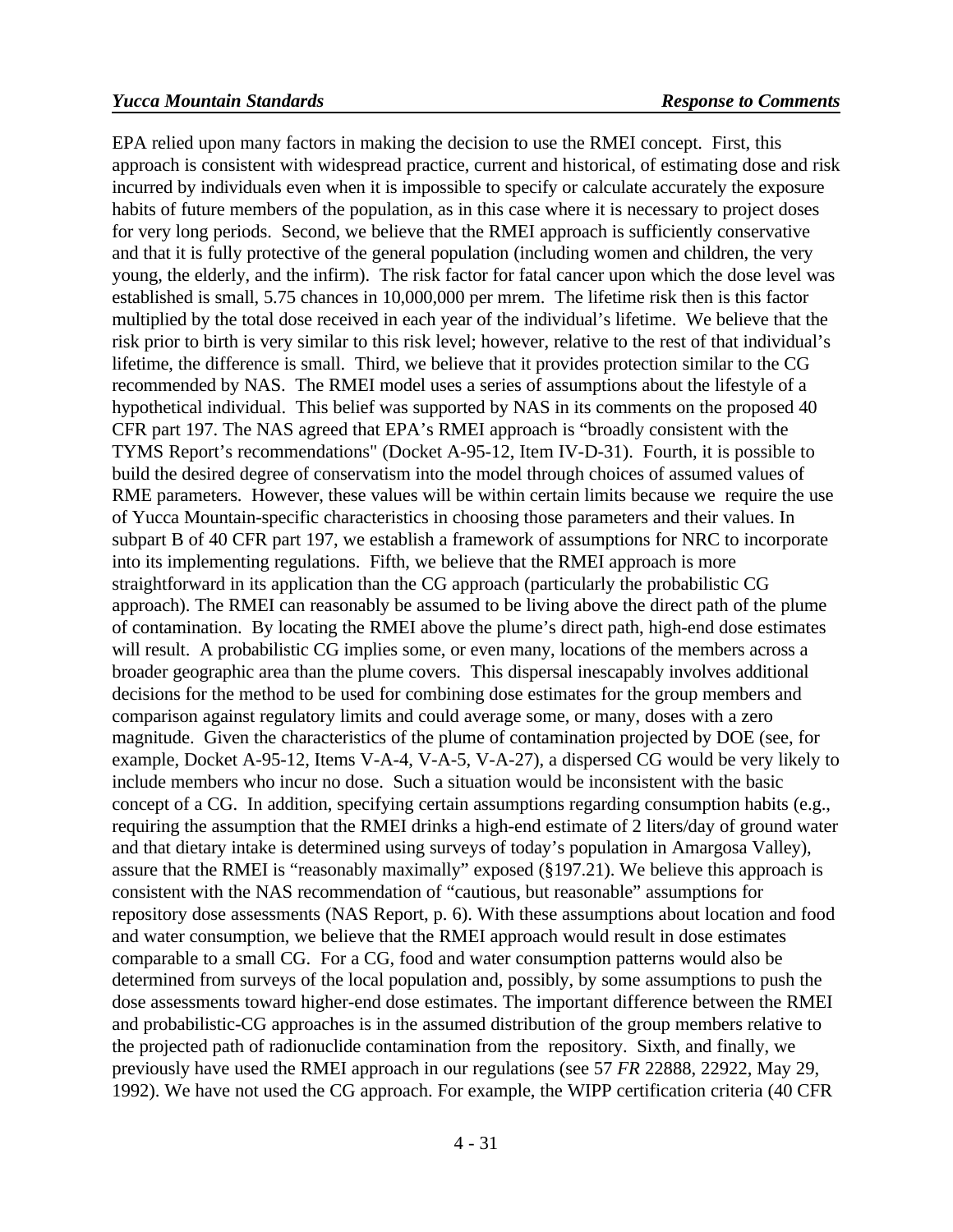<span id="page-106-0"></span>part 194) use an approach involving estimating doses incurred by individuals rather than a defined CG.

# **Issue CC: The proposed location of the RMEI (the vicinity of Lathrop Wells, roughly 20 km from the repository) is appropriate.**

1. EPA has selected the most appropriate of the three areas, but we suggest that further evaluation continue as the comments from the Yucca Mountain DEIS are received by DOE. We do believe that land use controls should be considered as part of the repository planning and implementation. Certainly, the fact that the Nevada Test Site has been exposed to radioactive contamination during nuclear weapons testing and the federal government owns or controls most of the land in the Yucca Mountain vicinity suggests that no additional development should be expected close to the repository site. (263) We also support the location of the RMEI north of the Lathrop Wells intersection. ( 304)

2. I urge you to choose a compliance location no closer than 20 km, because there are not likely to be communities established closer to the site. (464)

3. [T]he determination should be made by NRC at the time of licensing. For this same reason, it would be premature to designate a location in any other of the sub-areas at this time. However, if a point of reference for assessment purposes is needed at this time, Lathrop Wells appears appropriate. (556)

# **Issue DD: The 20-kilometer distance to the compliance point is not the most appropriate distance.**

1. The use of a 20-kilometer distance as the starting point for calculating the dose to the members of the public is unjustified. (354)

2. The present patterns of population and of land use unquestionably will vary over time. And thus we need to take into consideration a potentiality for changes that would permit the uses of land closer to the boundary of the site. In fact, perhaps a more extreme but reasonable view would be that the calculation of dose should begin at the site of release, from within the repository. Calculate dose at the site of the release or at the footprint. (30, 355, 379) The location for the source of the water used by the subsistence farmer critical group should be at the downgradient edge of the footprint of the repository, where the maximum radionuclide concentration can be expected. (284)

3. Given the uncertainties in the evolving groundwater flow and transport models and the likelihood that considerable uncertainties will remain with whatever conceptual models are finally used in performance assessment, it is important to calculate potential doses based on differing flow and transport models and variations of flow paths associated with each. While the 5 km boundary of the controlled area is a reasonable limit that should be adhered to in principle, if the flow paths are such that the RMEI could not sustain himself at that location due to topography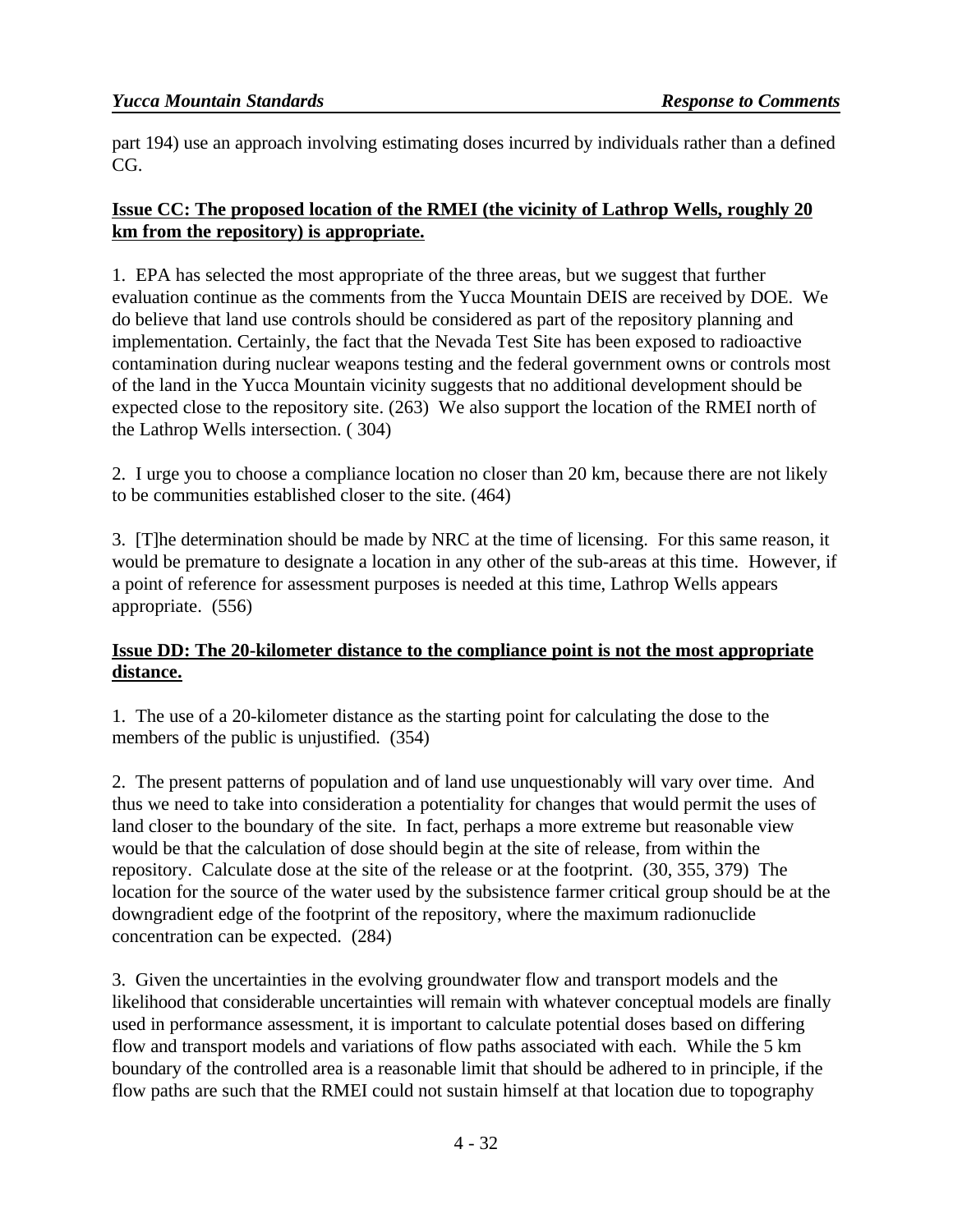### *Yucca Mountain Standards Response to Comments*

and lack of soil, the dose at the nearest realistic location on a contaminated flow path should be calculated. Depth to groundwater should not be a consideration in determining the location since just as future human activities can not be predicted, neither can future economic imperatives. (382)

4. The point should be closer than Amargosa Valley; 5 km would not be unreasonable. (497, 498)

5. DOE believes that the commercial farming scenario is sufficiently cautious and reasonable and that the use of such a scenario would lead to a different determination regarding location of the RMEI or critical group (i.e., 30 km, where a farming community currently exists). However, DOE would not object to the use of a rural residential scenario at the 20 km location, if EPA determines that such additional conservatism is necessary and reasonable for ensuring adequate protection of public health and safety. (628)

#### Response to Issues CC and DD:

A major part of the exposure scenario is the location of the RMEI. In proposing a location for the RMEI, EPA collected and evaluated information on the pertinent natural geologic and hydrologic features of Yucca Mountain and its vicinity, including topography, soil type, geologic structure, aquifer depth, aquifer quality, and the quantity of ground water (BID, Chapter 8). Based upon these factors and the current understanding of ground-water flow in the area of Yucca Mountain, we believe that an individual could reside anywhere along the projected radionuclide flow path extending from Forty-Mile Wash, approximately 5 km from the proposed repository location, to the southwestern part of the town of Amargosa Valley, Nevada, where the ground water is close to the land surface and where most of the farming in the area is done. However, other factors need to be considered to determine a cautious, but reasonable, location.

EPA considered locations within this area for the location of the RMEI (discussed in detail in Section III.B.1.d of the preamble, and in Chapter 8 of the BID) and proposed that the Lathrop Wells area, in the vicinity of the intersection of U.S. Route 95 and Nevada State Road 373, would be the appropriate place for the RMEI's location. Also, this location was chosen because we determined it to be a cautious, but reasonable, choice considering the current conditions in the downgradient area. We consider it improbable that the rural-residential RMEI would occupy locations significantly north of U.S. Route 95, because the rough terrain and increasing depth to ground water nearer Yucca Mountain would likely discourage settlement by individuals where access to water is considerably more difficult than it is a few kilometers farther south. We agree with the commenter who stated that future human activities cannot be predicted. However, by using depth to ground water as a factor for determining a location for the RMEI, we have followed the NAS recommendation to use "present knowledge and cautious, but reasonable, assumptions" (NAS Report, p. 100). We believe that given the current water usage patterns, economics, and site-specific factors that our reasoning is sound. Also, there are currently several residents and businesses near this location whose source of water is the underlying aquifer (which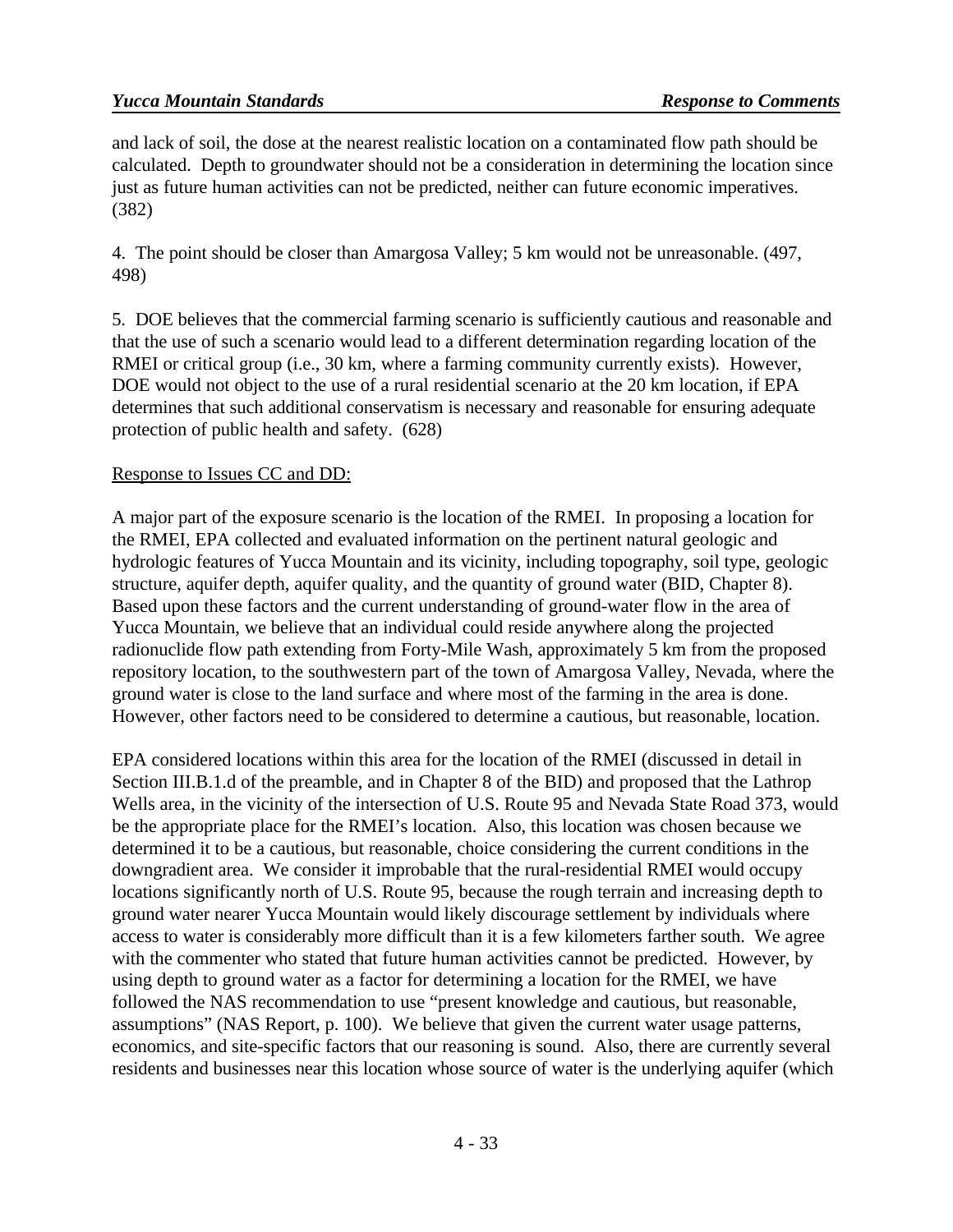we understand flows beneath Yucca Mountain). Therefore, we believe it is reasonable to assume that a rural community could be located at this location.

Commercial farming occurs today farther south, in the southwestern portion of the town of Amargosa Valley in an area near the California border and west of Nevada State Route 373. However, soil conditions in the vicinity of Lathrop Wells are similar to those in southwestern Amargosa Valley. Therefore, it should be feasible for the RMEI to grow some food, and possibly even one or more grazing domestic animals, using water obtained from personal wells that is not used for household purposes. Since commercial farming today occurs farther south, we believe that it also is reasonable to assume that the RMEI would obtain other food from the local area, also grown with contaminated water, to supplement any gardening and grazing domestic animals (see Appendix IV of the BID). Regardless of "feasibility", however, we expect that selected parameters, such as the percentage of food grown by the RMEI or the likelihood that the RMEI will own one or more grazing domestic animals, will reflect the current residents of the town of Amargosa Valley.

Finally, EPA believes a rural-residential RMEI between U.S. Route 95 near Lathrop Wells and the southern edge of NTS would be among the most highly exposed individuals downgradient from Yucca Mountain, even though the ground water nearer the repository could contain higher concentrations of radionuclides. If individuals lived nearer the repository, they would be unlikely to withdraw water from the significantly greater depth and in the much larger quantities needed for gardening or farming activities because of the significant cost of finding and withdrawing the ground water. It is possible, therefore, for an RMEI located closer to the repository to incur exposures from contaminated drinking water, but not from ingestion of contaminated food. Based upon our analyses of potential pathways of exposure, discussed above, we believe that irrigation would be the most likely pathway for most of the dose from the most soluble, more mobile radionuclides (such as technetium-99 and iodine-129). The percentage of the dose that results from irrigation would depend upon assumptions about the fraction of all food consumed by the RMEI from gardening or other crops grown using contaminated water. Therefore, the exposure for an RMEI located approximately 18 km south of the repository (where ingestion of locally grown contaminated food is a reasonable assumption) actually would be more conservative than an RMEI located much closer to the repository, who is exposed primarily through drinking water.

EPA does not believe that an RMEI likely would live much closer to Yucca Mountain than the Lathrop Wells area (up to the current southern edge of NTS) because of the increasing depth to ground water and the increasing roughness of the terrain (see Chapter 8 of the BID for more description of the site-specific factors that were considered). Also, we agree with one commenter that it is reasonable to consider the presence of NTS in determining the location. Even though we were citing NTS in discussing a potential controlled area (64 *FR* 47010), it is still our belief that: "...NTS has existed under the control of DOE for about 50 years....we believe that future generations will be aware of the extensive, well-publicized nuclear activities that occurred there....The NTS is well-known around the world for many reasons but most notably for the approximately 900 tests of nuclear weapons conducted there. This makes NTS unique in the Western Hemisphere." In addition, we believe that, near Lathrop Wells, a rural resident is likely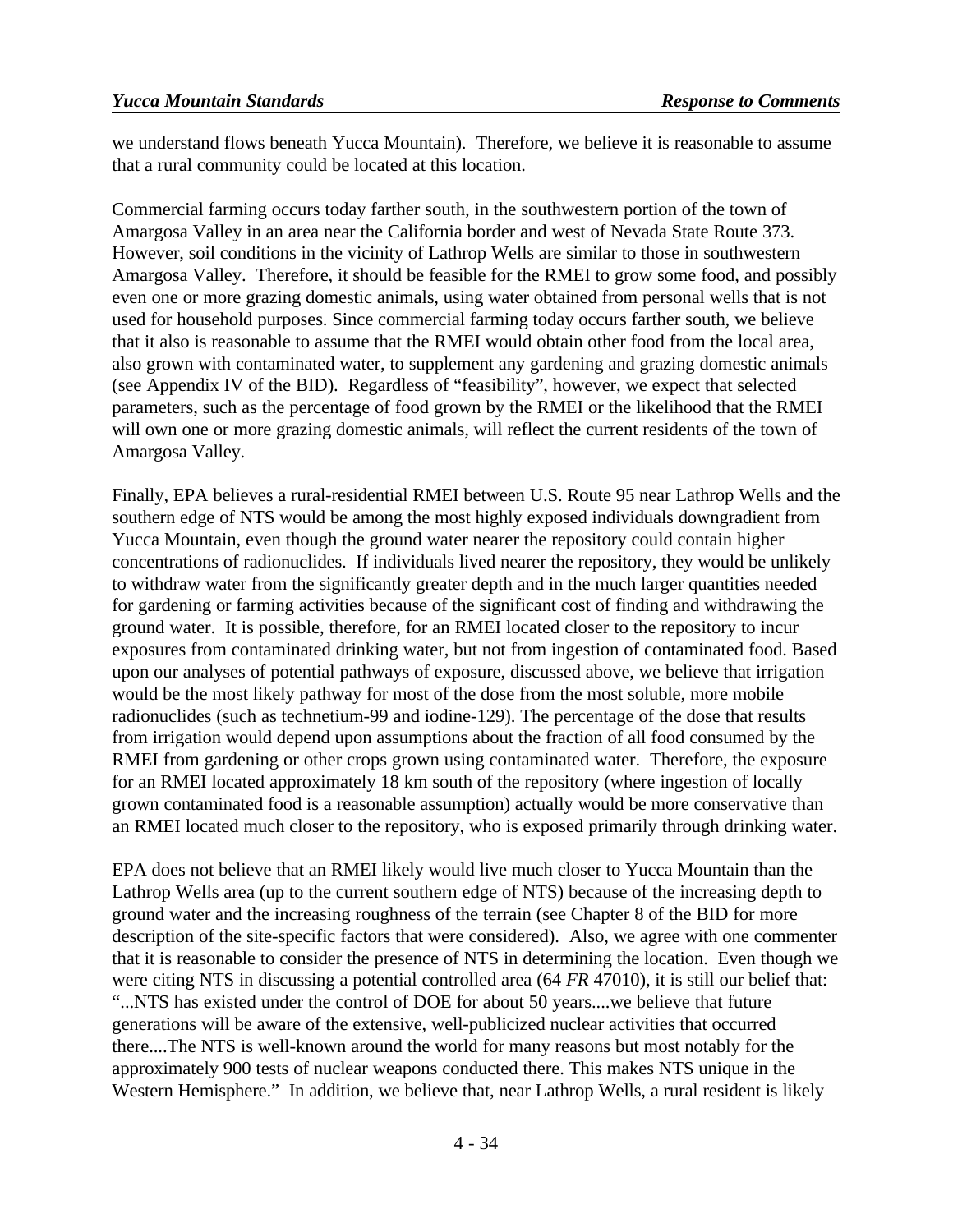to have the highest potential doses in the region because of a higher concentration of radionuclides in the ground water than will exist farther away from Yucca Mountain. Also, with the RMEI growing a garden using contaminated water, the rural resident at 18 km downgradient from the repository will receive a higher dose than would an individual living much closer because the cost of water likely will allow only drinking the water and not having a garden capable of supplying a portion of an individual's annual food consumption (see Chapters 7 and 8 of the BID). Likewise, we do not believe that hypothesizing that the RMEI lives 30 km downgradient from the repository is either a cautious or reasonable assumption because: (1) at 30 km, the RMEI likely would use water in which the radionuclides are much more diluted; (2) the downgradient residents closest to Yucca Mountain are currently near Lathrop Wells; and (3) Nye County's short-term projections (20 years) show growth and development north of U.S. Route 95 up to the current boundary of NTS (near Lathrop Wells) through the development of a science center and research and industrial areas (Amargosa Valley Science and Technology Park Master Plan, March 1998, Docket A-95-12, Item V-A-16). Therefore, assuming that the RMEI lives in the Lathrop Wells area adds to the conservatism and provides more protection of public health, relative to one commenter's suggested distance of 30 kilometers. In our final rule, we require the RMEI to be located "in the accessible environment," which begins at the edge of the controlled area. We have specified that the controlled area can extend no farther south than about 18 km from the repository. However, if the controlled area does not extend that far south, the RMEI would presumably also be located closer to the repository (above the highest concentration in the plume of contamination). If so, the RMEI must still be assumed to have living style and diet reflective of residents of the town of Amargosa Valley (i.e., be a rural-residential individual).

### **Issue EE: The location of the RMEI needs to take into account site-specific factors.**

1. While we can agree with the RMEI approach, we disagree with attempting to choose, in advance, the most limiting location of the receptor. Whatever group, groups, or individuals are to be analyzed for compliance against the standard, they must be representative of the existing population and exposure pathways at Yucca Mountain in order to be credible. Because this is a unique standard, specific to Yucca Mountain, the unique features of the site geology and hydrology need to be considered in determining the exposure scenarios and locations of the representative groups or individuals. (323)

2. The location should be based upon the ability of the RMEI to sustain himself consistent with topography and soil conditions. Depth to ground water should not be considered since neither future human activities nor economic imperatives can be predicted. (382)

### Response to Issue EE:

The point of compliance for the IPS was determined using site-specific factors and the NAS recommendation to use current conditions (NAS Report, p. 54). In preparing to propose a location for the RMEI, EPA collected and evaluated information in the natural geologic and hydrologic features such as topography, geologic structure, aquifer depth, aquifer quality and the quantity of ground water, that may preclude drilling for water at a specific location (see the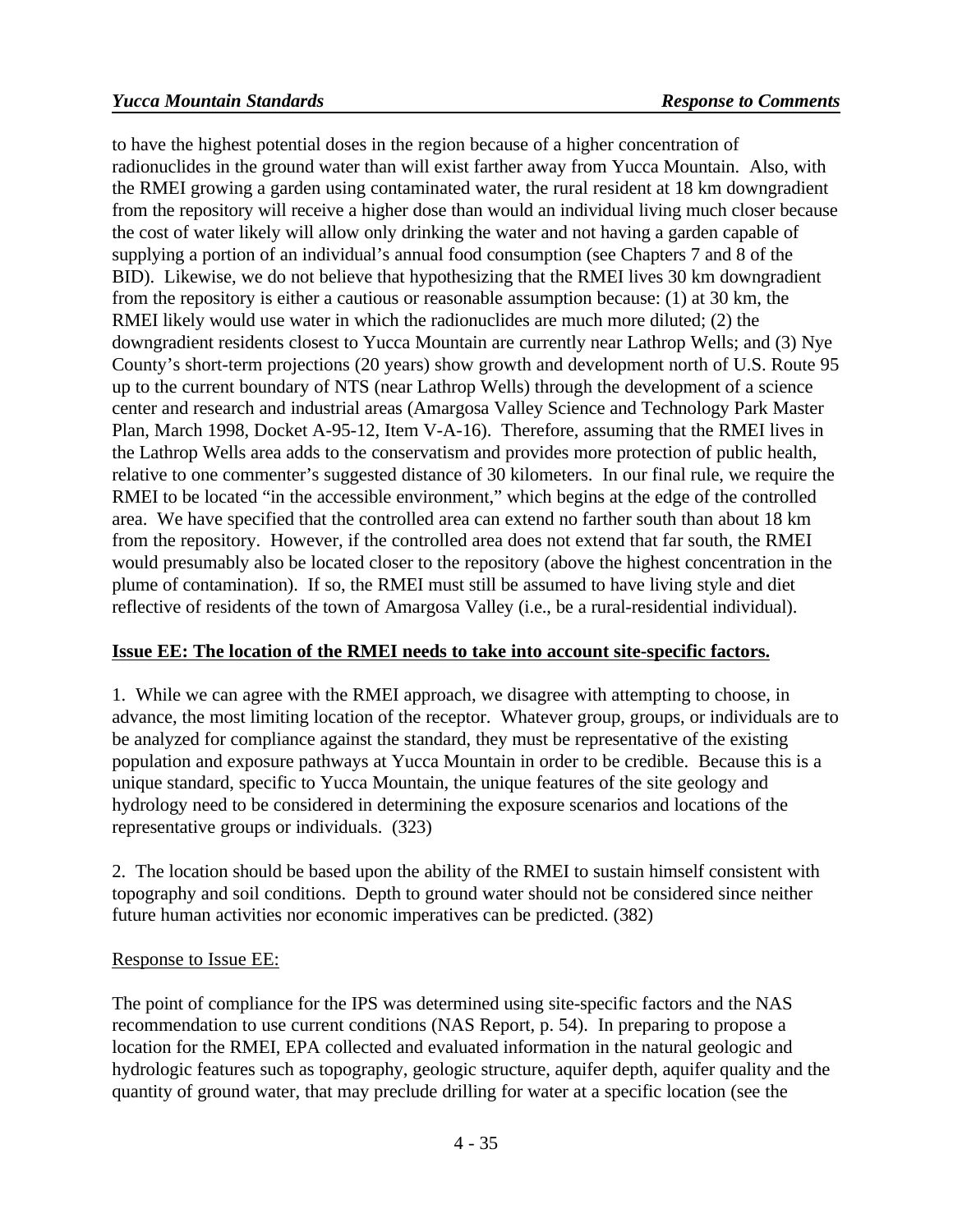response to Issues CC and DD above and BID Chapter 8). For example, we do not believe that a rural-residential individual would occupy areas much closer to Yucca Mountain than the area between the Lathrop Wells intersection and the current boundary of NTS because of the increasing rough terrain and the increasingly depth to ground water. With increasing depth to ground water, comes higher costs: (1) to drill for water; (2) to explore for water and (3) to pump the water to the surface. In addition, we believe that it is appropriate to use depth to ground water as a factor for determining the location for the RMEI. In so doing, we have followed the NAS recommendation to use "present knowledge and cautious, but reasonable, assumptions" (NAS Report, p. 100). We believe that given the current water usage patterns, economics, and site-specific factors that our reasoning is sound.

EPA agrees that this standard must incorporate assumptions about current conditions as the basis for projecting doses. This approach avoids the potentially endless need for speculation regarding future human activities and economics.

### **Issue FF: Although EPA's assumptions appear reasonable, NRC should determine the location of the RMEI.**

1. [O]ur answer to EPA's request on Page 46990, Column 2, for comment on whether or not to leave location determination up to the NRC is yes, this should be left up to NRC. (244 (Q6))

2. [T]he determination should be made by NRC at the time of licensing. For this same reason, it would be premature to designate a location in any other of the sub-areas at this time. (556 (O6))

3. The EPA should not go beyond considerations that are cautious and reasonable. Specification of additional assumptions for determining the compliance location are unnecessary. The NRC staff recognizes that the EPA has a need to discuss who is being protected by their standard. However, specification of the exposure scenario is a matter of implementation, and specification of the compliance location should be determined in the NRC's implementing regulation. [613 (Q6)]

### Response to Issue FF:

EPA believes that specification of the location of the RMEI is entirely within the province of EPA's responsibility to promulgate public health and safety standards for protection of the public from releases from radioactive materials stored or disposed of in the repository at Yucca Mountain. By specifying the location of the RMEI, we seek to ensure that the standard is implemented in a manner that is appropriate for the assumptions and conditions that underlie it. Moreover, specification of the location of the RMEI is consistent with the recommendation of the NAS.

Any approach to assessing compliance with the standard must make assumptions about the nature of the human activities and lifestyles that provide pathways for exposure. For example, people could drink water containing radionuclides,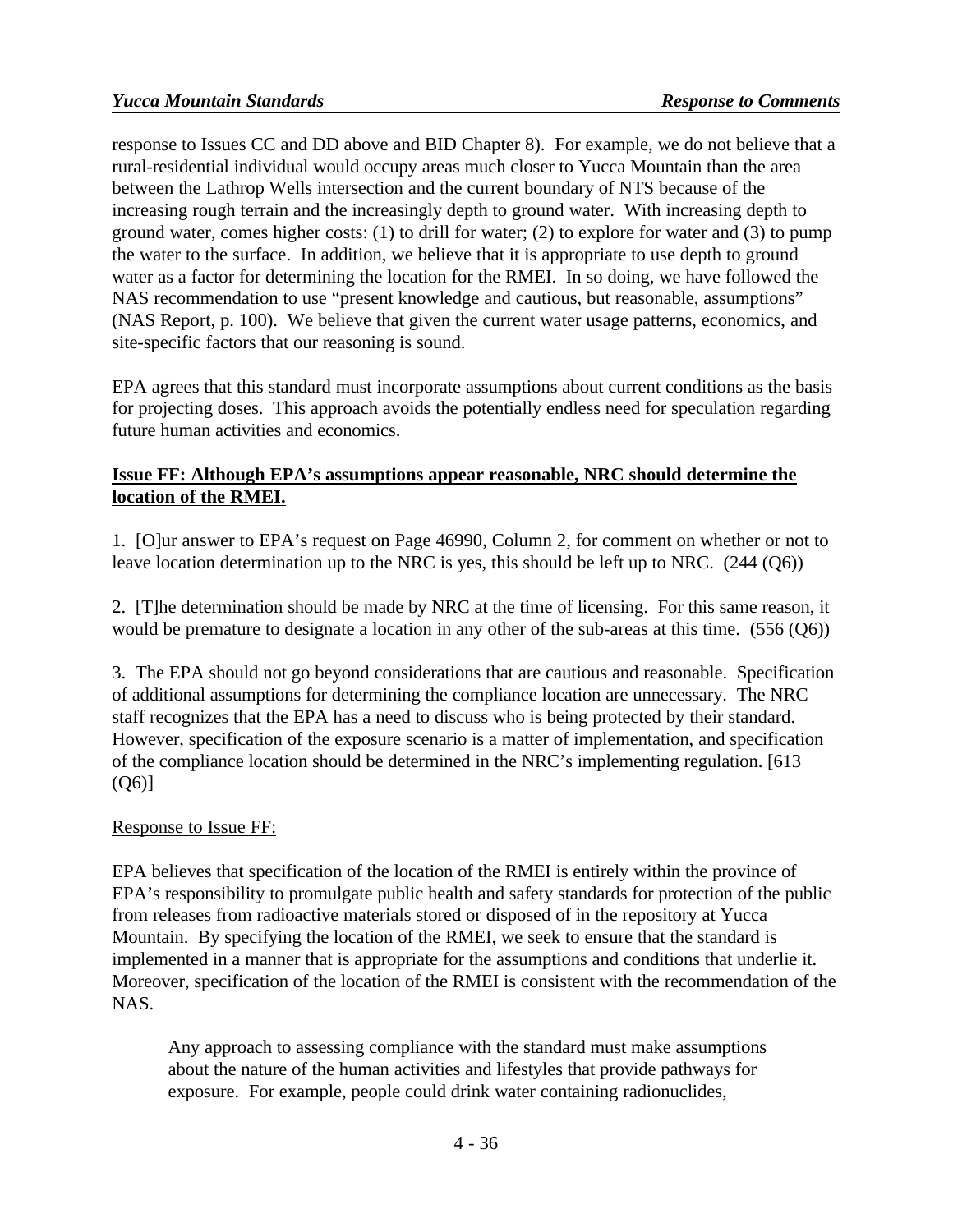irrigate crops with the water, eat these crops, and bathe in the water. Quantification of the doses received from the various pathways requires detailed data on these pathways. For the example above, the average amount of water ingested per day (not including other beverages constituted with uncontaminated water) should be known, as should the types of crops grown, the amount eaten, and the frequency of bathing. The set of circumstances that affects the dose received, such as where people live, what they eat and drink, and other lifestyle characteristics including the state of agricultural technology are part of what we refer to as the exposure scenario (NAS Report, p. 97).

Thus, the location of the receptor clearly is a fundamental characteristic of the exposure scenario. Moreover, NAS recognized that it is the responsibility of the entity that is establishing the standard to specify this characteristic:

The problem is how to pick an exposure scenario to be used for compliance assessment purposes. Given the lack of a scientific basis for doing so, we believe that it is appropriate for the regulator to make this policy decision. One specific recommendation we make is to avoid placing the burden of postulating and defending assumptions about exposure scenarios on the applicant for a license. The regulator appears to be better situated than the applicant to carry the responsibility because of the perception that any future scenario developed by the applicant could have been chosen to give the desired outcome. On the other hand, the results of calculations from a scenario specified by the regulator in an open process designed to consider the views of all the interested parties might be seen as a fair test of the suitability of a site and design (NAS Report, p. 98).

EPA has done this in the final rule. This is not to say, however, that in discharging its responsibility as regulator to identify this important characteristic of the exposure scenario, EPA is establishing an unchangeable location for the RMEI. Rather than at a specific point, the RMEI is to be located in the accessible environment above the highest concentration in the plume of contamination.

### **Issue GG: Support use of current population characteristics and avoiding speculation on future populations, lifestyles, and biosphere.**

1. While we do not endorse the RMEI concept. . . we agree with the use of current population characteristics as the basis for evaluating radiation exposure scenarios. It would not be appropriate to require speculation about future populations as a basis for any repository licensing decision, as such characteristics cannot be known with any reliable degree of certainty. (224) EPA should follow the NAS recommendation by using the characteristics of the current population in the vicinity of Yucca Mountain to specify the CG (i.e, cautious but reasonable assumptions). (568, 611)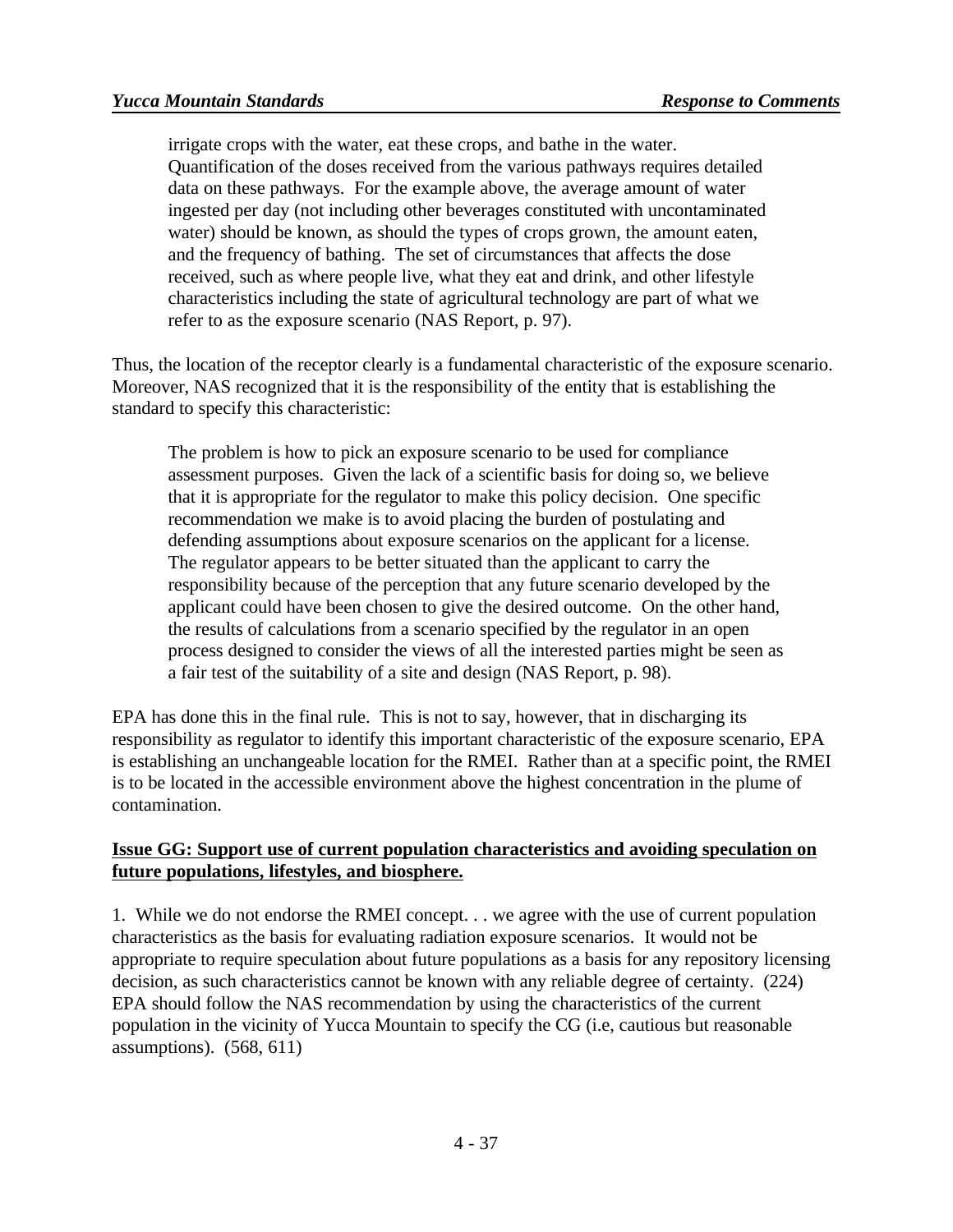2. The EPA's conclusion on the location of the target population does represent a reasonable and conservative assumption, and further supports specifying that future populations be assumed to live in the same locations as those living in the Yucca Mountain vicinity today. (226, 241) The habits and characteristics assumed for the group should be chosen on the basis of reasonably conservative and plausible assumptions, considering current lifestyles as well as the available site or region specific information. (510) EPA should adopt its proposed approach to allow the use of current lifestyles and diet in determining the characteristics of the RMEI (or CG). DOE should be allowed to use surveys of current residents in the Amargosa Valley as a basis for determining receptor diet and lifestyles. NRC would determine the appropriateness of these surveys. (626)

3. On Page 46933, Column 1, EPA notes "that consideration should be given to changes on population near the location of the RMEI". This would be inconsistent with the approach taken elsewhere in the standard to limit speculation. (245)

4. We consider that it would be impossible to bound future attributes for projecting individual doses. [774 (Q5)]

#### Response to Issue GG:

As discussed in Section III.B.1.d. of the preamble, the NAS recommended that the exposure scenario "use assumptions that reflect current technologies and living patterns." (NAS Report, p. 122. NAS also recommended that the assumed population should "be defined using present-day knowledge with cautious, but reasonable, assumptions" (NAS Report, p. 10). EPA has implemented these recommendations regarding the RMEI.

EPA has defined the location of the RMEI to be no farther away from the repository than about 18 km south of the repository (north of Lathrop Wells) based upon a comprehensive review of site-specific information (see Chapter 8 of the BID). In our analysis, we also considered shortterm population projections developed by Nye County, which are part of the present-day knowledge base. We believe that it is a cautious, but reasonable, assumption based upon this present-day knowledge to project an increase in population in the Lathrop Wells area (see Chapter 8 of the BID). Comment 245 asserts that "[o]n Page 46933, Column 1, EPA notes 'that consideration should be given to changes in population near the location of the RMEI.' This would be inconsistent with the approach taken elsewhere in the standard to limit speculation." This comment quotes only a fraction of our actual statement (appearing on page 46993), and misperceives or misrepresents our unmistakable intent:

We agree with the NAS on this point and propose that speculation concerning some characteristics of the future should not be the focus of the compliance determination process. Instead, we believe that it would be more appropriate to assume that those characteristics will be the same as they are today. No one should interpret this assumption so literally that only current residences and lifestyles of individuals living in the area on the day of promulgation of this part can be considered. Rather, we intend that, based upon current knowledge, DOE and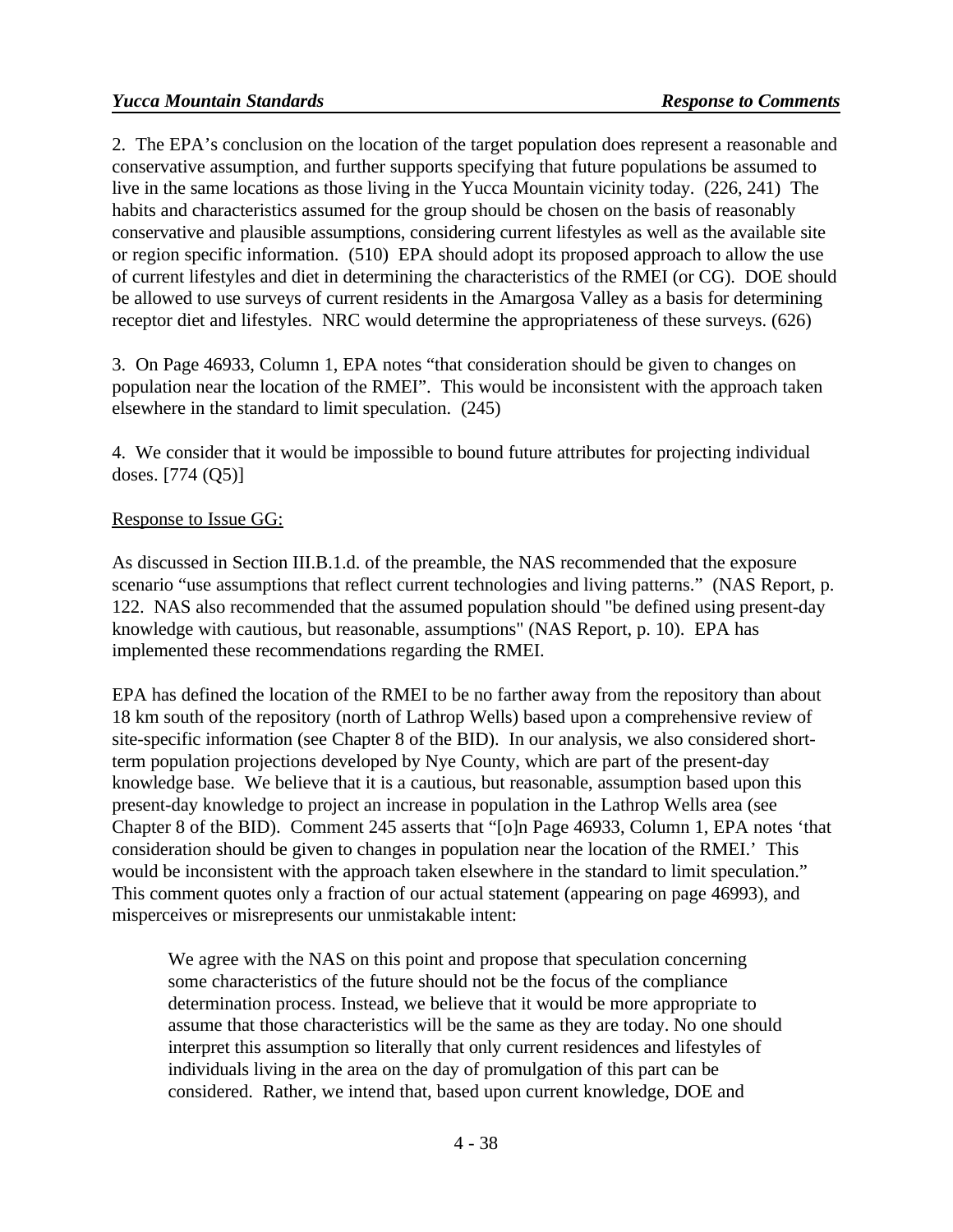NRC may use those characteristics in combinations in a cautious, but reasonable, manner as input into the Yucca Mountain performance projections. Future characteristics [that] NRC and DOE may assume to be the same as they are today include the level of human knowledge and technical capability (including medical), human physiology and nutritional needs, general lifestyles of the population, and potential pathways through the biosphere leading to radiation exposure of humans. Also, we propose that it is inappropriate to speculate upon extreme changes in the number of residents, but that consideration should be given to changes in population near the location of the RMEI. (64 *FR* 46993).

Thus, far from being inconsistent with EPA's general approach in this rule to limit speculation on potential futures, this statement, when placed in its proper context, merely indicates EPA's intent that the short-term population projections developed by the local government – population projections that are part of the present-day knowledge base and are present in EPA's rulemaking docket – should be considered as part of the exposure scenario.

Where EPA specifies factors in the exposure scenario EPA has used cautious, but reasonable, assumptions. For example, we require the assumption that the RMEI drinks 2 liters per day (L/day) of ground water, which is taken from the location where the RMEI lives (above the highest concentration in the plume of contamination). We assume further that some of the food (based upon surveys) consumed by the RMEI is from the local area. We consider the consumption of 2 L/day of drinking water to be a high-exposure value for ground-water consumption even though in a desert environment intake rates could be higher, however, in the rural-residential scenario other liquids and possibly some of the RMEI's 2 L/day will be from outside sources, such as commercial products. We intended that it would result in dose estimates towards a reasonably maximal exposure. Similarly, we assume that local food production will use water contaminated with radionuclides released from the disposal system. We believe this lifestyle is similar to that of most people living in town of Amargosa Valley today. Therefore, under our standard, the RMEI will have food and water intake rates, diet, and physiology similar to those of individuals in the town of Amargosa Valley.

#### **Issue HH: The EPA should take future changes in population, land use, climate, and biota into consideration.**

1. The present patterns of population and of land use unquestionably will vary over time. (30)

2. The climatic changes by the year 12,000 A.D. should be based on the climate 8,000 B.C. or look at 10,000 years from now. (163)

3. Population densities and distributions will reflect climate and biota. . . The climate and biosphere will play a key factor in location as will as the definition of who and what occupations are represented by the CG  $\&$  the RMEI. (165)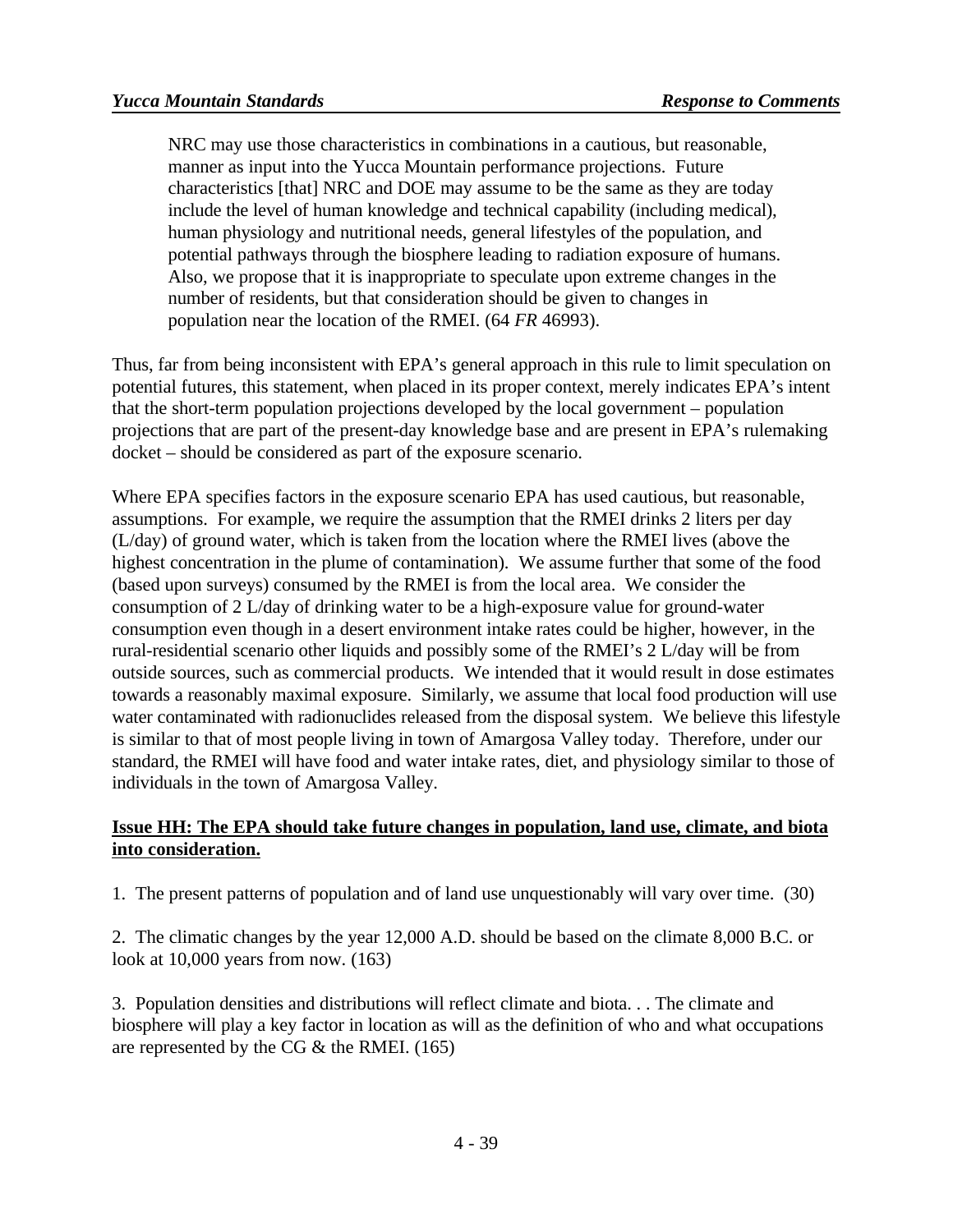4. It is, of course, unrealistic for EPA to assume that future population distribution will be static, patterned as it is today. (365, 367, 383, 543, 547)

#### Response to Issue HH:

While EPA agrees that it is likely true that the present patterns of population and of land use unquestionably will vary over time (comment 30), and that future population distributions may not be patterned as they are today (comments 365, 367, 383, 543, 547), we have chosen not to engage in what, ineluctably, must be unfounded speculation concerning what those potential population distributions and land use changes may be. The NAS concurred with this decision:

In view of the almost unlimited possible future states of society and of the significance of these states to future risk and dose, both EPA and we have recommended that a particular set of assumptions be used about the biosphere (including, for example, how and where people get their food and water) for compliance calculations. Both EPA and we recommend the use of assumptions that reflect current technologies and living patterns (NAS Report, p. 122).

Therefore, the only future changes that EPA considered with respect to population distributions were the relatively short-term population changes that are planned by Nye County north of U.S. Route 95 in the vicinity of Lathrop Wells (i.e., toward the NTS boundary). We also compared current land use with the soil conditions that would be conducive to allowing the rural-residential RMEI do some gardening or have a grazing cow. We found that soil types similar to those in the agricultural area in southern Amargosa Valley exist around Lathrop Wells, and that given adequate water, the soil should support crop production (see Chapter 8 and Appendix III of the BID). Therefore, we find this assumption to be reasonable. Comment 165 asserts that population densities and distributions will reflect climate and biota and that climate and biosphere will play a key factor in location as will as the definition of who and what occupations are represented by the RMEI. Climate change will be taken into account as part of the performance assessment rather than part of the exposure scenario, i.e., we require that the values describing it be varied over time rather than assuming that it always will be the way it is today. In response to comment 163, the time frame which is considered in the process of establishing the parameter values for climate change will be determined by DOE and NRC in the licensing process. The biota are considered to be part of the current biosphere and, as such, are assumed to be the same during the compliance period as they are today, this includes the interaction between the RMEI and the biota in the environment. To do otherwise, we believe, would result in unfounded speculation.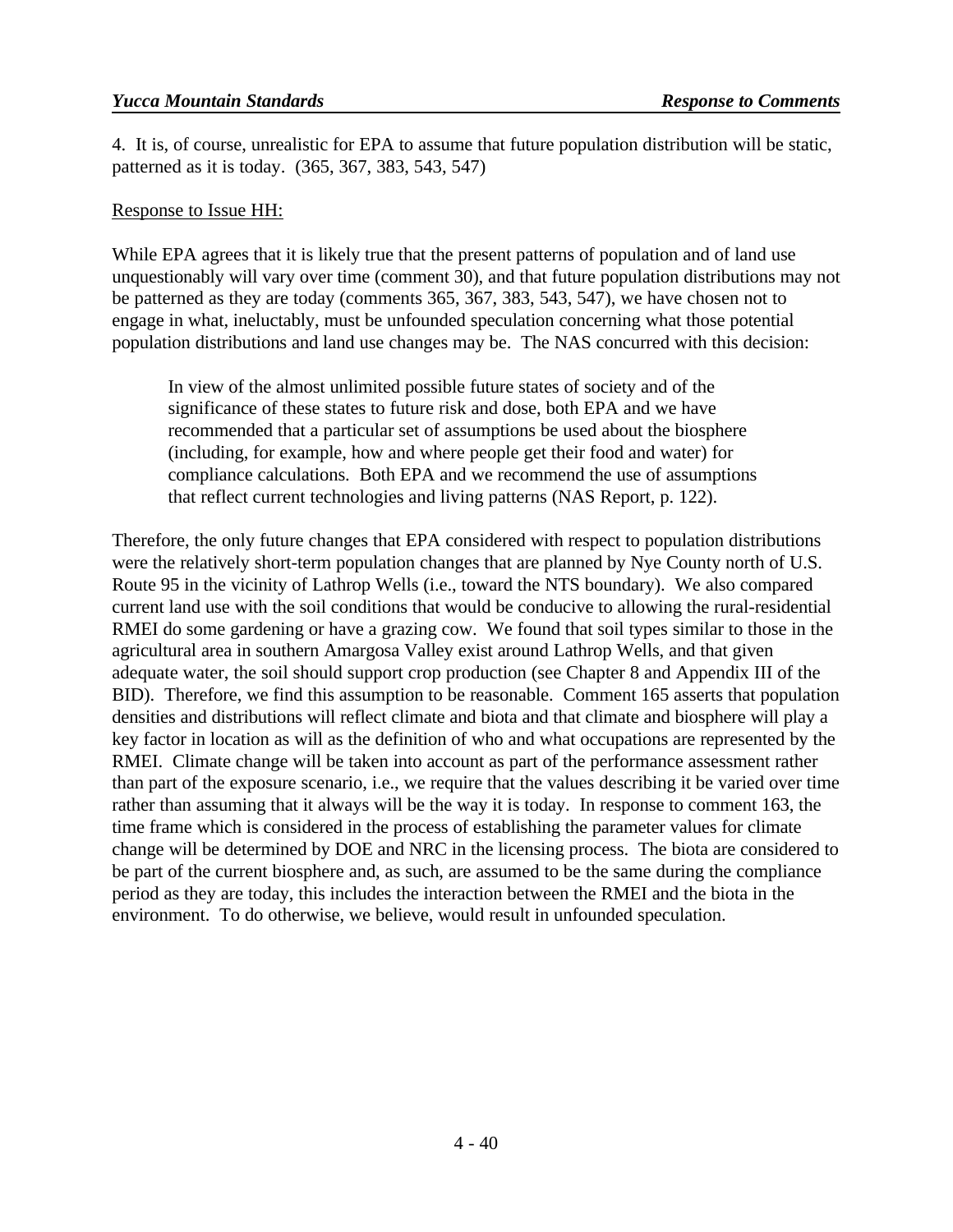#### **Issue II: The EPA should be more specific on the characteristics (parameters) of the RMEI.**

1. EPA may want to be even more specific in setting location, behavior, and lifestyle or pass that responsibility to NRC. (393)

2. The location for the source of water used by the subsistence farmer CG should be at the downgradient edge of the footprint of the repository, where the maximum radionuclide concentration can be expected. (284)

### **Issue JJ: NRC should specify the parameter values of the CG or RMEI**.

1. EPA should not specify parameter values for the RMEI. (261)

2. I do not recommend that EPA specify parameter values for the RMEI. (462)

3. DOE does not object to EPA specifying a parameter value of 2 L/day for drinking water consumption or a hypothetical location for the RMEI in the range of 20 to 30 km from the repository. However, other parameter values should not be specified in EPA's standards and should instead be determined during the licensing process. (627)

4. We find the argument compelling in EPA's choice of Lathrop Wells as the compliance location and agree with EPA's conclusion in this respect. We also support EPA's choice of Lathrop Wells and the ingestion rate of two liters per day of water as appropriate high-end values for parameters to be used to project doses. However, having agreed in principal to EPA's choices, we consider that these are implementation parameters to be set by the NRC, not through EPA's rulemaking process. (765)

#### Response to Issues II and JJ:

In the final rule, EPA establishes the basic parameters and their values for the exposure scenario. In so doing, we are following the NAS recommendation that EPA establish the exposure scenario (NAS Report, pp. 97-103). We also recognize that NRC will implement the standard and, therefore, we believe that we have specified just the necessary details regarding the characteristics of the rural-residential RMEI for NRC to implement the concept as we intend it to be implemented. The parameters and the values that we have defined are those that we believe are cautious, but reasonable, to estimate doses that would occur toward the high-end of the spectrum of potential doses (i.e., the process that is key to using the RMEI methodology) (see the response to Issue Y for more details). Those assumptions are that the RMEI drinks 2 L/day of ground water, lives in the accessible environment above the highest concentration in the plume of contamination, and has a diet the percentage of which consists of the same percentage of locally grown food eaten by residents of Amargosa Valley today. The definition of other biosphere parameters has been left to NRC. We believe that this division of responsibility is appropriate given the respective roles of the agencies and the NAS recommendation.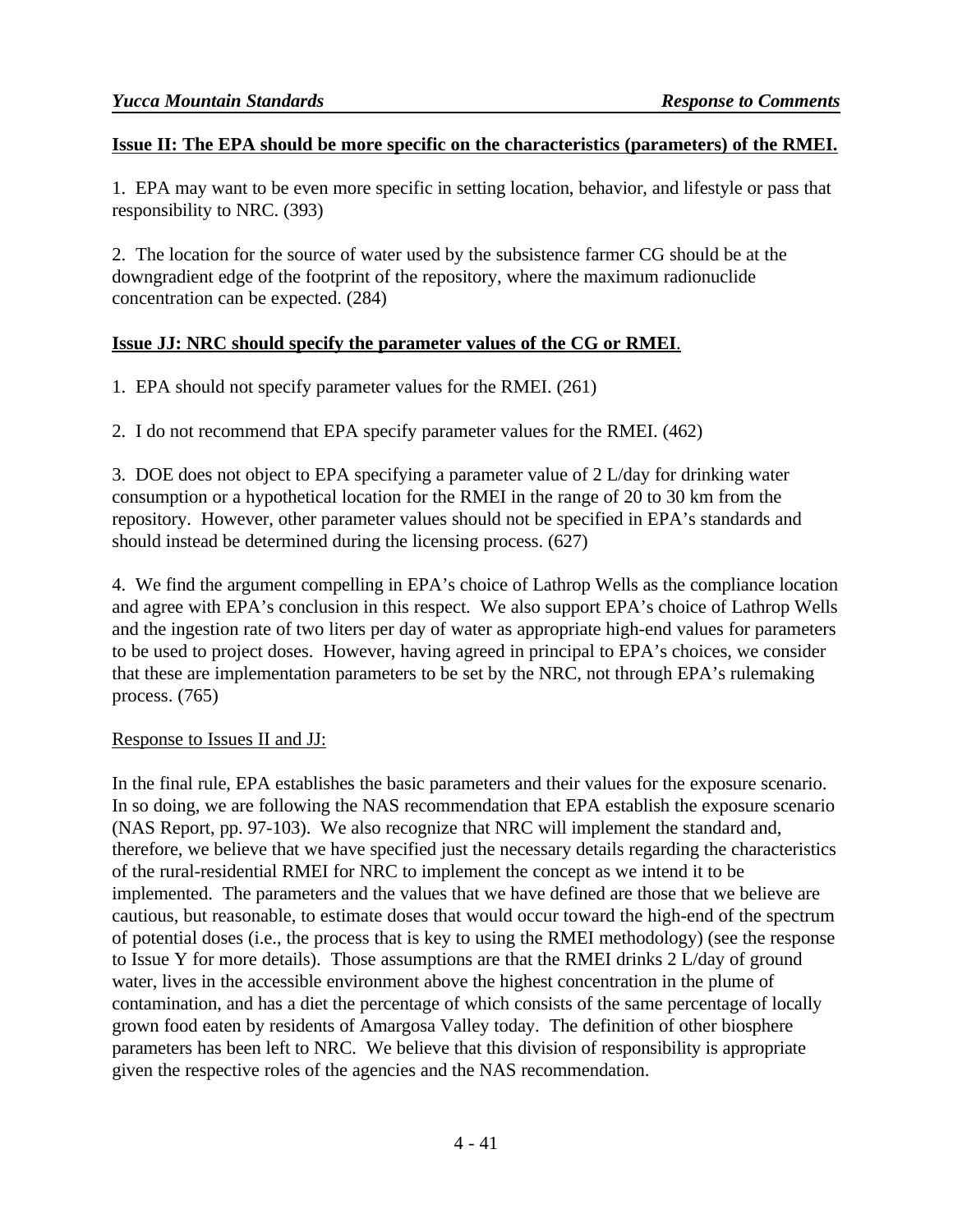#### *Yucca Mountain Standards Response to Comments*

Comment 284 advocated placing the withdrawal well at the downgradient edge of the repository footprint. We believe that this is inappropriate in the case of Yucca Mountain. This issue is discussed in Section III.B.1.d. of the preamble for the final standards, where we conclude, after studying the area downgradient from Yucca Mountain, that it is improbable that the ruralresidential RMEI would occupy locations significantly north of the current southern boundary of NTS because the rough terrain, increasing depth to ground water, difficulty of drilling through tuff, and the fractured nature of the rocks nearer Yucca Mountain would likely discourage settlement by individuals because access to water is more difficult than it would be a few kilometers farther south near Lathrop Wells.

### **Issue KK: The RMEI approach does not appear to provide adequate protection from atmospheric pathways.**

1. It is not clear how the proposed RMEI affords protection from atmospheric exposure for persons residing down-wind from the repository. An additional RMEI related to atmospheric exposure pathways should be developed and utilized in the final rule. The final rule must make clear the protection afforded persons from atmospheric exposure pathways. (521, 524, 525)

#### Response to Issue KK:

EPA disagrees. The IPS in § 197.20 applies to the dose received by the RMEI through all pathways, including the air pathway. We agree with NAS (NAS Report, p. 88), and it is our requirement, that doses from gaseous releases be included in the calculation of the dose incurred by the RMEI. Therefore, any dose from the radionuclides arriving in the vicinity of the RMEI through the air are included in the protection afforded the RMEI by the IPS just the same as radionuclides arriving via ground water.

EPA notes that NAS estimated the dose to an individual by averaging its calculated global population dose of 37 person-Sv/yr over 12 billion people to arrive at an individual dose of 0.3  $\mu$ Sv/yr (NAS Report, p. 59). It then notes that this is well below the individual-dose limit in 40 CFR part 191 (which is the same as in 40 CFR part 197) of 15 mrem CEDE/yr. We have not performed our own analyses of air releases, but we do not question the general outcome of the NAS estimate, i.e., that air releases from the waste will result in very small individual doses. Therefore, the impact upon any particular individual will be very small. We have seen no information that supports a contrary conclusion.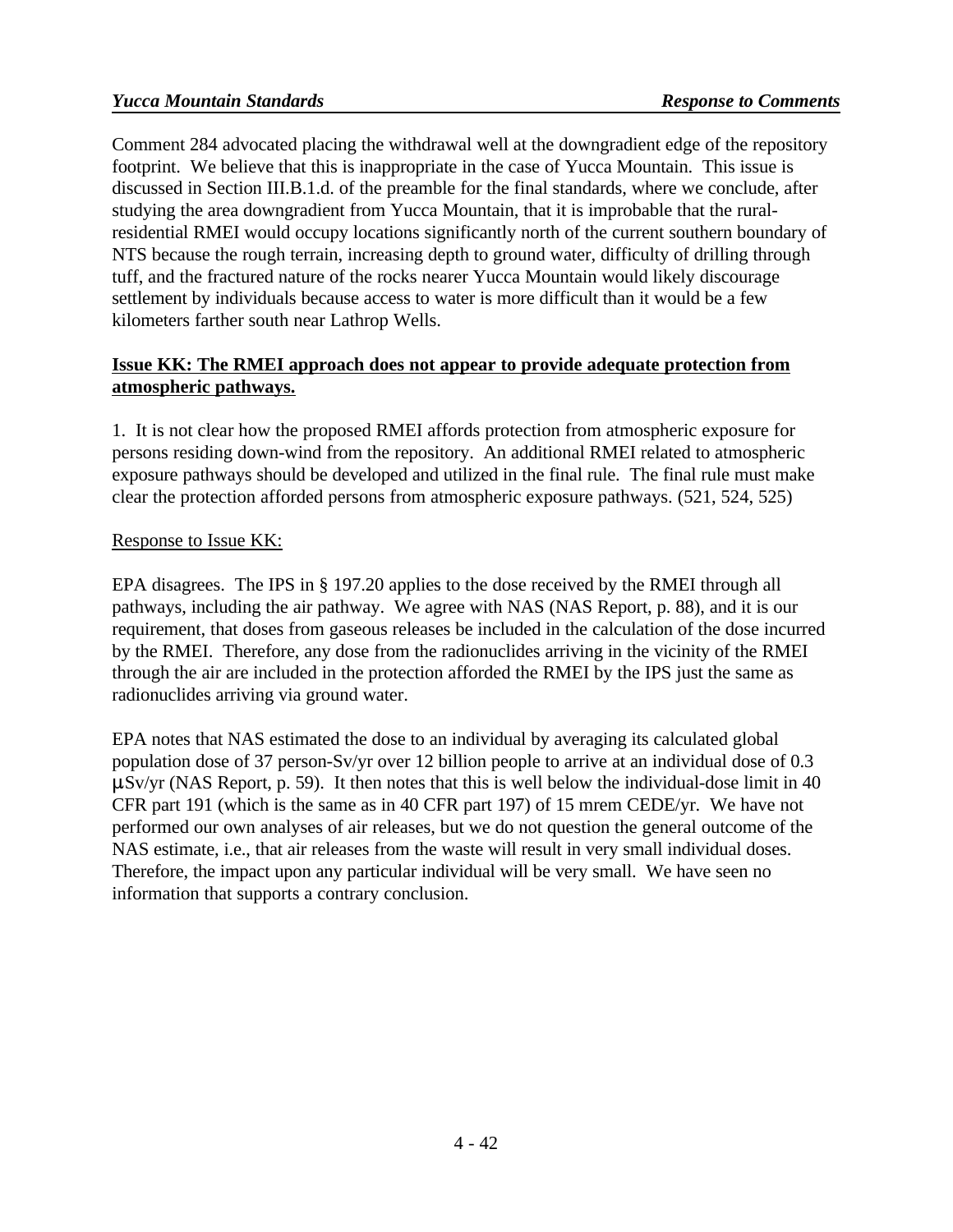**Issue LL: At Superfund sites, the EPA would assess risks using lifestyle assumptions that limit the doses to the most highly exposed individuals. EPA's general policy has been to protect against "high-end individual exposure." In contrast, the proposed Yucca Mountain standard allows DOE to assess the risks for the average person currently residing near the site.** (591)

### Response to Issue LL:

The hypothetical person being used in 40 CFR part 197 for calculational purposes is not "the average person living near the site," it is the "reasonably maximally exposed individual." EPA intends for the dose incurred by this person to be in the "high-end" of the exposure range, although not the absolutely maximally exposed individual. This is the same concept used by the Superfund program. Of the factors that are used to project doses incurred by the RMEI, one or a few of the most sensitive factors (i.e., those which have the most influence on the outcome) are set at their maximum value. The rest, which are, by definition, less "sensitive," may be set at their average value. We have specified that the location to the north of Lathrop Wells and the 2 L/day of water consumed by the RMEI from the aquifer underlying that location are two of the maximum values. The NRC is free to name additional factors that must be kept at their maximum values.

# **Issue MM: [T]he proposed RMEI concept forces DOE to assume the RMEI will withdraw water from the highest concentration plume without consideration of the likelihood. Forcing such an assumption neglects a very important site-specific aspect of the Yucca Mountain system.** (242)

### Response to Issue MM:

The approach suggested by comment 242, which would use a probabilistic method to determine the radionuclide concentration withdrawn by the RMEI, is similar to one of the example CG approaches that NAS provided in its report (NAS Report, Appendix C). The NAS's approach would use statistical sampling of various parameter values, i.e., considering the probability of various conditions existing, to arrive at a dose for comparison to the standard. EPA did not use this CG approach for the following reasons: (1) there is no relevant experience in applying the probabilistic-CG approach; (2) the probabilistic-CG approach is very complex and is difficult to implement in a manner that assures it would meet the requirements of defining a CG (i.e., a small group of people who are homogenous in regards to exposure characteristics, including receiving the highest doses among the general population); and (3) we are concerned that this approach does not identify clearly which individual whose dose is being projected. Also, current understanding of the site indicates that contamination plumes from repository releases would not disperse broadly downgradient from the repository. Rather, it appears that releases will be confined to relatively narrow plumes in the ground-water flow system (see Chapters 7 and 8 of the BID). A probabilistic approach for CG exposure could include members that would receive little or no exposure and members that would receive much higher exposures, which is not consistent with the basic concept of a CG. We believe that use of an RMEI is a more conservative approach, based upon site-specific conditions, because the RMEI serves to represent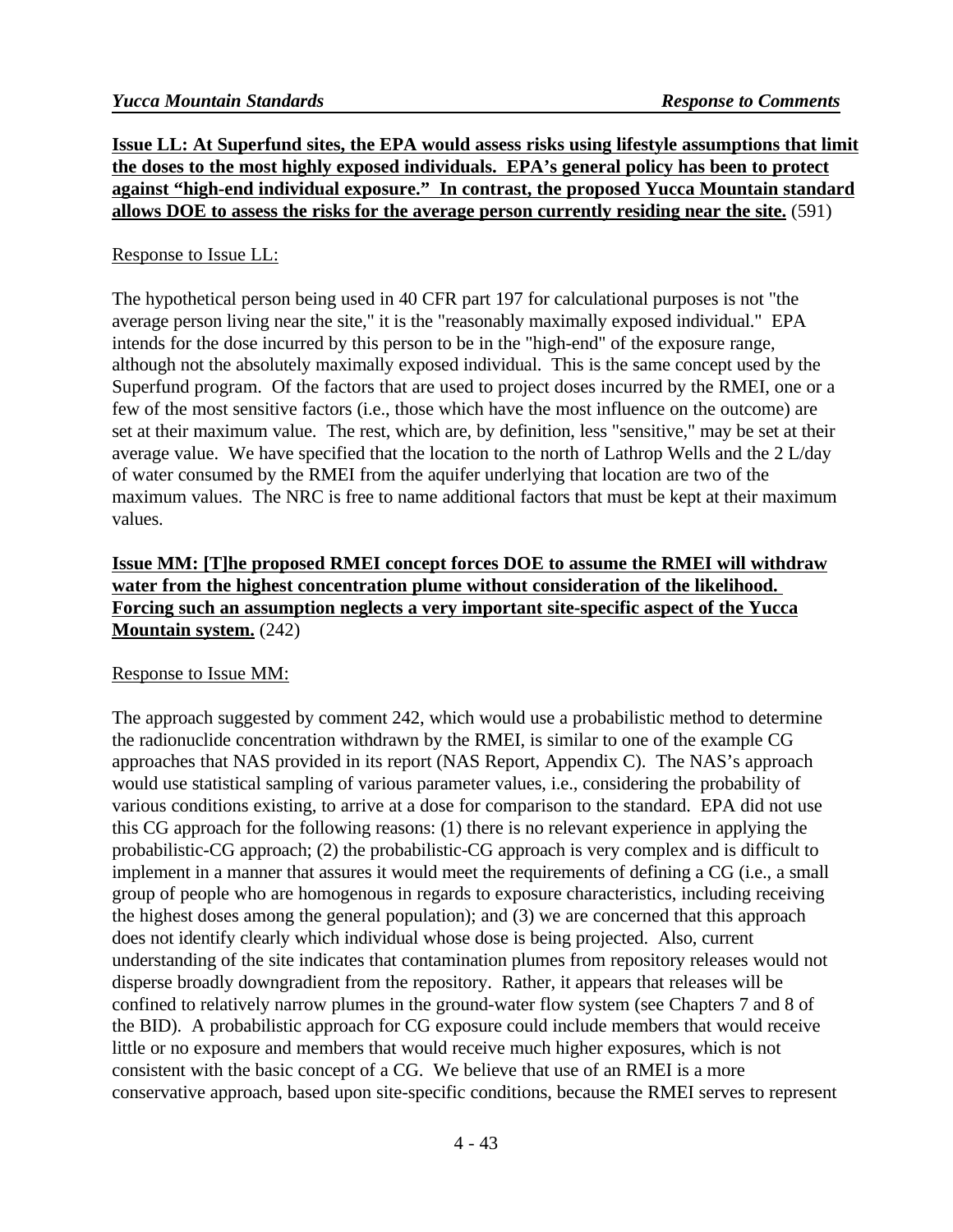#### *Yucca Mountain Standards Response to Comments*

those few individuals who would receive the highest doses, based on cautious, but reasonable, assumptions. Finally, a significant majority of the comments on the NAS Report opposed the use of the probabilistic-CG approach. We further believe that prudent public health policy requires that our approach be followed to provide reasonable, but not excessive, conservatism. To allow the probability of any particular location being contaminated is not a realistic approach to the ultimate goal of testing acceptable performance.

#### **Issue NN : The RMEI approach is overly conservative.**

1. We consider that the average member of the CG approach recommended by the NAS provides a reasonable algorithm for determining public health and safety. We consider that the approach the EPA has proposed, the RMEI as the representative of a future "rural-residential" population group, is also protective, but we are concerned it may be overly conservative, as EPA has defined it here. (764)

#### Response to Issue NN:

EPA believes that the RMEI exposure scenario is consistent with widespread practice, current and historical, of estimating dose and risk to highly exposed individuals even when the exposure habits of future people cannot be specified or accurately calculated, as in this case where doses must be projected for very long periods. This approach is straightforward and relatively simple to understand. The RMEI approach uses a series of assumptions about the lifestyle of a hypothetical individual. The desired degree of conservatism can be built into the model through choices of assumed values of RME parameters. These values, however, must be within certain limits, since we require the use of Yucca Mountain-specific characteristics in choosing those parameters and their values. In subpart B of 40 CFR part 197, we define the values of a few of the parameters that we believe are critical to implementing the concept as we intend it to be used and, therefore, incorporated into NRC's implementing regulations (see the response to Issues II and JJ, above, for more discussion on the particular parameters and their values which we have defined).

EPA does not believe that the results obtained using the RMEI approach would be "overly conservative" relative to the CG approach. In fact, we believe that the results will be similar to those that would be obtained by using the subsistence-farmer CG approach put forth in Appendix D of the NAS Report. In both cases, the objective is to determine the magnitude of the potential exposure using cautious, but reasonable, assumptions. The RMEI approach, however, requires only a few of the parameters that are used to calculate the doses be placed at their maximum values, whereas the NAS subsistence-farmer is "the individual at calculated maximum risk. Thus, the subsistence-farmer approach is conservative and bounding" (NAS Report, p. 161). We have chosen not to use a bounding calculation, but, rather, a method that reflects current lifestyles in Amargosa Valley, given that we are unaware of any subsistence farmers (defined as raising all their own food and drinking only water from the aquifer) in that area. This assumption of using current knowledge is in keeping with the NAS recommendation regarding the reference biosphere (NAS Report, p. 10). Our intent is to use a theoretical individual whose potential dose is near the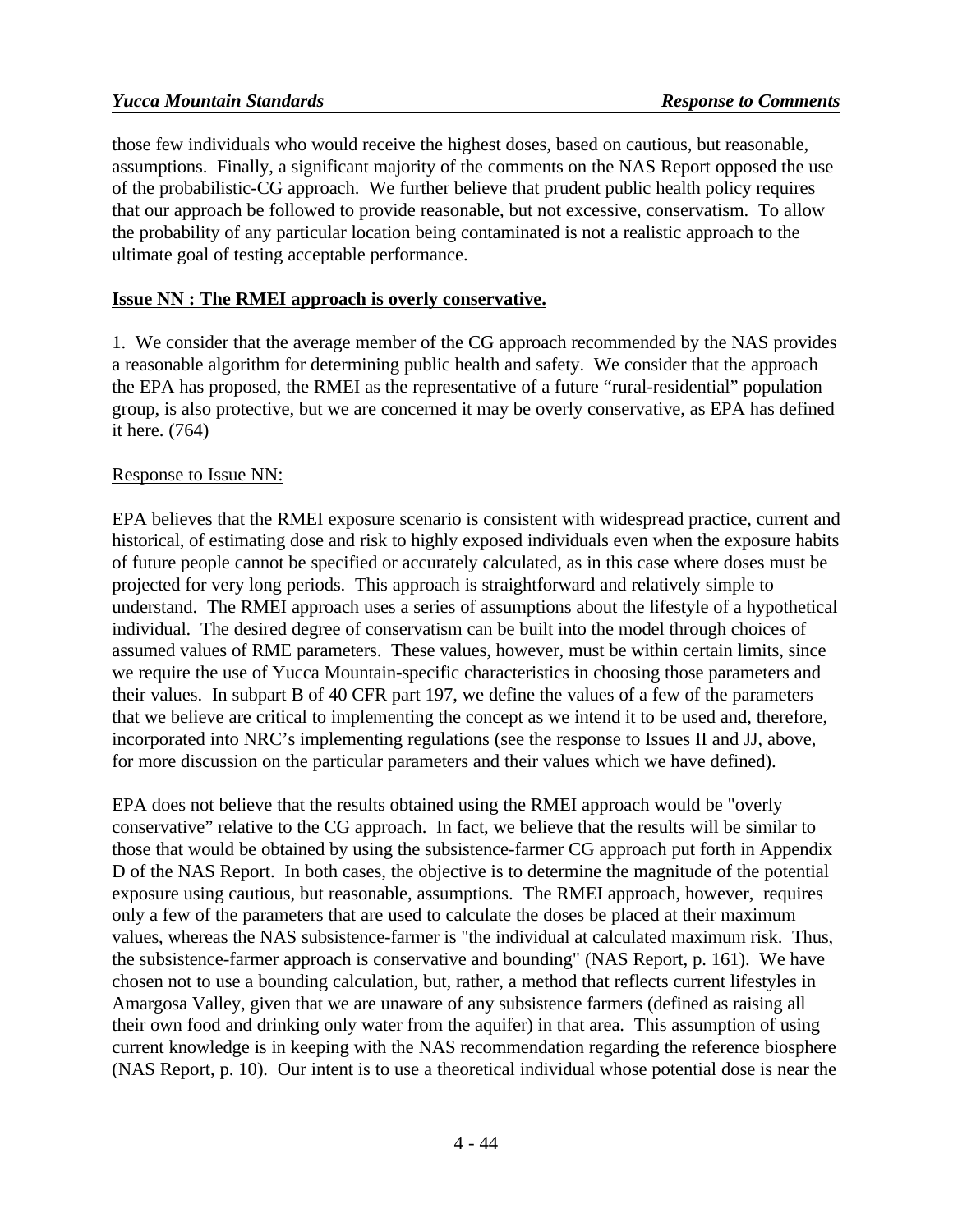"calculated maximum risk," but reflects more realistically possible doses based upon today's conditions.

# **Issue OO: The calculation of the dose and risk in the CG.**

1. In the long-term, homogeneity of the critical group should not be a major concern if due attention is paid to the choice of the habits and characteristics of such group. Additionally, it is reasonable to calculate the annual dose/risk averaged over the lifetime of the individuals which means that it is not necessary to calculate the doses to different age groups. (512)

### Response to Issue OO:

Since EPA has chosen to use the RMEI rather than a CG, these issues are moot relative to the current rulemaking. However, in general, we believe that paying "due attention" to the habits and characteristics is tantamount to defining homogeneity within the CG. In addition, homogeneity is a fundamental basis of a CG – on page 52 of its report, NAS stated: "The critical group has been defined by the ICRP (1977, 1985b) as a relatively homogenous group of people...." Therefore, we believe that homogeneity is a necessary factor in determining a CG. By contrast, the RMEI is defined to be representative of the rural-residential lifestyle and is described by many parameters to which we have paid due attention. We have defined or outlined several factors, i.e., water drinking rate, location, diet, and general lifestyle. Some of the values of these parameters are held at their maximum level and others are an average level. This relieves the need to "worry" about homogeneity within a group.

As stated in the response to Issue AA (comments 6, 29, and 484, specifically), we have derived a risk value for the onset of fatal cancer that is an overall average risk value (see Chapter 6 of the BID for more details) that includes all exposure pathways, both genders, all ages, and most radionuclides and, this is the basis of the individual-protection CEDE limit. Therefore, we agree with the commenter and do not require that calculations be done on an age-specific basis.

### **Issue PP: EPA's standards for Yucca Mountain should employ the linear, no-threshold hypothesis in determining doses.**

1. I am deeply concerned that we are seeing a concerted move away from the linear hypothesis of dose response, when in fact a substantial body of literature now exists to indicate that we should be moving to substantially more conservative, not less conservative protection of people and the environment. (38)

2. The EPA should use the linear, no-threshold hypothesis even for very small doses. The fact is that all incremental doses are above a considerable background radiation dose. Therefore, even very small doses may produce proportionate effects, since any threshold that might exist may already be exceeded by the biological damage caused by natural background radiation and other background carcinogenic risk factors. [286 (Q7)]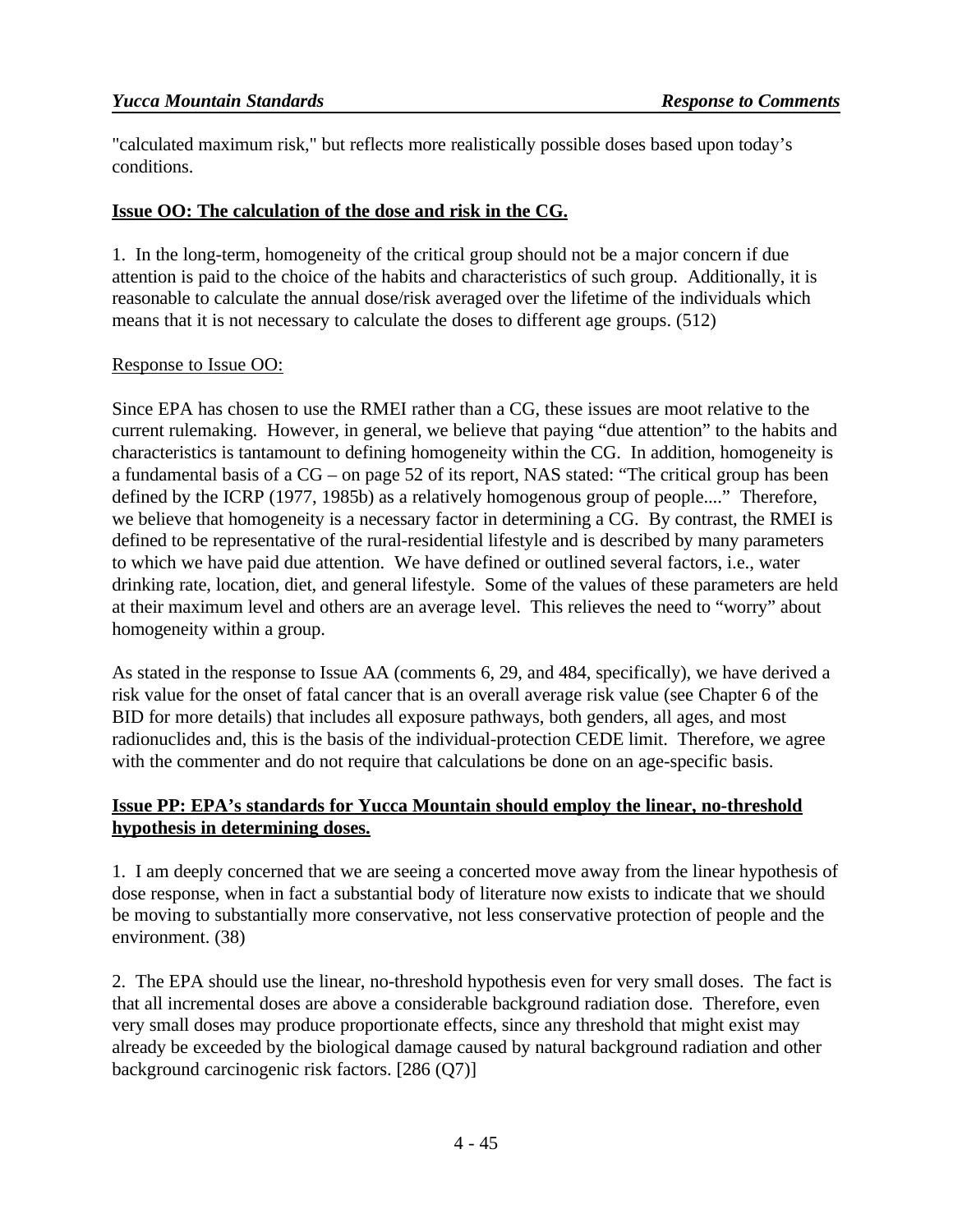3. You cannot refute that any increase in exposure to ionizing radiation results in a constant and proportionate increase in the potential for developing cancer. (541)

## Response to Issue PP:

EPA does apply an LNT model to estimate radiogenic cancer risks. This model is applied because the probability of a radiation-caused cancer or genetic effect is related to the total amount of radiation accumulated by an individual and based upon current scientific evidence, any exposure to radiation can be harmful (or can increase the risk of cancer). We used the current risk per unit dose conversion factor of 5.75 x  $10^{-2}$  cancer deaths per person-Grey (Gy) for low-dose, low-LET uniform whole-body irradiation provided in Federal Guidance Report No. 13 (EPA 402-R-99 001, Docket A-95-12, Item V-A-20) to estimate the lifetime excess fatal cancer risk associated with the IPS. This conversion factor is based upon an LNT model and a dose and dose rate reduction factor of 2. Our IPS sets a limit of 150  $\mu$ Sv (15 mrem) CEDE/yr. This limit corresponds approximately to an annual risk of developing a fatal cancer of 8.5 chances in 1,000,000 (8.5 x 10<sup>-6</sup>) which is within NAS's recommended starting range of 1 in 100,000 to 1 in 1,000,000 (NAS Report, p. 5, Docket A-95-12, Item II-A-1). The NAS's recommended risk range corresponds to approximately 2 to 20 mrem CEDE/yr. Therefore, based upon similar calculations, EPA rejected a 25 mrem/yr standard because the associated risk (i.e.,  $1.2 \times 10^{-5}$ ) exceeds the NAS range.

### **Issue QQ: EPA's risk assessment did not properly consider the mixtures of radionuclides and their combined effects, and of heavy metals.**

1. Number one, in YMP risk assessment and EPA assessment, they did not take into account the effects of radionuclides mixtures. Second, EPA assumed that the total affect of all radionuclides is additive. This is incorrect. (98)

2. And the mechanism of radiation damage is the production of free radicals. I have not seen this being addressed in YMP or EPA approach. (99)

3. You don't know what the hell is going on with all of the radionuclides. To make it work, we have a problem of the complex mixture from radionuclides and the heavy metals. It was not – has [not] been taken into account. (102)

### Response to Issue QQ:

EPA accounted for the combined effects from all radionuclides and decay products in its assessment (see Chapter 6 of the BID and Federal Guidance Report No. 13, Docket A-95-12, Item V-A-20). These effects (doses and risks) are considered to be additive. We base our radiation risk estimates on epidemiological studies, which implicitly include all types and mechanisms of damage caused by ionizing radiation. Our specific and limited authorities under the EnPA restrict the scope of Yucca Mountain assessments to radiogenic cancer risks only. We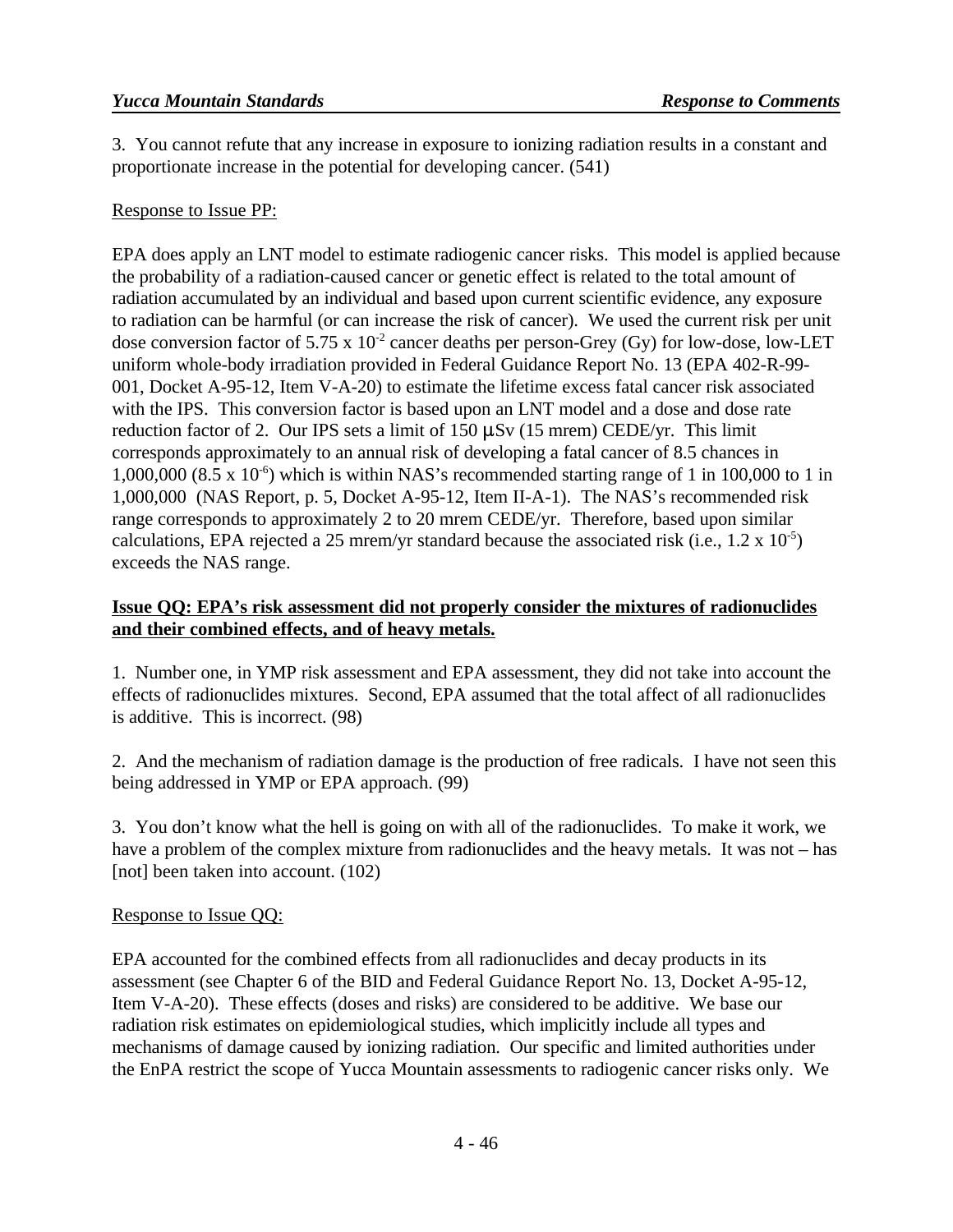#### *Yucca Mountain Standards Response to Comments*

did not analyze or include the potential health risks from heavy metals that may be also be released from the repository.

### **Issue RR: Does EPA's risk assessment model for Yucca Mountain consider both the inhalation and drinking water pathways?**

1. Because 15 millirem, if you're going to use it as a risk assessment, using alpha particle inhalation and drinking has different effect [on] different tissues. What is the total effect? (100)

#### Response to Issue RR:

The models used by EPA address all pathways of exposure, and the metabolic models include calculations of the dose to various organs and at all times up until death. Therefore, the calculated dose includes assessment of all of these factors. For additional, detailed discussions regarding our models and assumptions (see Chapter 6 of the BID and Federal Guidance Report No. 13, EPA 402-R-99-001, Docket A-95-12, Item V-A-20).

### **Issue SS: EPA should use the most current dose conversion factor from Part 20 of the NRC regulations.**

1. With respect to dose conversion models, we note that the conversion factor (latent cancer fatalities per rem) cited in the proposed rule is different than that specified in ICRP 60 by about 15 percent. We recommend that whatever version of Part 20 of the NRC regulations is current at the time of licensing be used. This will assure that the agency with the most expertise in this area has adopted appropriate dose conversion factors and calculational methods through the most current public rulemaking process. (325)

#### Response to Issue SS:

As explained in the response to Issue PP, EPA used the current cancer mortality risk per unit dose conversion factor in Federal Guidance Report No. 13 (EPA 402-R-99-001, Docket A-95-12, Item V-A-20) to estimate the lifetime excess fatal cancer risk associated with the YM standard. As explained in Federal Guidance Report No. 13 and in EPA's 1994 report Estimating Radiogenic Cancer Risks (EPA 402-R-93-076, Docket A-95-12, Item V-A-28), this conversion factor is based upon the latest scientific information and understanding about radiation-related health effects. It integrates age-, gender-, and cancer-site-specific radiogenic risks, incorporates updated vital statistics for the U.S., and accounts for competing forms of death. We considered, but rejected, using a similar factor recommended by the ICRP in 1990, primarily because the ICRP value is obsolete and not as comprehensive.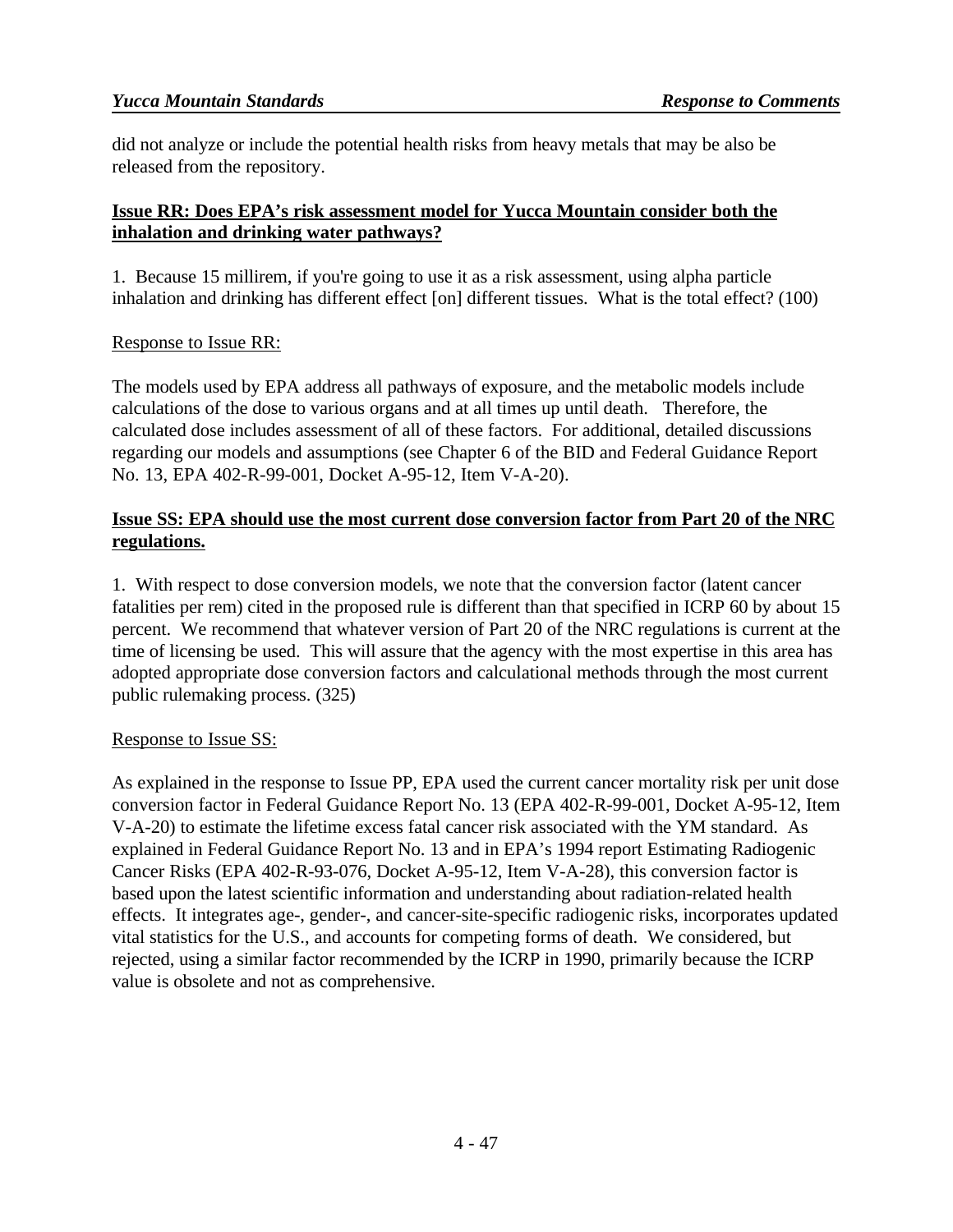#### **Issue TT: Use of organ-weighting factors may be unrealistic.**

1. Moreover, the use of organ weighting factors in the calculation of the effective dose equivalent may be unrealistic for the actual organ doses experienced by an individual. (360)

#### Response to Issue TT:

The weighting factors represent the proportion of the stochastic risk from the tissue to the total stochastic risk when the total body is irradiated uniformly. The organ weighting factors are independent of organ dose calculations, and the dose calculations are our best estimates. For additional discussion, see Chapter 6 of the BID, Federal Guidance Report No. 13 (EPA 402-R-99-001, Docket A-95-12, Item V-A-20), and Estimating Radiogenic Cancer Risks (EPA 402-R-93-076, Docket A-95-12, Item V-A-28).

#### **Issue UU: EPA should take a conservative approach in determining the committed effective dose equivalent based upon current, incomplete knowledge.**

1. The CEDE has been based on our current, but incomplete, knowledge of full and long-term radiation health effects and on numerous unstated assumptions. It is therefore important for EPA to take a more conservative position as the basis for protection than CEDE affords. (362)

#### Response to Issue UU:

EPA has investigated the assumptions and uncertainties in its dose and risk models. In general, we believe that, while our estimates are not upper bounds, they tend to overestimate, rather than underestimate, the true doses and risks. For additional discussion, see Chapter 6 of the BID, Federal Guidance Report No. 13 (EPA 402-R-99-001, Docket A-95-12, Item V-A-20), Estimating Radiogenic Cancer Risks (EPA 402-R-93-076, Docket A-95-12, Item V-A-28), and Estimating Radiogenic Cancer Risks: Addendum (EPA 402-R-99-003, Docket A-95-12, Item V-A-28).

**Issue VV: The use of dose suggests that one or more individuals will have to be exposed at levels in excess of the standard before a violation of the standard would be considered to have occurred. Lincoln County and the City of Caliente cannot agree with the use of residents of or visitors to Nevada as "environmental markers"...** (519)

#### Response to Issue VV:

There is no intention of making any organism, either human or any other, an environmental marker. The disposal standards are prospective standards, i.e., they apply to projections of potential exposures. EPA does not believe that it is realistic to require or assume that monitoring will be occurring for as many as 10,000 years. Therefore, we are attempting to limit the amount of exposure that is projected to occur to levels that are acceptable to most of society today. The principle would be the same if we used risk for the standard. On the other hand, the storage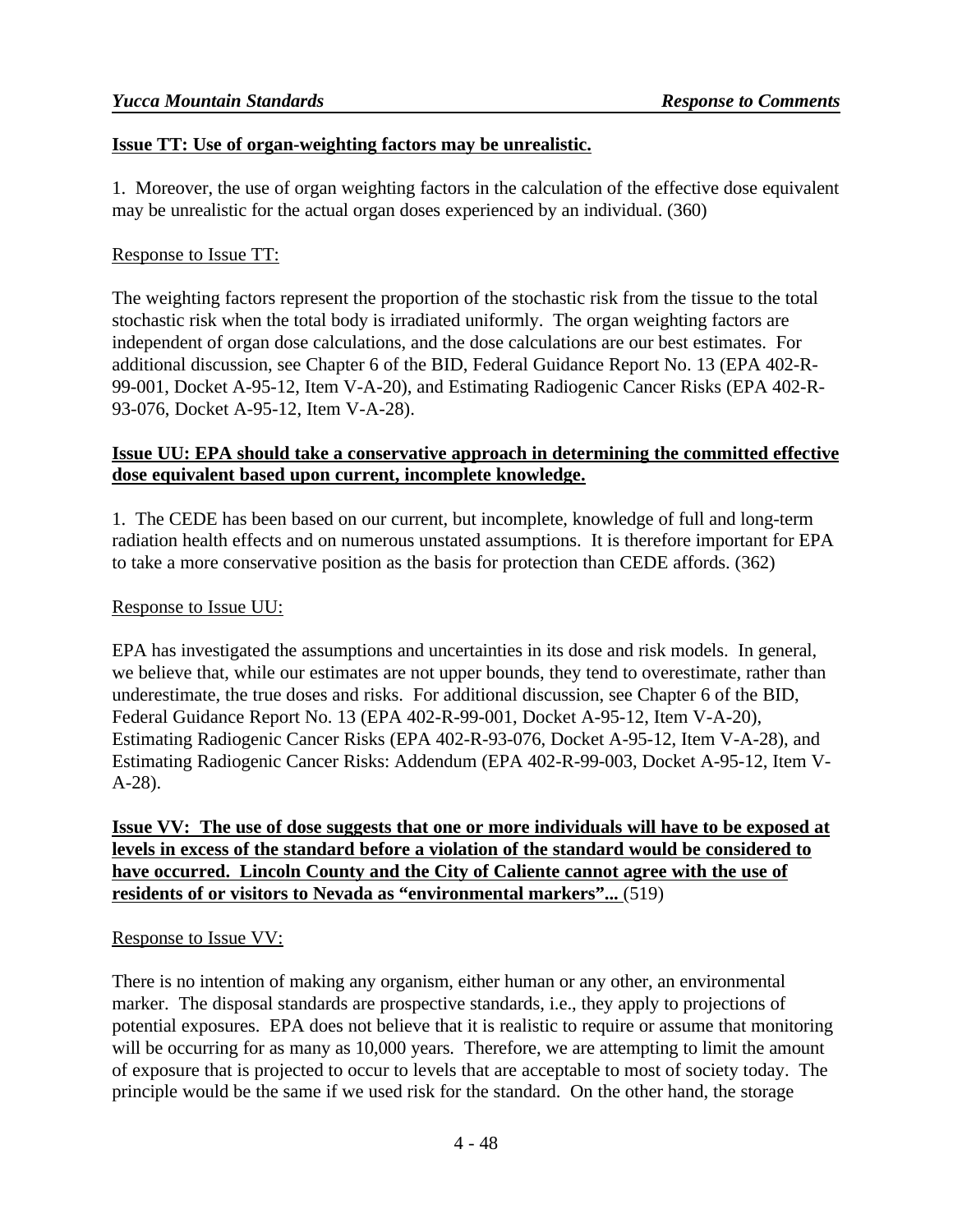#### *Yucca Mountain Standards Response to Comments*

standards are written as operational standards. While NRC will be responsible for enforcing these standards, we assume that the standards will be enforced using computer modeling and environmental monitoring, just as radiation regulations are enforced at operating facilities today.

#### **Issue WW: How can EPA allow a certain dose if no amount of radiation is safe?**

1. I don't see how you can allow a certain dose of radiation as "safe?" How do you know the history of the person irradiated? (535)

#### Response to Issue WW:

The exposure history of the RMEI is hypothetical because the RMEI is a hypothetical individual. Of course, if this person were real, it would be unreasonable to attempt to write a standard which takes into account every person's exposure history. Rather, EPA must write the standard based upon the policy judgment of what level of dose is an acceptably small addition to individuals' risk. We established the dose limit using the risk of developing a fatal cancer. The level of risk, 8.5 fatal cancers per million members of the population per year (see Section III.B.1.c. of the preamble to the final rule), is a level EPA has judged to be acceptable taking into account many factors, including existing radiation standards (such as subpart B of 40 CFR part 191), Congressional action (WIPP LWA), NAS's recommended risk range (NAS Report, p. 49), and the comments received on the proposed standards. As stated earlier, the judgment of what risk level is acceptable is a matter of public policy, it is possible that the level could change if future decision-makers make a different judgment as to the level of risk acceptable to the general public.

### **Issue XX: The radiotoxicity rankings of most fission and activation products are unfortunately more conjecture than science.** (150)

#### Response to Issue XX:

EPA categorizes all radionuclides as known human (Group A) carcinogens. This decision is based upon the extensive weight of evidence of cancer induction in animals and humans exposed to moderate and high doses of ionizing radiation. As explained in Federal Guidance Report No. 13 (EPA 402-R-99-001, Docket A-95-12, Item V-A-20), to calculate the lifetime cancer risk associated with the ingestion or inhalation of a given radionuclide, EPA uses very specific and detailed models that account for the intake, absorption, distribution, retention, and excretion of that radionuclide over the lifetime of the individual. We combine the results of these models with knowledge about the specific types and amounts of ionizing radiation emitted by each radionuclide to estimate the absorbed dose to each organ over time. Finally, based upon the calculated organ-specific doses and on age-, gender-, and organ-specific risk per unit dose factors, we sum all organ-specific risks over time to yield a total lifetime risk per unit intake. Given the specificity and detailed nature of the models employed, we believe that our estimates of radiation doses and risks associated with radionuclide intakes are reasonable and comprehensive.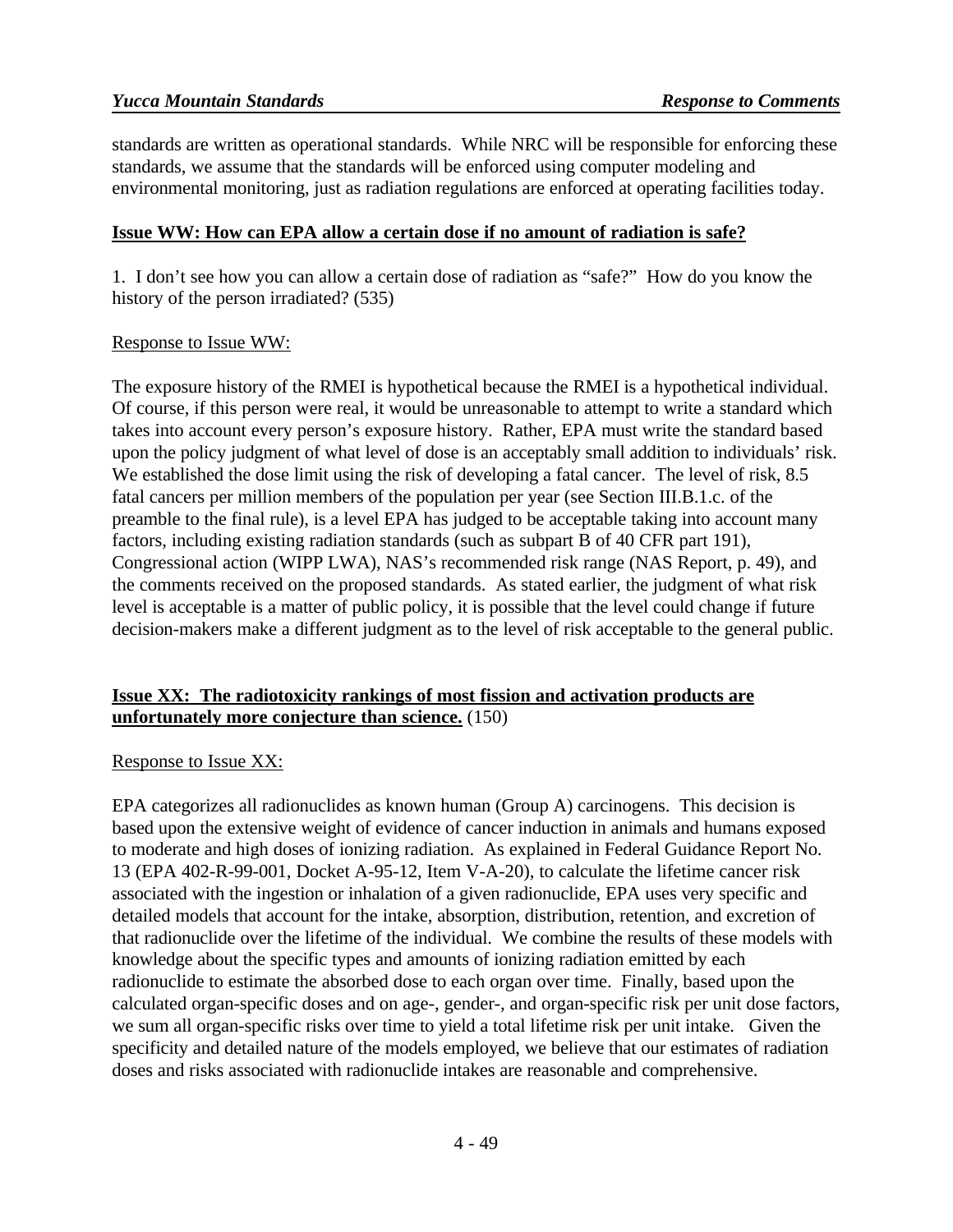**Issue YY: One risk of ionizing radiation is genetic mutations in the children of exposed people. As dose (risk) increases with years of exposure, you should really be concerned about accumulated dose up to the end of child bearing period (say about 40 years). Therefore integrated (CEDE) doses should be calculated from birth or conception to 40 years of age to correctly assess this adverse effect.** (188)

### Response to Issue YY:

The CEDE might be considered an overestimate. The CEDE would be integrated from birth (or what ever age exposure starts) to age 50 or age 70. EPA uses an estimate of dose to age 30, the approximate median age for human reproduction, to estimate dose for genetic effects. As discussed in Chapter 6 of the BID, as well as in Federal Guidance Report No. 13 (EPA 402-R-99 001, Docket A-95-12, Item V-A-20) and in Estimating Radiogenic Cancer Risks (EPA 402-R-93 076, Docket A-95-12, Item V-A-28), we believe that the potential genetic effects associated with radiation exposure will be small compared to the carcinogenic risks.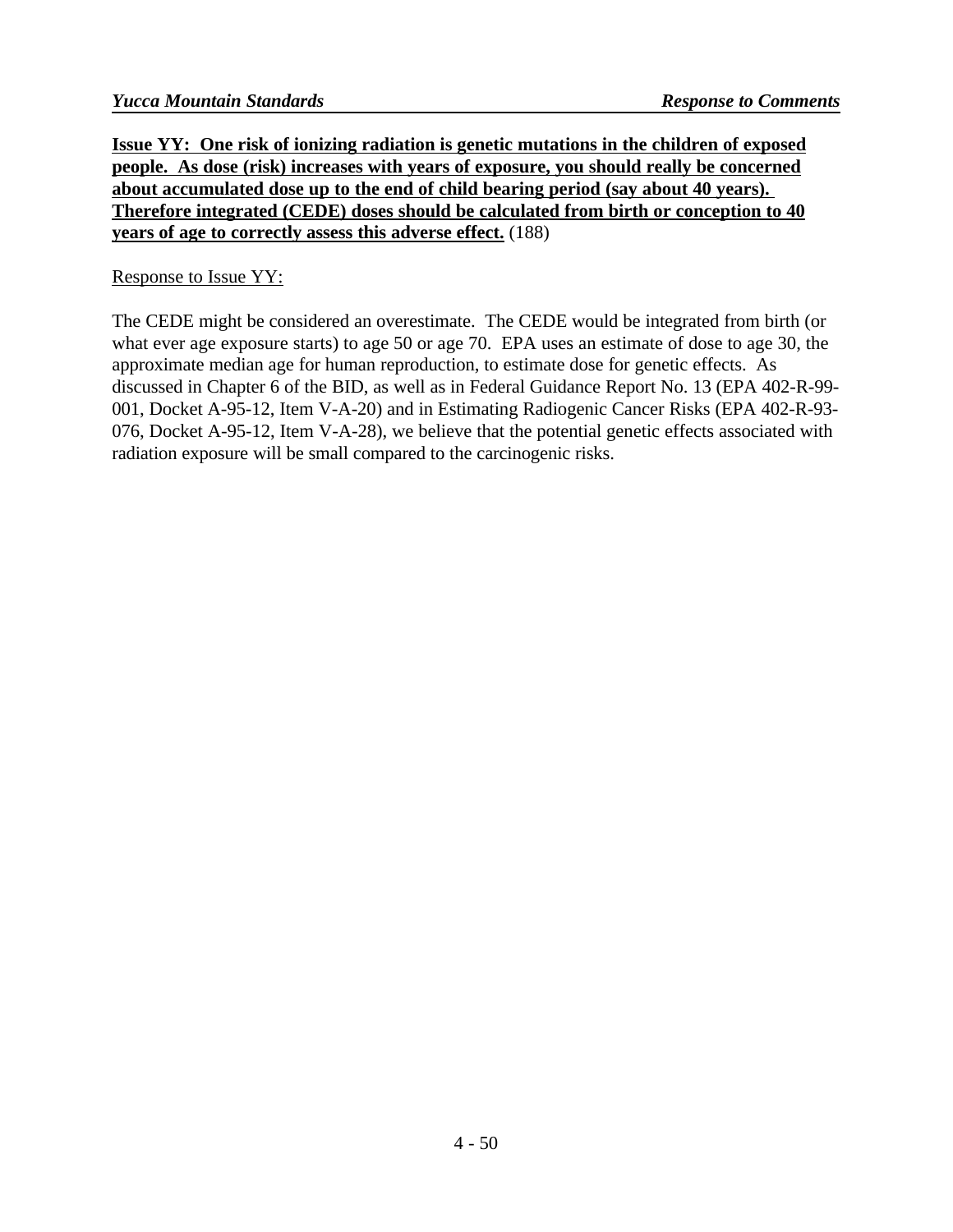### **Section 5 Human Intrusion**<sup>1</sup>

# Comment Issues Page #

| A.<br><b>B.</b> | The human intrusion scenario analysis is an implementation detail that<br>should be left up to DOE and NRC to deal with and should not be included |  |
|-----------------|----------------------------------------------------------------------------------------------------------------------------------------------------|--|
|                 |                                                                                                                                                    |  |
|                 |                                                                                                                                                    |  |
|                 | The human intrusion analysis should be used as a test of repository                                                                                |  |
|                 | resilience only and not as a standard with a specific dose limit in the                                                                            |  |
|                 |                                                                                                                                                    |  |
| $C_{\cdot}$     | Has the framing of the human intrusion standard reasonably addressed the                                                                           |  |
|                 | time frame, probability and consequence implications of an intrusion? $\ldots \ldots \ldots 5 - 10$                                                |  |
| D.              |                                                                                                                                                    |  |

### **Issue A: The human intrusion scenario analysis is an implementation detail that should be left up to DOE and NRC to deal with and should not be included in the EPA standard.**

1. Specifying potential scenarios for human intrusion is an implementation issue that falls completely within NRC's authority. (230, 237)

2. EPA feels that the human intrusion standard is inconsistent and unnecessary. If however it is decided such a standard is necessary in view of the NAS recommendations it should be made qualitative and the fixed location could be made less prescriptive by proposing any drill site above the repository footprint or leaving that implementing detail to NRC. (558)

3. Prescription of the stylized calculation for evaluating human intrusion should not be part of EPA standards. Specification of the stylized calculation more appropriately belongs in the NRC's implementing regulations. (311, 604)

4. Specification of a calculation for NRC to use to evaluate the consequences of human intrusion on repository performance is a matter of implementation to be determined by NRC. NRC has proposed implementing regulations at 10 CFR part 63, that include a proposal for evaluating the consequences of an assumed intrusion, on which we have received significant comment. We will fully consider these comments prior to finalizing the rule. The EPA should eliminate the separate provisions for evaluating human intrusion by deleting §§197.25 and 197.26. (617)

5. EPA recommends that the standard for human intrusion should be part of this rulemaking, but the implementation should not. Human intrusion scenarios are a matter of implementation of and compliance with the proposed radiation standard. We consider that potential scenarios definitions fall within NRC's mandated authority. (770)

<sup>&</sup>lt;sup>1</sup> All acronyms are defined in Appendix B.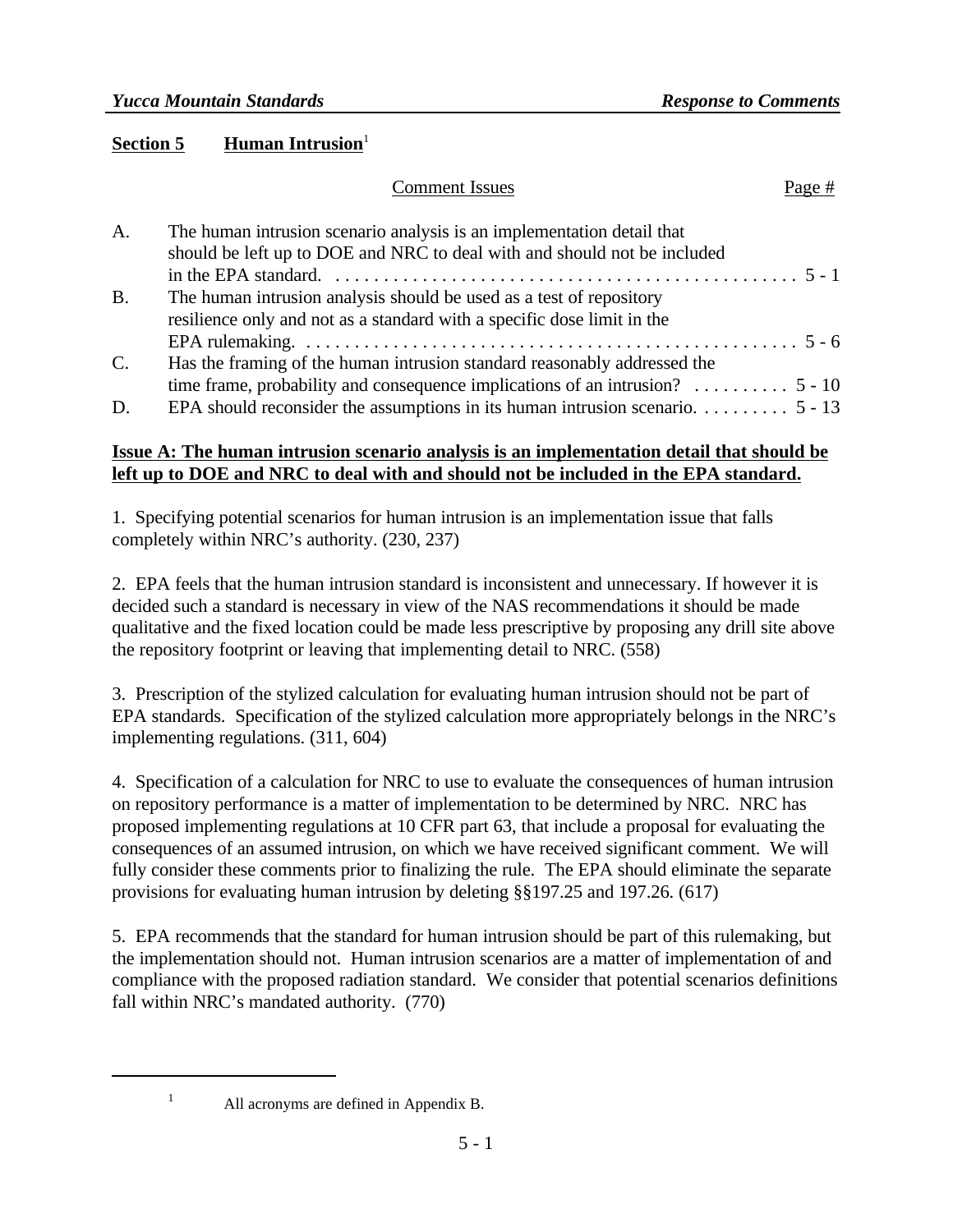#### Response to Issue A:

Comment on this issue expressed opinion that the framing of the human intrusion scenario should be left as an implementation detail for NRC, or that the intrusion scenario standard is unnecessary. EPA disagrees with these comments for the reasons discussed below, and we also believe that framing the basic elements of the stylized intrusion scenario is a necessary part of the standard in order to supply the context for the more detailed implementation effort NRC will perform.

Under the mandate from the EnPA to develop a standard to protect public health, EPA believes that human intrusion is an appropriate component of the standard. There are two means by which radionuclides can be released from the repository: (1) by the expected gradual degradation of the waste containment barriers (the engineered components of the repository, e.g., the metallic waste containers) through natural processes and events and the consequent slow release of radionuclides in the wastes, or (2) by either deliberate or inadvertent disruptions of the waste containment and isolation system. Human intrusion is the prime example of disruption of the repository system with consequent releases of radionuclides to the environment and exposures to the population. Under the EnPA mandate to develop protective health and safety standards, developing a standard for any deep geologic repository requires both avenues for potential radionuclide releases to be considered so that the standard is complete and protective. For these fundamental reasons we believe that human intrusion is an appropriate component of the Yucca Mountain standard. The relative importance of these two release modes can differ depending on the specific geologic setting involved. For example, releases from the gradual degradation of the natural and engineered barriers in a salt repository would be very minor because of the isolation the geologic setting provides from the surrounding ground waters. For this setting, the human intrusion into the repository offers the most important potential for releasing radionuclides to the surrounding environment. Salt formations are also often the host for exploitable resources and, consequently, intrusion has a higher probability than less resource-rich geologic settings. Therefore, performance analyses of human intrusion scenarios play a major role in regulatory decision making. In contrast, a repository site in fractured rocks, through which ground water can more easily access the disposed wastes, would have a higher potential for releases through degradation of the repository containment barriers. For this case the relative importance of human intrusion caused releases would depend on the abundance of exploitable resources in that geologic setting. Although the relative importance of the two release modes will vary, they must both be included to assure a protective approach to developing the standard.

Reflecting the rationale above, there are two basic sources for guidance in developing the sitespecific standard for the Yucca Mountain repository: the guidance and recommendations provided in the NAS Yucca Mountain Report, and the generic performance standards contained in 40 CFR part 191. Specific guidance for framing details of the human intrusion scenario appropriate for the Yucca Mountain site is given in the NAS Report. The NAS guidance acknowledged that analyses of human intrusion have value in terms of providing insight into "the degree to which the ability of a repository to protect public health would be degraded by intrusion" (NAS Report, p. 108). The NAS Report provided additional recommendations on the nature of the intrusion scenario it believed appropriate for the Yucca Mountain site; the approach to be taken for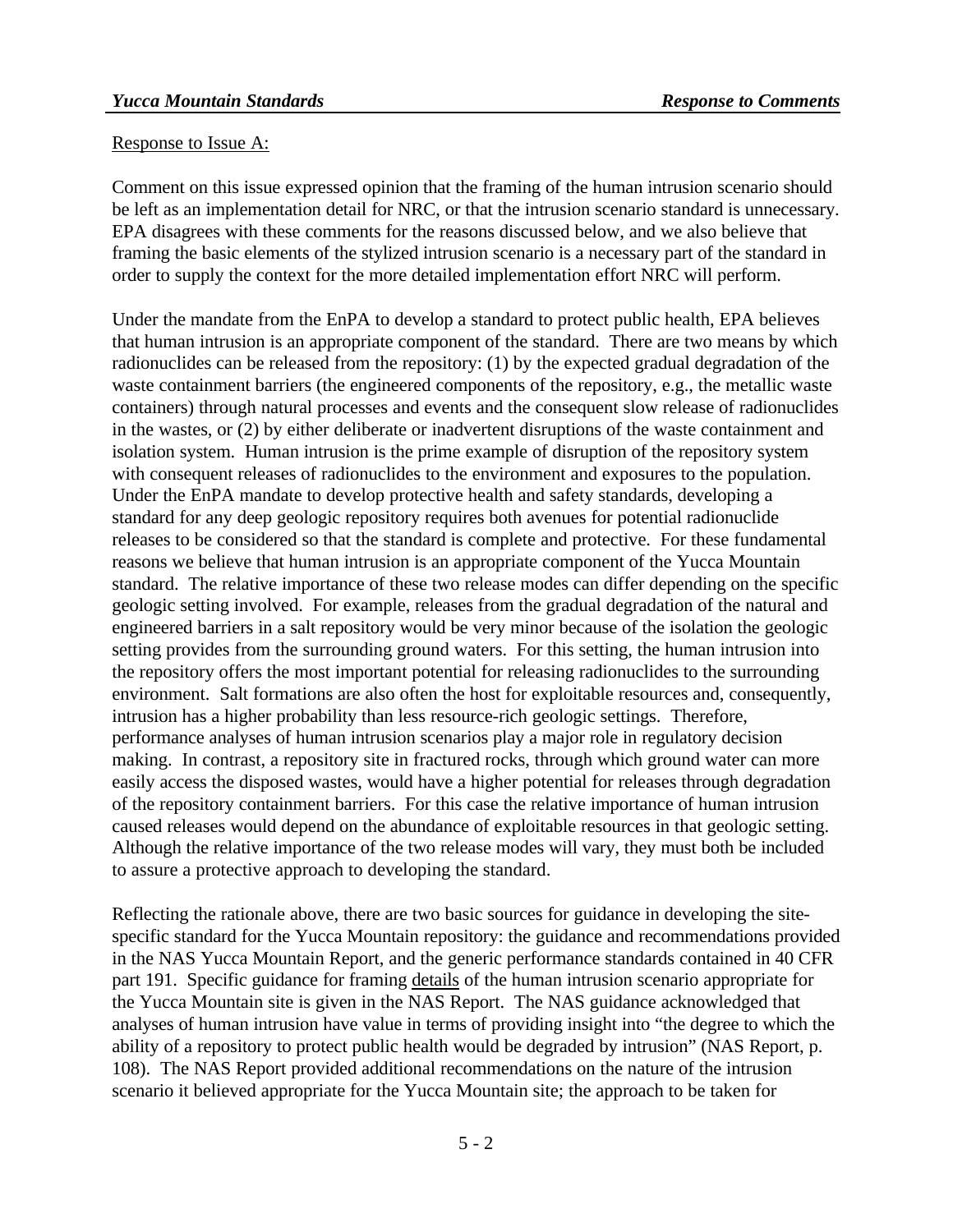construction of the scenario to be addressed in a consequence analysis; the acceptable level of risk against which the results of the consequence analysis should be judged; and the relation of the human intrusion assessments to the expected case assessments for repository performance used to judge compliance with an individual protection standard (NAS Report, Chapter 4). In addition, NAS recommended, "Because the form and frequency of intrusions cannot be predicted ... To provide for the broadest consideration of what scenarios might be most appropriate, we recommend that EPA make this determination in its rulemaking to adopt a standard" (NAS Report, p. 111). From the extensive recommendations in the NAS Report, it considered the assessment of human intrusion to be an appropriate component of the Yucca Mountain standard, and we agree with its assessment.

Moreover, as explained in Section I of the preamble to the final rule, 40 CFR part 191 contains the generic standards appropriate for any deep geologic repositories used for disposal of SNF, HLW, or TRU radioactive waste. Without a sound site-specific rationale for omitting a component of the 40 CFR part 191 standard, the major components of the 40 CFR part 191 standard (i.e., individual protection, and ground- water protection, containment standard and assessment of human intrusion) may serve as starting points for the development of any sitespecific standard. Human intrusion is included in 40 CFR part 191 as a component of the standard.

In summary, the inclusion of human intrusion into the Yucca Mountain standard is appropriate from very fundamental principles, i.e., the intrusion is a way in which exposures to the population can occur and therefore has potential health consequences. NAS, in its recommendations to EPA, supported the inclusion of human intrusion analyses in the standard and the development of intrusion scenarios for consideration in the EPA rulemaking process. In addition, human intrusion has been established as a generic component of repository regulation, i.e., it is included in the generic standards (40 CFR part 191) established by law and intended for any and all repositories for the type of waste intended for the Yucca Mountain repository. We therefore disagree that the provisions in the rule addressing human intrusion should be removed from the standard (comments 237, 558, 617).

A number of comments offered opinion that human intrusion scenarios and assessments should be considered as implementation issues and left to the discretion of NRC as the implementing authority (comments 230, 558, 604, 617, 770).

For the reasons described above, EPA believes that human intrusion assessments should be a fundamental part of the health and safety standards for the Yucca Mountain site, and as such we believe the analysis of human intrusion scenario consequences should not be left to the discretion of the implementing agency to include or omit from the licensing process. In fact, NAS explicitly stated, "EPA should specify in its standard a typical intrusion scenario to be analyzed for its consequences on the performance of the repository" (NAS Report, p. 108). We agree with this position and we believe that specifying the general components of the intrusion scenario is necessary to assure that it is assessed appropriately during implementation. As explained below,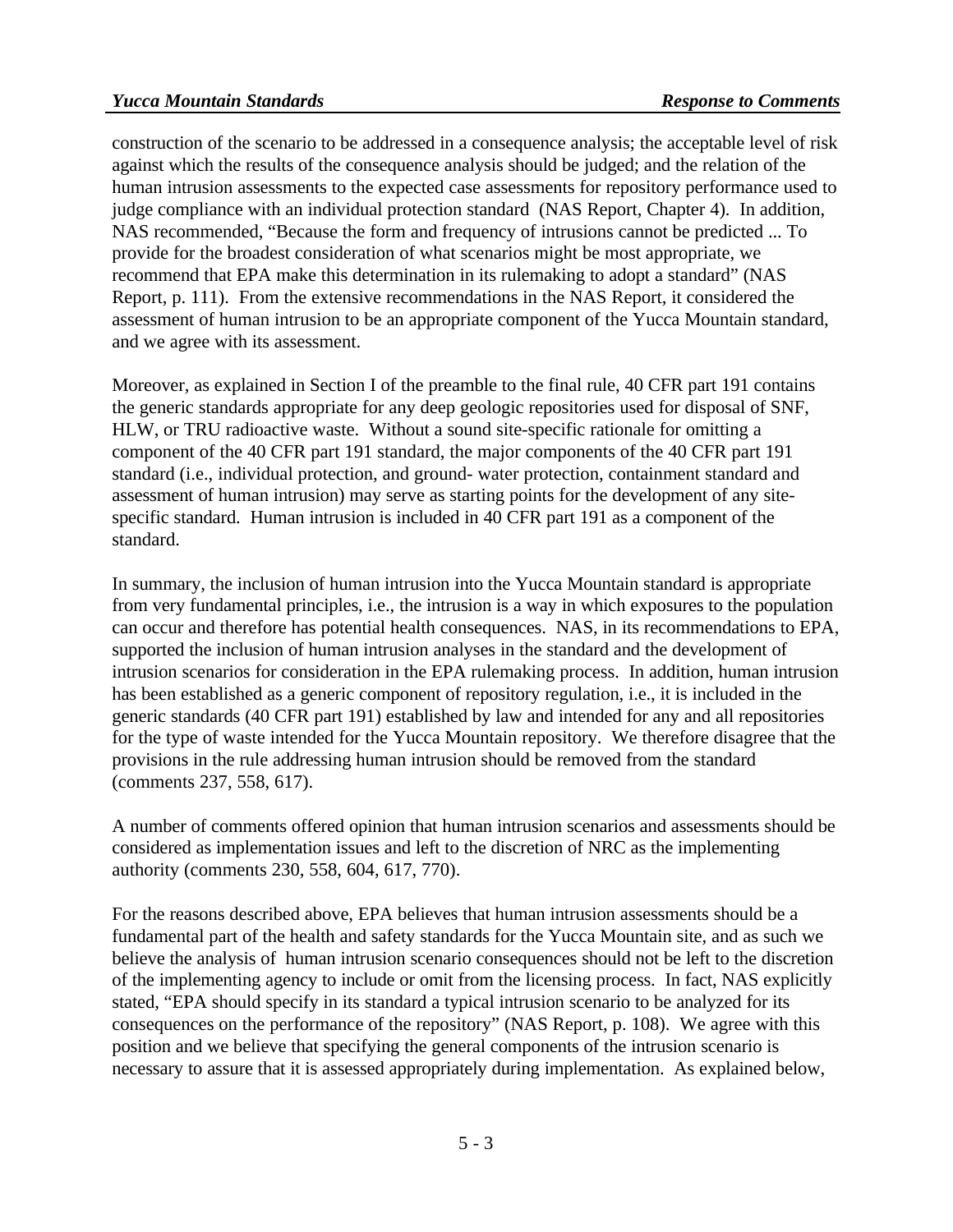we also believe we have left sufficient flexibility for NRC to more fully define the intrusion scenario so that actual consequence analyses can be performed.

The NAS also made other more specific recommendations about the approach and requirements for the treatment of human intrusion in the EPA standard, with which we agree and have incorporated into the standard. The NAS recommended, among other details, that:

(1) "EPA should specify in its standard a typical intrusion scenario to be analyzed" (NAS Report, p. 108) - and we have defined a stylized drilling intrusion scenario (Section 197.26) consistent with other NAS recommendations (NAS Report, Chapter 4);

(2) "Because the assumed intrusion is arbitrary ... the analysis should not be integrated into an assessment of repository performance ..... but rather should be considered separately" (NAS Report, p.109) - we have separated the individual protection and human intrusion standards (Section 197.25);

(3) "EPA should require that the conditional risk as a result of the assumed intrusion scenario should be no greater than the risk levels .... acceptable for the undisturbed repository case" (NAS Report, p. 113) - we apply the same exposure limits to both the individual protection and human intrusion standards (Section 197.25).

EPA believes that specifying the most basic aspects of the human intrusion scenario to be assessed, and the standard against which the results of the consequence analysis must be judged, are necessary in order to supply the context for the more detailed implementation that NRC will perform as part of its licensing functions. We note that the NAS comments conclude that, "..the proposed EPA approach to human intrusion appears to have followed the TYMS recommendations very closely" (Docket A-95-12, Item IV-D-31). We have specified sufficient details concerning the stylized intrusion to assure it is assessed as we (and the NAS recommendations) intended, but we have left considerable flexibility to NRC in further defining the details of the assessment. In fact, our requirements for the stylized intrusion scenario are limited, so additional details must be specified before any actual consequence calculations could be performed, leaving considerable flexibility to both DOE and NRC for implementation issues. For example, although we have specified that the intrusion breaches a waste package and establishes a connection with the saturated zone below the repository [consistent with NAS recommendations (NAS Report, p. 111)], we have not specified the mechanism(s) by which radionuclides would migrate from the waste package, through the poorly sealed borehole and along the ground-water travel path. These potential variations allow NRC to exercise considerable flexibility in implementing the standard. In addition, our standard does not preclude NRC from requiring analyses of additional intrusion scenarios if, in its judgement, such scenarios are important for compliance purposes. We note that the NRC comments (comments 604, 617) about this implementation issue did not support its position that specifying an intrusion scenario and a consequence calculation for compliance purposes is an inappropriate action for the EPA rulemaking, other than to say that an intrusion scenario had been incorporated into its draft standard for the Yucca Mountain repository. As explained above, we believe that human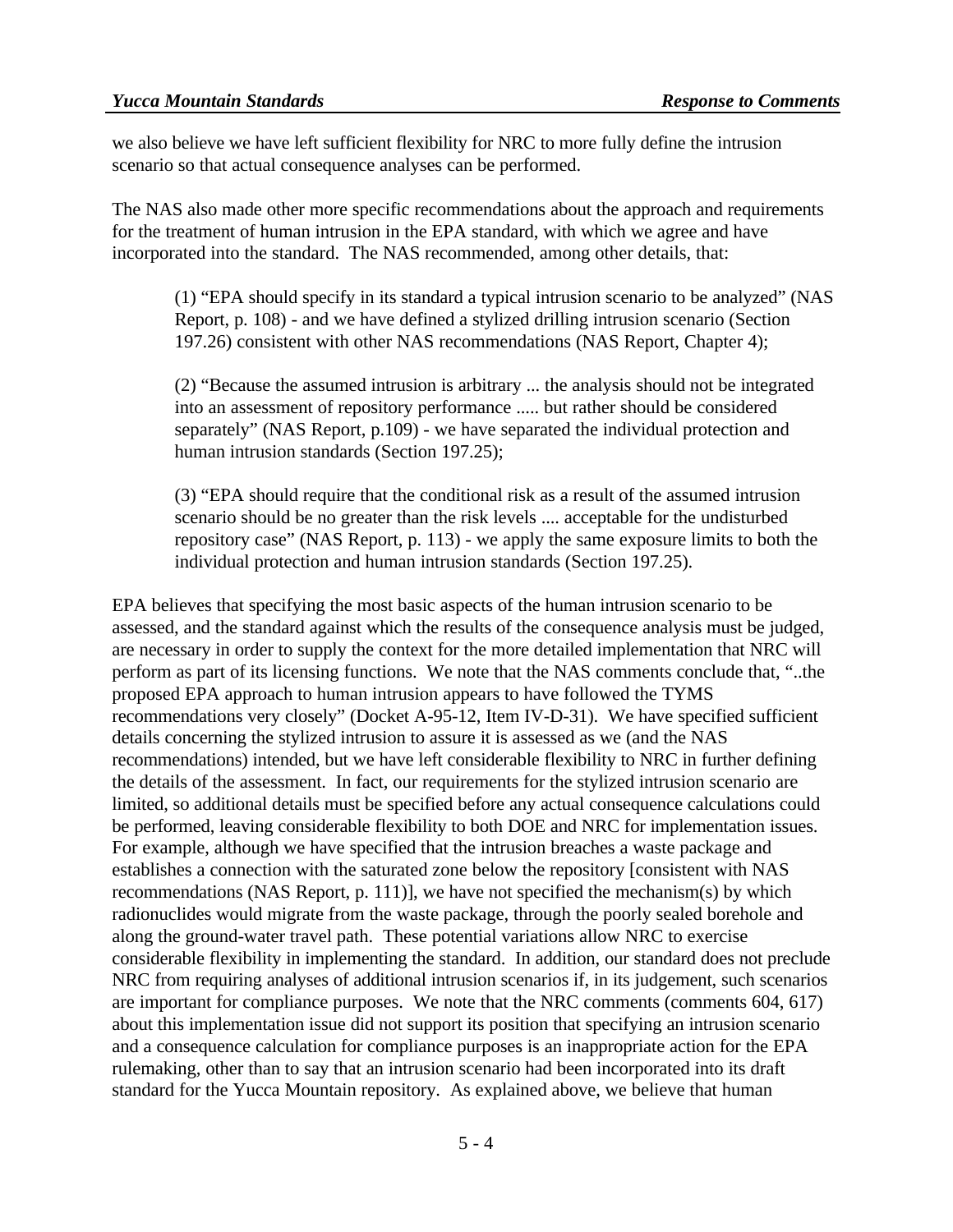intrusion analyses are appropriate for the standards, we have specified sufficient detail to assure the stylized intrusion scenario is assessed as we (and NAS) believe is appropriate. We have, however, left sufficient room for NRC to exercise its discretion on implementation. We believe that our standard sets the context in which the intrusion assessment analyses and decision making should be implemented. Additional discussion on implementation details is presented in the responses to comments (grouped under Issue D below) dealing with our framing of the intrusion scenario.

One comment suggested that the intrusion scenario be treated qualitatively and the scenario be modified to leave placement of the drill hole as an implementation detail (comment 558). As noted above, the NAS recommendations about the level of risk from the intrusion releases unquestionably implies a quantitative assessment of potential release consequences, rather than a simple "qualitative" assessment. The NAS also explicitly stated a measure for the repository "resilience" assessment, "EPA should require that the conditional risk as a result of the assumed intrusion scenario should be no greater than the risk levels ... acceptable for the undisturbed repository case" (NAS Report, p. 113). EPA believes that only a quantitative calculation, and a comparison against a set limit, allows the intrusion analysis to be evaluated as intended by NAS and EPA. We are not aware of any "qualitative" approach that would allow the consequences of an intrusion to be definitively judged in a licensing process. Unless the results of the consequence analyses are compared against a set limit, their use in compliance determinations is ambiguous, particularly if a wide range of speculative scenarios (with equally speculative and varied dose estimates) are assessed, any one of which is no more defensible than any other in terms of the probability of their occurrence.

On the question of leaving the placement of the intruding drill hole as an implementation detail, the intent of the stylized intrusion scenario is to avoid speculative scenarios while allowing the "resilience" of the repository to be evaluated by an intrusion scenario that would unquestionably result in some level of exposure. By requiring that the waste package be penetrated and a connection established with the underlying ground-water flow system, a pathway leading to some level of exposure is assured and an analysis is possible. If the borehole placement was left undefined, other drill hole placements that would not directly penetrate the waste packages are possible, and the release pathways and mechanisms involved would be highly speculative, making their use in regulatory decision making ambiguous. For a drilling intrusion that does not penetrate a waste package, a case can be made that no releases and consequently no doses to the public would occur. By having intrusion scenarios that vary between some level of exposures to none at all, the decision making process becomes dependent on judgements between speculative assumptions of competing scenarios, resulting in an extremely difficult decision making process and limiting the potential for consensus between the parties involved. In our opinion, the NAS recommendations are intended to avoid such a situation by proposing a limited "worst-case" type of stylized scenario where releases are possible and then examining this single scenario against the expected undisturbed repository case as the test of resilience against a fixed marker for performance. For these reasons, we believe the placement of the drill hole can be an implementation detail; however, it must be assumed that it penetrates the waste package and establishes the connection to the saturated zone.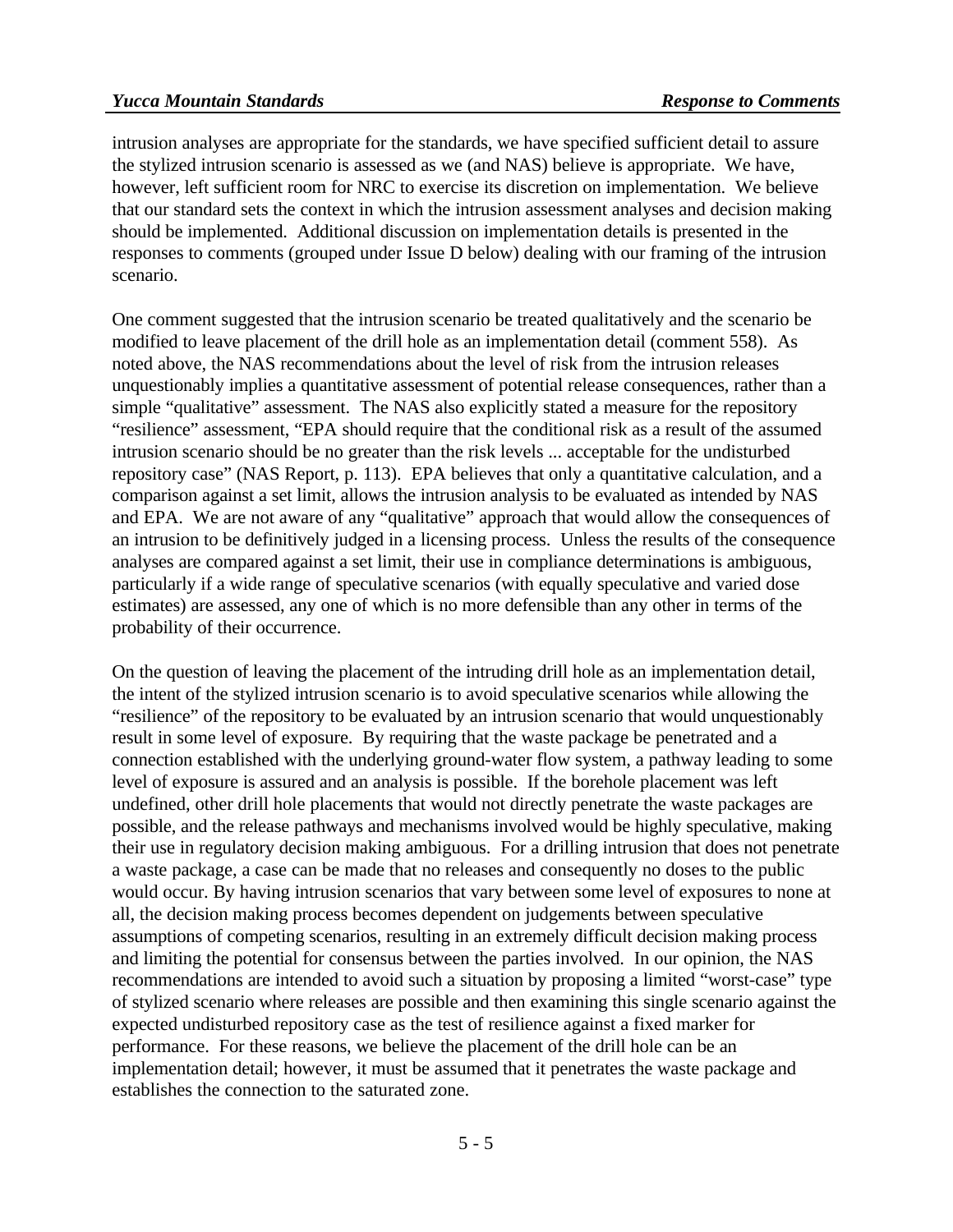## <span id="page-130-0"></span>**Issue B: The human intrusion analysis should be used as a test of repository resilience only and not as a standard with a specific dose limit in the EPA rulemaking.**

1. The proposed intruder scenario is incredible and no performance standard for it should be established. The intruder scenario should be evaluated only to assess the repository's resilience. (218, 573)

2. The alternatives proffered in proposed 40 CFR § 197.25 do not clearly limit the analysis of human intrusion to an RMEI dose arriving through the pathway created by the presumed human intrusion. The requirement in both alternatives to consider "all potential environmental pathways of radionuclide transport and exposure," unnecessarily confuses the purpose of the human intrusion analysis with the overall system performance assessment and should be deleted. (278)

3. The NAS findings and recommendations make clear that any human intrusion analysis should be separate from the calculation of compliance with the risk limit and should be limited to a measure of the consequences to the general public of such a highly improbable event. The EPA acknowledges and purports to concur with this recommendation in its discussion of the proposed rule and should conform the text of the final rule to this principle. (279)

4. It appears that EPA has interpreted the NAS' guidance as drilling into a failed canister sometime in the far future and still meeting the individual dose limit for an unpenetrated canister system. This then becomes a limiting design requirement for the repository as interpreted by EPA. We believe that it is instructive to understand the consequences of such a stylized scenario, but using it as a design requirement does not make sense. Thus, setting a dose limit is unnecessary for such an intrusion. (321)

5. A postulated human intrusion (e.g., a bore-hole through a canister and continuing into the saturate zone) would be an important way to analyze the resilience of the disposal system. (345)

6. The single-borehole scenario seems to be a reasonable basis to judge the repository's resilience to human intrusion. (467)

7. Drilling for water, although an important resource for the region, is not likely to occur above the repository, as opposed to nearby dry washes, where the depth to ground water is significantly less. ...The results of the human intrusion analysis should be considered only as a qualitative indicator of resilience of the repository, rather than be compared to a finite limit. If Alternative 1 in the rule is not changed to eliminate any comparison to [a] finite limit, DOE believes that Alternative 2 should be selected for the final rule. (644)

8. This circumstance seems inconsistent with §197.15, which states that DOE must assume that human knowledge will remain constant. With present day knowledge of the occurrence of groundwater resources, no reasonable party would explore for ground water in the area of the Yucca Mountain repository, because the terrain is too rugged for either agriculture or community use, ... (558)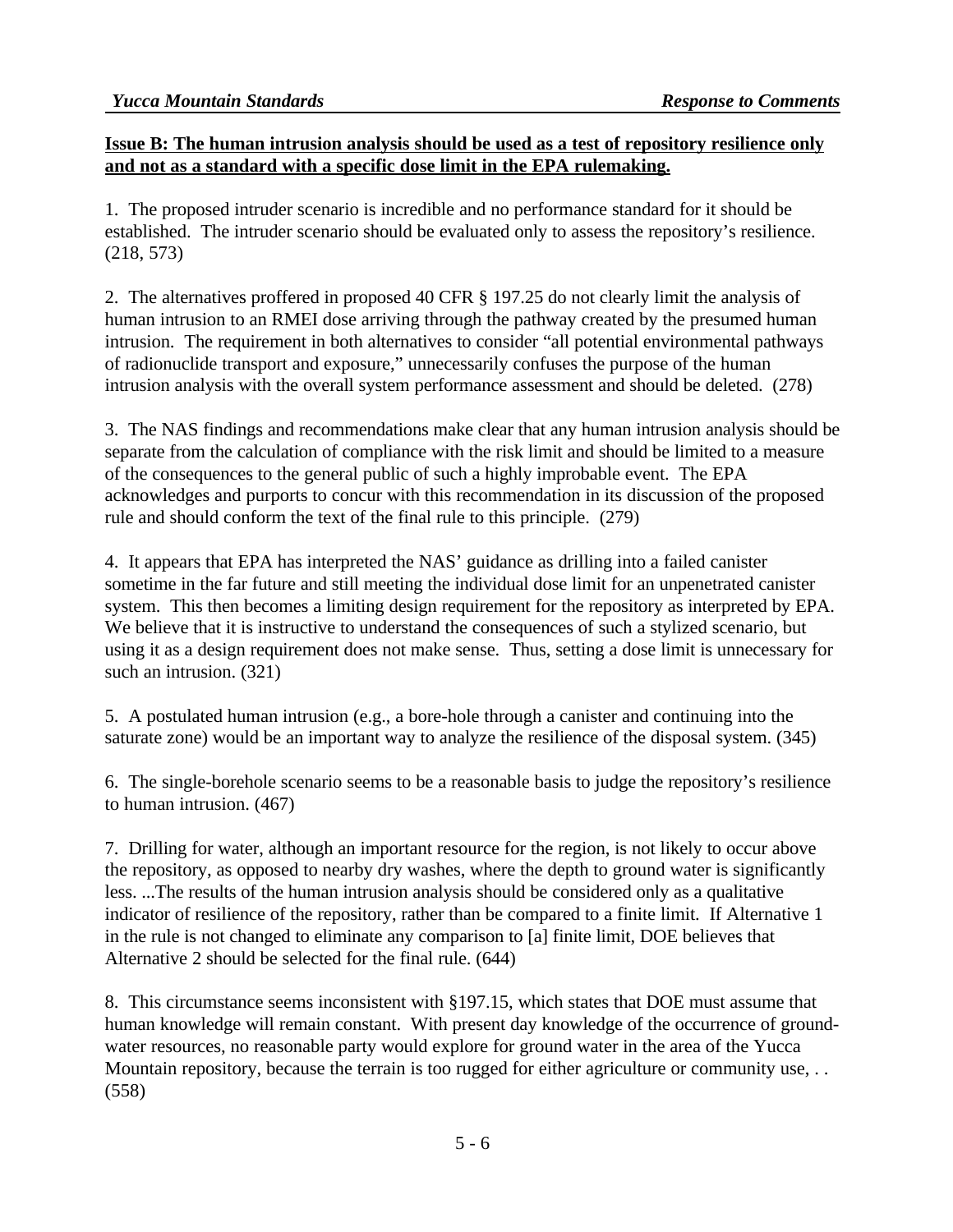#### *Yucca Mountain Standards Response to Comments*

9. We find it far-fetched to imagine a scenario in which drillers would seek to drill vertically on the slopes of Yucca Mountain through the repository field, happen to strike a decomposed waste package, withdraw the drill with radioactive contamination and not realize they have contacted the radioactive material. If drillers are drilling for water, why would they choose to start their drilling at a greater vertical distance from the likely water table in the nearby valleys? (266)

10. [T]he proposed EPA approach to human intrusion appears to have followed the TYMS recommendations very closely. (399)

#### Response to Issue B:

EPA believes it is appropriate to closely follow the recommendations of NAS on human intrusion, as explained in more detail below and in Issue A above. The text below discusses comments we received on the framing of the intrusion scenario as a test of repository resilience.

Some comments stated that a single borehole penetration is a reasonable test and preserves the NAS intent that human intrusion be kept separate from, and not confused with, the individual protection standard and used as a test of the repository's resilience to an inadvertent intrusion (comments 345, 467). EPA agrees with these comments, particularly in consideration of the NAS recommendations, which we have followed closely in framing the standard. We believe, as NAS pointed out, that it is not possible to scientifically defend an assertion that human intrusion can be unequivocally eliminated by any system of institutional controls, and that there is no scientific basis for "estimating the probability of inadvertent, willful, or malicious human action" (NAS Report, p. 107). The NAS recommendations clearly mean that institutional controls in themselves cannot preclude the possibility of human intrusion into the repository. As explained in the responses under Issue A, human intrusion is a means through which the repository containment function can be disrupted with resultant exposures to the public and therefore should be considered in setting standards to protect public health. Since the potential for intrusion cannot be completely eliminated, we believe it is a prudent and protective approach in the Yucca Mountain standard to assume such an intrusion occurs, since exposures are possible from an intrusion.

Some comments stated that the proposed intrusion scenario at Yucca Mountain is not credible (i.e., drilling for water at the crest of Yucca Mountain rather than in the adjacent valleys), and should only be evaluated to assess the repository's resilience (comments 218, 266, 558, 573, 644). Relative to these points, the NAS recommendations were exhaustive in pointing out that predictions about human activities, states of technology, effectiveness of institutional controls, etc., are not amenable to scientific analyses and justification (NAS Report, Chapter 4). While the attractiveness of drilling for water resources over the reference repository layout is small and an actual intrusion is improbable, it cannot be completely eliminated, as NAS pointed out. The NAS concluded it would not be scientifically defensible to develop arguments about the probability of inadvertent human intrusion or to drive the requirements with the aim of preventing such intrusions. Rather, NAS recommended that an inadvertent intrusion be assumed to occur, regardless of arguments about the relative probabilities of different intrusion scenarios, that the intrusion be assumed to connect a breached waste package to the underlying ground water, and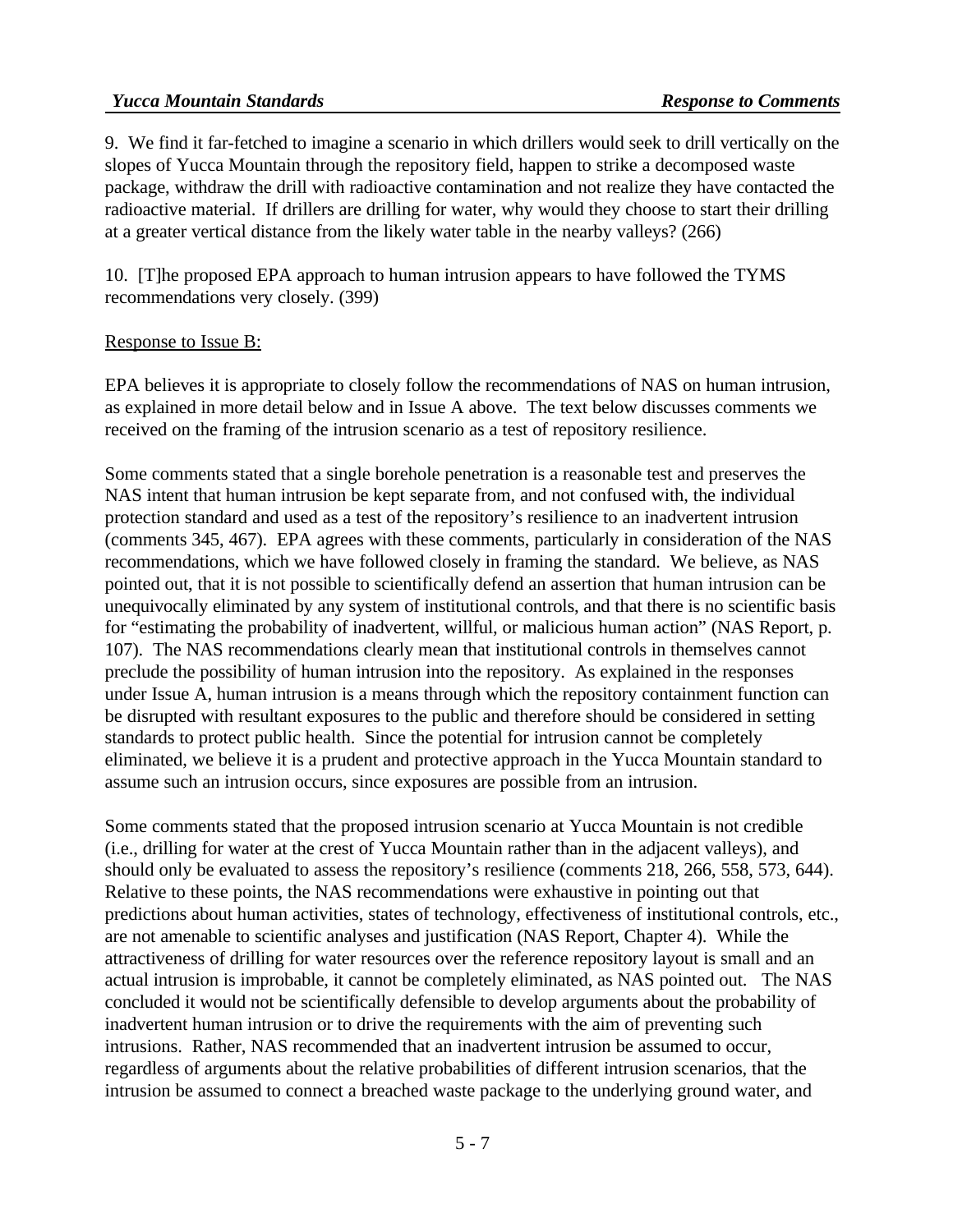that the consequences be evaluated in the same manner used to evaluate the individual protection standard. NAS further qualified the situation by eliminating consideration of the effects of radioactive materials brought to the surface by the intruder or their dispersal into the environment. The intent was simply to evaluate the expected repository performance in a stylized way through a limited by-passing of the engineered barrier system as a test of the repository's resilience to such a disturbance. In this way, the issue of intrusion probability is not raised, but rather, the more important concern over potential consequences is addressed directly. The point of the intrusion scenario is to test the repository system for a limited containment breach scenario, not to make probability assessments about a wide range of hypothetical intrusion scenarios and their resulting dose assessments. The stylized framing of the scenario and the performance measure applied are intended for the resiliency test alone. Low probability arguments about the actual potential for an intrusion serve as additional supporting information lending increased confidence that excessive doses to the population are unlikely if the repository passes the "resiliency test" from effects of a limited "worst-case" type of hypothetical intrusion event. We do not believe, in the light of the NAS conclusions, that low-occurrence probability arguments are sufficient justification for deleting human intrusion considerations from the standard. We have treated the intrusion assessment as a "resilience" test for the repository; however; we believe a quantitative standard (the exposure limit) is necessary to assess the results meaningfully in regulatory decision making and therefore a performance standard is needed and appropriate.

Another comment specifically stated that the intrusion scenario should not become a limiting design requirement (comment 321). EPA is not requiring that the repository design be developed to minimize the potential for human intrusion, again following the intent of the NAS recommendations to avoid driving requirements or design by speculative assumptions. As a simple test of repository resilience, the intrusion scenario as defined in the standard (Sections 197.25 and 26) would apply no matter what specific design is used, and we believe NAS considered it in this light (NAS Report, pp. 111-112). The stylized scenario assumes a waste package is penetrated rather than requiring any specific design measures to prevent or minimize the possibility of such a penetration, which would be the form of the standard if it were to function as a design constraint. In fact, the repository design already contains features that in reality argue against a high probability of penetrating a waste container during routine drilling for water (the only currently known resource in the repository area). The use of thick-walled waste packages would tend to deflect drill bits in the open waste emplacement drifts, as would the use of drip shields in the current design (see the BID, Chapter 8). We consider it a sufficient test of repository resilience to assume an intrusion occurs and evaluate the consequences using the same analytical assumptions and methods used to assess releases and transport of radionuclides under the expected performance case. In this sense also, we believe that the stylized intrusion scenario in no way imposes design constraints on the repository, because a penetration of the waste package is assumed to occur (regardless of the waste package design) and the rest of the engineered barrier is by-passed by assuming a connection is made from the breached waste package to the underlying saturated zone. We also believe the specifics we have defined for the drilling intrusion also limit the range of possible stylized intrusion analyses that could be envisioned in their absence, and therefore pose no constraints on repository design to address an otherwise large number of possibilities for drilling scenarios.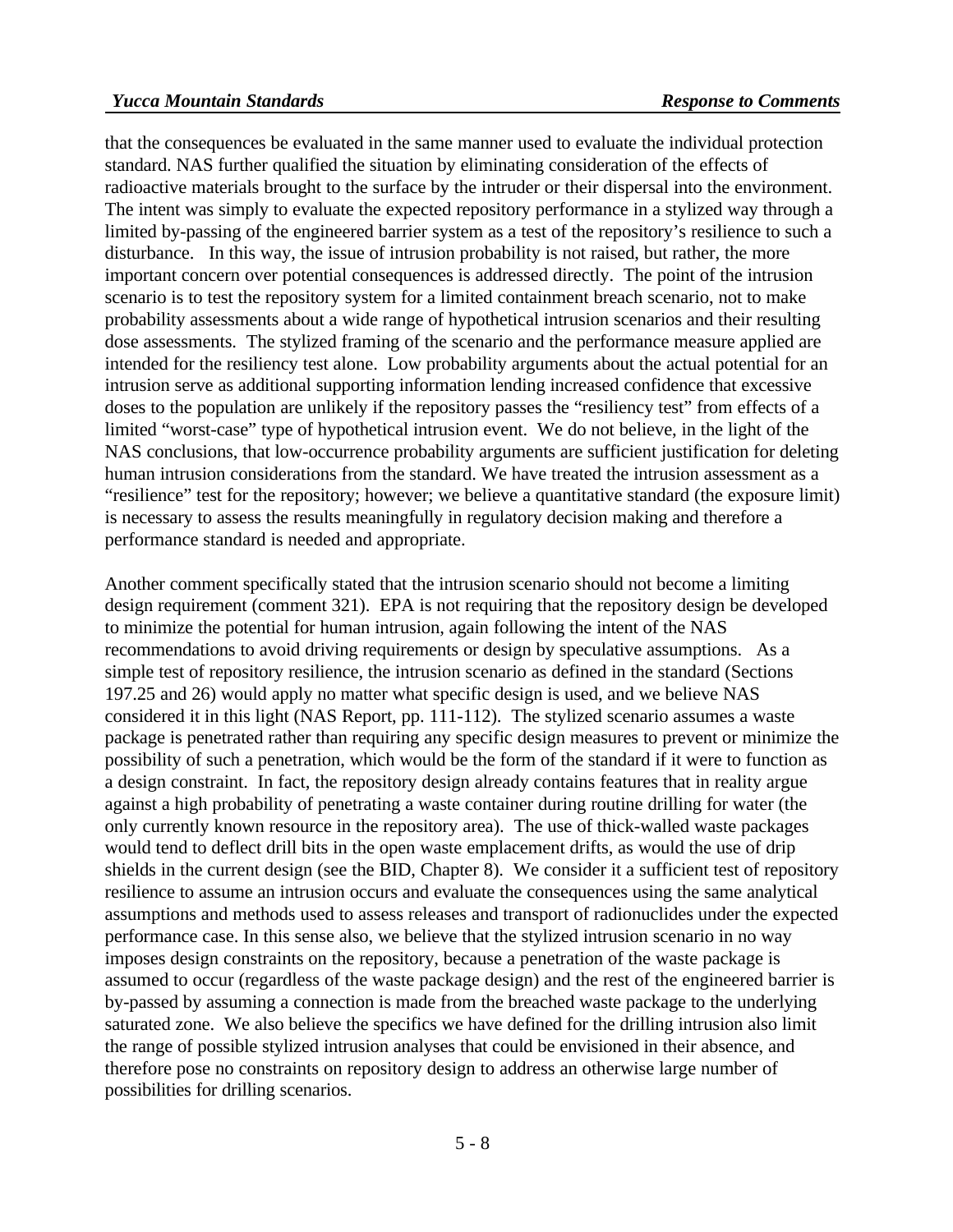One comment stated that the requirement to consider "all potential environmental pathways of radionuclide transport and exposure" (Section 197.25), unnecessarily confuses the human intrusion assessment with the performance assessment used to address the individual protection standard (comment 278). EPA incorporated that phrasing to be consistent with phrasing used for the individual protection standard (Section 197.20), and also to follow the NAS recommendation that the consequences of the intrusion should be assessed in the same manner as the expected case repository performance relative to the individual protection standard (NAS Report, p. 112). We recognize that under the range of expected conditions the ground-water pathway is the important pathway for potential doses, and we have framed the standard to require analyses through this pathway. We anticipate that the container penetration scenario will not be inappropriately biased to other pathways not similarly treated in the individual protection compliance assessments. The potential for such a bias could come during implementation of the standard, but we believe that we have given sufficient direction in setting the basic framework for the stylized scenario (establishing a connection from a breached waste package to the underlying saturated zone below the repository) that it is clear the ground-water pathway is the focus of the analyses. Section 197.26 (e) clearly limits the analyses to those radionuclides released from the breached waste package and transported to the saturated zone, thereby eliminating pathways other than through the ground water. We also believe the NAS description of the intent of the intrusion scenario is clear – that the analyses is to be a test of the resilience of the repository system under expected conditions and not as an assessment for the creation of new pathways not included in the assessment of anticipated repository performance. More specifically, as an example, NAS recommended that hazards from bringing radioactive materials to the surface during a drilling event should not be considered (NAS Report, pp. 114-115), but rather that the analysis should focus on "modification of the repository's barriers and the consequences of these modifications for the ability of the repository to perform its intended function" (NAS Report, p.115). Thus, EPA believes that the concerns of both comments 278 and 279 are adequately addressed.

Two comments stated that the human intrusion analyses should not be compared against a specific limit, but rather be a qualitative measure only (comments 558, 644). EPA has followed the NAS recommendations in separating the analyses from the expected performance case and in this way we have assured that the results do not obscure or confuse the issue of the expected performance of the repository system. However, NAS also recommended that the standard require a consequence analysis for the intrusion scenario (NAS Report, p. 111), and that the "risk as a result of the assumed intrusion should be no greater than the risk levels that would be acceptable for the undisturbed repository case" (NAS Report, p. 113). We agree with these recommendations, which imply that projected releases would have to be compared against the same fixed limits imposed for the undisturbed performance case. We have therefore specified that doses to the receptor during the regulatory time frame must be compared against the same level as that used for the undisturbed performance. We believe that to be meaningful, a test of repository "resilience" would have to involve a comparison of potential doses from the intrusion scenario against the same fixed limit applied to the expected performance case. Otherwise no conclusive judgement could be made that the repository is in fact resilient to the intrusion.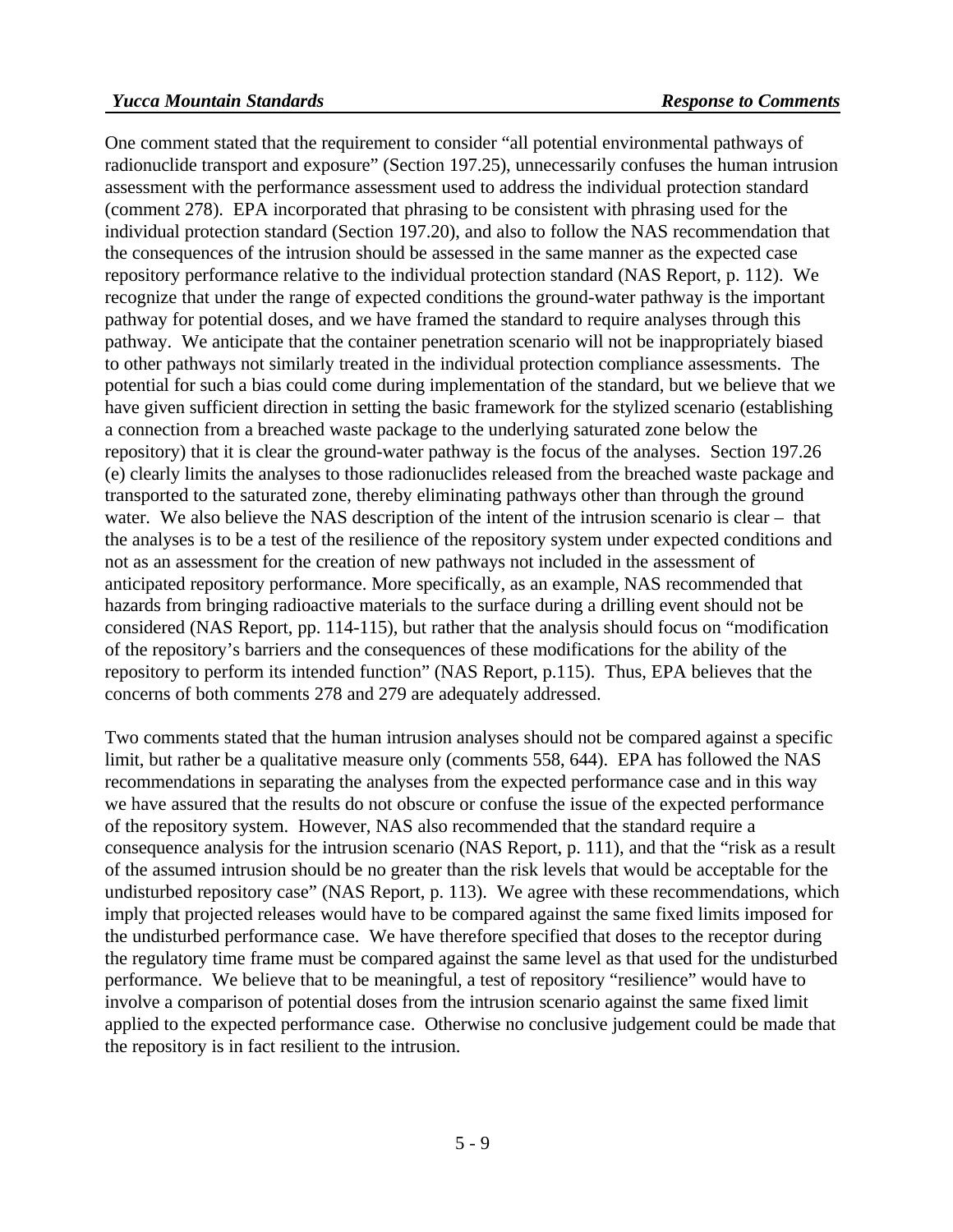<span id="page-134-0"></span>Comment 558 also suggests that the location of the intrusion penetration be either left to NRC or allowed to be anywhere over the repository. This proposal is discussed under Issue A above. The exact placement of the drill hole can have an effect on the calculated doses by allowing some additional travel distance for radionuclides released to the saturated zone. However, we consider this an implementation detail that should be left to DOE and NRC to determine in their efforts to evaluate uncertainties in these and other performance assessments; ultimately measuring compliance with the standard.

### **Issue C: Has the framing of the human intrusion standard reasonably addressed the time frame, probability and consequence implications of an intrusion?**

1. The DOE should assume a penetration and assess the consequences. (82, 311)

2. It is extremely likely that the EPA scenario will occur, as there will be drilling during exploration for resources or intentional drilling in pursuit of the SF and HLW. (169)

3. ICRP has no special opinion on the scenario proposed by EPA. What [is] missing in the EPA proposal is rather a consideration of specific associated radiological criteria to be complied with, as human intrusion means both that there is no scientific basis for predicting the likelihood of such an event and by definition an intrusion has bypassed all the barriers. (516)

4. The same individual protection standard should apply in the case of human intrusion as for an undisturbed repository, and so of course support the EPA proposal to apply the same 15 mrem limit here. (311)

5. I[t] has always seemed futile to argue about the probability of human intrusion into the repository. A much more reasonable and conservative approach is to assume that an intrusion would take place, within the regulatory period, and to assess its consequences. (305)

6. It is unclear if the HI assessment considers or excludes unlikely or very unlikely natural events from consideration when compared to the individual protection standard. EPA should clarify whether the standard includes or excludes such events. (650)

### Response to Issue C:

As discussed in Issue A, human intrusion is one way releases from the repository can occur, and consequently it is an appropriate component of the standard. The NAS recommendations also considered human intrusion to be an appropriate part of a standard for the Yucca Mountain site as explained previously in Issues A and B. EPA agrees with the NAS recommendations and has followed them closely in framing the intrusion scenario in the standard.

A common focus of a number of comments is the assumed probability of the intrusion (82, 169, 305). Some comments state that intrusion is likely (169), or that an intrusion should be assumed (82), or more specifically that it should be assumed to occur within the regulatory period (305).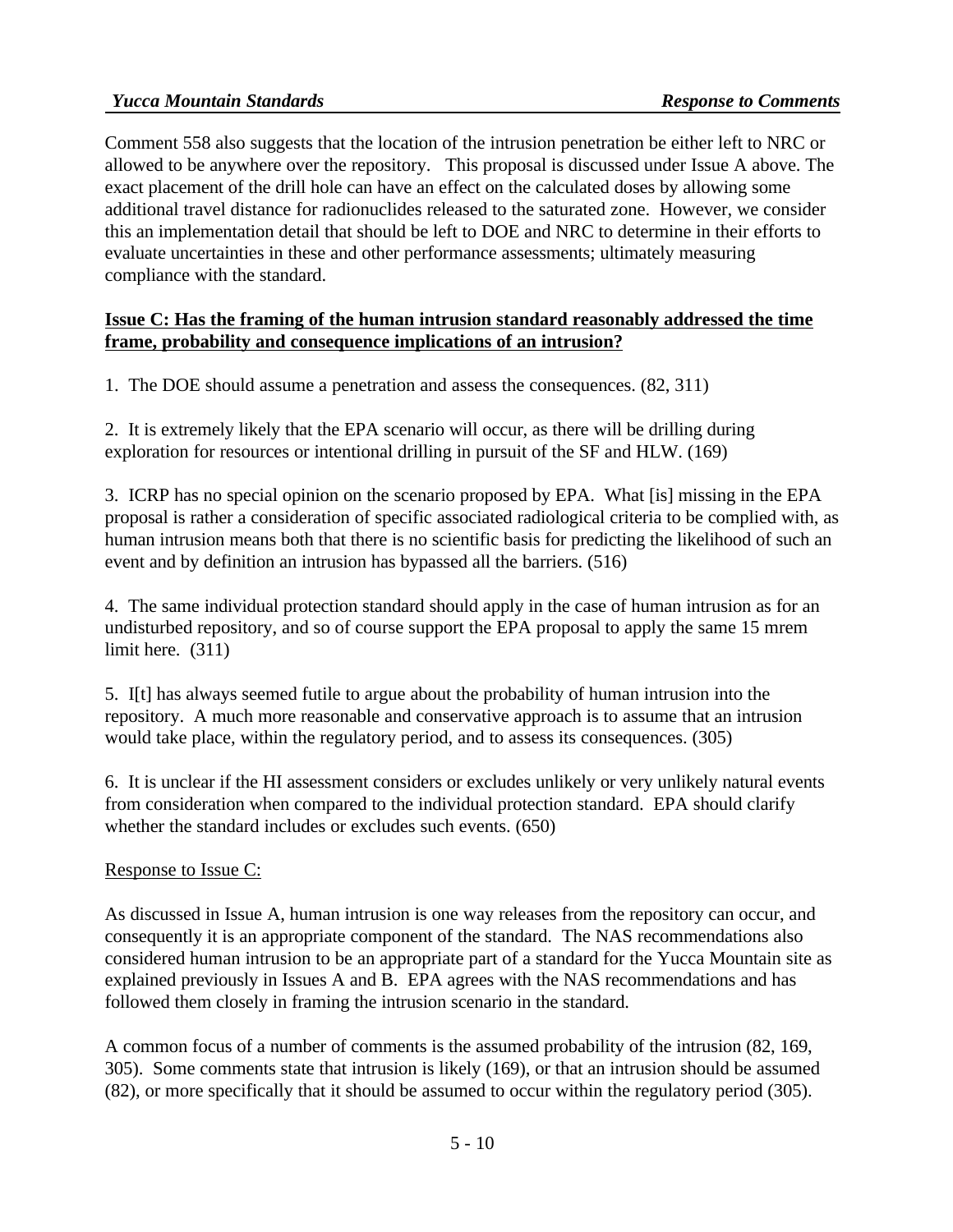A fundamental question in evaluating an intrusion scenario for any repository situation is determining the nature of the intrusion and the probability it will occur. These aspects were critically examined by NAS in its recommendations to EPA for developing the Yucca Mountain standard.

Comment 169 suggests that a drilling intrusion is likely due to resource exploration or intentional drilling in pursuit of the repository contents. While other comments disagree relative to the probability of drilling intrusions at Yucca Mountain (see comments under Issues B and D), EPA has assumed that an intrusion occurs (see earlier discussions in previous issues for the rationale for this assumption) and should be treated in a stylistic way to test the performance of the repository system to a limited by-passing of the engineered barrier system, as NAS recommended (NAS Report, Chapter 4). In this sense we agree with the intent of the comments, i.e., that the intrusion should be assumed. We have identified the nature of the drilling (water well drilling, Section 197.26) so that the size of the penetration is fixed to reduce the unnecessary arbitrary assumptions about this characteristics of the stylized scenario, as NAS suggested (NAS Report, p. 111). This comment also proposes that deliberate intrusion into the repository is possible. The NAS considered this possibility and concluded (NAS Report, p. 114) it is unproductive to attempt to determine means to protect against risks from deliberate actions, i.e., if there is a deliberate attempt to intrude no design measures could assure the intrusion could not occur. We agree in this assessment and we assume that the drillers would be aware of the risks and potential consequences of such intrusions. We believe that assessing the effect of deliberate intrusions would be fundamentally different than the repository "resilience test" NAS recommended (and we have adopted), and the analyses would supply no useful information about the repository's performance. If a deliberate intrusion were to occur to tap the repository contents, there would not be a connection established between the repository level and the underlying ground-water system. Releases would be from repository wastes brought to the surface during drilling (or subsequently excavated) and the pathways for human exposure would be completely different than the stylized drilling intrusion proposed. The consequences of such an intrusion analysis would not be a test of the repository resilience relative to the expected undisturbed performance case and therefore offer no measure of the repository's "resilience", as the NAS recommendations emphasize (NAS Report, pp. 114-115). We have therefore not included consideration of deliberate intrusion as a component of the standard.

The question of when the intrusion occurs is important for defining the parameters of the intrusion performance assessment. Comment 305 suggests that the intrusion should be assumed to take place sometime during the regulatory period (10,000 years), while other comments imply no set time period (comments 82, 169). The text below explains the approach EPA has used to set the time for the intrusion.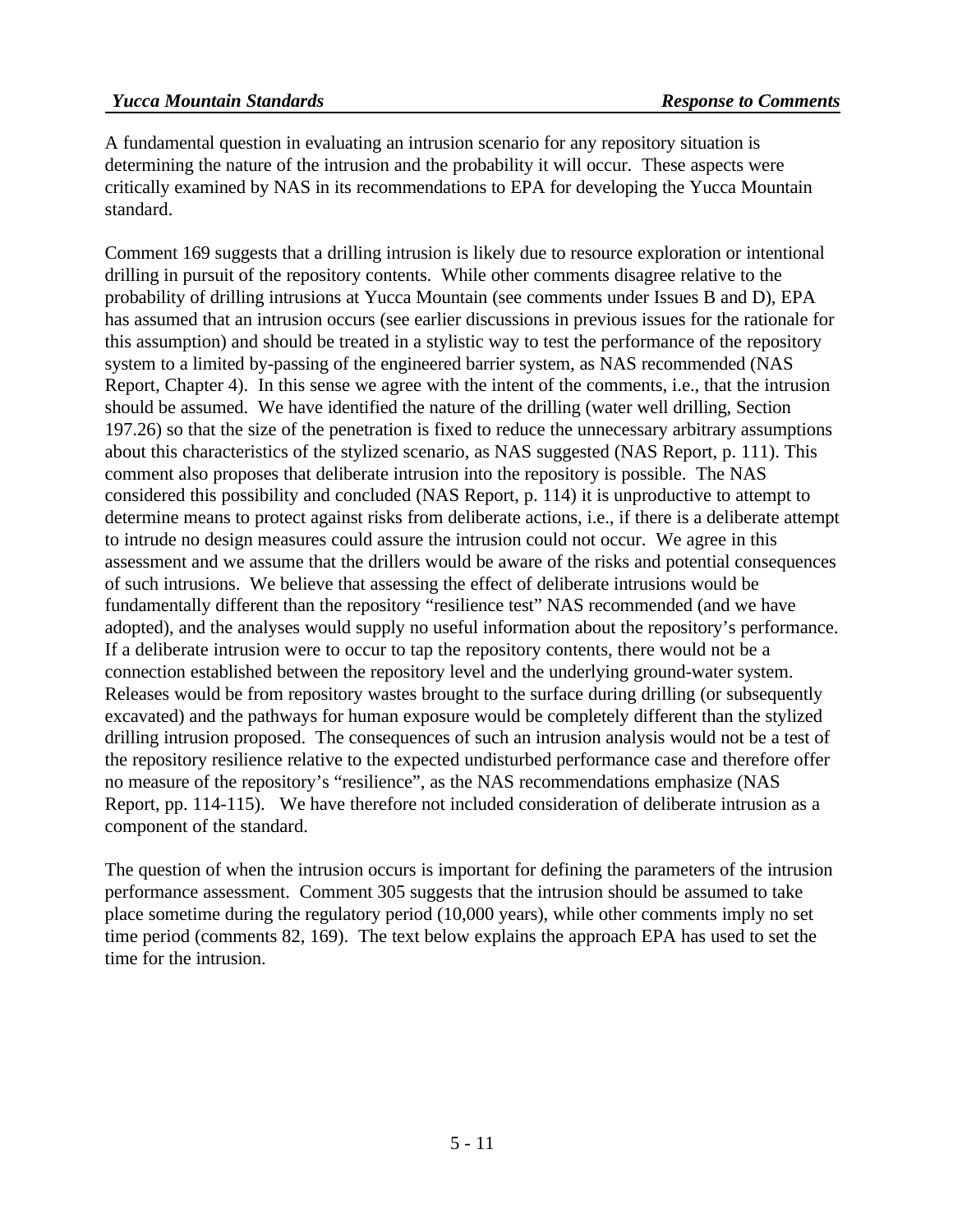The time frame for the intrusion is simply a means to determine the radionuclide source term appropriate for the analyses after the penetration occurs. Intrusion very shortly after repository closure would make a very different waste inventory available for possible transport from the repository than an intrusion taking place thousands of years after the repository is closed. However, it is not certain whether an early intrusion would necessarily result in significantly higher doses than one later in time, since short half-life radionuclides would undergo significant decay during transport through the ground-water system. If ground-water travel times from beneath the repository to the location of the RMEI were long enough, the short half-life waste inventory could be reduced sufficiently that effectively the same dose could result as for intrusion releases at much later times.

The NAS concluded that "it is not possible to make supportable predictions of the probability that a repository's engineered or geologic barriers will be breached as a result of human intrusion over a period of 10,000 years" (NAS Report, p. 11). With respect to the timing of the intrusion, NAS recommended, "we believe it is useful to assume that the intrusion occurs during a period when some of the canisters will have failed..." (NAS Report, p. 112). As a test of repository performance, this recommendation is consistent with the idea that intrusion be tied at least in some way to the specific features of the repository. EPA believes linking the time frame to actual performance expectations for the repository is more reasonable than fixing the time frame arbitrarily. In this case the connection is with the projected service lifetime of the waste packages. As the waste containers are gradually degraded over time by expected processes in the repository, unnoticed penetration by the current water-well drilling technology we specified (Section 197.26) increases. When some of the waste containers have degraded sufficiently to fail and begin releasing radionuclides, we believe the potential for unnoticed penetration is reasonable. While the containers are fully intact, the potential for current drilling technology to penetrate these containers is less likely since the drill bits can be deflected by the waste package (BID, Chapter 8). Because DOE will have to project waste package containment lifetimes for the expected case performance assessment, the time when waste containers begin to fail will be easily identified and the time for the intrusion easily determined. In turn, this time sets the waste inventory and the source term needed for the intrusion assessment. Whether this time is during the first 10,000 years or beyond is then a site-specific function of the repository, and is compatible with the concept of testing the repository system for the consequences of by-passing the engineered barrier system. We have therefore not required that the intrusion must be assumed to occur with the first 10,000 years. If we were to make such a requirement, we would still have to specify a fixed time, or a means of determining a time. Setting a fixed time would be arbitrary and we have tried to avoid arbitrary requirements. We have selected a means of setting the time for the intrusion based on site-specific performance factors, which we believe is a consistent with the intent of the NAS recommendations.

One comment asked for additional clarification on whether the intrusion assessment included unlikely or very unlikely natural events (650). In Section 197.26 of the standard, EPA states that releases from unlikely natural processes and events are not to be included in the assessments. Very unlikely events would also be excluded from the assessments. See also Section 7 of this document for more discussion of low-probability features, events, and processes.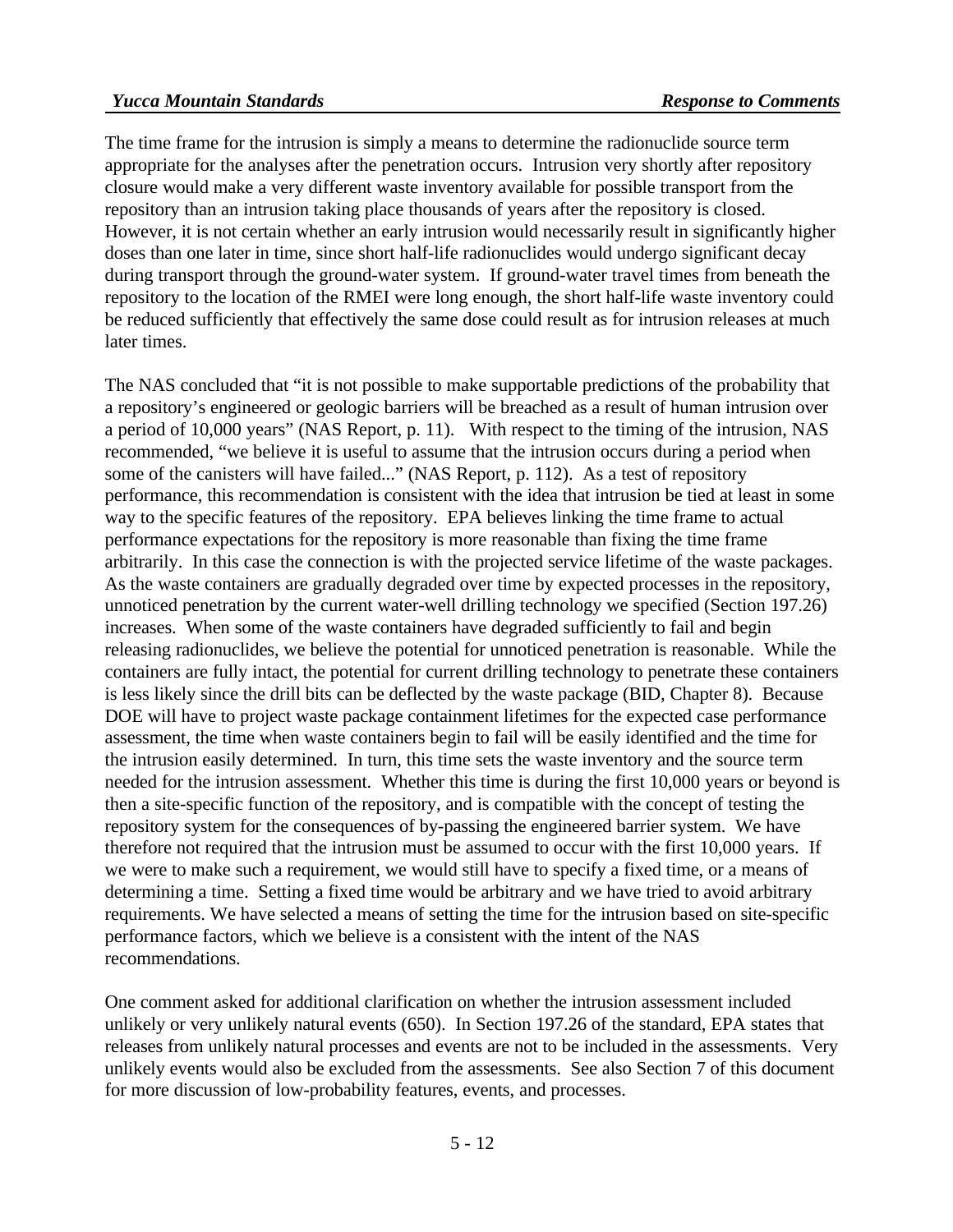<span id="page-137-0"></span>Comment 311 supported EPA's use of the 15 mrem/yr CEDE exposure limit for the human intrusion standard, consistent with the limit we applied for the individual protection standard. Our choice is consistent with the NAS recommendations on this subject (NAS Report, p. 113). We believe that the same limit set for the individual protection standard should be applied in the case of intrusion releases so that the health-based foundation of the standard is not used inconsistently for the two basic ways releases from the repository can occur – by the gradual degradation of the system or by deliberate disruption of the system. Comment 516 asked that we specify a measure of significance for the intrusion scenario and radiologic criteria for compliance. By setting a standard for exposure limits from the intrusion scenario we have set the radiological compliance criteria requested by the comment. During the licensing process, the implementing authority will review DOE's assessments of the human intrusion exposure scenario, including the uncertainties in these assessments, and make a decision on the compliance question. The measures used to assess the quality and acceptability of DOE's intrusion assessments is an implementation question that must be addressed by NRC.

Comment 516 stated that EPA did not establish a radiologic criteria for protection. The health based exposure limit we have established (15 mrem/yr CEDE) is the radiological criterion against which the performance of the repository will be judged in the licensing process relative to the human intrusion standard.

Comment 516 also suggested that a radiologic performance criteria be used to indicate when intervention is justifiable. The decision to take actions to alter the repository after the wastes are emplaced and the repository is closed would presumably be based on information gathered by some type of monitoring program – an active institutional control. Institutional controls (both active and passive) are assurance measures which EPA has left to the discretion of NRC. EPA does not believe that establishing such measures are appropriately a part of this standard, but are more aptly considered as potential implementation measures for the licensing process. The time period over which active monitoring can be assumed to be effective is a subjective decision based at least in part on judgements about the inherent uncertainties in projecting repository performance. If after consideration of the uncertainties in the DOE assessments of repository performance, NRC feels that a period of active monitoring is necessary, then it would be incumbent on NRC to develop measures that would trigger intervention efforts.

### **Issue D: EPA should reconsider the assumptions in its human intrusion scenario.**

1. More than one intrusion (borehole) should be assumed, as is likely over long time periods (8). One borehole would not adequately discover the geologic variability of the mountain and is therefore unreliable. (371) Future exploration activities would probably result in more boreholes than anticipated in the standard. (371, 502) A more reasonable scenario would be a borehole intercepting a waste package about every 100 years for a period of the first 1,000 years after loss of institutional controls. Our proposed intrusion scenario is sensitive to both the short (up to 1,000 year) and long-term performance requirements of the repository (387b). The possibility of multiple intrusions and their frequency and locations must be considered. (435)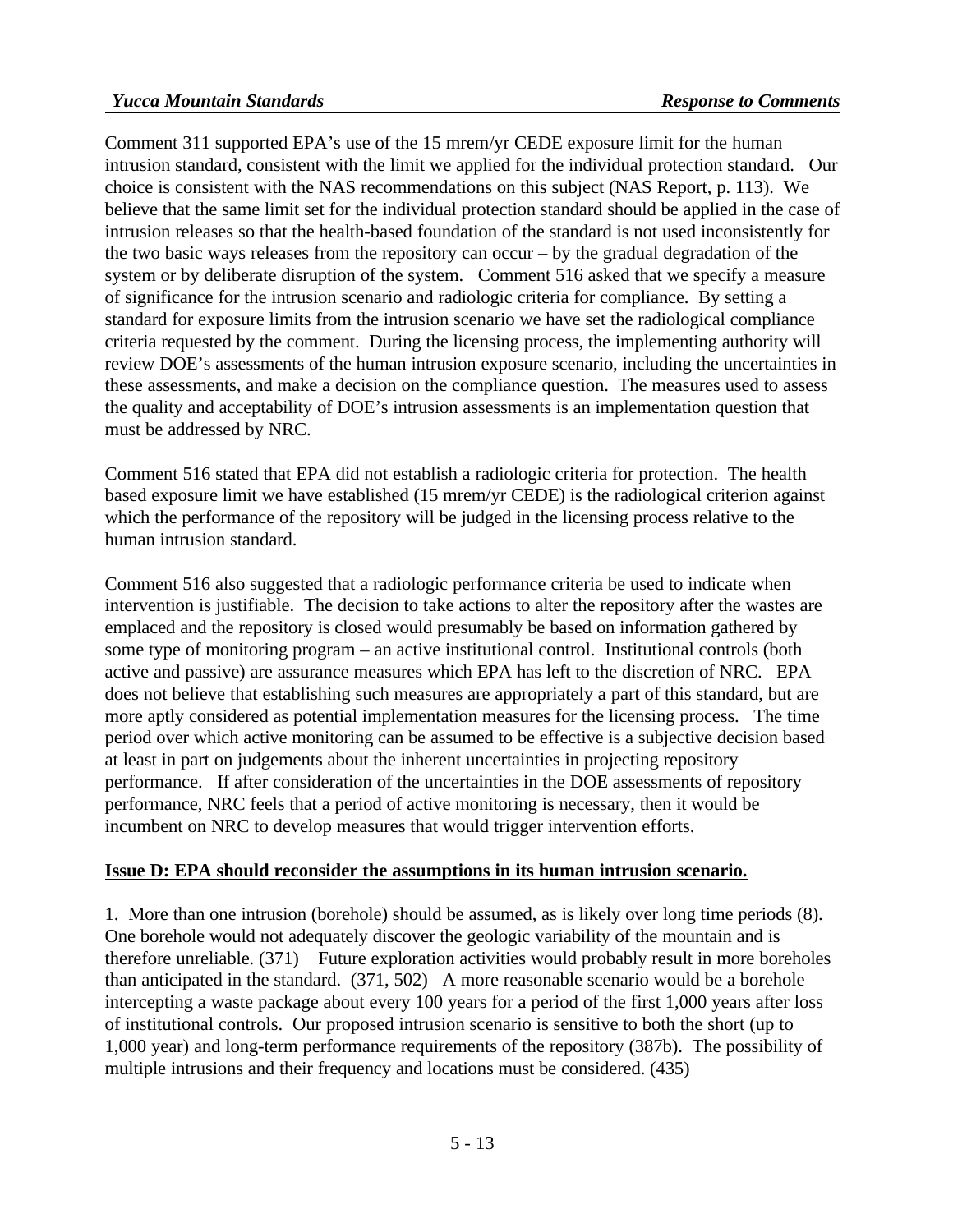2. Hazards to the intruders and to the public from material brought to the surface should be considered. (435)

3. Deliberate intrusion (sabotage, etc.) within the pre-closure period, that DOE estimates may last 150 years, may be of greater risk. (267)

4. EPA should specify that the repository should have features that would reduce the likelihood of deliberate intrusion. (296)

5. Technology advances that may be economically viable in the future should be considered, such as laser rock cutting. (297, 338)

6. EPA should not assume, based on current DOE package designs, that a driller would recognize penetration of a waste package within 10K years. (545)

7. If the object of the stylized single-borehole scenario is to test the resilience of the system following human intrusion, the scenario should first assume waste package penetration without regard for the resistance of the container. DOE designs have changed considerably over time and likely will again. (387a)

8. If a relatively thin ceramic waste container were used, would it resist a drill bit the same way as a heavy metallic container? (387c)

9. The standard should be at least consistent with the standard applied to WIPP for disposal of transuranic wastes. (377)

10. Human intrusion should be considered in an analogous way to a pre-closure Category 2 design basis event as treated in 10 CFR part 63 (Section 63.111). In this approach there would be no attempt to assess the likelihood of human intrusion, but rather a straightforward consequence-only analysis that would be compared to a compliance limit more appropriate for deterministic evaluation. (237)

# Response to Issue D:

The NAS Report recommended that EPA assume that an inadvertent human intrusion to the Yucca Mountain repository would occur and that EPA should specify an intrusion scenario for DOE and NRC to use to evaluate the "resilience" of the repository. "The key performance issue is whether repository performance would be substantially degraded as a consequence of an inadvertent intrusion" (NAS Report, p. 121). Thus, the resilience test should be an analysis of the robustness of the waste isolation system under expected conditions, rather than an assessment of "offnormal" events intended to be design tests. In accordance with the NAS recommendation, EPA proposed a single-borehole intrusion scenario based upon conditions specific to Yucca Mountain. EPA proposed a stylized intrusion in which a waste canister is penetrated during drilling for water resources below Yucca Mountain.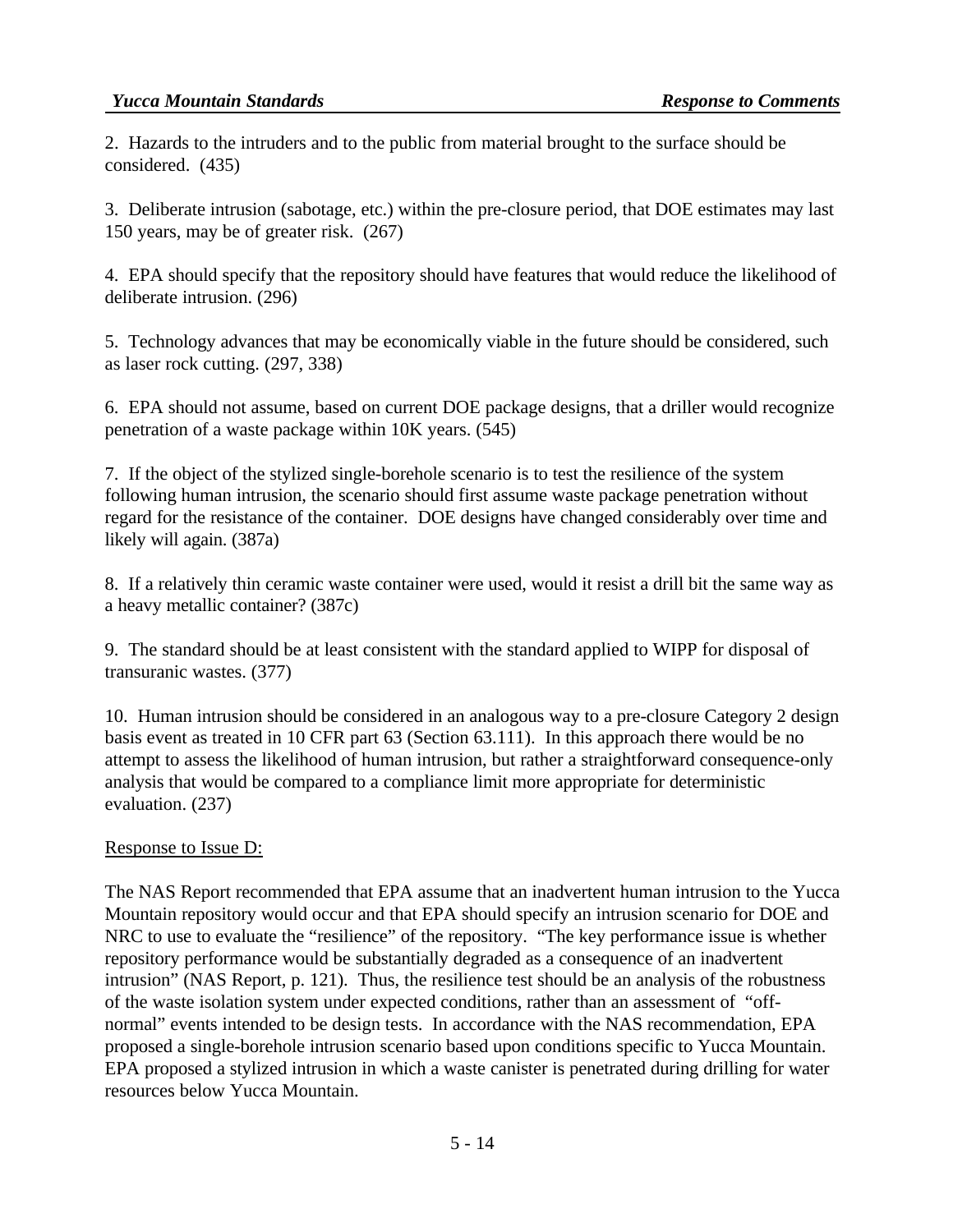A number of comments stated that more than one drilling intrusion into the repository should be considered for a variety of reasons (comments 8, 371, 387b, 502, 435). While arguments for multiple penetrations can be made, we believe that the NAS conclusions about the difficulties in scientifically determining intrusion probabilities in a reliable manner are correct (NAS Report, Chapter 4), and that arguments for multiple intrusions are therefore unavoidably speculative in nature. For example, comment 387b suggests that a borehole penetration of the waste package should be assumed every hundred years for the first 1,000 years after disposal so that the analysis would use both the short and long half-life radionuclides. This intrusion frequency is inherently an arbitrary selection and the frequency no more defensible than any other frequency for the first 1,000 or the remaining 9,000 years of the 10,000 year regulatory period. Assessing multiple intrusions also opens up numerous variations for the dose assessment calculations - for the timing of these intrusions and their potential interactions, again requiring arbitrary decisions to be made for analysis of many alternative scenarios. We believe that, to the degree possible, speculation should be avoided in framing performance scenarios so that regulatory compliance decisions can be made without involving arbitrary decisions about speculative scenarios. We have therefore followed the NAS recommendations that a single stylized drilling intrusion be examined for its consequences (NAS Report, p. 111). As mentioned previously, we have specified sufficient information in Section 197.26 of the standard to ensure that the intrusion scenario is implemented as we intend, consistent with the NAS recommendations, but with sufficient flexibility remaining for the implementing authority to more fully define an appropriate site-specific performance scenario (see discussions under Issue A). Exactly how the analysis is performed is an implementation detail that EPA believes should be left to the implementing authority. As an illustration of this implementation perspective, one comment (8) stated that more than one borehole would be necessary to assure that the analyses covered the varying geology at the repository site. The comment refers to variations in the geology beneath the repository and possibly along the projected radionuclide travel path in the saturated zone between the repository and the down-gradient exposed population. We believe that how the radionuclide transport pathway from the breached container to, and within, the saturated zone is modeled in detail is properly left to DOE and NRC to determine in the licensing process, since numerous alternatives are possible for modeling. Deciding between alternatives would require a more thorough data base of site parameters than is currently available or necessary to define the stylized intrusion scenario and the exposure limit which are EPA's responsibility in setting the standard. We believe that the single bore-hole stylized intrusion analysis is an adequate test of repository resilience to an intrusion, consistent with the NAS reasoning and recommendations. If the implementing authority, NRC, determines that additional intrusion scenarios are of value in judging the suitability of the site (for example, the early time frame intrusions proposed in comment 387b), it is free to require additional analyses as part of its implementing authority. We have given direction to a limited extent to ensure an intrusion analysis is performed as we intend by stating in Section 197.26(e) that only releases to the saturated zone are to be assessed, and by requiring (in Section 197.25) that "all potential pathways of radionuclide transport and exposure" must be assessed, wording paralleling the individual-protection standard requirements (Section 197.20) and intended to assure that the same approaches and methods used in modeling the undisturbed case are used for the intrusion case also so that a comparison can be drawn between the two. The NAS recommendations for the analytical approach are consistent with our approach (NAS Report, p. 112). In summary,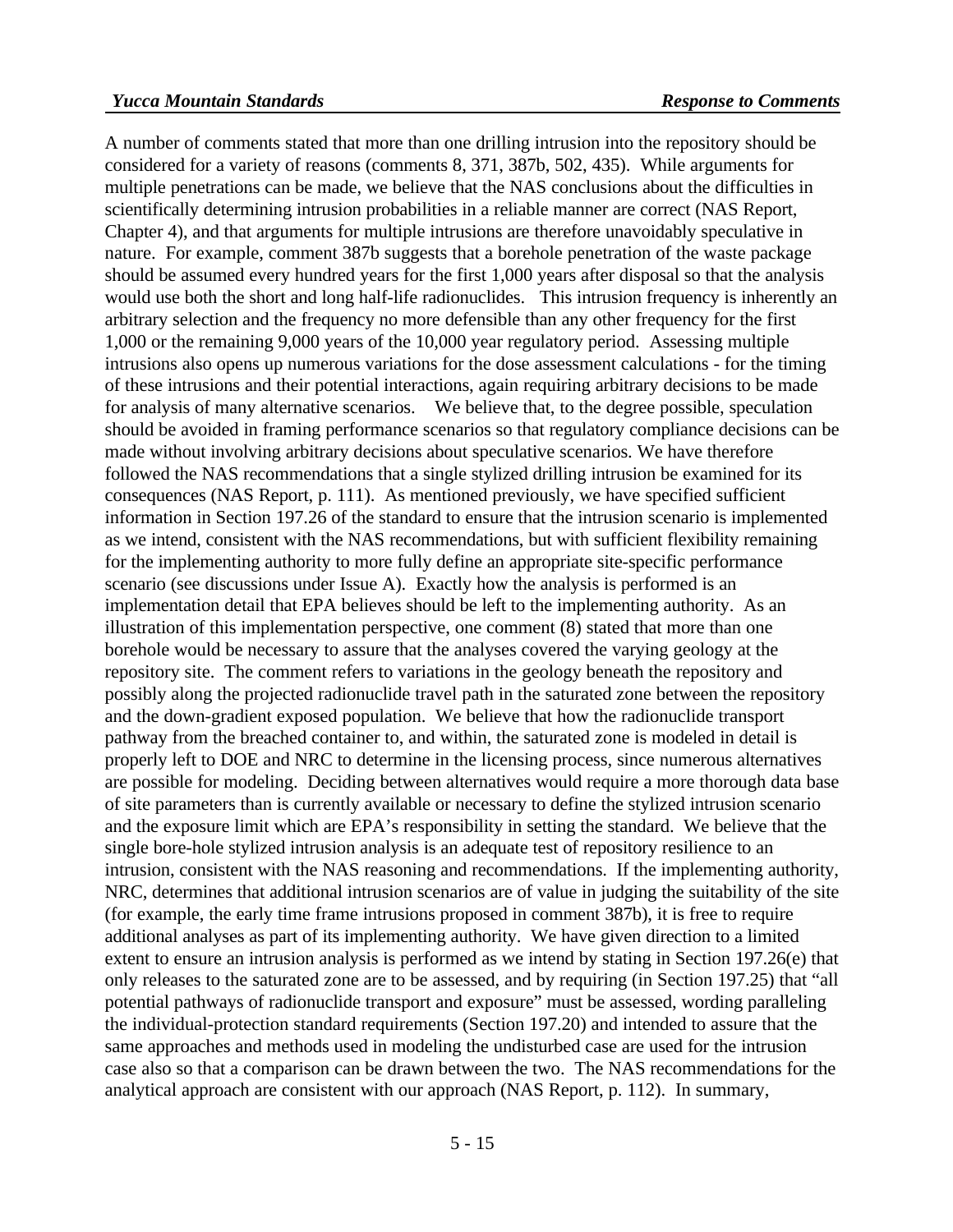assumptions for multiple bore-hole intrusions are inherently speculative in nature and offer no significant advantage over the stylized single bore-hole penetration as a test of repository performance and therefore we have retained the single-bore-hole intrusion framework. As noted, NRC may require additional analyses as it implements the standard.

One comment (435) stated that the hazards from radioactive material brought to the surface during drilling should be evaluated. EPA agrees with the NAS recommendation that the intrusion analysis should be a stylized test of repository resilience, i.e., would the expected performance of the repository be compromised by the intrusion? Since the expected performance does not involve this type of waste exhumation to the surface, it would be inappropriate to include hazards from these materials in an assessment of repository resiliency. The NAS also pointedly recommended (NAS Report, pp. 114-115) that consideration of surface dispersal of exhumed wastes during drilling would not provide useful information about any specific repository site or design and therefore would be of little value, i.e., not an appropriate test of repository resiliency. We agree with this conclusion and have not included such considerations in the stylized drilling intrusion described in the standard.

Comment 267 stated that deliberate intrusion into the repository should be assumed. We believe that such intrusions are not appropriate for consideration of compliance with repository performance standards because these standards are not derived to address deliberate disruptions of the repository containment systems. In terms of testing repository resilience as recommended by NAS, a drilling intrusion through the repository, either deliberate or inadvertent, would be treated in the same way, i.e., releases are assumed to be from the breached waste package to the saturated zone and the transport down gradient modeled in the same fashion as an inadvertent intrusion. If the intrusion into the repository was deliberate during the preclosure period, as suggested by comment 267, the intruder would be aware of the hazards involved and no standard EPA established would have any bearing on the deliberate act, particularly for the example of sabotage mentioned in the comment. The NAS concluded that there is "no scientific basis for estimating the probability of inadvertent, willful, or malicious human action" (NAS Report, p. 107), and we agree with that conclusion. We see no value in attempting to develop exposure limits for deliberate acts that willfully expose the participants to radionuclide exposure or are intended as malicious acts. Any standard for exposure limits would also have no meaning or control over deliberate malicious acts. Also, institutional controls (which will include access control - see NRC proposed rule 10 CFR 63.51, 63.121) will be established by the implementing authority for the purpose of preventing disruption of the repository system during the preclosure period and for some time after permanent closure, so the actual potential for deliberate intrusion during the preclosure period should be minimal.

One comment recommended that EPA should specify that the repository have features to reduce the likelihood of deliberate intrusion (comment 296). EPA does not believe that repository design features would be effective in reducing the likelihood of deliberate intrusion. The intruder, being aware of these measures or being determined to proceed with the intrusion, would simply use what ever means necessary to complete the deliberate penetration into the repository. We believe that the institutional controls that will be established for the repository are intended to prevent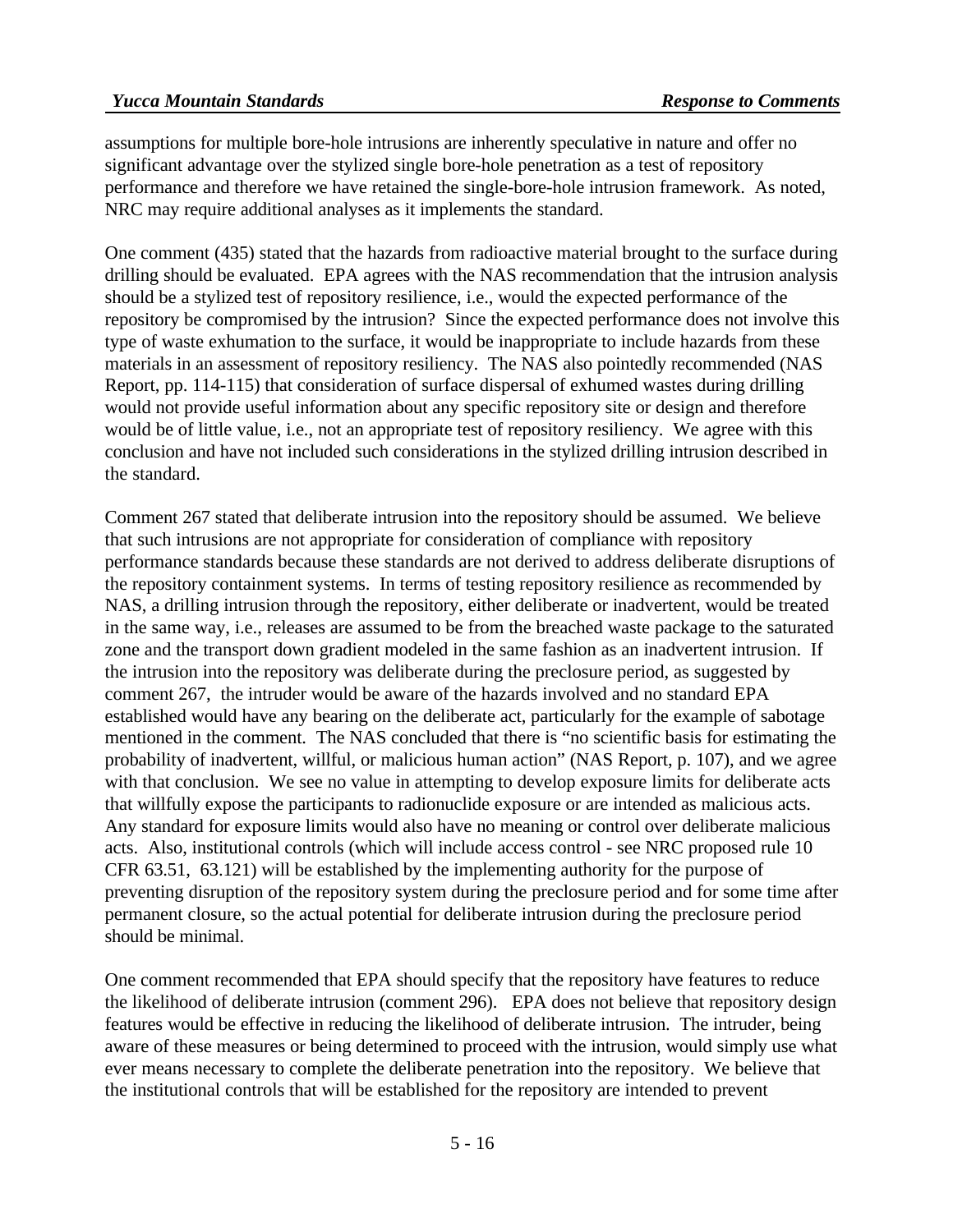#### *Yucca Mountain Standards Response to Comments*

deliberate intrusion. Institutional controls, both active controls such as land control measures, and passive controls such as markers, are intended to reduce the potential for inadvertent intrusion. Therefore there will be measures to limit the potential for deliberate intrusion. These measures are referred to as assurance measures and will be included in implementing regulations developed by NRC for the Yucca Mountain site. Institutional controls have no direct link to repository releases and exposure limits which are the focus of the EPA standard, and are more appropriately considered as measures aimed at increasing confidence that the repository system will perform as intended. In addition to the intended function of institutional controls, the repository engineered barriers in the most current DOE design (see the Yucca Mountain Science and Engineering Report, Docket A-95-12, Item V-A-27) will also tend to reduce the actual potential for a drilling intrusion to breach a waste container. The thick-walled metal waste package would tend to deflect drill bits thereby limiting the potential for penetration, as would the titanium drip shields emplaced over the waste packages. In actual instances of drilling intrusions, there is a strong possibility that these materials in the repository would resist penetration of waste packages by water-well drilling and alert drillers that anomalously hard material had been encountered thereby minimizing the actual potential for inadvertent penetration. A related comment asked if thin ceramic waste packages would provide the same level of resistance (comment 387c) as metal waste packages. The answer to this question depends on the nature of ceramic material and cannot be answered in the absence of a specific waste package design, which have not, up to this time, included specifics on ceramic waste package designs. In any event, the resistance of the waste package to drill penetrations serves only to set the time frame for the intrusion so a radionuclide inventory in the breached package can be identified for the assessments. Whether the waste packages are metal or ceramic, DOE will have to determine their longevity in the repository environment for the performance assessments necessary to make release projections for the individual protection standard, and these estimates will serve to set the time frame, and consequently the radionuclide inventory, for the intrusion assessments. We believe the lack of attractive natural resources at Yucca Mountain (Chapter 8 of the BID), the institutional controls that will be imposed through the implementing regulations, and the nature of the engineered barrier system, will provide adequate features to reduce the actual likelihood of actual drilling intrusions.

Other comments (297, 338) stated that technological advancement should be considered in the assessments and that drillers should not be assumed to be able to recognize a waste package penetration occurring within 10,000 years (545). The thrust of these comments is that advances in drilling technology could significantly reduce the potential that drillers would recognize a breaching of the waste packages as it was occurring and stop the intrusion. In agreement with NAS, EPA believes that speculative assumptions should be avoided to the extent possible in framing the standard. Assumptions about advancements in drilling and resource exploration technology in the future cannot be scientifically defended relative to assumptions about what technologies would be available and whether they would be used in resource exploration or exploitation drilling at the site. To avoid unnecessary and unsupportable speculation, we have stated that current drilling practices be assumed for the drilling scenario [Section 197.26 (c)]. With this position, we assume that recognizing the limitations of current drilling technology provides a reasonable bound to establishing the time frame for any possible intrusion, as well as limiting the range of assumptions that would be possible for other details of the release scenarios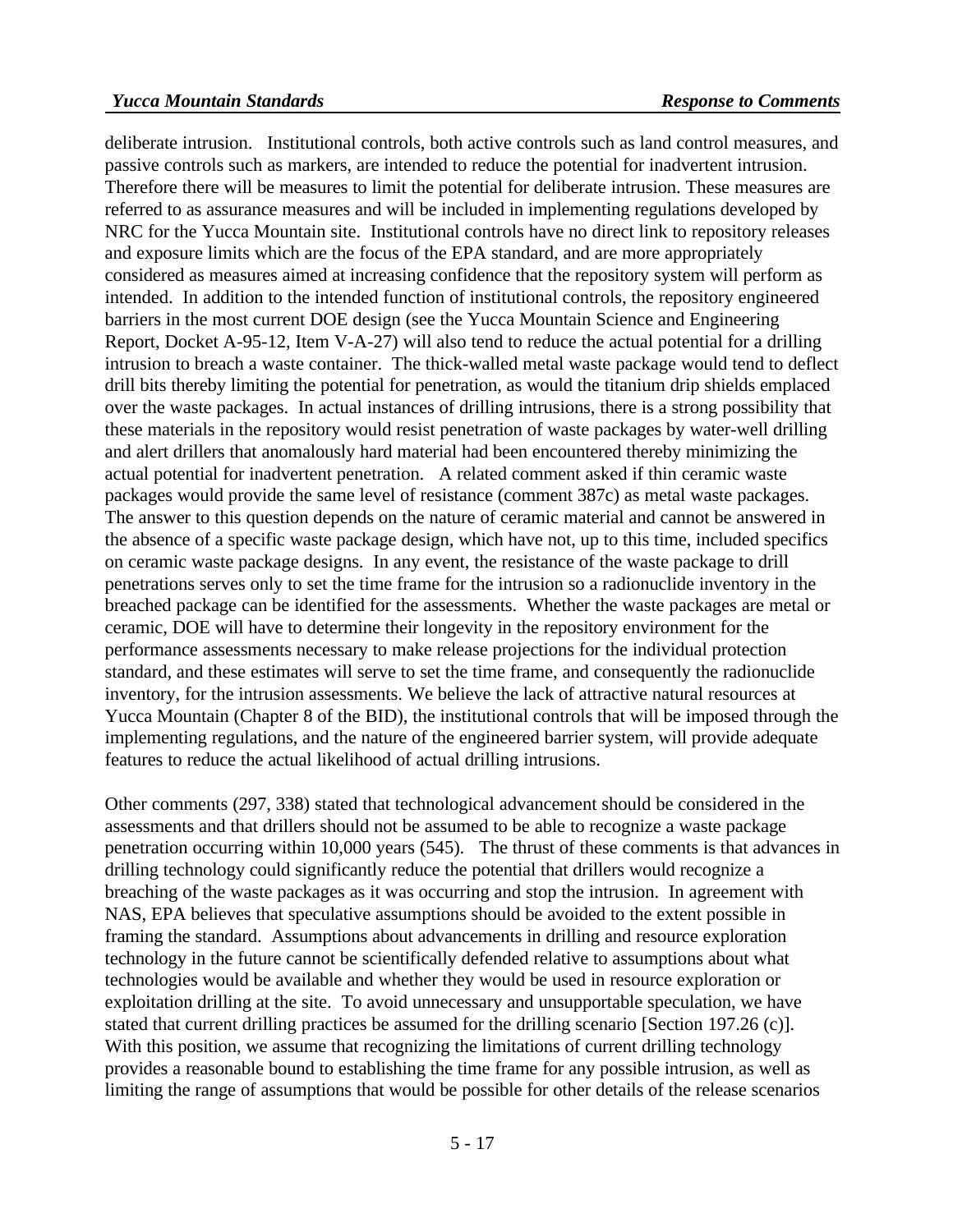analyzed, such as the sizes of the penetration of the waste package and pathway through the unsaturated zone. By framing the scenario in this stylized way, speculative questions about whether a driller would or would not recognize when a waste package penetration occurs are also eliminated, since this particular question relies heavily on the drilling technology used.

One comment (387) stated that the resilience test should assume breaching of the package without regard to the resistance of the waste package to penetration. EPA agrees that the stylized intrusion should assume the waste container is penetrated. The question of whether the waste containers provide resistance to penetration is connected to determining the time frame for the container penetration. As an important (and defining) part of the stylized scenario, the time is important because it determines the radionuclide inventory available in the package for release. The NAS recommended the intrusion be assumed to occur when some of the waste containers have failed but before migration of releases to the ground water (NAS Report, Chapter 4). This recommendation offers a way of estimating an intrusion time frame so that the radionuclide inventory can be estimated. Since the DOE waste packages are designed for long service life times regardless of the specifics of the design and its evolution, the time frame for the stylized intrusion envisioned by NAS is sufficiently long that the short half life portion of the radionuclide inventory will have decayed, leaving only the longer lived component. We agree with the thrust of the NAS recommendation and we have embodied it in Section 197.25 of the standard. By setting the intrusion time as the point where waste containers have degraded sufficiently to allow the penetration to go unnoticed, we have implied that the time should be sufficiently long that the some of the waste packages will have failed or are close to failure.

Comment 377 states that the Yucca Mountain standard should be at least consistent with the standard used for the WIPP transuranic disposal facility. As a matter of policy, this may be appropriate. The EnPA, however, requires EPA to promulgate these public health and safety standards for protection of the public from releases from radioactive materials from Yucca Mountain. Moreover, Sections 8(a) and 8(b) of the WIPP LWA expressly prohibit application of the 40 CFR part 191 radioactive waste disposal regulations, which are applicable to WIPP, to Yucca Mountain. These express statutory mandates require that the Yucca Mountain standard be a site-specific standard specifically applicable to Yucca Mountain. That said, however, EPA believes that the site-specific standard that we promulgate for Yucca Mountain is consistent in approach to that applied for the WIPP facility, with appropriate provisions to address the unique site-specific characteristics of the Yucca Mountain site.

Comment 237 suggests that the human intrusion scenario assessment be considered in a manner analogous to a category 2 design basis accident as treated in the NRC proposed standard 10 CFR part 63. For the reasons we have explained in the previous issues in response to questions about the justification for a human intrusion standard, EPA believes that human intrusion is an appropriate component of the standard. We have also explained that we do not believe it appropriate to treat the human intrusion scenario as a design constraint (see comment 321) as this comment would imply should be the case. For these reasons, we have retained the intrusion scenario as a separate component within the Yucca Mountain standard. The performance objectives from the draft NRC standard referenced in the comment apply to the geologic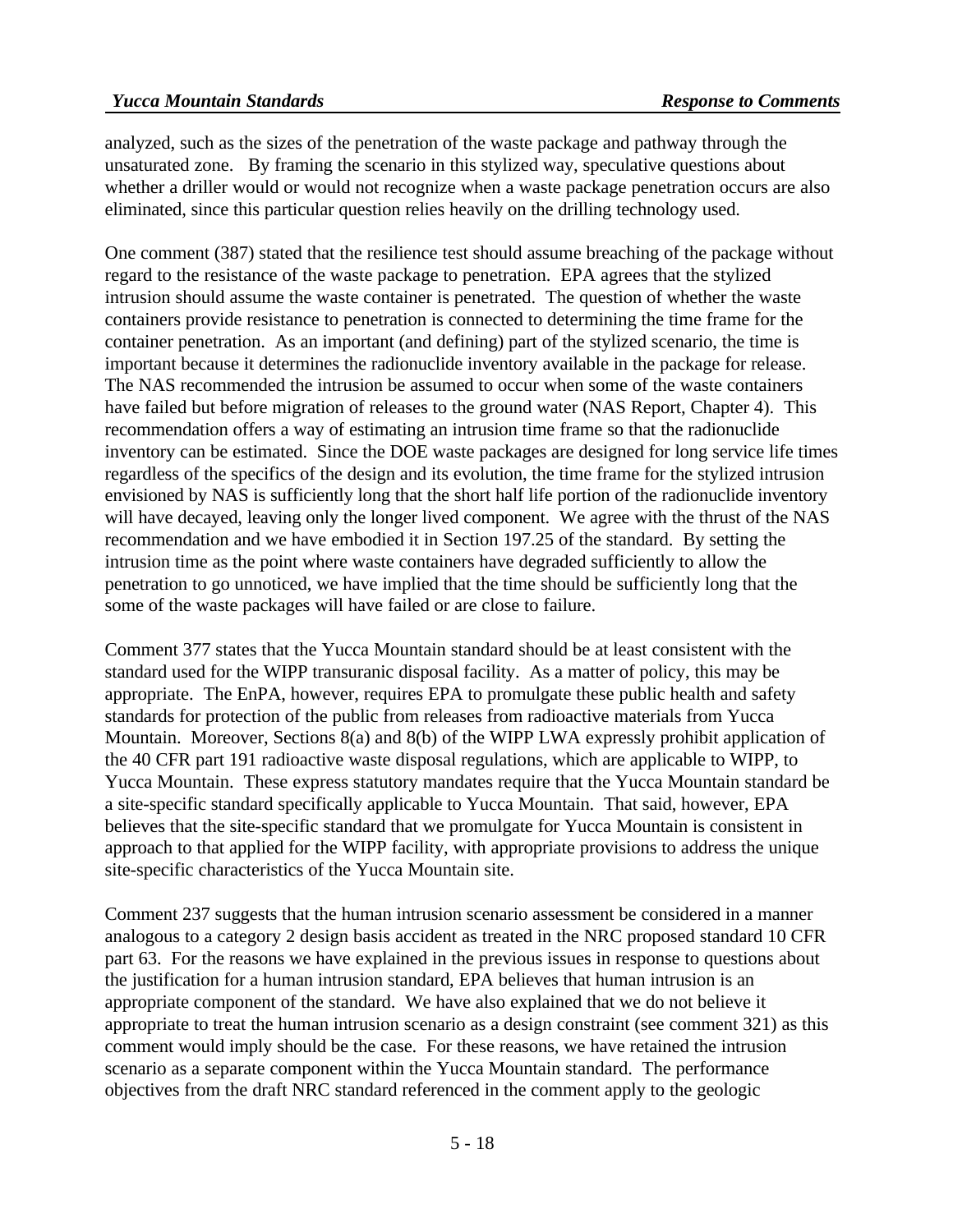operations area during operations until the time of permanent closure. We do not believe that such a short-term consideration of human intrusion is consistent with the approach recommended by NAS. The comment also suggests that the exposure assessment be treated by a deterministic analysis. We have not precluded such an approach to the dose assessment in the language in Sections 197.25 and 26 of the final rule. The choice of performance assessment approaches used by DOE and NRC in the licensing process are implementation concerns, and we have made no requirements about the approach required for the intrusion assessment.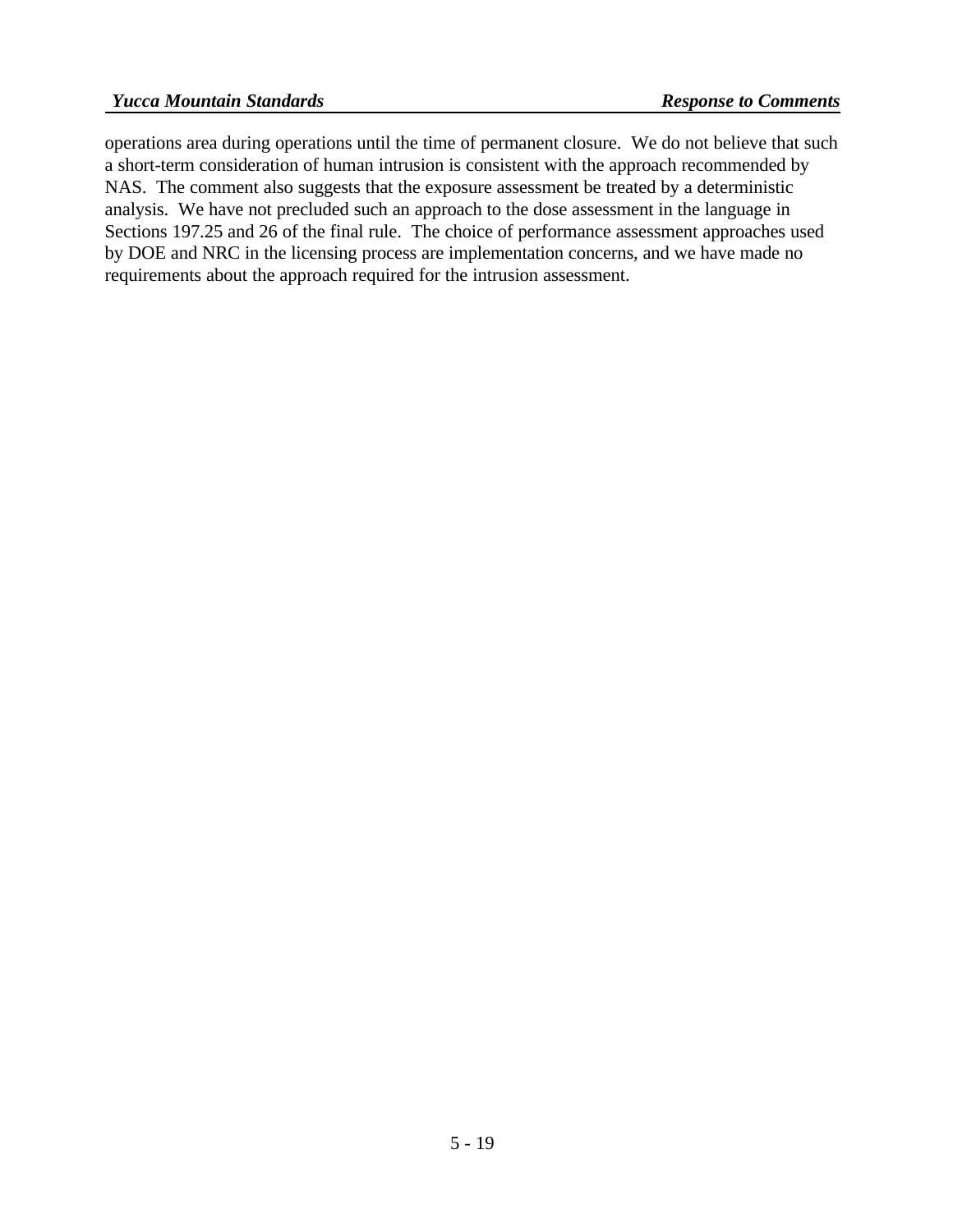This page intentionally left blank.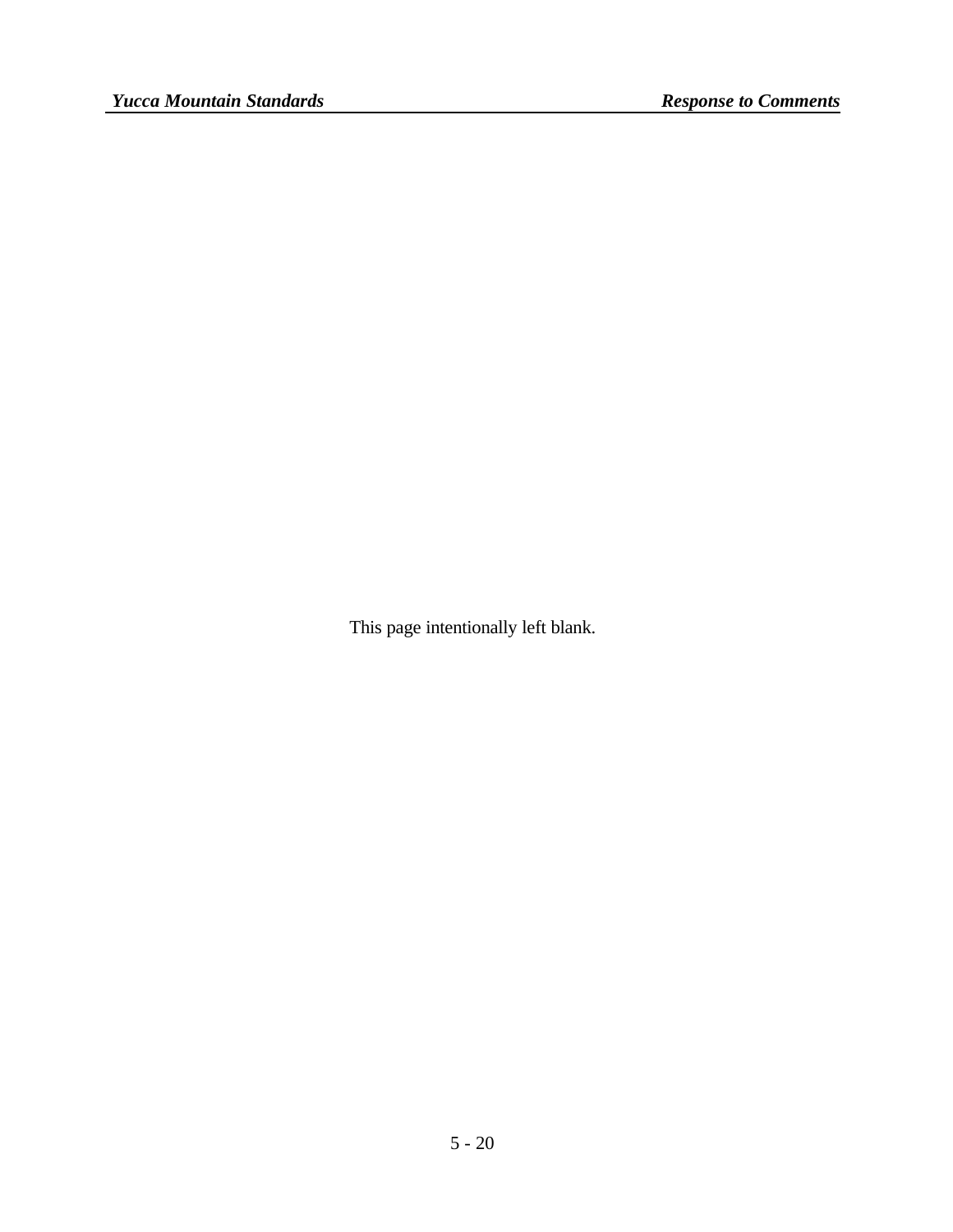### **Section 6 Ground Water Protection**<sup>1</sup>

|           | <b>Comment Issues</b>                                                                                                                                                            | Page $#$ |
|-----------|----------------------------------------------------------------------------------------------------------------------------------------------------------------------------------|----------|
| $i$ .     |                                                                                                                                                                                  |          |
| A.        | Ground-water protection standards should apply to the proposed Yucca                                                                                                             |          |
| <b>B.</b> | Separate ground-water protection standards are unnecessary or inappropriate                                                                                                      |          |
| C.        | The MCL approach to ground water protection is misapplied to the Yucca<br>Mountain site and is based on outdated dosimetry methodology that results                              |          |
|           |                                                                                                                                                                                  |          |
| D.        | What is the appropriate representative volume (RV) for use in assessing                                                                                                          |          |
| Ε.        | Is it reasonable to assume that there will be some degree of mixing with<br>uncontaminated ground water along the radionuclide travel paths from                                 |          |
|           |                                                                                                                                                                                  |          |
| F.        | The technical description of the approaches to calculating radionuclide                                                                                                          |          |
| G.        | concentrations in the RV for ground water compliance determinations $\dots \dots \dots \dots$ 6 - 28<br>The estimate of potential population sizes of "several hundred thousand" |          |
|           | people to be supplied with drinking water from beneath Yucca Mountain                                                                                                            |          |
| H.        | The point of compliance for ground water should be within the Yucca                                                                                                              |          |
|           |                                                                                                                                                                                  |          |
| I.        | Other alternatives for ground water point of compliance beyond the site                                                                                                          |          |
|           |                                                                                                                                                                                  |          |

# **i. Summary of Final Decision and Rationale for Compliance Location**

EPA presented four alternatives for comment prior to determining the compliance location for the ground-water standards [see the preamble to the proposed regulation (64 *FR* 47000-47004)]. These four alternatives correspond to downgradient distances of approximately 5, 18, 20 and 30 km from the repository footprint. Alternatives related to the 5 and 18 km distances also incorporate the concept of a controlled area, with the former adopting the definition of controlled area as it appeared in 40 CFR 191.12 while the latter represents a combination of the 40 CFR 191.12 definition of controlled area and the contiguous area within the boundary of the adjacent Nevada Test Site. The alternatives related to 20 and 30 km are essentially designated areas at specified distances from the repository footprint. We received numerous public comments on the appropriate distance for the point of compliance (see Issues H and I below), but did not receive

<sup>&</sup>lt;sup>1</sup> All acronyms are defined in Appendix B.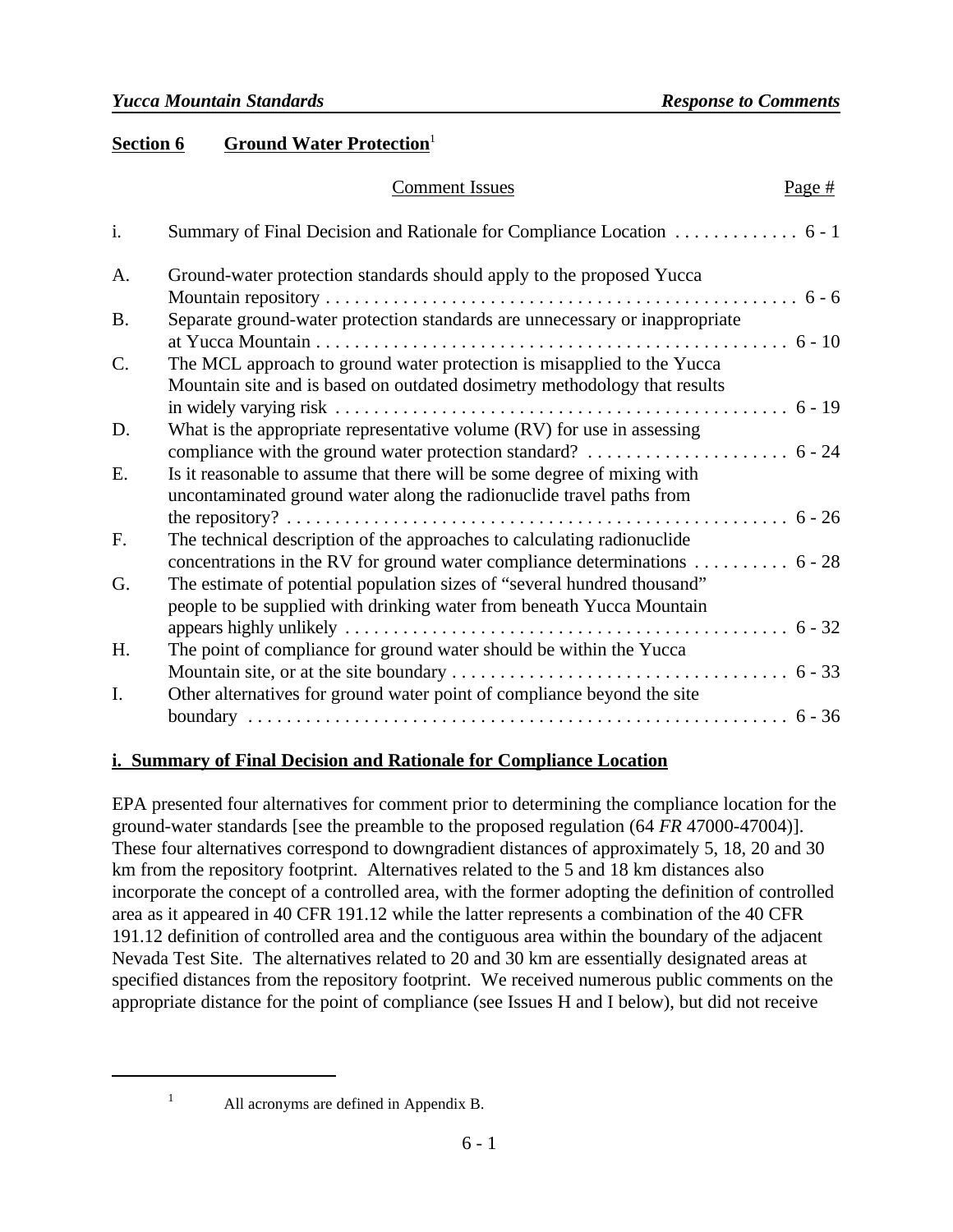comments that specifically addressed the use of the controlled area in determining compliance with the ground-water standards.

After reviewing and evaluating the public comments, various precedents, and NAS's recommendations, EPA adopted the concept of a controlled area as an essential precondition to assessing compliance with the ground-water standards. We chose to set a maximum size limit for the controlled area, while also specifying the maximum distance the controlled area may extend from the repository footprint. We have also defined a representative volume for use in calculating radionuclide concentrations in ground water at the controlled area boundary, for comparison with the regulatory limit during the compliance period (10,000 years). The accessible environment includes any location outside the controlled area. The controlled area is limited to  $300 \text{ km}^2$  in area and may extend no farther than 5 km in any direction from the repository footprint, except that in the direction of ground-water migration, the controlled area may extend no farther than any point on a line described by 36 degrees, 40 minutes, 13.6661 seconds north latitude. This latter distance is roughly 18 km from the repository footprint. The southwesternmost corner of the NTS and its southern boundary correspond to this latitude designation (Docket A-95-12, Item V-A-29). As a part of the licensing process, DOE and NRC must agree on the specific shape of the controlled area. Two purposes are served by the controlled area. First, it serves to encompass that geology dedicated to the natural barrier portion of the repository system, and thereby serves as a compliance measure by identifying the location where the standards are to be met. Second, the controlled area is used to limit access around the repository site during the period of institutional control.

EPA's mandate through the EnPA is to develop a site-specific standard for the Yucca Mountain site. In doing this, we have used radiation protection principles and approaches we have used in the past if they are appropriate for the Yucca Mountain repository setting, as described in the rule's preamble and in this document. The concept of a controlled area is embodied in the radiation protection approaches we incorporated into the generic rule, 40 CFR part 191, and we believe the concept is appropriate for the Yucca Mountain setting as well – to protect individuals from inadvertent exposures and to define the limits of the natural barrier system dedicated to waste isolation. In the proposed rule, we proposed for comment alternatives for ground-water compliance demonstrations that involved controlled area variations (proposed §197.12). In defining the controlled area for the final Yucca Mountain rule, we have been primarily concerned with its functions as a regulatory compliance measure and as an institutional control for access restriction. We also considered information on the projected behavior of the disposal system in framing the controlled area, since the unique aspects of the repository design play a role in determining the magnitude and direction of potential radionuclide releases into the natural barrier system and the potential exposures from these releases. The potential variations in repository performance provide insight for our determination of an appropriate upper bound to the controlled area for the site that will provide protection from inadvertent exposures from human activities within it that could lead to unacceptable exposures (such as tapping ground water for drinking water or other uses that could give unacceptable radiation exposures). These considerations directed us to examine three types of information about the Yucca Mountain repository setting: information about potential repository design lay-outs (since potential releases could come from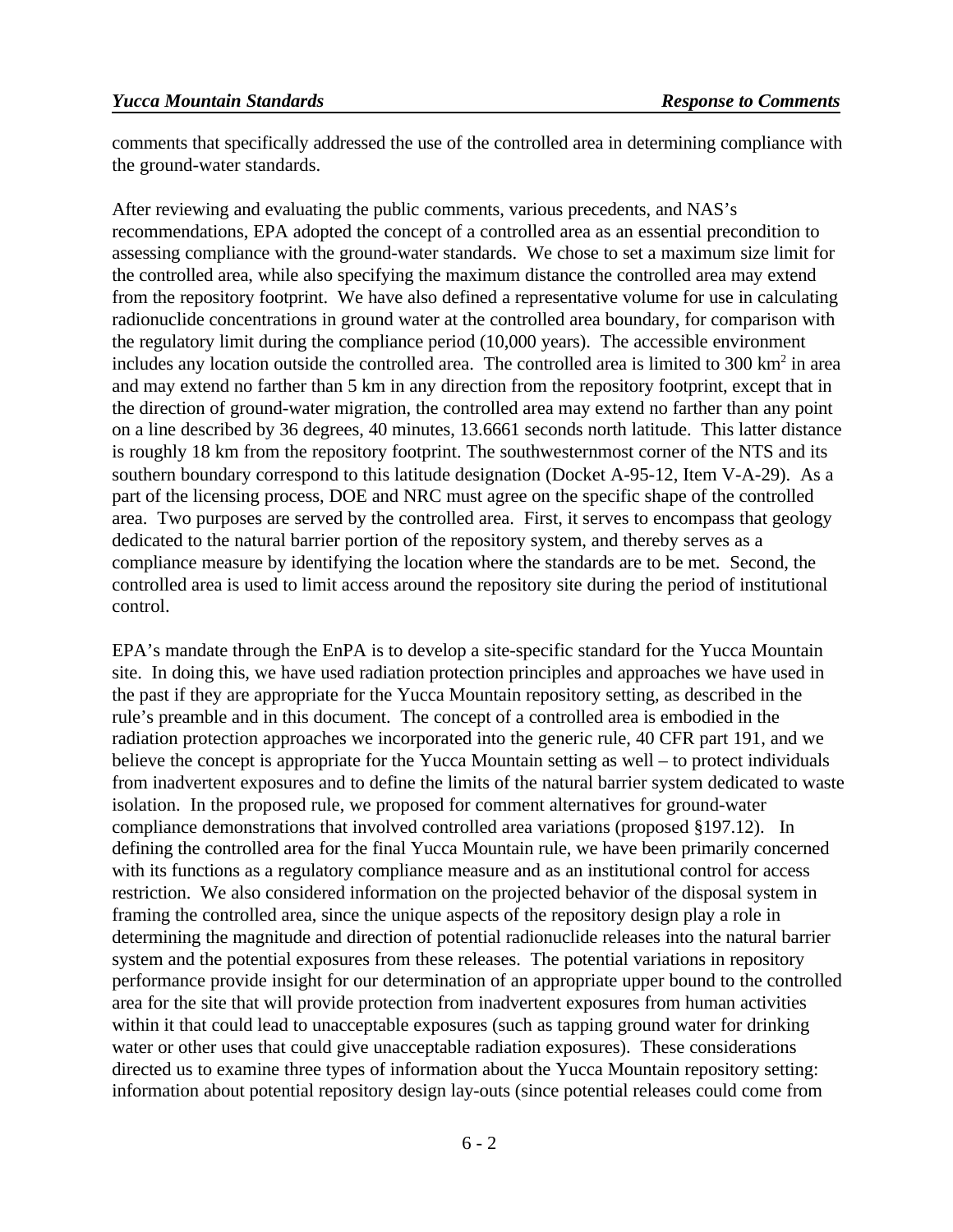any point in the repository); the uncertainty in ground-water flow paths from the repository location to the compliance point - since ground water would transport released radionuclides; and the magnitude of potential releases during the regulatory time period.

In EPA's effort to determine an appropriate site-specific limit on the size of the controlled area, we examined the same type of information that DOE will have to use in proposing an actual size and shape of the controlled area for licensing review. Since the dominant pathway for exposures from repository releases is through the ground water, we examined information about the potential ground-water flow paths from the repository to the farthest extent of the controlled area. This information is summarized in the BID (Chapter 7 and Appendix VI) and also presented in the DOE/VA (Docket A-95-12, Item V-A-5), the DEIS for the Yucca Mountain site (Docket A-95 12, Item V-A-4), and the recently completed Yucca Mountain Science and Engineering Report (Docket A-95-12, Item V-A-27). This information reveals that radionuclides released into the repository unsaturated zone will migrate with ground waters traversing the repository level in a generally vertically downward movement, through the matrix porosity of the tuff rocks and along the generally vertical fractures that exist in these rocks. When the ground waters reach contacts between the tuff rock units, some of the ground water will be diverted in an easterly direction along the slightly tilted tuff rock unit contacts until the waters either encounter open fractures or are absorbed into the porosity of the underlying rock unit. In either case, the generally vertical movement continues until the next rock unit contact is encountered. In this way, the movement of potentially contaminated ground waters through the unsaturated zone is vertically downward with some degree of easterly displacement. When the migrating ground water enters the saturated zone, it joins the general flow direction (generally to the south of the site) and moves toward the border of the controlled area. From examination of Figure 3-67 in the DOE/VA (Docket A-95-12, Item V-A-5), it can be seen that the total extent of easterly displacement of ground water moving through the repository level and into the saturated zone is about 5-6 km from the repository location. However this particular representation of the ground-water movement is not the only possible interpretation. A more direct southerly path from the repository location can also be supported by available data and modeling results (BID, Appendix VI). Therefore the uncertainty in ground-water flow directions leads to an envelope of potential flow paths around the repository layout. The envelope extends directly south of the repository in the direction of ground-water flow and east for a distance of 5-6 km from the easternmost limit of the repository layout. Ground waters in the saturated zone within this envelope could potentially contain radionuclides released from the repository.

The second area of information EPA considered was the potential size and shape of the repository layout. The repository size is a function to two considerations; the total inventory of wastes to be emplaced in the repository and the thermal loading strategy adopted by DOE for the final repository design carried into the licensing process. Because the repository design is not yet finalized, there is uncertainty about the exact repository layout. However, DOE has presented information in the Yucca Mountain DEIS document in sufficient detail to allow a good estimation to be made of possible variations. In Appendix I of the DEIS (Docket A-95-12, Item V-A-4), repository layouts are presented for several thermal loading variations for the inventory considered in the DOE Viability Assessment, along with layouts for some expanded inventory options.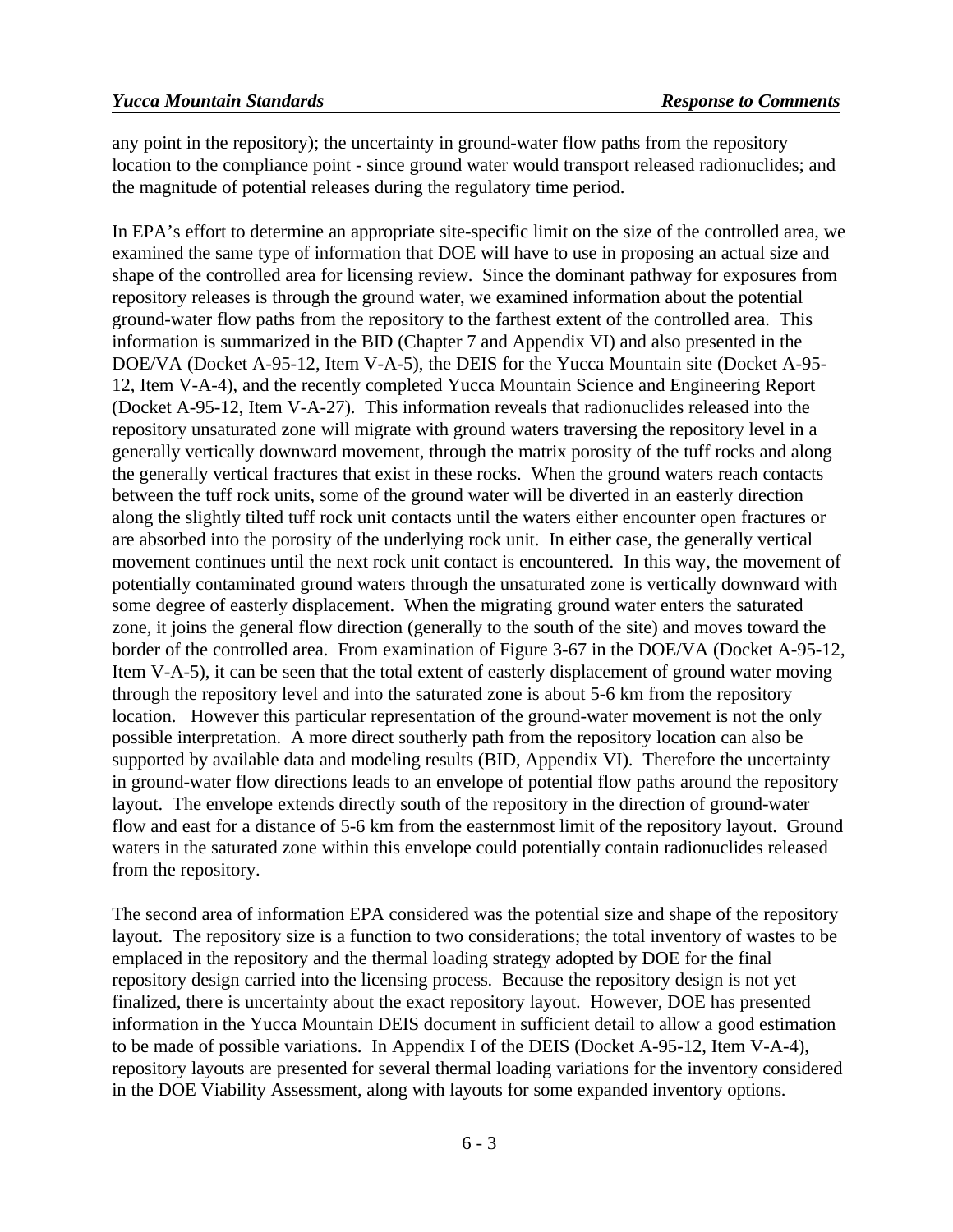#### *Yucca Mountain Standards Response to Comments*

This information coupled with the envelope of ground-water flow paths from the repository, as discussed above, allowed us to estimate the potential size of areas that could potentially contain contaminated ground waters from repository releases. These areas vary from less than  $100 \text{ km}^2$  for the smallest repository layout and assuming the ground-water flow is either in the easterly then southerly direction or the southerly direction alone; to areas of approximately 300 km<sup>2</sup> based on the larger repository layout options and assumptions that contaminated ground water could equally well move easterly or directly to the south from the repository.

The final element of EPA's assessments involved examining the potential magnitude of radionuclide releases from the repository. The magnitude of releases would determine whether contaminant concentrations in ground waters could exceed the regulatory limits when these waters reach the boundary of the controlled area. For low levels of releases, mixing of contaminated ground water with uncontaminated ground waters along the flow path could result in concentrations that do not exceed the regulatory limits. In contrast, higher levels of releases could exceed the limits and therefore expectations of the engineered barrier performance play a role in defining a controlled area.

DOE's assessments of repository engineered barrier performance for actual repository designs were first reported in the DOE/VA (Docket A-95-12, Item V-A-5). External review of the assessments pointed out a number of uncertainties DOE had not addressed, which prompted DOE to initiate a repository design review that ultimately resulted in the adoption of a new enhanced design (the EDA II design) that offers considerably longer waste package containment lifetimes under expected conditions. The containment lifetime of the waste packages in the new design are well in excess of 10,000 years and are estimated to be in the many tens of thousands to over 100,000 years (Docket A-95-12, Item V-A-24, and Docket A-95-12, Item V-A-27). Such waste package lifetimes suggest that a small controlled area is sufficient since releases under anticipated conditions would be very low. However, these estimates are not the entire picture of possible releases from the repository.

Even though waste package lifetime under expected conditions (the very slow degradation of the engineered barrier system) is very long, a small number of waste packages would be anticipated to fail from undetected manufacturing defects. Typically such failures would occur from the failure of improperly made welds, and these premature failures (often referred to as juvenile failures) could allow ground waters entering the emplacement drifts to enter the waste package through the failed welds (see Section 4.2.4.3.1 of the Yucca Mountain Science and Engineering Report, Docket A-95-12, Item V-A-27 for an extensive discussion of premature failure mechanisms evaluated by DOE). Although these premature failures can and will be minimized through the application of strict quality control measures during the manufacturing process, it is not possible to completely eliminate them. Therefore, although the performance of the new waste package design is anticipated to contain radionuclides for very long time frames under expected conditions, premature failures to some degree are unavoidable and these releases are of concern in defining a controlled area around the repository. The important point in this regard is that the timing and location of these premature failures within the repository cannot be predicted with high confidence.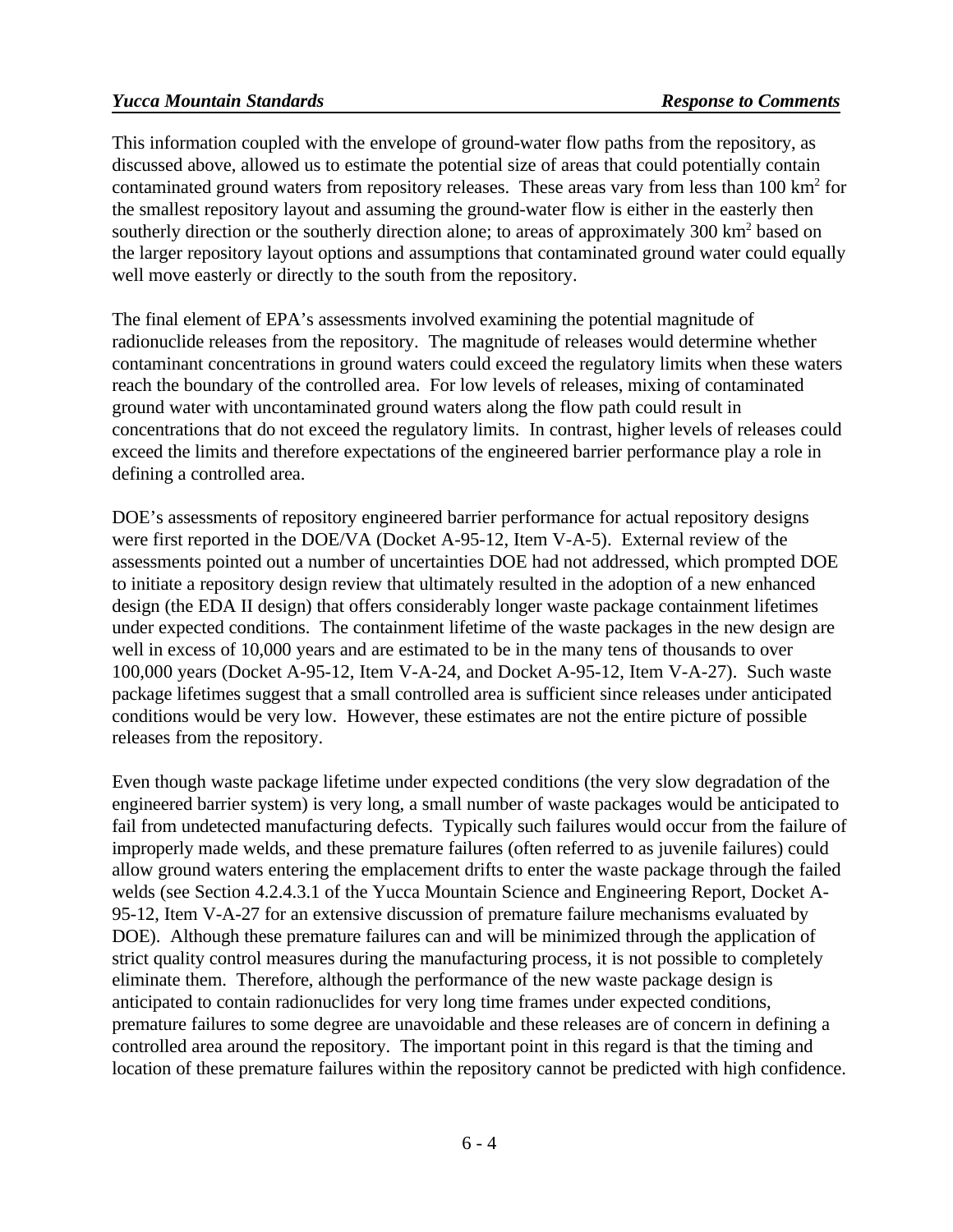#### *Yucca Mountain Standards Response to Comments*

They could occur anywhere and could be separated in time or occur relatively close together in time. The magnitude of releases from a prematurely failed waste package, and the resulting contaminant concentrations in ground waters moving through the disposal system, is dependent on many assumptions about radionuclide release mechanisms and subsequent mixing with surrounding ground waters. For assumptions that involve maximum potential releases from the waste package and minimum dilution of the contamination through the ground-water flow path, narrow contamination plumes of relatively high concentration could move through the flow system. Remembering that one function of a controlled area is to restrict access to an area of potential contamination so that human activities do not result in inadvertent exposures, the prudent choice in framing the controlled area would be to include all potential ground-water flow paths within its boundaries. Since the location of the premature failures cannot be reliably predicted, the maximum size of a controlled area would be determined by repository layouts and the envelope of flow paths. It is important to note that by this reasoning, it should not be assumed that the land within the controlled area will be contaminated in its entirety. The premature failure scenario would generate a small number of potentially narrow contamination plumes that may or may not exceed the regulatory limits depending on the assumptions for waste package and subsequent transport in the ground-water system. EPA has placed an upper bound on the size of the controlled area as a conservative safety precaution to assure that the controlled area would not contain any narrow high-concentration plumes that may be possible. A more detailed analysis of the factors that would be used to define a controlled area is given in Docket A-95-12, Item V-B-7.

DOE will have to define the size and shape of the controlled area when it presents its compliance case to NRC in the licensing process. EPA's rule provides for an upper bound on the size of the controlled area, but does not mandate that an area of that size must be assumed. DOE may propose a smaller controlled area based on its analyses of repository performance, including potential releases from juvenile waste package failures, or any other type of failure it proposes (see Docket A-95-12, Item V-A-7), and its assessments of other engineered barriers and the groundwater system at the site. Because the Yucca Mountain site characterization and repository design efforts are still in progress, we believe it is not possible for us to define the size of the controlled area more precisely. In addition, we do not believe we should constrain the repository development effort by defining a controlled area more specifically. We believe that DOE should design an optimum disposal system consistent with the inherent characteristics and uncertainties of the site, and that it is NRC's responsibility to critically review DOE's analyses.

The protection of ground-water resources has been one of EPA's most important priorities, Agency-wide, for many years. In establishing the size of the controlled area and its maximum distance in the predominant direction of ground-water flow, we tried both to follow long-standing Agency policy regarding the protection of ground-water resources and to account for the unique characteristics of the Yucca Mountain site. Please see Section III.B.4 ("How Does Our Rule Protect Ground Water?") of the preamble to our final standards for a full discussion of our groundwater policy, our reasons for including a separate ground-water protection standard in our standards for Yucca Mountain, and a more complete discussion of the rationale for the controlled area.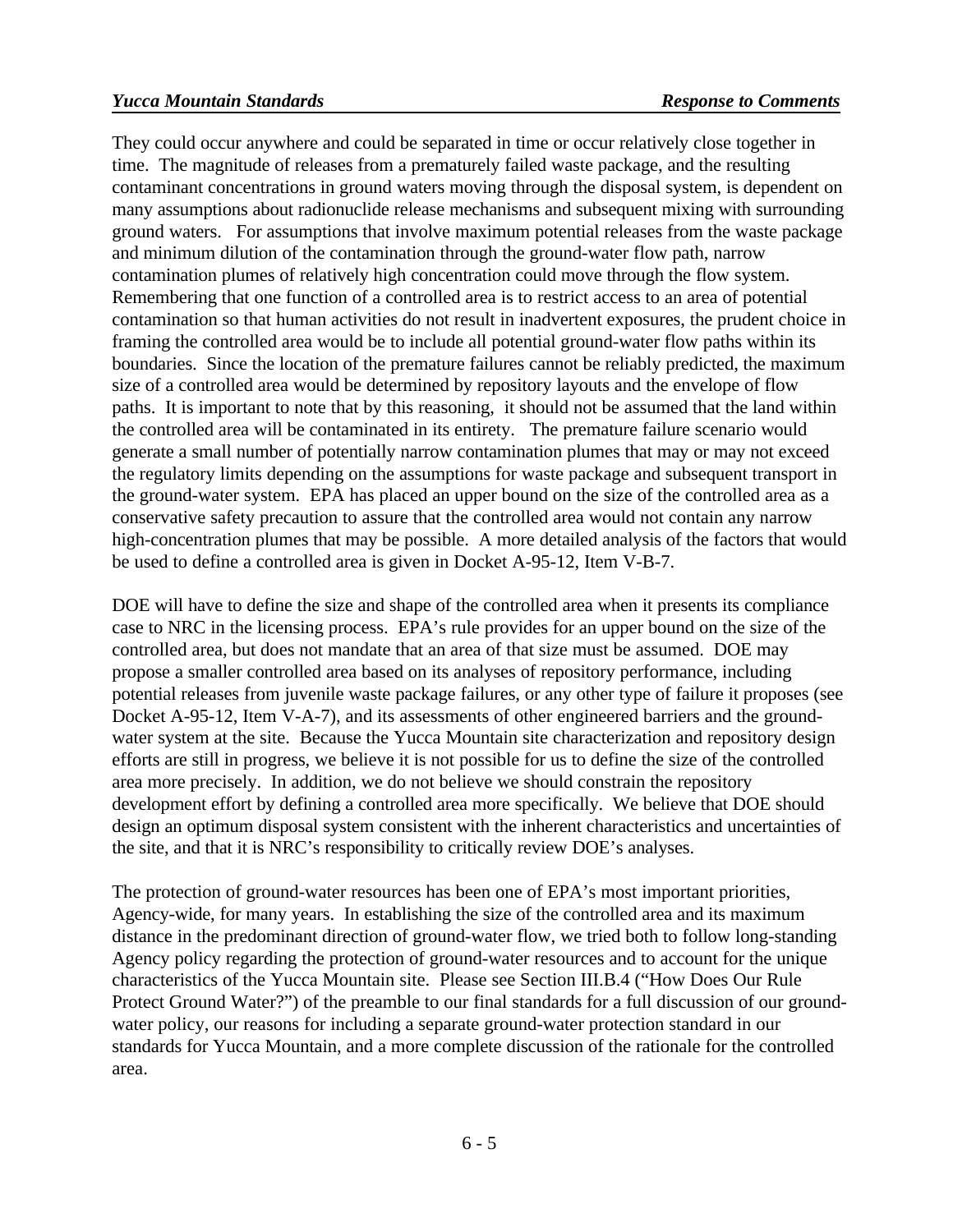# <span id="page-150-0"></span>**Issue A: Ground-water protection standards should apply to the proposed Yucca Mountain repository.**

1. Given that the ground-water pathway is likely to be a major source of radiation exposure, inclusion of a separate ground-water protection standard is necessary and appropriate. (7, 26, 67, 54, 83, 141, 142, 205, 291, 405, 428)

2. The ground-water protection standard should provide protections equivalent to, or better, than those presently in effect for public water systems under the purview of the Safe Drinking Water Act. (25, 59, 88, 120, 129, 178, 194, 295, 306, 342, 356, 390, 428, 444, 529)

3. [By applying for only 10,000 years] EPA's current proposed standards deviate substantially from the requirements of the SDWA - at the peak dose, EPA's repository standards would permit contaminant levels 350 to 2,300 times the SDWA standards. (444)

4. Ground-water protection provisions are needed to protect the scarce ground-water resources in the vicinity of Yucca Mountain for future generations. Future water users should not have to clean up the ground water before it can serve as drinking water. (50, 67, 73, 205, 390, 481)

5. Extensive underground nuclear testing at the Nevada Test Site has left behind vast number of large-scale source terms containing long-lived, radionuclides. Indeed, the presence of other major source[s] in the area is one reason that a separate groundwater standard is so important. These source terms must be incorporated into EPA's analysis. (136, 295, 445)

6. The citizens of Nevada near Yucca Mountain should have their ground water protected to levels at least equivalent to the protections afforded ground water near the Waste Isolation Pilot Plant in New Mexico, a deep geologic repository for defense transuranic waste. (129, 178, 306, 424)

7. If the repository should survive the environmental review and licensing process, the application of a groundwater compliance standard to the repository should be accompanied by the development of an array of monitoring wells at the periphery of the site extending into the Lower Carbonate Aquifer. Such a system should be designed to determine whether the repository is in compliance with its design standard to provide early warning of contamination and to augment the data requirements for the repository modeling of groundwater flow and contaminant transport. (133)

# Response to Issue A:

The purpose of the ground-water standard is to maintain and protect the significant ground-water natural resource in the vicinity of Yucca Mountain. Ground water is one of our nation's most precious natural resources because of its many uses. This is especially true in the vicinity of Yucca Mountain, where ground water is currently used as drinking water, as a resource to support a diverse agricultural economy, and as an ecological habitat supporting sensitive ecosystems.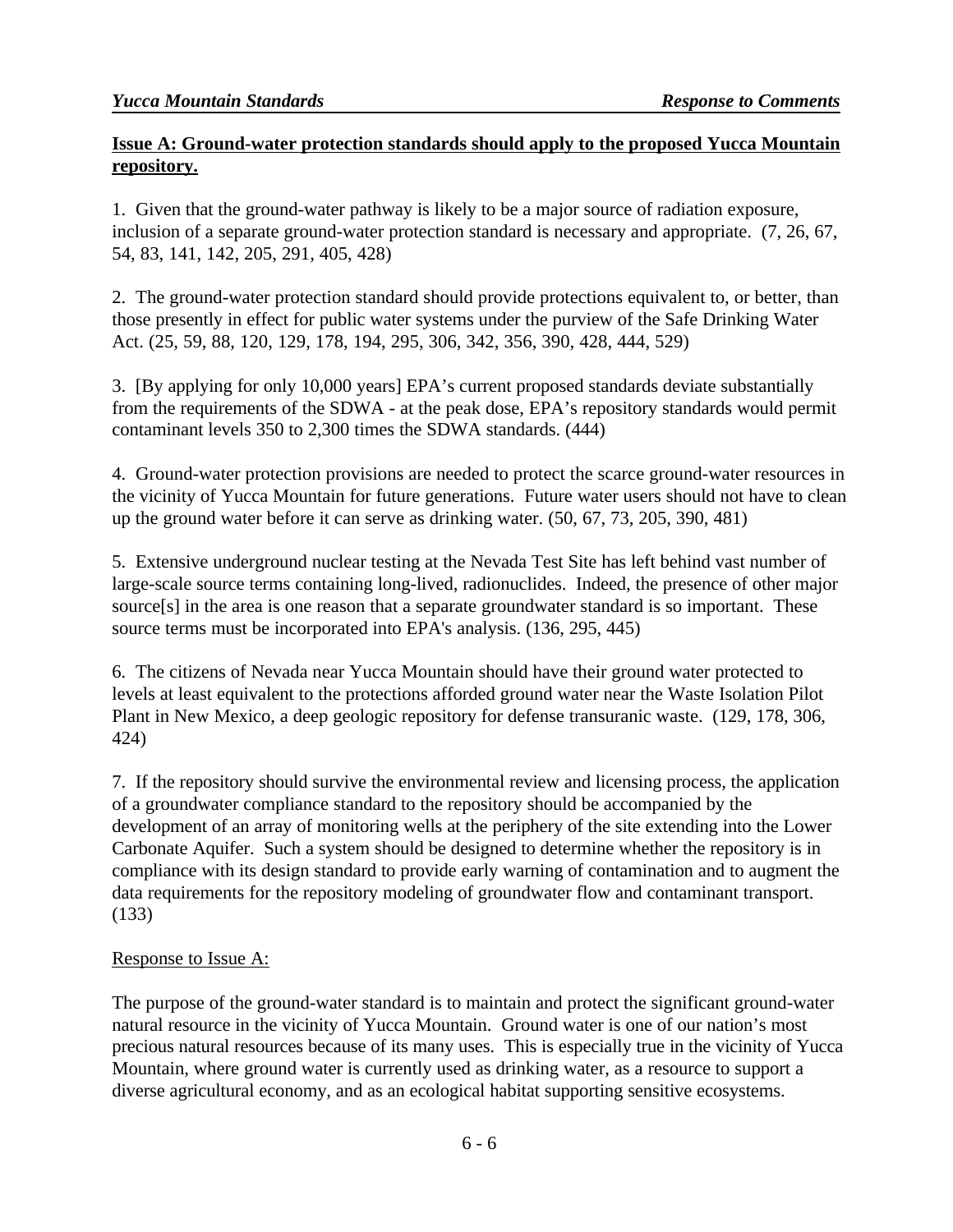In general, ground water is a valuable resource with many potential uses. EPA believes that ground-water resources should be protected according to their use, value and vulnerability to contamination. In the case of Yucca Mountain, water from the aquifers that flow beneath the proposed repository is currently used both as a source of drinking water and for a variety of domestic and agricultural purposes 20 to 30 km south of Yucca Mountain. These ground-water resources also supply water for a variety of agricultural activities in the Amargosa Valley, such as crop irrigation, dairy farming, and other domestic purposes (showering, cooking). These aquifers also have the potential to serve a substantially larger population than that presently in the area (NAS Report, p. 92). Moreover, while the individual-protection standard limits total human radiation exposures, including drinking water and non-drinking water exposures, the IPS addresses resource protection less effectively. EPA believes that the ground-water protection standards will provide adequate protection from all potential uses of the ground-water resource that could lead to exposures by limiting the contamination of ground water that would discharge to the surface, such as springs or seep areas. These purposes for the ground-water protection standard are consistent with EPA's longstanding policy for ground-water protection, as set forth in "Protecting the Nation's Ground-Water: EPA's Strategy for the 1990s" (EPA 21Z-1020, July 1991, Docket A-95 12, Item II-A-3).

EPA began developing its ground-water strategy in the early 1980s at a time when we had received numerous Congressional mandates to protect human health and the environment, such as the SDWA, RCRA, and Superfund, among others. It soon became clear that ground-water protection was an integral part of each of these mandates, and that we needed to have a more consistent approach. In August 1984, the Agency's Office of Ground-Water Protection published its "Ground-Water Protection Strategy" (Docket A-95-12, Item II-A-13), which provided overall direction for our ground-water protection efforts. In addition to addressing internal resources and our relationship with external institutions, the 1984 strategy advised protecting ground water according to its use, value, and vulnerability to contamination. Although this strategy was a valuable first step, it became apparent that more specific guidance would be more useful. EPA subsequently established a ground-water task force to address comprehensive protection of the ground-water resource. EPA actively sought participation of interested stakeholders and the public, and extensive input was provided by state and local governments, other Federal agencies, environmentalists, industry and public interest groups. In July 1991, EPA issued "Protecting the Nation's Ground-Water", the purpose of which was to guide future EPA and State activities in ground-water protection and cleanup. Our policies, programs, and resource allocations reflect this approach. The key element of our Strategy is the overall goal of preventing adverse effects upon human health and the environment by protecting the environmental integrity of the Nation's ground-water resources. We believe that it is important to protect ground water to ensure that the Nation's currently used and potential sources of drinking water are preserved for present and future generations.

In carrying out the policies set forth in Protecting the Nation's Ground-Water, EPA typically uses the MCLs, established under the SDWA, as important reference points when the ground water in question is a current or potential source of drinking water. The MCLs are health-based limitations that serve to define drinking water that is safe to drink. Thus, we use the MCLs to protect ground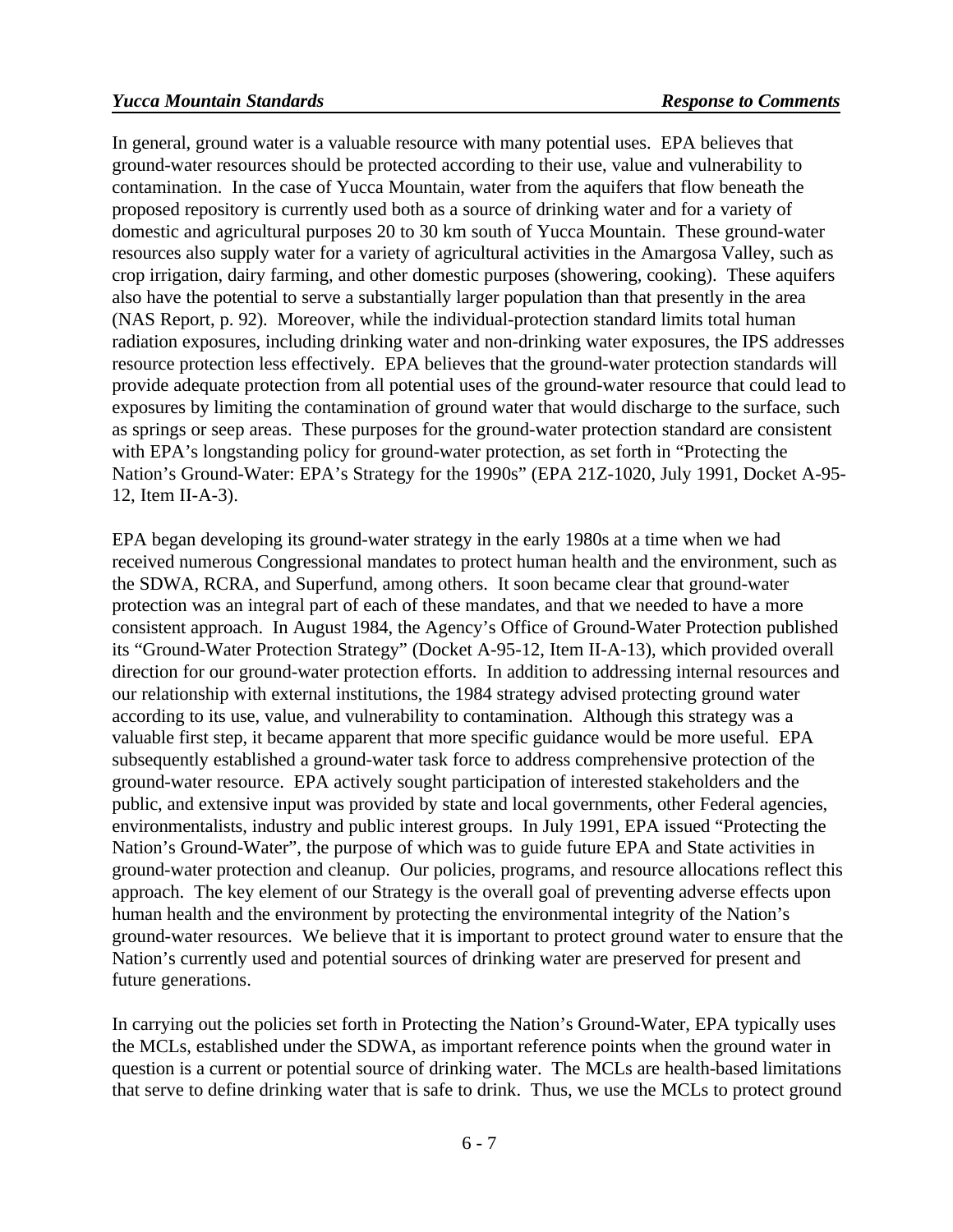water in numerous regulatory programs where ground-water contamination is a significant possibility. This approach is reflected by our regulations pertaining to hazardous waste disposal (40 CFR part 264), municipal waste disposal (40 CFR parts 257 and 258), underground injection control (UIC) (40 CFR parts 144, 146, and 148), and uranium mill tailings disposal (40 CFR part 192). We have also incorporated MCLs to protect ground-water resources in our generic spent nuclear fuel, high-level waste and transuranic radioactive waste disposal regulations (40 CFR part 191). These regulations apply to the land disposal of these materials everywhere in the United States except Yucca Mountain. As several commenters pointed out, all analyses projecting the performance of the Yucca Mountain repository indicate that ground water is by far the most important pathway for transport of radionuclides (comments 26 and 405, for example). Therefore, we agree with the comments that the ground-water standards should provide protection at least equivalent to those presently in effect for public water systems under the purview of the Safe Drinking Water Act (comments 25, 59, 120, 129, 178, 194, 295, 306, 342, 356, 390, 428, 444, 529). However, comment 444 further states that limiting the compliance period to 10,000 years ultimately violates the SDWA, since concentrations beyond 10,000 years may exceed the MCLs. We disagree. Although our standards to protect the ground-water resource use the same levels as the MCLs developed under the SDWA, the Yucca Mountain disposal system itself is not subject to radiation standards under the SDWA. A further discussion of the 10,000-year regulatory timeframe is in Section 3 of this document.

In the case of pollution prevention activities, reaching the MCL is considered a failure of prevention. Assuring that ground-water contamination will not exceed the MCLs prior to facility operation means that the burden of environmental protection is borne by those benefitting from the facility in question, rather than having future generations expend resources to clean up contamination from the facility. Assuring that the proposed Yucca Mountain repository is protective of ground-water resources is also consistent with a basic principle of radioactive waste disposal; namely, that no undue burdens from radioactive waste disposal should be imposed upon future generations. (See "The Principles of Radioactive Waste Management," Safety Series No. 111-F, International Atomic Energy Agency, Vienna, Austria, 1995, Docket A-95-12, Item V-A-10.) We believe that it is appropriate to apply this fundamental and widely accepted concept to the Yucca Mountain repository (comments 50, 67, 73, 205, 390, 481).

Comments 295 and 445 assert that the ground-water standard should apply to man-made radionuclides from all sources in the vicinity of Yucca Mountain, such as numerous past and present activities at NTS, and contributions from the closed Beatty low-level radioactive waste disposal site. EPA does not agree that the Yucca Mountain ground-water protection standard should necessarily apply to those source terms; however, we refer to DOE's DEIS. Section 8.3.2 of the DEIS evaluates the potential impact of radionuclides at NTS on ground water downgradient of Yucca Mountain, and finds that it would not approach the MCLs within 10,000 years, even under conservative assumptions. Over longer time periods, the effect of contamination from NTS is a small fraction of the peak doses projected from the Yucca Mountain repository. Since other activities at NTS and at the Beatty site represent a much smaller radionuclide inventory, exposures from those sources would be a fraction of that from weapons-related radionuclides. We believe that a more rigorous analysis likely would result in even lower estimates.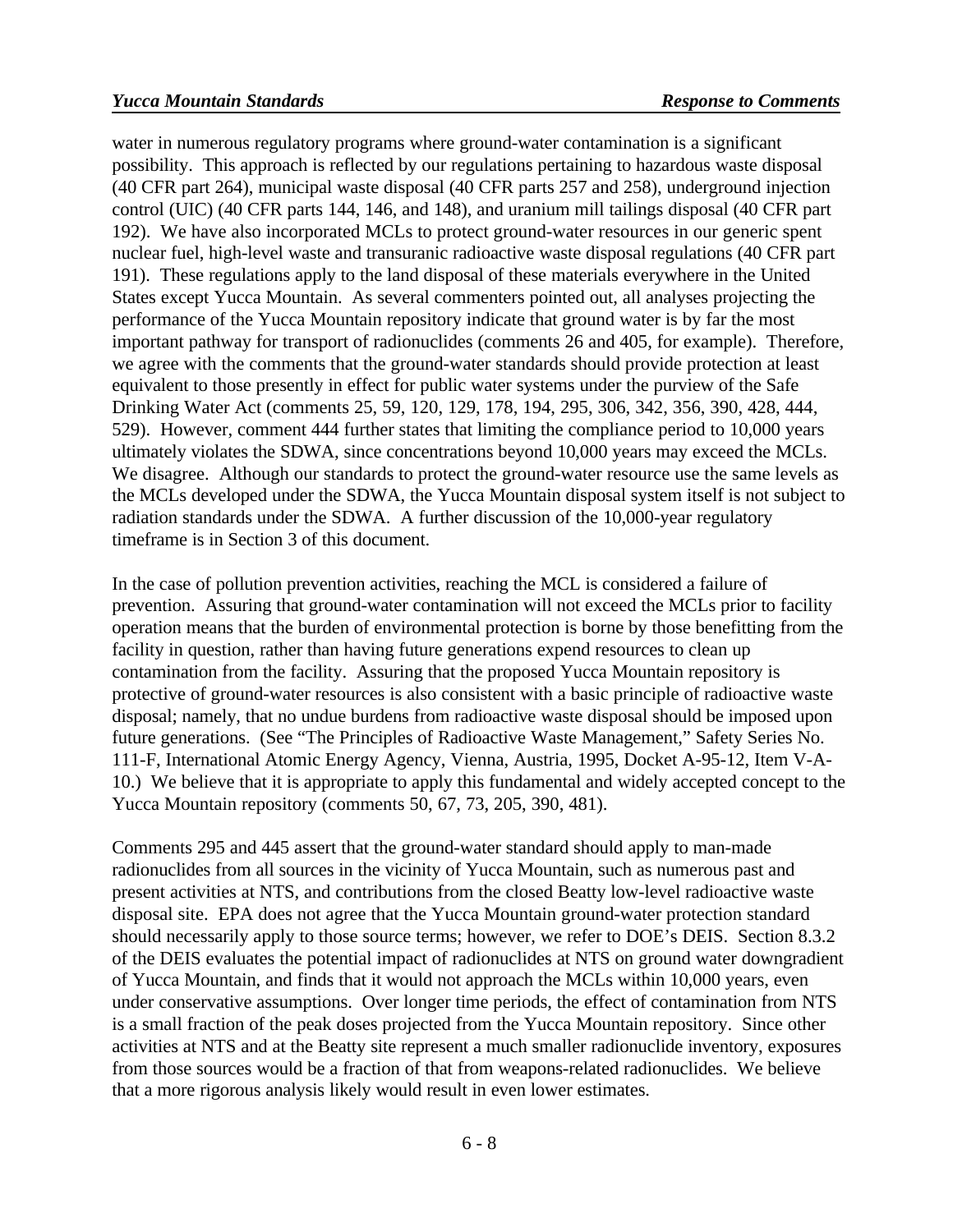With respect to whether EPA is providing "equivalent" protection to ground water at Yucca Mountain as has been provided at the WIPP TRU radioactive waste repository in New Mexico, we believe that the site-specific considerations that have informed our regulatory decisions are appropriate and do result in equivalent protection. The 1987 amendments to the NWPA specify that the Yucca Mountain site is the only potential repository site at which DOE may conduct site characterization activities. Therefore, since passage of the 1987 amendments, the Yucca Mountain site has been under an intense site characterization effort by DOE. Because of these efforts, we have a significant amount of information regarding past, present, and planned population patterns; land use; engineered design; and the hydrogeological characteristics of the host rock. It is apparent that ground water will flow predominantly in a southerly path from the Yucca Mountain repository. See the Yucca Mountain Draft Environmental Impact Statement, Chapter 3 (DOE/EIS-0250 D, July 1999, Docket A-95-12, Item V-A-4), and the Viability Assessment (Docket A-95-12, Item V-A-5). In addition to this extensive data base, we have the scientific recommendations of the Yucca Mountain NAS panel. Significantly, the NAS panel endorsed the use of present knowledge using "cautious but reasonable" assumptions in defining the exposure scenario (NAS Report, p. 100).

None of the information we have reviewed suggests that it is likely or reasonable that year-round residents will locate within 5 kilometers of the proposed repository footprint. As discussed in Chapter 8 of the BID, it would be extremely difficult to farm that close to Yucca Mountain, partly because extracting ground water at that location would be both technically challenging and prohibitively expensive for an individual or small group. In addition, much of this area has rough terrain and soils not conducive to farming. Our understanding of projections of future land development indicate limited population growth farther north of Lathrop Wells (see Appendix I of the BID), with the southernmost border of NTS serving as the limit of this projected development. Given the small likelihood of a year-round resident at 5 kilometers, we chose not to select a distance of 5 kilometers as a compliance point for the site-specific standards at Yucca Mountain. For additional discussion on other possible points of compliance for ground-water protection (see the "Summary of Final Decision" above, and Issues H and I below).

In evaluating the situation at the WIPP, we find that year-round residents already exist approximately 5 kilometers from the repository (see Chapter 2, Volume I, Title 40 CFR part 191 Compliance Certification Application for the Waste Isolation Pilot Plant, DOE/CAO-1996-2184, October 1996, Docket A-93-02, Item II-G-1). Also, the terrain surrounding the WIPP is much more accessible than that at Yucca Mountain. Some have argued that the quality, current use, and potential future use of the ground water at Yucca Mountain calls for more stringent regulation than the ground water at the WIPP, which is largely saline and not potable (comments 178, 342). However, taking the available information into account, we conclude that applying the MCLs at the boundary of the controlled area is consistent with our national policy to protect ground-water resources and our generic standards in 40 CFR part 191. The intent of using the MCLs as a compliance measure for the Yucca Mountain disposal system is to encourage a robust repository that will not result in unacceptable contamination during the regulatory time frame. We believe that the use of contaminated ground water for purposes that could result in exposures to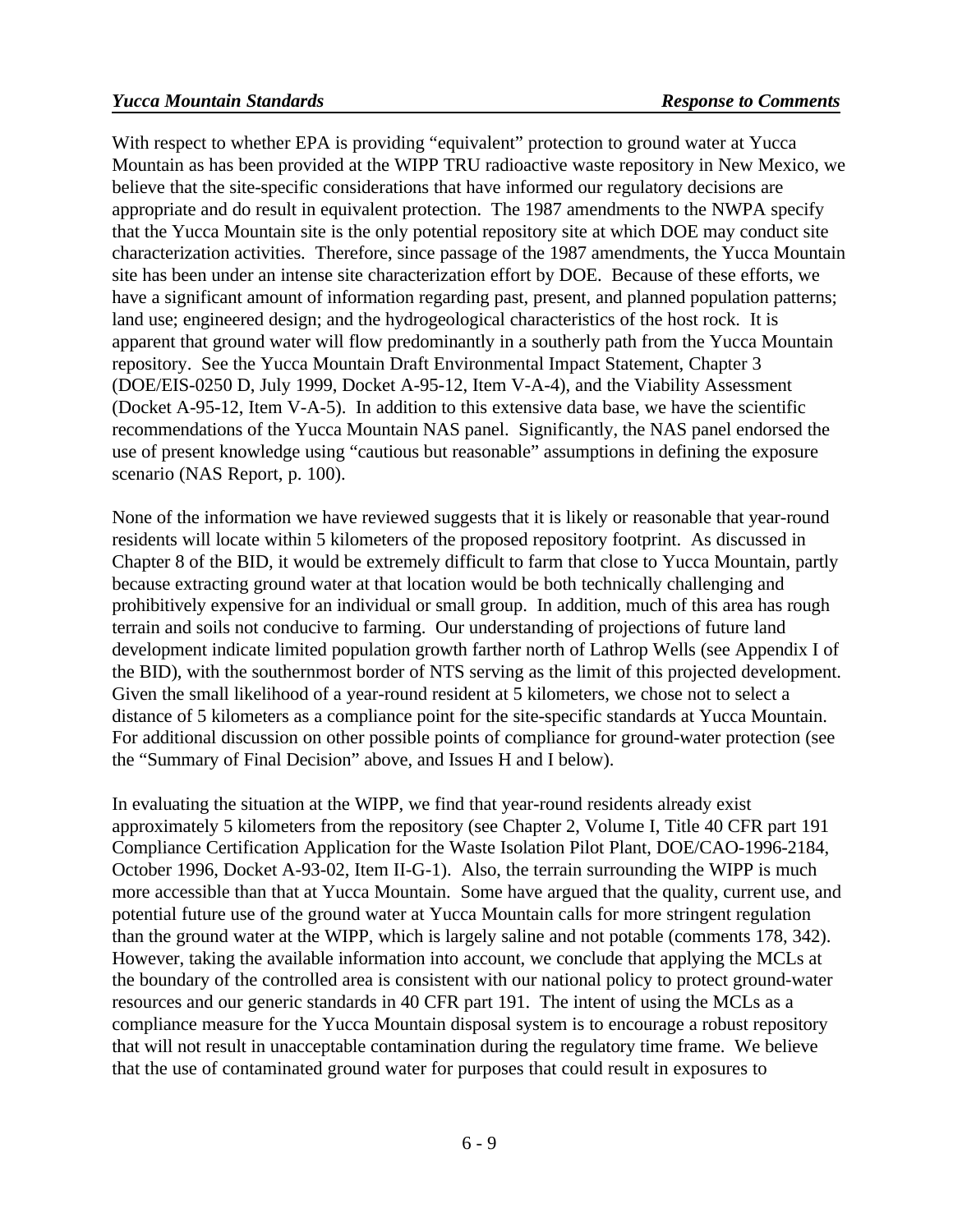<span id="page-154-0"></span>individuals should be of concern, and that avoiding contaminating useable ground-water resources is in the general interest of the public at large.

Comment 133 suggests specific ground-water monitoring actions that should be taken to provide early warning of releases and to assess repository performance. EPA included post-closure monitoring of the disposal system as an assurance requirement in 40 CFR 191.14. We requested comment as to whether we should specify such assurance requirements applicable to the Yucca Mountain disposal system, and declined to include them in our final rule. We have left this to NRC as a matter of implementation, and expect NRC to include such a requirement in its final 10 CFR part 63. DOE has been conducting ground-water monitoring for a number of years as part of its site characterization activities, and DOE and NRC will determine a monitoring program that is feasible and appropriate to implement during repository operations and after final site closure. Nye County has installed monitoring wells farther downgradient of the Yucca Mountain site.

# **Issue B: Separate ground-water protection standards are unnecessary or inappropriate at Yucca Mountain.**

1. A separate ground-water protection standard for Yucca Mountain is redundant and unnecessary since an all pathways individual dose standard that includes the ground water pathway is fully protective of public health. (21, 203, 214, 233, 238, 270, 402, 420, 448, 550, 574, 595, 620, 631)

2. EPA was directed to develop an alternative MCL that would represent a risk comparable to that incurred from naturally-occurring radon in outdoor air. By our calculations, such an alternative MCL for a single radionuclide would correspond to an annual risk of  $3.8 \times 10^{-5}$  or more than twice that arising from exposure to an all-pathway, all-nuclide limit of 0.25 mSv (25 mrem) for Yucca Mountain. (621)

3. The proposed ground-water protection standard represents a misapplication of the Maximum Contaminant Levels (MCLs) of the Safe Drinking Water Act, which apply to drinking water provided by public water supplies. EPA should not require the expenditure of potentially significant amounts of taxpayer money to prevent potential contamination of ground water that may require treatment prior to use anyway. (277, 597)

4. [EPA's Groundwater Strategy] does not dictate generic imposition of tap water standards for all groundwater or a demonstration of compliance with such standards for 10,000 years. In fact, that strategy is flexible and allows for consideration of site-specific factors. . . There has been no analysis of the costs and feasibility to justify the strategy of applying tap water standards to groundwater. (635)

5. A separate ground water protection standard provides less, or no, additional public health and safety benefit. (2, 212, 634)

6. Since the most likely pathway of radiation exposure is ground water, the proposed groundwater protection standard effectively preempts the proposed 15 millirems/year individual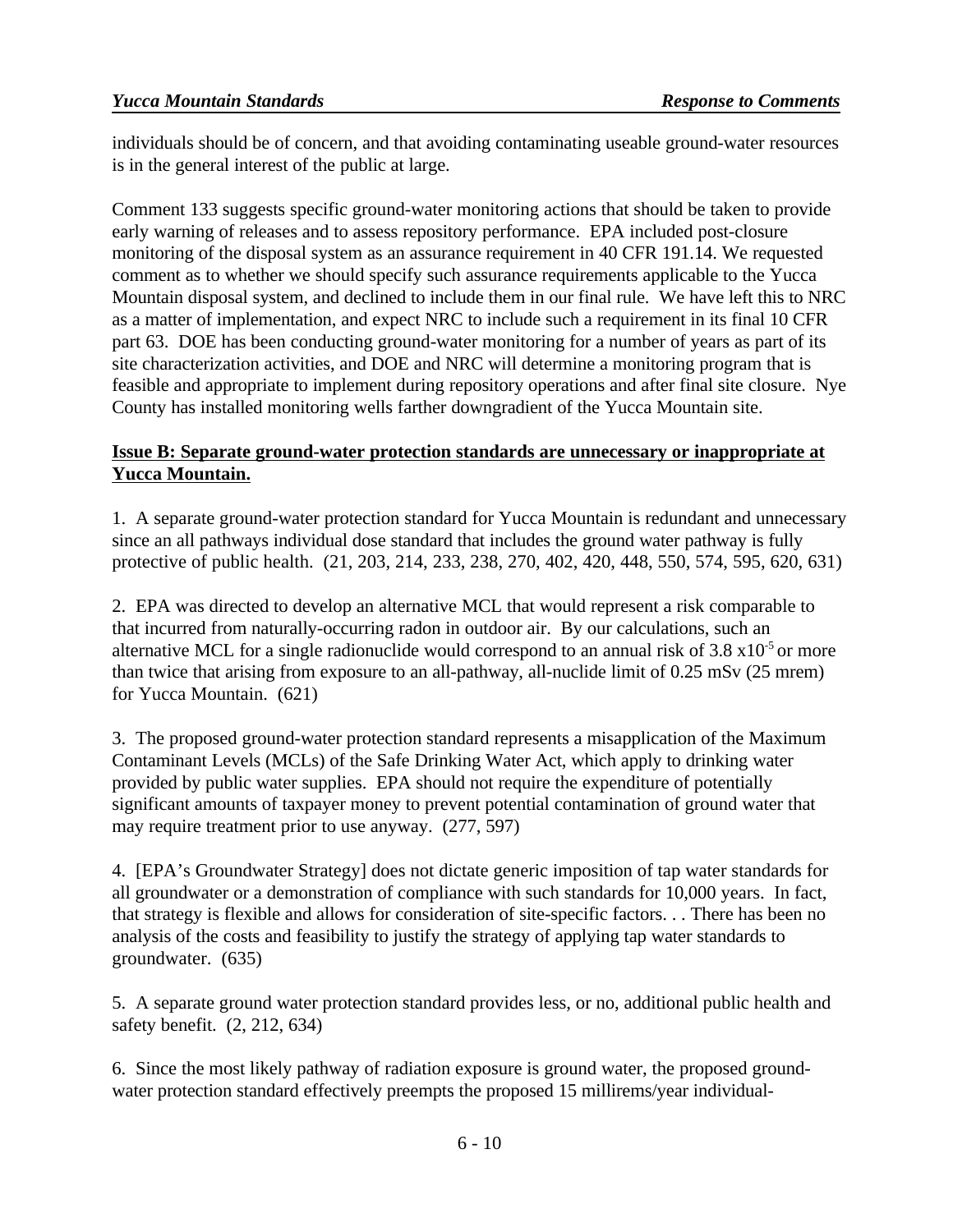protection standard and becomes the de facto standard instead of the individual protection limit called for by the Energy Policy Act of 1992. (276, 596)

7. The proposed ground-water protection standard lacks consistency with the individualprotection standard in terms of compliance location and dose methodology. The individualprotection standard is derived from EPA's latest dosimetry models, whereas the proposed groundwater protection standard is based on a 25-year-old regulation (i,e, the Safe Drinking Water Act), which in turn is based on 40-year-old dosimetry. (396, 397, 642)

8. A separate ground water protection standard is contrary to the statutory requirements. EPA is not required to promulgate a separate groundwater standard for Yucca Mountain. (420, 630)

9. A separate ground-water protection standard is inconsistent with the findings and recommendations of the National Academy of Sciences. The NAS did not recommend, and in fact specifically rejected, a separate groundwater protection standard. Therefore, adoption of a separate groundwater protection standard would be contrary to and inconsistent with the NAS findings and recommendations, and would constitute arbitrary and capricious agency action. (182, 189, 420, 530, 632)

10. A separate ground water protection standard may hinder/complicate the development/licensing of the proposed Yucca Mountain repository. (2, 586, 634)

11. A separate ground-water protection standard would force a non-optimal repository design. (235, 448)

12. It is inappropriate for a separate ground-water protection standard to regulate natural sources of radiation. EPA's proposal to combine estimated releases from the Yucca Mountain disposal system with the pre-existing naturally occurring or man-made radionuclides for radium-226, radium-228, and gross alpha activity to determine the concentration in the representative volume is acceptable. However, repository performance is not related to background radionuclides. (249, 637)

# Response to Issue B:

EPA does not believe that the ground-water protection standards are redundant and unnecessary (comments 21, 203, 214, 233, 238, 402, 420, 448, 550, 574, 595, 620, 631), nor do these standards result in less public health and safety benefits (comments 2, 212, 634). Rather, EPA believes that the ground-water protection standards are complementary to the public health and safety standards that apply to the proposed Yucca Mountain repository, and serve a vital function. We have included a separate ground-water standard as a matter of policy. Because it is directed specifically at human health, the individual-protection standard of 15 millirems/year, by itself, would address ground-water resources and the viability of ecological habitats less effectively than would separate ground-water protection standards. We believe that ground-water protection standards will confer greater protection to aquatic or biological communities by limiting the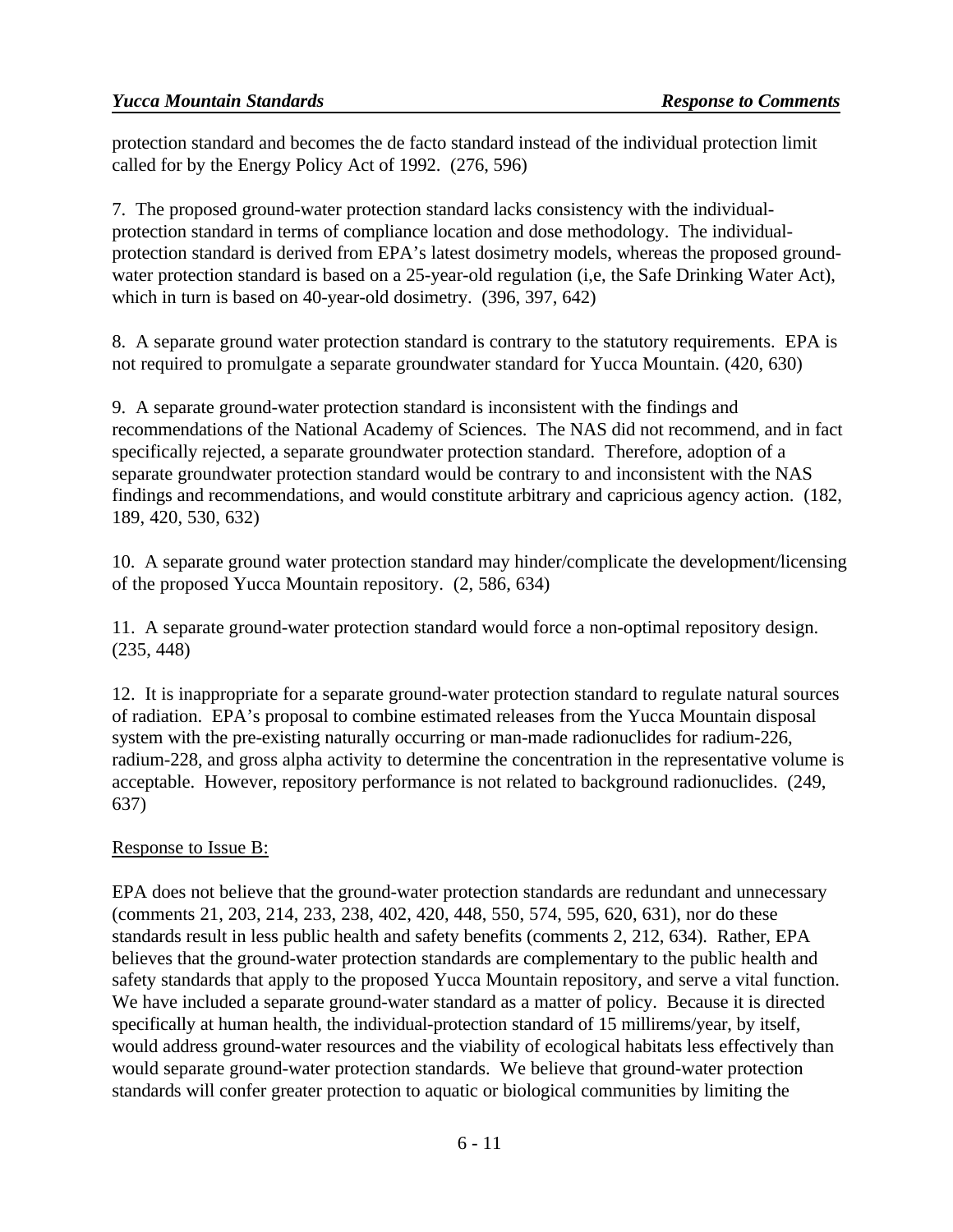#### *Yucca Mountain Standards Response to Comments*

contamination of ground water that would discharge to the surface, such as springs or seep areas. Moreover, as discussed in the responses to the set of comments grouped under Issue A, we have a long-standing policy to encourage protection of ground-water resources in a consistent manner in our programs that may affect ground water quality directly or indirectly.

Comment 621 states that EPA was directed to develop an alternative MCL that would represent a risk comparable to that incurred from naturally-occurring radon in outdoor air, and asserts that such an alternative MCL for a single radionuclide would correspond to an annual risk of  $3.8 \times 10^{-5}$ or more than twice that arising from exposure to an all-pathway, all-nuclide limit of 0.25 mSv (25 mrem) for Yucca Mountain. EPA does not believe that the issue raised in this comment is relevant to the Yucca Mountain standard. The comment is a response to Question 15 in the preamble, which noted that some countries have established individual-protection limits higher than the level of 150 mSv/year (15 mrem/year) proposed by EPA for Yucca Mountain and, in fact, that other Federal authorities have also suggested higher individual-protection limits (e.g., 25 mSv/yr, or 25 mrem/year) with no separate ground-water protection provisions. (See 64 *FR* 47011, August 27, 1999.) In response to Question 15, the commenter pointed out that the approach for determining the radon MCL, based on Congressional direction, would result in a radon MCL well above the proposed limit of 15 mrem/year, or the 25 mrem/year limit recommended by this comment. This appears to support the commenter's contention that an all-pathways limit of 25 mrem/year, with no separate ground-water protection standards, would be sufficiently protective for Yucca Mountain. EPA is well aware of the complex issues associated with establishing an appropriate MCL for radon. Radon in drinking water is a naturally occurring contaminant, while EPA's standards for Yucca Mountain are primarily focused on limiting the releases of man-made radionuclides. While radon is ubiquitous in the environment and presents some cost and technical challenges to control at public water supplies, the radionuclides associated with the Yucca Mountain disposal system have been purposely created by man for energy and defense-related purposes. At each step, these man-made radionuclides have been managed and contained according to applicable regulations and the final challenge is to contain these radionuclides in a disposal system for extended periods of time. Naturally occurring radon in drinking water and the containment of man-made radionuclides in the Yucca Mountain disposal system are therefore two very different undertakings. Further, radon is not listed by DOE as a radionuclide in the expected inventory of radionuclides to be disposed at Yucca Mountain (see Table A-10 of the Yucca Mountain Draft Environmental Impact Statement, Docket A-95-12, Item V-A-4). In any case, the separate and distinct issues associated with establishing an MCL for radon have little if any bearing on establishing appropriate groundwater protection or individual protection standards at Yucca Mountain.

EPA does not believe that utilization of the SDWA MCLs in the ground-water protection standard constitutes a misapplication of those standards (comments 277, 597). As discussed above, EPA's Ground-Water Protection Strategy was developed as a comprehensive ground-water protection strategy that serves to guide Agency action where contamination of ground water is of concern. The Ground-Water Protection Strategy presents a clear statement of policy that emphasizes pollution prevention. It was developed based on significant input from state and local governments, other Federal agencies, environmentalists, industry, and public interest groups, among others. The Ground-Water Protection Strategy has guided the course of EPA and state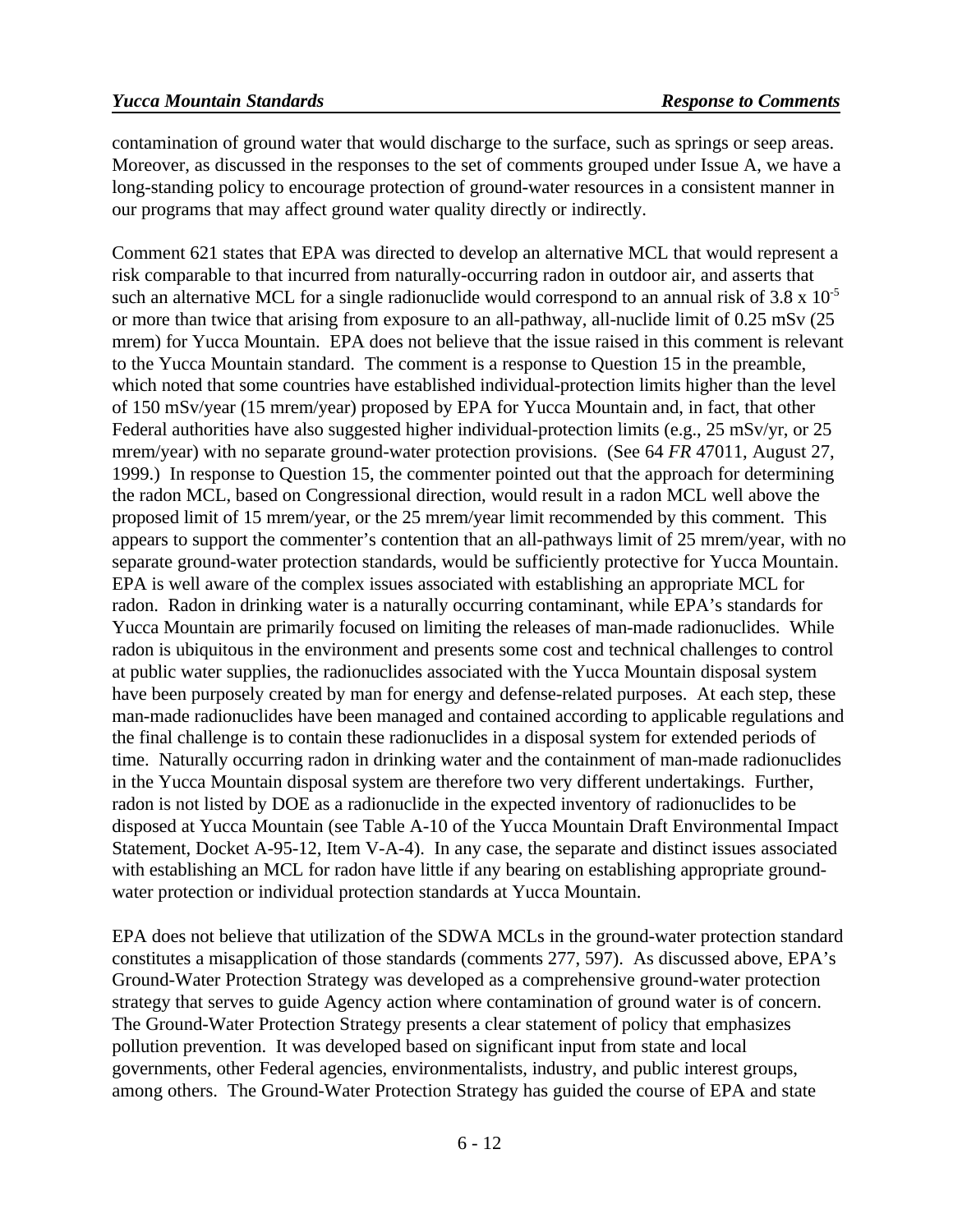efforts with a clear priority on preventing ground-water contamination. If the Yucca Mountain repository is constructed and high-level radioactive waste disposed therein, it will result in disposal of a large inventory of long-lived radioactive materials directly over aquifers that presently supply ground-water resources to populations in the vicinity of Yucca Mountain. Part D (Agency Policy on EPA's Use of Quality Standards in Ground-Water Prevention and Remediation Activities) of the Ground-Water Protection Strategy states that, in the case of pollution prevention, allowing ground water that is a source of drinking water to be contaminated to a level that equals or exceeds the appropriate MCLs constitutes a failure of pollution prevention. Should this situation occur, future generations will have to decide whether to forego use of the ground-water resource or to expend substantial resources to clean up contaminated ground water. This would violate one of the primary principles in radioactive waste management, accepted nationally and internationally, that radioactive waste disposal should place no undue burdens upon future generations (see, for example, Principle 4: Protection of Future Generations in the IAEA's "The Principles of Radioactive Waste Management, Safety Series No. 111-F", 1995, Docket A-95-12, Item V-A-10). Therefore, use of the MCLs as part of the ground-water protection standard is appropriate.

The comment (597) that implies that EPA's ground-water protection standard will result in separate and additional expenditures to prevent potential ground-water contamination is incorrect. In the DEIS, DOE states that the repository design has evolved to address long-term uncertainty and concerns over licensing requirements that are not related to the EPA standard (page S-20, Summary, Yucca Mountain DEIS, Docket A-95-12, Item V-A-4). DOE's TSPA results indicate that the current design of the repository will meet both the individual-protection and ground-water standards by at least an order of magnitude (see Volume 3, Chapter 4 of the Viability Assessment, DOE/RW-0508, Docket A-95-12, Item V-A-5; Chapter 8 of the Yucca Mountain DEIS, Docket A-95-12, Item V-A-4, and Chapter 4 of the Yucca Mountain Science and Engineering Report, Docket A-95-12, Item V-A-27). Further, as stated in the Viability Assessment (Volume 1, Section 1), "uncertainties remain about the key natural processes, the preliminary design, and how the site and design would interact . . . DOE will continue to improve the repository design to provide extra margins of safety and will conduct additional research and testing to reduce remaining uncertainties." The expected performance for the current repository design, EDA II, projects no radiation doses for more than 100,000 years. Therefore, we conclude that our standard has virtually no impact on the ultimate cost of the repository [see Section 1 of this document, as well as our Economic Impact Assessment for a more complete discussion on this point (Docket A-95 12, Item V-B-2)].

Comment 635 states that the Ground-Water Protection Strategy does not dictate generic imposition of tap water standards for all ground water or a demonstration of compliance with such standards for 10,000 years; and states that there has been no analysis of the costs and feasibility to justify the strategy of applying tap water standards to ground water. The Ground-Water Protection Strategy allows EPA to exercise judgment in applying ground-water standards, in particular in consideration of site-specific factors. From a site-specific perspective, remediation of ground water contaminated as a result of releases from the proposed Yucca Mountain repository would be prohibitively expensive and technically daunting. Present information on the aquifers beneath the proposed Yucca Mountain repository indicates that existing water quality meets the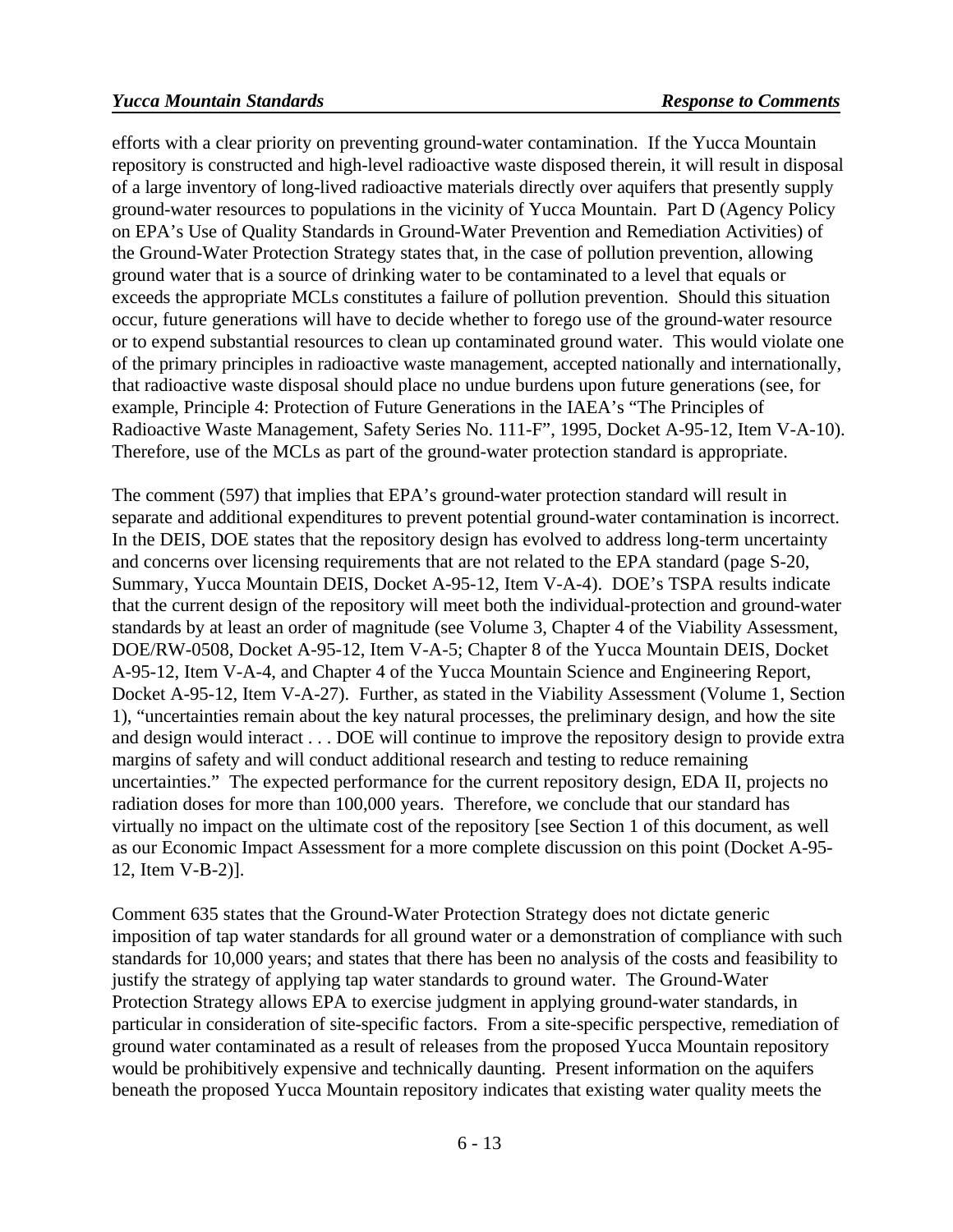radiological MCLs and, therefore, do not have to be treated for radionuclides to provide drinking water. Many current residents rely on wells that directly supply drinking water (See Chapter 8 of the BID), and it would be reasonable to assume that such behavior would continue into the foreseeable future even if the population increases significantly. In the future, it is possible that contamination from previous underground testing and the Greater Confinement Disposal facility could contribute extremely small doses but not enough to cause the MCLs to be exceeded (see Sections 3.1.4.2.2 and 8.3.2 of the Yucca Mountain Draft Environmental Impact Statement, DOE/EIS-0250D, July 1999, Docket A-95-12, Item V-A-4). As a result, we see no conflict in using the MCLs to preserve the existing quality of ground water. We believe this to be a far more effective strategy than relying on the possibility of after-the-fact treatment. As stated above, we believe our standards will have no effect on the ultimate cost of the repository (see the EIA, Docket A-95-12, Item V-B-2).

Comments 276 and 596 assert that the proposed ground-water protection standard effectively preempts the proposed 15 millirems/year individual-protection standard and becomes the de facto standard instead of the individual protection limit called for by the Energy Policy Act of 1992. The intended purpose of the ground-water protection standards is not to preempt the individual protection standard. The ground-water protection standards are intended to protect a vital natural resource and, therefore, to serve a useful and complementary purpose to the all-pathways health and safety standard. While it is true that ground water would be the most likely source of exposure, it is possible that an individual or small group of nearby residents may receive significant radiation doses from a variety of pathways other than drinking water. Given that there are a variety of agricultural practices in the vicinity of Yucca Mountain (Chapter 8, BID, Docket A-95 12, Item II-A-10), an individual or small group would likely receive primary protection from the all pathways individual-protection standard. In such a case, drinking water would be only one of many pathways of exposure. Pathways other than ground-water may result in significant radiation doses due to bioaccumulation in certain environmental pathways (irrigation of crops, meat ingestion, fish farming). EPA believes that both the ground-water protection standards (incorporating the MCLs to protect ground-water resources), and the individual protection standards (as embodied in an all-pathways standard), are complementary and provide both public health protection and protection of the vital natural resource.

Comments 396, 397, and 642 assert that the proposed ground-water protection standards are inconsistent with the individual-protection standard in terms of (1) compliance location; (2) dose methodology, and (3) dosimetry. Regarding compliance location, we have selected the same location in our final rule for assessing compliance with the individual-protection standard and the ground-water protection standards.

The differences in dose methodology and dosimetry arise in acknowledgement of an existing approach for protecting ground water as opposed to the requirement to develop a new limit defining protection of individuals in the case of Yucca Mountain. Individual-protection standards have evolved over the decades and have been applied to a wide variety of radiation protection practices. Today, EPA is using the annual committed effective dose equivalent methodology for its new individual-protection standard, consistent with contemporary radiation protection practice.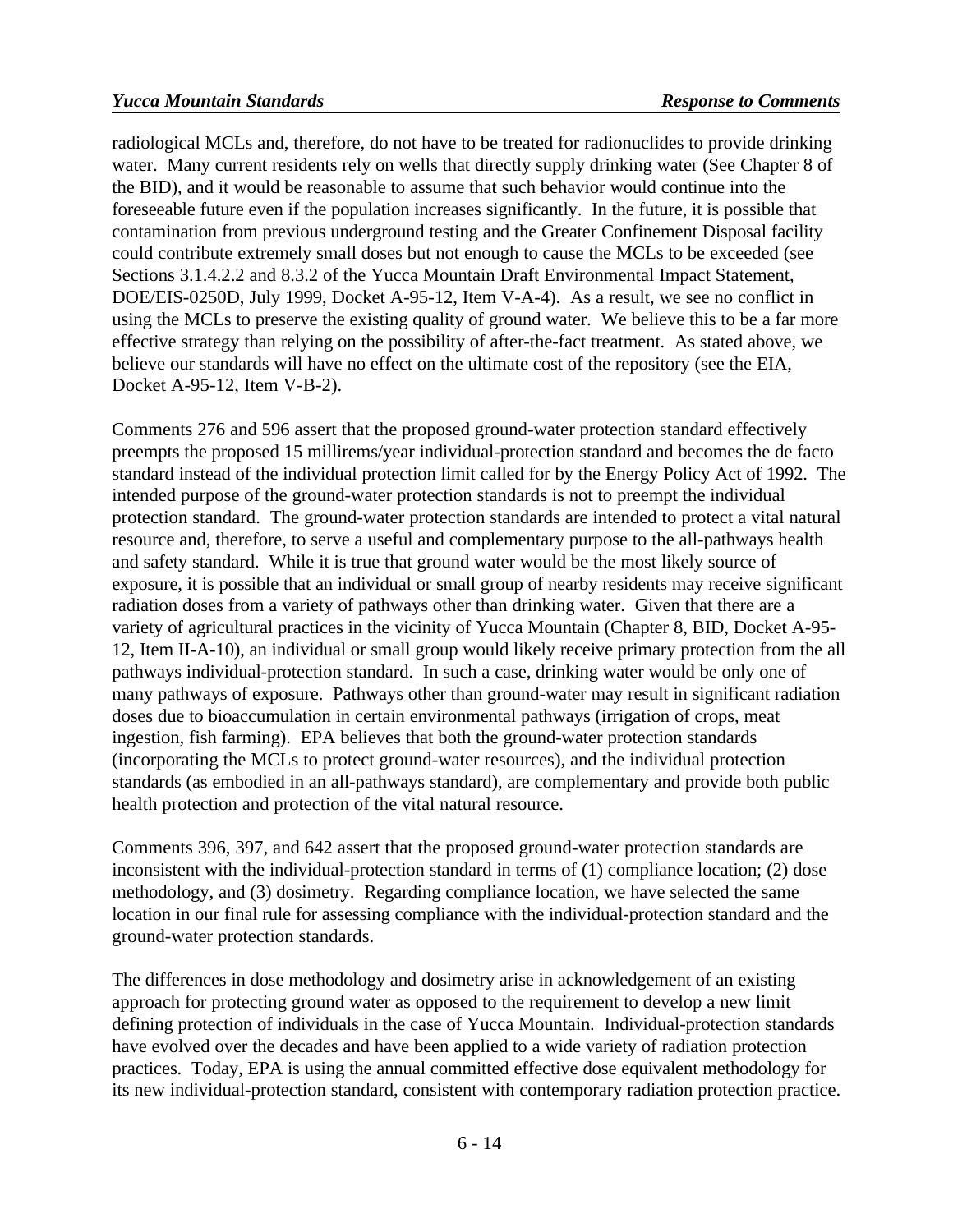In the case of ground-water protection standards, however, EPA has a long-standing policy to encourage protection of ground-water resources in a consistent manner. As pointed out earlier in these responses to comments, EPA has articulated its ground-water protection principles in the 1991 Strategy (Docket A-95-12, Item II-A-3) and further, has used the MCLs as a primary benchmark for environmental protection in a variety of regulatory programs.

EPA promulgated the 4 millirems/year MCL for man-made beta and photon emitting radionuclides in 1976 (41 *FR* 28402, July 9, 1976). This is a total dose equivalent to any organ or the whole body and incorporated the best scientific knowledge regarding the relationship between radiation exposure and risk that existed in 1975. Yet, the MCLs for radionuclides have a long institutional history and apply to thousands of public water supplies, serving to define when drinking water is safe to drink. The essence of the MCLs are radionuclide concentrations. Note that 40 CFR 141.16 lays out a clear methodology for determining the concentrations. In addition, EPA's publication "National Interim Primary Drinking Water Regulations," (EPA-570/9-76-003, Docket A-95-12, Item V-A-8) provides a listing in Appendix B of the concentrations of man-made radionuclides yielding an annual dose of 4 millirems/year (see Table IV-2A). At the same time, dose modeling to determine compliance with the all-pathways individual-protection standard will determine media-specific concentrations (e.g., air, surface water, ground water) as an intermediate step leading to the calculation of committed effective dose equivalents, taking into account each individual pathway of exposure (e.g., inhalation, ingestion of food or drinking water). While the dose methodologies for the ground-water protection standards and the individual-protection standards are different, they both begin with the same basic media-specific and pathway-specific concentrations. Given the well-established concentrations of the MCLs and the capabilities of today's sophisticated performance assessment modeling systems, we believe compliance with the ground-water protection provisions and the individual-protection requirements are feasible with minimal adjustments to the models in the case of Yucca Mountain.

While EPA does not believe the different dose methodologies will present any significant issues related to the ability to carry out performance assessments in support of compliance determinations, many commenters have questioned the risk levels represented by the MCLs, given that they were established in 1976 (see Issue C). However, a recent re-evaluation of the risk levels associated with each of the 1976 MCLs (the existing MCLs) using the methodologies described in Federal Guidance 13 finds that, in general, the existing MCLs for beta-photon emitters fall within the Agency's lifetime risk range goal of  $10^{-4}$  to  $10^{-6}$  (see 65 *FR* 76708-76717, December 7, 2000).

The comments grouped at 13 assert that the ground-water protection standards are contrary to the statutory requirements (420, 630). EPA does not believe that the ground-water protection standards are in any way contrary to the statutory requirements of the EnPA. Section 801(a) of the EnPA directs EPA to promulgate "public health and safety standards for the protection of the public from releases from radioactive materials stored or disposed of in the Yucca Mountain site." The Act specifically requires that EPA promulgate an individual dose limit as one element of the standards. The fact that Section 801(a)(2) states that EPA's standards, including an individual dose standard, "shall be the only such standards applicable to the Yucca Mountain Site," does not forbid EPA from establishing a separate ground-water protection standard for protection of the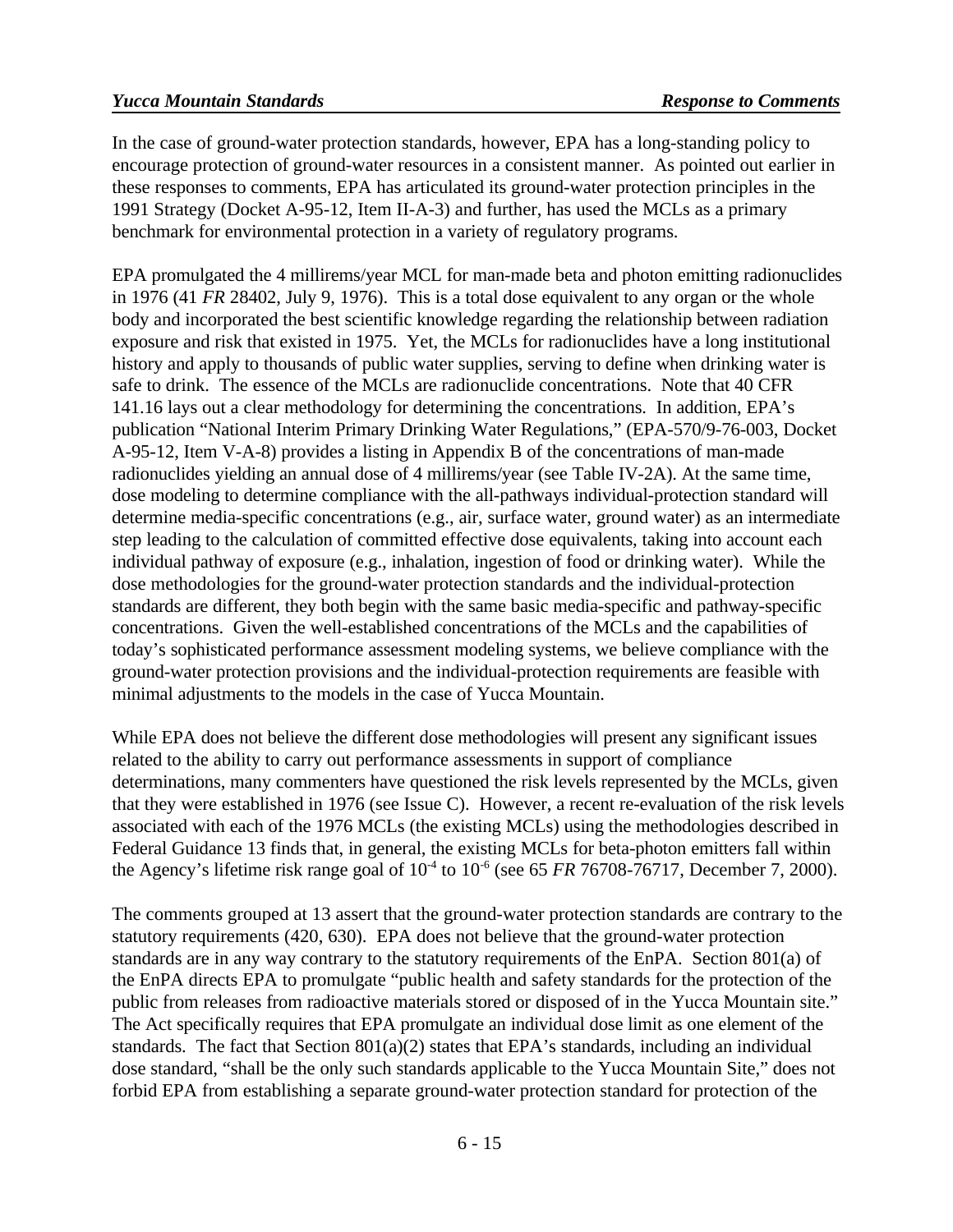vital ground-water natural resource. In specifying that EPA's public health and safety standards for protection of the public from releases from radioactive materials stored or disposed at Yucca Mountain "shall be the only such standards applicable to the Yucca Mountain site," (emphasis supplied), Section  $801(a)(2)$  is not intended to preclude promulgation of any other environmentally protective standard. Rather, the legislative intent in specifying that these be the "only such standards" applicable to Yucca Mountain was two-fold. First, the intent was that no other governmental body be able to set public health and safety standards that supercede the EPA standard or that place additional restrictions on the Yucca Mountain repository. For example, even EPA's generally applicable environmental standards for spent nuclear fuel, high-level and transuranic waste at 40 CFR 191 are expressly prohibited from being applicable at Yucca Mountain, and NRC is required to adapt its proposed licensing process to conform with EPA's final Yucca Mountain standard (EnPA, Section 801(b)(1)). Second, EPA's public health and safety standard is required to prescribe the maximum annual effective dose equivalent to individual members of the public from releases to the accessible environment from radioactive materials stored or disposed of in the repository. We do not believe that there is any basis to interpret the language of the EnPA as prohibiting EPA from exercising its statutory authority to protect the environment, in this case, the vital ground-water natural resource, from degradation.

The comments grouped at 9 assert that the ground-water protection standards are inconsistent with the findings and recommendations of the National Academy of Sciences (182, 189, 420, 530, 632). Comment 530 further states that adoption of a separate ground-water protection standard which it purports to be contrary to and inconsistent with the NAS findings and recommendations would constitute arbitrary and capricious agency action. First, EPA disagrees that the groundwater protection standards are inconsistent with the findings and recommendations of NAS (182, 189, 420, 530, 632). In its report, NAS clearly identified the ground-water pathway as one of the significant pathways of exposure in the vicinity of the Yucca Mountain site (NAS Report, pp. 52 and 81). The NAS also acknowledged that separate ground-water standards have as a goal the protection of ground water as a resource (NAS Report, p. 121). The NAS did not, however, make a specific recommendation that EPA either include or not include a separate ground-water protection provision in our environmental protection standards for Yucca Mountain, but, rather, based its recommendations "on those requirements necessary to limit risks to individuals" (NAS Report, p. 121). In its comments on the proposed rule, NAS specifically addressed our proposal to include a separate ground-water protection standard for the Yucca Mountain site:

"[i]n the preamble [to the proposed rule], EPA implies that there is a scientific basis for inclusion of separate ground-water limits in the standards – for example, EPA provides a detailed analysis of approaches to calculating such limits . . . .The [NAS] respectfully disagrees and does not believe that there is a basis in science for establishing such limits for the reasons described above. The [NAS] recognizes EPA has the authority under the Energy Policy Act to establish separate groundwater limits as a matter of policy, but if it does so it should explicitly state the policy decisions embedded in the proposed standard and ask the public to comment on those decisions.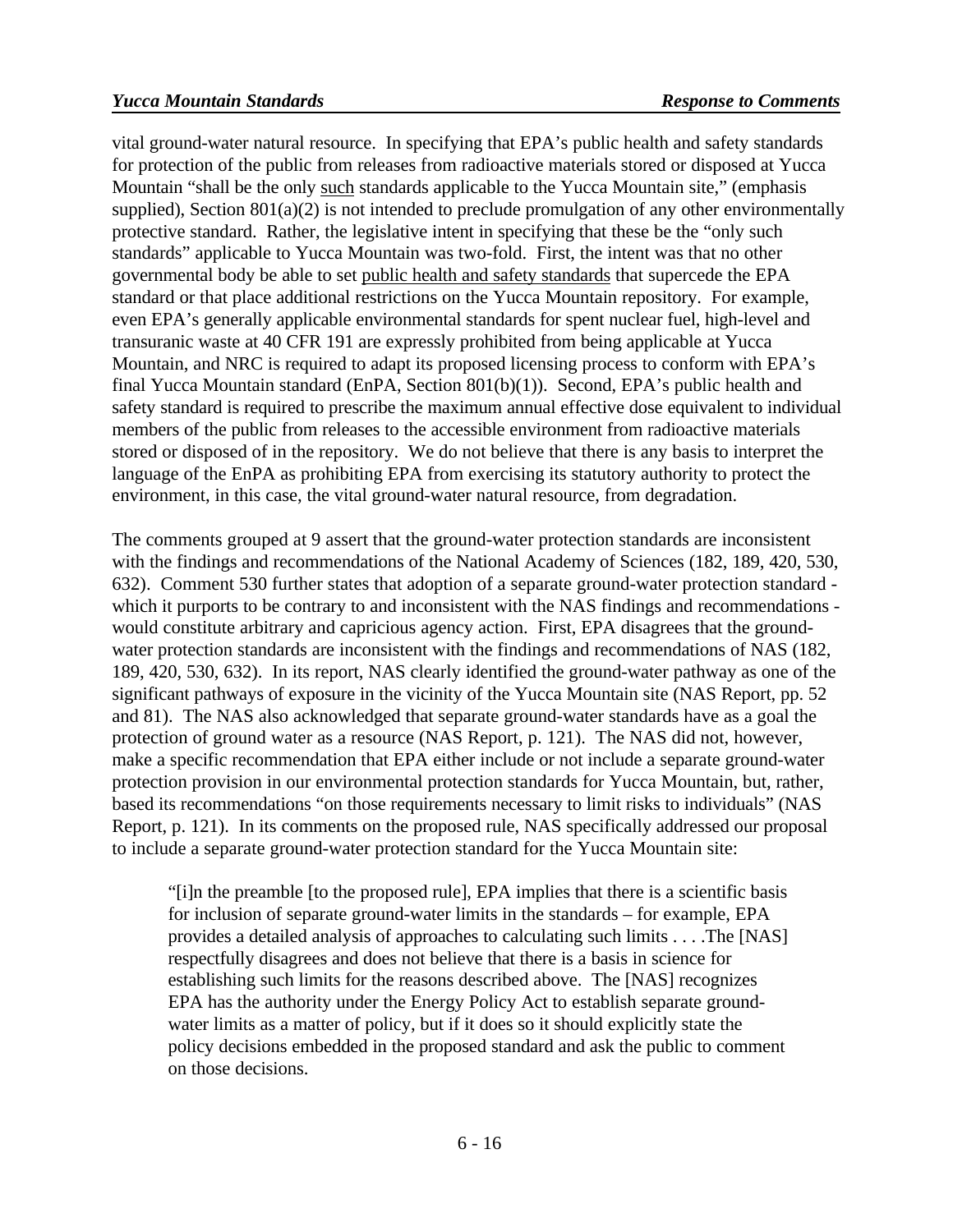"If EPA wishes to establish such standards on the basis of science, it must make more cogent scientific arguments to justify the need for this standard" (NAS Comments, p. 11, Docket A-95-12, Item IV-D-31).

Thus, NAS specifically concluded that EPA has full regulatory authority to promulgate groundwater protection standards, as long as EPA does not misstate its rationale as based on scientific determinations regarding protection of public health and safety.

EPA also strongly disagrees that the adoption of a separate ground-water protection standard is arbitrary and capricious Agency action (530). Moreover, this comment stated that NAS specifically rejected a separate ground-water protection standard. This is either a misinterpretation or a misrepresentation of the NAS findings and recommendations. As discussed above, NAS neither recommended inclusion of a ground-water protection standard, nor explicitly recommended that EPA not include such a standard. The comment seems to imply that EPA cannot promulgate any standard or any aspect of any standard that was not specifically recommended by NAS, and, if it does so, such action is *per se* arbitrary and capricious. EPA disagrees with such a reading of the EnPA on the basis that it is directly contrary to the unambiguous meaning of the statute. In the Conference Report that accompanied the Energy Policy Act, the Conference Committee stated explicitly that the role of the NAS panel was to provide "expert scientific guidance," but that Section 801 is not intended to limit EPA's discretion in the exercise of its regulatory authority:

The Conferees do not intend for the National Academy of Sciences, in making its recommendations, to establish specific standards for protection of the public but rather to provide expert scientific guidance on the issues involved in establishing those standards. Under the provisions of Section 801, the authority and responsibility to establish the standards, pursuant to rulemaking, would remain with the Administrator, as is the case under existing law. The provisions of Section 801 are not intended to limit the Administrator's discretion in the exercise of his authority related to public health and safety issues [H.R. Rep. No. 1018,  $102<sup>nd</sup>$ Cong., 2d Sess. 391 (1992)].

Moreover, EPA's interpretation of the EnPA as not limiting the Agency's regulatory authority in this rulemaking is consistent with the views EPA expressed to Congress during deliberations over the legislation. The Chairman of the Senate Subcommittee on Nuclear Regulation requested EPA's views of the bill reported out of conference. The Deputy Administrator of EPA indicated that the NAS Report would provide helpful input. The Deputy Administrator pointed to the language, cited above, stating the intent of the Conferees not to limit our rulemaking discretion, and assured Congress that any standards for radioactive materials that we ultimately issue would be the subject of public comment and involvement [138 Cong. Rec. 33,955 (1992)].

EPA's interpretation also is consistent with the role that both NAS and Congress understood NAS would fulfill. During the Congressional deliberations over the legislation, NAS informed Congress that while it would conduct the study, it would not assume a standard-setting role because that is properly the responsibility of government officials [138 Cong. Rec. 33,953 (1992)].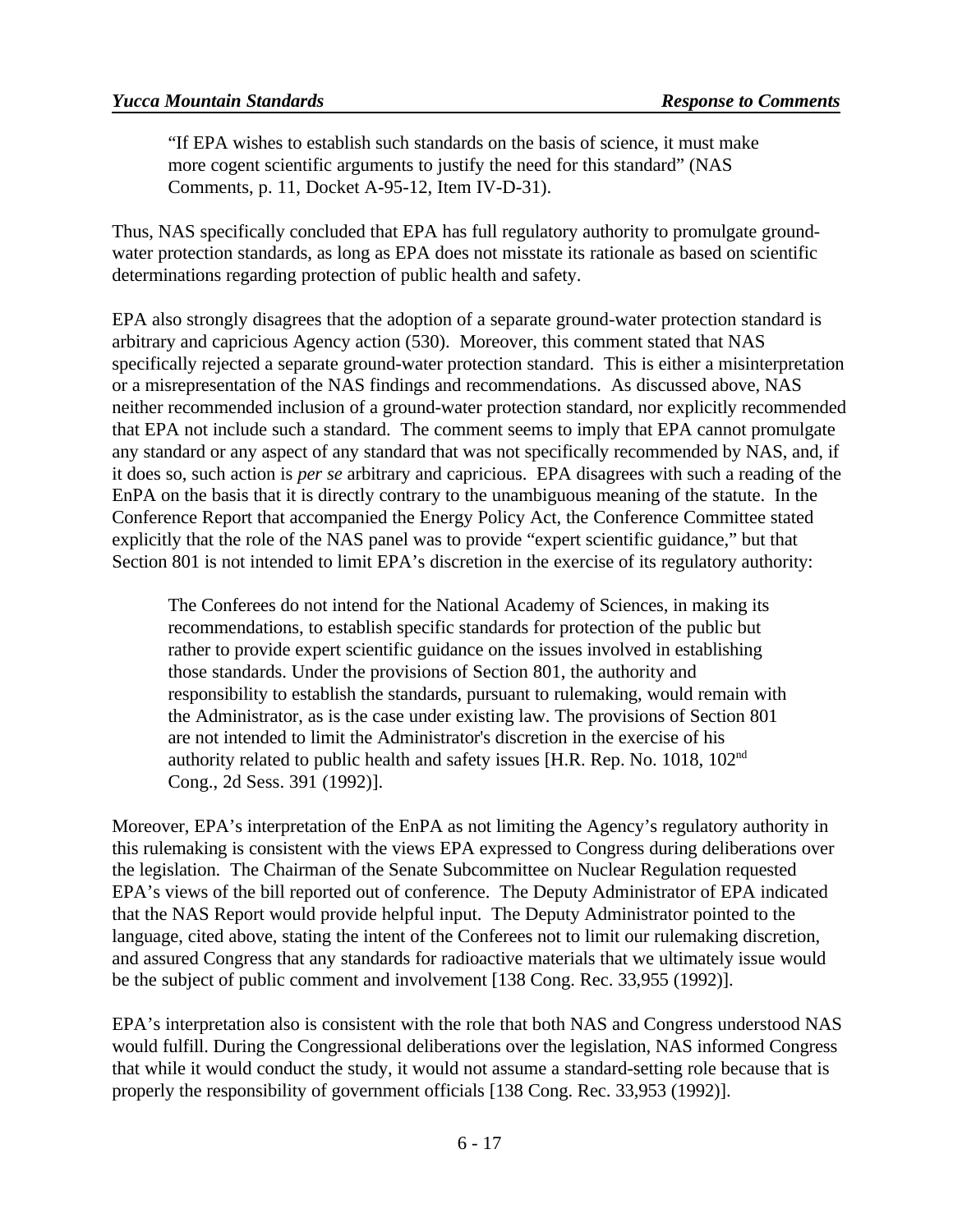Therefore, EPA does not believe that its proposal deviated in any respect from the legislative mandate of the EnPA. Thus, the legislative history of Section 801 of the EnPA speaks to this issue quite clearly and expressly belies any interpretation to the effect that valid exercise of the Agency's lawful and authorized regulatory authority in this context is somehow arbitrary and capricious.

Comments also asserted that a separate ground-water protection standard may hinder/complicate the development/licensing of the proposed Yucca Mountain repository (2, 586, 634), or that a separate ground-water protection standard would force a non-optimal repository design (235, 448). The primary purpose of the ground-water protection standards is to safeguard and protect the vital ground-water natural resource. It would be inappropriate for EPA to establish an environmental protection standard on the basis of licensing considerations. Moreover, the DEIS and Viability Assessment indicate that the current repository design would be able to meet the proposed standard.

EPA similarly disagrees that the ground-water protection standards will be detrimental to the performance of the repository. One commenter claims that the repository design must be adjusted to meet the ground-water standard, and refers to DOE's DEIS as showing that the best design from a ground-water perspective is the worst performer from an individual protection perspective. The commenter cites DOE's finding that meeting the ground-water standard requires additional excavation, ventilation, and material handling, increasing exposures from radon emissions and to workers over the operational period of the repository. The commenter also concludes that the ground-water standard adds additional expense to the design and construction of the repository without a corresponding increase in protectiveness. Finally, this commenter asserts that EPA has disregarded the NAS recommendation against sub-system performance requirements. We disagree that these comments accurately reflect the Yucca Mountain situation regarding the impacts of our standard on repository design. First, an evolving design is a natural phase of any large engineering or construction project, and we doubt that the commenter would expect DOE to consider only a single design while site characterization continues. Likewise, performance trade-offs, as well as trade-offs of performance, time, and cost, are to be expected in evaluating multiple project designs. Second, the commenter acknowledges that all of the various designs described in the DEIS "met both proposed NRC and proposed EPA standards for overall health protection." Further, the DEIS shows that the increase in expected doses to the public attributable to Rn-222 during this period are insignificant (see Section 8.2.2 of the Draft DEIS for Yucca Mountain, Docket A-95-12, Item V-A-4). Also, the EPA standard in subpart A of the proposed rule (standards applicable to storage) does not apply to site workers. Workers are subject to NRC and DOE requirements, which allow higher exposures related to occupational activities than for the general public. As for sub-system requirements, we note NAS's comment that "[t]he proposed EPA standards do not contain subsystem requirements and, therefore, are consistent with the recommendations in the TYMS report" (Docket A-95-12, Item IV-D-31).

Comments 249 and 637 assert that it is inappropriate for a separate ground-water protection standard to regulate natural sources of radiation and that repository performance is not related to background radionuclides. EPA's Yucca Mountain standard only applies to radionuclides released from the Yucca Mountain disposal system. At the same time, EPA uses the MCLs as the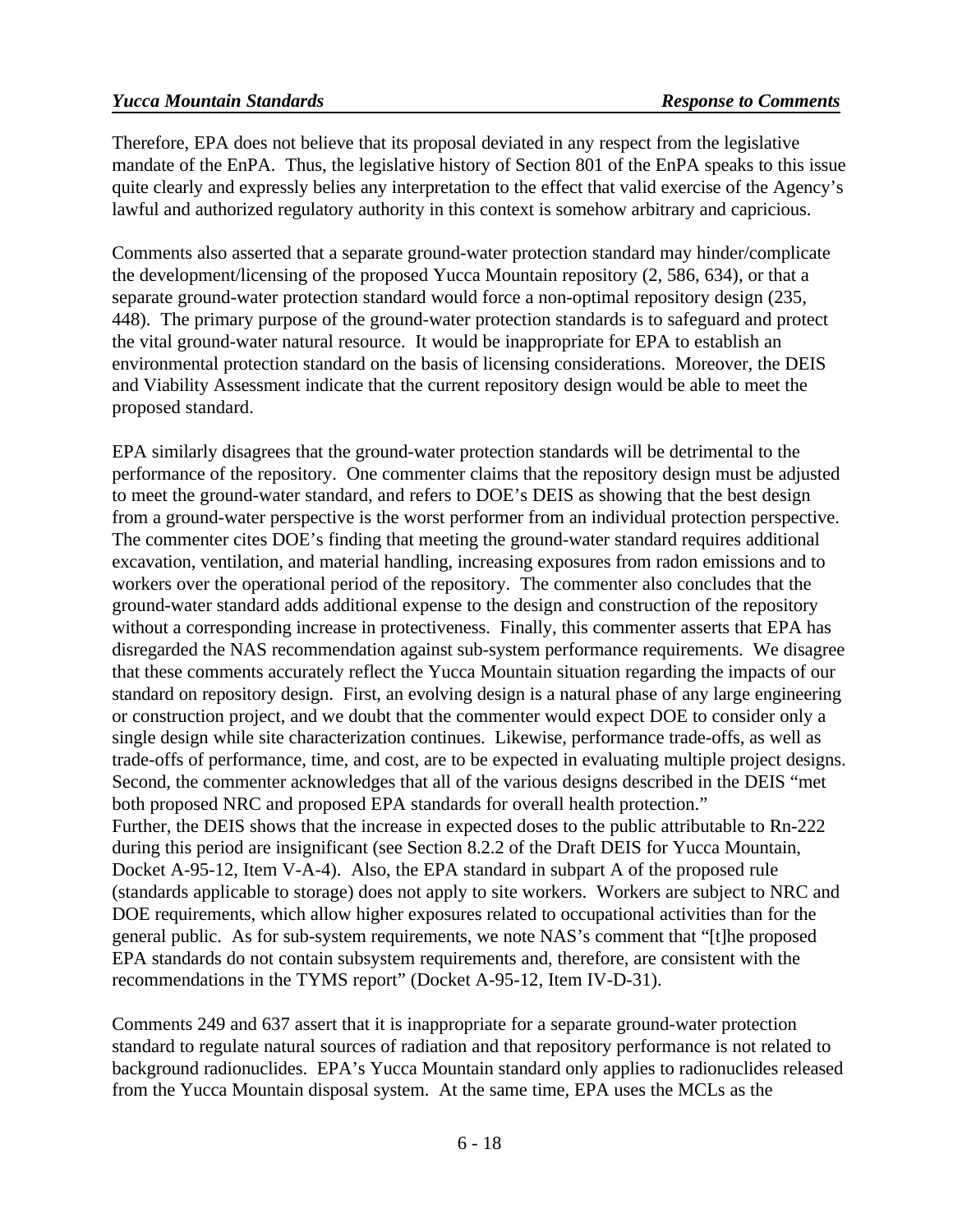<span id="page-163-0"></span>benchmark to limit the contamination of the representative volume of ground water. The MCLs incorporate provisions that relate to man-made and other  $[Ra-226 + Ra-228]$ , gross alpha (excluding uranium and radon)] radionuclides. To the extent that these radionuclides are already present in the representative volume of ground water, the allowable releases from Yucca Mountain may be limited so that the radionuclides in the representative volume of ground water do not exceed the MCLs. This is to preserve the water quality of the resource at risk.

Information on the existing levels of radionuclides in ground water in the vicinity of the Yucca Mountain site indicates radionuclide concentrations "well below" the MCLs (see Table 3-19, Section 3.1.4.2.2 of the Draft Yucca Mountain EIS, Docket A-95-12, Item V-A-4). Further, projected impacts from past, projected and reasonably foreseeable future disposals are estimated at no more than a few percent of that to be expected from the Yucca Mountain repository. This includes a wide variety of activities, the most important of which are the residue from underground testing of nuclear weapons, the disposal of radionuclides at the Greater Confinement Disposal facility, and the shallow land disposal of low-level radioactive waste at the nearby Nevada Test Site (see Section 8.3.2 of the Draft Yucca Mountain EIS, Docket A-95-12, Item V-A-4). Based on the existing and projected radionuclide concentrations in ground water in the vicinity of the Yucca Mountain repository, the MCLs will serve as the effective limits to contamination of the representative volume of ground water.

# **Issue C: The MCL approach to ground water protection is misapplied to the Yucca Mountain site and is based on outdated dosimetry methodology that results in widely varying risk**.

1. 1975 MCL's are NOT acceptable today. The dosimetry methods in the 1976 methodology are outdated particularly relative to equating them to risk. (74, 172, 546)

2. Current understanding of the risk posed to individual organs by radiation exposure demonstrates that the MCLs for individual radionuclides provide a level of protection that varies significantly. (594)

3. Application of a groundwater standard is without scientific basis in this case, in part because of the wide isotopic variability of the EPA MCL (and the resultant implied individual dose variability). We conclude that the groundwater calculation specified by EPA lacks scientific meaning due to outdated maximum concentration limits of isotopes and is an unnecessary compliance complication. (324)

4. If a separate groundwater standard is to be promulgated, we consider that it is appropriate for the EPA to abandon the more than 25-year old MCL methodology in favor of a standard of no less than 10 mrem/year CEDE. (771)

5. As aptly noted in EPA's preamble to the proposed Part 197 standards, application of the MCLs would render differing and inconsistent exposure levels that differ from the IPS.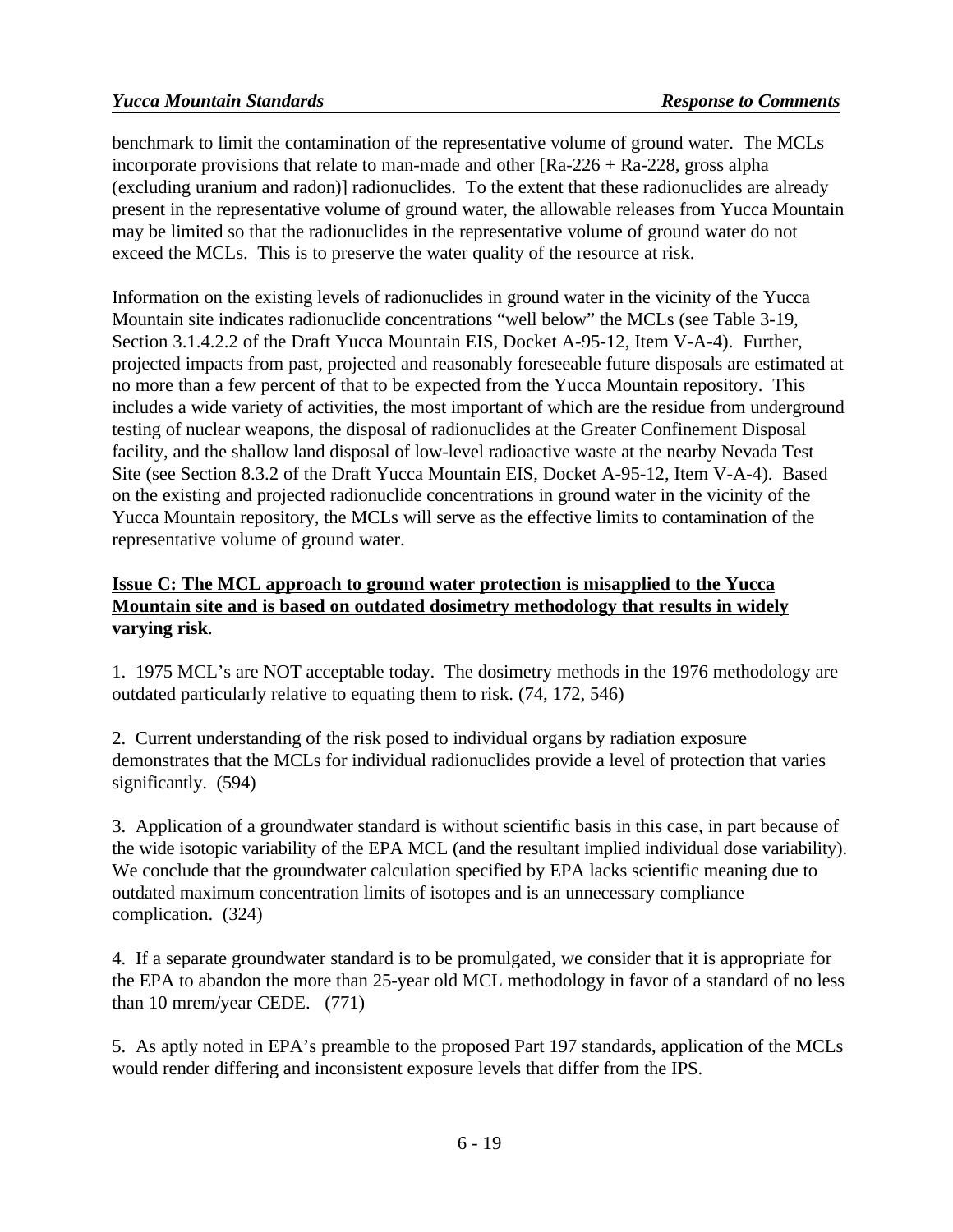Under these circumstances, the proposed GPS cannot be determined to be rationally related to ensuring adequate protection of public health and safety in the context of the Yucca Mountain site. (633)

6. Certain MCLs maintain a risk level so small that the individual, all-pathway dose limit is meaningless. . . Consequently, the groundwater protection criteria become the de facto standards instead of the individual protection limit called for by the Energy Policy Act of 1992. (596)

7. The MCLs were based on an analysis of treating contaminated water in public drinking water systems subject to the SDWA and not on an analysis of technology and costs of remediating groundwater at actual sites. In this rule, EPA proposes to apply the same MCLs to groundwater supplies before treatment rather than "at the tap" after treatment. Therefore, in the absence of an appropriate and comprehensive cost-benefit analysis, EPA should not require the expenditure of potentially significant amounts of taxpayer money to prevent potential contamination of groundwater that may require treatment prior to use anyway. (597)

8. Among other things, the MCLs under the SDWA apply "at the tap," after treatment, rather than to groundwater sources. Furthermore, the MCLs are required to reflect treatment feasibility and cost; such issues are not germane to, and have not been considered for, the proposed GPS. The MCLs are generally implemented through sampling and quarterly averaging; these concepts likewise are not applicable to and not incorporated into the proposed GPS. Many of the radionuclides at issue for the potential repository are not specifically addressed by the MCLs. (633)

9. EPA has not articulated a reasonable explanation for its use of ICRP-2 in this rulemaking while it has proposed the revised methodology of ICRP-30 in other related contexts such as the proposal on revised MCLs. Failure to consider this important aspect of the groundwater standard would render any final rule "arbitrary and capricious" under current case law. (642)

# Response to Issue C:

Numerous comments asserted that the MCLs, which were originally promulgated in 1976, are based on an outdated methodology that results in varying risks for different radionuclides, thus providing levels of protection that vary significantly (comments 74, 172, 324, 546, 594, 633, 642, 771). Comment 324 went so far as to state that the ground-water standard "lacks scientific meaning due to outdated maximum concentration limits of isotopes and is an unnecessary compliance complication." It is true that the pertinent MCL does not represent a uniform risk for all radionuclides because the beta/photon MCL is based on a dose limit, not a uniform risk limit. Specifically, the MCL limits the *critical organ dose* from ingested beta/photon emitters to 4 mrem/y. For many radionuclides this type of dose limit leads to non-uniform, partial body irradiation and variable cancer risks; however, this does not render the standard scientifically meaningless. Different ingested radionuclides emit radiation of various energies, produce differing doses to nearby tissues, are transported to various locations in the body or are excreted, and decay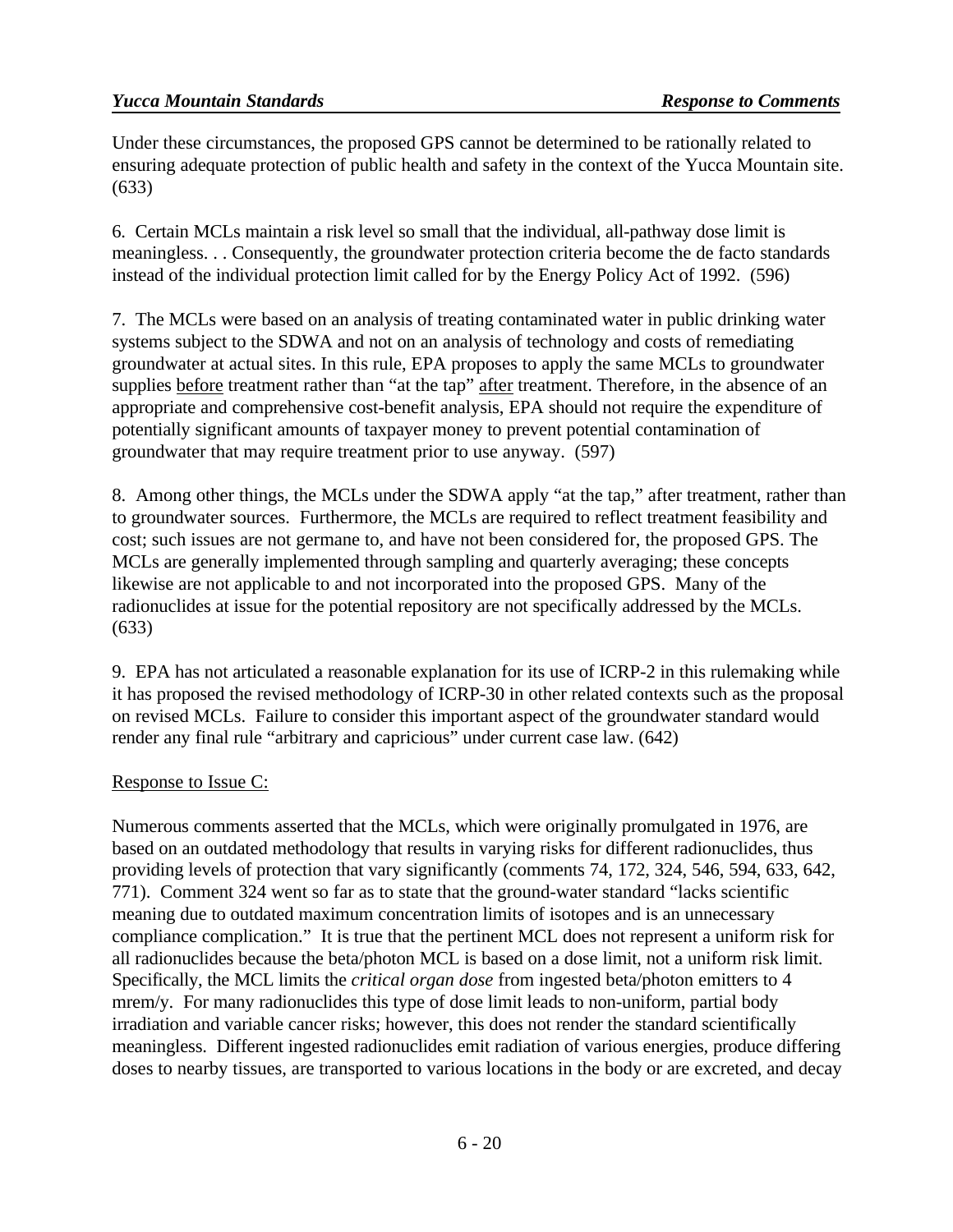to other elements. These processes result in various risks of cancer in the body depending on the radionuclide and the tissue affected.

For example,  $^{129}$ I concentrates predominately in one organ, the thyroid gland, whereas tritium ( $^{3}$ H) distributes fairly uniformly throughout the body. In the case of  $129I$ , the thyroid gland is the designated critical organ, and the derived activity concentration corresponding to the 4 mrem/y limit is 1 pCi/L (see Table IV-2A in "National Interim Primary Drinking Water Regulations", EPA-570/9-76-003, A-95-12, V-A-8). For  ${}^{3}H$ , the total body is the critical organ, and the derived activity concentration at the MCL is 20,000 pCi/L. The table below presents EPA's current estimates of the individual lifetime excess fatal and total cancer risks associated with ingestion of these  $^{129}$ I and  $^{3}$ H activity concentrations, assuming a drinking water intake rate of 2 liter/day, 365 d/y, for 70 y, and using radionuclide-specific mortality and morbidity coefficients from Federal Guidance Report No. 13 (EPA 402-R-99-001, September 1999, Docket A-95-12, Item V-A-20).

**Table of EPA estimates of the annual and lifetime fatal cancer risks associated with ingestion of 129I and 3 H at activity concentrations corresponding to the 4 mrem/y beta/photon MCL.** 

| Isotope | MCL    | <b>Lifetime Excess</b>   | Lifetime Excess          |
|---------|--------|--------------------------|--------------------------|
|         | DCI/L  | <b>Fatal Cancer Risk</b> | <b>Total Cancer Risk</b> |
| $I-129$ |        | $8 \times 10^{-7}$       | $8 \times 10^{-6}$       |
| H-3     | 20,000 | $4 \times 10^{-5}$       | $5 \times 10^{-5}$       |

As indicated by both the DOE/VA (Figure 4-12) (Docket A-95-12, Item V-A-5) and the DEIS for Yucca Mountain (Tables 8-42, 8-46, and 8-50, Docket A-95-12, Item V-A-4), the primary radionuclides of concern during a 10,000 year regulatory period are carbon-14  $(^{14}C)$ , technetium-99 ( $99$ <sup>- $99$ </sup>Tc), and <sup>129</sup>I. These are all beta emitting radionuclides that fall under the 4 millirem/year MCL limitation. When this level was derived in 1976, the cancer risk associated with whole body irradiation (as is the case for  ${}^{14}C$  and  ${}^{99}Tc$ ) at 4 millirem/year equated to a lifetime cancer risk of  $5.6 \times 10^{-5}$ , assuming a 70-year lifetime. Comment 642 refers specifically to the methodology used to develop the MCLs in 1976 (ICRP-2), and questions EPA's rationale for relying on that methodology when the Agency proposes to use updated methodologies, such as ICRP-30, in its current actions. However, a recent re-evaluation, using EPA's Federal Guidance Report 13, of the risk associated with each of the 1976 MCL concentration levels corresponding to the 4 millirem/year limit found that "the risks associated with these concentrations, while varying considerably, generally fall within the Agency's current risk target range for drinking water contaminants of  $10^{-4}$  to  $10^{-6}$ " (see 65 *FR* 76716, December 7, 2000). The risk coefficients in Federal Guidance Report 13 were derived using ICRP-30 and later ICRP methodologies. Based on these generally consistent results, and despite the differing methodologies, EPA is not revising the MCL for beta-photon emitters at this time.

Moreover, EPA has applied MCL levels to waste disposal efforts throughout the country for many years, and the MCLs apply to the WIPP, a geologic repository for long-lived TRU radioactive wastes. Under the principle of inter-generational equity, EPA regards MCLs as an appropriate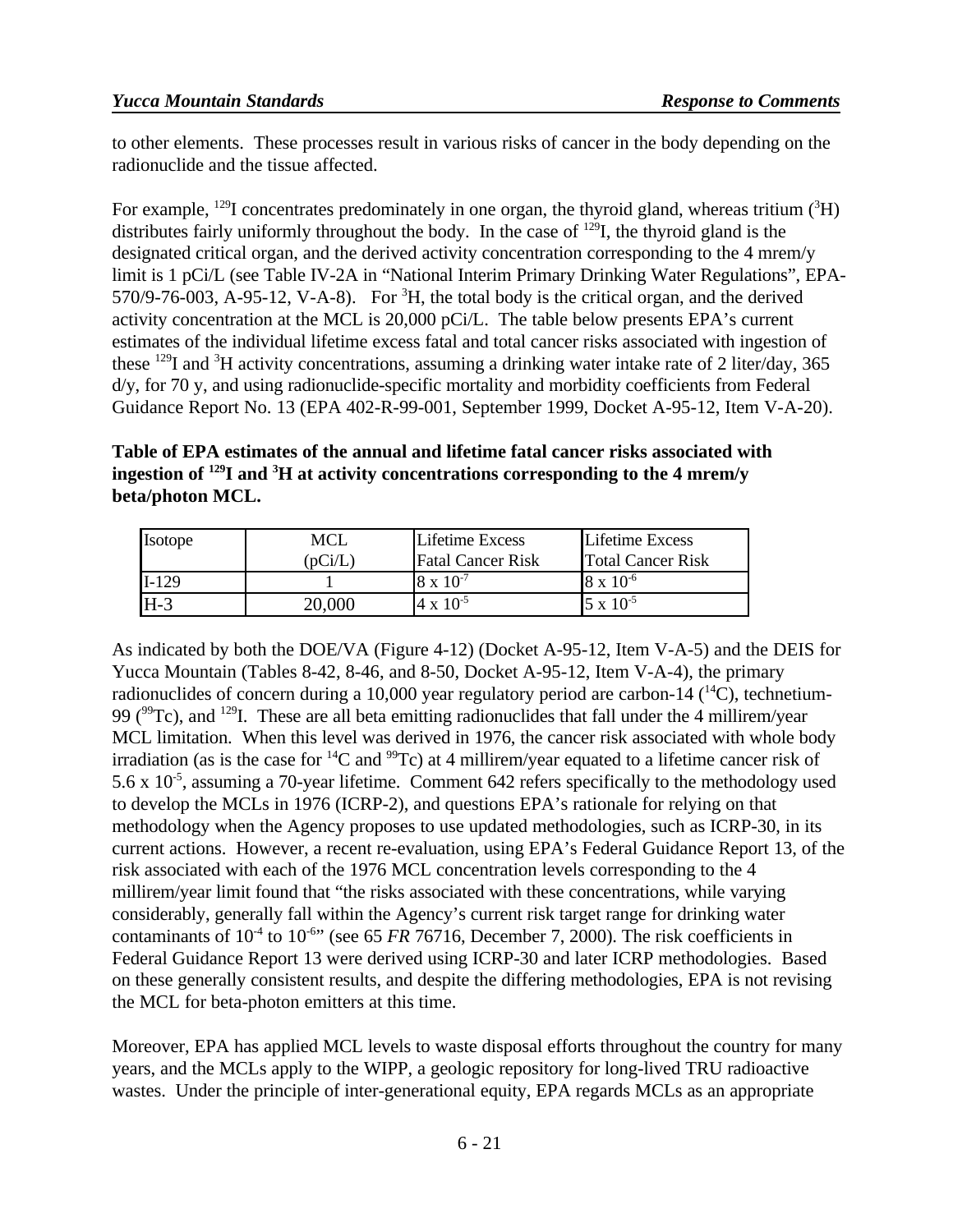measure to be applied to these types of activities to protect ground-water resources from potential contamination. By attempting to limit potential ground-water contamination to the MCL limits, we are acting consistent with the principle of intergenerational equity, i.e., by restricting pollution potential of the initial waste disposal practice, we are not allowing the burden of cleaning drinking water supplies to be passed on to future generations. We consider this approach to be consistent with Agency and national policy to protect ground-water resources for future use (see the responses to Issues A and B above on the need for separate ground-water standards).

Comment 596 asserts that the ground-water protection criteria become the *de facto* standards, rather than the individual protection limit expressly authorized by the EnPA. While this is certainly possible for individual radionuclides, protecting ground-water resources is an Agency and national policy. The two standards, individual protection and ground-water protection, derive from different rationales and apply to different considerations for the disposal system. The individual protection standard is aimed at health protection for individuals potentially exposed to repository releases from any and all pathways. This is a health based standard, to be set consistently with the Agency's judgement on acceptable risk levels for these total exposures. In contrast, the groundwater protection requirement is aimed at the protection of ground-water resources for future use by people. Considering that the Yucca Mountain repository is located above potable water aquifers that supply the water needs of current residents downgradient from the repository (BID for 40 CFR part 197, Chapter 7, Docket A-95-12, Item V-B-1), and could supply even larger populations, we feel that ground-water protection is a legitimate and important component of the environmental standard we are establishing. Also considering that potential releases of radionuclides after failure of portions of the engineered containment barriers are largely into ground waters below the repository site, protection of the downgradient water resources from contamination appears to be a prudent course and consistent with existing applications under the authority of the Agency (for additional information on the Yucca Mountain repository, see the BID for 40 CFR part 197, Chapter 7, Docket A-95-12, Item V-B-1). Whether the releases for any particular radionuclide are limited by the individual or ground-water protection requirements is a function of the specific conditions at any given repository site as well as the projected release performance of the repository over time. As mentioned above, the two requirements are derived from separate concerns, and so the justification for having both individual and ground-water protection standards is independent of these site-specific details.

Comments 597 and 633 assert that the MCLs apply under the SDWA at the tap and are inappropriately utilized as ground-water standards. These comments also assert that the MCL approach should not be implemented for the Yucca Mountain site without a cost-benefit analysis, since the MCL approach is technology based. EPA believes that it is appropriate to apply the MCLs to groundwater resources at Yucca Mountain for the following reasons:

First, as discussed above, this is a matter of inter-generational equity. The intent of applying the MCLs as part of the ground-water protection standard is to encourage a robust containment and isolation design that will not result in unacceptable contamination during the regulatory time frame, which would require future generations to shoulder the burden of water treatment due to contamination from the wastes. Second, inclusion of the ground-water protection standard is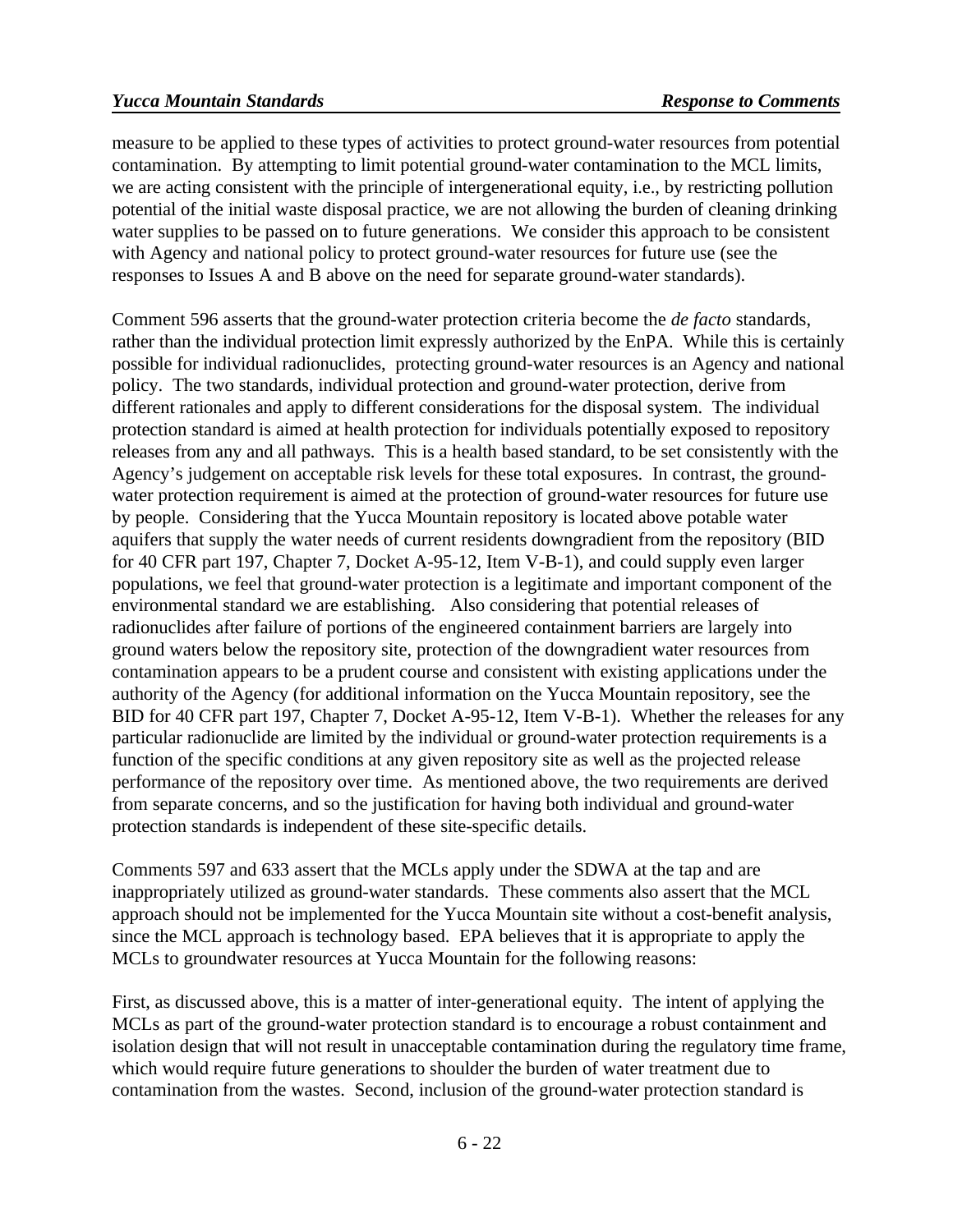consistent with EPA's certification process for WIPP; which is the only deep geologic disposal facility in the country that has actually gone through a regulatory review and approval process. We do not believe that we should not apply the same approach to protection for the Yucca Mountain disposal facility as we afforded to the population around WIPP. Moreover, the Yucca Mountain disposal system will be located above aquifers that are the ground-water supply for the residents living downgradient from the repository, whereas the aquifers potentially subject to contamination at the WIPP facility are highly saline, non-potable water sources. Third, we employ MCLs to protect ground water in numerous other regulatory programs. Our regulations pertaining to hazardous-waste disposal (40 CFR part 264); municipal-waste disposal (40 CFR parts 257 and 258); underground injection control (UIC) (40 CFR parts 144, 146, and 148); generic SNF, HLW, and TRU radioactive waste disposal (40 CFR part 191); and uranium mill tailings disposal (40 CFR part 192) all incorporate MCLs for purposes of protecting precious ground-water resources. These programs have demonstrated that such protection is scientifically and technically achievable, within the constraints that each program applies ("Progress In Ground-Water Protection and Restoration," EPA 440/6-90-001, Docket A-95-12, Item V-A-6).

EPA does not believe that a cost-benefit analysis is necessary for the application of the MCLs as part of the site-specific Yucca Mountain ground-water protection standard. Application of the MCL limits to other site-specific waste disposal activities is a matter of Agency policy and not predicated on the outcome of site-specific cost-benefit analyses. Analyses of potential groundwater contamination levels for the site performed by DOE show that the current MCL levels are not exceeded at any of the locations for which calculations were performed (distances of 5 to 30 km downgradient from the site). See the Draft Environmental Impact Statement for a Geologic Repository for the Disposal of Spent Nuclear Fuel and High-Level Radioactive Waste at Yucca Mountain, Nye County, Nevada (DOE/EIS - 0250D, Docket A-95-12, Item V-A-4), and Chapter 4 of the Yucca Mountain Science and Engineering Report (Docket A-95-12, Item V-A-27). More specifically, the Economic Impact Analysis for 40 CFR part 197 presents a series of arguments to demonstrate that the current repository design did not evolve as a direct response to EPA's ground-water protection requirements, and that demonstrating compliance with these requirements does not impose additional costs on the repository program for expensive site characterization studies or repository design efforts. In addition, the Yucca Mountain repository design has evolved in response to the changing understanding of the expected performance of the natural and engineered systems at the site and in an attempt to reduce the impacts of uncertainties in projecting the behavior of the disposal system for compliance assessments. It has not evolved in response to provisions of the EPA standard, or EPA's broader application of MCLs to waste disposal efforts, which have been in place in their current form for some considerable time [see the EIA for 40 CFR part 197 for a more extensive discussion (Docket A-95-12, Item V-B-2)]. EPA's ground-water protection approach in fact requires no additional expensive data collection beyond that necessary to show compliance with the individual protection standard, and therefore imposes no significant additional costs on the DOE effort (EIA for 40 CFR part 197, Chapter 6, Docket A-95-12, Item V-B-2). In addition, details of the compliance analyses (representative volume, use of averaged hydrologic characteristics and methods for calculating contamination plume concentrations) have been specified in §197.31 to reduce potential confusion in implementation and reduce uncertainties in the calculations; further minimizing the difficulty (expense) of demonstrating compliance.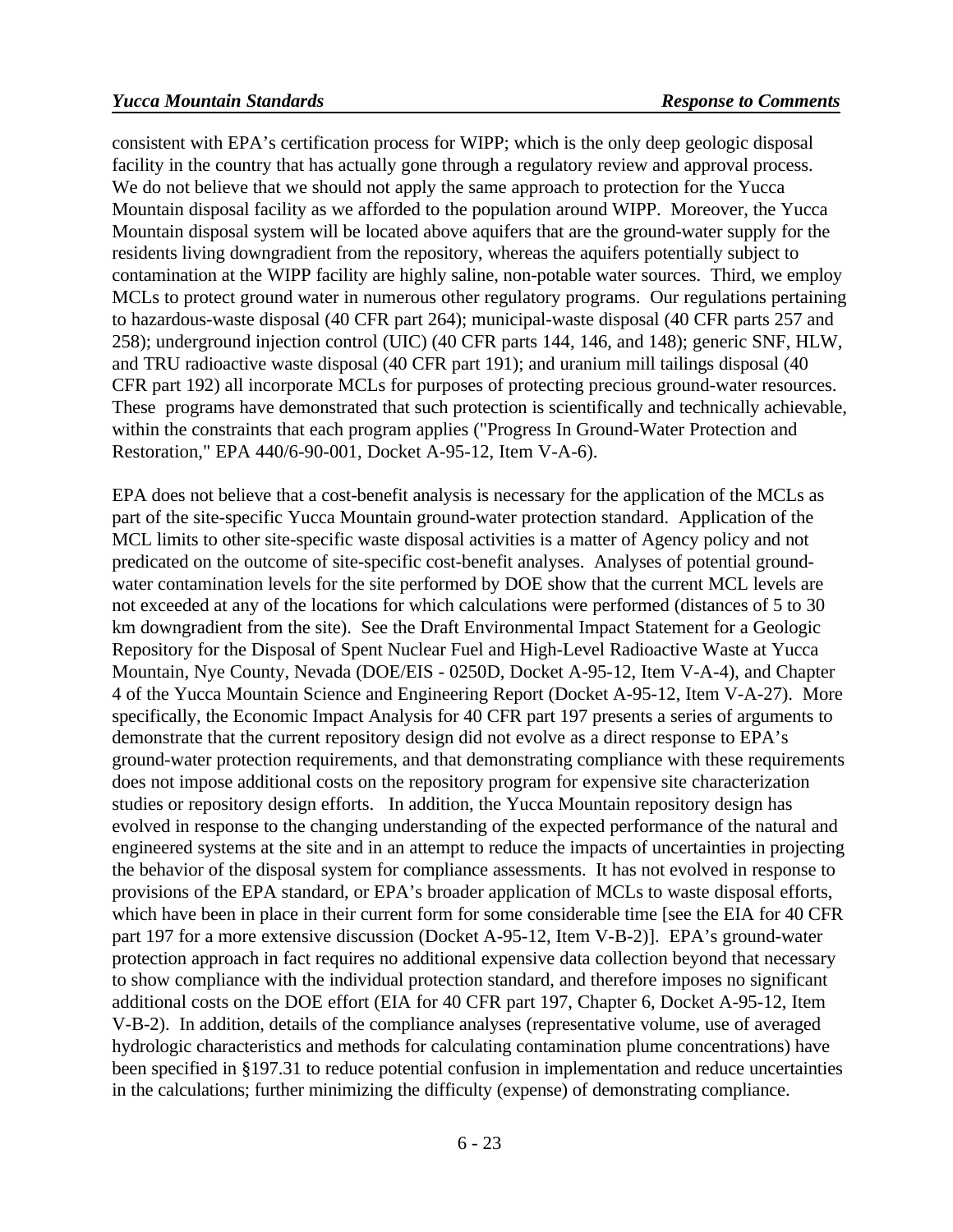### <span id="page-168-0"></span>*Yucca Mountain Standards Response to Comments*

Comment 633 stated that many of the radionuclides at issue for the potential repository site are not specifically addressed by the MCLs. Performance projections for the disposal system presented in the DOE/VA and DEIS documents (Docket A-95-12, Items V-A-4 and V-A-5) show that the radionuclides that contribute to potential doses within the regulatory time frame (10,000 years) are primarily technetium and iodine. These radionuclides do have established MCL levels.

#### **Issue D: What is the appropriate representative volume (RV) for use in assessing compliance with the ground water protection standard?** (619)

1. Since the problem is supposed to include the consideration of the critical group who will utilize ground water [inaudible] aquifer that could be impacted by Yucca Mountain, it is also appropriate to incorporate the ground water standard that is consistent with the use of the water for domestic purposes. (70)

2. The 4,000 ac-ft/yr RV is the appropriate value, others are too small for adequate implementation and ignore the current water availability in the region. (215, 470, 636)

3. The preamble to the standard requests comment on alternative dilution volumes that are extremely small (e.g. 10 and 120 acre-feet). These dilution volumes are not reflective of the resource to be protected (the EPA states the representative volumetric flow is 4000 acre-ft/year for the sub-basin in which the proposed repository is located). (598)

4. The RV should be as small as technically achievable. (441)

5. The 1,285 ac-ft RV appears appropriate although a case could be made for higher volumes, smaller volumes are technically not feasible to implement.  $(561, 307)$ 

6. We consider that the EPA has presented a reasonable assertion and provided sufficient bases for the use of 1285 acre-feet per year as a dilution volume for the CG/RMEI. We do not support the use of any parametric value less than what EPA has proposed here. (772)

7. The requirement in the draft standard of a "representative amount of groundwater" appears to be inconsistent with the SDWA. The smallest public water system whose groundwater is protected under the SDWA may have as few as 15 connections or supply 25 people. The EPA should make its Yucca Mountain standard fully consistent with the SDWA. (294)

8. Modeling considerations based on low water volume available today should not be a principal factor in decision making on the withdrawal point. (293)

#### Response to Issue D:

A number of comments state that the perennial yield volume of 4,000 acre-feet/yr is the appropriate representative volume because the other volumes are too small for adequate modeling and ignore the current water availability in the region (comments 215, 470, 598, 636).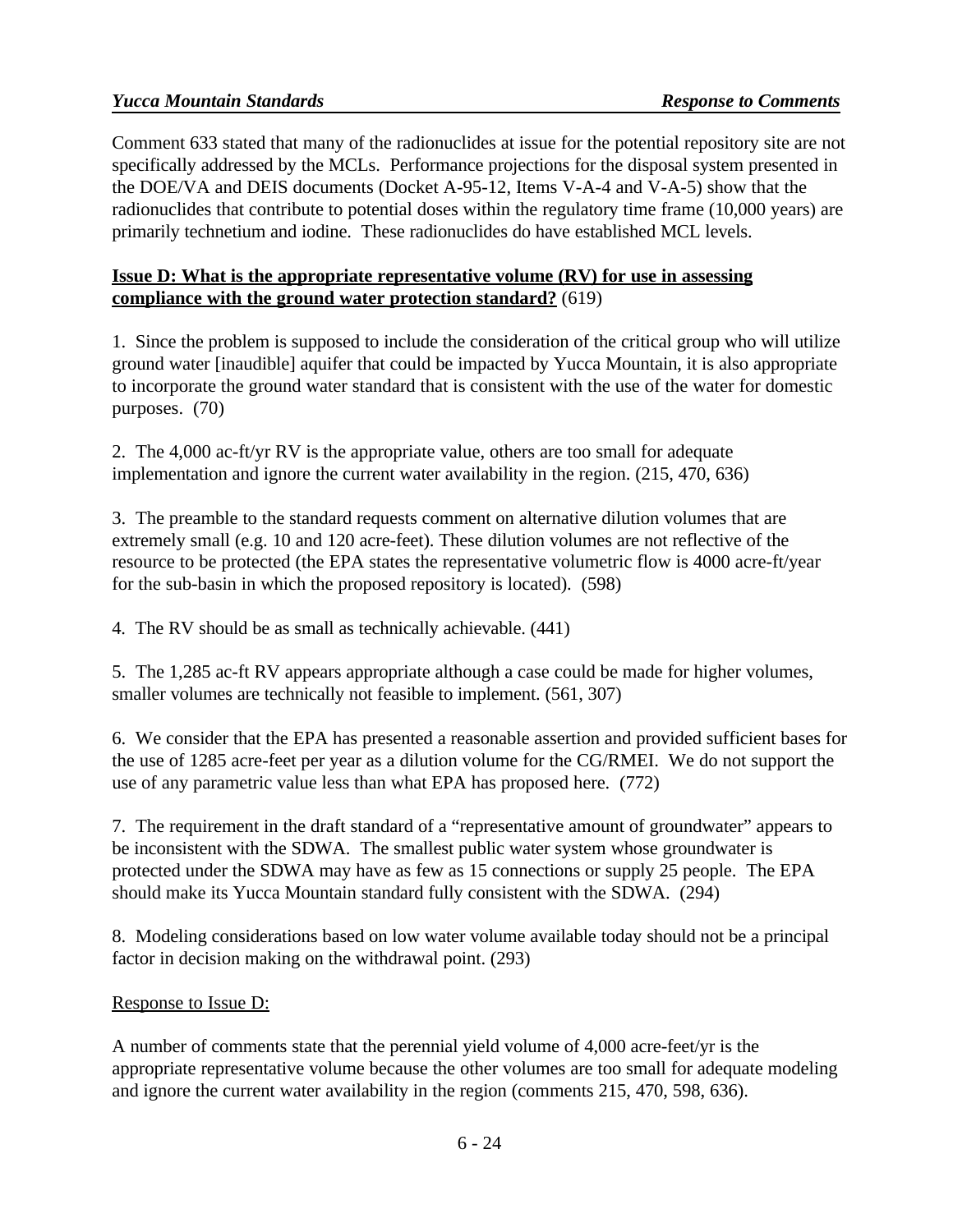EPA disagrees that 4,000 acre-feet/yr is the appropriate value for the representative volume. First, there are few wells in the sub-basin and the data necessary to estimate the perennial yield are very poor. The database of hydrologic characterization information for the sub-basin is small and consequently there is a high level of uncertainty for any attempt to derive an accurate number for the perennial yield. Therefore, at best, the 4,000 acre-feet/yr number is a very rough estimate rather than a reliable number (see the BID, Chapter 7 for data on water resources in the Yucca Mountain area). Second, the use of a perennial yield number for calculations assessing the potential of ground-water contamination tacitly allows the entire sub-basin to be contaminated before compliance is an issue. In this connection, the perennial yield is an abstract concept used for the purposes of water budgeting, but does not have a physical reality in that it is not located at any given place in the aquifers potentially vulnerable to contamination by repository releases. Finally, the challenge of the repository effort is to project, with an acceptable level of confidence, the path of potential contamination released from the repository. Analyses to show compliance with ground-water protection requirements must be based on such projections of the path of contaminants (giving recognition to inherent uncertainties to be expected), rather than on a simple assumption that the entire sub-basin can be accepted as a volume of ground water available for contamination. For these reasons, we believe the 4,000 acre-feet/yr perennial yield number is not appropriate as the representative volume.

Comment 441 states that the representative volume should be as small as technically achievable. Comment 294 states that EPA should make the standard fully consistent with the SDWA; the smallest public water system protected under the SDWA may have as few as 15 connections or supply 25 people. EPA concludes that the 10 acre-feet/yr representative volume (which is equivalent to the smallest volume for a public water supply for purely domestic use), is too small a volume for defensible modeling calculations, considering the inherent uncertainties in projecting contaminant migration over the long time frames and distances involved. From a modeling feasibility perspective, we believe a minimum volume of about 100 acre-feet is the lower limit of defensible modeling, considering the uncertainties in time and scale involved in modeling the ground-water flow and contaminant migration downgradient from the repository site (Docket A-95-12, Item II-E-10). Thus, of the four options presented, EPA considers the 120 acre-feet/yr and 1,285 acre-feet/yr options to be practical water volumes for modeling purposes. These volumes were developed from considerations of actual water use information for the current inhabitants living downgradient from the repository site and their current water needs (see discussions in Section 8.2.3.2 of the 40 CFR part 197 BID). For a community large enough to use water for other than entirely domestic purposes, a per capita water use of 0.8 acre-feet/yr is consistent with actual uses. The 120 acre-feet/yr volume would then be consistent with a small rural residential community, which is consistent with short-term population growth projections for the area around 20 km downgradient from the repository. As explained in the preamble to the standard, the 1,285 acre-feet/yr volume corresponds to an alfalfa farm with 225 acres under cultivation (water allotment of 5 acre-feet/yr/acre under cultivation - an average size farm for the Amargosa Valley area with 10 acre-feet/yr for domestic use). Comment 70 states that a water volume consistent with domestic use should be included in the ground-water standard. The 1,285 acre-feet/yr representative volume includes a 10 acre-feet/yr volume for domestic use. As mentioned above, the practical limitations for ground-water and contaminant transport modeling have led us to the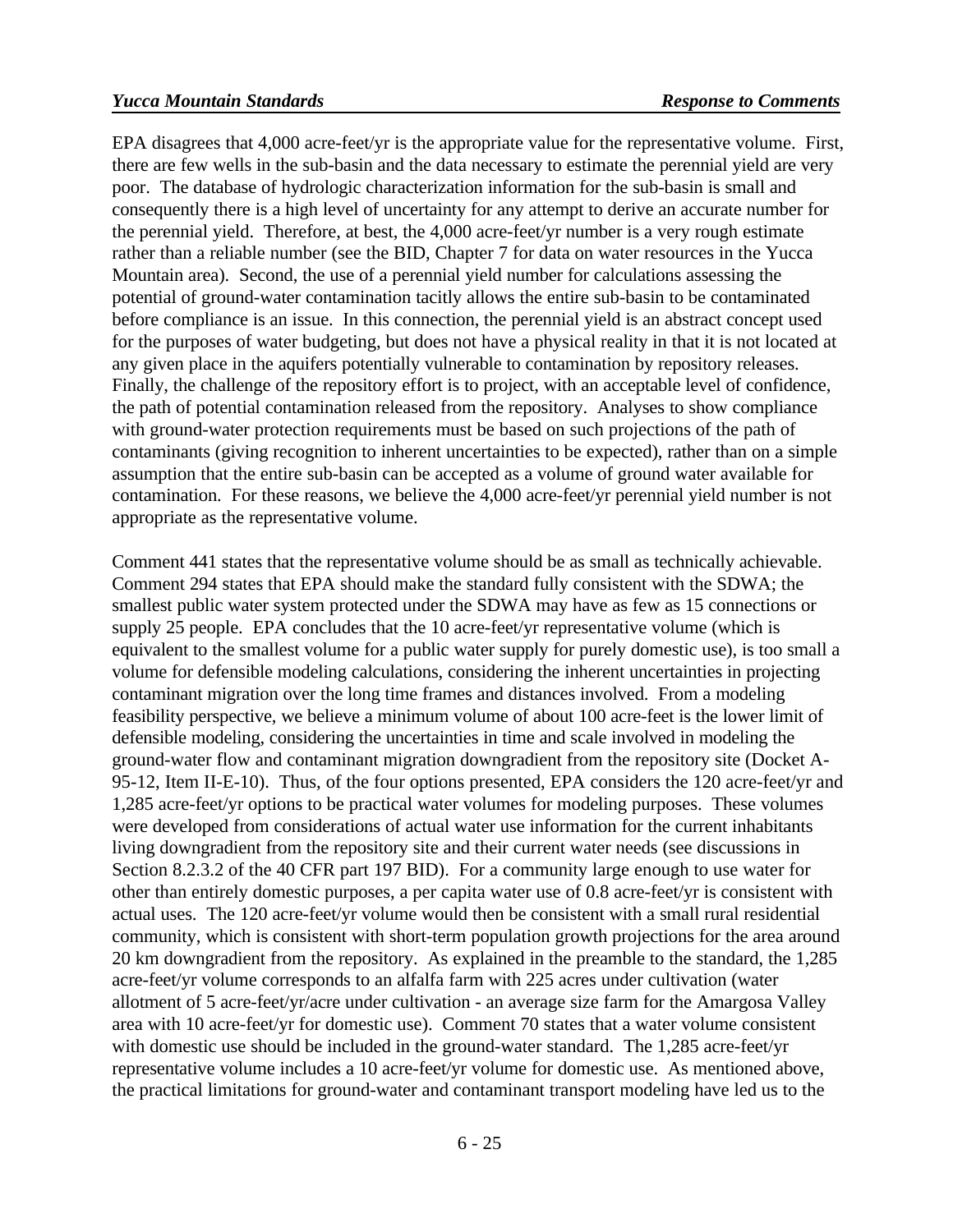<span id="page-170-0"></span>conclusion that it is not feasible to confidently project potential contamination over long time periods using a small volume such as 10 acre-feet/yr. The domestic use of ground water is therefore incorporated into the representative volume we have defined. As explained in the preamble to the final rule, we have selected a representative volume of 3,000 acre-feet/yr as a figure more representative of the spectrum of water uses downgradient of the repository that would be protected by the ground-water standards.

Comment 293 states that modeling considerations based on low water volume available today should not be a principal factor in EPA's determination of the appropriate compliance location for the ground-water protection standard. We have not chosen a compliance location on the basis of a water volume consideration. The compliance location was selected as a protective measure to safeguard the water resource for the population directly downgradient from the repository. We selected the southwesternmost border of the NTS as the farthest extent of the controlled area in the predominant direction of ground-water flow because we believe that NTS will continue to be an area permanently withdrawn from public uses because of the activities that have been conducted there that could result in radioactive contamination. Therefore, future human activities are unlikely north of that location. The issue of water accessibility and cost, with deepening of the water table in the direction of the repository, also argues for a lower probability of future human activity in that direction. By placing the compliance location northward of the Amargosa Valley area where current farming activities are located, we are taking a protective approach to safeguarding the resource.

# **Issue E: Is it reasonable to assume that there will be some degree of mixing with uncontaminated ground water along the radionuclide travel paths from the repository?**  (293)

1. The degree of potential mixing along flow paths and the modeling approach are implementation details that should be left to NRC. (232, 332, 269, 772 )

2. It is inappropriate for the EPA to prescribe any degree of belief in potential modeling approaches that could be part of DOE's license application. (619)

3. Although the proposed standard appears to have a groundwater standard, it is significantly weaker than and out of compliance with EPA's current ground water protection criteria as implemented under CERCLA (Superfund), the WIPP standard and the Safe Drinking Water Act. . . EPA should require strict adherence at all points/locations to the agency's groundwater MCLs without allowing for dilution by volume or distance. (590)

4. EPA should not assume that dilution or mixing with clean water is acceptable. (373)

5. It is reasonable to assume dilution of the pollution at increasingly distal locations. (171)

6. It is reasonable to assume that there will be mixing with uncontaminated groundwater, because preventing such mixing would be essentially impossible. (469)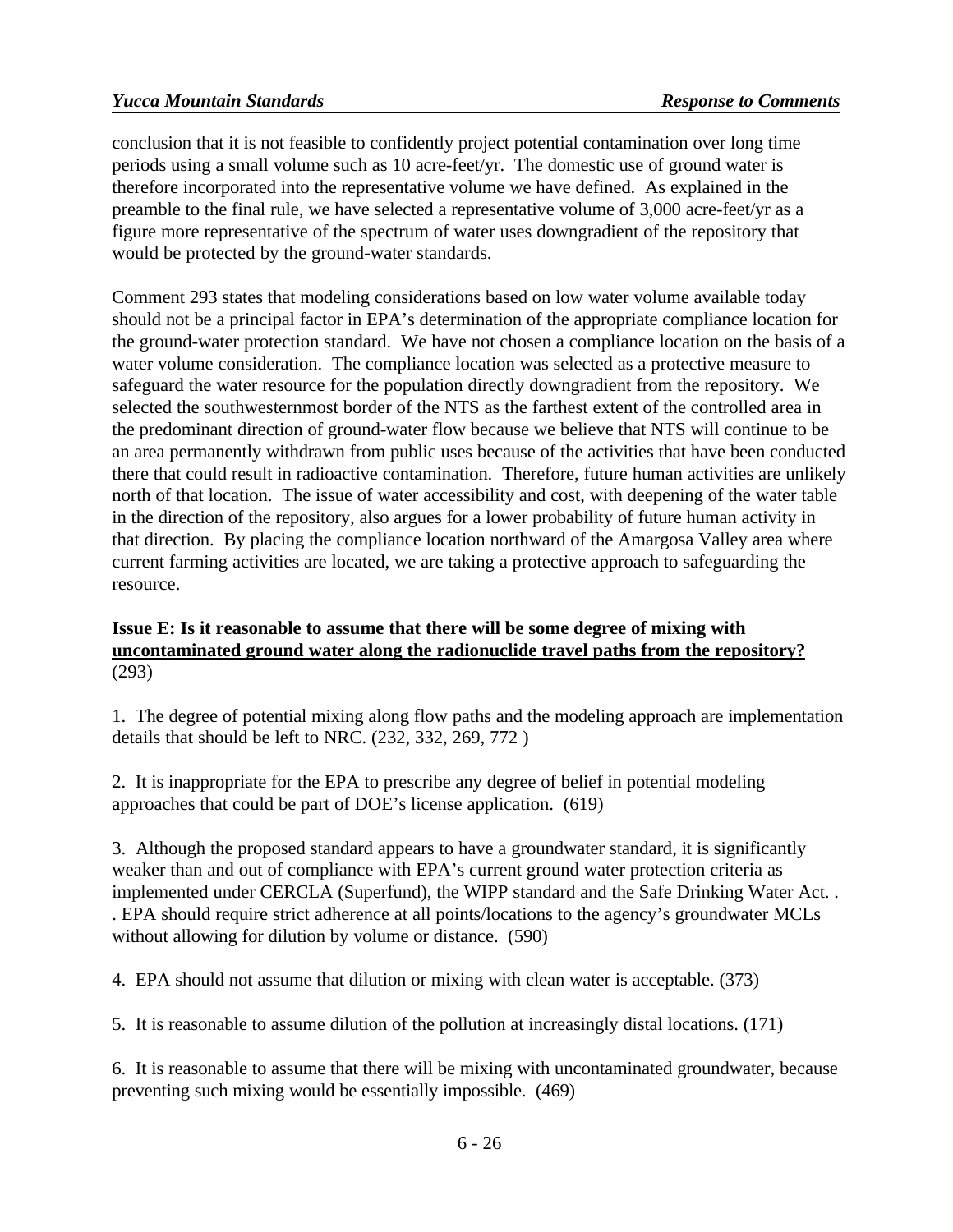7. [I]t is reasonable to assume there will be some degree of mixing but, from recent work, it appears the flowpaths beneath the repository will be along fractures, with the water moving generally to the south and southeast until it discharges from the tuff into the alluvial aquifer. This suggests that mixing will be limited for the first 15 to 20 km from the repository area, and probably negligible over the first few kilometers. (389)

8. DOE not only agrees that it is reasonable to assume that the mixing of uncontaminated water occurs along the radionuclide travel paths, but DOE's site characterization studies demonstrate that such mixing occurs. (641)

9. Parameter values should be derived from the collection of reasonably attainable field data and research directed to define more accurately the heterogeneity and variance of these parameter distributions, rather than by substitution of "expert-elicited" values. The analysis must also consider model uncertainty as well as parameter uncertainty, and particularly model linkages. Given the complexity of the saturated-zone flow system downgradient from Yucca Mountain involving both fracture and matrix flow, and contributions from the volcanic, alluvial, and carbonate aquifers, it is reasonable to assume that there will be mixing with uncontaminated ground water along the radionuclide travel paths from the repository. (559)

# Response to Issue E:

In the preamble to the proposed rule, EPA specifically requested comment on (i) "[w]hat approach is appropriate for modeling the ground water flow system downgradient from Yucca Mountain . . .," and (ii) "[i]s it reasonable to assume that there will be some degree of mixing with uncontaminated ground water along the radionuclide travel paths from the repository?" (Question 12, 64 *FR* 47010). The purpose of requesting comment on these questions was to gain insight into how the ground-water protection standard could be applied to the Yucca Mountain site in a reasonable manner, given the currently known characteristics of the site. Recognizing that the ground-water flow regime beneath the repository is strongly controlled by water movement through the fractured rocks, the question of how releases from the repository will interact with the surrounding ground-water flow system is important to the approach taken to model the process.

Comments 232, 332, 269, and 772 express concern that the approach to modeling ground-water flow is an implementation issue that should be left to NRC as the licensing authority. EPA has not taken a position on the use of any particular modeling approach for use in assessing ground-water contamination downgradient of the site. We believe that this choice is the responsibility of DOE to propose and defend in the licensing process. We do, however, feel that extreme approaches to modeling the flow-system should be avoided, consistent with our "reasonable expectation" approach to demonstrating compliance with the standard. Extreme approaches to modeling radionuclide transport in fracture dominated flow systems could result in "worst-case" scenarios with assumptions that are unrealistic and excessively conservative as a consequence. Such extreme "worst-case" analyses have the potential to obscure the important processes that actually control the likely performance of the repository system most of the time. By obscuring these processes, it can make it difficult to reach a scientific consensus in the licensing process about whether the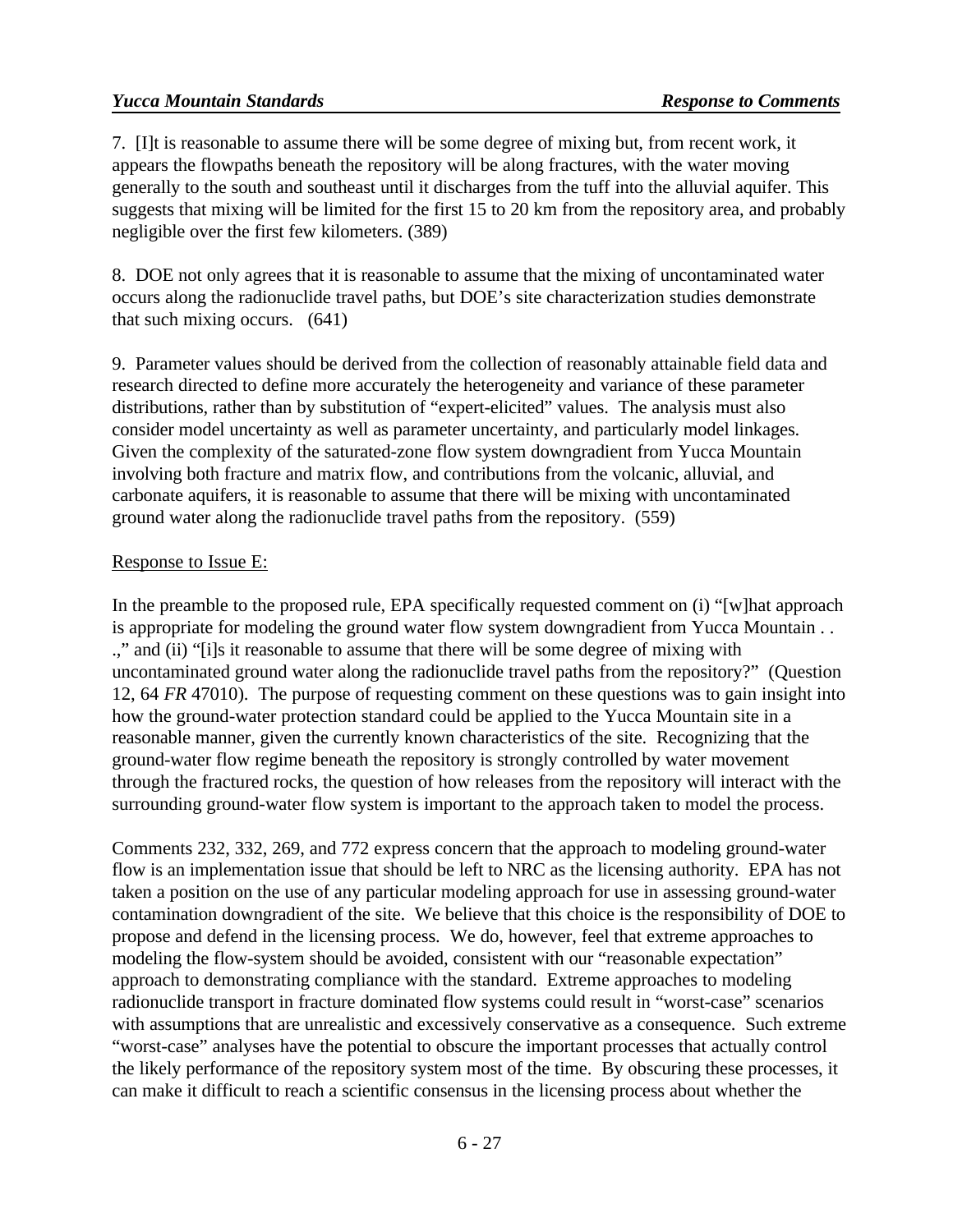<span id="page-172-0"></span>processes that control repository performance most of the time are actually understood sufficiently well to make reasonable decisions about the adequacy of the compliance analyses. Consistent with our "reasonable expectation" approach to compliance demonstrations, we believe that the inherent uncertainties involved in understanding the natural processes and events should be recognized and treated realistically in performance projections and an understanding of uncertainties should play a role in compliance decisions.

Some comments point out that mixing of contaminated water from the repository with other water along the flow path is to be expected and can not be avoided (comments 171, 469, 389, 559, and 641), while other comments insisted that no potential mixing should be allowed. EPA believes that the extent of the mixing possible along the flow path from the repository to the compliance point is an important question that DOE's site characterization and modeling must answer. We believe that it would be excessively conservative, to the point of being unrealistic, to assume that repository releases can move from the immediate repository location to the compliance point without interacting, and mixing to some extent, with ground water along the flow path. The extent of potential mixing and the resultant radionuclide concentrations in ground waters at the compliance point is a question that DOE must establish on the basis of its site characterization and modeling activities, and which it will have to defend in the licensing process. As the licensing authority, NRC will have to assess the adequacy of the characterization data and modeling results presented by DOE.

Comment 559 stated that DOE is placing too heavy a reliance on expert elicitation to estimate characteristics of the ground-water flow system, rather than on collecting data from appropriate field testing. The degree to which DOE uses actual site data and expert judgements in its modeling is a decision it must make. EPA believes that expert judgements through expert elicitation processes should not be a substitute for site data that can be collected by a reasonably thorough characterization program. However, we also recognize the value of outside peer review and evaluations as a desirable adjunct to work done within the repository program. The acceptable mix of the two sources of information is a question that DOE and the implementing authority will decide during the licensing process. We believe that our direction embodied in the reasonable expectation approach should supply the context for considering these kinds of decisions.

# **Issue F: The technical description of the approaches to calculating radionuclide concentrations in the RV for ground water compliance determinations.**

1. Clarify the meaning of Table 1 in the standard relative to the inclusion or non-inclusion of background levels for specific radionuclides in the RV. (563)

2. Although we oppose the application of these MCLs to groundwater in general, we find it highly inappropriate to attempt to regulate natural sources of radiation through a standard specifically intended for a high level waste repository at Yucca Mountain. (249)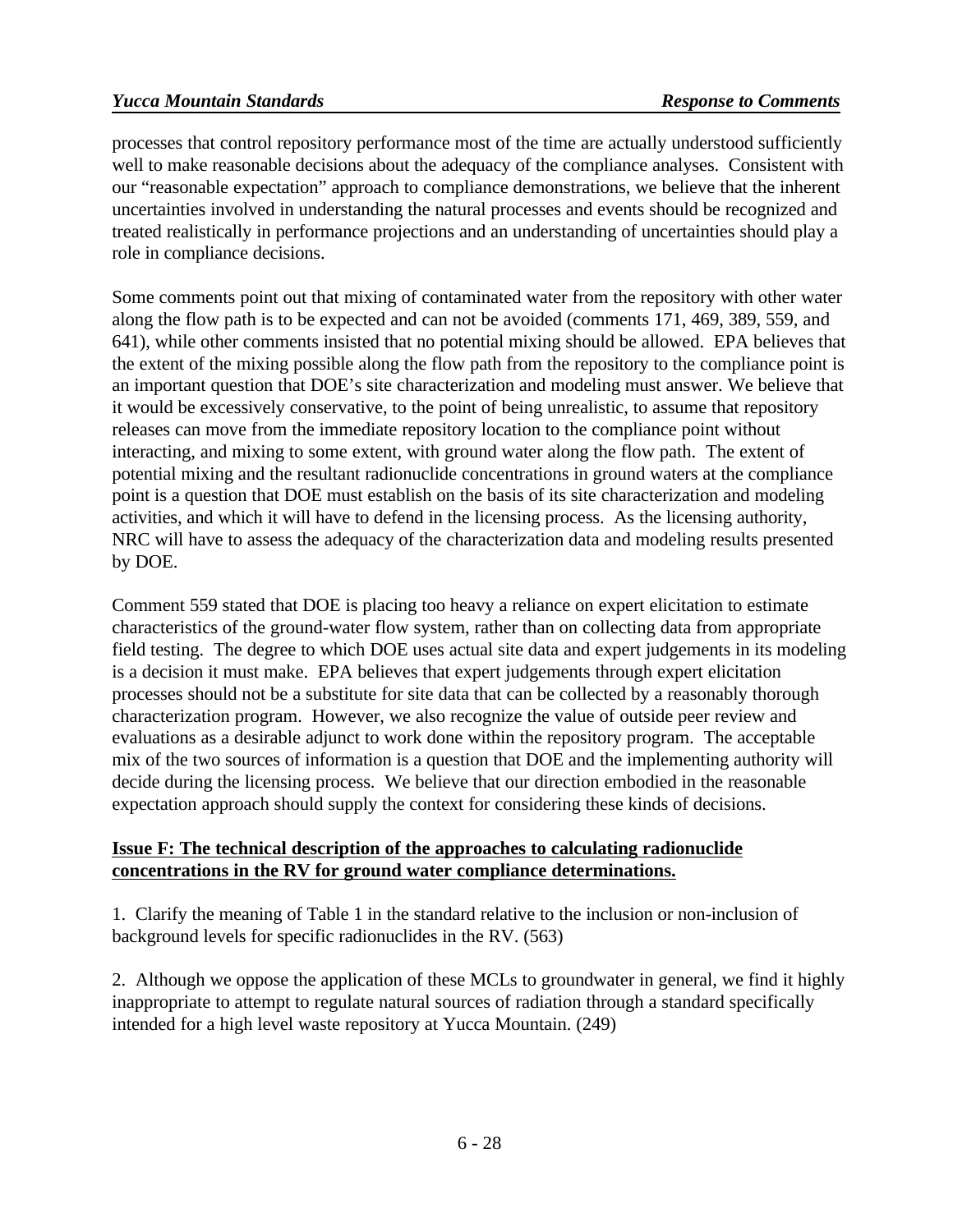3. It is appropriate for EPA to give DOE two alternatives for selecting the physical dimensions and orientation of the representative volume (the well capture-zone and slice of the plume methods were proposed). (643)

4. The "slice of the plume" and "well capture-zone" methods for calculating compliance are not adequately explained, and many aspects seem to be arbitrary. We are unsure of the scientific basis for either of these methods or how they would be implemented. (560)

5. The definition of "plume of contamination" under §197.12 states that releases from any other potential sources on or near the Nevada Test Site should not be included in comparisons to the standard. On the one hand, this will allow DOE to be responsible only for the potential releases from Yucca Mountain in meeting the standard. On the other hand, it seems unreasonable to set standards for one activity (i.e., high level radioactive waste disposal at Yucca Mountain) ignoring other nearby potentially significant sources of contamination, such as Pahute Mesa. (564)

6. Assuming there is a separate groundwater standard in the final rule, the dose limits in such standard should be fixed values no more stringent than those specified in Table 1 in §197.35. The dose limits should not be subject to revision before or after promulgation of the standard. (638)

# Response to Issue F:

Comments 563 and 249 (1) request clarification regarding whether EPA is requiring the inclusion of background radiation in the representative volume and (2) assert that it is highly inappropriate to include natural sources of radiation in a standard that is intended to regulate releases from radioactive materials stored or disposed of in the repository at Yucca Mountain. Table 1 in Section 197.30 of final 40 CFR part 197 states whether natural background levels of radionuclides are to be included in calculating the ground-water concentrations for comparison against the MCL limits. For the MCL concerning beta and photon emitting radionuclides, which are expected to be the radionuclides that contribute to the potential dose to individuals during the regulatory time period (DOE Viability Assessment, 1998, Docket A-95-12, Item V-A-5), natural background levels are not considered, i.e., the calculations should only consider releases from the repository. The MCL levels for these radionuclides have always been described as man-made radionuclides and therefore background levels should be zero.

EPA's Yucca Mountain standard only applies to radionuclides released from the Yucca Mountain disposal system. At the same time, EPA uses the MCLs as the benchmark to limit the contamination of the representative volume of ground water. The MCLs incorporate provisions that relate to man-made and other  $[Ra-226 + Ra-228]$ , gross alpha (excluding uranium and radon)] radionuclides. To the extent that these radionuclides are already present in the representative volume of ground water, the allowable releases from Yucca Mountain may be limited so that the radionuclides in the representative volume of ground water do not exceed the MCLs. This is to preserve the quality of the water resource at risk.

Information on the existing levels of radionuclides in ground water in the vicinity of the Yucca Mountain site indicates radionuclide concentrations "well below" the MCLs (see Table 3-19,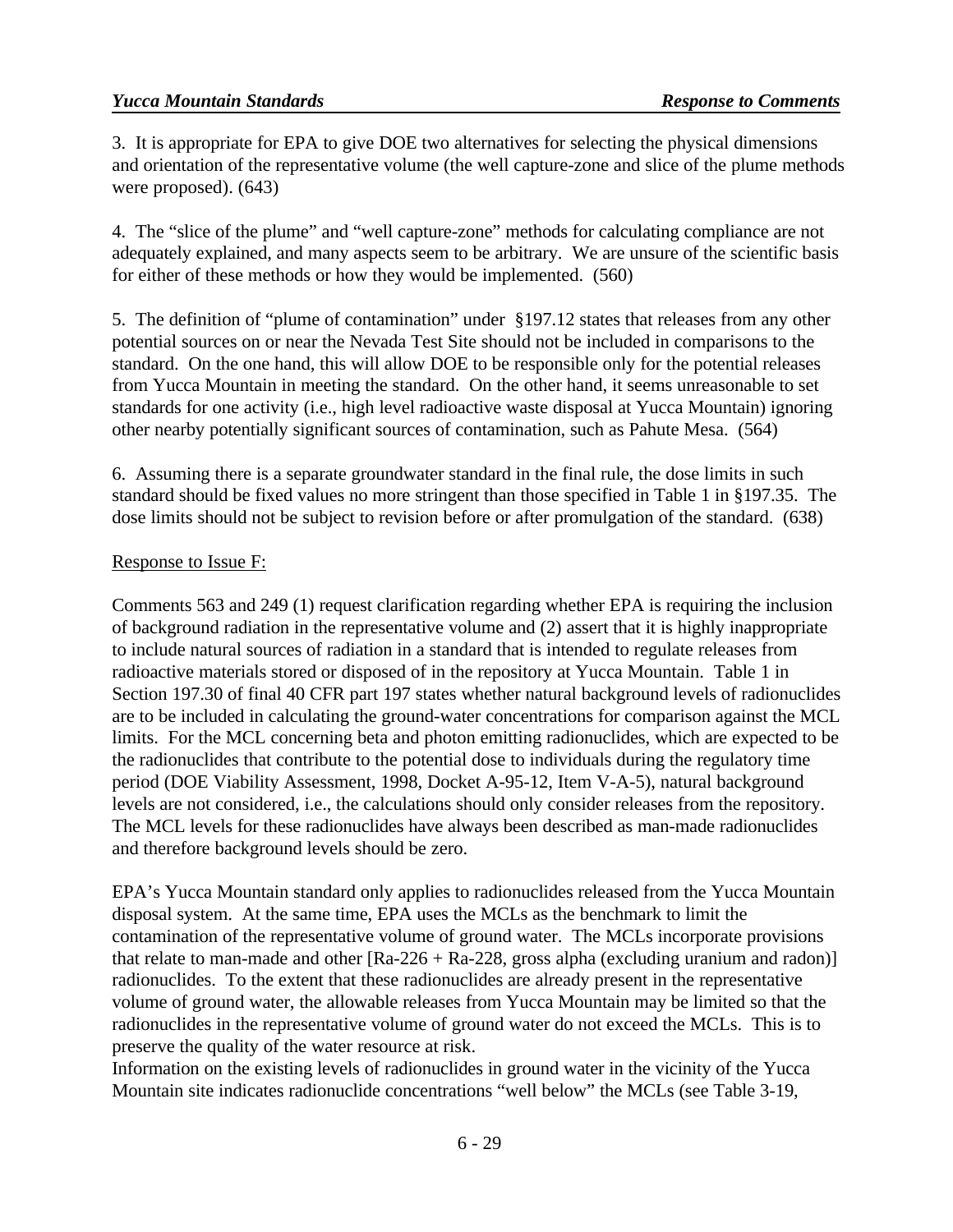#### *Yucca Mountain Standards Response to Comments*

Section 3.1.4.2.2 of the Draft Yucca Mountain EIS, Docket A-95-12, Item V-A-4). Further, projected impacts from past, projected and reasonably foreseeable future disposals are estimated at no more than a few percent of that to be expected from the Yucca Mountain repository. This includes a wide variety of activities, the most important of which are the residue from underground testing of nuclear weapons, the disposal of radionuclides at the Greater Confinement Disposal facility, and the shallow land disposal of low-level radioactive waste at the nearby NTS (see Section 8.3.2 of the Draft Yucca Mountain EIS, Docket A-95-12, Item V-A-4). Based on the existing and projected radionuclide concentrations in ground water in the vicinity of the Yucca Mountain repository, the MCLs will serve as the effective limits to contamination of the representative volume of ground water.

Comments 643 expressed support for EPA's inclusion of two alternatives for selecting the physical dimensions and orientation of the representative volume [Section 197.36(b) of the proposed rule, Section 197.31(b) of the final rule]. Comment 560 asserted that EPA's proposal did not adequately explain these alternatives, that they seem to be arbitrary, and their scientific basis is unclear. EPA proposed two alternative methods ("well capture zone" and "slice of the plume") to allow flexibility for DOE in applying the ground-water protection standard. Whichever of these two methods DOE uses to determine the dimensions of the representative volume, NRC must approve both the method selected and any underlying assumptions used by DOE.

The well capture zone approach is intended to allow a realistic evaluation of contaminant concentrations in contamination plumes intercepting a water supply well that could supply the annual water needs as defined by the representative volume. Specific limitations on certain assumptions that must be incorporated into the well capture zone calculation, e.g., the characteristics of the water supply well, the location of the screened interval, and the pumping rate, were defined to assure that the actual assumptions used in such calculations are consistent with current water uses and practices in the area downgradient from the repository. If this particular method is selected for the ground-water compliance calculations, a case must be made that the assumptions used are reasonable for the area, i.e., the assumptions should not be allowed to produce unrealistic well dilution effects simply for the purpose of demonstrating compliance more easily. To assure that use of this approach can be implemented in a reasonable and scientifically defensible manner, EPA has also clarified the language in § 197.31(b) of the final rule to acknowledge that multiple wells could be used to implement the compliance assessments. A more technically rigorous description of the well capture zone concept is given in Mark Bakker, Otto Strack, *Capture zone delineation in two-dimensional groundwater flow models*, Water Resources Research, 32(5):1309-1315 (1996) (Docket A-95-12, Item V-A-25).

The "slice of the plume" approach takes an alternate perspective in that it is intended for a situation where the contaminant migration is modeled as a broader plume, for example where modeling contaminant migration uses a "stream tube" type of simulation. In reality, the contaminant migration might be any number of individual plumes originating from different portions of the repository, but the modeling approach might use a more generalized approximation and model the migration as a broad plume with characteristics intended to average the behavior of smaller individual contamination plumes. In this approach the representative volume is a "slice of the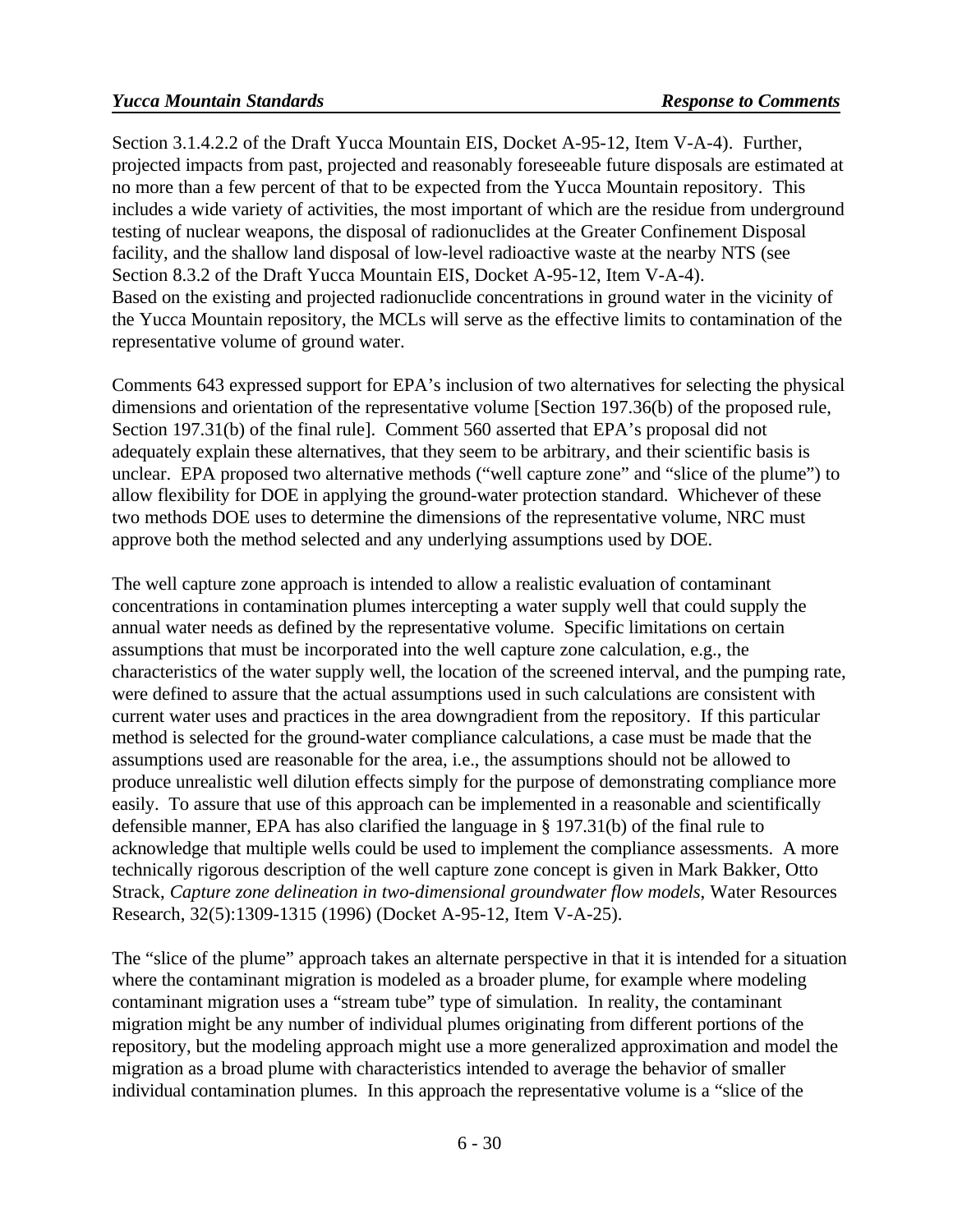plume" taken at the compliance point for calculating average radionuclide concentrations in the "slice." The thickness of the slice is equal to the size of the representative volume (i.e., the amount of aquifer that would hold a water volume equal to the representative volume). An important decision for this approach is defining where the plume ends, i.e., its three dimensional boundaries, which must be defined so that the contaminant concentrations can be calculated. This must be modeled by DOE, and approved by NRC. Presumably this decision would make use of information on the expected dispersion in the ground-water system downgradient from the site. DOE has conducted one expert elicitation to solicit input on values that should be assumed for downgradient dispersion effects. Information on this subject is difficult to derive through field testing, and we anticipate that external peer review and expert judgements would play a significant part in assessing dispersion effects in the ground-water flow system south of Yucca Mountain.

Comment 564 asserts that it seems unreasonable to set standards for the Yucca Mountain high level radioactive waste repository that "ignor[e]" other nearby potentially significant sources of contamination. The EnPA authorizes EPA to promulgate public health and safety standards for protection of the public from releases of radioactive materials stored or disposed of in Yucca mountain. The EnPA does not authorize EPA to promulgate this public health and safety standard to include releases from the entire NTS or other potentially previously contaminated areas. Moreover, the international radiation protection community has recommended that doses from all practices potentially giving exposures to the population be limited to no more than 100 mrem/yr (International Commission on Radiological Protection - Radiation Protection Principles for the Disposal of Solid Radioactive Waste", ICRP Publication 46, Annals of the ICRP, Vol. 15, No. 4, Pergamon Press, Oxford, UK, Docket A-95-12, Item V-A-12). The maximum dose limit promulgated in this standard is 15 mrem/yr, a number sufficiently below the recommended all sources exposure limit of 100 mrem/yr. This limit allows a significant margin of safety even considering other potential sources of radiation exposure from activities carried on at the NTS.

In addition, current information about the repository's expected performance indicates that the predominant pathway for exposures is through the ground-water system beneath Yucca Mountain and to the south. Current understanding of the ground-water flow systems in the broader area suggests that potential releases from other sources of radionuclide contamination, most importantly underground nuclear weapons detonations, will not mix significantly with releases from the repository [DEIS for a Geologic Repository for the Disposal of Spent Nuclear Fuel and High-Level Radioactive Waste at Yucca Mountain, Nye County, Nevada, DOE/EIS - 0250D, Docket A-95-12, Item V-A-4 (the DEIS)]. It appears that contaminant migration from these other activities are located in sub-basins other than Basin 227A where the repository is located, and are not anticipated to contribute to the potential exposure projections for the repository within the regulatory time period (DEIS, Docket A-95-12, Item V-A-4). The majority of underground nuclear tests were conducted in sub-basins to the north and east of Yucca Mountain and the direction of movement of the ground waters in these basins are not all in the direction of Yucca Mountain [Nevada Risk Assessment/Management Program (NRAMP), December 1996, Docket A-95-12, Item V-A-17]. There is significant uncertainty in the understanding of the hydrologic system in the NTS area and the flow rates and accurate projections of the flow patterns in the area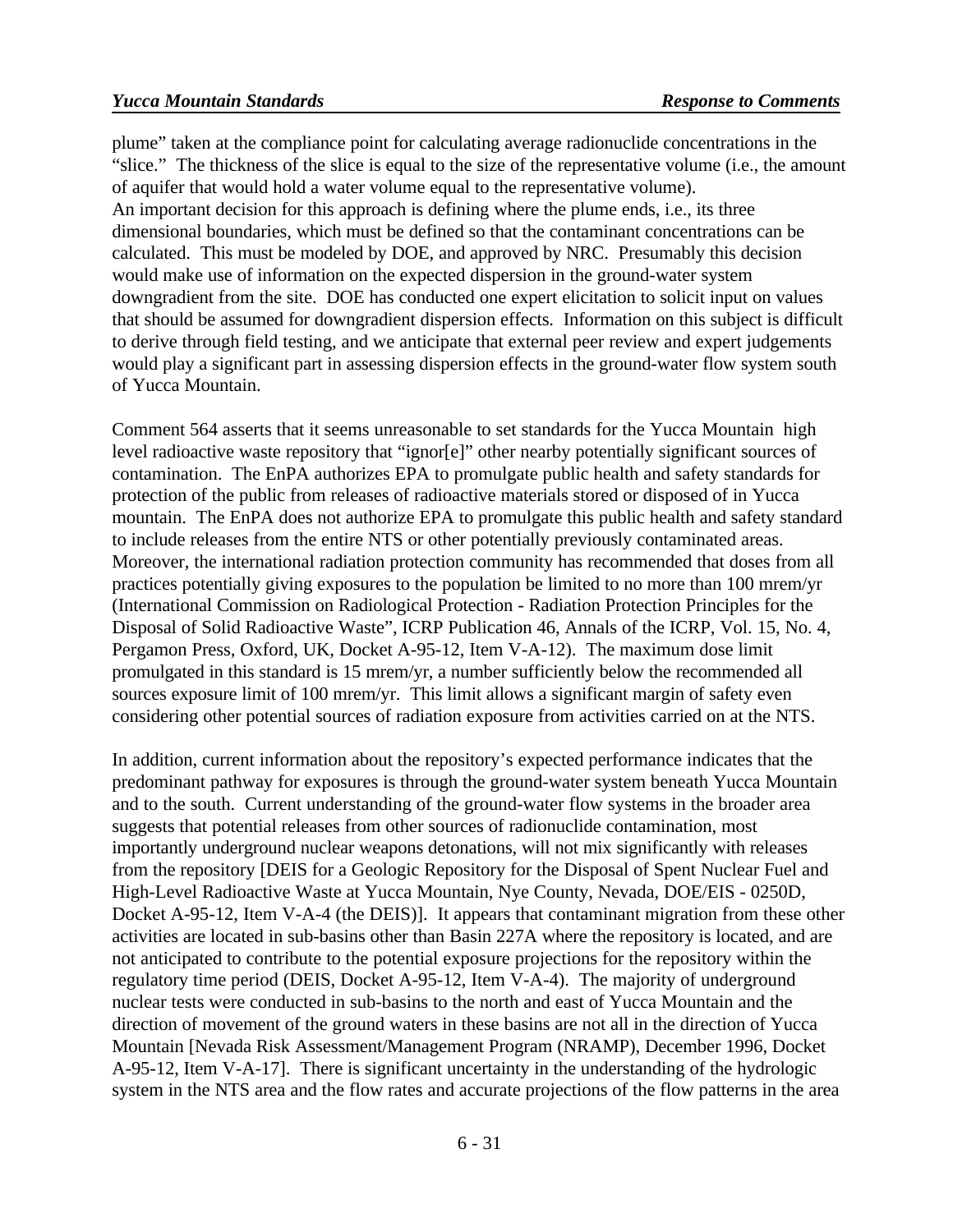<span id="page-176-0"></span>are not well established. The potential contaminant migration path for releases from Yucca Mountain are anticipated to be confined to the volcanic and alluvial aquifers downgradient from the site in sub-basin 227A (DEIS, Docket A-95-12, Item V-A-4). DOE has done some extremely conservative assessments of potential exposures from underground testing and estimated a maximum dose at the border of the NTS at 0.22 mrem/yr (DEIS, Section 8.3.2.1.1, Docket A-95 12, Item V-A-4). These assessments assumed the entire inventory of radionuclides from the testing was available for transport and all of it was assumed to move in the direction of projected repository releases. According to current understanding much of the ground water from the testing areas would discharge in areas other than that for Yucca Mountain projected releases. In the event that this understanding changes, the repository exposure limits are sufficiently low that a margin of safety is still likely. One last point on this question, based upon current understanding it would be highly speculative to make projections of scenarios where releases from other NTS activities could mix with potential repository releases. A consistent theme from the NAS recommendations is that regulatory standards and decision making should not be based on highly speculative assessments.

Comment 638 states that the contamination limits for the ground-water protection standard given in table 1 of § 197.35 of the proposed rule should be used for the final rule without the possibility of having these numbers revised to more stringent values. The values referenced correspond to the current MCL concentration limits. Based upon a recent review, EPA has decided to retain the existing MCLs, and these values are included in the final rule for Yucca Mountain (see 65 *FR*  76708-76717, December 7, 2000). The MCLs, like many other regulatory limits, are subject to periodic review to ensure that they are consistent with current scientific knowledge. The MCLs could be re-evaluated for a number of reasons, such as improved understanding of radiation risks for specific radionuclides. In the event that the MCLs are revised, the decision to incorporate such changes into the Yucca Mountain rule would consider whether the changes have any potential impact on the performance assessments for the potential repository site. As stated in § 197.37 of the final rule, EPA may amend the final Yucca Mountain rule, but any such proposed changes would be adopted only through notice-and-comment rulemaking, which gives all concerned parties the opportunity to participate in the process.

# **Issue G: The estimate of potential population sizes of "several hundred thousand" people to be supplied with drinking water from beneath Yucca Mountain appears highly unlikely.**

1. We question the statement in Section III.F that the aquifer which flows beneath Yucca Mountain "theoretically, could supply drinking water for several hundred thousand people." We find that likelihood extremely improbable. (258)

2. The statement that, "It is also a potential source of drinking water for more distant communities and theoretically, could supply drinking water for several hundred thousand people," is in overstatement at best and requires speculation about the unknowable societal futures that are supposed to be assumed similar to those existing today. What is the basis for this statement and a similar statement made in the first paragraph on FR p.47002? The statement in the second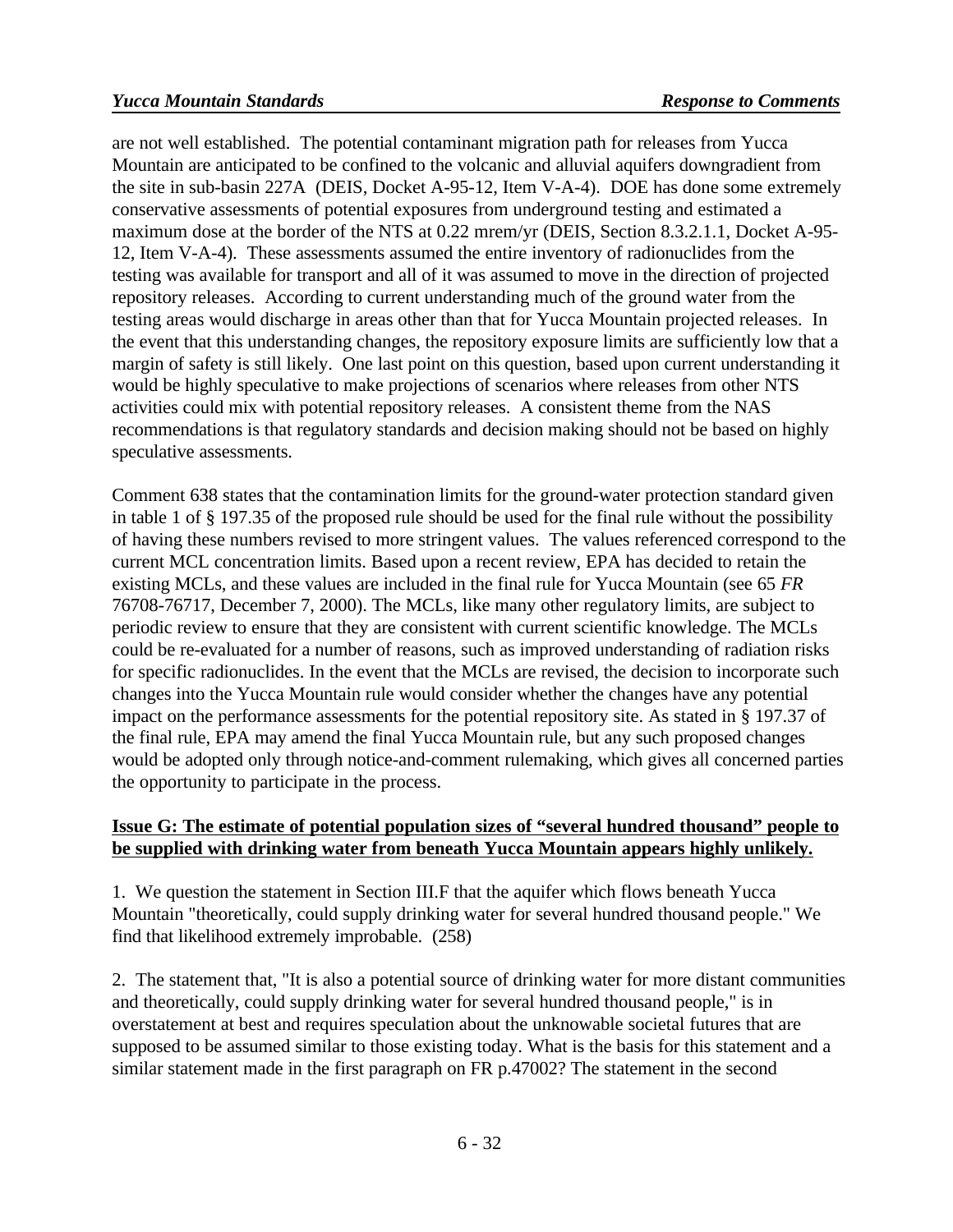<span id="page-177-0"></span>paragraph of FR p.47002, of "hundreds to thousands," is the more reasonable and believable. (583)

# Response to Issue G:

EPA believes that the statement in question is not literally incorrect, since drinking water (at  $\sim$  2) liters/day) alone can be supplied to more than hundreds of thousands of people by the perennial yield  $(4,000$  acre-feet/yr, or  $4.9 \times 10^9$  liters) in the basin containing the repository. Nonetheless, EPA recognizes that the total water demands for a population will include higher per capita water use than 2 liters/day, so the number of people that could be supported by the water resources south of the repository is significantly lower than what a simple drinking water only calculation would indicate. Still, the available ground water could satisfy the total demand of a substantial number of persons (a significantly larger population than is now served), making the resource a valuable one for current and future uses.

# **Issue H: The point of compliance for ground water should be within the Yucca Mountain site, or at the site boundary.**

1. The point of compliance should be within or at the site boundary. (5, 483)

2. The point of compliance should be at the site boundary. (24, 179, 208, 292, 336, 430, 451)

3. Given mounting evidence that groundwater has risen and flooded the repository level in the geologic past, EPA should factor in the potential that there may be a large volume of highly contaminated water at the edge of the repository footprint. Moreover, given the uncertainty about future climate, the current availability of water near Yucca Mountain should not constrain the standard setting process for groundwater protection. The MCLs should be determined at the downgradient edge of the repository footprint and not several kilometers away. Modeling considerations based on low water volume available today should not be a principal factor in decision-making on the withdrawal point for the water. (293)

4. I think that the boundary should be closer rather than farther away from the repository. And in fact, I would question whether it should be at the door of the repository versus the 3 miles or 5 kilometers. (135)

# Response to Issue H:

EPA rejected suggestions that it locate the point of compliance either within (comments 5, 483), or at the site boundary (comments 24, 135, 179, 208, 292, 293, 336, 430, 451) because we believe that this approach is unnecessarily conservative. In reaching this decision, we acknowledge the approach employed in our generally applicable standard for the land disposal of spent nuclear fuel, high-level, and TRU waste at 40 CFR part 191. The controlled area concept established in 40 CFR part 191 links a 5 km distance from the repository footprint (the area in which the waste is disposed) to a limit on the size of the controlled area  $(100 \text{ km}^2)$ . Within the controlled area,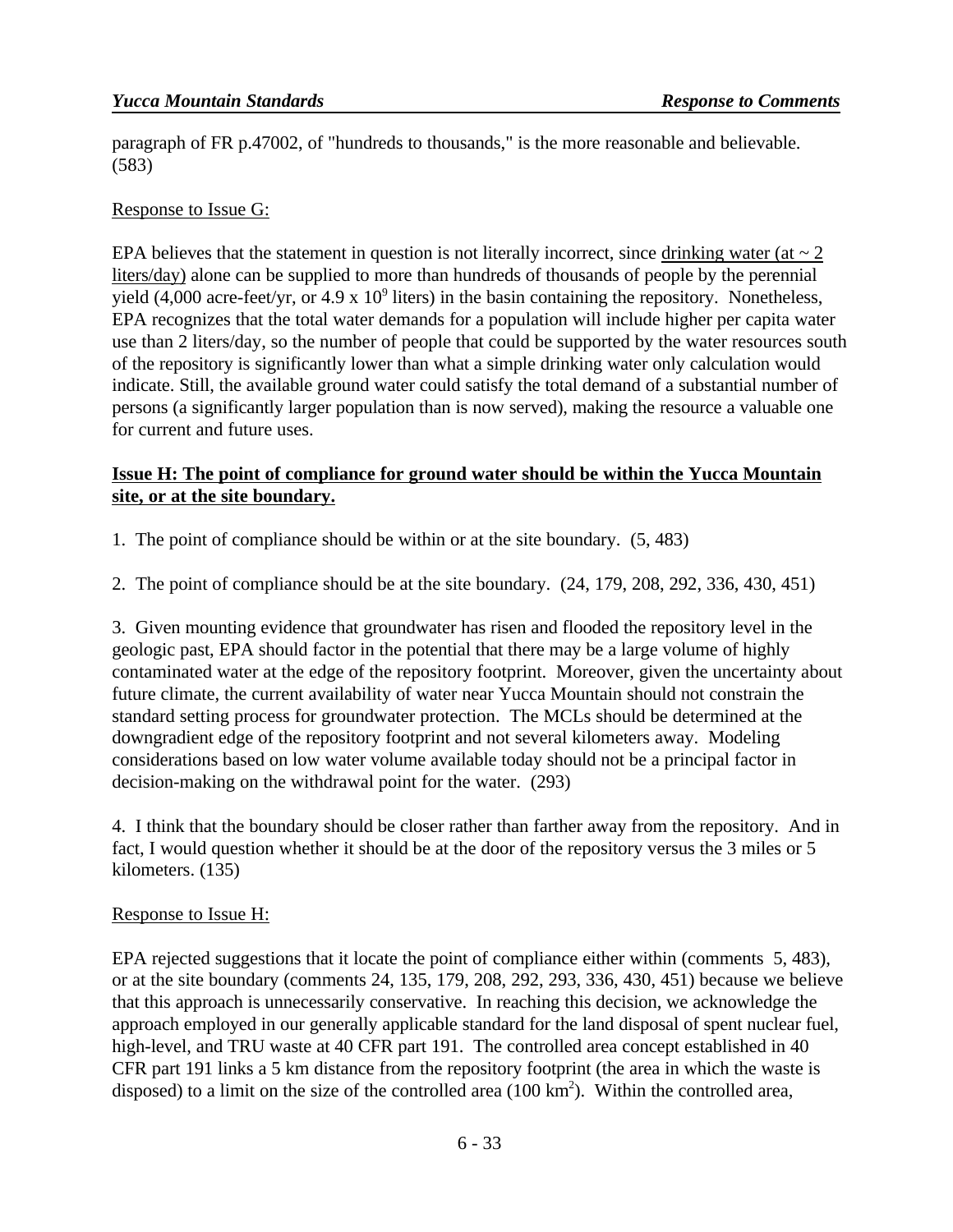compliance calculations related to ground-water protection would not apply on the basis that the geology surrounding the waste within this controlled area comprises an essential part of the total disposal system. Locating the point of compliance within the site boundary or at the site boundary would reverse this long-standing concept of geological disposal. As a generally applicable standard, 40 CFR part 191 necessarily had to incorporate flexibility in defining where the rule applies. Note that in the 1980s, when 40 CFR part 191 was developed, DOE was considering a total of 9 candidate repository sites. For a generic standard, this combination of controlled area and approach to protecting ground water is appropriate. It is able to account for the wide variety of site configurations, engineered alternatives, and population characteristics that may be encountered. We are implementing 40 CFR part 191 in the ongoing certification process for WIPP TRU repository in New Mexico.

By contrast, 40 CFR part 197 is a site-specific public health standard mandated under a new authority, the Energy Policy Act of 1992. With the 1987 amendment of the Nuclear Waste Policy Act, the Yucca Mountain site has been under an intense site characterization effort. EPA has a significant amount of information regarding past, present, and planned population patterns, land use, engineered design, and the hydrogeological characteristics of the host rock. We also have the recommendations of the NAS Yucca Mountain panel, which advises the use of present day knowledge and cautious but reasonable assumptions to define who is protected (NAS Report, p. 100). Given the wealth of site-specific information related to ground-water flow and present and planned population patterns in the vicinity of the Yucca Mountain site, we have sought to develop a protective point of compliance related to the ground-water resources near Yucca Mountain. Our final selection reflects present knowledge and where necessary, cautious but reasonable assumptions, related to the use of ground-water resources at Yucca Mountain. Also, as explained above, we have adopted the concept of a controlled area for Yucca Mountain as an essential precondition to assessing compliance with the ground-water standards.

None of the information EPA has reviewed suggests it likely or reasonable that year-round residents will locate at or within the site boundary of the proposed repository. As discussed in Chapter 8 (Section 8.2.3.2 ) and Appendix IV of the BID, it would be extremely difficult to farm that close to Yucca Mountain, partly because of poor soil conditions and because extracting ground water at that location would be technically challenging and prohibitively expensive for an individual or small group. In addition, much of this area has rough terrain and soils not conducive to farming. Our understanding of projections of future land use do not indicate significant population growth much farther north of Lathrop Wells (see Appendix I, BID). Given present and planned population patterns and the extreme difficulty in accessing ground water at or within the site boundary, we think it unreasonable that a year-round resident will locate there. Therefore, we have not chosen a point of compliance at or within the site boundary for the site-specific standards at Yucca Mountain.

One comment (293) supported the point of compliance at the edge of the repository footprint based upon geological evidence that ground-water levels have risen and flooded the repository in the geologic past. Present understanding of the Yucca Mountain site does not support a flooded repository. In addition, the present climate regime and its effects on the Yucca Mountain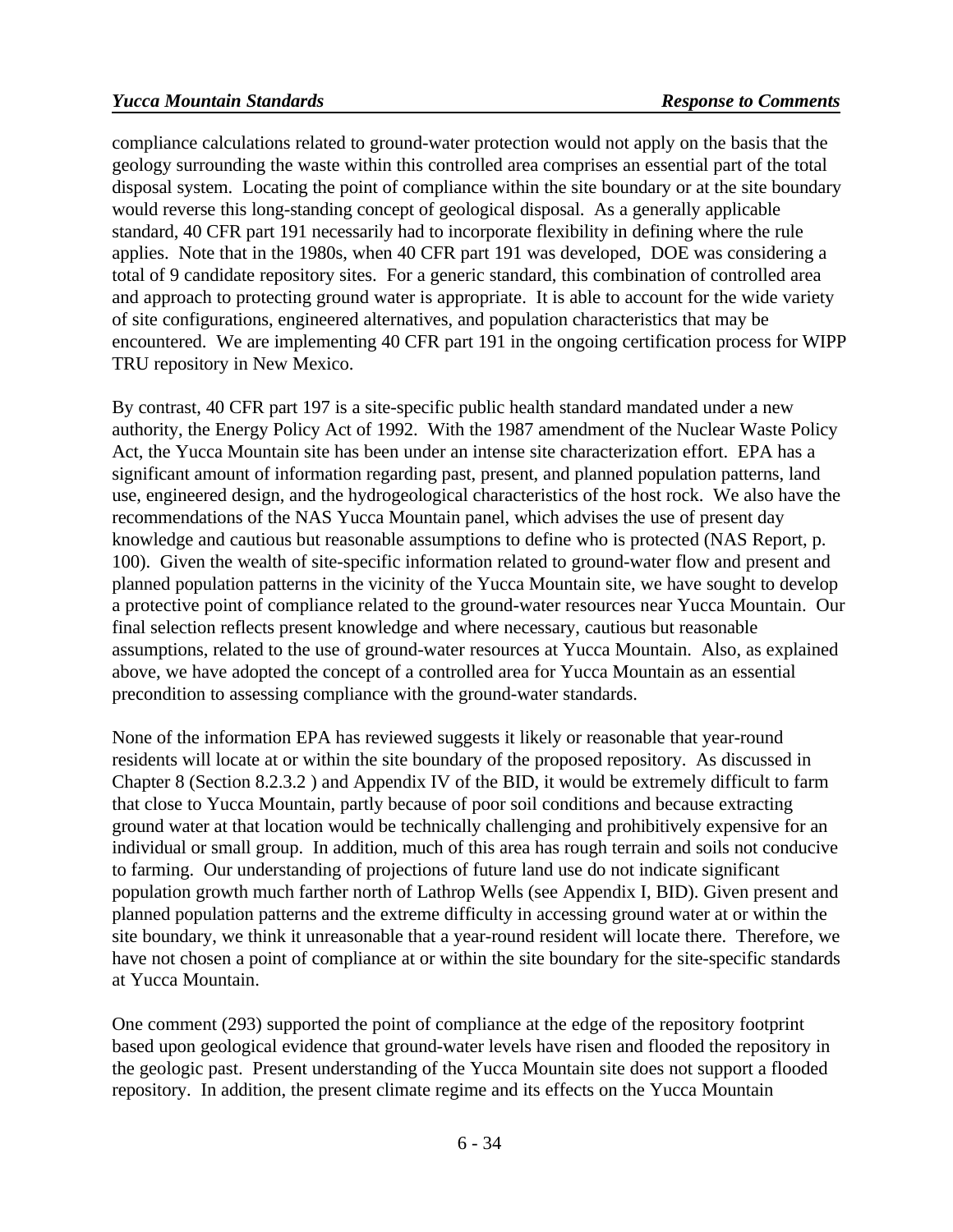repository are expected to persist for most of the 10,000-year regulatory period. Finally, the selection of the compliance point for purposes of ground-water protection relies upon present knowledge and cautious but reasonable assumptions, as suggested by NAS. These points are addressed in more detail below.

The impact of climate change, including the possibility that the repository might be flooded by a rise in the ground water, was considered in the NAS Report (pp. 91-92). Accordingly, NAS concluded:

"There is a reasonable data base from which to infer past changes in the water table at Yucca Mountain. Although past increases under wetter climates are evidenced, a watertable rise to the point that the repository would be flooded appears unlikely."

Although it does not appear that the repository would be flooded, variations in climate may still affect subsurface hydrology. The NAS noted that the subsurface location of the repository provides a natural "temporal filter" for climate change effects on hydrologic processes. This delay in unsaturated zone flux changes at the repository "is probably in the range of hundreds to thousands of years. The time required for saturated flow-system responses is probably even longer. For this reason...the effects of climate change on the deep hydrogeology can be assessed over much longer time scales" (NAS Report, p. 92).

In evaluating the impact of climate change on projected repository performance, DOE has developed three different cyclic climate regimes to describe conditions that exist at Yucca Mountain. Current conditions fall within a dry pattern and are expected to last between the next 5,000 and 10,000 years. Beyond that are "long term average" conditions, which are expected to persist for about 90,000 years, and "superpluvial" conditions, which are expected to persist for about 10,000 years. Precipitation rates for the latter two climate regimes are estimated at 2X and 3X, respectively, higher than current precipitation levels (see Chapter 3, DOE/VA, Docket A-95 12, Item V-A-5, and Chapter 7 of the BID, Docket A-95-12, Item V-B-1). Given the current understanding of the climate regime at Yucca Mountain and the delay in climate change effects on the repository (identified by NAS above) due to its depth below the surface, it would appear extremely unlikely that climate change would cause significant changes in the ground water quality or accessibility in the vicinity of the Yucca Mountain repository within the 10,000- year regulatory period. Further, should DOE select any design enhancements presently under consideration [such as a more robust containers and/or drip shields (see Section 2.1.4 of the DOE DEIS, Docket A-95 12, Item V-A-4)], expected releases from the repository may begin much later, perhaps beyond the regulatory period.

Finally, the intent of EPA's ground-water protection standard is to protect the ground-water resource near Yucca Mountain. The NAS advised using present knowledge and cautious but reasonable assumptions to describe the exposure scenarios to be used in performance assessment (NAS Report, p. 100). We believe it similarly appropriate to use present knowledge and cautious, but reasonable, assumptions in determining potential ground water usage. EPA has used this approach in defining where the ground-water resource might be accessed, considering such factors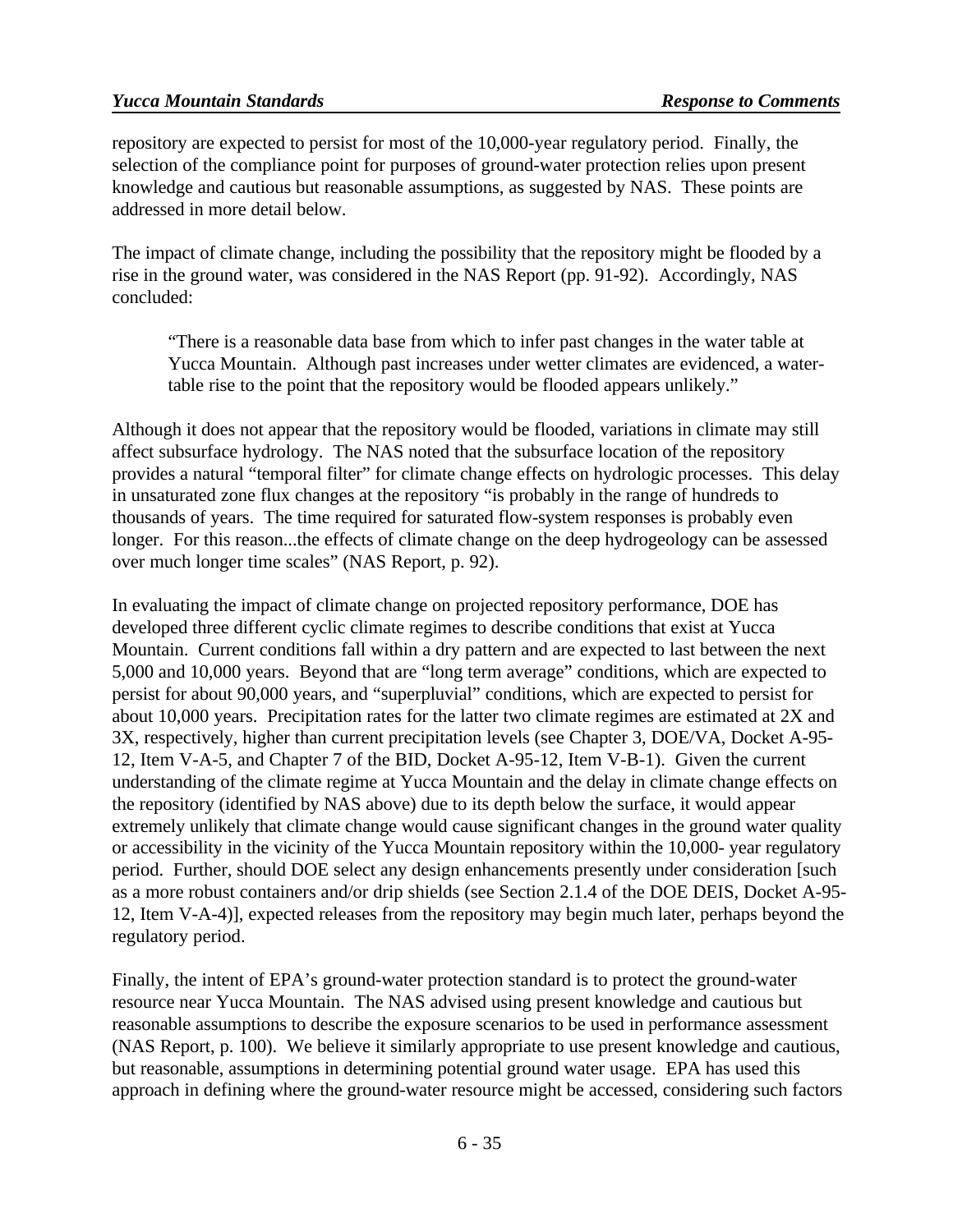as depth to ground water, present and potential access points for ground water usage, the types of activities supported by the ground water resource, and the characteristics of the local land and terrain as far as suitability for agricultural pursuits or residential development (see the responses to Issues H and I herein, and Section III.B.4.f of the preamble, "Where Will Compliance With the Ground Water Standards be Assessed?"). As explained above, when these factors are considered, we did not select the repository footprint as a point of compliance for the Yucca Mountain repository.

## **Issue I: Other alternatives for ground water point of compliance beyond the site boundary**

1. The point of compliance should be at or less than 1 km from the site boundary. (442)

2. The point of compliance for ground water should be at 5 km (Alternative 1). (56, 84, 85, 308, 343, 498)

3. The point of compliance for ground water should be at 20 km (Alternative 2). (175, 565)

4. The point of compliance for ground water should be closer than 30 km. (85,137)

5. The point of compliance for ground water should be at 30 km (Alternative 3). (217, 640)

6. The point of compliance for ground water should be no closer than the RMEI (proposed at 20 km, corresponding to Alternative 2). (175, 238, 773)

7. None of the proposed points of compliance offers sufficient protection. (410)

8. 5 km is too close for ground water compliance, and 18 or 20 km are indistinguishable. (562)

9. The proposed alternatives for ground water compliance are not reflective of the resource. (599)

10. Technical Edit: Revise preamble to reflect available data regarding ground water flow from Yucca Mountain to the town of Amargosa Valley. (657)

#### Response to Issue I:

A number of comments suggested that EPA locate the point of compliance at varying distances from the repository footprint, ranging from less than 1 km to 30 km. One commenter suggested that the proposed alternative points of compliance are not reflective of the resource. One comment suggested that we revise the preamble to reflect available data regarding ground-water flow away from the repository. As discussed above, we chose to retain the concept of a controlled area, limited to no more than 300 km<sup>2</sup>, while limiting its extent in any direction to 5 kilometers, except that in the direction of ground water migration, the controlled area may extend no farther than any point on a line described by 36 degrees, 40 minutes, 13.6661 seconds north latitude. This latter distance is roughly 18 km from the repository footprint.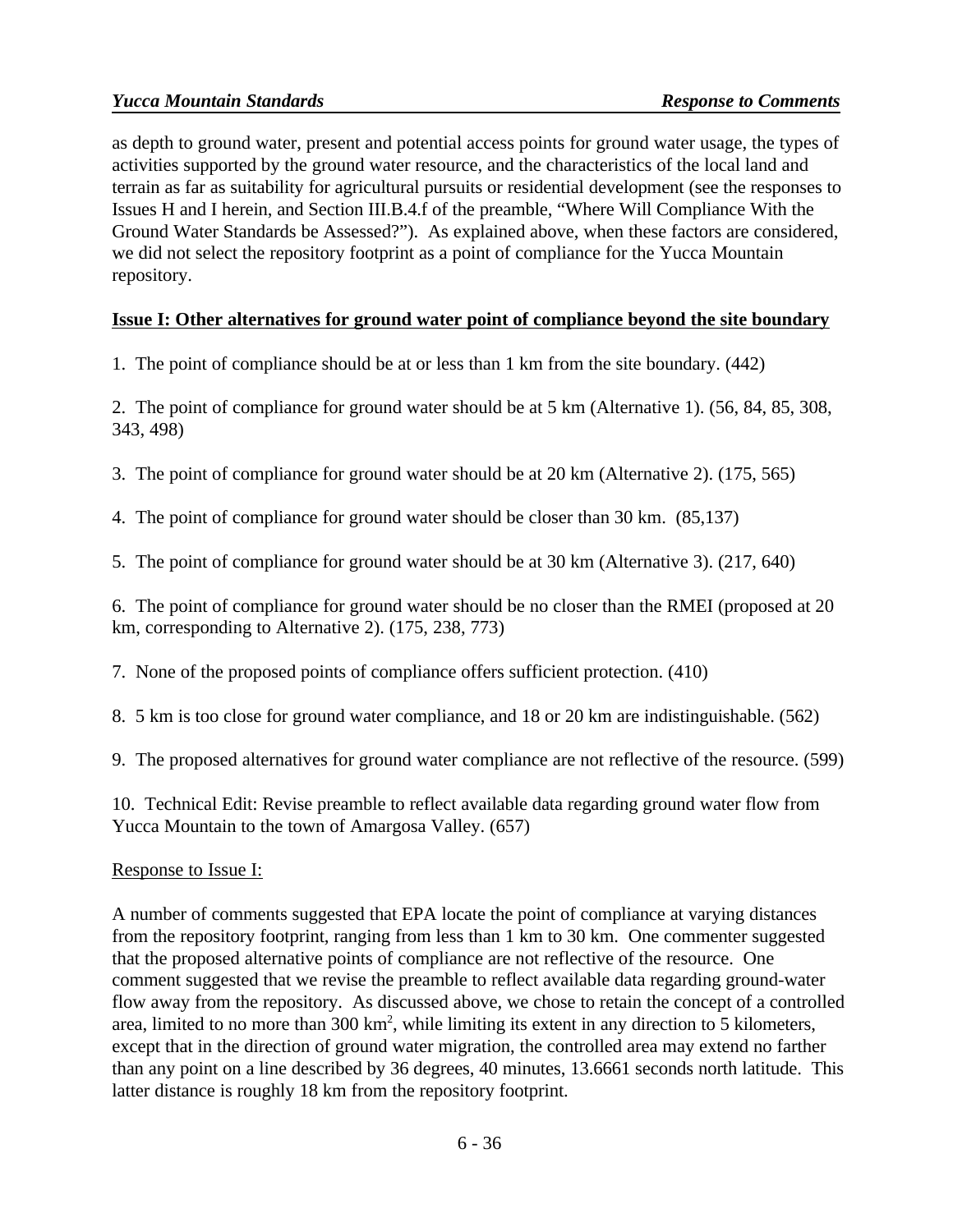#### *Yucca Mountain Standards Response to Comments*

One comment supported a compliance point less than 1 km from the site boundary (442). Numerous comments supported a compliance point at 5 km from the site boundary, partly as a matter of consistency with our generic standards at 40 CFR part 191 (Comments 56, 84, 308, 343, 498). As indicated above in the Response to Issue H, we acknowledge this approach and find it particularly well-suited for a generally applicable standard. The present rule, however, is mandated by EPA's new authority under the Energy Policy Act of 1992 and calls for a site-specific public health and safety standard for Yucca Mountain. According to Section 801(a)(1) of this Act, our standards are to be "based upon and consistent with" the findings and recommendations of the Yucca Mountain NAS panel. We have considerable site-specific information and the recommendations of the Yucca Mountain NAS panel, which advised using present knowledge and cautious but reasonable assumptions to define who is protected. None of the information we have reviewed suggests it likely or reasonable that year-round residents will locate at or within the site boundary of the proposed repository. We believe this is also true at a distance of 5 km from the site boundary. Placing the point of compliance at 5 km violates our requirement that assumptions on future states not be overly speculative. We believe that the point of compliance should reflect current land use, or reasonable projections of future land use, in terms of the volume of water used and its location. As discussed in Chapter 8 of the BID, it would be extremely difficult to farm that close to Yucca Mountain, partly because of poor soil conditions (Section 8.2.3.3 of BID) and because extracting ground water at that location would be technically challenging and prohibitively expensive for an individual or small group (Section 8.2.3.2 of BID). Our understanding of projections of future land use do not indicate significant population growth much farther north of Lathrop Wells (see Appendix I, BID), which is approximately 20 km distant, although there are plans for development between Lathrop Wells and the NTS boundary (Docket A-95-12, Items V-A-14, 15, 16, 19). Given present and planned population patterns and the extreme difficulty in accessing ground water at 5 km, we think it unreasonable that a year-round resident will locate there. Therefore, we have not chosen a point of compliance at points less than 5 km from the repository footprint for the site-specific standards at Yucca Mountain.

As one goes farther away from Yucca Mountain in the direction of ground water flow, it is easier to drill for ground water as the water table is closer to the ground surface. Additionally, the soil characteristics improve such that agricultural pursuits become more feasible and this is evidenced by the considerable agricultural activity in the Amargosa Valley some 30 km from Yucca Mountain, which was suggested as a compliance point by a few comments (217, 640). However, to select a distance of 30 km would ignore farming that occurs as close as 23 km (Chapter 8, BID). Also, much greater dilution of the affected ground water occurs at 30 km and existing uses of ground water closer than 30 km would not be adequately protected. For these reasons, EPA did not select 30 km as the compliance point for ground-water protection purposes.

Distances approximating 20 km appear more reasonable to consider. Two commenters recommended the 20 km distance (comments 175, 565) and two thought it should be no closer than the 20 km distance applicable to the RMEI (comments 238, 773). EPA has decided to require compliance with the ground-water and individual-protection standards at the same location, i.e., in the accessible environment where the highest concentration in the plume of contamination is located. This distance can be no farther south than the southern boundary of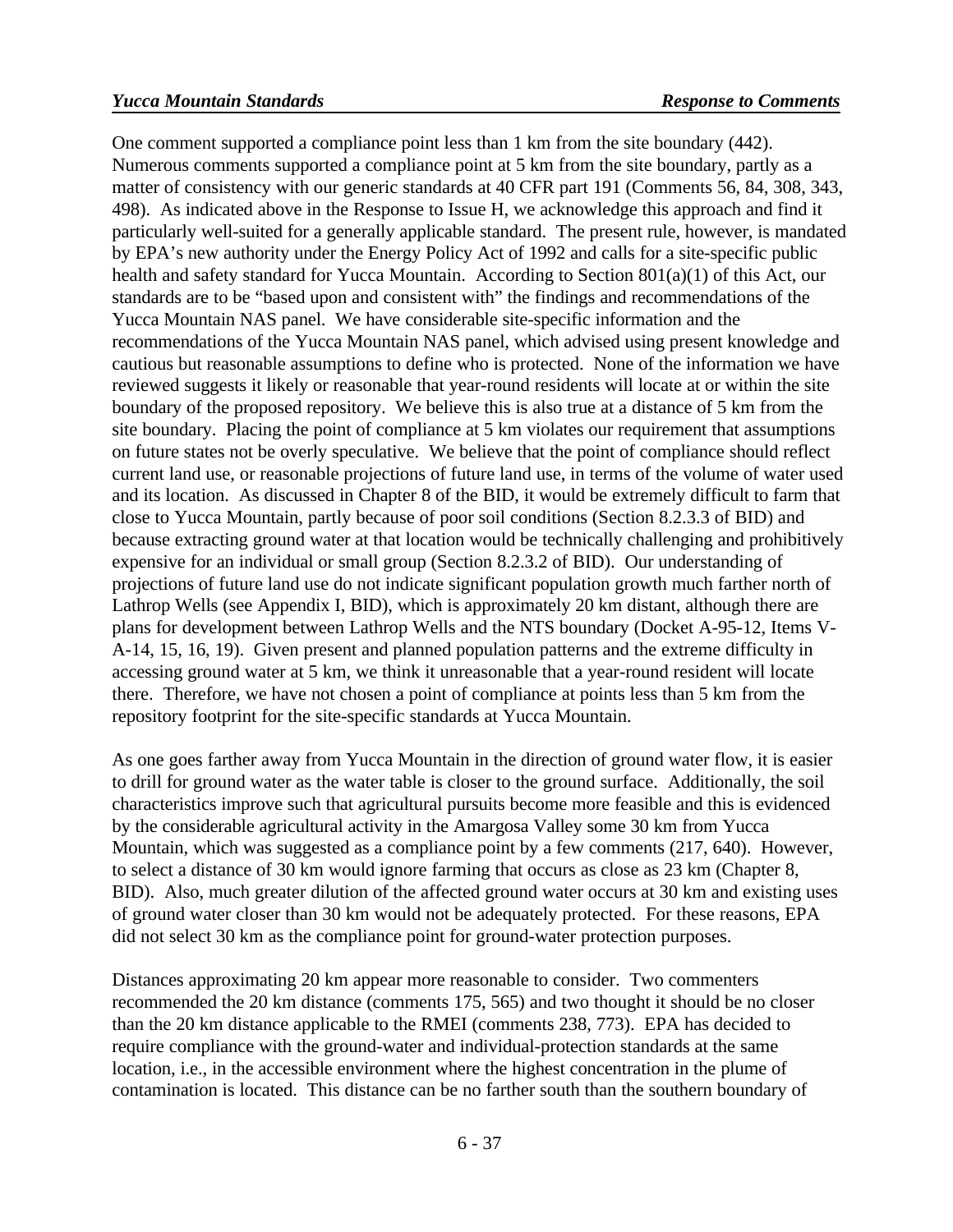NTS (about 18 km from the repository footprint). We believe that the RMEI could use the same ground-water resources for domestic and agricultural practices and hence be exposed to a greater number of exposure pathways. Since the RMEI may be exposed to a greater number of pathways, some of which may not be due to direct ingestion of ground water, the individual-protection standard will be used to judge the acceptability of the RMEI exposures.

According to Chapter 8 of the BID, no farming occurs closer than about 23 km south of the proposed repository footprint. There are approximately ten residents at 20 km and hundreds of persons at a distance of 30 km. Current projections of population growth indicate increases in the area of the 20 and 30 km distances. Although one comment (562) portrayed the 18 and 20 km distances as indistinguishable, we believe there are merits to limiting the maximum distance in the direction of ground-water flow to less than 20 km. We have adopted a controlled area, limited to 300 km<sup>2</sup>, that may extend no farther in the direction of ground-water flow than the distance from the repository footprint to any point on a line described by 36 degrees, 40 minutes, 13.6661 seconds north latitude. The southwesternmost corner of the NTS and its southern boundary correspond to this latitude designation (Docket A-95-12, Item V-A-29), which is roughly 18 km from the repository footprint. It is expected that some population growth may occur north of the 20 km location, Lathrop Wells. This would be a small group of residents who could use ground water for domestic and some limited agricultural purposes. As shown in Appendix III of the BID, the same gravelly, sandy loam that supports agriculture between 20 and 30 km from Yucca Mountain also extends north of Lathrop Wells to the NTS boundary at 18 km. A distance of 18 km provides a degree of conservatism, as compared to a 20 km location, in that the expected concentrations of radionuclides in the representative volume of ground water would be slightly higher at 18 km. At distances closer than 18 km, the depth to the water table increases dramatically, as shown by Table 8-5 and Figure 8-9 in the BID. While it becomes more difficult to drill for water, soil conditions also become less favorable for agriculture. Also, access to NTS is restricted by the Federal government. We believe, based upon the site-specific information now available, and using cautious, but reasonable, assumptions, that a point on a line described by 36 degrees, 40 minutes, 13.6661 seconds north latitude would be the closest location for a small group of individuals to be accessing the ground-water resources near Yucca Mountain and is, therefore, protective of the ground-water resources reasonably anticipated in the vicinity of the Yucca Mountain repository. Again, DOE and NRC must determines where the highest concentrations of radionuclides in the accessible environment will occur, and assess compliance at that location. This is to assure that the compliance point for ground water is positioned to be certain that the analyses take into account the highest concentration in the accessible environment and will be cautiously, but reasonably, conservative in nature.

Finally, one comment (657) indicated that the description of the ground water system beneath the site was not accurate and should be revised to reflect information published in the DOE Viability Assessment document and supporting information. We have revised the preamble and the supporting Background Information Document to reflect the most current information available about the ground water flow system around the repository.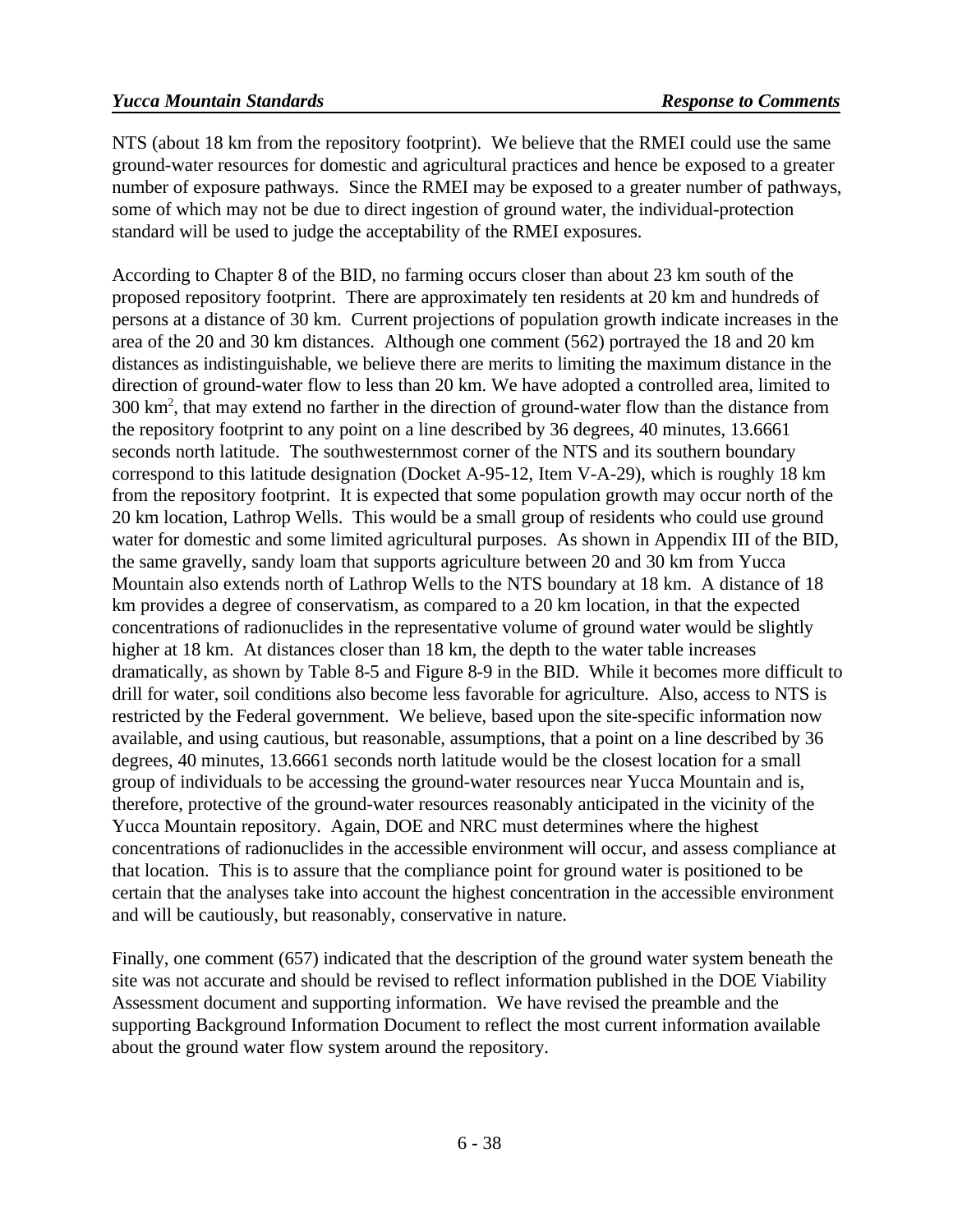### **Section 7** Performance Assessment<sup>1</sup>

### Comment Issues Page #

| A.             | Is EPA's requirement that NRC use the mean or median of the highest                                                                                                 |
|----------------|---------------------------------------------------------------------------------------------------------------------------------------------------------------------|
| <b>B.</b>      | Is EPA's limitation on low-probability features, events, and processes                                                                                              |
| $C$ .          | Is EPA's requirement for repository performance projections for periods                                                                                             |
|                |                                                                                                                                                                     |
| D.             | Is it appropriate to require a consideration of changes in climate, geologic<br>and hydrologic conditions over time in repository performance assessments? $7 - 14$ |
| E.             | Is it appropriate to select and keep constant today's biosphere characteristics                                                                                     |
| F <sub>r</sub> | Is it appropriate to expect that the risks to future generations should be no                                                                                       |
|                |                                                                                                                                                                     |
| G.             |                                                                                                                                                                     |
| H.             | Insufficient site characterization has been completed for Yucca Mountain. 7 - 22                                                                                    |
| $I_{\cdot}$    | Yucca Mountain is a geologically uncertain location for radioactive waste $7 - 22$                                                                                  |
| J.             | Disagree with EPA that the corrosion rates of the canister components may                                                                                           |
|                |                                                                                                                                                                     |
| K.             | It is not necessary for EPA to establish assurance requirements. 7 - 24                                                                                             |
| L.             |                                                                                                                                                                     |

## **Issue A: Is EPA's requirement that NRC use the mean or median of the highest results for compliance determinations appropriate?**

1. While EPA's reasoning is sound, the choice of mean or median is an implementation detail that should be left to NRC. (229, 236, 616)

2. I fear that by using the mean that an RMEI by an individual of the CG may be diluted by assuming a large population of lesser exposed RMEI's. NO don't use the mean. Do like is common in current EIS practice and prepare for the worst case exposures. (168)

3. The EPA should use an approach of specifying that the dose limit to the critical group limit should be the 99 percent upper confidence bound, based on those parameters that can be quantified. (288)

4. [R]eliance on the mean of the distribution of highest dose is not justified. The performance assessment must address the dose to the maximally exposed individual(s), including the conditions

<sup>&</sup>lt;sup>1</sup> All acronyms are defined in Appendix B.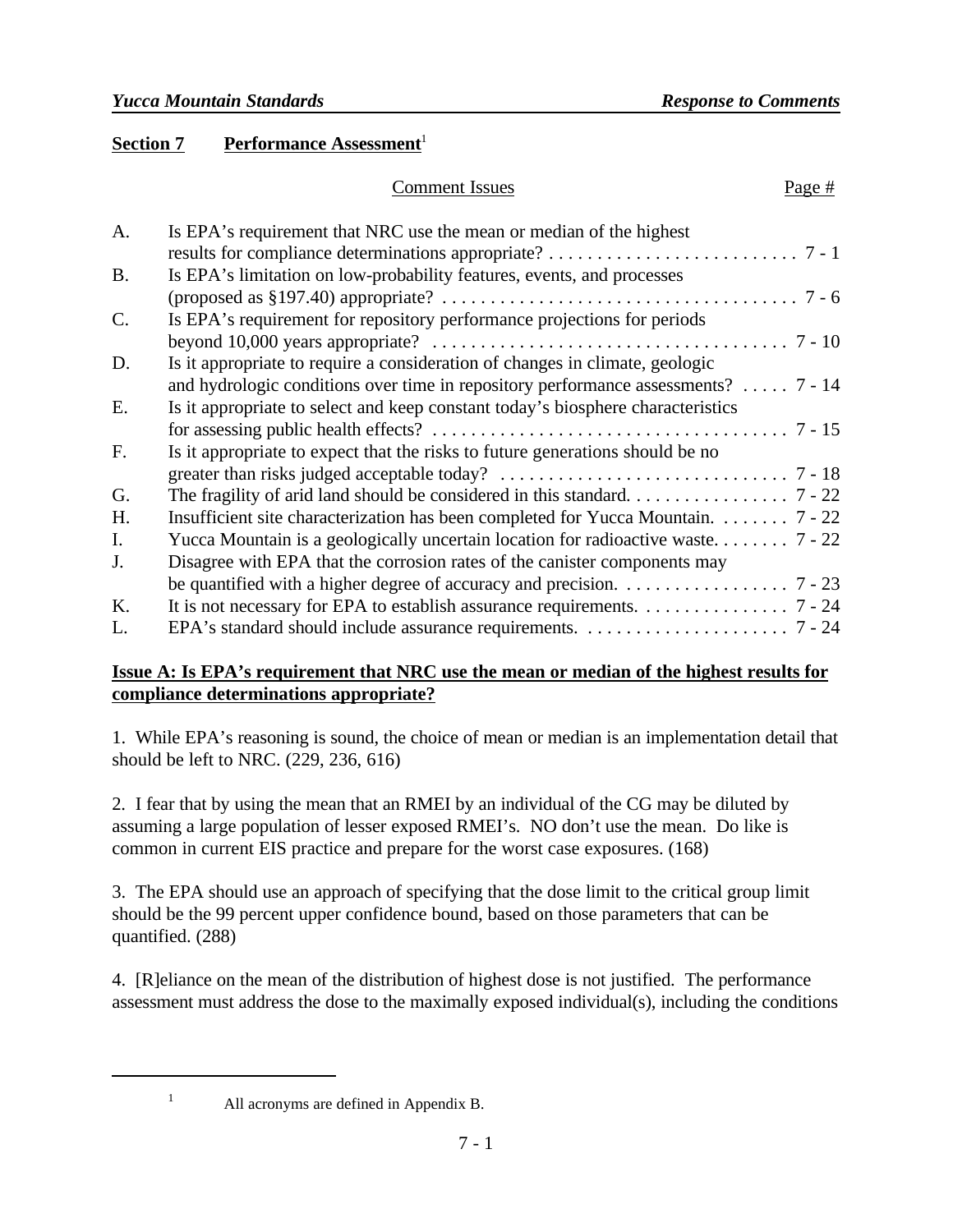of age and physical conditions of the dose recipients. The doses to other members of the exposed population must also be incorporated into the standards. (370)

5. This appears to be a reasonable approach that has more basis in scientific precedent than the "expected dose" used by DOE. (386) Given the uncertainties inherent in performance assessment, compliance should be based on consideration of the full range of values. Either the mean or median of the distribution of the highest doses from various exposure scenarios should adequately address uncertainties associated with performance-assessment results, depending on the degree of skewness. (570)

6. The ICRP approach is to favor a presentation of the results as ranges of numbers or bounding estimates and to emphasize the inherent judgement necessary in evaluating whether there is compliance with the constraints in compliment to the compliance with technical managerial principles. (515)

7. DOE believes that using the mean or median is an acceptable and conservative measure... DOE believes that the uncertainties in performance assessment are best addressed by consideration of the full range of values during the licensing process. The implementing regulator should be allowed to decide, considering this full range, whether there is sufficient confidence that the mean or expected value meets the standard. (629)

8. We support EPA's choice of the mean of the distribution of the highest doses resulting from the performance assessment as the appropriate comparison with the all-pathways, individualprotection radiation standard. However, we consider that any confidence limits and uncertainties applied to this approach should be left to the NRC to determine through implementation of the EPA's standard. (777)

## Response to Issue A:

EPA has specified a compliance measure we believe is reasonable but still conservative, i.e., the mean of the distribution of projected doses from DOE's performance assessments. We believe that specifying this compliance measure is necessary to provide the appropriate context for implementation of the standard. Supplying context for understanding the intent of the standard is necessary to constrain and direct the otherwise unbounded range of approaches to demonstrating compliance that could be justified in the absence of such context. For example, if only an exposure limit was specified in the standard, rather than the mean of a distribution of calculated dose assessments, it is possible that a small number of assessments could be used to demonstrate compliance. In such a case, the full range of relevant site conditions and processes would not be considered and the uncertainties in projecting long-term performance would not be captured by the analyses and the regulatory decision making. At the other extreme, without a defined performance measure, endless and exhaustive site characterization studies and analyses could be required, driven by a perceived need to identify the most extreme "worst-case" scenarios. We believe that a thorough assessment of repository performance expectations should examine the full range of reasonably foreseeable site conditions and relevant processes expected during the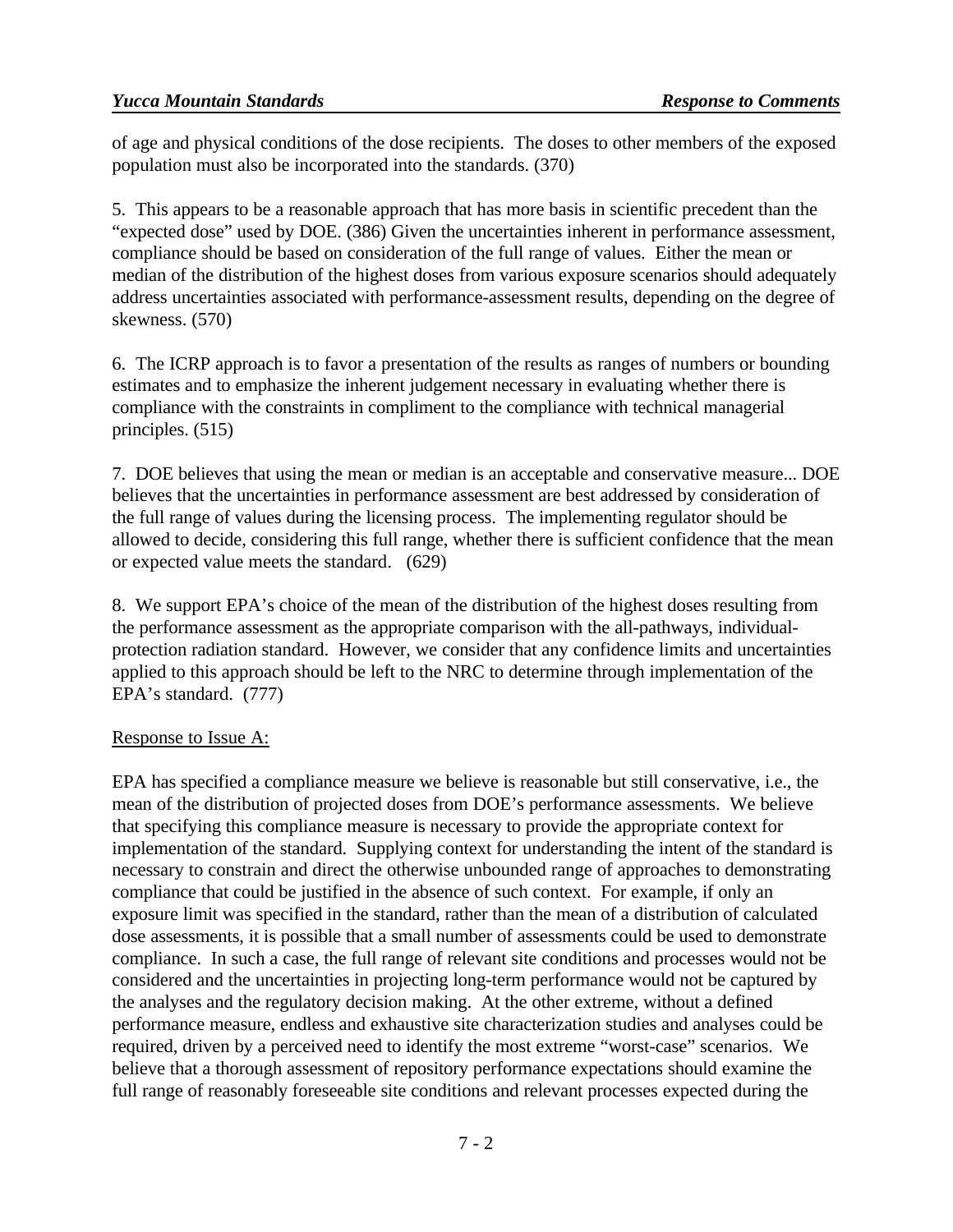regulatory time frame. In making quantitative estimates of repository performance, we believe that unrealistic or extreme situations or assumptions should not dominate estimates of expected performance. With these considerations in mind, we believe that specifying a performance measure is necessary to supply a requisite context for implementing the rule in the regulatory process as well as providing the applicant (DOE) a focus for its efforts to build the compliance arguments and supporting calculations.

EPA believes that a probabilistic approach to repository performance assessments would appropriately capture the range of anticipated site conditions and relevant features, events, and processes. Probabilistic analytical methods are well established in the repository performance assessment field [DEIS (DOE/EIS-0250D) and Viability Assessment (DOE/RW-0508), Docket A-95-12, Items V-A-4 and V-A-5)] and we believe they will be used to project repository performance over the long time frames involved to assess the range of variations in dose that can be expected. We have been reluctant to explicitly specify that a probabilistic approach must be used because such statements could be interpreted to bar the use of deterministic analyses in any sense, which is also not our intent. We recognize that deterministic analyses can be useful for carefully constructed bounding analyses and sensitivity studies and we do not intend to restrain such constructive applications. However, we do require that DOE demonstrate compliance with the individual-protection standard by means of performance assessment, and we have revised the definition of performance assessment to incorporate probabilistic considerations. In addition, by specifying the mean as the performance measure, we are unmistakably implying that a sufficiently large number of performance projections should be made for the repository to consider the full range of conditions and processes, and also are implying that a probabilistic approach should be used to give a relative weighting to the results of these assessments. Given a large number of performance projections, the mean of the distribution will less likely be overwhelmed by unlikely, extreme results.

In line with EPA's use of the term "reasonable expectation," the fundamental compliance measure consistent with a literal interpretation of this term would be the mean value of the distribution of calculated doses. As the only alternative for a compliance measure, the mean may be interpreted too restrictively, however. In actuality, some situations may result in very high dose estimates for situations that have low probabilities and simply averaging these "outliers" into the distribution of calculated dose estimates can bias the mean to perhaps unrealistically high levels. Although this is certainly a conservative approach, which is desirable, the effects can be overly conservative resulting in driving regulatory decision making on the basis of very low probability and potentially unrealistic situations. Another interpretation of the "expected" situation would involve using the median of the expected range of calculated values. The median (reflecting a value exceeded half of the time) may be more representative of actual conditions, since it is reasonable to expect that at least some of the variables involved in the performance calculations have skewed distributions and the resulting distributions for all the situations assessed would show a non-uniform distribution. If the parameter value distributions for those variables that strongly influence the repository performance are skewed, either toward higher or lower values, the median of the distribution of calculated doses could be either higher or lower than the arithmetic mean. Although we proposed using the higher of the mean or median, after further consideration we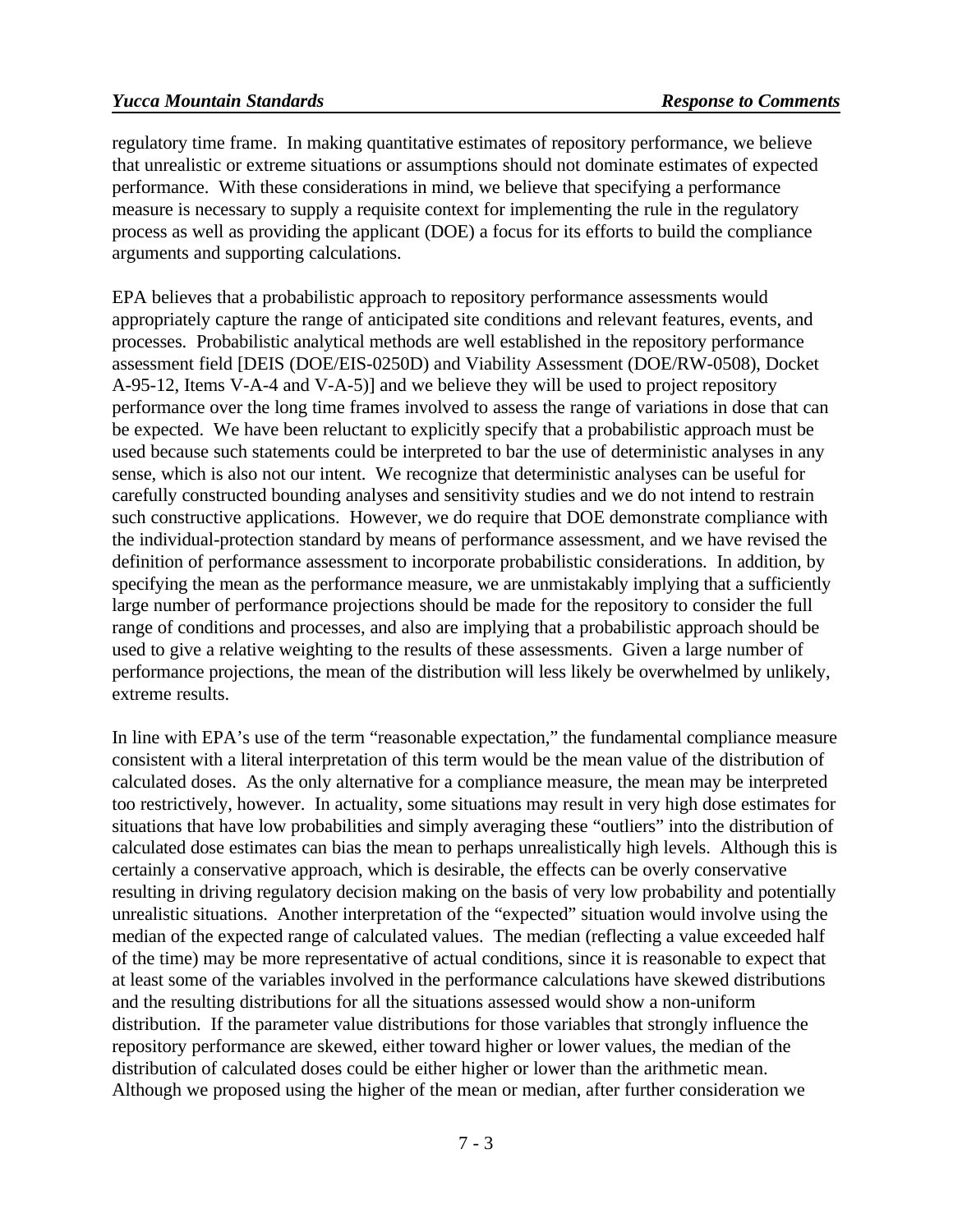#### *Yucca Mountain Standards Response to Comments*

believe that the mean alone will be an appropriate measure of compliance. We believe this approach is sufficiently conservative in that it leans toward giving greater weight to calculations that result in higher exposures, without being overly influenced by "worst-case" and possibly extreme low-probability situations.

Many comments supported the mean or median selection (229, 236, 386, 570, 616, 629, 777), particularly in consideration of the uncertainties involved in projecting repository performance (570, 629). As some comments stated explicitly, the full range of possible parameter values should be examined in repository performance assessments and in the licensing process (570, 629). EPA agrees with these comments for the reasons explained in the preceding text.

A number of commenters stated that while they agreed with the selection of performance measures, the choice should be left as an implementation detail for NRC (229, 236, 616, 777), while some comments (629, 777) stated that measures of confidence should be left to the implementing authority. With respect to whether this constitutes an implementation function that should be left to NRC, EPA believes that specifying the fundamental compliance measure is necessary as a means to supply the appropriate context for understanding the intent of the rule and for implementation guidance. We do not believe that setting the fundamental compliance measure intrudes on the implementation function. The primary task for the regulatory authority is to examine the performance case put forward by DOE to determine "how much is enough" in terms of the information and analyses presented, i.e., how will the regulatory authority determine when the performance case has been demonstrated with an acceptable level of confidence? We have proposed no specific measures in our standard for that judgement. We have not specified any confidence measures for such judgements or numerical analyses, neither have we prescribed analytical methods that must be used for performance assessments, quality assurance measures that must be applied, statistical measures that define the number or complexity of analyses that should be performed, nor have we proposed any assurance measures in addition to the numerical limits in the standard. We have specified only that the mean of the dose assessments must meet the exposure limit, without specifying any statistical measures for the level of confidence necessary for compliance, such as a 95 or 99% confidence level for the mean. We believe setting a confidence level is clearly an implementation function that should be left to NRC and we have made no requirements in the standard to foreclose NRC's flexibility in setting appropriate confidence measures. In the WIPP certification criteria, where we were also the implementing agency, we did set a confidence measure [§194. 55 (d) and (f)] in addition to the basic performance measure, as was our responsibility. In addition, for the WIPP certification standard we included implementation requirements, including analytical approaches [§194.55(b)] along with quality assurance requirements (§194.22), other assurance requirements (§194.41), requirements for modeling techniques and assumptions (§194.23 and 25), use of peer review and expert judgement (§194.26 and 27). These requirements go well beyond the simple statement of a compliance measure. We have not incorporated a similar level of detail in the Yucca Mountain standard because we believe we must specify only what is necessary to provide the appropriate context for NRC's implementation. We therefore disagree that this choice is an intrusion into the implementation responsibilities of NRC.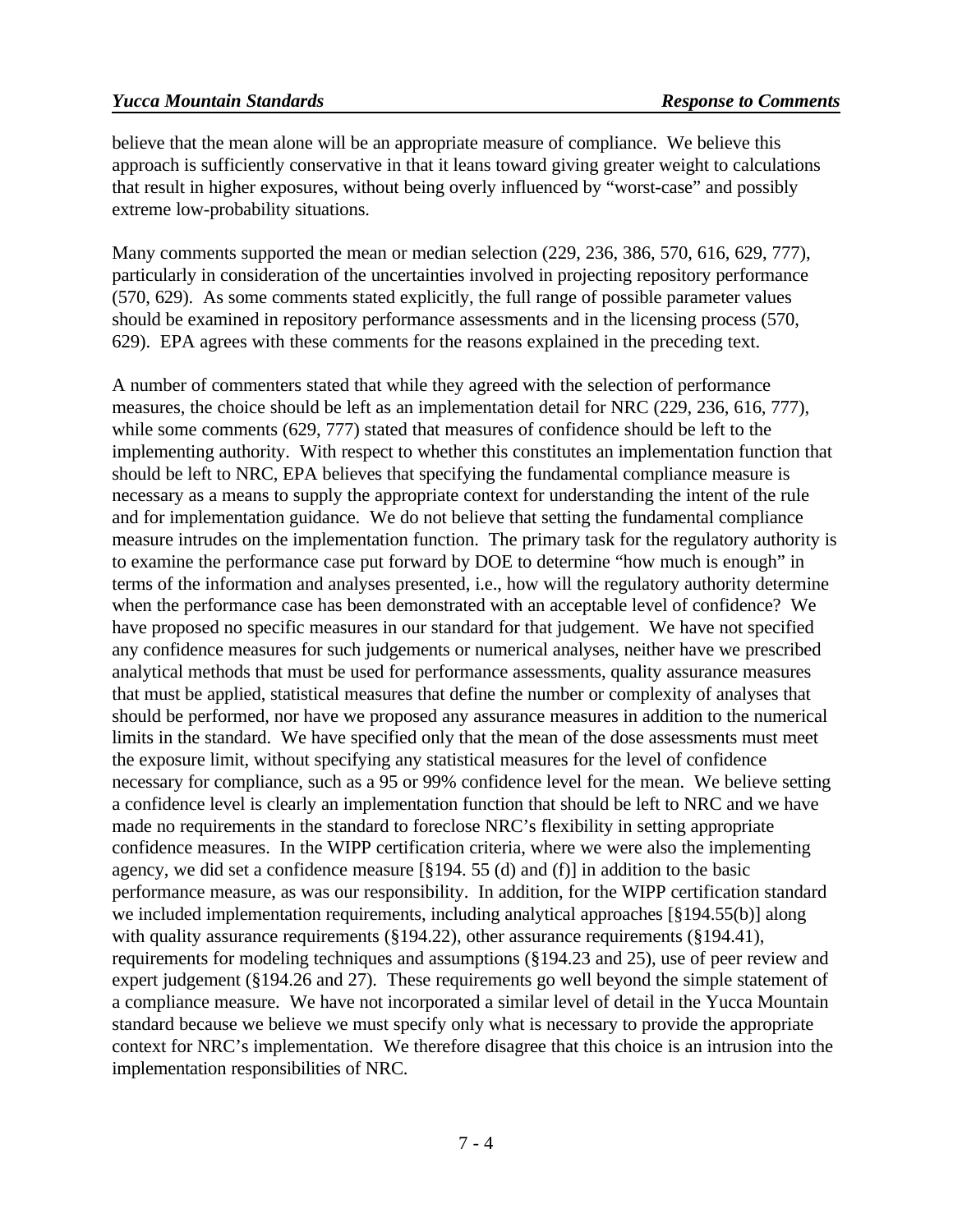Some comments advocated alternative dose limits (168, 288), more specifically that "worst-case" or 99th percentile values of the calculated dose distribution should be used. As explained above EPA believes that the mean will reflect the effects of high dose situations sufficiently and we do not feel the alternatives proposed are compatible with our approach. As we have explained in the response to comments on our "reasonable expectation" approach, the intent of reasonable expectation is to fully understand and appreciate the inherent uncertainties involved in projecting repository performance to engage in regulatory decision making with a full understanding of all the uncertainties. We believe that under this approach, high dose situations will be identified and described, particularly their probabilities, and such situations will be carefully examined in the licensing process to determine their underlying assumptions so that decisions are not driven by unrealistic, or very low probability situations. We believe that the reasonable expectation approach, in combination with the performance measures we have specified and the necessary implementation by NRC, will assure that the full range of potential repository performance will be evaluated appropriately.

One comment (370) stated that the dose to the maximally exposed individual (further qualified by age and other physical conditions) should be the performance measure and that doses to other individuals should be incorporated into the standard. EPA believes our selection of dose receptor (the reasonably maximally exposed individual) is a conservative but reasonable approach consistent with our approach to regulatory decisions in general. In the standard we have specified that certain characteristics of the dose receptor should be based on characteristics of the current population (§197.21) so that the receptor is representative of the exposed population (which will weigh the extreme physical conditions in proportion to their actual occurrence in the population). We believe that postulating receptors with maximum "worst-case" characteristics is an arbitrary and fundamentally speculative approach that makes regulatory decision making difficult because the choices cannot be clearly justified, i.e., one speculative choice is no more defensible than another in terms of decision making. In this regard we are consistent with the position of NAS, which stated that it would be reasonable to "protect the vast majority of members of the public" rather than focusing on "the risks imposed on a very small number with unusual habits or sensitivities" (NAS Report, p. 51-52).

One comment described the ICRP approach as an alternative to EPA's selection of performance measures (515). We believe that the applicant's compliance case will document the full range of performance projections and consequent dose assessments consistent with the intent of the comment. As we have explained in our discussions of the "reasonable expectation" approach, the full range of uncertainties should be identified and taken into consideration in regulatory decision making. We believe our general approach and performance measures will provide the information and insight advocated by this comment.

EPA notes that for the WIPP certification, the compliance measure that we used for the individual protection standard was the higher of the mean or median of the calculated distributions of doses from releases [§194.55(f)]. We proposed the same performance measure as appropriate for the Yucca Mountain repository so that an equivalent measure would be applied in both geologic repository situations. We have reviewed information and assessments done for the Yucca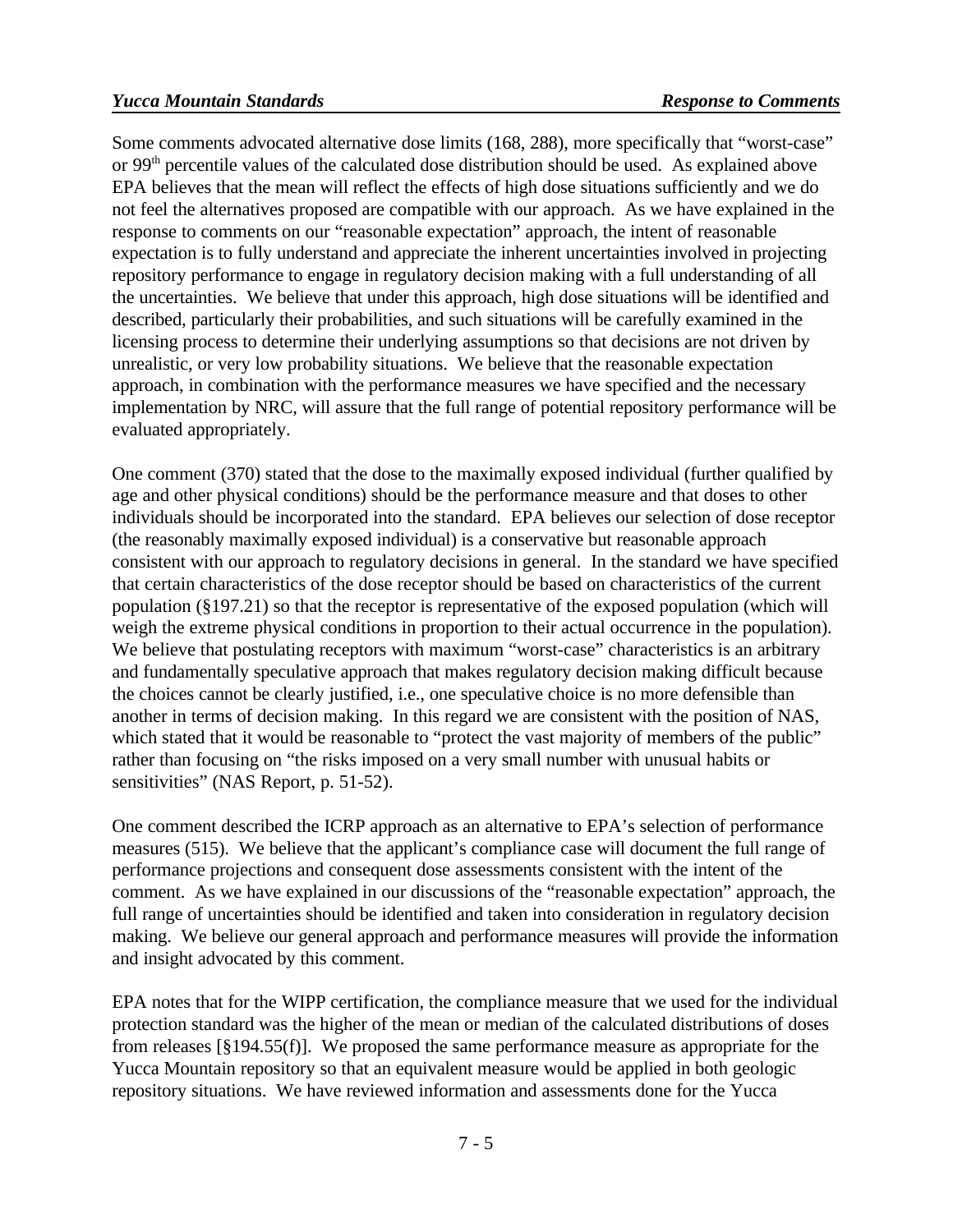<span id="page-188-0"></span>Mountain site [such as those in the DEIS (DOE/EIS-0250D) and Viability Assessment (DOE/RW-0508), Docket A-95-12, Items V-A-4 and V-A-5] and have not found evidence that uncertainties and technical difficulties in assessing performance for the site are dramatically greater than at the WIPP site – to the extent that a very different compliance measure is justified, although the respective sites have their unique differences and uncertainties. However, in our final rule we are specifying the mean alone as the basic compliance measure. Projecting repository performance at either site presents technical difficulties and uncertainties that require detailed site characterization studies and encourage the use of probabilistic approaches to dose assessments. In the BID for the WIPP rule (EPA 402-R-96-002, Docket A-95-12, Item V-A-23), the use of the mean as a conservative but reasonable measure of repository performance is discussed in detail. The WIPP BID contains a more statistically oriented discussion of compliance measures and confidence measures. The mean or median are both reasonably conservative measures because they are influenced by high exposure estimates found when analyzing the full range of site conditions and relevant processes, without being geared to exclusively reflect highend results, as would be the case if a high-end percentile of the distribution were selected as the measure. As noted in the WIPP BID, the mean and median values of the distribution of calculated doses are the same if the distribution of calculated doses is symmetrically distributed around the mean value, but will differ if the input data used in the calculations shows a prominent skewness either to generally high or low values. Because it is possible to observe skewed parameter distributions, a non-uniform dose distribution is not unexpected. Nevertheless, we believe that use of the mean alone will adequately address these questions.

## **Issue B: Is EPA's limitation on low-probability features, events, and processes (proposed as §197.40) appropriate?**

1. If our interpretation is correct, events with lower than one chance in 10,000 chance of occurring within 10,000 years means an annual occurrence rate of less than one in 100 million (10-8) per year. No rationale for this choice is presented. This is another implementation area that should be left to NRC. (328)

2. EPA should examine unplanned release scenarios of low probability to determine if the Yucca Mountain Repository should operate. (416) EPA should propose a "design standard" for the Yucca Mountain Repository. (414)

3. It is unclear: (1) Whether performance assessments for ground water protection (and human intrusion) exclude additional natural events and processes compared to that for the individual protection standard, and (2) What the extent of the additional exclusion is. DOE recommends that EPA clarify the exclusion of unlikely or very unlikely events and processes. (650)

4. We support EPA's position on allowing the exclusion of unlikely natural events from both the ground water and human-intrusion scenarios. (767)

5. DOE agrees with EPA's conclusion that the geologic record is best preserved in the relatively recent past. DOE believes that probabilities of processes and events for the 10,000 year period of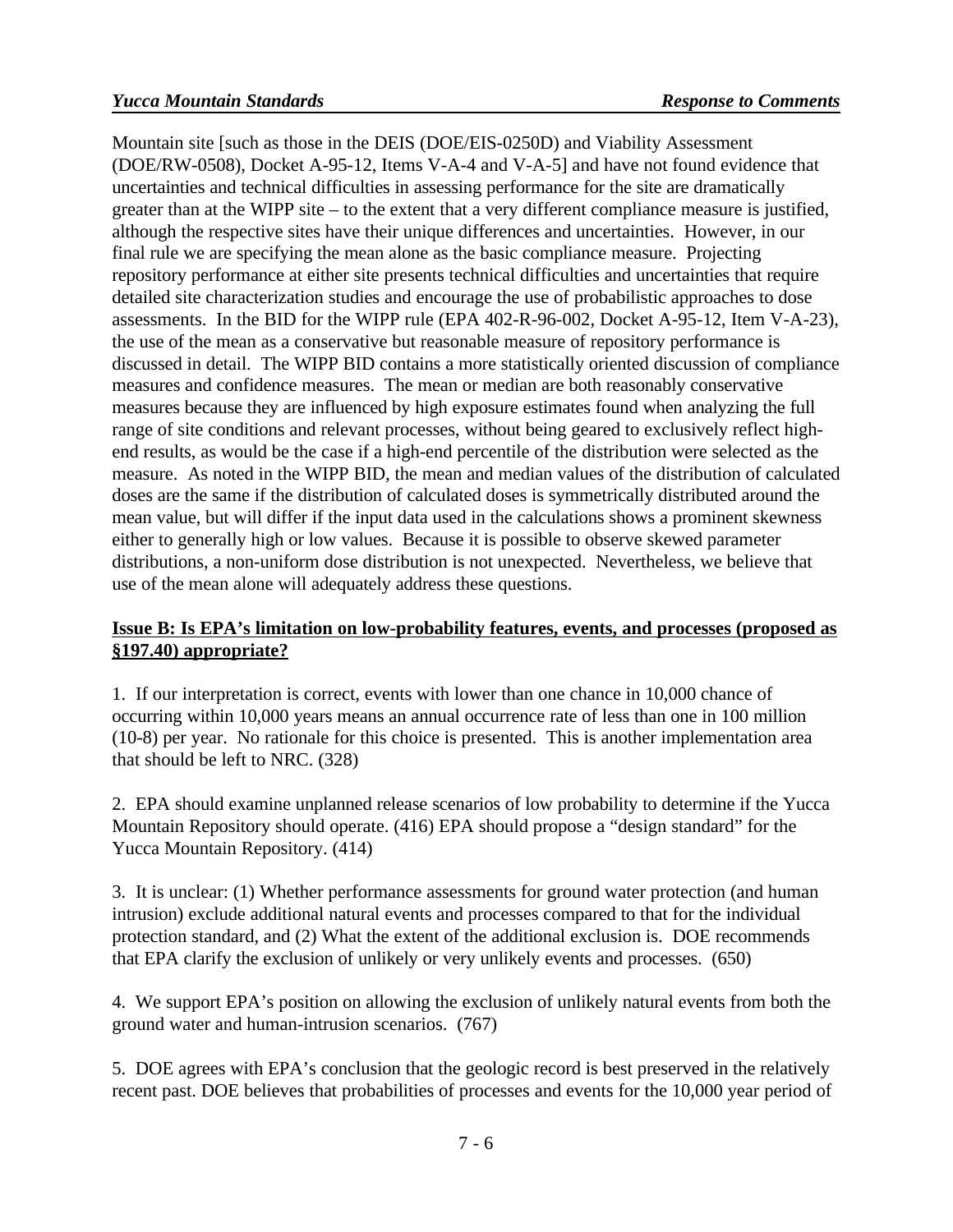compliance should be calculated based on this record because this record is likely to be representative of processes and events for the next 10,000 years. (649)

6. The Quaternary has long been accepted as the appropriate period in the geologic record to use and requires no further action from EPA. (572)

### Response to Issue B:

Comment 328 asks for an explanation of the probability cut-off EPA proposed in §197.40 of the standard (§197.36 of the final rule) as it relates to framing performance assessment scenarios for projecting repository releases. The purpose of a performance assessment is to evaluate the performance of the repository under expected conditions, within reasonable variations (please see additional discussions in this document and the preamble to the final standard concerning our "reasonable expectation" approach and performance measures for pertinent information related to this question also). This means that extremely unlikely or speculative features, events, and processes should not play a prominent role in the assessment. There is a certain amount of judgment involved in selecting a specific probability level below which features, events, and processes are considered so "unlikely" that they should not be evaluated. We see the level we selected as the threshold for these "very unlikely" features, events, and processes (a 1 in 10,000 chance of occurring within 10,000 years after disposal, sometimes represented as an annual probability of  $10^{-8}$ ) as providing sufficient room for many features, events, and processes that might be considered unlikely but could have a significant impact on the results of the assessment. It is not intended to represent the probability of an event occurring in any particular year (which, as the comment points out, would be vanishingly small), but must be viewed in the context of the probability of a feature, event, or process being active at the site during the next 10,000 years. This level also translates to a 1 in 100 (i.e., 1%) chance of occurrence over 1 million years, the length of time NAS identified as the period of geologic stability, so that DOE's projections beyond 10,000 years may include these less likely features, events, and processes. Nor should it be interpreted to mean that any feature, event, or process that has taken place at the site during the last hundred million years should be included in the repository performance assessments. The repository block tuffs are in the range of 11.4 - 15.2 million years old (BID, Chapter 7). Extending the time frame for examining site conditions back that far brings into consideration features, events, and processes associated with the original deposition of the repository host rocks and some of the surrounding rocks. The inclusion of such features, events, and processes are not likely to be repeated in the next 10,000 years unless convincing arguments can be made for the reoccurrence of the type of volcanic activity that created the repository tuff deposits initially. In contrast, studies of the volcanic history around the site area point to the occurrence of a different type of volcanic activity in the relatively recent geologic past, with some events occurring less than 10,000 years ago. This type of volcanism (basaltic volcanism, exemplified by the Lathrop Wells lava cone and other features in the repository area) appears to be the type that has some probability of occurring within the next ten thousand years (BID, Chapter 7).

Comments 649 and 572 expressed agreement with our assertion that the Quaternary Period is the appropriate portion of the geologic record to use in estimating probabilities for natural features,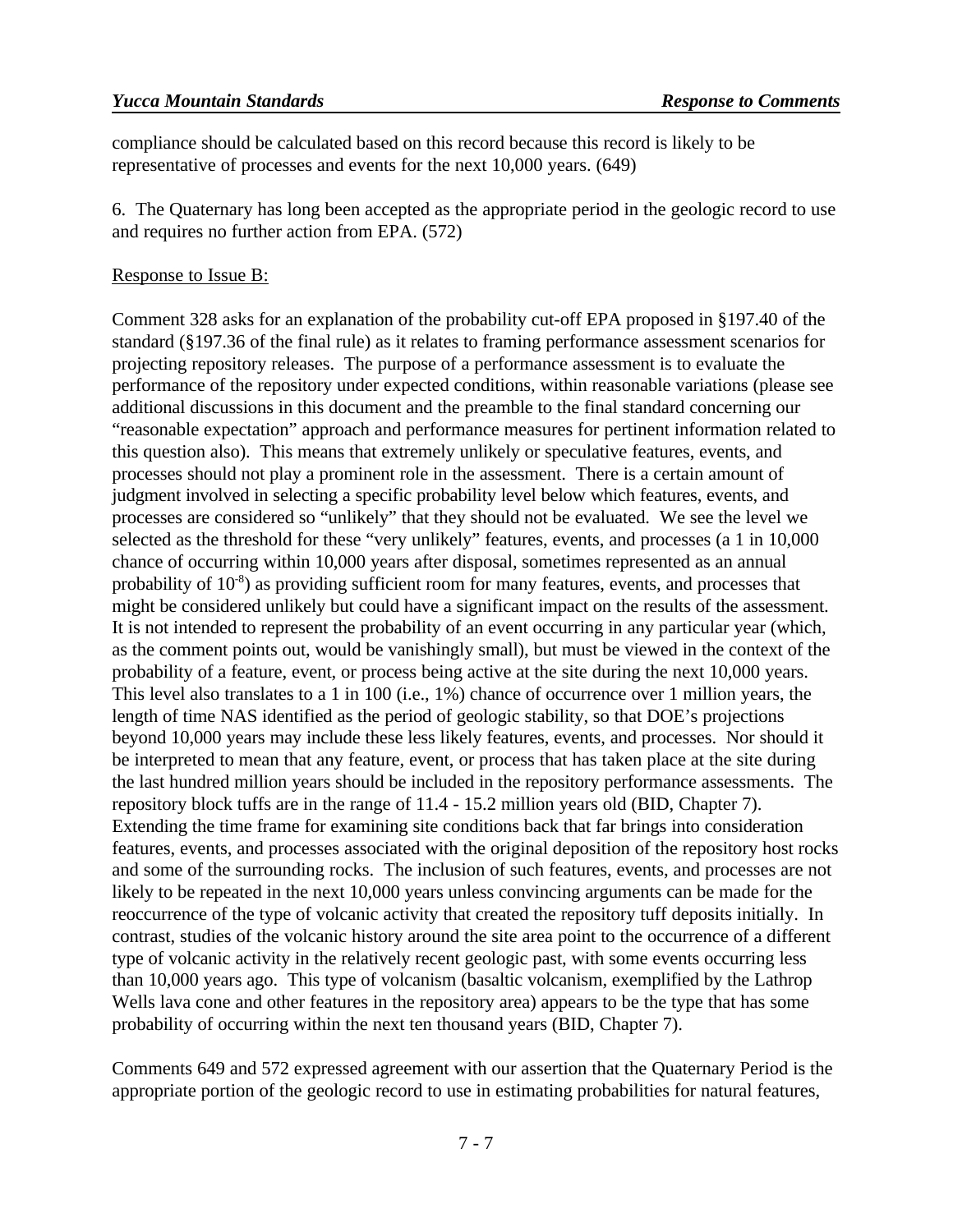events, and processes that may occur at the site over the next 10,000 years. EPA agrees with these comments for the reasons stated above and in the comments. The Quaternary Period contains the best preserved evidence of features, events, and processes that have taken place at the site thereby allowing the most reliable means of estimating their probabilities. It also covers the past glacial periods (in the Pleistocene) where precipitation rates would be higher than today, thereby offering a means of realistically estimating future changes in precipitation rates for use in repository performance assessments. Such variations in climatic and geologic conditions are required (§197.15) so that the repository performance projections will address possible variations in site conditions during the regulatory period (10,000 years) and beyond that time. Climatic changes over the very long-term [the one million year period of "geologic stability" described by NAS (NAS Report, pp. 6 and 91-2)] can produce significant changes in site conditions that would strongly affect repository performance projections by changing important performance factors from precipitation rates over Yucca Mountain to shifts in population downgradient from the repository, as noted in the NAS Report (pp. 91-92).

Comment 416 stated that EPA should examine low probability unplanned release scenarios to determine if the repository "should operate." This comment appears to be assuming that EPA is the regulatory authority with approval responsibilities for the repository. We are charged with framing the standard, but NRC is responsible for the final review and approval process for the repository, i.e., determining if it "should operate." In reviewing the data for site conditions (see Chapters 7 and 8 of the BID) and DOE's most recent assessments of the site's performance in the DEIS and DOE/VA (Docket A-95-12, Items V-A-4 and V-A-5), EPA did not find evidence that low probability features, events, and processes, that could have a potential to result in releases likely to exceed the standard, would be excluded from DOE's assessments of repository performance. For example, the potential for disruption of the repository by volcanic events will be considered since the probability estimates are above the cut-off limits in the standard (Viability Assessment, vol. 3). The effects of seismic activity and the potential for nuclear criticality, the other two important disruptive processes, are also being evaluated by DOE (Viability Assessment, vol. 3). In implementing our standards, NRC has the flexibility to consider features, events and processes with probabilities below our cut-off value (i.e., lower than  $10^{-8}$  probability) if it deems them important to its decision making responsibilities, though not specifically in determining compliance with our standards. We believe our probability cut-off levels will not artificially eliminate important features, events, and processes from the repository assessment efforts and that the final determination of whether the repository should operate, as this comment states, is the responsibility of NRC.

A closely related comment (414) stated that EPA should establish a "design standard" for the repository. The EnPA mandates that EPA promulgate public health and safety standards for protection of the public from releases from radioactive materials stored or disposed of in the repository. The EnPA does not authorize or require us to promulgate a standard tied to a specific repository design. Therefore, we have not taken an approach that would establish requirements for design, or anticipated performance of specific aspects of the repository design. Moreover, a design standard is not practical for a number of reasons. Establishing overarching health-based requirements in the standard allows the repository developers flexibility in developing repository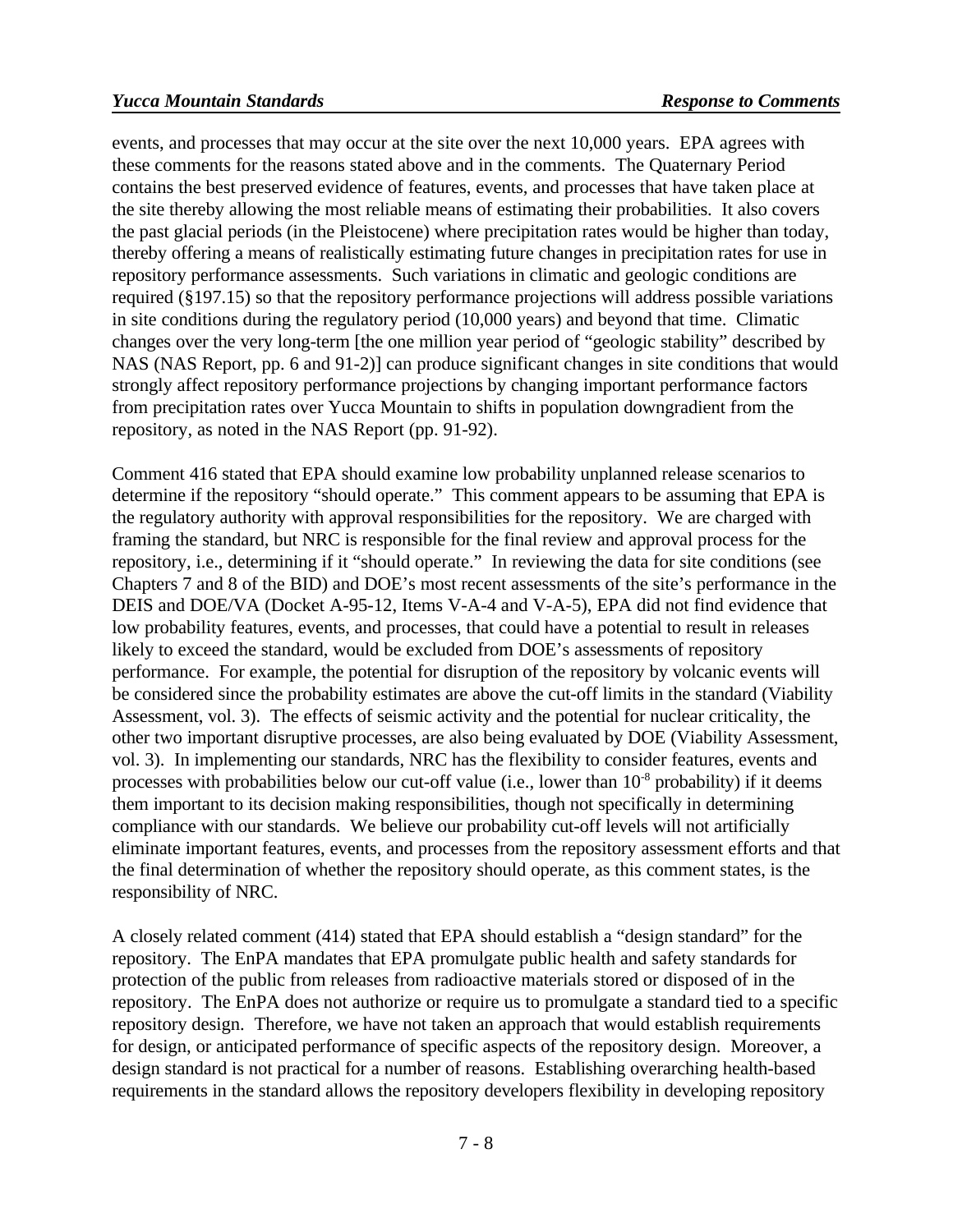designs that are capable of meeting the standard's requirements, and to optimize the designs as ongoing site characterization studies reveal more detail about the repository site's natural system. Allowing the repository design to be modified to increase confidence in its projected performance as site information becomes more reliable, up until the time the actual repository license application is submitted, is clearly a desirable approach. Establishing design requirements in advance in the standard seriously limits the flexibility to evolve the repository design to optimize its performance and the confidence that can be placed in performance projections. Prejudging the repository design (i.e., the various components of the engineered barrier system) and the containment and waste isolation functions of elements in the design is not a prudent course, since it could seriously limit design optimization efforts, misdirect attention from the overarching goal of health protection to potentially exposed individuals, and add considerable uncertainty in the licensing process by establishing performance standards that are not directly measures of health protection. In carrying out its implementation responsibilities, if NRC determines that requirements for specific aspects of the repository design are necessary, it can impose such requirements. We believe consideration of design requirements are implementation concerns more properly addressed by NRC (see also the response to comment 486 for a discussion of subsystem performance requirements).

Two comments dealt with the inclusion of unlikely and very unlikely features, events, and processes from the performance assessments to be done for the human intrusion and groundwater protection standards (650 and 767). Comment 650 asked for clarification on the inclusion or exclusion of unlikely features, events, and processes in the ground-water protection and human intrusion standards. Unlikely natural features, events, and processes are excluded from the human intrusion assessment [§197.26(f) and §197.36]. The stylized intrusion scenario is intended to test the repository performance by an assumed by-passing of the engineered barrier and part of the natural barrier (the unsaturated zone below the repository). Combining unlikely features, events, and processes with the stylized intrusion scenario is not reasonable from two perspectives. As discussed in the NAS Report (Chapter 4), the intent of the analysis is to test repository performance under expected conditions, with the hope that the repository will be "resilient" to a limited human intrusion event. EPA agrees with this recommendation, as discussed elsewhere in this document and in the preamble. The inclusion of unlikely features, events, and processes would be counter to that intention of testing the expected "resilience" of the repository, and therefore we have not included in the standard requirements to do so in the performance assessments. NAS also concluded in its report that there was no scientific way to make supportable predictions for the probability of human intrusion to breach the repository barriers. In the light of this conclusion, NAS recommended that an intrusion be assumed to occur and be assessed (NAS Report, Chapter 4). As some comments on human intrusion pointed out (see comment responses on human intrusion in Section 5 of this document), drilling for water from the top of Yucca Mountain rather than in the adjacent valleys is very unlikely and we agree that the actual probability of that event is very low. If we were to combine additional unlikely features, events, and processes with the stylized intrusion scenario (which in reality has a low probability although difficult to define reliably), we would in reality be requiring compliance be met for very unlikely situations (the probability of such situations would be the product of the low probability for the drilling event itself multiplied by the low probability of the added unlikely features, events,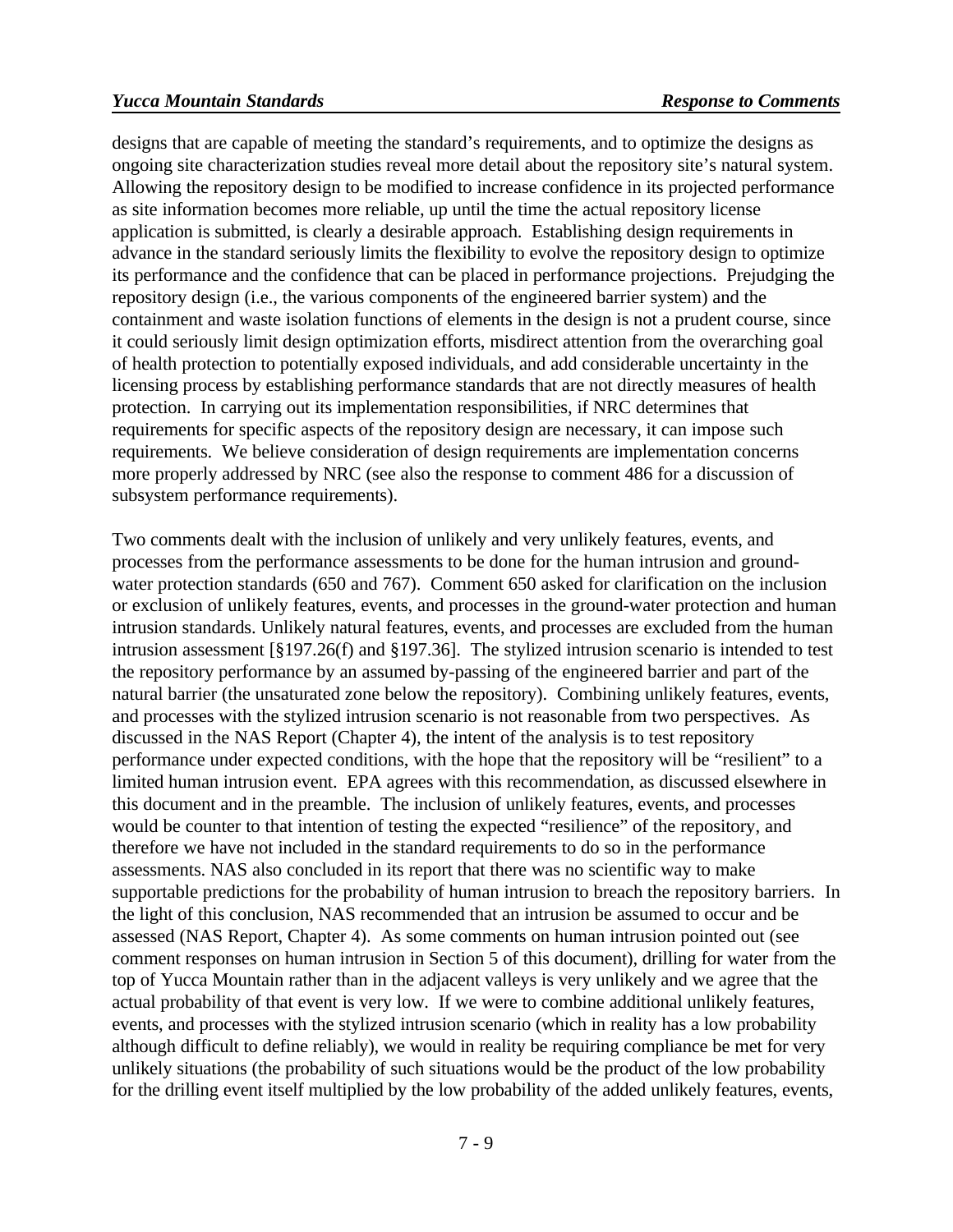## <span id="page-192-0"></span>*Yucca Mountain Standards Response to Comments*

and processes). Such a position is inconsistent with our position on the probability limits for features, events, and processes to be included in repository assessments for the individual protection standard (§197.36).

Regarding the use of low probability unplanned release scenarios, relying on the worst conceivable event without regard to probability would be neither economically nor technically justifiable. In addition, EPA's role is not to "determine if the repository should operate," but to establish a standard that protects human health and the environment in the Yucca Mountain region. The NRC's role is to approve or disapprove the license application. As part of that determination, NRC will evaluate compliance with the EPA standard. The NRC's licensing of nuclear facilities typically requires analysis of accident or "off-normal" events to ensure that the facility's design basis is appropriately identified. The NRC may take into account lower probability events in the broad context of licensing, but not for determining compliance with the EPA standard.

The human intrusion and ground-water standards should apply the same restriction on lowprobability ("unlikely") features, events, and processes. EPA has left it to NRC to define the level of probability that constitutes an "unlikely" feature, event, or process. The human intrusion standard assumes that a single borehole penetrates the repository. No probability has been assigned to such an event, which is consistent with the NAS recommendation.

## **Issue C: Is EPA's requirement for repository performance projections for periods beyond 10,000 years appropriate?**

1. Requiring projections for 10,000 and 100,000 years could be confusing to the public and the licensing authority. How should long-term projections be evaluated if they are well above the 10,000 year standard? (473)

2. Even 10,000 year projections involve methodologies that become more difficult to prove with increasing time. (272) Requiring projections beyond 10,000 years invites calculations of increasingly greater uncertainty. (567)

3. A better approach would be to require periodic updates of the performance assessment using better data. This would serve as a check of the original assumptions and increase confidence in the understanding of repository conditions. (557)

4. If EPA is not going to extend the compliance period beyond 10,000 years, there needs to be technically feasible backup licensing criteria that addresses the longer-term waste isolation characteristics of the proposed site after the engineered barriers fail. (486)

5. The text in the preamble (page 46993) should be changed to state that "NRC is not required" to use additional analysis in determining compliance with proposed 197.20. NRC should not be constrained from using post-10K year calculations if it deems such use appropriate. (593)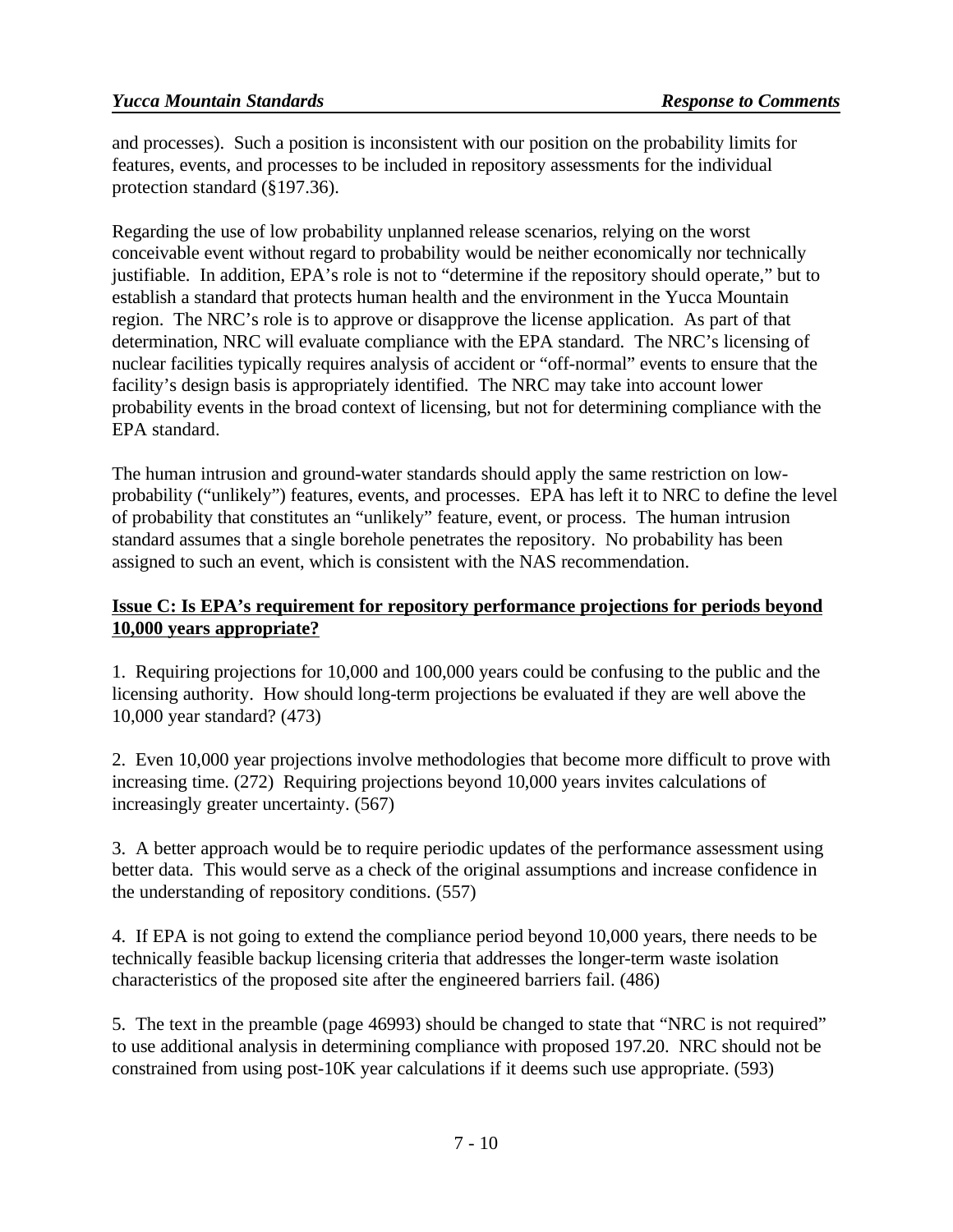6. DOE agrees on the statements for the use of the 10K and 100 K performance assessments. (646) If the post-10,000 year assessments are to be used for regulatory insight, it is appropriate, but this should be left up to NRC to consider what weight should be given to such speculation, and EPA should make no requirement. (236)

7. Given that the proposed EPA standard requires that the performance of the disposal system be examined after 10,000 years if the peak dose is calculated to occur then, there may be little practical difference between the TYMS report's recommendations and the proposed EPA standards. The major issue is that EPA provides no guidance on how analyses should be done for the period of geologic stability beyond 10,000 years and gives no indication of how the results should be used in judging acceptability. (398)

## Response to Issue C:

This issue relates directly to Question 16 in the preamble in the proposed standard. Although EPA asked for comment on the appropriate use of projections after the regulatory time period, the thinking on this issue depends to a significant extent on our decision to set the regulatory time period at 10,000 years. We have addressed comments specifically on the 10,000 year regulatory period in more detail in Section 3 of this document. Reflecting the discussion of our basis for the 10,000 years regulatory time frame, we concur on the comments (272, 567) that calculations into far distant time frames (like 100,000 years or more into the future) entail greater amounts of uncertainty as the time frame stretches outward. Recognizing these inherent uncertainties, we believe, however, that there is a useful purpose for requiring that long-term assessments be made. Using the 10,000 years time line as a measure for regulatory decision making about compliance is largely a policy-based decision, so that the time limit is not left to subjective debates over the exact time frame appropriate for any particular site (as a function of site-specific conditions like ground water travel time estimates). The projections of releases from the repository are also a function of the engineered barrier design [for the Yucca Mountain repository this is largely concerned with the waste package design and the use of drip shields (Chapter 7 of the BID)]. The repository design can be changed at any time until a license application for the repository is submitted, and therefore basing a regulatory limit on the expected performance of a specific design feature is not appropriate since it would be predicated on an assumed design and not on more fundamental considerations relating more directly to health protection, i.e., the degree of confidence that can be placed on long-term performance projections.

From a purely scientific perspective, there is no basis for assuming that performance calculations up to the 10,000 year point are inherently reliable whereas projections beyond that date are not. Therefore, EPA believes that the performance projections should be continued well beyond the 10,000 year period to examine the projected performance of the disposal system at the extremes of our confidence in these assessments. Since the confidence that can be placed in performance projections does not change between year 10,000 and 10,001 of the performance analyses, it appears prudent to extend the analyses into a longer time frame for the purpose of getting a more comprehensive picture of the site's anticipated performance. In requiring these long-term projections, we are asking whether, based on our understanding of the natural and engineered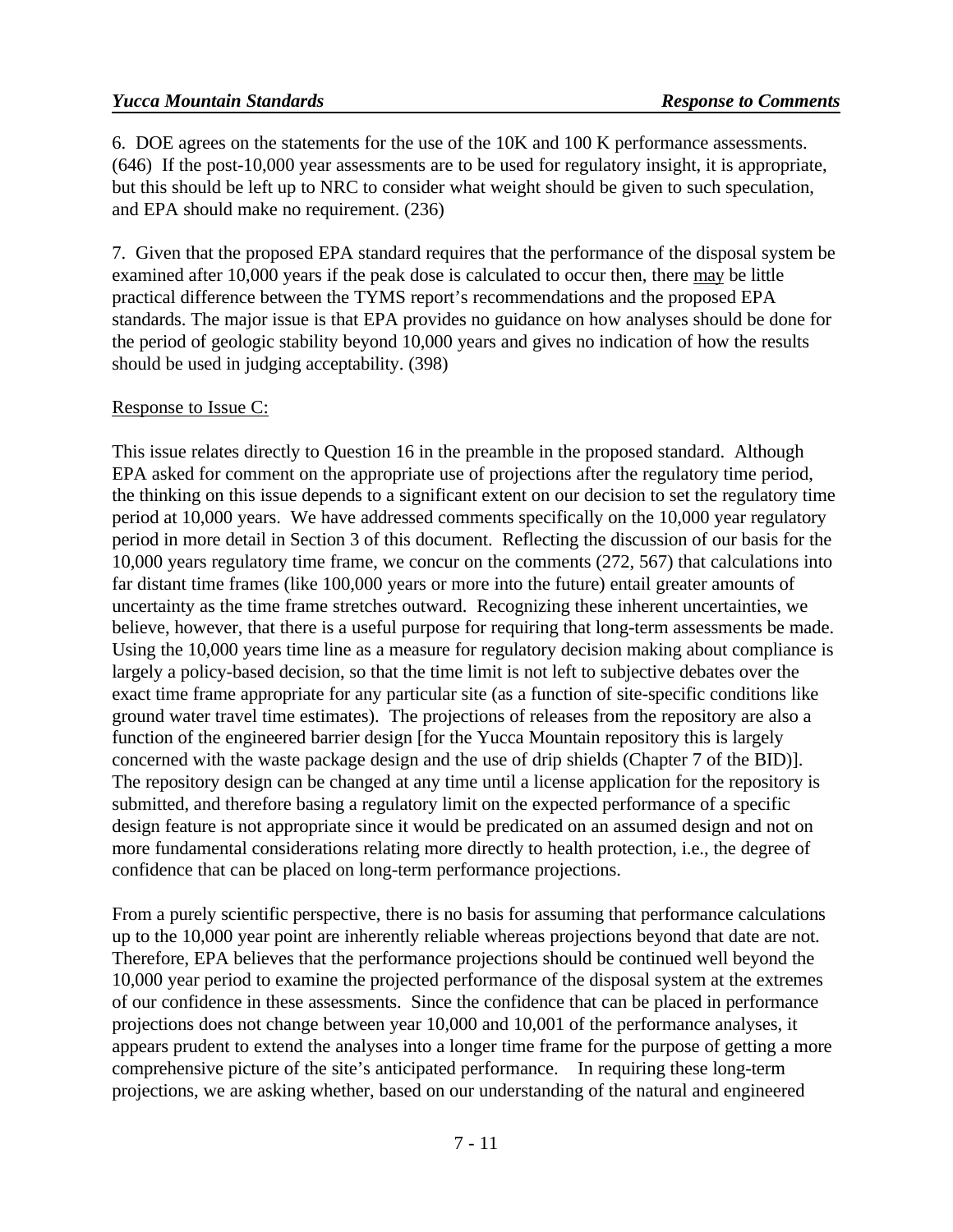barriers, a dramatic deterioration of the disposal system performance is to be expected, and if so when should it be expected. By extending repository performance projections into very long time frames, on the order of hundreds of thousands of years, the assessments should examine whether the total waste isolation system changes in a gradual manner or can degrade abruptly resulting in dramatic releases.

The NAS recommends that performance assessments be carried out to the time of estimated peak dose (NAS Report, p. 55), and EPA has incorporated this recommendation into the standard (§197.35). We note that DOE has performed assessments over a time frame of one million years (Viability Assessment, DOE/RW-0508, Docket A-95-12, Item V-A-5) – the time period that NAS estimates the geologic regime at the site is "geologically stable" – and we would expect that assessments over this time frame could be performed to support the licensing case to be presented by DOE. In addition, the newest repository design proposed by DOE, called EDA II (see Chapter 7 of the BID), features a very highly corrosion resistant waste package complemented by a drip shield to result in resistance to breaching from corrosion processes for tens of thousands of years (Yucca Mountain Economic Impact Analysis, Docket A-95-12, Item V-B-2). To assess the behavior of this design, performance assessments would have to be conducted on time frames of hundreds of thousands of years to assess potential releases from anticipated degradation processes.

Several comments (236, 398, 473, 593) focused specifically on the use of these post-10,000 year projections in the licensing process. One comment (593) states that EPA is inappropriately limiting NRC by stating that it "is not to use the additional analyses in determining compliance with proposed §197.20." This comment suggests that NRC should be permitted to use the post-10,000 year analyses in assessing compliance with the 10,000 year individual-protection standard if it believes such use to be appropriate. Other comments (473, 398) object that we have not provided sufficient guidance on the evaluation or use of these projections for licensing purposes. Still another comment (486) argues that the EPA standard must include additional licensing criteria to completely address the hazardous lifetime of the radionuclides beyond the 10,000 year regulatory period.

Specifically with respect to comments 236, 398, 473 and 593, the question of how to treat the performance projections in a licensing process, where a compliance decision has to be made, involves some additional considerations beyond just simply getting a more comprehensive picture of anticipated performance. As mentioned previously, the characteristics of the disposal site will change over long time periods in response to the natural processes active at the site, like seismicity in the area around Yucca Mountain that can affect ground water flow and structural integrity of the repository, or climatic variations that will affect the hydrologic setting at the site. The effects of these changes may be to improve performance of the repository, decrease performance, or the net effect of the changes might leave the performance essentially the same as that anticipated from current conditions. Different performance scenarios can be proposed with little concrete evidence favoring one over the other, and consequently, scientific consensus in a licensing process could be difficult to impossible to achieve. EPA has used language in the standard that establishes the requirement that very long-term performance projections be made for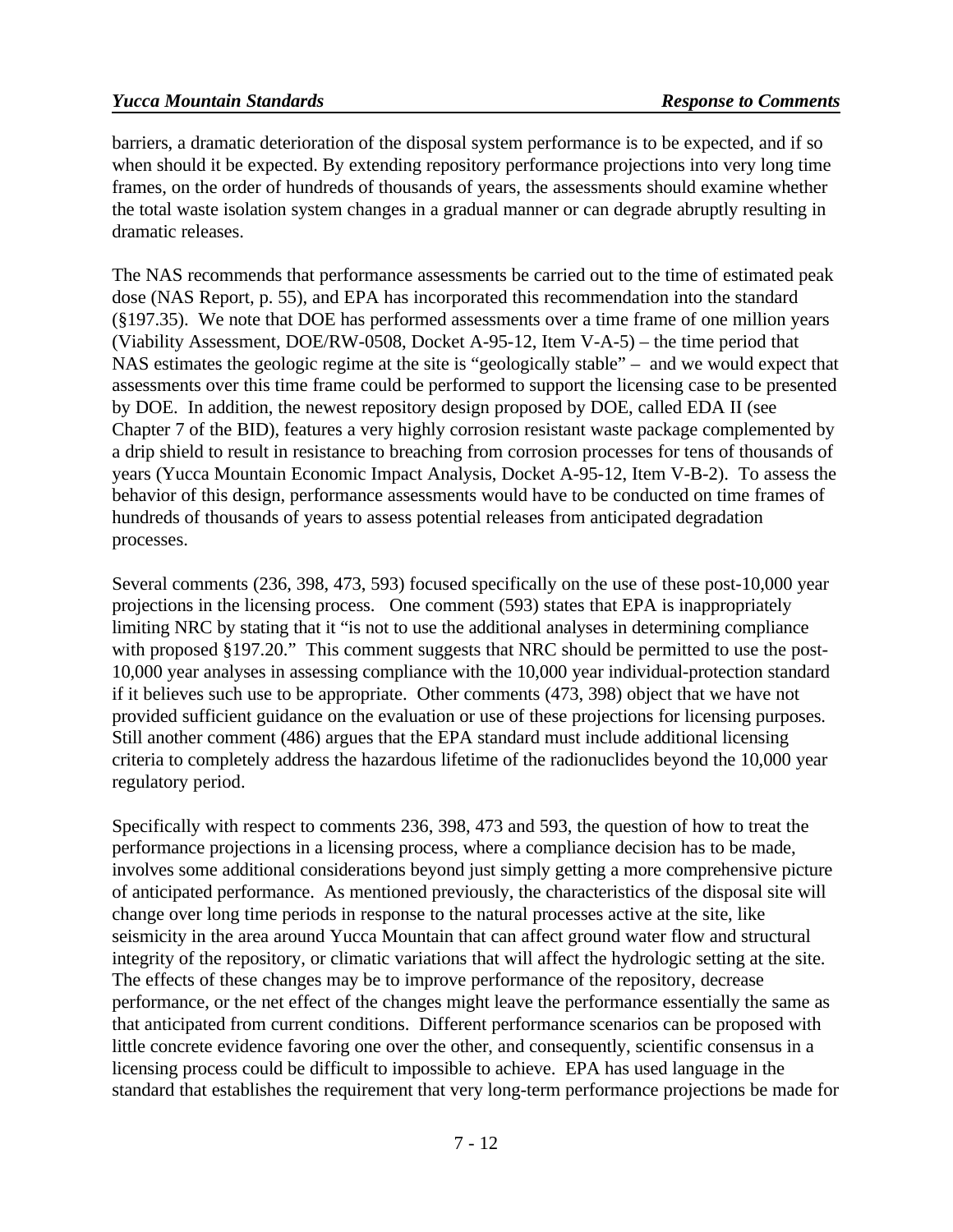the repository, and that they be reported in documents that will be included in the licensing process, and will be available for public review and comment (in the EIS that must accompany the license application). However, we have not specified how or whether the regulatory authority should use the information for licensing decision making. We anticipate that if these very longrange performance projections indicate that repository performance would degrade dramatically at some point in time, that this would become a concern in the licensing decision. If such a dramatic deterioration were projected to occur close to the regulatory time period it would be a more pressing concern for licensing decisions than if it were to occur many hundreds of thousands of years into the future (remembering that the uncertainty in performance projections increases with time). EPA has elected to leave the handling of the very long-term projections of performance as an implementation decision for the regulatory authority, but to impose the requirement that such analyses be performed and reported in the EIS. The degree of "weight" that should be given to these very long-term assessments we believe is an implementation decision that should be left to NRC to determine, by balancing the projected performance and the inherent uncertainties in these projections against the projected dose levels. As a result, while the post-10,000 year projections will not be used specifically to determine compliance with the 10,000 year individual-protection standard, they will constitute part of the full record available in the much broader context of facility licensing.

Another comment (557) suggests that requiring periodic updates of the performance assessment using more recent data would be more as a check on the original assumptions for the repository assessments. This approach is somewhat similar to that taken for WIPP, where DOE is required to demonstrate continued compliance every five years. As stated in NRC's proposed regulations (10 CFR part 63), the license application submitted in 2002 must be updated a number of times until the time when the application is made to amend the license to permit permanent closure of the repository. At these times the performance projections for the repository would presumably be re-evaluated using additional information and analyses made with newly obtained data (see proposed 10 CFR 63.22, 63.24, 63.33, 63.45, 63.51). In this way the performance projections will be re-evaluated over the period when the repository is constructed, wastes are emplaced and the repository is actively monitored prior to closure. It will be up to NRC to define the specifics of these periodic license amendments including the necessary updates of technical analyses, and what will constitute a satisfactory update. We believe the decisions of when and how to reevaluate DOE's repository performance assessments within the execution of the licensing process is an implementation question that should be decided by NRC and therefore we must disagree with the suggestion that we establish within our standard explicit requirements for periodic updating of the repository performance projections. EPA believes that the standards we are establishing must be met for satisfactory compliance, but the process through which compliance is demonstrated is the responsibility of the implementing authority.

Comment 486 expresses the need for licensing criteria that address the longer-term waste isolation characteristics of the site after the engineered barrier system is assumed to have failed in its containment function. The criteria apparently being advocated are essentially subsystem performance criteria that would be applied as performance expectations for the natural barrier system. EPA notes that subsystem performance objectives, similar in intent to what the comment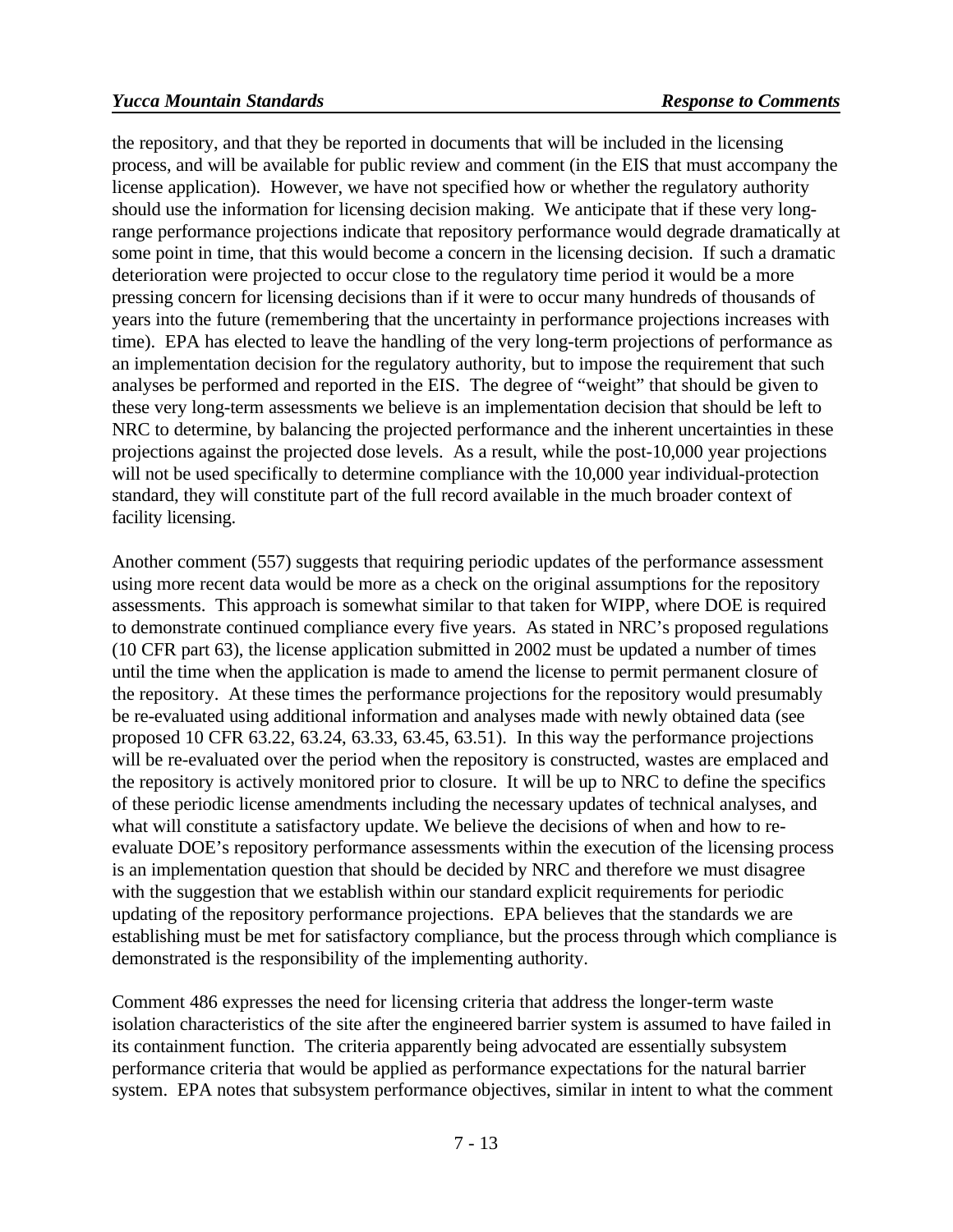<span id="page-196-0"></span>proposed, are part of NRC's existing regulation for geologic disposal (10 CFR part 60). However, NAS did not recommend that subsystem performance requirements should be a part of our standard, and in commenting on NRC's 10 CFR part 60 it urged caution over the use of subsystem performance requirements. The NAS believes that subsystem requirements could lead to "suboptimal repository design" (NAS Report, p. 125). EPA believes that a total systems approach for assessing repository performance is the appropriate means to determine compliance with our standard and we agree with the NAS caution. We believe that subsystem requirements could serve as assurance measures to complement the total system limits contained in our standard; however, assurance measures are the responsibility of NRC to impose as part of its implementation responsibilities. We believe the question of subsystem performance requirements should be addressed by NRC in developing its implementing regulations for Yucca Mountain.

## **Issue D: Is it appropriate to require a consideration of changes in climate, geologic and hydrologic conditions over time in repository performance assessments?**

1. It is appropriate to consider climate changes. Climate changes are very possible and exposure scenarios would change significantly.(15)

2. Seismic activity can cause changes in ground water pathways and the area is seismically active, and some recent events have occurred on faults previously considered inactive. (58, 106)

3. It is reasonable to vary natural conditions within reasonable bounds. (648)

4. We can be certain that there will be changes in climate, which may make the biosphere more temperate than today's dry regime. (164, 380) Such changes and conditions have been observed over the past 10,000 years and should be assumed to happen again. (366) Statements cited from the NAS report concerning future climate states being "Glacial states" are either too strong or not correct, and recent research by Ku, et. al. (1998) indicates that the majority of past climate in the Great Basin was not spent in the pluvial state. (581)

## Response to Issue D:

Comments favored consideration of potential future variations in climatic and geologic conditions within reasonable bounds. Making projections of repository behavior over time periods of thousands of years involves addressing the subject of changing climatic and geologic conditions, since these conditions determine the geologic setting for the site over the regulatory time period and must be used in assessing how the repository's waste containment and isolation capabilities will perform. There are uncertainties in how these conditions will change over the long-term and some degree of speculation is inherent in estimating their potential variation. The NAS considered this subject and recommended that the effects of natural processes such as climate change, seismic and volcanic events could be reasonably bounded in performance assessments of the site (NAS Report, p. 9). EPA agrees with NAS, and we have required that the assessments used to project repository performance include the effects of these processes on the performance projections. In §197.36 of the final rule, we have given a probability limit for features, events,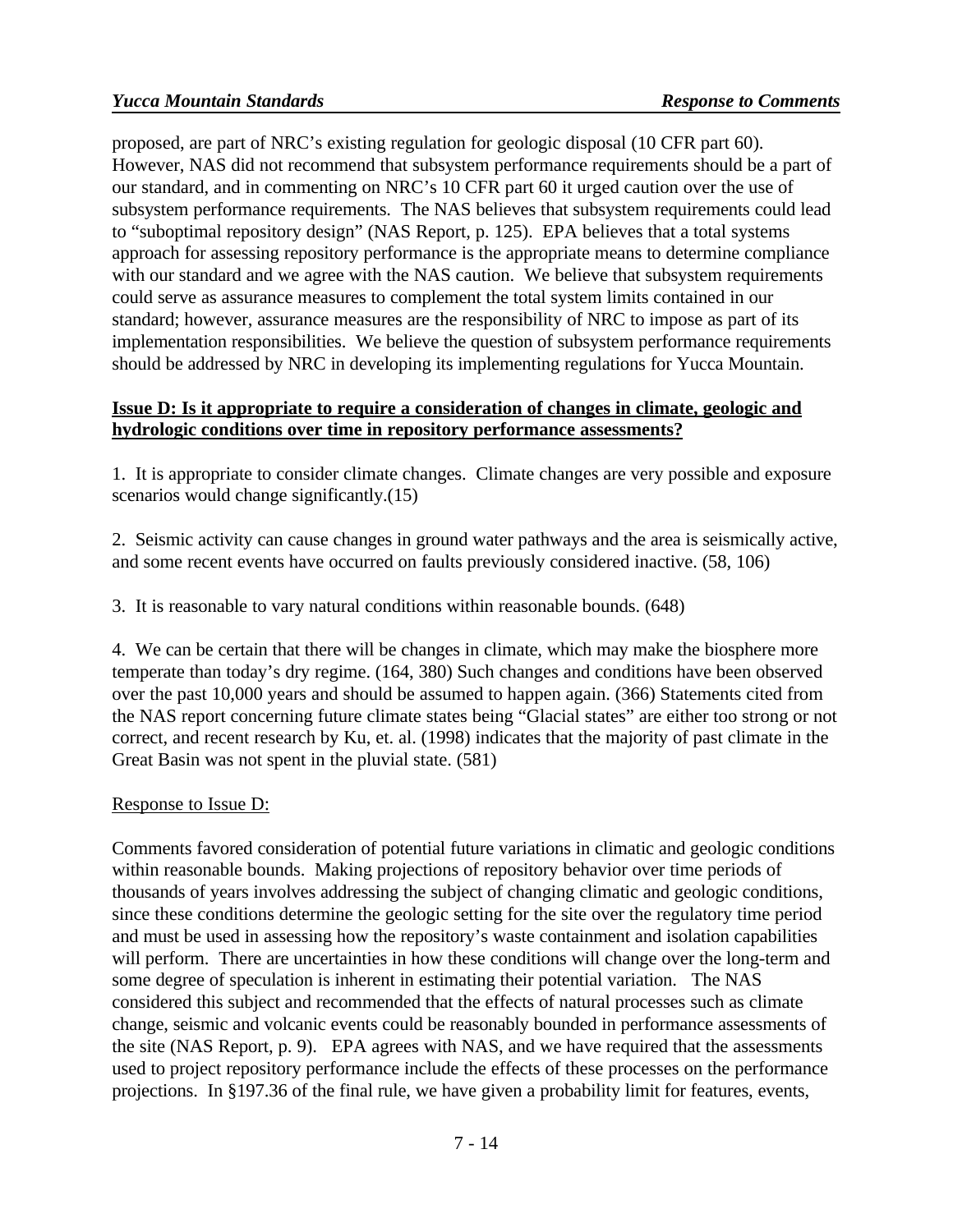<span id="page-197-0"></span>and processes, or sequences of features, events, and processes, that would have to be included in the performance evaluations. This limit is intended to bound the range of the features, events, and processes to be included in order to eliminate highly speculative effects.

Most of the concern over potential climatic changes centered on the possibility that the region surrounding Yucca Mountain might become significantly cooler and wetter than it is today. Such a climate is generally considered less desirable for a geologic repository than a warm and dry environment because more water would be available to infiltrate the repository. One comment (380) suggests that DOE can bound the uncertainties to some extent by modeling a "hypothetical biosphere" that would provide more variation than assuming current conditions with "some constrained climate variation." Another comment (581) suggests that predictions of wetter future climates based on previous climate conditions may be incorrect since some recent research indicates past climates were not dominated by wetter conditions. The responsibility for projecting the bounds of future climatic variations and defending the projections in the licensing process belongs to DOE. EPA believes that it has addressed this situation by stating that DOE "must vary" climatic, geologic, and hydrologic assumptions to incorporate "reasonable scientific predictions" of changes over 10,000 years (§197.15). This assessment should also account for potential seismic activity. DOE's assessments of the Yucca Mountain repository performance in the DEIS and DOE/VA (Docket A-95-12, Items V-A-4 and V-A-5) have in fact considered a wide range of ground-water infiltration rates corresponding to a wetter climate.

## **Issue E: Is it appropriate to select and keep constant today's biosphere characteristics for assessing public health effects?**

1. Changes in demographics, life styles, and technology observed historically make the assumption of fixed present conditions troubling. (31) Nevada has undergone extensive population increases that could affect water supplies if these continue in the future, as seems likely. (122, 132)

2. The possible increase in population density in areas adjacent to YM should be considered in framing biosphere characteristics. (71) The critical group cannot be defined independently from the biosphere - you need to assume either current site-specific attributes or a more stylized approach based on general characteristics. (511)

3. Equally troubling is the apparent inconsistency that exists between the way EPA treats the uncertainties of future human activities and those associated with future climatic and geologic conditions. Confronted with the uncertainties of future human activities in the area around Yucca Mountain, EPA concludes that current activities constitute the least arbitrary scenario to use in calculating potential human exposures. . . . When confronted with a similar type of uncertainty in the modeling of climatic and geologic conditions, EPA concludes that at a certain point the uncertainties of the analysis eliminate its credibility altogether, but fails to state why 10,000 years is the magic dividing line. (439)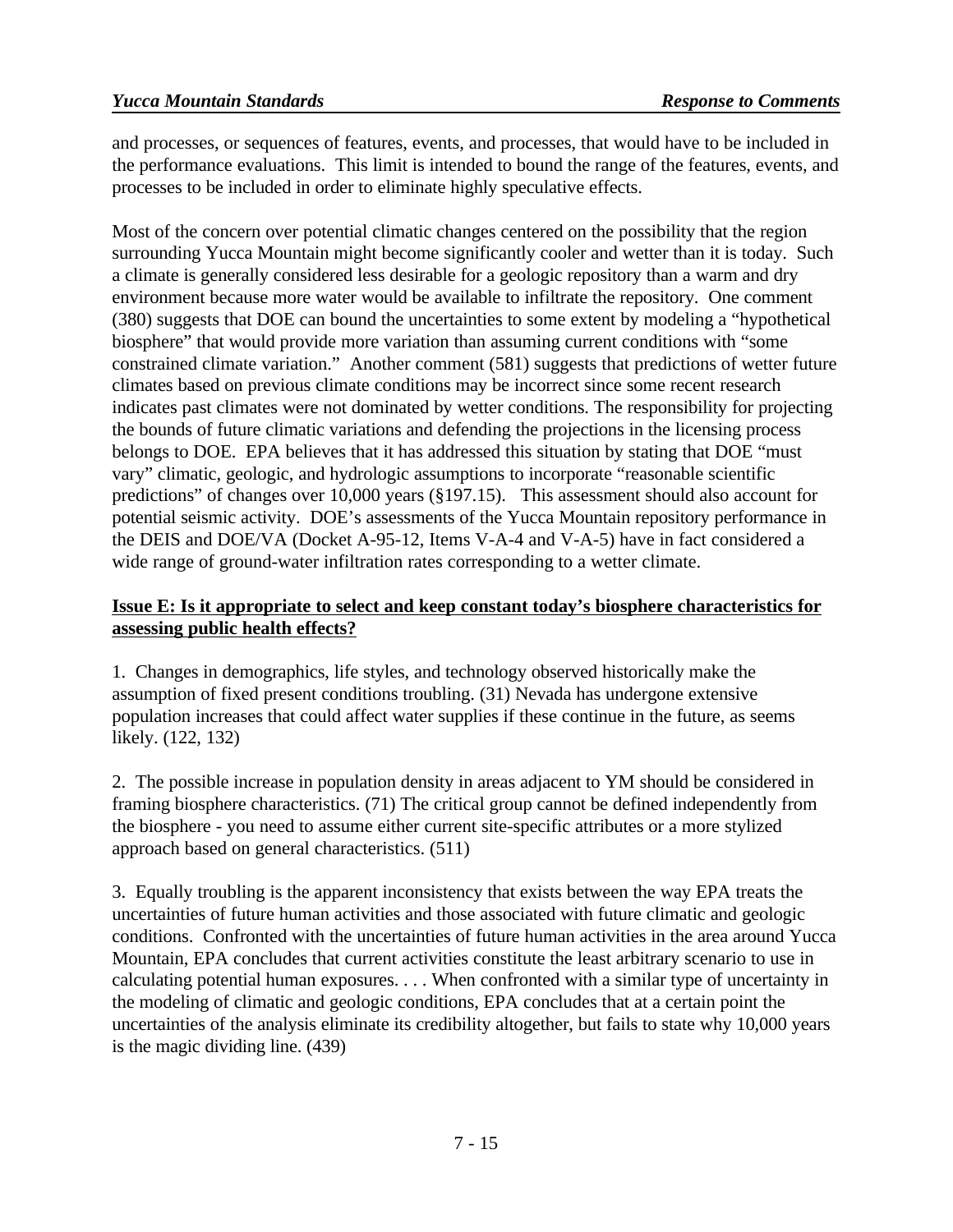4. Prohibiting consideration of societal changes for such long time periods leads to too strict a standard. (477)

5. It is reasonable to hold today's attributes constant. (463) Speculative data on future biosphere characteristics should be avoided. (569) It is speculative to suggest the manner of possible changes. (262, 648) The NAS recommended this position. (330)

6. Holding biosphere attributes constant will protect others (besides the RMEI, which should be defined as an age-weighted subsistence farmer at the edge of the repository) except for an intruder or people active at Franklin Lake Playa (a largely evaporative surface discharge area) in the far distant future. (381)

7. Can't use today's biosphere and cannot predict future populations near the site. (547)

8. NRC agrees in principle to fixing the biosphere characteristics, but specifying the biosphere characteristics is an NRC implementation function. (612)

## Response to Issue E:

Comments on this subject varied widely. Some felt that the dynamic population growth in the Las Vegas and surrounding areas would argue against the use of static current conditions as unrealistic.

In support, another comment (547) asserted that future populations around the site could not be predicted and the current biosphere conditions could not be assumed for the standard. Some comments stated that technological advancements and societal changes should be given consideration, otherwise the standard would be too strict. Other comments reflected a belief that fixing biosphere parameters to current conditions is a reasonable approach in principle.

The NAS examined the question of the scientific feasibility of predicting future land uses, living styles and population distributions and concluded that there is no scientific basis to support making projections over the long-term (NAS Report, p. 10). Over a regulatory time period of 10,000 years, projections of population distribution and lifestyles are highly speculative and the use of such speculative assumptions for dose assessment calculations would only result in unresolvable controversy when used to make compliance decisions. EPA agrees with the NAS conclusion and has adopted a position in this standard that avoids speculative assumptions about biosphere changes over the compliance period by assuming current conditions – which can be defined reliably. While it is certain the current conditions will change, EPA cannot, with certainty, project the nature or character of such changes. Thus, any speculative assumptions concerning possible future states differing from current conditions would be arbitrary.

By developing a standard that assumes current biosphere conditions, including such aspects as current risk estimates for health effects due to radiation exposure, EPA has built in a measure of conservatism. If our standard provides an acceptable level of protection today, it is not unreasonable to presume that future advances in medical diagnosis and treatment would reduce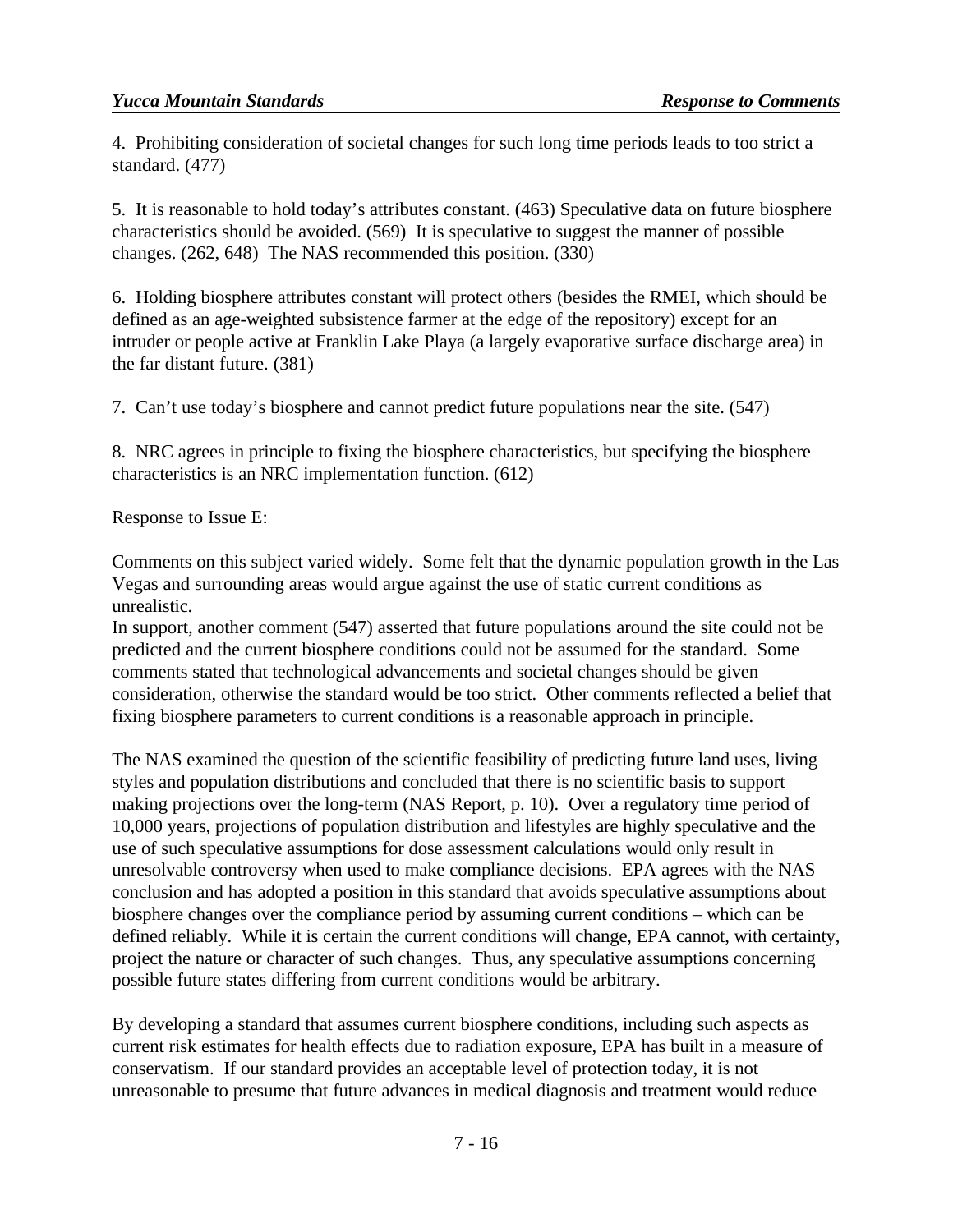risks to future, potentially exposed individuals. One comment (477) suggests exactly this possibility to support a position that our standard is too strict. However, this comment then goes on to say, "Should, on the other hand, there be an intervening collapse of historical and technological continuity, doses of 15 mrem would be irrelevantly unimportant compared to the disasters that caused the collapse." The fact that the comment offers no basis for supporting either of these extremes precisely illustrates the dilemma in forecasting the characteristics of future societies and the necessity to assume present conditions will persist into the future. Any other assumption leads to potentially unlimited speculative scenarios to be put forward in a licensing process.

Another comment (439) accuses EPA of inconsistency in its handling of uncertainties related to human activities and those related to climatic and geologic conditions. In the commenter's view, holding human activity at current levels is reasonable, if not optimal. According to this comment, however, EPA provides insufficient justification for stating that at a certain point, uncertainties in climatic and geologic changes overwhelm the ability to project exposures. More specifically, the comment objects to our drawing a "magic dividing line" at 10,000 years, rather than requiring compliance to the time of peak dose. It is suggested that we should define a bounding scenario for these uncertainties, and that this approach would be consistent with the NAS recommendation.

In assessing the NAS recommendation, EPA has considered a number of factors, including policy issues not specifically addressed by NAS. NAS acknowledged that policy considerations would play a legitimate role in setting a compliance period. Section 3 of this document describes in detail the reasoning we have used to set the regulatory time frame at 10,000 years. Contrary to the comment's assertion, we do not assign a "magic" significance to 10,000 years. Performance calculations are not highly reliable slightly before the 10,000 year period and become highly unreliable slightly thereafter. Clearly we believe that calculations beyond 10,000 years have value, or we would not have required DOE to include them in its EIS. However, we also believe that over the very long time periods leading up to the peak dose and beyond, the uncertainties in projecting climatic and geologic conditions become extremely difficult to reliably predict and a technical consensus about their effects on projected performance in a licensing process would be very difficult, or perhaps impossible, to achieve. This is one of the major reasons that the 10,000 year time frame was originally selected in the generic standard for land disposal of the types of waste intended for the Yucca Mountain repository (40 CFR part 191).

One comment from NRC (612) agreed in principle with fixing biosphere characteristics, but stated that it should be NRC's responsibility. EPA has not in fact fixed all of the relevant characteristics of the biosphere in the standard, leaving considerable flexibility to DOE and NRC to more specifically define the biosphere characteristics that will control dose assessment evaluations. We have affirmed the principle that present day conditions should be assumed, and we have only specified a few details of the biosphere in the context of defining the RMEI in sufficient detail that biosphere analyses resulting in dose projections can be framed as we intend in the standard. EPA has specified a fixed amount of drinking water consumption and that lifestyle and dietary patterns for the RMEI be representative of the population in the Amargosa Valley area (see Section 4 of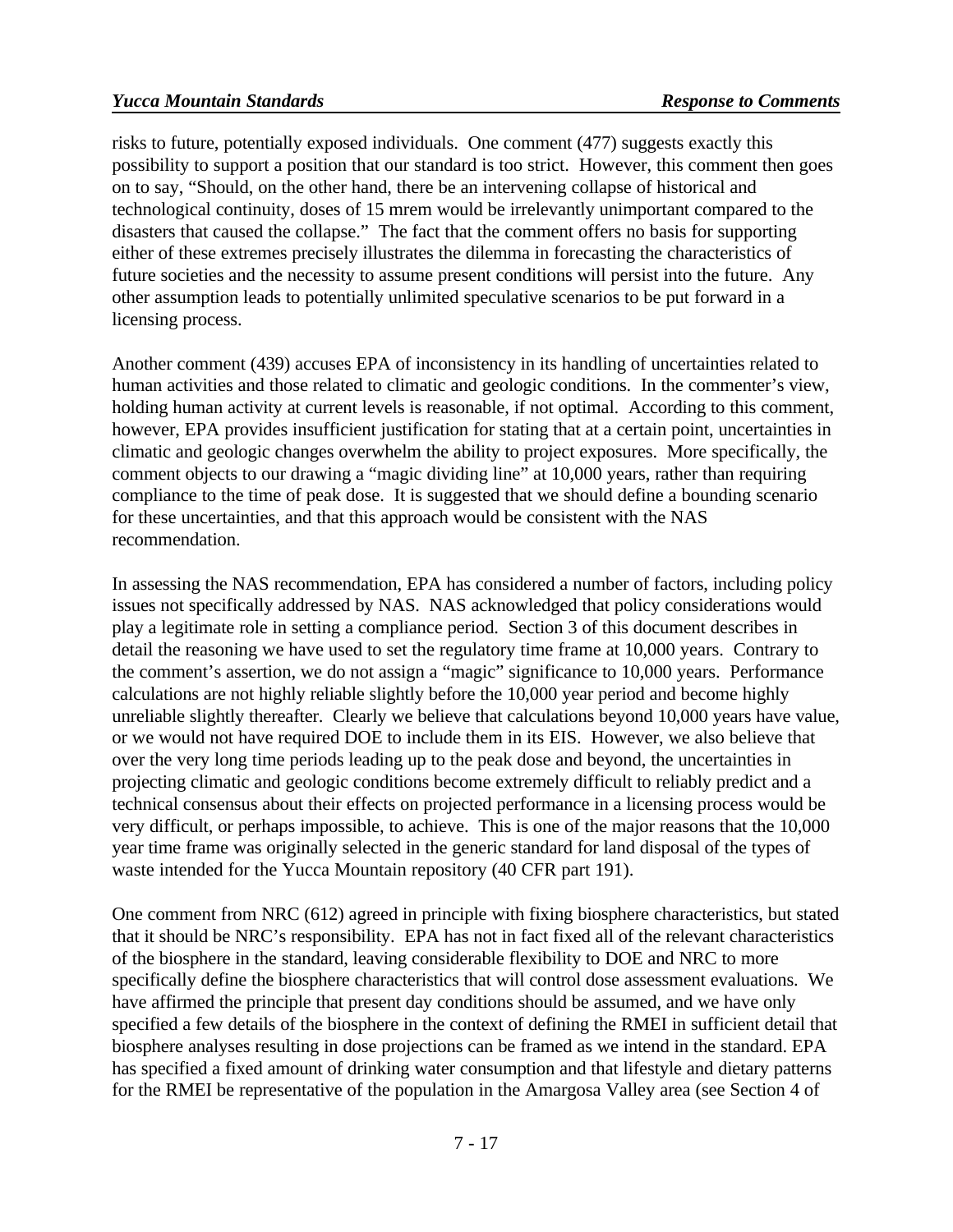## <span id="page-200-0"></span>*Yucca Mountain Standards Response to Comments*

this document for more discussion of the RMEI). The details on these aspects are left to DOE and NRC to define during the licensing process. We feel that we have been only specific enough to provide a context for implementation. The task of precisely defining all the relevant biosphere characteristics for use in dose assessments and assessing dose estimates as a function of the variation in these characteristics is, we believe, the responsibility of DOE and NRC to resolve in the licensing process.

### **Issue F: Is it appropriate to expect that the risks to future generations should be no greater than risks judged acceptable today?**

1. Risks should be limited to what is acceptable today. (225) The risks should be communicated to future generations. (170) This idea is embodied in the Nuclear Waste Policy Act. (268) Radiological criteria should be considered as indicators of health detriment rather than measurements. (517) Expected risk calculations should recognize that technological advances will in reality lower future risks. (527) Risk estimates should be re-assessable on a scale of 50-300 yrs. (571) It makes sense to rely on dose/risk projections only for compliance periods within which the assumptions used to generate those projections remain reasonable. (618)

2. Compliance assessments will incorporate conservatisms to compensate for uncertainties, which will effectively lower actual risks to future populations.  $(231)$ 

3. Yes. However, future risk research will suggests that the effects of low-dose radiation are lower than current projections.(331)

4. Dose conversion factors used to calculate risk to future generations should reflect the greater uncertainty in dose projections compared to calculating current risk. (388) Dose/risk conversion factors may be different than what's assumed today. (468)

5. Has a war scenario or sabotage/terrorism been considered? (539)

6. Inter-generational equity is appropriate, but the individual protection standard is adequate protection. (654)

7. The standard should be the most conservative considering the great uncertainties over 10,000 years, not less conservative because of the uncertainty. (10)

8. The "risks judged acceptable today" by the nuclear power industry and the DOE and EPA are not acceptable to many of those who are, even currently, at the highest risk. (372)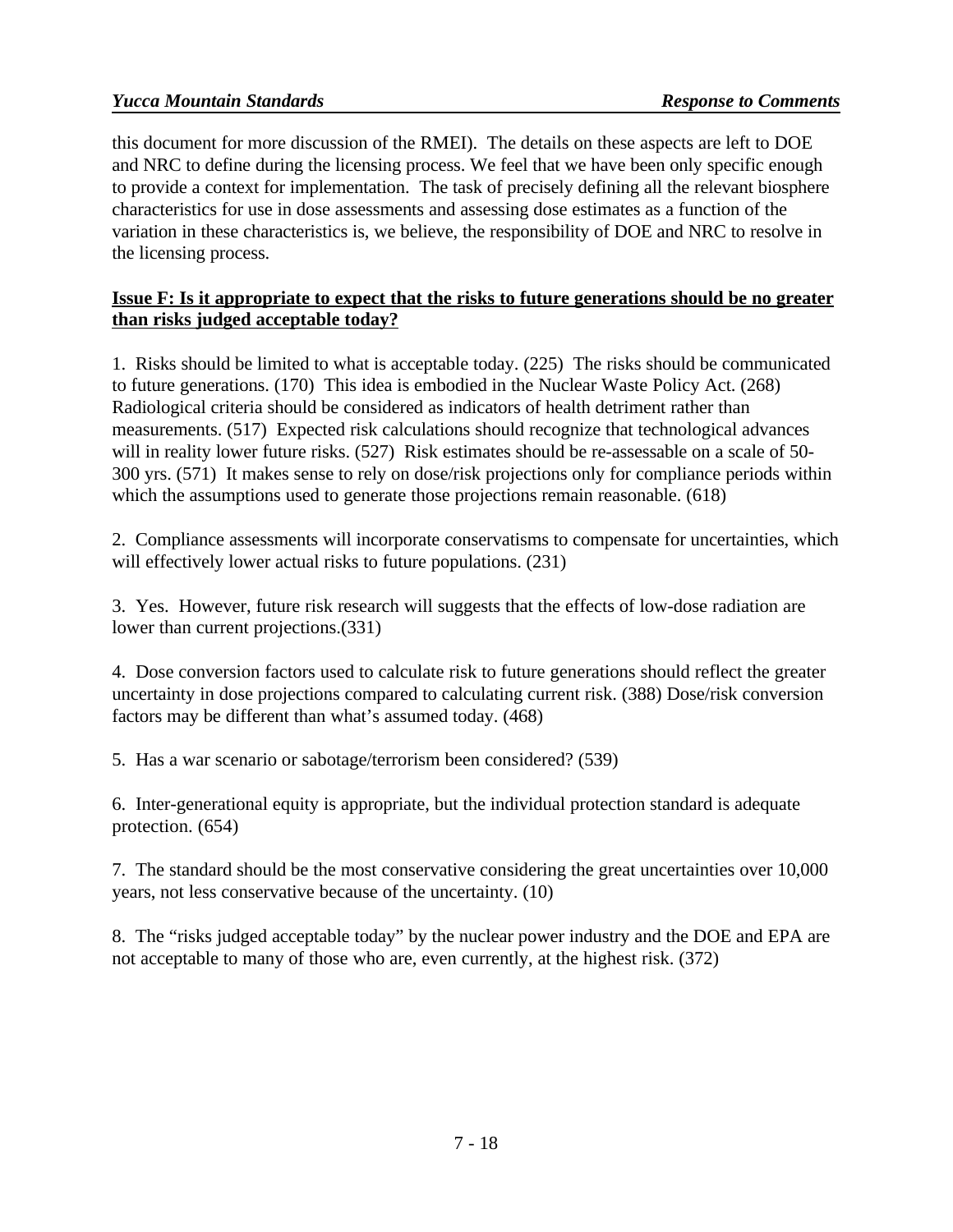#### Response to Issue F:

Comments on the issue of potential risk to future generations considered a wide range of relevant factors. Some comments stressed the need to communicate risks to future generations and periodically reassess the risks, while others stress that risks will in reality decrease in the future as a result of technological advancement or increased understanding of radiation effects. Some comments recommended that risk/dose conversion factors consider uncertainty and may be different in the future. Other comments expressed opinions that the assessments performed contained enough compensating factors to make up for uncertainties, that inter-generational equity is appropriate, that risks should be limited to today's acceptable levels, and that the individual protection standard was sufficient for the purpose. One comment inquired about whether war, sabotage or terrorism scenarios had been considered.

The intent behind geologic disposal of nuclear wastes is that the generation enjoying the benefits of nuclear energy should bear the burden of disposal efforts for the waste products and not pass on the liabilities to future generations. Consistent with this aim, EPA believes it is appropriate that the risks from nuclear waste disposal should not be greater to future generations than the level considered acceptable today. Section 111 (a)(7) of the NWPA embodies this principle: "...appropriate precautions must be taken to ensure that such waste and spent fuel do not adversely affect the public health and safety and the environment for this and future generations," (NWPA, Pub. L. No. 97-425, 96 U.S. Stat. 2201, 2207). This position is also a foundation of international practice, as stated by the IAEA in its "Principles of Radioactive Waste Management" (IAEA Safety Series No. 111-F, 1995, Docket A-95-12, Item V-A-10).

EPA's standard addresses this issue by requiring the projected performance of the geologic repository to meet exposure limits considered acceptably low, for a period of at least 10,000 years. The 15 mrem/yr dose limit set in the generic standard for land disposal of the types of waste intended for the Yucca Mountain repository, in 40 CFR part 191, reflects a societal decision on acceptable risk, resulting from the public rulemaking process used to establish that standard (although, as comment 372 points out, "societal decisions" may not be to the liking of each individual member of that society). This limit was also used in the certification of the WIPP geologic disposal facility in New Mexico. EPA sees no reason to believe that the same level of protection, or alternatively stated, the same level of risk, should not be applied to the Yucca Mountain geologic repository. Through the public rulemaking process we are establishing an acceptable risk level for the Yucca Mountain repository performance requirements. This standard establishes the same level of protection as our previous rulemakings for deep geologic disposal – an individual exposure limit of 15 mrem/yr to the RMEI at the compliance point for a period of 10,000 years. Our final rule also includes standards to protect ground water resources downgradient from the repository from unacceptable contamination for the same time period. The standards will be implemented by the NRC through a licensing process in which DOE will have to demonstrate that the geologic disposal facility at Yucca Mountain will provide the performance necessary to comply with those standards.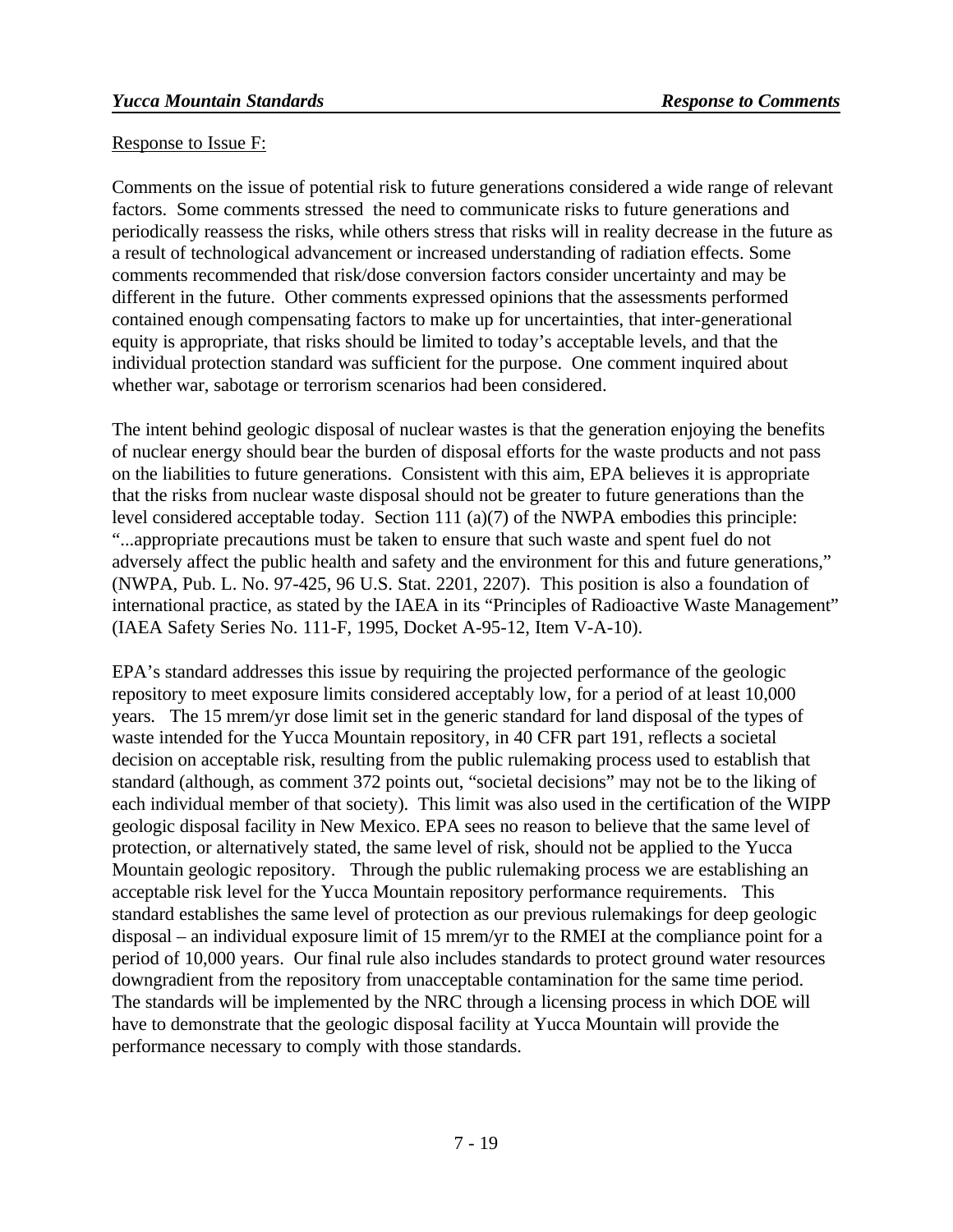In addition, the NAS recommendations on technical bases for the Yucca Mountain standard proposed an exposure level between 2 and 20 mrem/yr as the range of potentially acceptable exposures (NAS Report, p. 5). The exposure level EPA set in this standard falls within that range and is consistent with the existing regulations and the WIPP disposal facility application of the 40 CFR part 191 standard.

A theme frequently repeated in the NAS recommendations is that speculation about societal conditions, technological advancement, or human actions cannot be defended scientifically and therefore considerable caution is needed in making projections into the distant future. EPA assumes that if the disposal facility can demonstrate compliance with the level of confidence considered adequate today, future generations will also be protected. We believe that a 10,000 year regulatory compliance period is sufficiently long to assure inter-generational equity for the potential risks from a geologic repository (see other comment responses dealing with the regulatory time period in Section 3 of this document). Improvements in technology, particularly medical diagnosis and treatment, indicate that future risks should be lower than current risk estimates ("likely to reduce the consequences of exposure to radiation"). One comment (331) stated that further research will show that the risks of low-doses of radiation have been overestimated. If this suggestion is eventually confirmed, our standard would still be protective, although perhaps more conservatively than currently thought.

Comments 388 and 468 expressed concern that uncertainties in long-term future dose projections should be reflected in the dose conversion factors used for performance assessments, and that these conversion factors may be different in the future than the values assumed today. Comment 618 cautioned that EPA's standard should be viewed as an indicator of repository performance, rather than having a specific correlation to expected health effects, because such correlations are unreliable after a few hundred years. Other comments reflected somewhat differing viewpoints on the effects of uncertainties (apart from dose conversion factors). Comment 231 suggested that future generations would actually be more protected than our standard requires because DOE would introduce considerable conservatism into its long-term projections to account for uncertainty. Comment 10 took the position that our individual-protection standard should be more stringent (i.e., lower) precisely because of the uncertainties involved in projecting long-term exposures. Consideration of uncertainties is an integral part of the decision that the site does or does not meet the compliance requirements, and it is the responsibility of the implementing authority to determine if the uncertainties have been adequately assessed. We have not specified the details of how the uncertainty assessments will be done, preferring rather to include a concept first put forward in our generic standard – the concept of reasonable expectation (see 40 CFR 191.15). Section 197.14 of our final rule also describes the intent of the reasonable expectation as recognizing that absolute proof, in the ordinary sense of the word, is not attainable for repository performance projections over the long time periods considered. Inherent in this approach is a burden on the implementing authority to consider the uncertainties inherent in the features, events, and processes involved. It is the responsibility of the implementing authority (in this case NRC) to develop the detailed requirements for examining the uncertainties involved in projecting repository performance. A more detailed discussion of reasonable expectation is located in Section 2 of this document.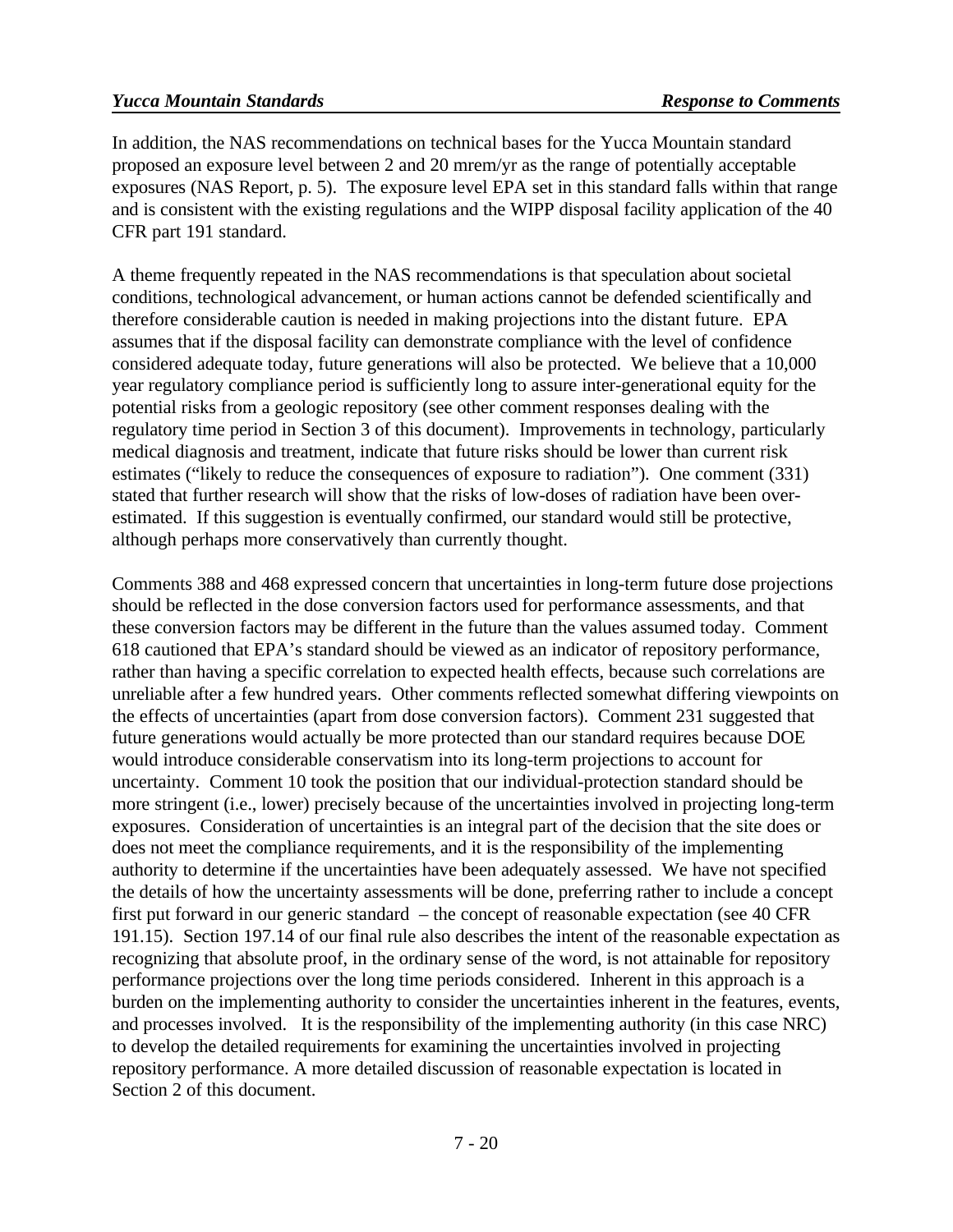Comment 571 suggested that the repository risk estimates be reassessed on a scale of 50-300 years, essentially saying that the compliance decision be reassessed periodically in some formalized way (analogous to DOE's WIPP certification, which must be re-evaluated every five years). Our standard puts forth the exposure limits and ground-water contamination limits considered acceptable; however, the mechanisms for making the final compliance decision and approving the disposal site for operation lie with the implementing authority (the NRC). Currently, DOE's plans for the operation of the repository indicate that it will be actively monitored for a period of about one hundred years after operations begin, at which time a license amendment would be filed with NRC to allow permanent closure of the repository. This long monitoring period would allow the risks from the projected repository performance to be reassessed at least once in the context of the licensing process before the repository is closed. Any decisions about future reassessments beyond that time would be an implementation decision that we would defer to NRC's discretion. We note that NRC has proposed a performance confirmation program to verify the data, assumptions, and analyses used to demonstrate compliance with our standard until permanent closure of the repository [proposed 10 CFR 63.102(m)].

Comment 539 asked if EPA had considered war, terrorism or sabotage scenarios in developing the protection requirements. In the context of making its recommendations, NAS concluded that there was no scientific basis for predicting the probability of deliberate intrusion into the repository for malicious purposes (NAS Report, p. 106). We agree with that opinion and have not considered these scenarios in developing the standards, which focus on the ability of the repository to isolate the waste from the environment (see also the comments on the human intrusion standard in Section 5 of this document).

On the question of communicating risks to future generations, the generic 40 CFR part 191 standard requires that institutional controls be required as an assurance measure to achieve that purpose. Institutional controls are of two types: active controls which require a deliberate dedication of resources to limit access to the repository site for a period of time, such as erecting and maintaining fences; and passive controls designed to convey the nature and risks of the repository contents to future generations, such as erecting monuments, establishing records in public archives, etc. EPA has not included requirements for these kinds of institutional controls because the text of our generic regulation states that these measures are not necessary if the implementing agency (NRC), includes them in its regulations. We anticipate that requirements for institutional controls will be incorporated into the implementing regulations developed by NRC for the Yucca Mountain repository (10 CFR part 63), as they are included in NRC's proposed rule. It then would become the responsibility of NRC to judge the effectiveness of DOE's proposed institutional controls for communicating the risks of the repository to future generations.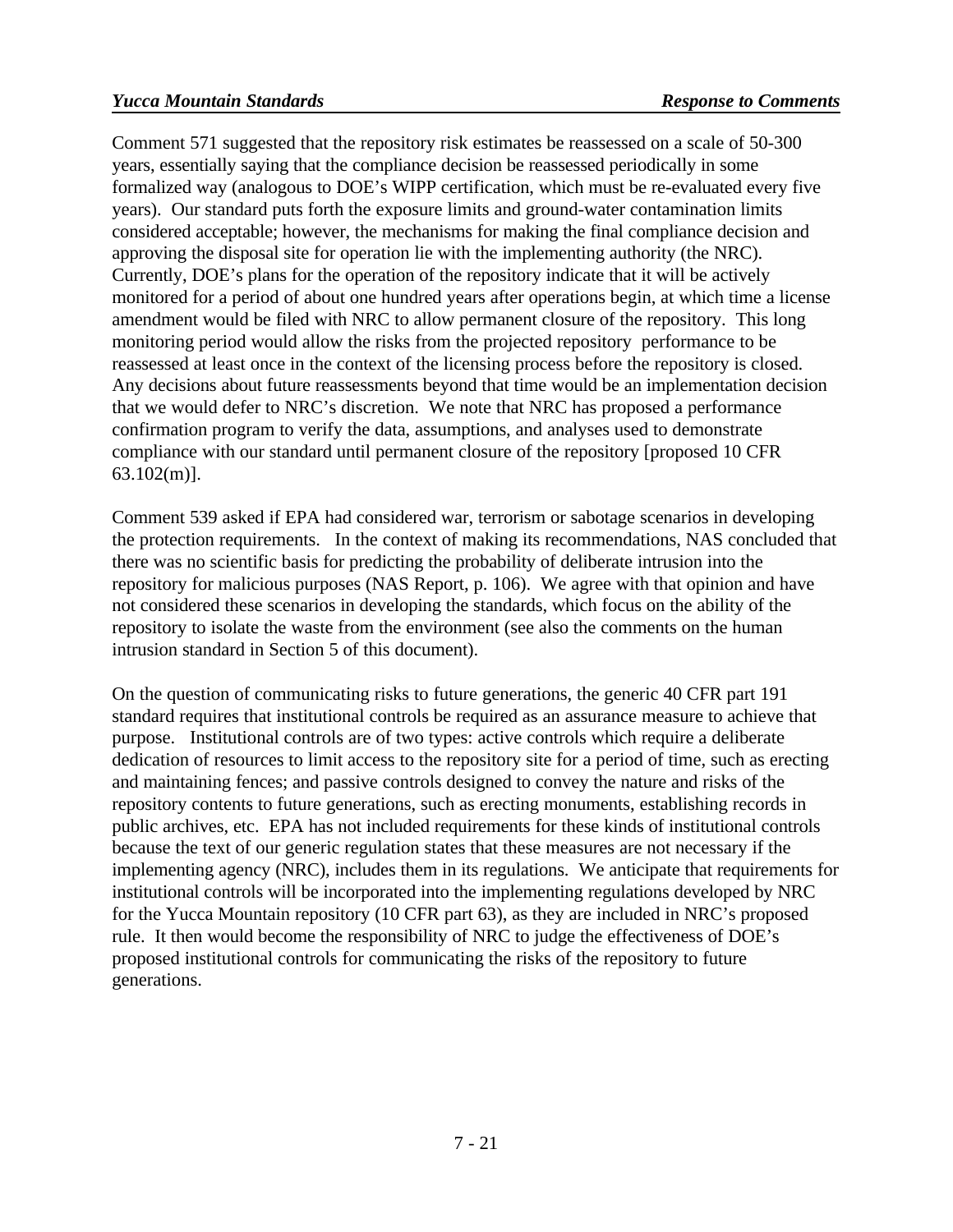## <span id="page-204-0"></span>**Issue G: The fragility of arid land should be considered in this standard.**

1. I don't think – particularly for people in the east – that arid lands are wastelands that can well be sacrificed to this damaging or potentially damaging, if you prefer, utilization.. Arid lands are along with cold lands of the world, really the most fragile of all ecosystems. (37)

### Response to Issue G:

The performance standards in this rule are not based on climate conditions. The limits are based on protective levels of radiation exposure and ground-water contamination that would be appropriate for geologic disposal in any climatic regime.

### **Issue H: Insufficient site characterization has been completed for Yucca Mountain.**

1. We are still concerned about the lack of rigor that is currently being applied in the site characterization program for Yucca Mountain. The Yucca Mountain site is extremely complex geologically and hydrographically. There has been too much emphasis however placed on models and expert elicitation processes rather than the development of comprehensive information and data. (114)

#### Response to Issue H:

EPA agrees that Yucca Mountain is a very complex site. For this reason, we have included requirements and direction in the rule that deal with the questions of the features, events, and processes to be considered in assessing the site's projected performance (§197.15 and §197.36), and for the level of understanding necessary for presenting an acceptable demonstration of compliance in licensing, i.e., our explanation of the "reasonable expectation" term used in our standard (§197.14). It is the responsibility of DOE to characterize the site to a degree adequate to support the performance case presented in the license application to NRC. It is NRC's responsibility to evaluate DOE's performance case and the data base and understanding underlying it, including the uncertainty involved in characterizing the site and in projecting the performance of the site's natural and engineered barriers. The degree to which elicited information from experts and data collected in field studies are used in making performance projections for the site is an implementation issue that we believe is the responsibility of NRC to exercise in the course of its licensing efforts.

#### **Issue I: Yucca Mountain is a geologically uncertain location for radioactive waste.**

1. The cinder cones visible from the top of Yucca Mountain makes it clear that Yucca Mountain is indeed a geologically uncertain location for radioactive waste. (34)

2. This hill was not supposed to have water in it. It was one of the original criteria. Well, the guys who are working on the site characterization project found water in the hill. This was supposed to be a nice solid hill, no faults. They found faults. There seems to be a continual changing of the requirements of successful characterization to fit the hill. That doesn't sit well.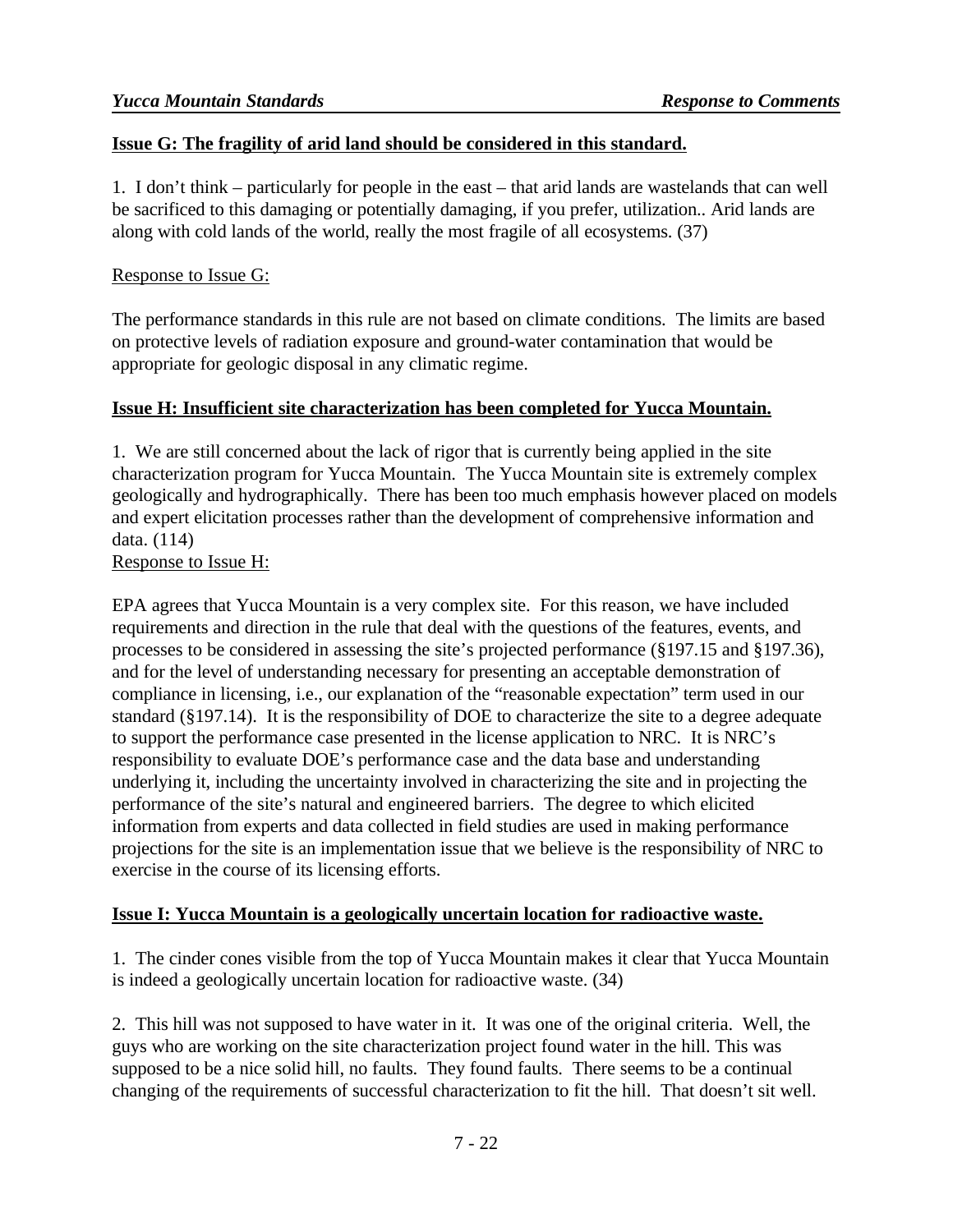### <span id="page-205-0"></span>*Yucca Mountain Standards Response to Comments*

And this area is characterized as rarely having earthquakes. Well, we had a good one the other day. (65)

### Response to Issue I:

EPA recognizes that uncertainties in projecting the site's performance are important components in evaluating the site's potential performance, and we have reflected this understanding by the requirements and direction given in Sections 197.15 and 197.36 of the standards. The standards require the assessment of features, events, and processes expected to be active and to have effects on the performance of the natural and engineered barriers during the regulatory period (§197.36). To identify potentially important features, events, and processes, the geologic record at the site is a prime source of information for determining the probabilities of relevant features, events, and processes, and potentially disruptive events such as the volcanic events and earthquakes mentioned in the comments. The potential for these features, events, and processes and their effects on waste containment and isolation are to be included in the performance projections used in the license application to demonstrate that the site will meet the requirements of the standards. The DOE is responsible for developing the information to support the performance assessments used in licensing, including the estimates of uncertainty in that information and its evaluation. The NRC is responsible for determining the acceptability of the information and assessments presented by DOE and for making the final decision on the site's compliance with the standards.

As explained in discussions on the rationales for the standards in the preamble to the rule and this comment response document, EPA's standards address the total system performance of the Yucca Mountain disposal system – not specific characteristics of the site such as seismicity or hydrology. The individual exposure and ground-water protection limits are not based on characteristics of the site. Our direction and responsibility for developing the Yucca Mountain standard is to establish protective standards for the Yucca Mountain disposal system in total. It is the responsibility of DOE to adequately characterize the site, develop an engineered barrier system for the site, and present a performance case for licensing. It is NRC's responsibility to evaluate the performance projections and their uncertainty, and make the final decision on compliance with the standards. The characteristics of the site mentioned in this comment will be part of the uncertainty considerations NRC will have to evaluate during licensing.

## **Issue J: Disagree with EPA that the corrosion rates of the canister components may be quantified with a higher degree of accuracy and precision.** (289, 544, 582)

#### Response to Issue J:

These comments express disagreement with the conditional statement in the preamble to the proposed rule indicating that corrosion rates may be highly quantified. This statement was made in the context of discussions on the meaning of reasonable expectation and the framing of performance scenarios. The comments focus on the extrapolation of laboratory corrosion testing data for performance estimates of the waste container over the regulatory time frame. It was not EPA's intention to imply that there is no uncertainty in the extrapolation of laboratory-measured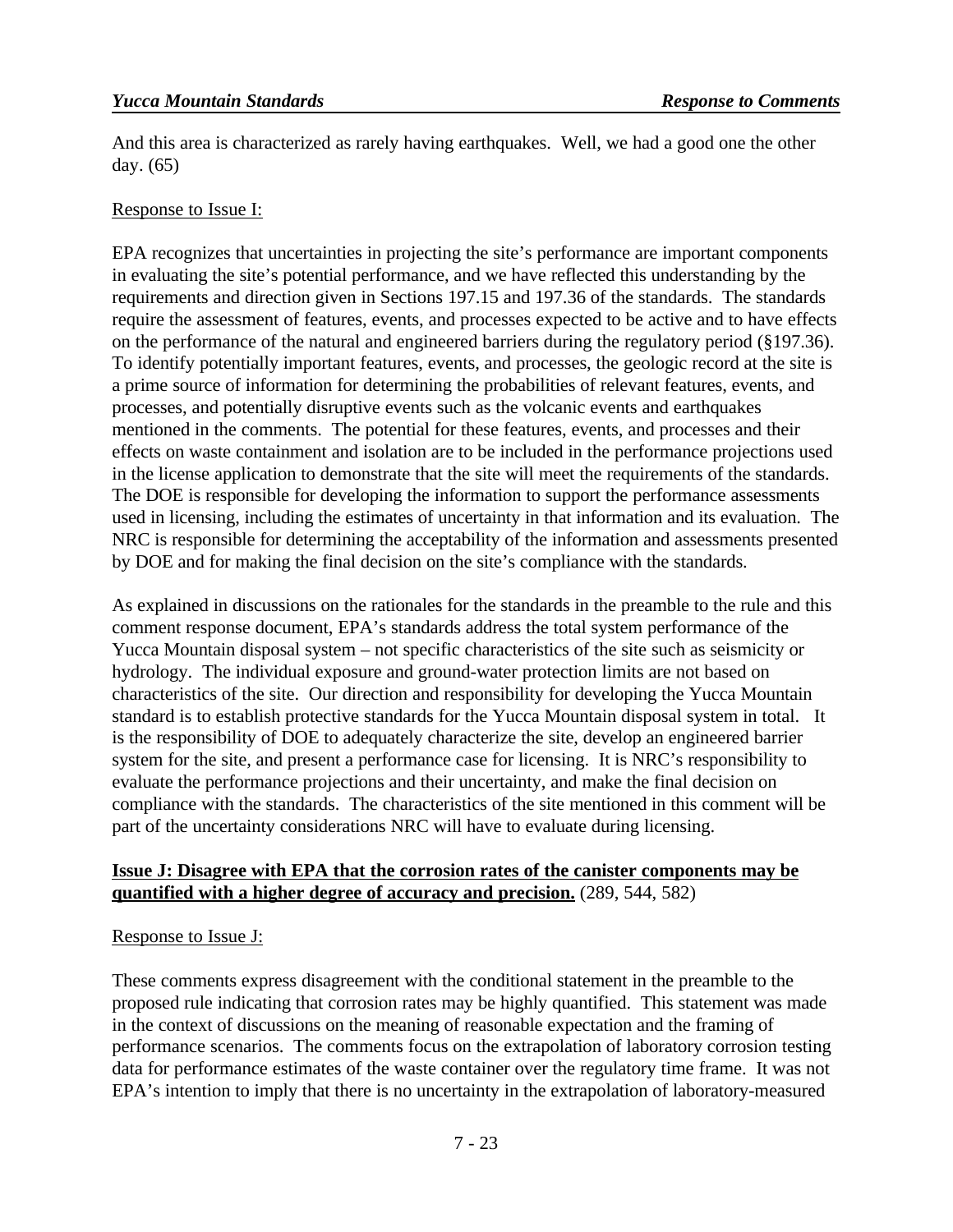<span id="page-206-0"></span>corrosion rates to long time frames. We agree there is uncertainty in such extrapolations, but this was not the context of the statement in the preamble text. Rather, the context of the text was the comparison of data and assumptions used to construct and analyze performance scenarios. Some parameters, such as corrosion rates of metal components, would be derived from data bases of laboratory experiments, which can be conducted repeatedly and with a high degree of precision and accuracy for the system being measured, i.e., short-term corrosion rates under laboratory conditions. Other parameters used in repository performance assessments would be based on less easily obtained data, such as the rates of ground water flow into waste emplacement drifts. Water inflow data, in contrast to well-defined laboratory studies, are derived from measurements of other parameters that are uncertain, making the estimates of ground water seepage a function of the uncertainty in the measured parameters and models used to estimate it. The intent of the preamble discussion was to illustrate that the data used in performance assessments can have varying degrees of uncertainty inherent in them and that these uncertainties should be recognized and considered in the assessments, rather than omitted from the assessments or assumed to be at their most extreme values merely to simplify the analyses.

Comment 582 also mentioned that natural system behavior can be based on evidence in the geologic record as opposed to engineered barrier projections based on laboratory testing. The contrast illustrates an important point about uncertainty and repository performance projections. The geologic record provides evidence for the operation of features, events, and processes and their effects over very long time frames – tens, to hundreds of thousands, to millions of years. Extrapolating data from the geologic record to annual rates used in repository assessments involves the uncertainty of going from the long time frame to the small. The extrapolation of short-term laboratory data to the thousands to tens of thousands of years necessary for compliance assessments involves the reverse process; going from short times (months to years) to comparatively long time frames. Both extrapolations are inherently uncertain, and these uncertainties should be fully understood and evaluated, as we point out in our discussions on the reasonable expectation concept (see Section 2 of this document).

#### **Issue K: It is not necessary for EPA to establish assurance requirements.** (313, 605)

1. This is an implementation issue that should be left up to NRC. (248, 652)

2. Assurance requirements are more appropriate to implementation than standard setting and are already included in NRC's proposed Part 63 and DOE's proposed 963. (576)

#### **Issue L: EPA's standard should include assurance requirements.**

1. We support the use of qualitative *assurance requirements* to maximize confidence in the quantitative standards. We are also in favor of these to increase confidence in the performance of the repository. (349)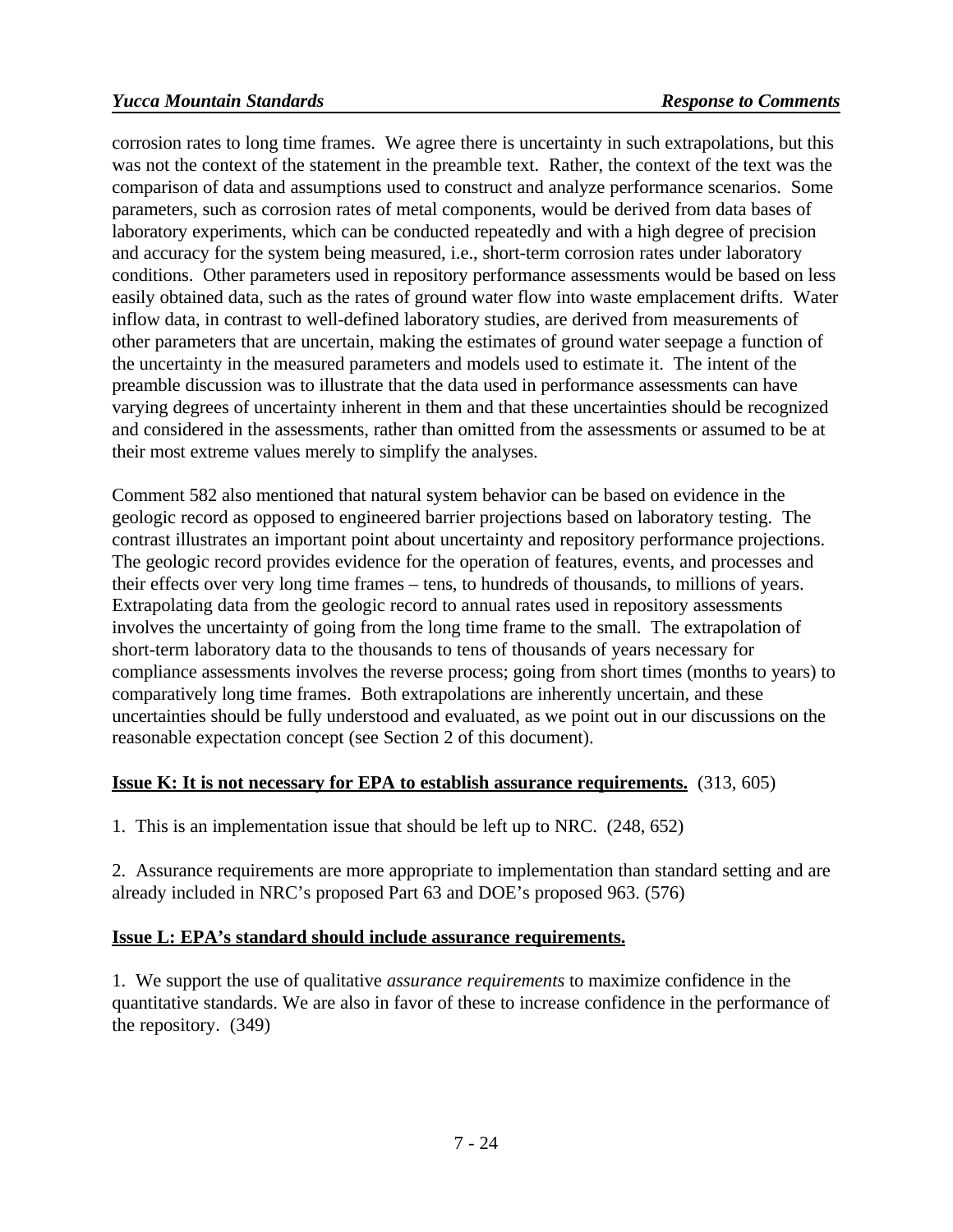Response to Issues K through L:

In the preamble to our proposed standards (64 *FR* 46998), EPA requested comment on whether it is appropriate for EPA to establish assurance requirements in this final rule and if so, what those requirements should be. We recognize that, because of the highly extended regulatory time frame applicable to Yucca Mountain, it is desirable to consider qualitative elements that may reduce some of the uncertainties associated with projecting the effects from releases from radioactive wastes over long periods.

Our generally applicable standards for the disposal of SNF, HLW, and TRU wastes (40 CFR part 191, 58 *FR* 66402, December 20, 1993; 50 *FR* 38073 and 38078, September 19, 1985) require the consideration of assurance requirements. The assurance requirements in 40 CFR part 191, however, do not apply to facilities that NRC regulates, like Yucca Mountain. However, because the EnPA mandates that EPA set site-specific standards for Yucca Mountain, we believe that we have the authority to include assurance requirements in this rule. Based on the public comments on the proposal and the fact that NRC's proposed licensing criteria (see proposed 10 CFR 63.102, 63.111, and 63.113; 64 *FR* 8640, 8674-8677, February 22, 1999) contain requirements for multiple barriers, institutional controls, monitoring, and the retrievability of waste from Yucca Mountain, we believe that it is not necessary for us to include similar requirements in this rule. We encourage NRC to include the assurance requirements, or requirements similar to those in 40 CFR part 191, in its final licensing criteria for Yucca Mountain.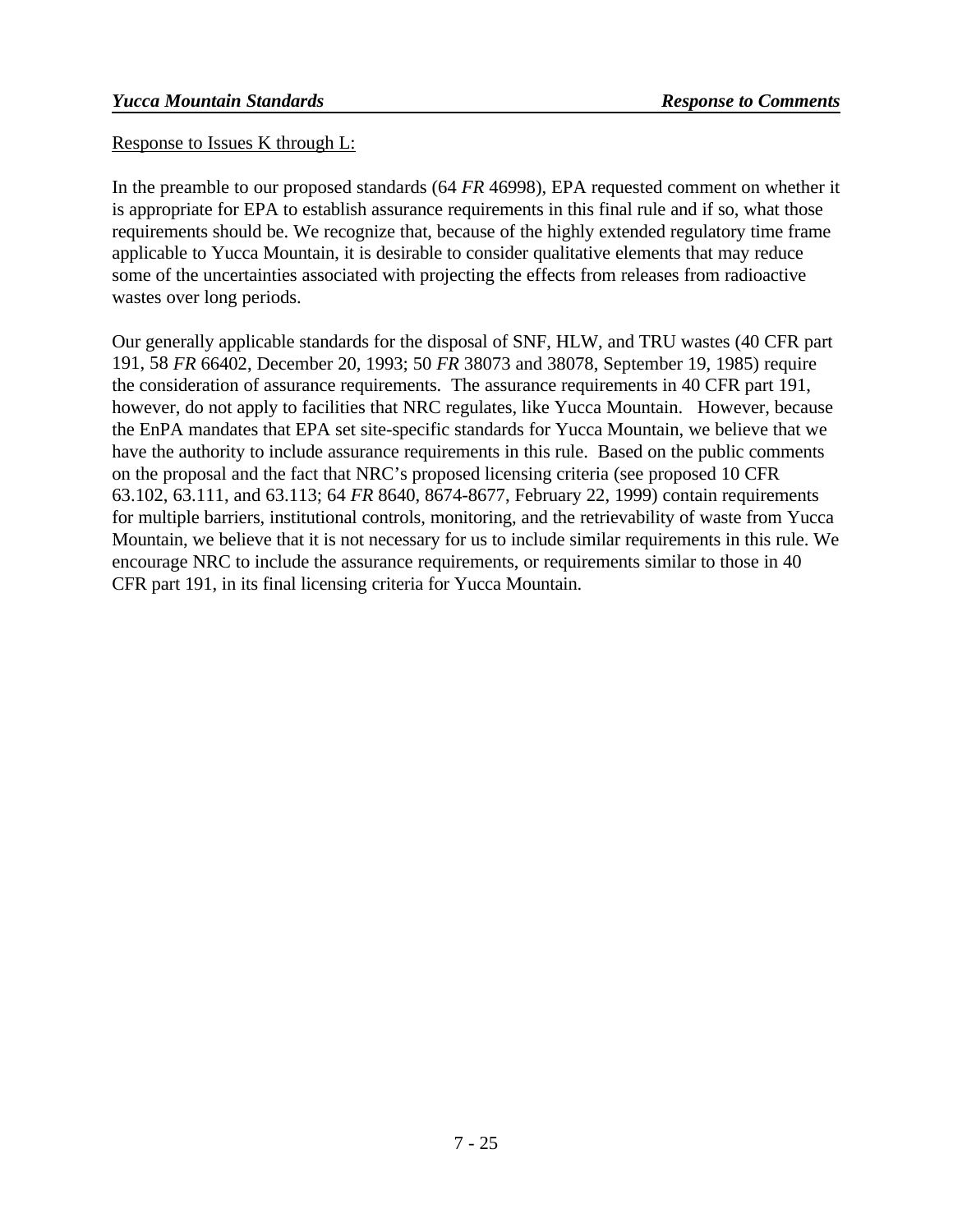This page intentionally left blank.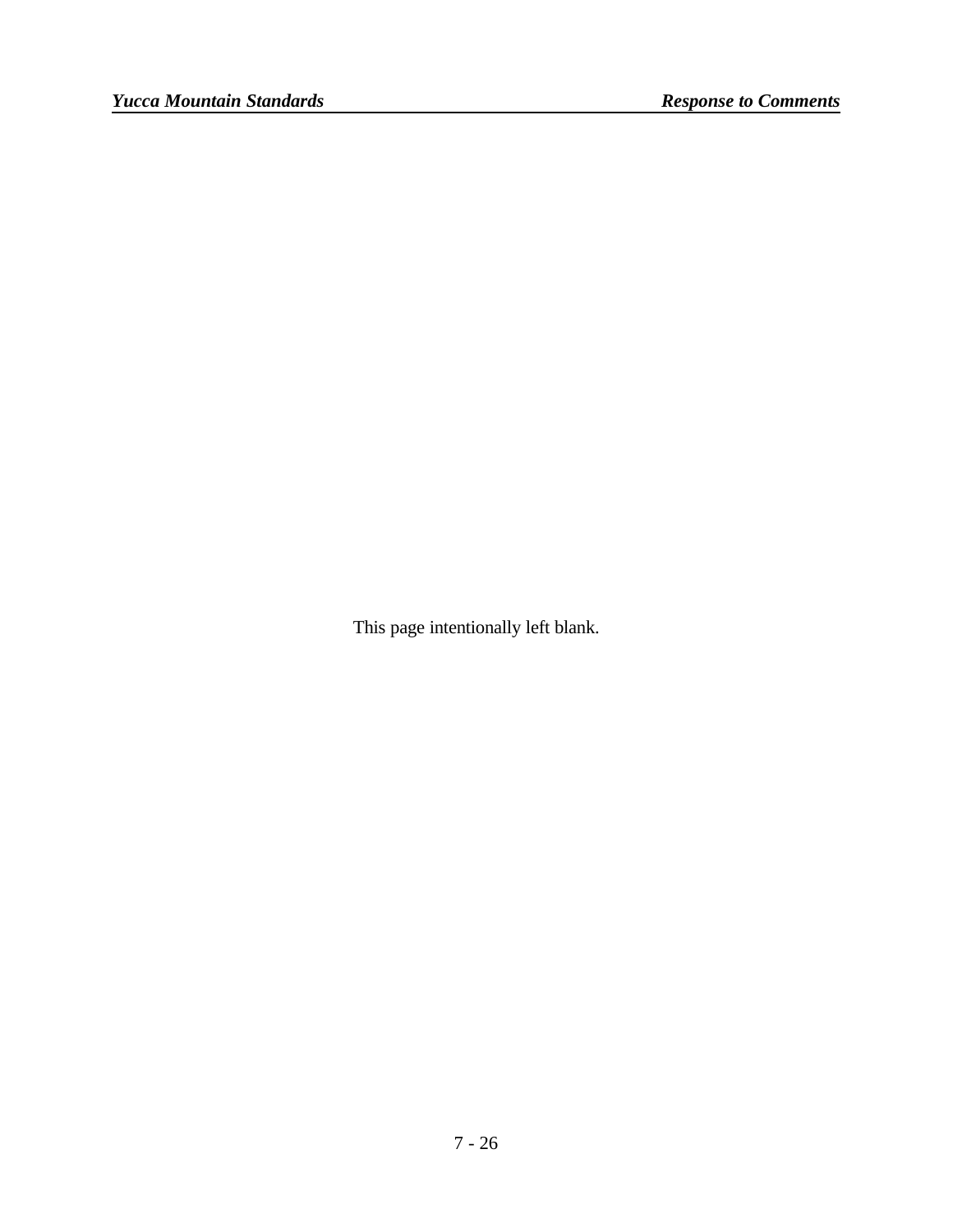| <b>Comment ID Number</b> | <b>EPA Docket Number*</b> | <b>Commenter</b>             |
|--------------------------|---------------------------|------------------------------|
| $1 - 2$                  | $IV-F-1$<br>$D-1$         | Steven Kraft                 |
| $3-16$                   | $D-2$                     | Kevin Kamps                  |
| $17 - 21$                | $D-3$                     | Brian O'Connell              |
| 22                       | $D-4$                     | Paul Farron                  |
| $23 - 26$                | $D-5$                     | <b>Charles Higley</b>        |
| 27-38                    | $D-6$                     | Judith Johnsrud              |
| 39-50                    | $IV-F-2$<br>$A-1$         | Sally Devlin                 |
| 51-56                    | $A-2$                     | <b>Steve Frishman</b>        |
| 57-59                    | $A-3$                     | Judy Treichel                |
| $60 - 61$                | $A-4$                     | Lavonne Selbach              |
| $62 - 66$                | $A-5$                     | Ralph McCracken              |
| 67-72                    | $A-6$                     | Engelbrecht von Tiesenhausen |
| 73-75                    | $A-7$                     | <b>Bill Dewitt</b>           |
| 76-86                    | $A-8$                     | Mal Murphy                   |
| 87-93                    | $A-9$                     | <b>Grant Hudow</b>           |
| 94-95                    | $A-10$                    | Geoff Jennings               |
| 96-97                    | $A-11$                    | Ken Garey                    |
| 98-102                   | $IV-F-3$<br>$L-1$         | Dr. Jacob Paz                |
| 103-106                  | $L-2$                     | Judy Treichel                |
| 107-113                  | $L-3$                     | Ian Zabarte                  |
| 114-123                  | $L-4$                     | Dennis Bechtel               |
| 124-130                  | $L-5$                     | <b>Bob Loux</b>              |
| 131-133                  | $L-6$                     | <b>Andrew Remus</b>          |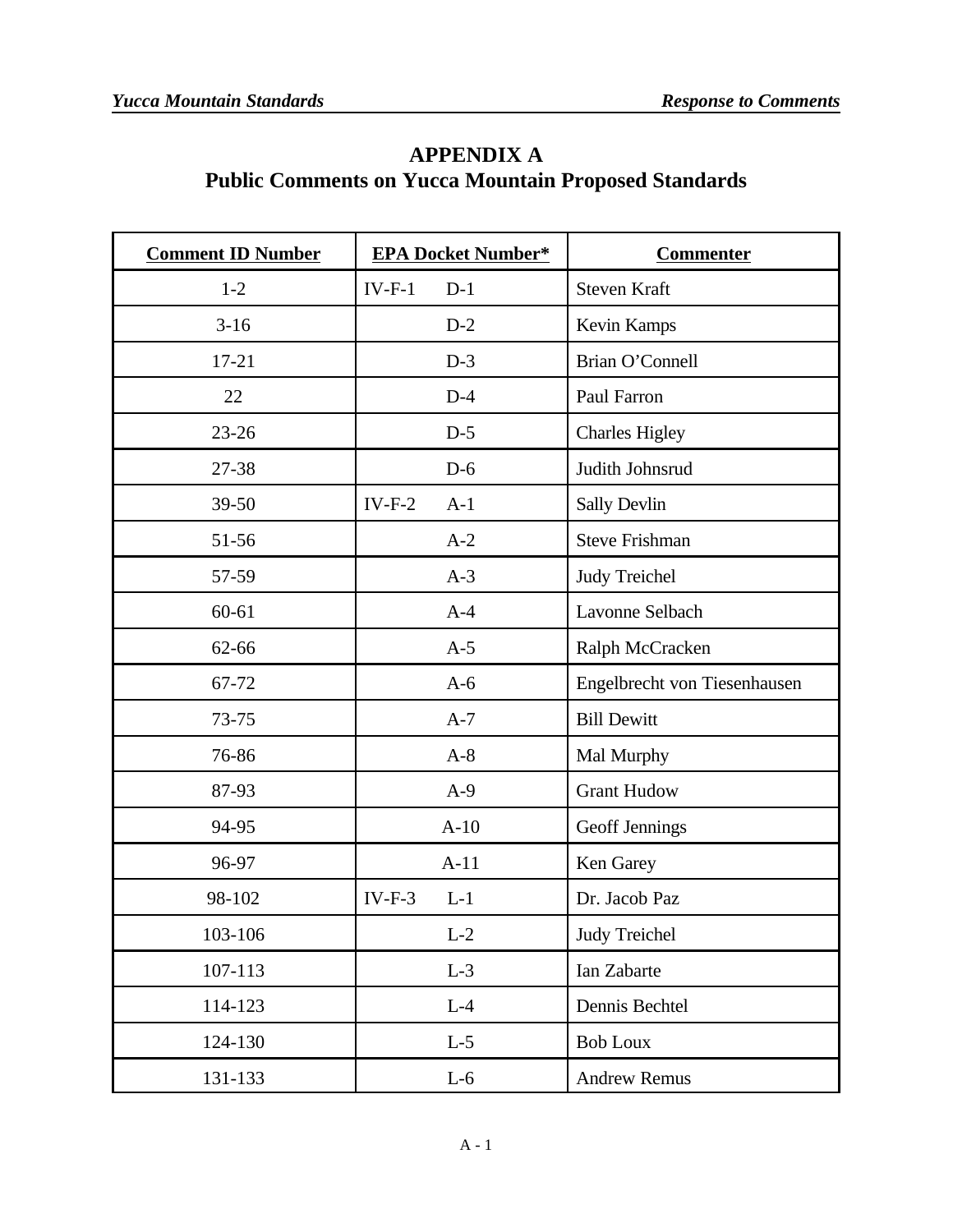| <b>Comment ID Number</b> | <b>EPA Docket Number*</b> | <b>Commenter</b>                           |
|--------------------------|---------------------------|--------------------------------------------|
| 134-139                  | $L-7$                     | <b>Rich Nielsen</b>                        |
| 140-141                  | $L-8$                     | Peter Cummings                             |
| 142-146                  | $L-9$                     | John Hadder                                |
| 147-155                  | $IV-F-4$<br>$K-1$         | <b>Kay Drey</b>                            |
| 156                      | $K-2$                     | Melissa Blakley                            |
| 157                      | $IV-D-1$                  | <b>Bruce Schmalz</b>                       |
| 158-175                  | $IV-D-2$                  | Frank Bergwall                             |
| 176-181                  | $IV-D-3$                  | <b>Public Citizen</b>                      |
| 182-183                  | $IV-D-4$                  | <b>Wisconsin Electric</b>                  |
| 184                      | $IV-D-5$                  | D.E. Fields                                |
| 185-186                  | $IV-D-6$                  | <b>Bob Brister</b>                         |
| 187-188                  | $IV-D-7$                  | A.B. Curie                                 |
| 189-190                  | $IV-D-8$                  | Carolina Power and Light<br>Company        |
| 191-199                  | $IV-D-9$                  | Nuclear Projects Office, Mineral<br>County |
| 200-203                  | $IV-D-10$                 | Virginia Power                             |
| 204-205                  | $IV-D-11$                 | City of Las Vegas                          |
| 206-209                  | $IV-D-12$                 | Committee to Bridge the Gap                |
| 210                      | $IV-D-13$                 | <b>Heather Young</b>                       |
| 211-212                  | $IV-D-14$                 | Pacific Gas and Electric<br>Company.       |
| 213-219                  | $IV-D-15$                 | Department of the Navy                     |
| 220                      | $IV-D-16$                 | H.E. Gonzales                              |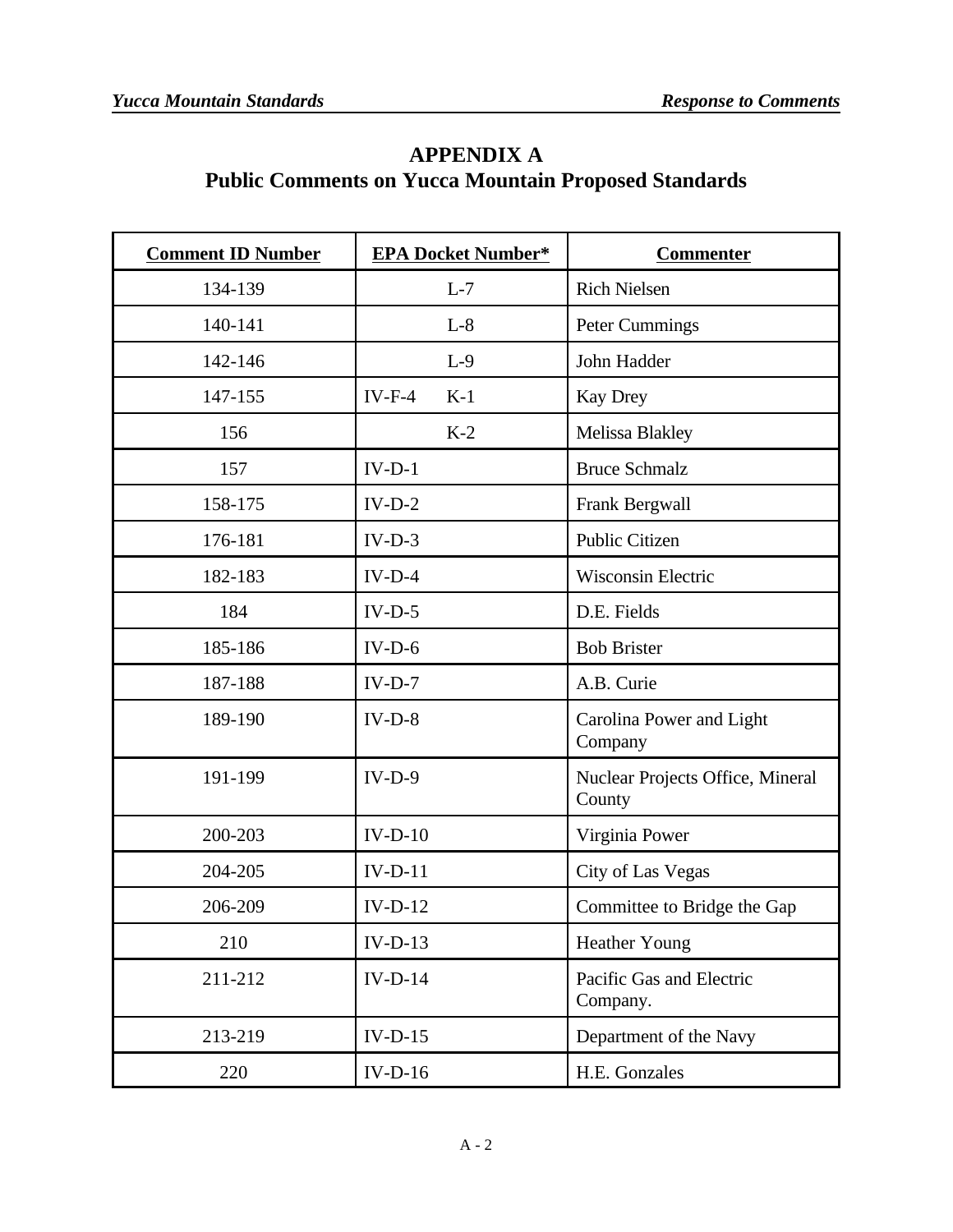| <b>Comment ID Number</b> | <b>EPA Docket Number*</b> | <b>Commenter</b>                                                           |
|--------------------------|---------------------------|----------------------------------------------------------------------------|
| 221-251                  | $IV-D-17$                 | <b>Nuclear Energy Institute</b>                                            |
| 252-272                  | $IV-D-18$                 | National Association of<br><b>Regulatory Utility Commissioners</b>         |
| 273-279                  | $IV-D-19$                 | <b>Southern Nuclear Operating</b><br>Company                               |
| 280-297                  | $IV-D-20$                 | Institute for Energy and<br><b>Environmental Research</b>                  |
| 298-299                  | $IV-D-21$                 | <b>Tennessee Valley Authority</b>                                          |
| 300-313                  | $IV-D-22$                 | Nye County Department of<br><b>Natural Resources Federal</b><br>Facilities |
| 314-316                  | $IV-D-23$                 | <b>Ely Shoshone Tribe</b>                                                  |
| 317                      | $IV-D-24$                 | <b>U.S. Geological Survey</b>                                              |
| 318-332                  | $IV-D-25$                 | <b>American Nuclear Society</b>                                            |
| 333-338                  | $IV-D-26$                 | <b>Alliance for Nuclear</b><br>Accountability                              |
| 339-349                  | $IV-D-27$                 | Clark County Department of<br><b>Comprehensive Planning</b>                |
| 350                      | $IV-D-28$                 | Kevin Kamps                                                                |
| 351-373                  | $IV-D-29$                 | Judith Johnsrud                                                            |
| 374-390                  | $IV-D-30$                 | Nevada Office of the Governor                                              |
| 391-399                  | $IV-D-31$                 | The National Academies                                                     |
| 400-403                  | $IV-D-32$                 | Northern States Power Company                                              |
| 404-407                  | $IV-D-33$                 | North American Water Office                                                |
| 408-411                  | $IV-D-34$                 | Gladys Schmitz, et. al                                                     |
| 412                      | $IV-D-35$                 | L.D. Saint                                                                 |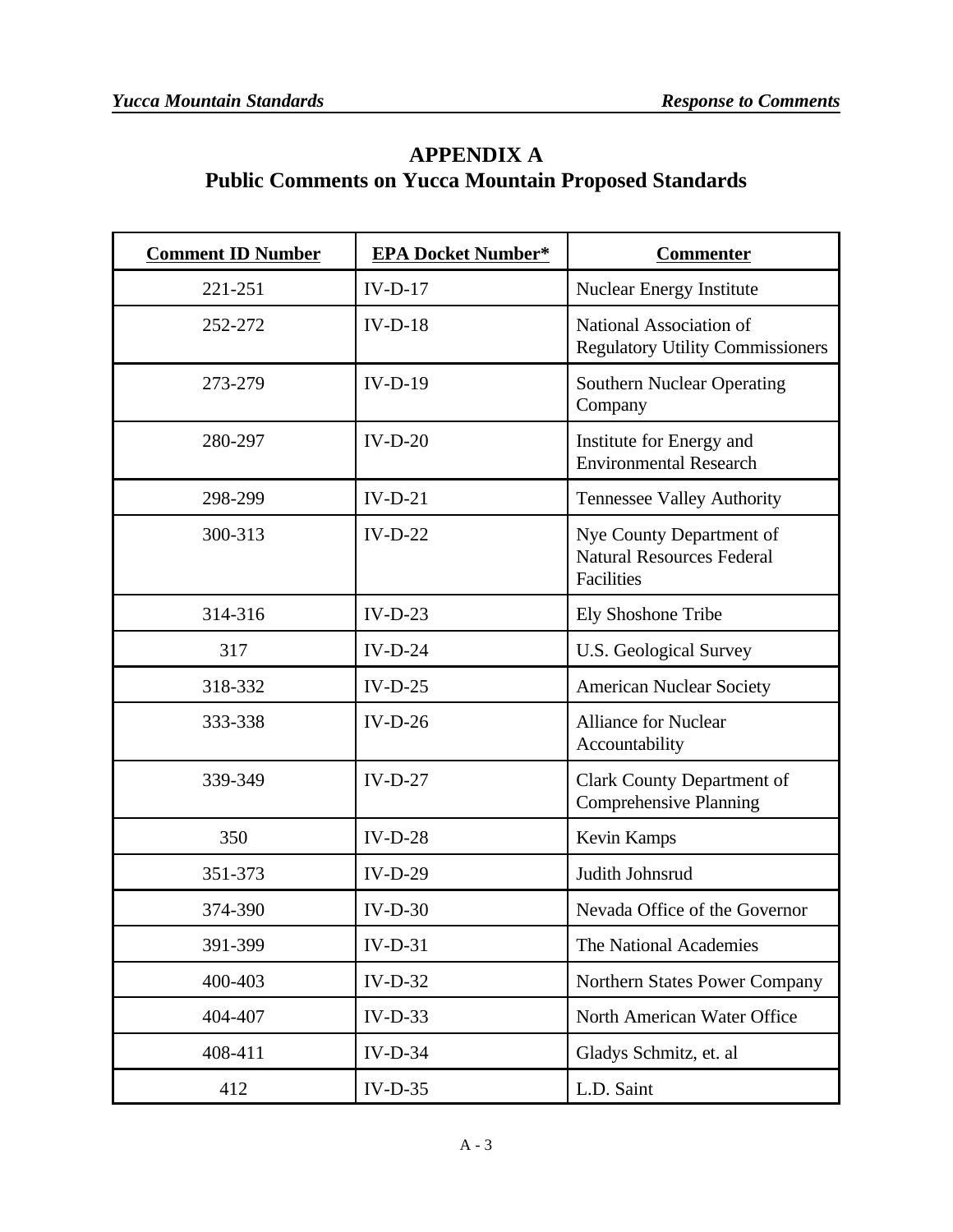| <b>Comment ID Number</b> | <b>EPA Docket Number*</b> | <b>Commenter</b>                                              |
|--------------------------|---------------------------|---------------------------------------------------------------|
| 622-753                  | $IV-D-36$                 | U.S. Department of Energy                                     |
| 413-418                  | $IV-D-37$                 | <b>Jim Hardin Associates</b>                                  |
| 419-422                  | $IV-D-38$                 | <b>Health Physics Society</b>                                 |
| 423-425                  | $IV-D-39$                 | Judith Saum                                                   |
| 426-435                  | $IV-D-40$                 | Nuclear Information and<br><b>Resource Service (NIRS)</b>     |
| 436-446                  | $IV-D-41$                 | <b>Natural Resources Defense</b><br>Council                   |
| 447-449                  | $IV-D-42$                 | Entergy                                                       |
| 450-454                  | $IV-D-43$                 | <b>Ruth Niswander</b>                                         |
| 455-457                  | $IV-D-44$                 | League of Women Voters of<br>Nevada                           |
| 458-473                  | $IV-D-45$                 | <b>Beverly Hartline</b>                                       |
| 474-480                  | $IV-D-46$                 | David Bodansky                                                |
| 481-484                  | $IV-D-47$                 | NIRS-2                                                        |
| 485                      | $IV-D-48$                 | <b>Sally Devlin</b>                                           |
| 486                      | $IV-D-49$                 | Mifflin and Associates                                        |
| 487-491                  | $IV-D-50$                 | Inyo County Board of<br>Supervisors                           |
| 492-495                  | $IV-D-51$                 | Florida Department of Health                                  |
| 496-504                  | $IV-D-52$                 | Churchill and Lander Counties,<br>NV                          |
| 505-506                  | $IV-D-53$                 | Nancy and Lee Louden                                          |
| 507-517                  | $IV-D-54$                 | <b>International Commission on</b><br>Radiological Protection |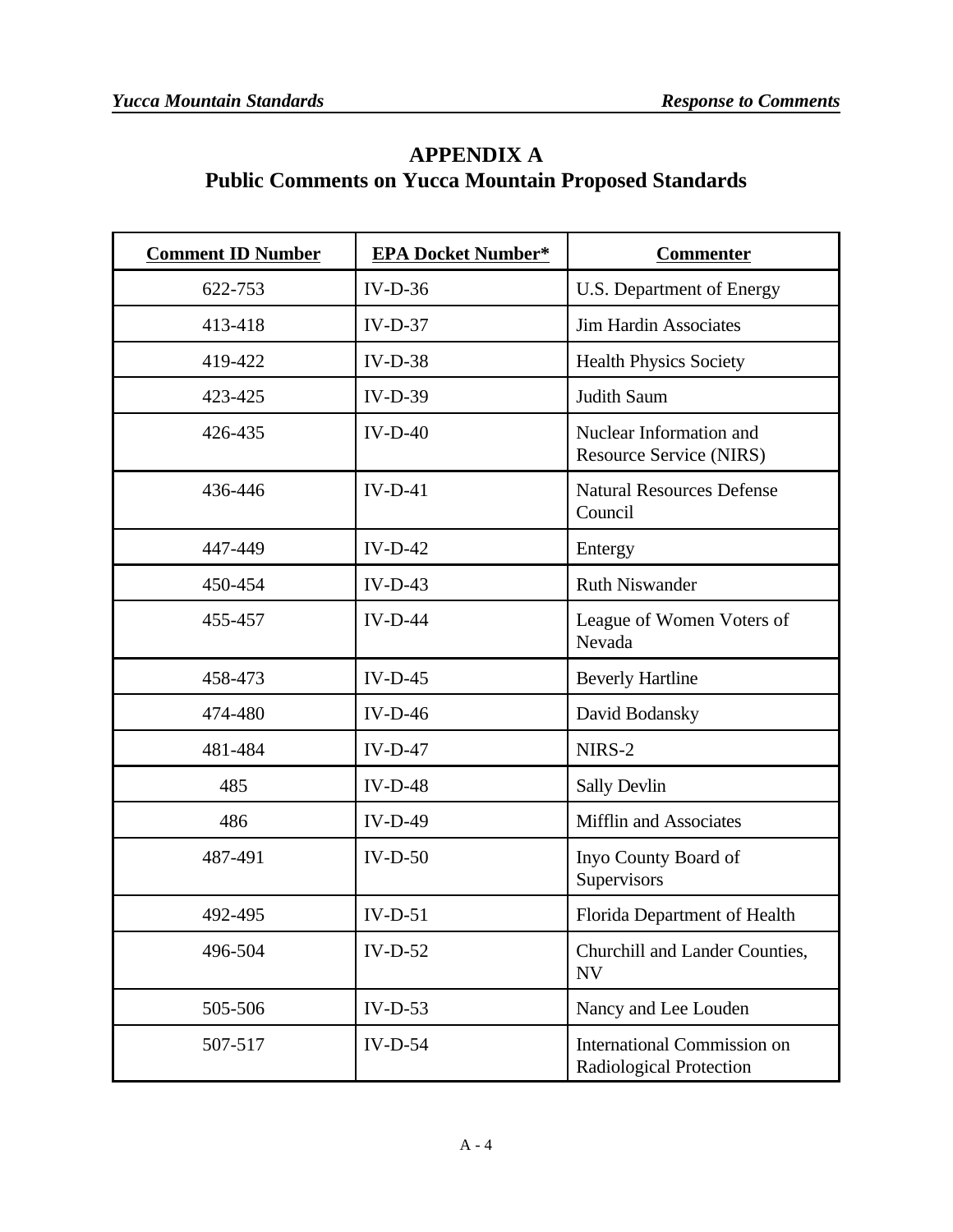| <b>APPENDIX A</b>                                           |  |  |  |
|-------------------------------------------------------------|--|--|--|
| <b>Public Comments on Yucca Mountain Proposed Standards</b> |  |  |  |

| <b>Comment ID Number</b> | <b>EPA Docket Number*</b> | <b>Commenter</b>                                                   |
|--------------------------|---------------------------|--------------------------------------------------------------------|
| 518-527                  | $IV-D-55$                 | Joint City/County Impact<br><b>Alleviation Committee</b>           |
| 528-529                  | $IV-D-56$                 | Eureka County                                                      |
| 530-532                  | $IV-D-57$                 | Florida Power and Light<br>Company                                 |
| 533-548                  | $IV-D-58$                 | Faun Shilleiala                                                    |
| 549-552                  | $IV-D-59$                 | <b>Duke Energy Corporation</b>                                     |
| 553-589                  | $IV-D-60$                 | <b>U.S. Geological Survey</b>                                      |
| 590-591                  | $IV-D-61$                 | NIRS-3                                                             |
| 754-757                  | $IV-D-62$                 | <b>Elko Band Council</b>                                           |
| 758-760                  | $IV-D-63$                 | Diana Cahall                                                       |
| 761-779                  | $IV-D-64$                 | ComEd                                                              |
| 780-783                  | $IV-D-65$                 | <b>Shoshone-Paiute Tribes</b>                                      |
| 784-786                  | $IV-D-66$                 | <b>Timbisha Shoshone Tribes</b>                                    |
| 787-795                  | $IV-D-67$                 | Washoe Tribe of Nevada and<br>California                           |
| 796-798                  | $IV-D-68$                 | National Association of<br><b>Regulatory Utility Commissioners</b> |
| 593-621                  | $II-D-92$                 | <b>Nuclear Regulatory Commission</b>                               |

\* Commenters listed under docket numbers IV-F-1 through IV-F-4 testified at public hearings held in Washington, D.C., October 13, 1999 (D); Amargosa Valley, NV, October 19, 1999 (A); Las Vegas, NV, October 20, 1999 (L); and Kansas City, MO, October 27, 1999 (K).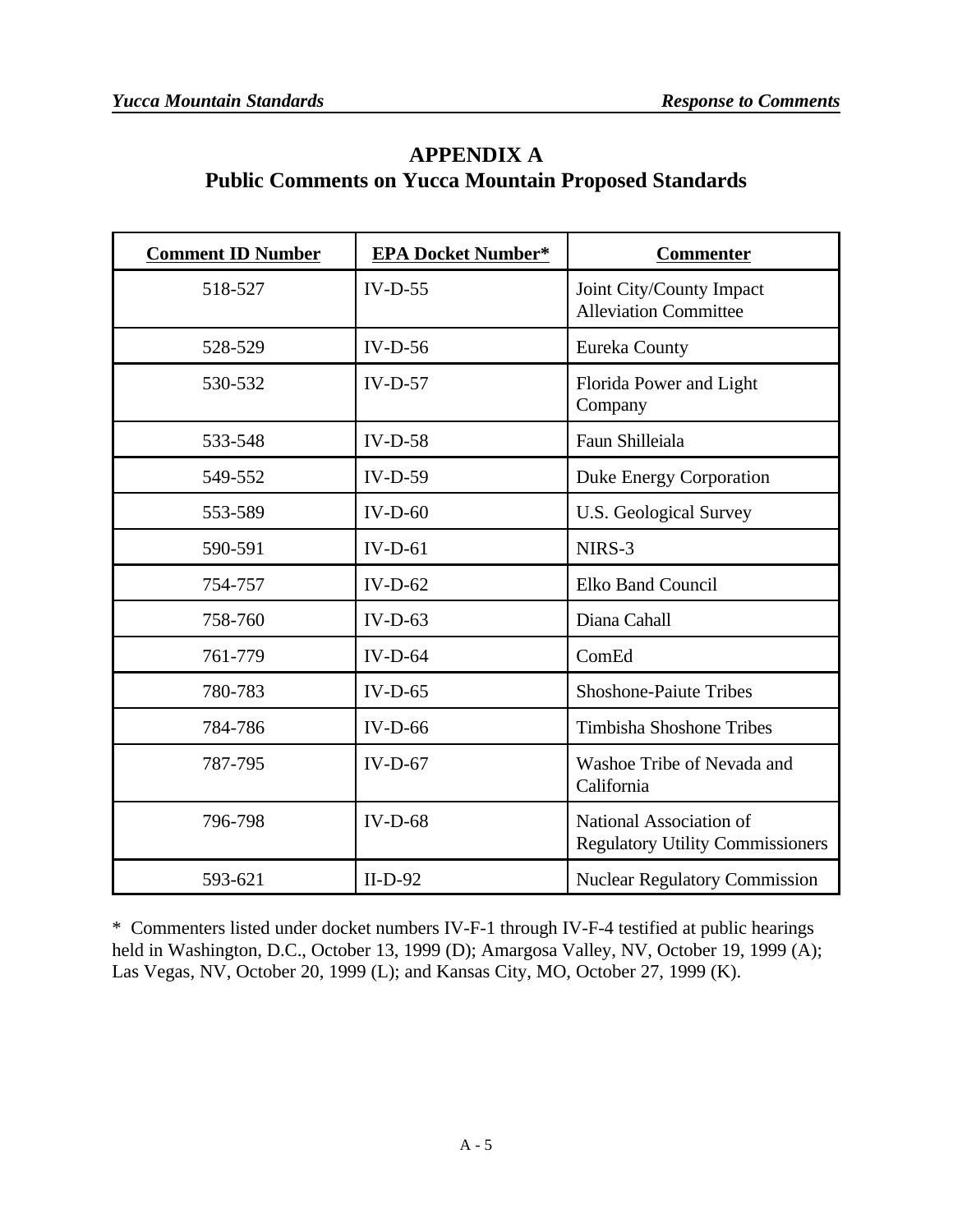This page intentionally left blank.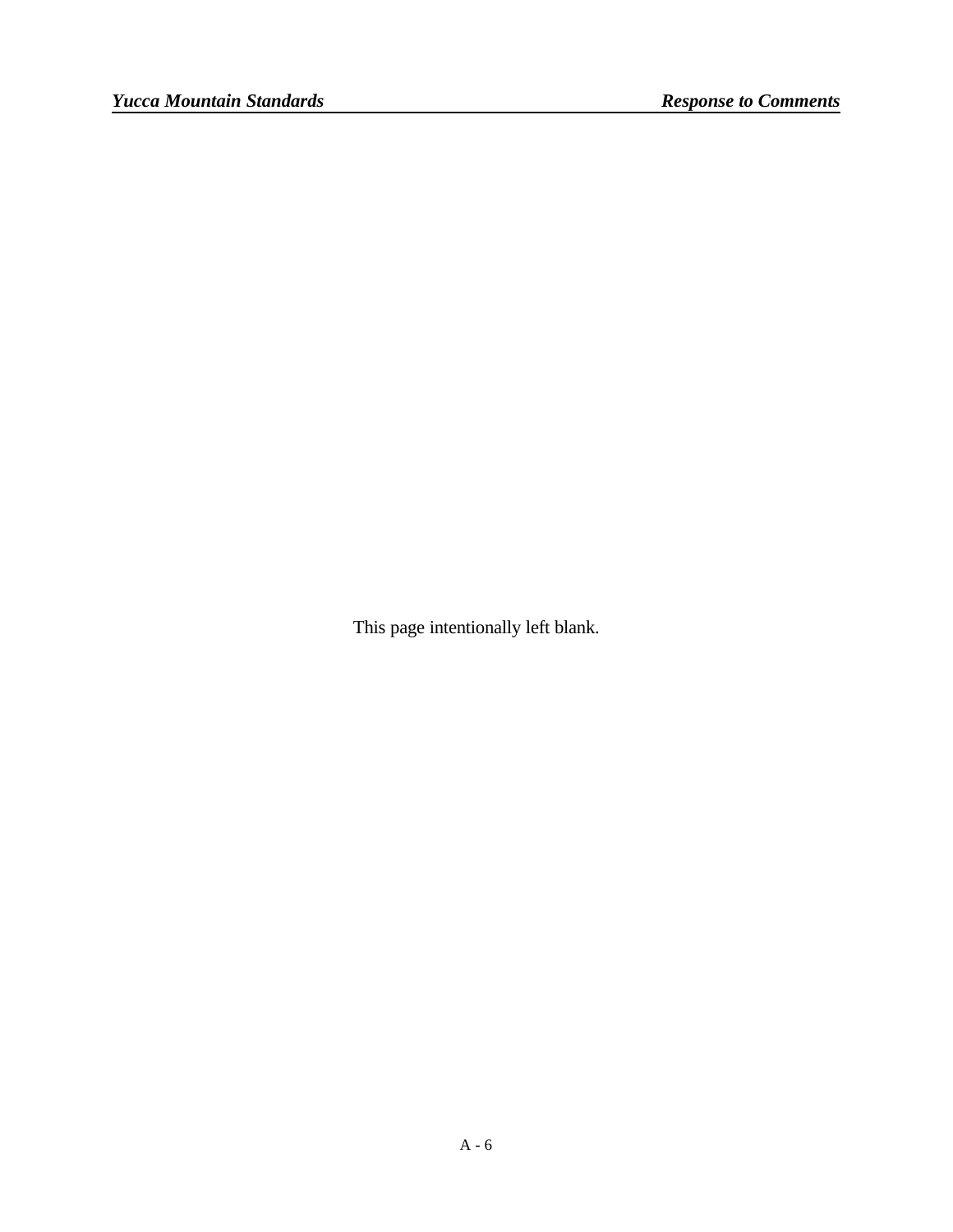#### *Yucca Mountain Standards Response to Comments*

## **Appendix B List of Acronyms and Abbreviations**

AEA-Atomic Energy Act

- ALARA-as low as reasonably achievable
- BEIR-biological effects of ionizing radiation

BID-background information document

CAA-Clean Air Act

CED-committed effect of dose

CEDE-committed effective dose equivalent

CG-critical group

DEIS-Draft Environmental Impact Statement

DOE-U.S. Department of Energy

DOE/VA-DOE's Viability Assessment

EIA-Economic Impact Assessment

EIS-Environmental Impact Statement

EnPA-Energy Policy Act of 1992

EO-Executive Order

EPA-U.S. Environmental Protection Agency

FEPS-features, events and processes

GCD-greater confinement disposal

HLW-high-level radioactive waste

HWIR-hazardous waste identification rule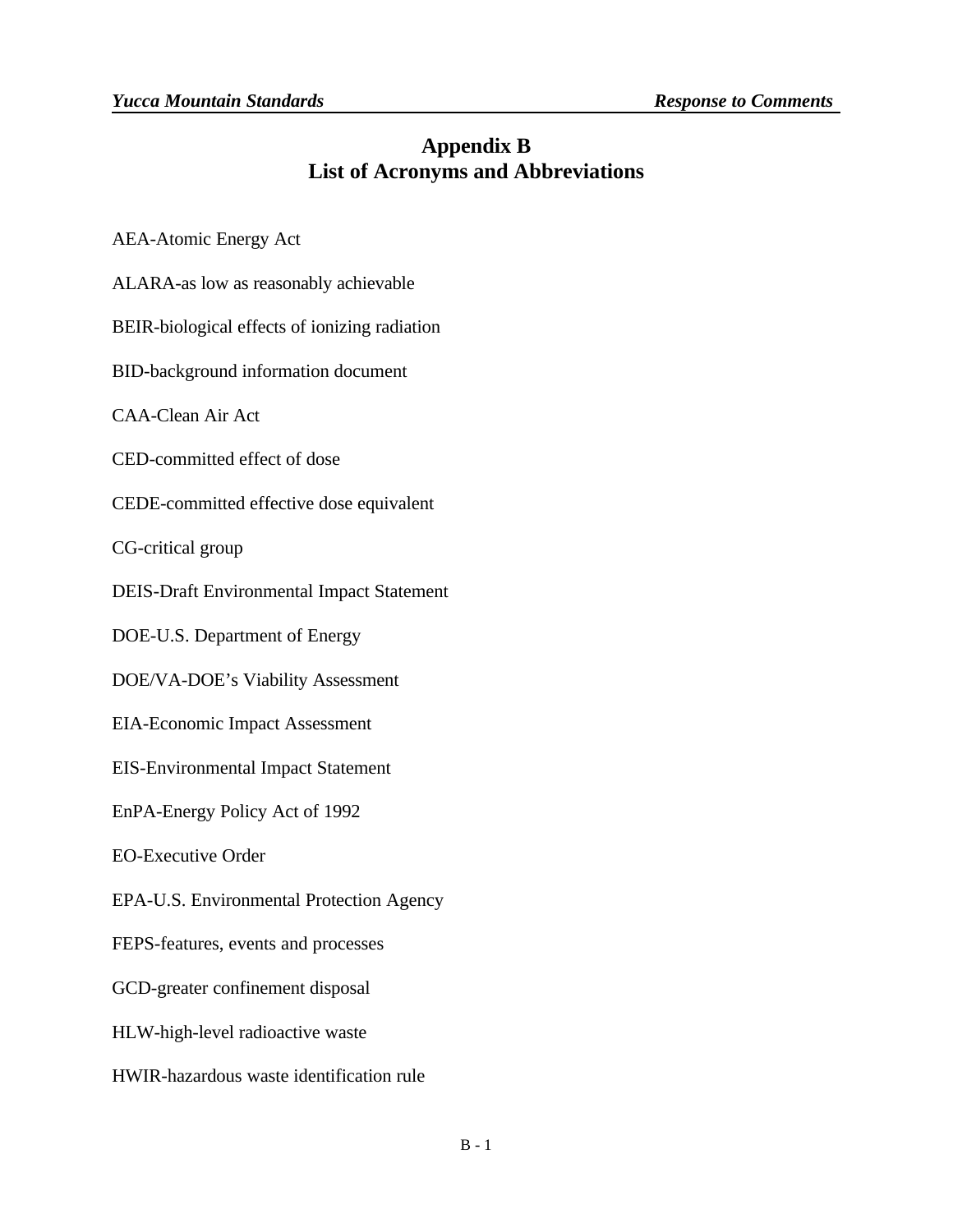| IAEA-International Atomic Energy Agency                         |
|-----------------------------------------------------------------|
| <b>ICRP-International Commission on Radiological Protection</b> |
| IPS-individual protection standard                              |
| LET-linear energy transfer                                      |
| LLW-low-level radioactive waste                                 |
| LNT-linear-non threshold                                        |
| MCL-maximum contaminant level                                   |
| MCLG-maximum contaminant level goal                             |
| MTHM-metric tons of heavy metal                                 |
| <b>NAS-National Academy of Sciences</b>                         |
| NCRP-National Council on Radiation Protection and Measurements  |
| NEPA-National Environmental Policy Act                          |
| NESHAPs-National Emission Standards for Hazardous Air Pollutant |
| NID-negligible incremental dose                                 |
| NIR-negligible incremental risk                                 |
| NPRM-notice of proposed rulemaking                              |
| NRC-U.S. Nuclear Regulatory Commission                          |
| <b>NRDC-Natural Resources Defense Council</b>                   |
| NTS-Nevada Test Site                                            |
| NWPA-Nuclear Waste Policy Act of 1982                           |
| NWPAA-Nuclear Waste Policy Amendments Act of 1987               |
| <b>OMB-Office of Management and Budget</b>                      |

Pollutants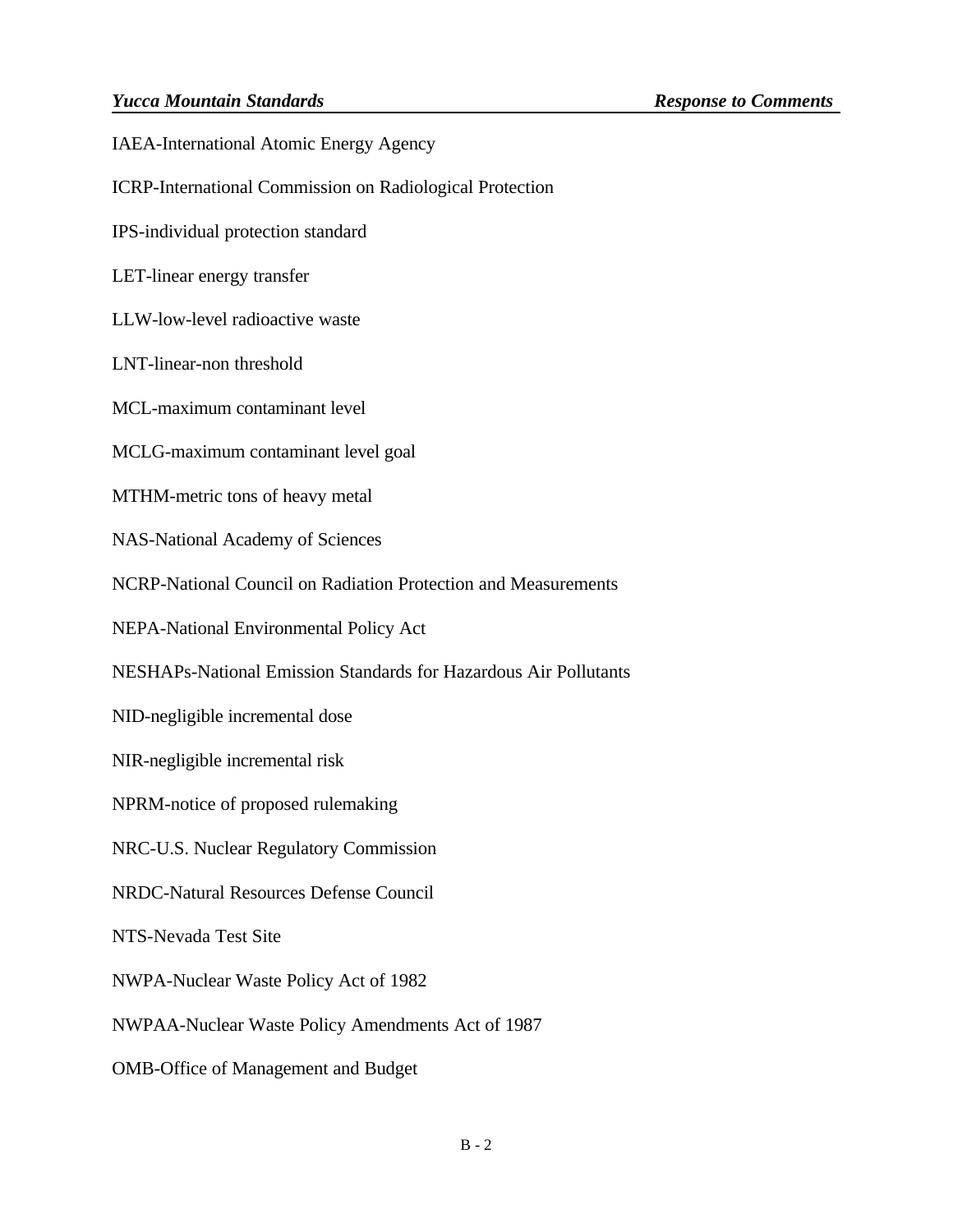## *Yucca Mountain Standards Response to Comments*

| OSTP-Office of Science and Technology Policy                                   |
|--------------------------------------------------------------------------------|
| RCRA-Resource Conservation and Recovery Act                                    |
| RME-reasonable maximum exposure                                                |
| RMEI-reasonably maximally exposed individual                                   |
| <b>SAB-Science Advisory Board</b>                                              |
| SDWA-Safe Drinking Water Act                                                   |
| SNF-spent nuclear fuel                                                         |
| TDS-total dissolved solids                                                     |
| TEDE-total effective dose equivalent                                           |
| TRU-transuranic                                                                |
| TYMS-Technical Bases for Yucca Mountain Standards (The NAS report)             |
| UIC-underground injection control                                              |
| UNSCEAR-United Nations Scientific Committee on the Effects of Atomic Radiation |
| USDW-underground source of drinking water                                      |
| WIPP LWA-Waste Isolation Pilot Plant Land Withdrawal Act of 1992               |
| <b>YMR-Yucca Mountain Repository</b>                                           |